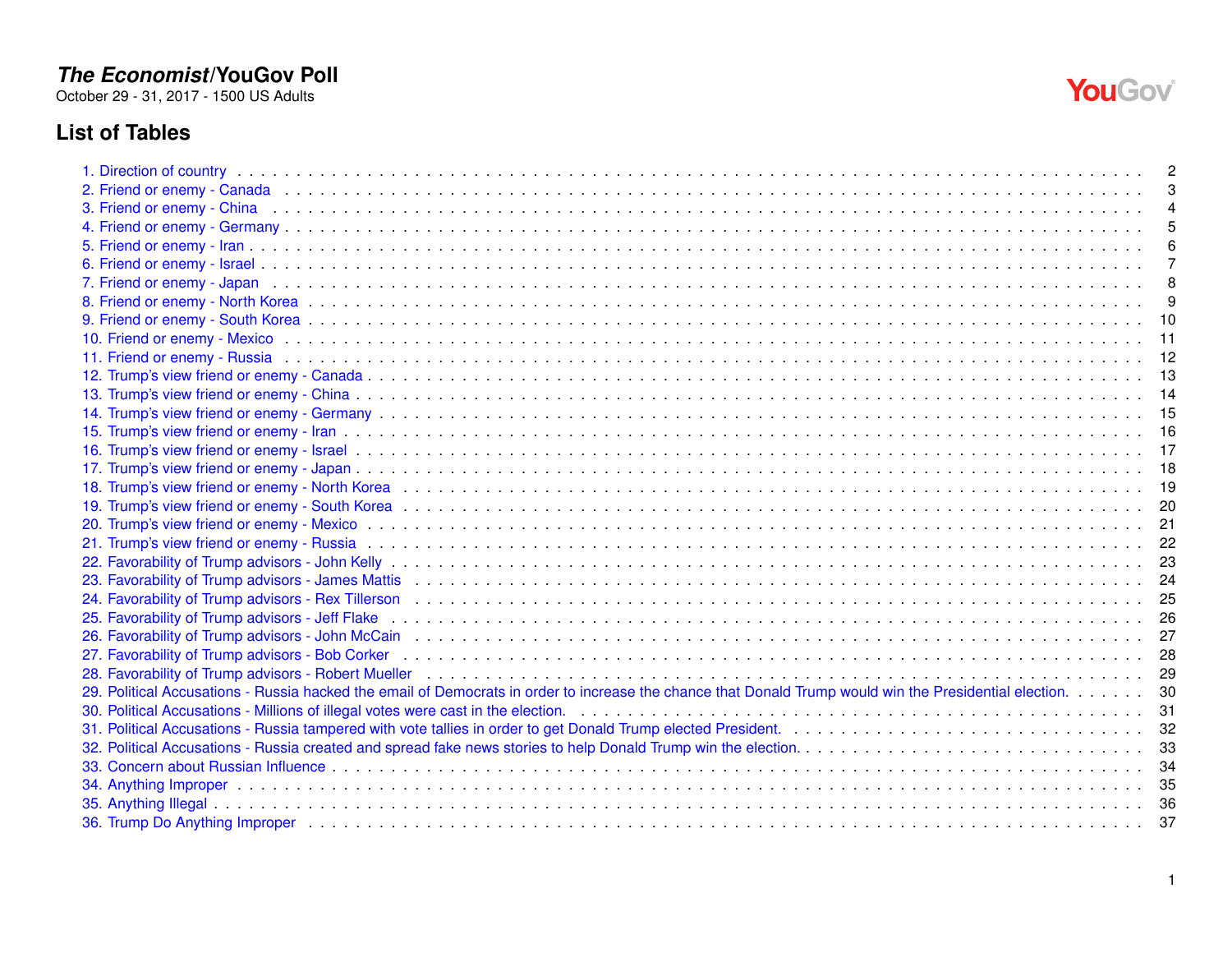

|                                                                                                                                                                                                                                | 49 |
|--------------------------------------------------------------------------------------------------------------------------------------------------------------------------------------------------------------------------------|----|
|                                                                                                                                                                                                                                |    |
|                                                                                                                                                                                                                                |    |
|                                                                                                                                                                                                                                |    |
|                                                                                                                                                                                                                                |    |
|                                                                                                                                                                                                                                |    |
|                                                                                                                                                                                                                                |    |
|                                                                                                                                                                                                                                |    |
|                                                                                                                                                                                                                                |    |
|                                                                                                                                                                                                                                |    |
|                                                                                                                                                                                                                                |    |
|                                                                                                                                                                                                                                |    |
|                                                                                                                                                                                                                                |    |
|                                                                                                                                                                                                                                |    |
|                                                                                                                                                                                                                                |    |
|                                                                                                                                                                                                                                | 65 |
| 60. Women have it easier endeavour contract to serve the contract of the contract of the contract of the contract of the contract of the contract of the contract of the contract of the contract of the contract of the contr |    |
|                                                                                                                                                                                                                                |    |
|                                                                                                                                                                                                                                |    |
|                                                                                                                                                                                                                                |    |
|                                                                                                                                                                                                                                |    |
|                                                                                                                                                                                                                                |    |
|                                                                                                                                                                                                                                |    |
|                                                                                                                                                                                                                                |    |
| 68. Witnessed discrimination against mention of the contract of the contract of the contract of the contract of the contract of the contract of the contract of the contract of the contract of the contract of the contract o |    |
|                                                                                                                                                                                                                                |    |
|                                                                                                                                                                                                                                |    |
| 71. Has it easier - 30 years with the contract of the control of the control of the control of the control of the control of the control of the control of the control of the control of the control of the control of the con |    |
|                                                                                                                                                                                                                                |    |
|                                                                                                                                                                                                                                |    |
| 74. Kennedy conspiracy - The mafia enterpresentation of the contract of the contract of the contract of the contract of the contract of the contract of the contract of the contract of the contract of the contract of the co | 88 |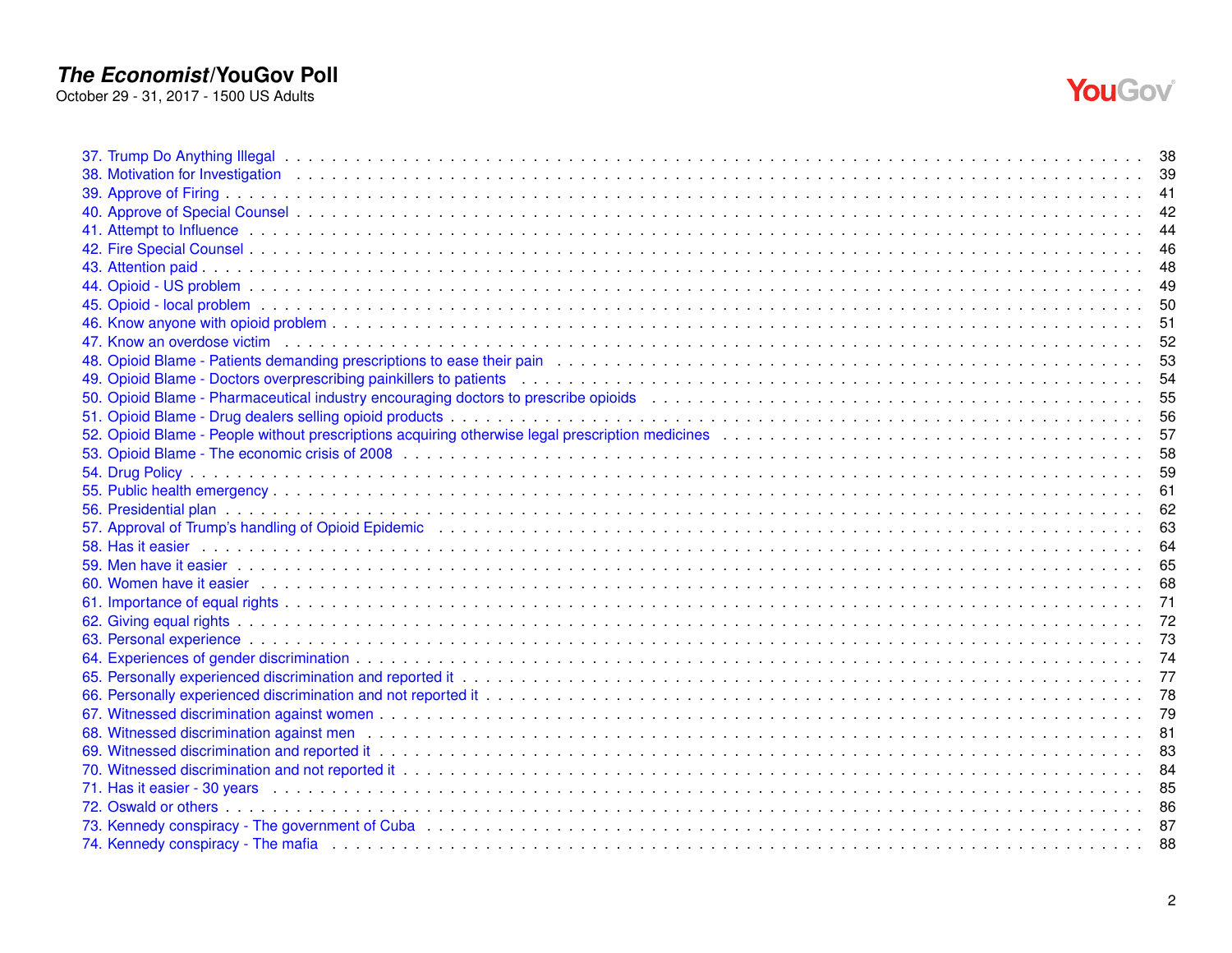

| 80. Outcome of release of documents enterity and servers are not contained a server in the content of the content of the content of the content of the content of the content of the content of the content of the content of  |  |
|--------------------------------------------------------------------------------------------------------------------------------------------------------------------------------------------------------------------------------|--|
|                                                                                                                                                                                                                                |  |
| 82. MLB - level of interest ending contact the contract of the control of the control of the control of the control of the control of the control of the control of the control of the control of the control of the control o |  |
|                                                                                                                                                                                                                                |  |
|                                                                                                                                                                                                                                |  |
|                                                                                                                                                                                                                                |  |
|                                                                                                                                                                                                                                |  |
|                                                                                                                                                                                                                                |  |
| 88. Lily pads                                                                                                                                                                                                                  |  |
|                                                                                                                                                                                                                                |  |
|                                                                                                                                                                                                                                |  |
| 91. Saving a stranger enterpreteration of the contract the contract of the contract of the contract of the contract of the contract of the contract of the contract of the contract of the contract of the contract of the con |  |
|                                                                                                                                                                                                                                |  |
|                                                                                                                                                                                                                                |  |
|                                                                                                                                                                                                                                |  |
|                                                                                                                                                                                                                                |  |
|                                                                                                                                                                                                                                |  |
|                                                                                                                                                                                                                                |  |
|                                                                                                                                                                                                                                |  |
|                                                                                                                                                                                                                                |  |
|                                                                                                                                                                                                                                |  |
| 101. Issue importance - Health care enterpresent and the contract of the contract of the contract of the contract of the contract of the contract of the contract of the contract of the contract of the contract of the contr |  |
|                                                                                                                                                                                                                                |  |
|                                                                                                                                                                                                                                |  |
|                                                                                                                                                                                                                                |  |
|                                                                                                                                                                                                                                |  |
|                                                                                                                                                                                                                                |  |
|                                                                                                                                                                                                                                |  |
|                                                                                                                                                                                                                                |  |
|                                                                                                                                                                                                                                |  |
|                                                                                                                                                                                                                                |  |
| 112. Most important issue enterpreteration and an experiment contract the contract of the contract of the contract of the contract of the contract of the contract of the contract of the contract of the contract of the cont |  |
|                                                                                                                                                                                                                                |  |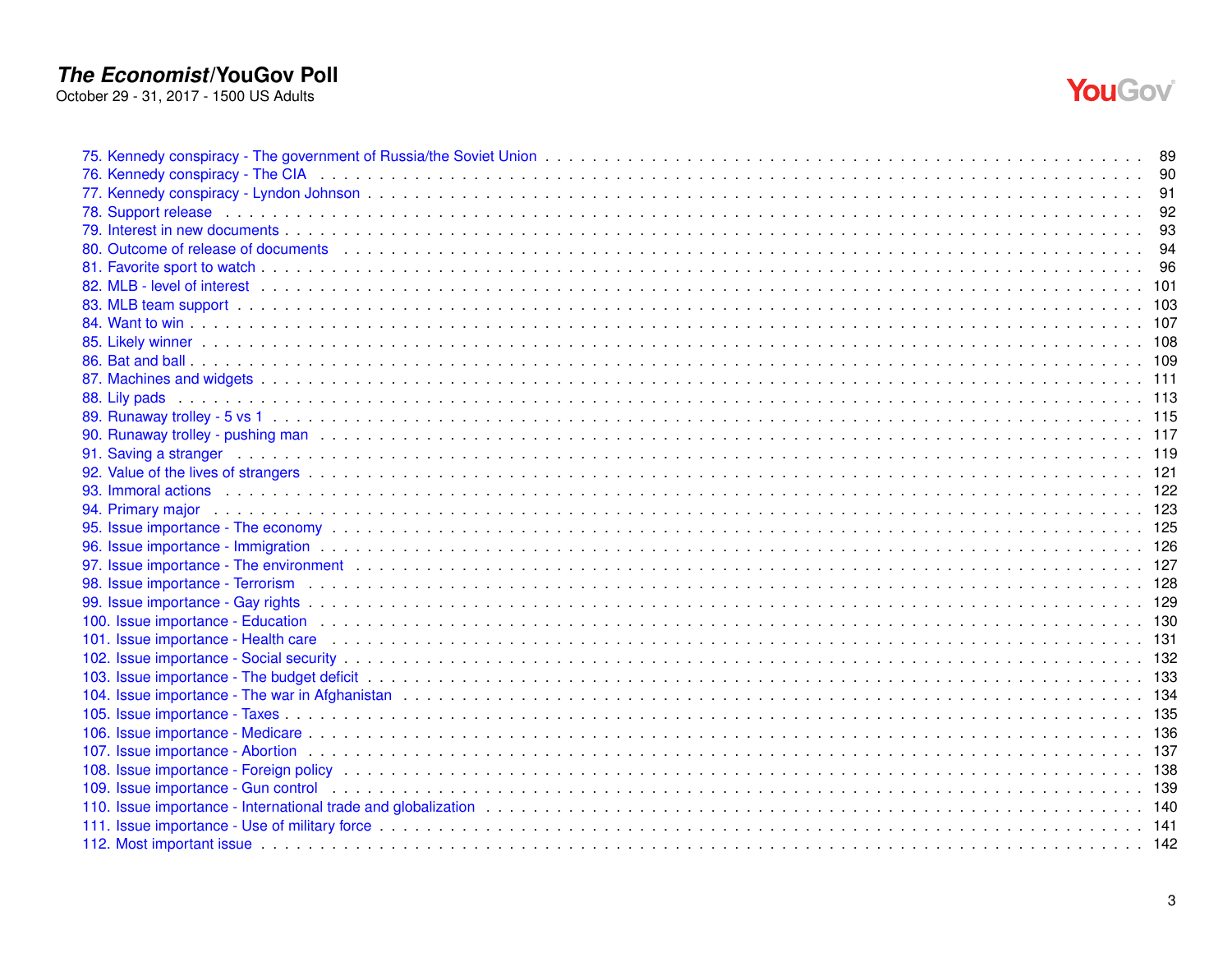

| 115. Favorability of Individuals - Paul Ryan enterpresent and the content of the content of the content of the content of the content of the content of the content of the content of the content of the content of the conten |  |
|--------------------------------------------------------------------------------------------------------------------------------------------------------------------------------------------------------------------------------|--|
|                                                                                                                                                                                                                                |  |
|                                                                                                                                                                                                                                |  |
|                                                                                                                                                                                                                                |  |
|                                                                                                                                                                                                                                |  |
|                                                                                                                                                                                                                                |  |
|                                                                                                                                                                                                                                |  |
|                                                                                                                                                                                                                                |  |
|                                                                                                                                                                                                                                |  |
|                                                                                                                                                                                                                                |  |
|                                                                                                                                                                                                                                |  |
|                                                                                                                                                                                                                                |  |
|                                                                                                                                                                                                                                |  |
|                                                                                                                                                                                                                                |  |
| 129. Trump Approval on Issues - Environment end as a series of the content of the content of the content of the content of the content of the content of the content of the content of the content of the content of the conte |  |
| 130. Trump Approval on Issues - Foreign policy enterpreened and the content of the content of the content of the content of the content of the content of the content of the content of the content of the content of the cont |  |
|                                                                                                                                                                                                                                |  |
|                                                                                                                                                                                                                                |  |
|                                                                                                                                                                                                                                |  |
|                                                                                                                                                                                                                                |  |
|                                                                                                                                                                                                                                |  |
|                                                                                                                                                                                                                                |  |
|                                                                                                                                                                                                                                |  |
|                                                                                                                                                                                                                                |  |
|                                                                                                                                                                                                                                |  |
|                                                                                                                                                                                                                                |  |
|                                                                                                                                                                                                                                |  |
|                                                                                                                                                                                                                                |  |
|                                                                                                                                                                                                                                |  |
|                                                                                                                                                                                                                                |  |
|                                                                                                                                                                                                                                |  |
|                                                                                                                                                                                                                                |  |
|                                                                                                                                                                                                                                |  |
|                                                                                                                                                                                                                                |  |
|                                                                                                                                                                                                                                |  |
|                                                                                                                                                                                                                                |  |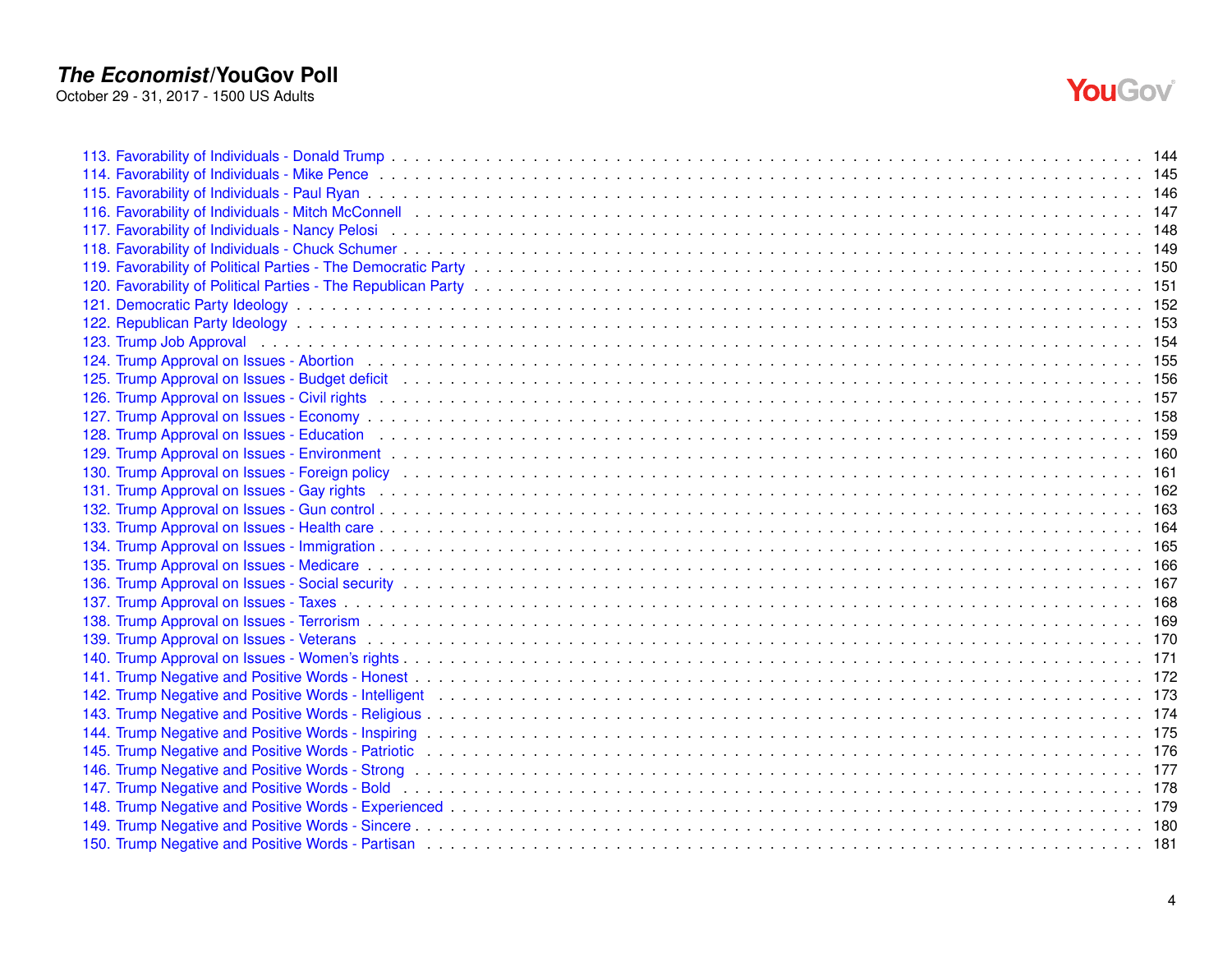

| 154. Trump Negative and Positive Words - Hypocritical enterpresent contact to contact the contact of the contact of the contact of the contact of the contact of the contact of the contact of the contact of the contact of t |  |
|--------------------------------------------------------------------------------------------------------------------------------------------------------------------------------------------------------------------------------|--|
|                                                                                                                                                                                                                                |  |
|                                                                                                                                                                                                                                |  |
|                                                                                                                                                                                                                                |  |
|                                                                                                                                                                                                                                |  |
|                                                                                                                                                                                                                                |  |
|                                                                                                                                                                                                                                |  |
|                                                                                                                                                                                                                                |  |
|                                                                                                                                                                                                                                |  |
|                                                                                                                                                                                                                                |  |
|                                                                                                                                                                                                                                |  |
|                                                                                                                                                                                                                                |  |
|                                                                                                                                                                                                                                |  |
|                                                                                                                                                                                                                                |  |
|                                                                                                                                                                                                                                |  |
|                                                                                                                                                                                                                                |  |
|                                                                                                                                                                                                                                |  |
|                                                                                                                                                                                                                                |  |
|                                                                                                                                                                                                                                |  |
|                                                                                                                                                                                                                                |  |
|                                                                                                                                                                                                                                |  |
|                                                                                                                                                                                                                                |  |
|                                                                                                                                                                                                                                |  |
|                                                                                                                                                                                                                                |  |
|                                                                                                                                                                                                                                |  |
|                                                                                                                                                                                                                                |  |
|                                                                                                                                                                                                                                |  |
|                                                                                                                                                                                                                                |  |
|                                                                                                                                                                                                                                |  |
|                                                                                                                                                                                                                                |  |
|                                                                                                                                                                                                                                |  |
|                                                                                                                                                                                                                                |  |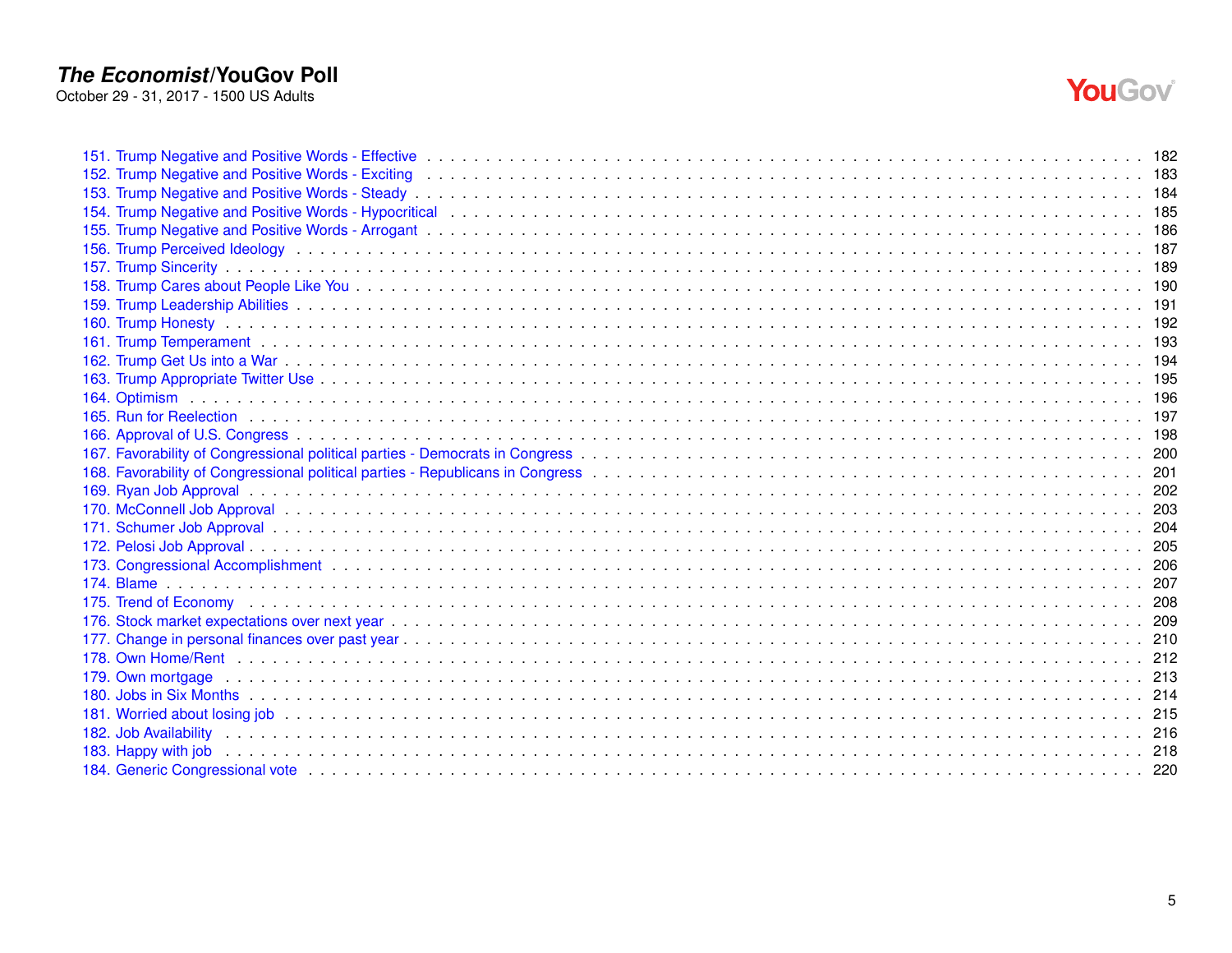October 29 - 31, 2017 - 1500 US Adults

#### <span id="page-5-0"></span>**1. Direction of country**

Would you say things in this country today are...

|                         | Total | Gender |        |       |           | Age (4 category) |       |       | Race (4 category) |          |       |  |  |
|-------------------------|-------|--------|--------|-------|-----------|------------------|-------|-------|-------------------|----------|-------|--|--|
|                         |       | Male   | Female | 18-29 | $30 - 44$ | 45-64            | $65+$ | White | Black             | Hispanic | Other |  |  |
| Generally headed in the |       |        |        |       |           |                  |       |       |                   |          |       |  |  |
| right direction         | 30%   | 36%    | 25%    | 26%   | 28%       | 31%              | 37%   | 35%   | 12%               | 21%      | 31%   |  |  |
| Off on the wrong track  | 57%   | 54%    | 60%    | 59%   | 57%       | 59%              | 51%   | 53%   | 72%               | 65%      | 51%   |  |  |
| Not sure                | 13%   | 10%    | 16%    | 15%   | 15%       | 11%              | 11%   | 12%   | 16%               | 14%      | 18%   |  |  |
| Totals                  | 100%  | 100%   | 100%   | 100%  | 100%      | 100%             | 100%  | 100%  | 100%              | 100%     | 100%  |  |  |
| Unweighted N            | ,500  | 666    | 834    | 209   | 415       | 566              | 310   | 1.110 | 176               | 142      | 72    |  |  |

|                         |       | Party <b>ID</b> |      |      |           | Family Income (3 category) |          |                   | <b>Census Region</b> |         |       |      |
|-------------------------|-------|-----------------|------|------|-----------|----------------------------|----------|-------------------|----------------------|---------|-------|------|
|                         | Total | Dem             | Ind  | Rep  | $<$ \$50K | \$50-100K                  | $$100K+$ | Prefer not to say | Northeast            | Midwest | South | West |
| Generally headed in the |       |                 |      |      |           |                            |          |                   |                      |         |       |      |
| right direction         | 30%   | $11\%$          | 26%  | 61%  | 30%       | 33%                        | 34%      | 24%               | 31%                  | 30%     | 32%   | 28%  |
| Off on the wrong track  | 57%   | 81%             | 57%  | 27%  | 56%       | 59%                        | 58%      | 54%               | 57%                  | 57%     | 57%   | 56%  |
| Not sure                | 13%   | 8%              | 17%  | 12%  | 13%       | $9\%$                      | 8%       | 22%               | 12%                  | 13%     | 12%   | 16%  |
| <b>Totals</b>           | 100%  | 100%            | 100% | 100% | 100%      | 100%                       | 100%     | 100%              | 100%                 | 100%    | 100%  | 100% |
| Unweighted N            | ,500  | 533             | 589  | 378  | 661       | 426                        | 203      | 210               | 312                  | 335     | 521   | 332  |

|                         |       |            | <b>Voter Registration (2 category)</b> |                        | <b>2016 Vote</b> |         | Ideology (3 category) |              |          |  |  |
|-------------------------|-------|------------|----------------------------------------|------------------------|------------------|---------|-----------------------|--------------|----------|--|--|
|                         | Total | Registered | Not registered                         | <b>Hillary Clinton</b> | Donald Trump     | Liberal | Moderate              | Conservative | Not sure |  |  |
| Generally headed in the |       |            |                                        |                        |                  |         |                       |              |          |  |  |
| right direction         | 30%   | 31%        | 28%                                    | 6%                     | 62%              | 13%     | 25%                   | 52%          | 21%      |  |  |
| Off on the wrong track  | 57%   | 58%        | 53%                                    | 88%                    | 28%              | 82%     | 60%                   | 38%          | 52%      |  |  |
| Not sure                | 13%   | 10%        | 19%                                    | 6%                     | 11%              | 6%      | 15%                   | 10%          | 28%      |  |  |
| Totals                  | 100%  | 100%       | 100%                                   | 100%                   | 100%             | 100%    | $100\%$               | 100%         | 100%     |  |  |
| Unweighted N            | ,500  | ,291       | 209                                    | 563                    | 500              | 399     | 468                   | 497          | 136      |  |  |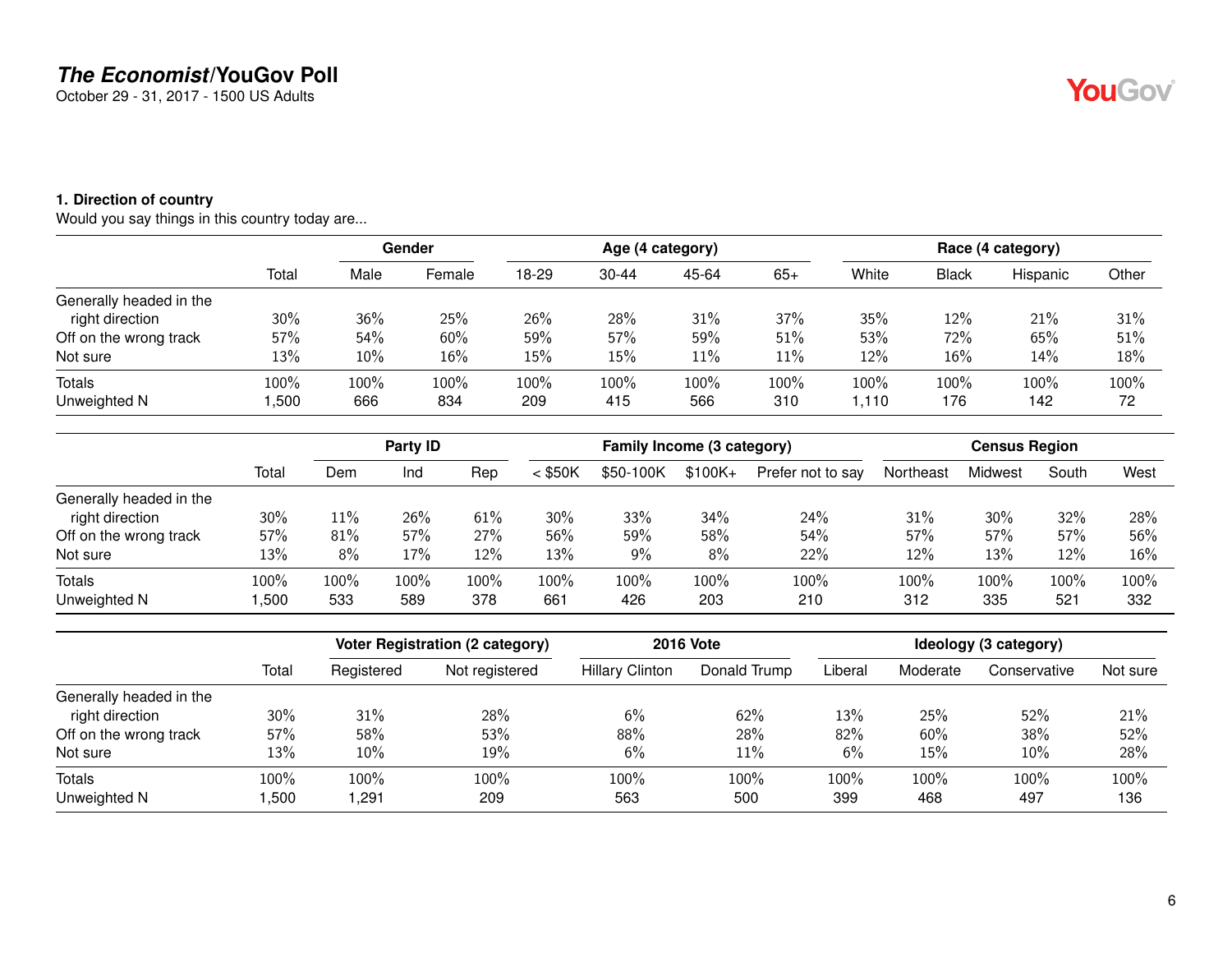October 29 - 31, 2017 - 1500 US Adults

#### <span id="page-6-0"></span>**2. Friend or enemy - Canada**

Do you consider the countries listed below to be a friend or an enemy of the United States?

|              | Total | Gender |         |       |           |       | Age (4 category) |       | Race (4 category) |          |       |  |  |
|--------------|-------|--------|---------|-------|-----------|-------|------------------|-------|-------------------|----------|-------|--|--|
|              |       | Male   | Female  | 18-29 | $30 - 44$ | 45-64 | $65+$            | White | <b>Black</b>      | Hispanic | Other |  |  |
| Ally         | 51%   | 59%    | 43%     | 39%   | 44%       | 57%   | 61%              | 57%   | 37%               | 34%      | 38%   |  |  |
| Friendly     | 34%   | 29%    | 39%     | 35%   | 36%       | 33%   | 32%              | 31%   | 38%               | 46%      | 38%   |  |  |
| Unfriendly   | 3%    | 3%     | 4%      | 5%    | 3%        | 2%    | 4%               | 3%    | 5%                | 3%       | 5%    |  |  |
| Enemy        | $1\%$ | $1\%$  | $1\%$   | 3%    | $2\%$     | 0%    | $0\%$            | $1\%$ | 3%                | 0%       | 1%    |  |  |
| Not sure     | 11%   | 8%     | 14%     | 18%   | 16%       | 8%    | 3%               | 8%    | 17%               | 17%      | 19%   |  |  |
| Totals       | 100%  | 100%   | $100\%$ | 100%  | 100%      | 100%  | 100%             | 100%  | 100%              | 100%     | 100%  |  |  |
| Unweighted N | ,482  | 659    | 823     | 205   | 412       | 559   | 306              | 1,103 | 173               | 135      | 71    |  |  |

|              |        |       | Party ID |      |           | Family Income (3 category) |          |                   |           | <b>Census Region</b> |       |       |
|--------------|--------|-------|----------|------|-----------|----------------------------|----------|-------------------|-----------|----------------------|-------|-------|
|              | Total  | Dem   | Ind      | Rep  | $<$ \$50K | \$50-100K                  | $$100K+$ | Prefer not to say | Northeast | Midwest              | South | West  |
| Ally         | 51%    | 56%   | 45%      | 54%  | 42%       | 60%                        | 66%      | 50%               | 47%       | 49%                  | 54%   | 49%   |
| Friendly     | 34%    | 35%   | 33%      | 34%  | 37%       | 30%                        | 28%      | 35%               | 34%       | 36%                  | 32%   | 36%   |
| Unfriendly   | 3%     | $2\%$ | 4%       | 4%   | 4%        | 3%                         | 1%       | 4%                | 3%        | 4%                   | 3%    | 4%    |
| Enemy        | $1\%$  | $1\%$ | $2\%$    | 0%   | $1\%$     | $1\%$                      | $1\%$    | $1\%$             | $1\%$     | 1%                   | $1\%$ | $1\%$ |
| Not sure     | $11\%$ | 7%    | 16%      | 8%   | 15%       | 6%                         | 4%       | 10%               | 15%       | 10%                  | 10%   | 10%   |
| Totals       | 100%   | 100%  | 100%     | 100% | 100%      | 100%                       | 100%     | 100%              | 100%      | 100%                 | 100%  | 100%  |
| Unweighted N | ,482   | 525   | 580      | 377  | 650       | 423                        | 200      | 209               | 307       | 334                  | 511   | 330   |

|              |       |            | Voter Registration (2 category) |                        | <b>2016 Vote</b> | Ideology (3 category) |          |              |          |  |  |
|--------------|-------|------------|---------------------------------|------------------------|------------------|-----------------------|----------|--------------|----------|--|--|
|              | Total | Registered | Not registered                  | <b>Hillary Clinton</b> | Donald Trump     | Liberal               | Moderate | Conservative | Not sure |  |  |
| Ally         | 51%   | 58%        | 32%                             | 66%                    | 58%              | 64%                   | 52%      | 53%          | 21%      |  |  |
| Friendly     | 34%   | 30%        | 44%                             | 26%                    | 33%              | 28%                   | 36%      | 34%          | 39%      |  |  |
| Unfriendly   | 3%    | 3%         | 3%                              | 1%                     | 6%               | $1\%$                 | 4%       | 5%           | 2%       |  |  |
| Enemy        | $1\%$ | $1\%$      | $2\%$                           | $1\%$                  | $1\%$            | $2\%$                 | $1\%$    | $1\%$        | 1%       |  |  |
| Not sure     | 11%   | 8%         | 19%                             | 7%                     | 3%               | 5%                    | 7%       | 7%           | 37%      |  |  |
| Totals       | 100%  | 100%       | 100%                            | 100%                   | 100%             | 100%                  | 100%     | 100%         | 100%     |  |  |
| Unweighted N | ,482  | 1.277      | 205                             | 552                    | 499              | 393                   | 462      | 493          | 134      |  |  |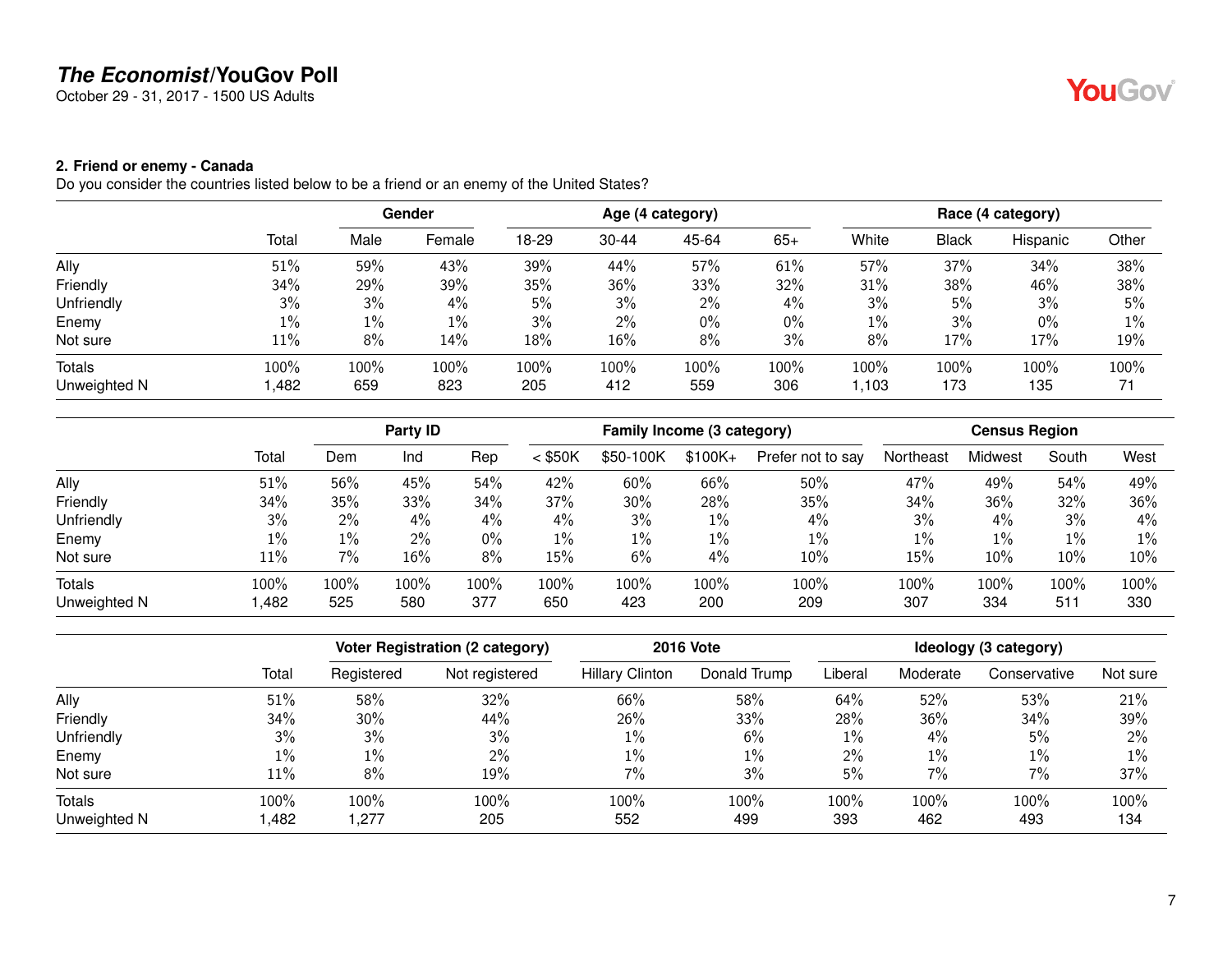October 29 - 31, 2017 - 1500 US Adults

#### <span id="page-7-0"></span>**3. Friend or enemy - China**

Do you consider the countries listed below to be a friend or an enemy of the United States?

|              | Total | Gender |        |       |           |       | Age (4 category) |       | Race (4 category) |          |       |  |  |
|--------------|-------|--------|--------|-------|-----------|-------|------------------|-------|-------------------|----------|-------|--|--|
|              |       | Male   | Female | 18-29 | $30 - 44$ | 45-64 | $65+$            | White | <b>Black</b>      | Hispanic | Other |  |  |
| Ally         | 6%    | 6%     | 6%     | 8%    | 8%        | 6%    | 2%               | 4%    | 10%               | 13%      | 4%    |  |  |
| Friendly     | 34%   | 36%    | 31%    | 34%   | 32%       | 35%   | 32%              | 33%   | 35%               | 34%      | 32%   |  |  |
| Unfriendly   | 29%   | 31%    | 27%    | 23%   | 26%       | 30%   | 39%              | 32%   | 24%               | 22%      | 20%   |  |  |
| Enemy        | 9%    | 12%    | 6%     | 7%    | 6%        | 11%   | 11%              | 9%    | 5%                | 9%       | 19%   |  |  |
| Not sure     | 22%   | 15%    | 29%    | 29%   | 27%       | 18%   | 16%              | 21%   | 26%               | 21%      | 24%   |  |  |
| Totals       | 100%  | 100%   | 100%   | 100%  | 100%      | 100%  | 100%             | 100%  | 100%              | 100%     | 100%  |  |  |
| Unweighted N | ,484  | 661    | 823    | 205   | 411       | 562   | 306              | 1,099 | 173               | 140      | 72    |  |  |

|              |       |         | Party ID |      |           | Family Income (3 category) |          |                   |           | <b>Census Region</b> |       |      |
|--------------|-------|---------|----------|------|-----------|----------------------------|----------|-------------------|-----------|----------------------|-------|------|
|              | Total | Dem     | Ind      | Rep  | $<$ \$50K | \$50-100K                  | $$100K+$ | Prefer not to say | Northeast | Midwest              | South | West |
| Ally         | 6%    | $10\%$  | 6%       | 3%   | 8%        | 4%                         | 6%       | 4%                | 5%        | 5%                   | 8%    | 6%   |
| Friendly     | 34%   | 41%     | 30%      | 31%  | 36%       | 35%                        | 34%      | 22%               | 33%       | 31%                  | 33%   | 37%  |
| Unfriendly   | 29%   | 24%     | 28%      | 37%  | 26%       | 30%                        | 34%      | 33%               | 29%       | 29%                  | 30%   | 29%  |
| Enemy        | 9%    | $5\%$   | 11%      | 11%  | 7%        | 10%                        | $9\%$    | 13%               | 7%        | 8%                   | 11%   | 8%   |
| Not sure     | 22%   | 20%     | 26%      | 19%  | 22%       | 21%                        | 16%      | 28%               | 26%       | 27%                  | 19%   | 20%  |
| Totals       | 100%  | $100\%$ | 100%     | 100% | 100%      | 100%                       | 100%     | 100%              | 100%      | 100%                 | 100%  | 100% |
| Unweighted N | ,484  | 529     | 580      | 375  | 654       | 422                        | 202      | 206               | 308       | 333                  | 515   | 328  |

|              |       | Voter Registration (2 category) |                | <b>2016 Vote</b>       | Ideology (3 category) |         |          |              |          |
|--------------|-------|---------------------------------|----------------|------------------------|-----------------------|---------|----------|--------------|----------|
|              | Total | Registered                      | Not registered | <b>Hillary Clinton</b> | Donald Trump          | Liberal | Moderate | Conservative | Not sure |
| Ally         | 6%    | 6%                              | 8%             | 7%                     | 3%                    | 7%      | 8%       | 3%           | 8%       |
| Friendly     | 34%   | 34%                             | 33%            | 39%                    | 29%                   | 43%     | 35%      | 31%          | 20%      |
| Unfriendly   | 29%   | 31%                             | 23%            | 28%                    | 39%                   | 24%     | 35%      | 36%          | 10%      |
| Enemy        | 9%    | 10%                             | 6%             | 6%                     | 15%                   | 7%      | 6%       | 15%          | 4%       |
| Not sure     | 22%   | 19%                             | 30%            | 20%                    | 13%                   | 19%     | 17%      | 15%          | 57%      |
| Totals       | 100%  | 100%                            | 100%           | 100%                   | 100%                  | 100%    | 100%     | 100%         | 100%     |
| Unweighted N | ,484  | 281,                            | 203            | 559                    | 495                   | 396     | 466      | 491          | 131      |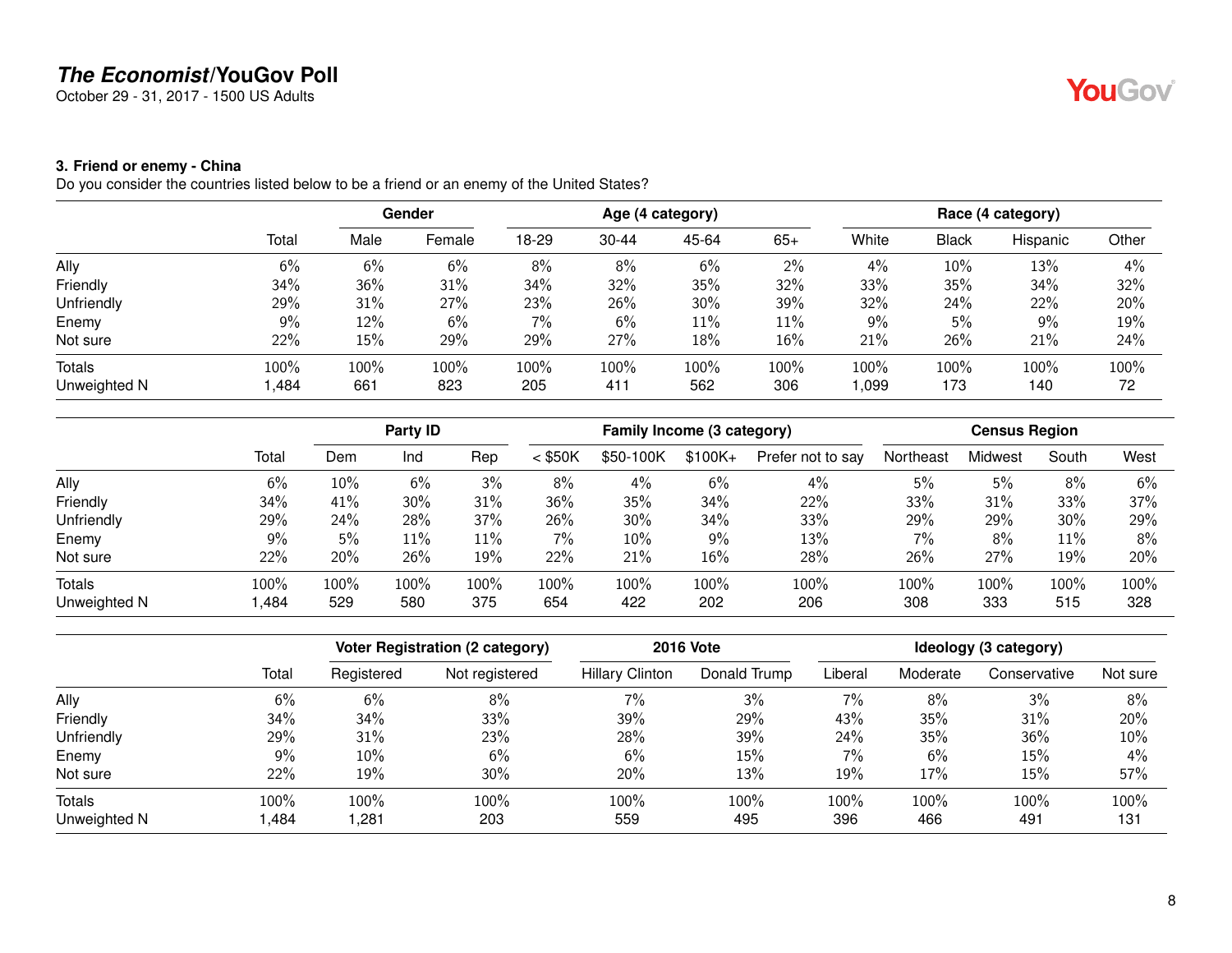October 29 - 31, 2017 - 1500 US Adults

#### <span id="page-8-0"></span>**4. Friend or enemy - Germany**

Do you consider the countries listed below to be a friend or an enemy of the United States?

|              |       |      | Gender |       |           | Age (4 category) |       |       |              | Race (4 category) |       |
|--------------|-------|------|--------|-------|-----------|------------------|-------|-------|--------------|-------------------|-------|
|              | Total | Male | Female | 18-29 | $30 - 44$ | 45-64            | $65+$ | White | <b>Black</b> | Hispanic          | Other |
| Ally         | 35%   | 42%  | 27%    | 24%   | 31%       | 40%              | 41%   | 38%   | 25%          | 28%               | 32%   |
| Friendly     | 34%   | 35%  | 33%    | 27%   | 35%       | 36%              | 38%   | 35%   | 26%          | 36%               | 37%   |
| Unfriendly   | 9%    | 8%   | 10%    | 10%   | 8%        | 9%               | 11%   | 8%    | 14%          | 12%               | $2\%$ |
| Enemy        | 3%    | 4%   | $2\%$  | 7%    | 3%        | $1\%$            | 3%    | 3%    | 6%           | 4%                | 2%    |
| Not sure     | 19%   | 10%  | 28%    | 32%   | 23%       | 14%              | 7%    | 16%   | 29%          | 20%               | 27%   |
| Totals       | 100%  | 100% | 100%   | 100%  | 100%      | 100%             | 100%  | 100%  | 100%         | 100%              | 100%  |
| Unweighted N | ,483  | 661  | 822    | 206   | 410       | 561              | 306   | 1,102 | 170          | 139               | 72    |

|              |       |      | Party <b>ID</b> |       |           | Family Income (3 category) |          |                   |           | <b>Census Region</b> |       |       |  |
|--------------|-------|------|-----------------|-------|-----------|----------------------------|----------|-------------------|-----------|----------------------|-------|-------|--|
|              | Total | Dem  | Ind             | Rep   | $<$ \$50K | \$50-100K                  | $$100K+$ | Prefer not to say | Northeast | Midwest              | South | West  |  |
| Ally         | 35%   | 46%  | 29%             | 30%   | 29%       | 38%                        | 47%      | 36%               | 34%       | 34%                  | 34%   | 37%   |  |
| Friendly     | 34%   | 26%  | 33%             | 47%   | 33%       | 37%                        | 39%      | 31%               | 32%       | 38%                  | 34%   | 34%   |  |
| Unfriendly   | 9%    | 8%   | 9%              | 10%   | 12%       | 9%                         | 5%       | 5%                | 9%        | 9%                   | 11%   | $7\%$ |  |
| Enemy        | 3%    | 4%   | 3%              | $2\%$ | 4%        | $2\%$                      | 3%       | 3%                | 2%        | 1%                   | 4%    | 3%    |  |
| Not sure     | 19%   | 16%  | 25%             | 11%   | 23%       | 14%                        | 5%       | 25%               | 23%       | 18%                  | 17%   | 19%   |  |
| Totals       | 100%  | 100% | 100%            | 100%  | 100%      | 100%                       | 100%     | 100%              | 100%      | 100%                 | 100%  | 100%  |  |
| Unweighted N | ,483  | 527  | 583             | 373   | 652       | 420                        | 202      | 209               | 307       | 333                  | 513   | 330   |  |

|              |       | <b>Voter Registration (2 category)</b> |                | <b>2016 Vote</b>       | Ideology (3 category) |         |          |              |          |
|--------------|-------|----------------------------------------|----------------|------------------------|-----------------------|---------|----------|--------------|----------|
|              | Total | Registered                             | Not registered | <b>Hillary Clinton</b> | Donald Trump          | Liberal | Moderate | Conservative | Not sure |
| Ally         | 35%   | 40%                                    | 21%            | 53%                    | 30%                   | 53%     | 36%      | 30%          | 12%      |
| Friendly     | 34%   | 35%                                    | 31%            | 27%                    | 46%                   | 26%     | 37%      | 42%          | 24%      |
| Unfriendly   | 9%    | 9%                                     | 10%            | 4%                     | 14%                   | 5%      | 10%      | 13%          | 5%       |
| Enemy        | 3%    | 2%                                     | 5%             | $2\%$                  | 3%                    | 4%      | 3%       | $2\%$        | 3%       |
| Not sure     | 19%   | 14%                                    | 32%            | 14%                    | 7%                    | 12%     | 14%      | 12%          | 55%      |
| Totals       | 100%  | 100%                                   | 100%           | 100%                   | 100%                  | 100%    | 100%     | 100%         | 100%     |
| Unweighted N | ,483  | ,277                                   | 206            | 557                    | 495                   | 395     | 462      | 491          | 135      |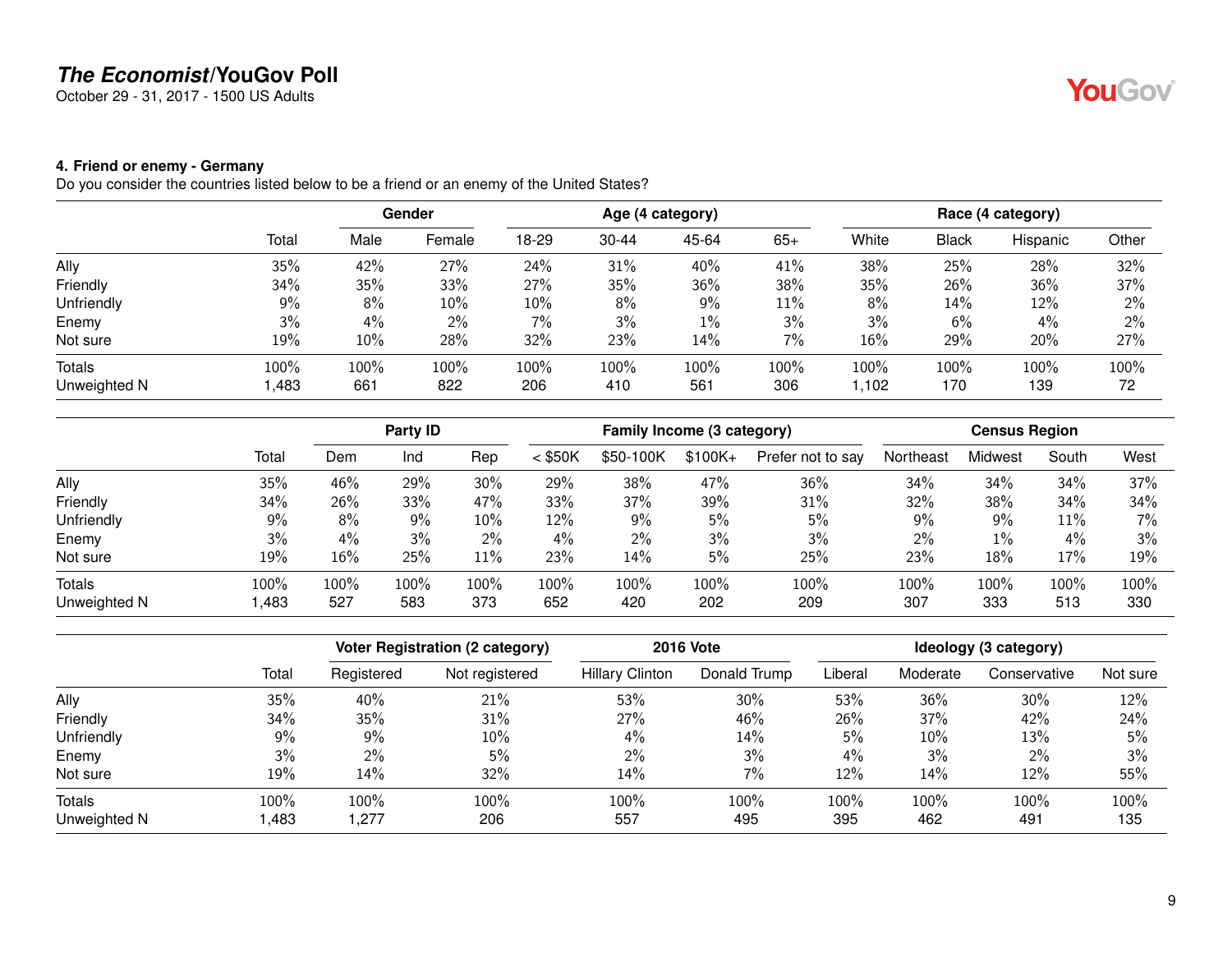October 29 - 31, 2017 - 1500 US Adults

#### <span id="page-9-0"></span>**5. Friend or enemy - Iran**

Do you consider the countries listed below to be a friend or an enemy of the United States?

|              |       | Gender |        |       |           | Age (4 category) |       | Race (4 category) |              |          |       |
|--------------|-------|--------|--------|-------|-----------|------------------|-------|-------------------|--------------|----------|-------|
|              | Total | Male   | Female | 18-29 | $30 - 44$ | 45-64            | $65+$ | White             | <b>Black</b> | Hispanic | Other |
| Ally         | $1\%$ | $1\%$  | 2%     | $1\%$ | $2\%$     | 2%               | $1\%$ | $1\%$             | $1\%$        | 1%       | 3%    |
| Friendly     | 6%    | 7%     | 6%     | 13%   | 6%        | 3%               | 4%    | 5%                | 7%           | 11%      | 10%   |
| Unfriendly   | 34%   | 36%    | 32%    | 37%   | 35%       | 33%              | 30%   | 33%               | 34%          | 39%      | 30%   |
| Enemy        | 40%   | 45%    | 36%    | 20%   | 31%       | 50%              | 56%   | 44%               | 32%          | 28%      | 33%   |
| Not sure     | 19%   | $11\%$ | 25%    | 29%   | 25%       | 13%              | $9\%$ | 16%               | 26%          | 21%      | 23%   |
| Totals       | 100%  | 100%   | 100%   | 100%  | 100%      | 100%             | 100%  | 100%              | 100%         | 100%     | 100%  |
| Unweighted N | ,480  | 661    | 819    | 207   | 409       | 559              | 305   | 990, ا            | 172          | 138      | 71    |

|              |       |      | Party ID |      |           | Family Income (3 category) |          |                   |           |         | <b>Census Region</b> |       |
|--------------|-------|------|----------|------|-----------|----------------------------|----------|-------------------|-----------|---------|----------------------|-------|
|              | Total | Dem  | Ind      | Rep  | $<$ \$50K | \$50-100K                  | $$100K+$ | Prefer not to say | Northeast | Midwest | South                | West  |
| Ally         | $1\%$ | 2%   | 1%       | 1%   | 2%        | 1%                         | 1%       | $0\%$             | $1\%$     | 2%      | $1\%$                | $1\%$ |
| Friendly     | 6%    | 7%   | 7%       | 4%   | 8%        | 6%                         | 3%       | $4\%$             | 8%        | 6%      | 4%                   | 9%    |
| Unfriendly   | 34%   | 43%  | 32%      | 26%  | 34%       | 32%                        | 41%      | 32%               | 32%       | 35%     | 34%                  | 33%   |
| Enemy        | 40%   | 30%  | 35%      | 62%  | 33%       | 48%                        | 42%      | 48%               | 38%       | 36%     | 46%                  | 36%   |
| Not sure     | 19%   | 19%  | 25%      | 6%   | 24%       | 13%                        | 12%      | 16%               | 21%       | 21%     | 15%                  | 21%   |
| Totals       | 100%  | 100% | 100%     | 100% | 100%      | 100%                       | 100%     | 100%              | 100%      | 100%    | 100%                 | 100%  |
| Unweighted N | ,480  | 526  | 580      | 374  | 650       | 423                        | 200      | 207               | 307       | 330     | 513                  | 330   |

|              |       | Voter Registration (2 category) |                | <b>2016 Vote</b>       | Ideology (3 category) |         |          |              |          |
|--------------|-------|---------------------------------|----------------|------------------------|-----------------------|---------|----------|--------------|----------|
|              | Total | Registered                      | Not registered | <b>Hillary Clinton</b> | Donald Trump          | Liberal | Moderate | Conservative | Not sure |
| Ally         | 1%    | $1\%$                           | 2%             | $1\%$                  | 1%                    | $1\%$   | $2\%$    | $1\%$        | 1%       |
| Friendly     | 6%    | 5%                              | 9%             | 6%                     | $3\%$                 | 7%      | $7\%$    | 4%           | 7%       |
| Unfriendly   | 34%   | 33%                             | 35%            | 47%                    | 21%                   | 50%     | 38%      | 23%          | 22%      |
| Enemy        | 40%   | 46%                             | 24%            | 29%                    | 71%                   | 25%     | 38%      | 63%          | 17%      |
| Not sure     | 19%   | 14%                             | 29%            | 17%                    | 5%                    | 16%     | 15%      | 9%           | 53%      |
| Totals       | 100%  | 100%                            | 100%           | 100%                   | 100%                  | 100%    | 100%     | 100%         | 100%     |
| Unweighted N | ,480  | 277, ا                          | 203            | 555                    | 496                   | 394     | 459      | 494          | 133      |

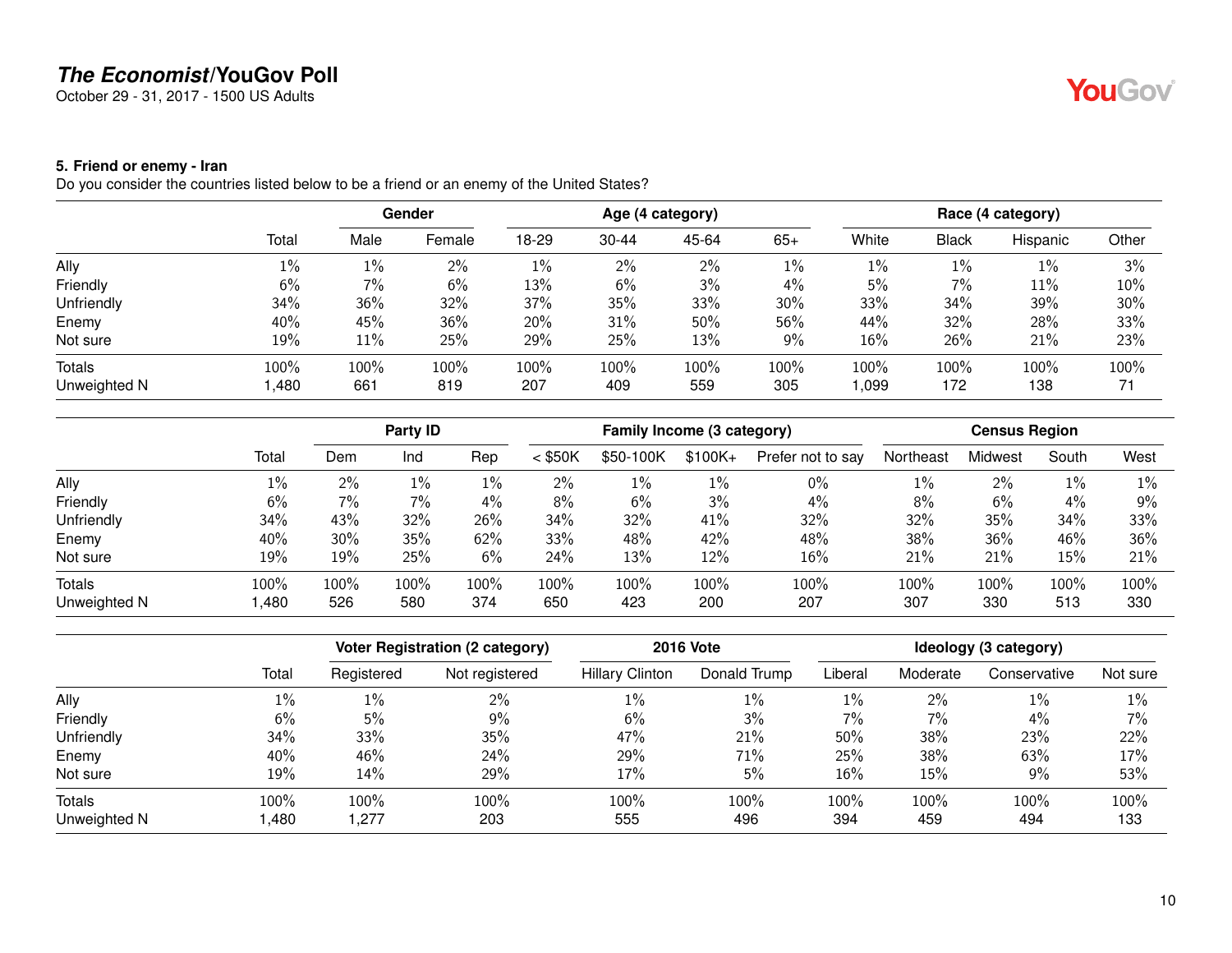October 29 - 31, 2017 - 1500 US Adults

#### <span id="page-10-0"></span>**6. Friend or enemy - Israel**

Do you consider the countries listed below to be a friend or an enemy of the United States?

|              |       | Gender |         |       |           | Age (4 category) |       | Race (4 category) |              |          |       |
|--------------|-------|--------|---------|-------|-----------|------------------|-------|-------------------|--------------|----------|-------|
|              | Total | Male   | Female  | 18-29 | $30 - 44$ | 45-64            | $65+$ | White             | <b>Black</b> | Hispanic | Other |
| Ally         | 42%   | 51%    | 34%     | 22%   | 33%       | 50%              | 62%   | 48%               | 28%          | 27%      | 33%   |
| Friendly     | 24%   | 23%    | 24%     | 21%   | 21%       | 27%              | 25%   | 23%               | 23%          | 26%      | 25%   |
| Unfriendly   | 11%   | $10\%$ | 12%     | 19%   | 15%       | 8%               | 4%    | $9\%$             | 12%          | 23%      | 3%    |
| Enemy        | 4%    | $4\%$  | $4\%$   | 4%    | 9%        | 3%               | $2\%$ | 3%                | 6%           | 7%       | 9%    |
| Not sure     | 19%   | 13%    | 25%     | 34%   | 23%       | 14%              | 7%    | 16%               | 32%          | 18%      | 29%   |
| Totals       | 100%  | 100%   | $100\%$ | 100%  | 100%      | 100%             | 100%  | 100%              | 100%         | 100%     | 100%  |
| Unweighted N | ,479  | 657    | 822     | 207   | 409       | 560              | 303   | 1,094             | 173          | 140      | 72    |

|              |        |         | Party ID |      |           | Family Income (3 category) |          |                   |           | <b>Census Region</b> |       |       |
|--------------|--------|---------|----------|------|-----------|----------------------------|----------|-------------------|-----------|----------------------|-------|-------|
|              | Total  | Dem     | Ind      | Rep  | $<$ \$50K | \$50-100K                  | $$100K+$ | Prefer not to say | Northeast | Midwest              | South | West  |
| Ally         | 42%    | 34%     | 37%      | 61%  | 35%       | 50%                        | 53%      | 43%               | 37%       | 40%                  | 48%   | 40%   |
| Friendly     | 24%    | 30%     | 21%      | 21%  | 23%       | 26%                        | 26%      | 21%               | 26%       | 25%                  | 22%   | 24%   |
| Unfriendly   | 11%    | 11%     | 12%      | 8%   | 14%       | 8%                         | 6%       | 10%               | 12%       | 10%                  | 12%   | 8%    |
| Enemy        | 4%     | 5%      | 4%       | 3%   | 5%        | 3%                         | 4%       | $4\%$             | 2%        | 5%                   | 3%    | $7\%$ |
| Not sure     | 19%    | 20%     | 25%      | 7%   | 23%       | 13%                        | $11\%$   | 22%               | 23%       | 20%                  | 14%   | 21%   |
| Totals       | 100%   | $100\%$ | 100%     | 100% | 100%      | 100%                       | 100%     | 100%              | 100%      | 100%                 | 100%  | 100%  |
| Unweighted N | 479, ا | 528     | 579      | 372  | 653       | 420                        | 201      | 205               | 307       | 332                  | 512   | 328   |

|              |       | Voter Registration (2 category) |                | <b>2016 Vote</b>       | Ideology (3 category) |         |          |              |          |
|--------------|-------|---------------------------------|----------------|------------------------|-----------------------|---------|----------|--------------|----------|
|              | Total | Registered                      | Not registered | <b>Hillary Clinton</b> | Donald Trump          | Liberal | Moderate | Conservative | Not sure |
| Ally         | 42%   | 50%                             | 22%            | 37%                    | 69%                   | 35%     | 39%      | 64%          | 9%       |
| Friendly     | 24%   | 25%                             | 21%            | 32%                    | 19%                   | 31%     | 27%      | 18%          | 18%      |
| Unfriendly   | 11%   | 8%                              | 18%            | 10%                    | 5%                    | $11\%$  | 15%      | 5%           | 13%      |
| Enemy        | 4%    | 3%                              | 7%             | 3%                     | 2%                    | 3%      | 5%       | 4%           | 6%       |
| Not sure     | 19%   | 14%                             | 31%            | 17%                    | 5%                    | 19%     | 14%      | 9%           | 53%      |
| Totals       | 100%  | 100%                            | 100%           | 100%                   | 100%                  | 100%    | 100%     | 100%         | 100%     |
| Unweighted N | .479  | 277, ا                          | 202            | 557                    | 493                   | 395     | 462      | 489          | 133      |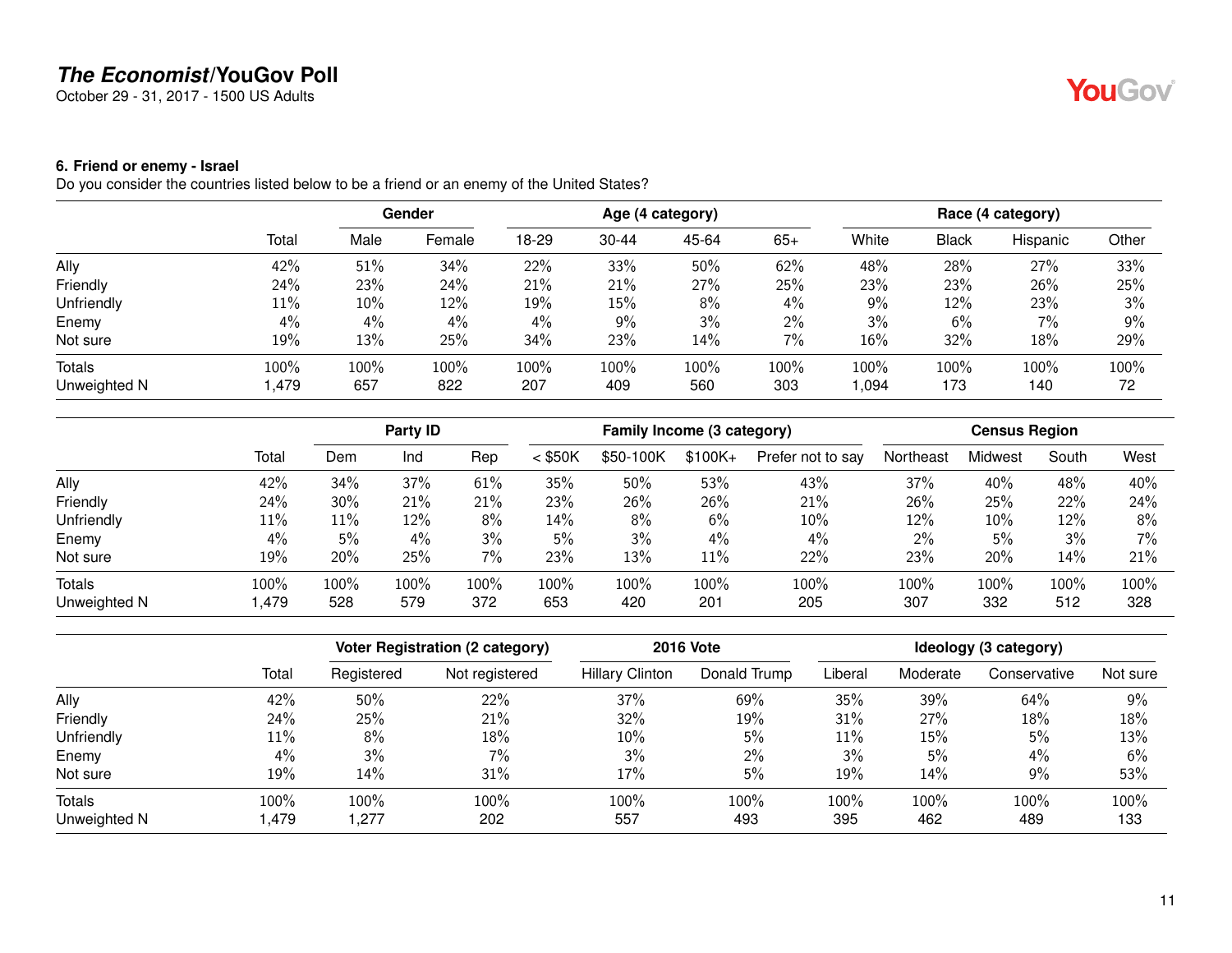October 29 - 31, 2017 - 1500 US Adults

#### <span id="page-11-0"></span>**7. Friend or enemy - Japan**

Do you consider the countries listed below to be a friend or an enemy of the United States?

|              |       |       | Gender |       |           | Age (4 category) |       |       |       | Race (4 category) |       |
|--------------|-------|-------|--------|-------|-----------|------------------|-------|-------|-------|-------------------|-------|
|              | Total | Male  | Female | 18-29 | $30 - 44$ | 45-64            | $65+$ | White | Black | Hispanic          | Other |
| Ally         | 40%   | 53%   | 28%    | 27%   | 31%       | 47%              | 56%   | 46%   | 24%   | 30%               | 29%   |
| Friendly     | 33%   | 31%   | 36%    | 34%   | 32%       | 36%              | 32%   | 32%   | 34%   | 41%               | 36%   |
| Unfriendly   | 7%    | 3%    | 10%    | 11%   | 7%        | 5%               | $6\%$ | 5%    | 11%   | 12%               | 4%    |
| Enemy        | $2\%$ | $2\%$ | $2\%$  | 3%    | 5%        | $2\%$            | $0\%$ | 2%    | $2\%$ | 2%                | 4%    |
| Not sure     | 17%   | 10%   | 23%    | 26%   | 26%       | 11%              | 7%    | 15%   | 28%   | 15%               | 27%   |
| Totals       | 100%  | 100%  | 100%   | 100%  | 100%      | 100%             | 100%  | 100%  | 100%  | 100%              | 100%  |
| Unweighted N | .472, | 658   | 814    | 207   | 407       | 555              | 303   | 1,093 | 170   | 138               | 71    |

|              |       |      | Party ID |       |           |           |          | Family Income (3 category) |           | <b>Census Region</b> |       |       |
|--------------|-------|------|----------|-------|-----------|-----------|----------|----------------------------|-----------|----------------------|-------|-------|
|              | Total | Dem  | Ind      | Rep   | $<$ \$50K | \$50-100K | $$100K+$ | Prefer not to say          | Northeast | Midwest              | South | West  |
| Ally         | 40%   | 43%  | 35%      | 47%   | 31%       | 47%       | 56%      | 48%                        | 33%       | 37%                  | 44%   | 45%   |
| Friendly     | 33%   | 34%  | 32%      | 36%   | 36%       | 30%       | 29%      | 33%                        | 34%       | 34%                  | 32%   | 34%   |
| Unfriendly   | 7%    | 8%   | 6%       | $7\%$ | 8%        | 6%        | 4%       | 6%                         | 7%        | 9%                   | 7%    | 5%    |
| Enemy        | 2%    | 3%   | $2\%$    | $2\%$ | 3%        | 2%        | 3%       | $1\%$                      | 2%        | 2%                   | 3%    | $2\%$ |
| Not sure     | 17%   | 13%  | 24%      | 9%    | 21%       | 15%       | 7%       | 13%                        | 24%       | 19%                  | 14%   | 14%   |
| Totals       | 100%  | 100% | 100%     | 100%  | 100%      | 100%      | 100%     | 100%                       | 100%      | 100%                 | 100%  | 100%  |
| Unweighted N | ,472  | 523  | 577      | 372   | 646       | 420       | 200      | 206                        | 305       | 330                  | 508   | 329   |

|              |       | Voter Registration (2 category) |                |                        | <b>2016 Vote</b> | Ideology (3 category) |          |              |          |  |
|--------------|-------|---------------------------------|----------------|------------------------|------------------|-----------------------|----------|--------------|----------|--|
|              | Total | Registered                      | Not registered | <b>Hillary Clinton</b> | Donald Trump     | Liberal               | Moderate | Conservative | Not sure |  |
| Ally         | 40%   | 47%                             | 23%            | 49%                    | 52%              | 49%                   | 37%      | 48%          | 15%      |  |
| Friendly     | 33%   | 32%                             | 38%            | 30%                    | 34%              | $30\%$                | 42%      | 31%          | 26%      |  |
| Unfriendly   | $7\%$ | 5%                              | 10%            | 5%                     | 6%               | 5%                    | 8%       | 8%           | 5%       |  |
| Enemy        | 2%    | 3%                              | $1\%$          | 3%                     | $1\%$            | 3%                    | 3%       | $1\%$        | 2%       |  |
| Not sure     | 17%   | 13%                             | 27%            | 14%                    | 6%               | 13%                   | 10%      | 12%          | 52%      |  |
| Totals       | 100%  | 100%                            | 100%           | 100%                   | 100%             | 100%                  | 100%     | 100%         | 100%     |  |
| Unweighted N | .472  | 1,270                           | 202            | 549                    | 493              | 396                   | 456      | 488          | 132      |  |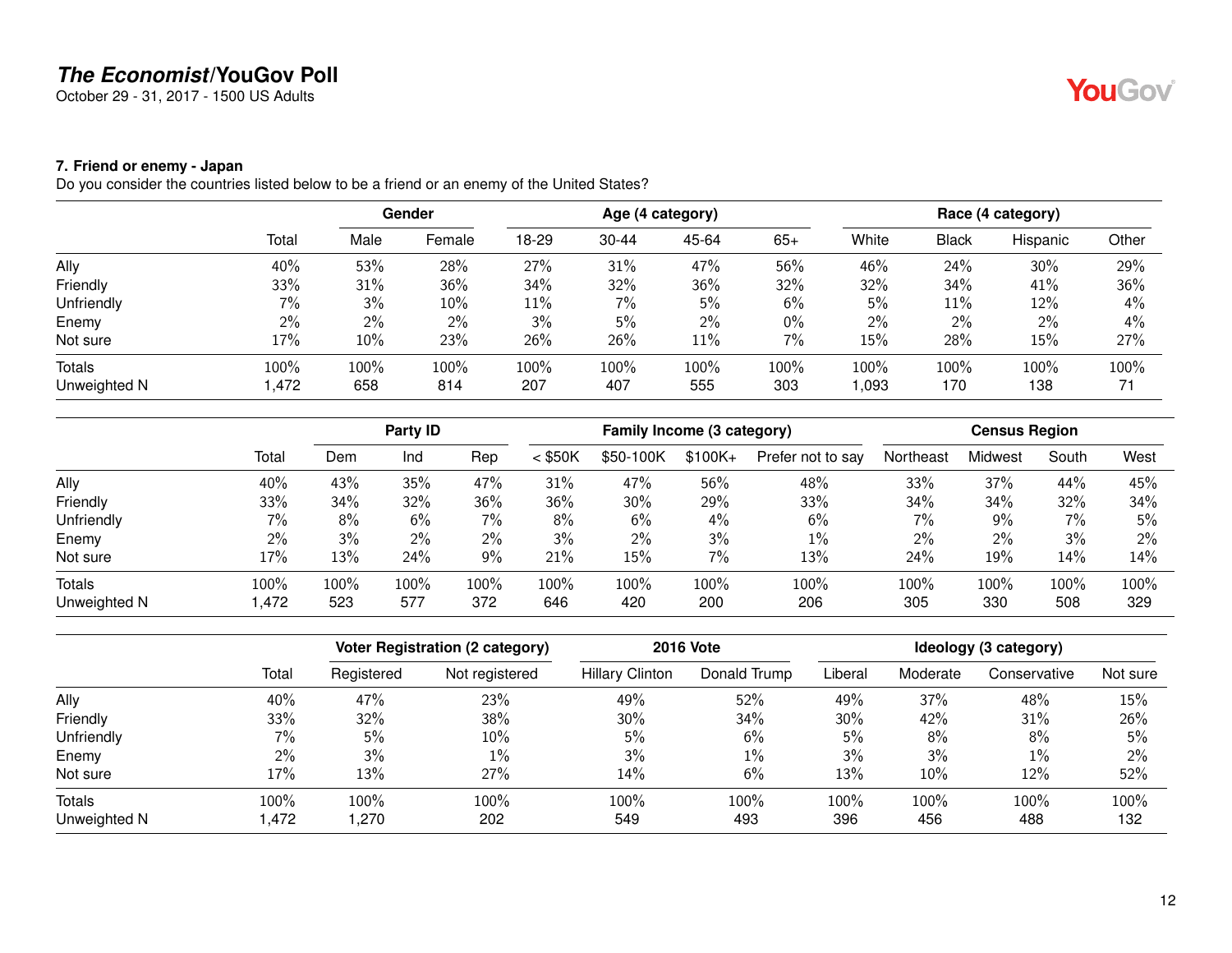October 29 - 31, 2017 - 1500 US Adults

#### <span id="page-12-0"></span>**8. Friend or enemy - North Korea**

Do you consider the countries listed below to be a friend or an enemy of the United States?

|              |        | Gender |        |       |           | Age (4 category) |        | Race (4 category) |        |          |       |
|--------------|--------|--------|--------|-------|-----------|------------------|--------|-------------------|--------|----------|-------|
|              | Total  | Male   | Female | 18-29 | $30 - 44$ | 45-64            | $65+$  | White             | Black  | Hispanic | Other |
| Ally         | $1\%$  | $0\%$  | 1%     | 0%    | 2%        | $1\%$            | $0\%$  | $1\%$             | 0%     | 0%       | $1\%$ |
| Friendly     | 2%     | 2%     | 2%     | $4\%$ | 3%        | 2%               | $1\%$  | 2%                | 5%     | $2\%$    | 4%    |
| Unfriendly   | 15%    | 16%    | 13%    | 20%   | 16%       | 14%              | $10\%$ | 13%               | $16\%$ | 22%      | 13%   |
| Enemy        | 71%    | 73%    | 69%    | 57%   | 62%       | 78%              | 87%    | 76%               | 57%    | 61%      | 64%   |
| Not sure     | $11\%$ | 8%     | 14%    | 19%   | 18%       | 6%               | 3%     | 8%                | 22%    | 14%      | 17%   |
| Totals       | 100%   | 100%   | 100%   | 100%  | 100%      | 100%             | 100%   | 100%              | 100%   | 100%     | 100%  |
| Unweighted N | 1,475  | 658    | 817    | 206   | 408       | 560              | 301    | 1,096             | 170    | 138      | 71    |

|              |       |       | Party ID |       |           | Family Income (3 category) |          |                   | <b>Census Region</b> |         |       |       |  |
|--------------|-------|-------|----------|-------|-----------|----------------------------|----------|-------------------|----------------------|---------|-------|-------|--|
|              | Total | Dem   | Ind      | Rep   | $<$ \$50K | \$50-100K                  | $$100K+$ | Prefer not to say | Northeast            | Midwest | South | West  |  |
| Ally         | $1\%$ | $1\%$ | 1%       | 1%    | 1%        | $0\%$                      | $0\%$    | $0\%$             | $1\%$                | $1\%$   | 0%    | $0\%$ |  |
| Friendly     | 2%    | $2\%$ | 3%       | $2\%$ | 3%        | 1%                         | $2\%$    | 3%                | $1\%$                | 2%      | 3%    | 3%    |  |
| Unfriendly   | 15%   | 15%   | 16%      | 10%   | 18%       | 12%                        | 11%      | 12%               | 17%                  | 15%     | 12%   | 17%   |  |
| Enemy        | 71%   | 73%   | 63%      | 84%   | 64%       | 78%                        | 83%      | 76%               | 67%                  | 73%     | 74%   | 69%   |  |
| Not sure     | 11%   | 9%    | 17%      | 3%    | 14%       | 9%                         | 4%       | 9%                | 14%                  | 10%     | 10%   | 11%   |  |
| Totals       | 100%  | 100%  | 100%     | 100%  | 100%      | 100%                       | 100%     | 100%              | 100%                 | 100%    | 100%  | 100%  |  |
| Unweighted N | ,475  | 521   | 582      | 372   | 648       | 419                        | 201      | 207               | 304                  | 331     | 511   | 329   |  |

|              |       | Voter Registration (2 category) |                | <b>2016 Vote</b>       | Ideology (3 category) |         |          |              |          |
|--------------|-------|---------------------------------|----------------|------------------------|-----------------------|---------|----------|--------------|----------|
|              | Total | Registered                      | Not registered | <b>Hillary Clinton</b> | Donald Trump          | Liberal | Moderate | Conservative | Not sure |
| Ally         | 1%    | $1\%$                           | $1\%$          | 1%                     | 0%                    | $1\%$   | $1\%$    | $1\%$        | 0%       |
| Friendly     | $2\%$ | 1%                              | 5%             | $1\%$                  | $1\%$                 | 3%      | $2\%$    | $2\%$        | 3%       |
| Unfriendly   | 15%   | 12%                             | 20%            | 14%                    | 7%                    | 13%     | 20%      | 10%          | 16%      |
| Enemy        | 71%   | 78%                             | 54%            | 77%                    | 90%                   | 74%     | 72%      | 80%          | 44%      |
| Not sure     | 11%   | 7%                              | 20%            | 7%                     | 1%                    | 8%      | 7%       | 6%           | 36%      |
| Totals       | 100%  | 100%                            | 100%           | 100%                   | 100%                  | 100%    | 100%     | 100%         | 100%     |
| Unweighted N | .475  | 1,271                           | 204            | 552                    | 493                   | 393     | 461      | 489          | 132      |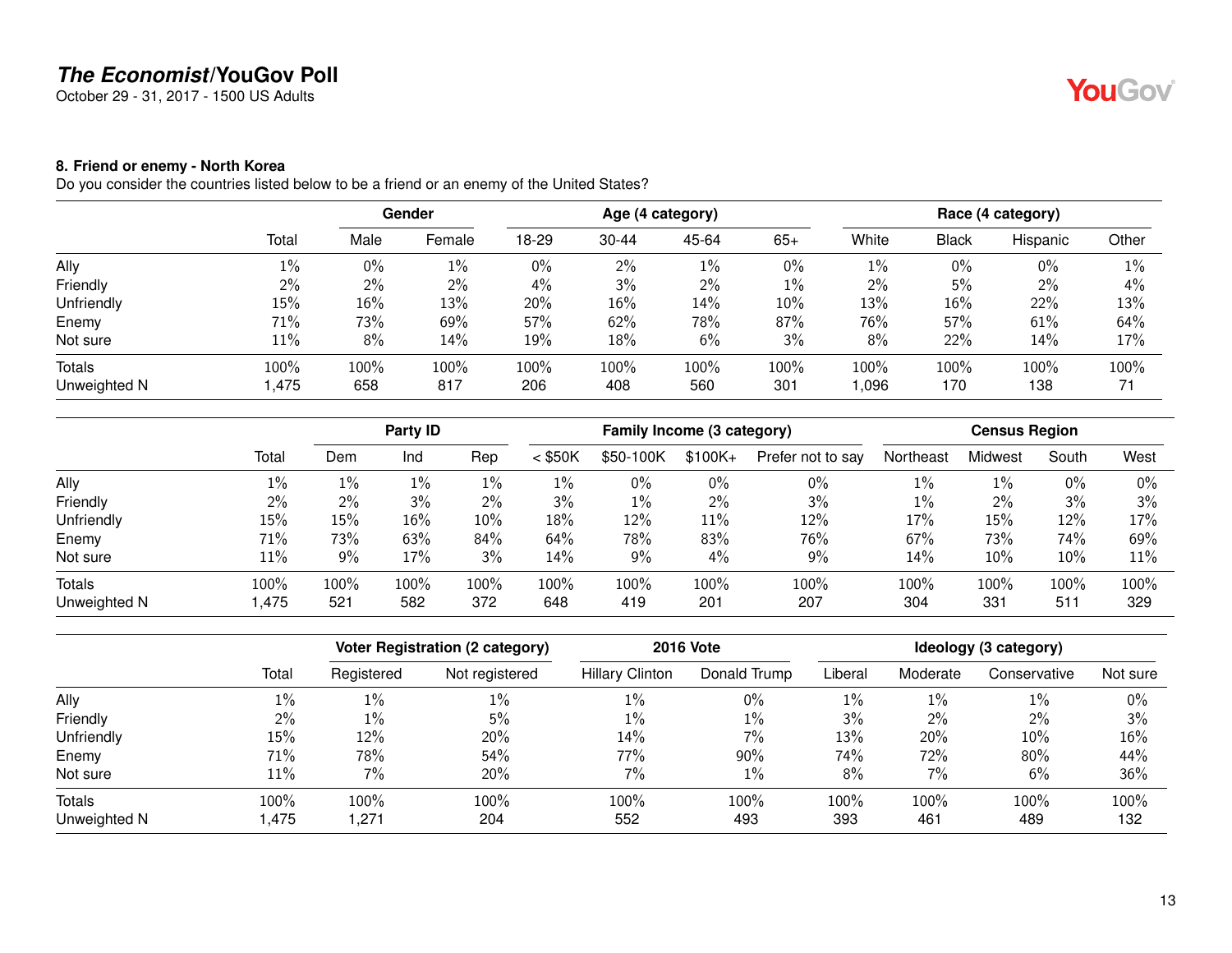October 29 - 31, 2017 - 1500 US Adults

# <span id="page-13-0"></span>**9. Friend or enemy - South Korea**

Do you consider the countries listed below to be a friend or an enemy of the United States?

|              |        |      | Gender |       |           | Age (4 category) |       |       |       | Race (4 category) |       |
|--------------|--------|------|--------|-------|-----------|------------------|-------|-------|-------|-------------------|-------|
|              | Total  | Male | Female | 18-29 | $30 - 44$ | 45-64            | $65+$ | White | Black | Hispanic          | Other |
| Ally         | 39%    | 55%  | 25%    | 27%   | 32%       | 46%              | 50%   | 44%   | 27%   | 28%               | 32%   |
| Friendly     | 29%    | 25%  | 32%    | 25%   | 23%       | 30%              | 37%   | 32%   | 20%   | 23%               | 26%   |
| Unfriendly   | 7%     | 4%   | 10%    | 10%   | 9%        | 6%               | 3%    | 6%    | 10%   | 14%               | 4%    |
| Enemy        | 9%     | 6%   | 12%    | 12%   | 13%       | 7%               | 5%    | 6%    | 16%   | 16%               | 15%   |
| Not sure     | $16\%$ | 10%  | 21%    | 26%   | 23%       | 10%              | 5%    | 13%   | 27%   | 19%               | 23%   |
| Totals       | 100%   | 100% | 100%   | 100%  | 100%      | 100%             | 100%  | 100%  | 100%  | 100%              | 100%  |
| Unweighted N | 481, ا | 658  | 823    | 206   | 410       | 558              | 307   | 1,098 | 172   | 139               | 72    |

|              |       |        | Party ID |      |           | Family Income (3 category) |          |                   |           | <b>Census Region</b> |       |      |
|--------------|-------|--------|----------|------|-----------|----------------------------|----------|-------------------|-----------|----------------------|-------|------|
|              | Total | Dem    | Ind      | Rep  | $<$ \$50K | \$50-100K                  | $$100K+$ | Prefer not to say | Northeast | Midwest              | South | West |
| Ally         | 39%   | 42%    | 35%      | 44%  | 31%       | 48%                        | 54%      | 40%               | 32%       | 36%                  | 44%   | 40%  |
| Friendly     | 29%   | 26%    | 27%      | 35%  | 28%       | 28%                        | 30%      | 31%               | 31%       | 30%                  | 26%   | 30%  |
| Unfriendly   | 7%    | 8%     | 8%       | 4%   | 9%        | 5%                         | 4%       | 5%                | 6%        | 9%                   | 7%    | 6%   |
| Enemy        | 9%    | $11\%$ | 8%       | 8%   | 11%       | $7\%$                      | 6%       | 9%                | 11%       | 7%                   | 10%   | 8%   |
| Not sure     | 16%   | 12%    | 23%      | 8%   | 21%       | 11%                        | 6%       | 15%               | 20%       | 17%                  | 13%   | 16%  |
| Totals       | 100%  | 100%   | 100%     | 100% | 100%      | 100%                       | 100%     | 100%              | 100%      | 100%                 | 100%  | 100% |
| Unweighted N | ,481  | 527    | 580      | 374  | 652       | 421                        | 202      | 206               | 307       | 329                  | 515   | 330  |

|              |       | Voter Registration (2 category) |                | <b>2016 Vote</b>       | Ideology (3 category) |         |          |              |          |
|--------------|-------|---------------------------------|----------------|------------------------|-----------------------|---------|----------|--------------|----------|
|              | Total | Registered                      | Not registered | <b>Hillary Clinton</b> | Donald Trump          | Liberal | Moderate | Conservative | Not sure |
| Ally         | 39%   | 46%                             | 23%            | 48%                    | 52%                   | 47%     | 36%      | 49%          | 10%      |
| Friendly     | 29%   | 29%                             | 27%            | 27%                    | 34%                   | 27%     | 33%      | 29%          | 22%      |
| Unfriendly   | $7\%$ | 6%                              | $11\%$         | 7%                     | 5%                    | 5%      | 10%      | 5%           | 9%       |
| Enemy        | 9%    | 9%                              | 10%            | 7%                     | 5%                    | $9\%$   | 9%       | 8%           | 12%      |
| Not sure     | 16%   | 10%                             | $30\%$         | 11%                    | 4%                    | 11%     | 12%      | $10\%$       | 46%      |
| Totals       | 100%  | 100%                            | 100%           | 100%                   | 100%                  | 100%    | 100%     | 100%         | 100%     |
| Unweighted N | ,481  | 1,277                           | 204            | 554                    | 496                   | 392     | 465      | 490          | 134      |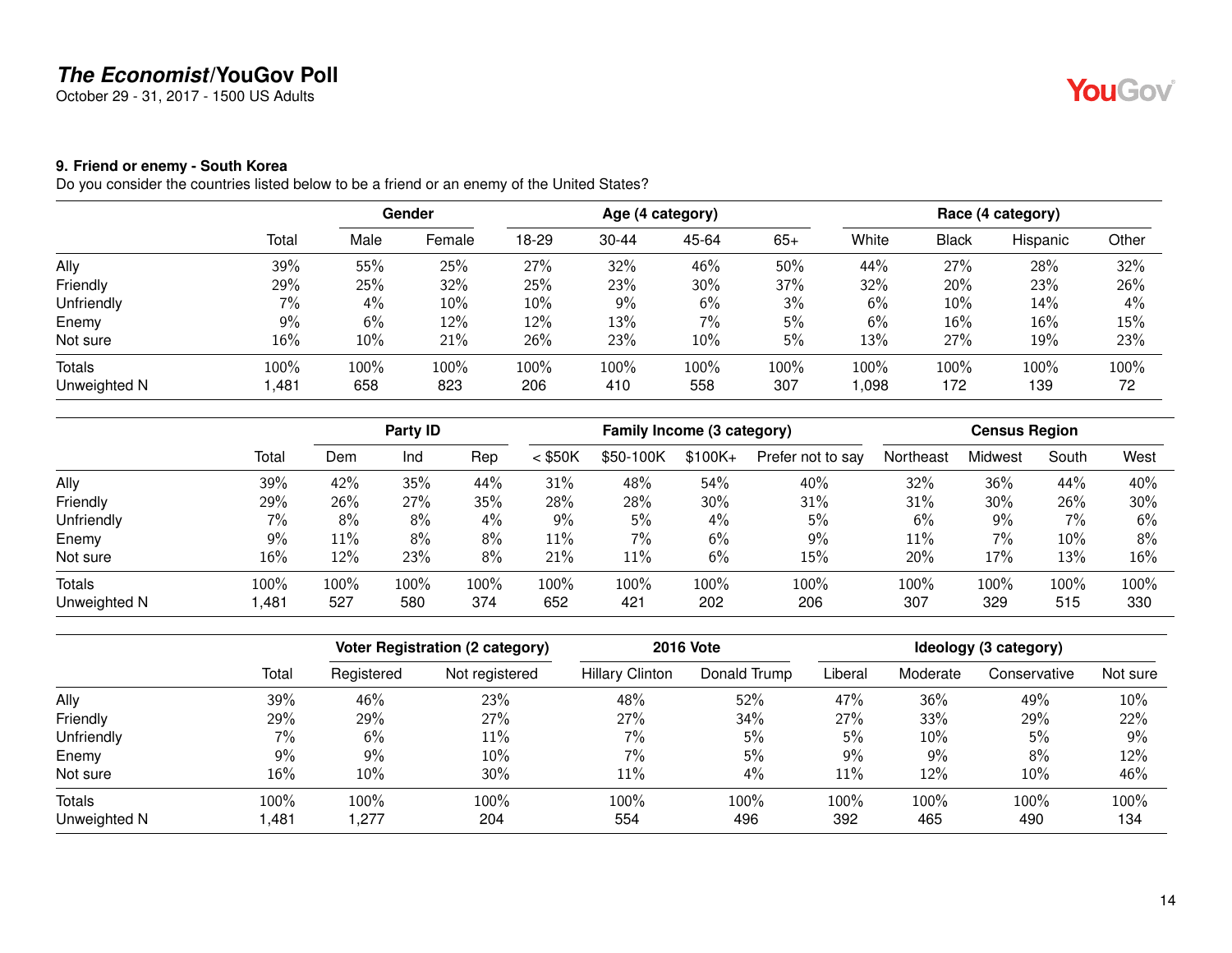October 29 - 31, 2017 - 1500 US Adults

#### <span id="page-14-0"></span>**10. Friend or enemy - Mexico**

Do you consider the countries listed below to be a friend or an enemy of the United States?

|              |       |      | Gender |       |           | Age (4 category) |        |       |       | Race (4 category) |       |
|--------------|-------|------|--------|-------|-----------|------------------|--------|-------|-------|-------------------|-------|
|              | Total | Male | Female | 18-29 | $30 - 44$ | 45-64            | $65+$  | White | Black | Hispanic          | Other |
| Ally         | 17%   | 20%  | 15%    | 10%   | 17%       | 19%              | 20%    | 19%   | 12%   | 17%               | 7%    |
| Friendly     | 41%   | 47%  | 36%    | 41%   | 40%       | 43%              | 41%    | 38%   | 46%   | 55%               | 39%   |
| Unfriendly   | 20%   | 19%  | 21%    | 17%   | 15%       | 22%              | 26%    | 23%   | 15%   | 12%               | 16%   |
| Enemy        | $4\%$ | 4%   | 4%     | 3%    | 5%        | 3%               | $4\%$  | 4%    | 4%    | $1\%$             | 5%    |
| Not sure     | 18%   | 11%  | 24%    | 28%   | 23%       | 13%              | $10\%$ | 16%   | 23%   | 14%               | 32%   |
| Totals       | 100%  | 100% | 100%   | 100%  | 100%      | 100%             | 100%   | 100%  | 100%  | 100%              | 100%  |
| Unweighted N | l,478 | 661  | 817    | 207   | 411       | 559              | 301    | 1,094 | 172   | 141               | 71    |

|              |       |      | Party ID |      |           | Family Income (3 category) |          |                   |           | <b>Census Region</b> |       |      |  |
|--------------|-------|------|----------|------|-----------|----------------------------|----------|-------------------|-----------|----------------------|-------|------|--|
|              | Total | Dem  | Ind      | Rep  | $<$ \$50K | \$50-100K                  | $$100K+$ | Prefer not to say | Northeast | Midwest              | South | West |  |
| Ally         | 17%   | 28%  | 15%      | 8%   | 13%       | 20%                        | 26%      | 17%               | 14%       | 19%                  | 15%   | 21%  |  |
| Friendly     | 41%   | 43%  | 39%      | 45%  | 39%       | 41%                        | 50%      | 42%               | 36%       | 39%                  | 46%   | 42%  |  |
| Unfriendly   | 20%   | 14%  | 18%      | 32%  | 23%       | 19%                        | 13%      | 18%               | 23%       | 22%                  | 21%   | 14%  |  |
| Enemy        | 4%    | 3%   | 4%       | 5%   | 4%        | 5%                         | 3%       | $2\%$             | 5%        | 4%                   | $2\%$ | 5%   |  |
| Not sure     | 18%   | 13%  | 25%      | 11%  | 21%       | 14%                        | 8%       | 21%               | 22%       | 16%                  | 16%   | 19%  |  |
| Totals       | 100%  | 100% | 100%     | 100% | 100%      | 100%                       | 100%     | 100%              | 100%      | 100%                 | 100%  | 100% |  |
| Unweighted N | ,478  | 525  | 583      | 370  | 650       | 421                        | 202      | 205               | 307       | 333                  | 512   | 326  |  |

|              |       | Voter Registration (2 category) |                | <b>2016 Vote</b>       | Ideology (3 category) |         |          |              |          |
|--------------|-------|---------------------------------|----------------|------------------------|-----------------------|---------|----------|--------------|----------|
|              | Total | Registered                      | Not registered | <b>Hillary Clinton</b> | Donald Trump          | Liberal | Moderate | Conservative | Not sure |
| Ally         | 17%   | 19%                             | 12%            | 32%                    | 9%                    | 31%     | 20%      | 8%           | 6%       |
| Friendly     | 41%   | 42%                             | 40%            | 43%                    | 42%                   | 42%     | 41%      | 45%          | 31%      |
| Unfriendly   | 20%   | 21%                             | 18%            | 10%                    | 35%                   | 12%     | 21%      | 29%          | 11%      |
| Enemy        | 4%    | 4%                              | 3%             | 2%                     | 5%                    | $2\%$   | 5%       | 5%           | 2%       |
| Not sure     | 18%   | 14%                             | 28%            | 13%                    | 8%                    | 13%     | 13%      | 13%          | 50%      |
| Totals       | 100%  | 100%                            | 100%           | 100%                   | 100%                  | 100%    | 100%     | 100%         | 100%     |
| Unweighted N | .478  | 1,270                           | 208            | 553                    | 492                   | 395     | 462      | 488          | 133      |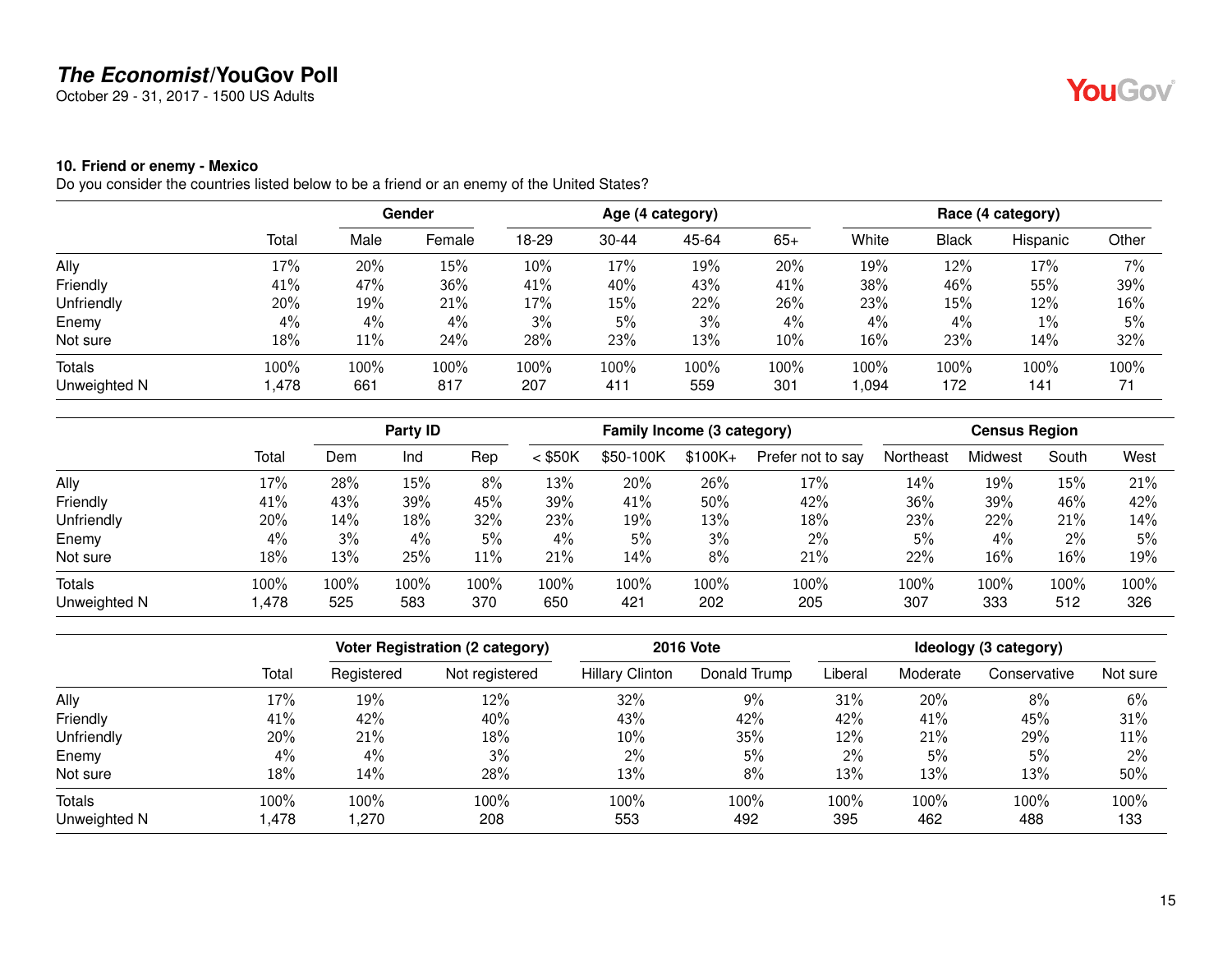October 29 - 31, 2017 - 1500 US Adults

#### <span id="page-15-0"></span>**11. Friend or enemy - Russia**

Do you consider the countries listed below to be a friend or an enemy of the United States?

|              |        |      | Gender |       |           | Age (4 category) |        |       |       | Race (4 category) |       |
|--------------|--------|------|--------|-------|-----------|------------------|--------|-------|-------|-------------------|-------|
|              | Total  | Male | Female | 18-29 | $30 - 44$ | 45-64            | $65+$  | White | Black | Hispanic          | Other |
| Ally         | 3%     | 3%   | 3%     | 4%    | 5%        | 2%               | $1\%$  | 3%    | 2%    | 1%                | 8%    |
| Friendly     | $11\%$ | 13%  | 10%    | 13%   | 12%       | 12%              | 9%     | 11%   | $7\%$ | 15%               | 11%   |
| Unfriendly   | 39%    | 44%  | 34%    | 38%   | 34%       | 40%              | 46%    | 42%   | 28%   | 41%               | 25%   |
| Enemy        | 26%    | 26%  | 26%    | 14%   | 24%       | 31%              | 34%    | 25%   | 37%   | 24%               | 27%   |
| Not sure     | 20%    | 13%  | 27%    | 30%   | 25%       | 16%              | $11\%$ | 19%   | 26%   | 19%               | 29%   |
| Totals       | 100%   | 100% | 100%   | 100%  | 100%      | 100%             | 100%   | 100%  | 100%  | 100%              | 100%  |
| Unweighted N | l,478  | 657  | 821    | 207   | 408       | 561              | 302    | 1,096 | 172   | 139               | 71    |

|              |        |         | Party ID |      |           | Family Income (3 category) |          |                   |           | <b>Census Region</b> |       |      |
|--------------|--------|---------|----------|------|-----------|----------------------------|----------|-------------------|-----------|----------------------|-------|------|
|              | Total  | Dem     | Ind      | Rep  | $<$ \$50K | \$50-100K                  | $$100K+$ | Prefer not to say | Northeast | Midwest              | South | West |
| Ally         | 3%     | 2%      | 3%       | 4%   | 4%        | 2%                         | 3%       | $1\%$             | 2%        | 4%                   | 3%    | 3%   |
| Friendly     | $11\%$ | $7\%$   | 14%      | 13%  | 11%       | 14%                        | $9\%$    | 8%                | 12%       | 11%                  | 11%   | 12%  |
| Unfriendly   | 39%    | 39%     | 35%      | 46%  | 36%       | 43%                        | 43%      | 40%               | 44%       | 37%                  | 38%   | 40%  |
| Enemy        | 26%    | 37%     | 20%      | 24%  | 25%       | 24%                        | 34%      | 29%               | 21%       | 26%                  | 31%   | 23%  |
| Not sure     | 20%    | 15%     | 28%      | 12%  | 24%       | 16%                        | $11\%$   | 22%               | 22%       | 22%                  | 18%   | 21%  |
| Totals       | 100%   | $100\%$ | 100%     | 100% | 100%      | 100%                       | 100%     | 100%              | 100%      | 100%                 | 100%  | 100% |
| Unweighted N | 478, ا | 525     | 580      | 373  | 651       | 419                        | 201      | 207               | 305       | 330                  | 515   | 328  |

|              |       | Voter Registration (2 category) |                | <b>2016 Vote</b>       | Ideology (3 category) |         |          |              |          |
|--------------|-------|---------------------------------|----------------|------------------------|-----------------------|---------|----------|--------------|----------|
|              | Total | Registered                      | Not registered | <b>Hillary Clinton</b> | Donald Trump          | Liberal | Moderate | Conservative | Not sure |
| Ally         | 3%    | 2%                              | 5%             | 2%                     | 3%                    | 3%      | 4%       | 4%           | $0\%$    |
| Friendly     | 11%   | $11\%$                          | 13%            | 7%                     | 14%                   | $9\%$   | 13%      | 11%          | 14%      |
| Unfriendly   | 39%   | 41%                             | 34%            | 37%                    | 50%                   | 40%     | 43%      | 45%          | 15%      |
| Enemy        | 26%   | 30%                             | 17%            | 41%                    | 22%                   | 35%     | 27%      | 25%          | 14%      |
| Not sure     | 20%   | 16%                             | 32%            | 12%                    | $11\%$                | 13%     | 14%      | 16%          | 57%      |
| Totals       | 100%  | 100%                            | 100%           | 100%                   | 100%                  | 100%    | 100%     | 100%         | 100%     |
| Unweighted N | .478  | 1,274                           | 204            | 556                    | 493                   | 394     | 464      | 490          | 130      |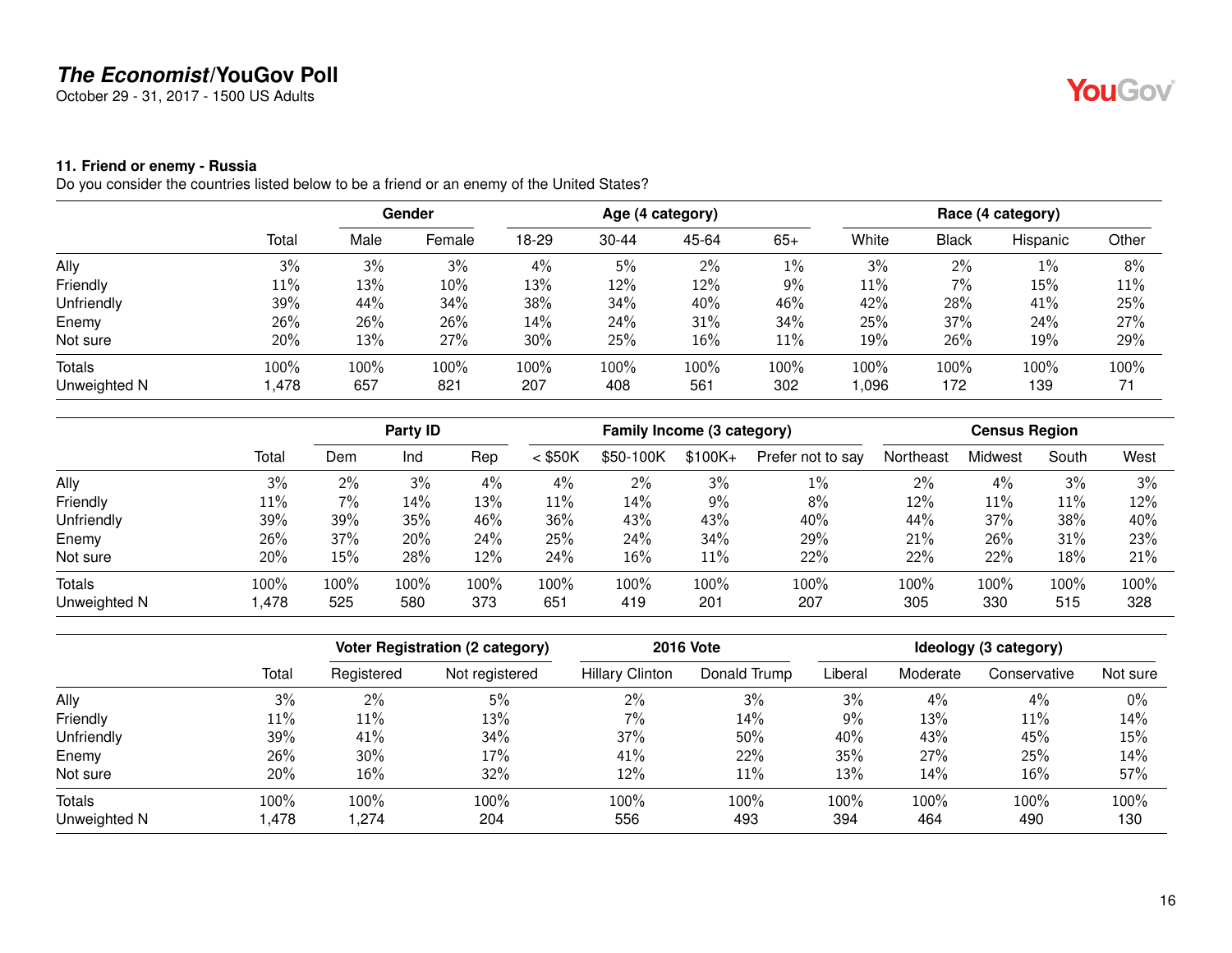October 29 - 31, 2017 - 1500 US Adults

#### <span id="page-16-0"></span>**12. Trump's view friend or enemy - Canada**

|              |        | <b>Gender</b> |        | Age (4 category) |           |       |       | Race (4 category) |       |          |       |
|--------------|--------|---------------|--------|------------------|-----------|-------|-------|-------------------|-------|----------|-------|
|              | Total  | Male          | Female | 18-29            | $30 - 44$ | 45-64 | $65+$ | White             | Black | Hispanic | Other |
| Ally         | 34%    | 42%           | 26%    | 27%              | 26%       | 37%   | 45%   | 38%               | 19%   | 24%      | 29%   |
| Friendly     | 36%    | 34%           | 37%    | 30%              | 32%       | 40%   | 40%   | 35%               | 38%   | 36%      | 35%   |
| Unfriendly   | 8%     | 7%            | 8%     | 7%               | 11%       | 7%    | $6\%$ | 7%                | 10%   | 9%       | 8%    |
| Enemy        | 5%     | 4%            | 6%     | 9%               | 7%        | 4%    | $0\%$ | 4%                | 6%    | 8%       | 7%    |
| Not sure     | 18%    | 12%           | 23%    | 28%              | 24%       | 12%   | 9%    | 15%               | 26%   | 23%      | 21%   |
| Totals       | 100%   | 100%          | 100%   | 100%             | 100%      | 100%  | 100%  | 100%              | 100%  | 100%     | 100%  |
| Unweighted N | 461, ا | 651           | 810    | 203              | 404       | 554   | 300   | 1,085             | 169   | 139      | 68    |

|               |       |      | Party ID |       |           | Family Income (3 category) |           |                   |           |         |       |       |
|---------------|-------|------|----------|-------|-----------|----------------------------|-----------|-------------------|-----------|---------|-------|-------|
|               | Total | Dem  | Ind      | Rep   | $<$ \$50K | \$50-100K                  | $$100K +$ | Prefer not to say | Northeast | Midwest | South | West  |
| Ally          | 34%   | 25%  | 31%      | 49%   | 27%       | 43%                        | 39%       | 34%               | 34%       | 33%     | 35%   | 31%   |
| Friendly      | 36%   | 41%  | 32%      | 36%   | 38%       | 33%                        | 39%       | 33%               | 34%       | 34%     | 36%   | 39%   |
| Unfriendly    | 8%    | 10%  | 8%       | $4\%$ | 7%        | $9\%$                      | 8%        | $7\%$             | 6%        | 8%      | $9\%$ | 6%    |
| Enemy         | 5%    | 6%   | 7%       | $2\%$ | $7\%$     | 2%                         | 3%        | 7%                | 5%        | 6%      | 4%    | $7\%$ |
| Not sure      | 18%   | 18%  | 22%      | 10%   | 21%       | 14%                        | $11\%$    | 20%               | 22%       | 18%     | 16%   | 17%   |
| <b>Totals</b> | 100%  | 100% | 100%     | 100%  | 100%      | 100%                       | 100%      | 100%              | 100%      | 100%    | 100%  | 100%  |
| Unweighted N  | .461, | 522  | 574      | 365   | 640       | 419                        | 201       | 201               | 305       | 326     | 508   | 322   |

|              |       | Voter Registration (2 category) |                | <b>2016 Vote</b>       | Ideology (3 category) |         |          |              |          |
|--------------|-------|---------------------------------|----------------|------------------------|-----------------------|---------|----------|--------------|----------|
|              | Total | Registered                      | Not registered | <b>Hillary Clinton</b> | Donald Trump          | Liberal | Moderate | Conservative | Not sure |
| Ally         | 34%   | 37%                             | 24%            | 27%                    | 52%                   | 27%     | 32%      | 48%          | 13%      |
| Friendly     | 36%   | 37%                             | 34%            | 40%                    | 34%                   | 41%     | 37%      | 35%          | 28%      |
| Unfriendly   | 8%    | 8%                              | 6%             | 12%                    | 5%                    | 12%     | 11%      | 3%           | 3%       |
| Enemy        | 5%    | 5%                              | 6%             | 6%                     | $1\%$                 | 7%      | 5%       | 3%           | 9%       |
| Not sure     | 18%   | 13%                             | $30\%$         | 15%                    | 7%                    | 13%     | 15%      | 11%          | 47%      |
| Totals       | 100%  | 100%                            | 100%           | 100%                   | 100%                  | 100%    | 100%     | 100%         | 100%     |
| Unweighted N | ,461  | 261,                            | 200            | 551                    | 487                   | 393     | 456      | 482          | 130      |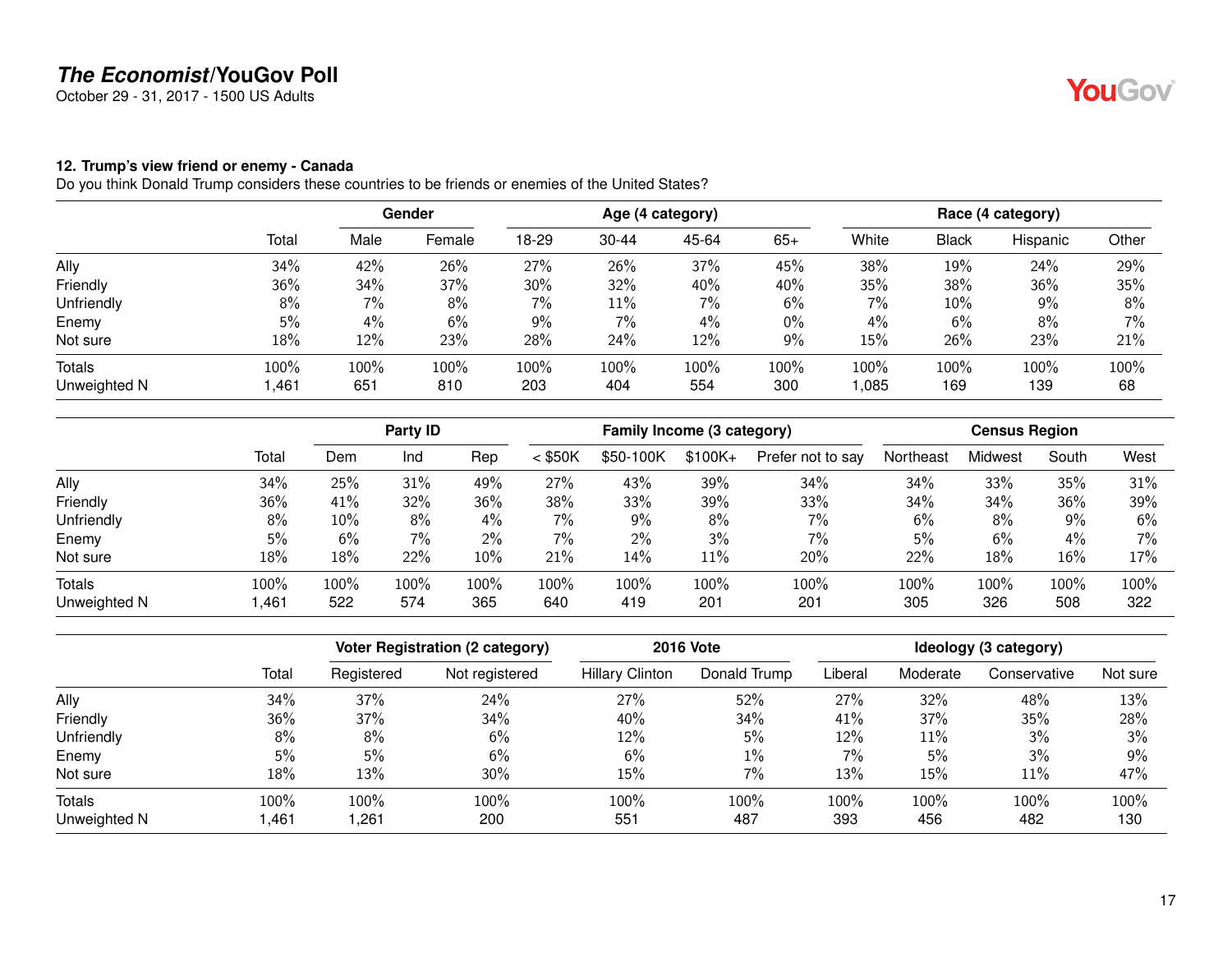October 29 - 31, 2017 - 1500 US Adults

#### <span id="page-17-0"></span>**13. Trump's view friend or enemy - China**

|              |        | <b>Gender</b> |        | Age (4 category) |           |       |       | Race (4 category) |              |          |       |
|--------------|--------|---------------|--------|------------------|-----------|-------|-------|-------------------|--------------|----------|-------|
|              | Total  | Male          | Female | 18-29            | $30 - 44$ | 45-64 | $65+$ | White             | <b>Black</b> | Hispanic | Other |
| Ally         | 5%     | 5%            | 5%     | 7%               | 6%        | 4%    | 3%    | 5%                | 5%           | 5%       | 6%    |
| Friendly     | 28%    | 30%           | 25%    | 20%              | 22%       | 33%   | 33%   | $30\%$            | 24%          | 25%      | 15%   |
| Unfriendly   | 29%    | 32%           | 25%    | 21%              | 26%       | 29%   | 39%   | 31%               | 19%          | 25%      | 29%   |
| Enemy        | $16\%$ | 16%           | 16%    | 25%              | 19%       | 15%   | 6%    | 14%               | 20%          | 22%      | 23%   |
| Not sure     | 22%    | 17%           | 28%    | 27%              | 27%       | 19%   | 19%   | 21%               | 31%          | 23%      | 27%   |
| Totals       | 100%   | 100%          | 100%   | 100%             | 100%      | 100%  | 100%  | 100%              | $100\%$      | 100%     | 100%  |
| Unweighted N | 1,477  | 656           | 821    | 206              | 413       | 556   | 302   | 0.095             | 174          | 140      | 68    |

|              |       |         | Party ID |      |           | Family Income (3 category) |          |                   | <b>Census Region</b> |         |       |      |  |
|--------------|-------|---------|----------|------|-----------|----------------------------|----------|-------------------|----------------------|---------|-------|------|--|
|              | Total | Dem     | Ind      | Rep  | $<$ \$50K | \$50-100K                  | $$100K+$ | Prefer not to say | Northeast            | Midwest | South | West |  |
| Ally         | 5%    | 6%      | 5%       | 4%   | 5%        | 6%                         | 5%       | 3%                | 7%                   | 4%      | 4%    | 6%   |  |
| Friendly     | 28%   | 28%     | 25%      | 32%  | 30%       | 28%                        | 27%      | 21%               | 26%                  | 25%     | 29%   | 30%  |  |
| Unfriendly   | 29%   | 24%     | 27%      | 37%  | 23%       | 32%                        | 38%      | 35%               | 30%                  | 27%     | 29%   | 29%  |  |
| Enemy        | 16%   | 20%     | 16%      | 11%  | 17%       | 13%                        | 13%      | 20%               | 12%                  | 18%     | 18%   | 15%  |  |
| Not sure     | 22%   | 21%     | 27%      | 16%  | 25%       | 22%                        | 17%      | 20%               | 25%                  | 25%     | 20%   | 21%  |  |
| Totals       | 100%  | $100\%$ | 100%     | 100% | 100%      | 100%                       | 100%     | 100%              | 100%                 | 100%    | 100%  | 100% |  |
| Unweighted N | 1,477 | 529     | 579      | 369  | 651       | 423                        | 200      | 203               | 307                  | 333     | 514   | 323  |  |

|              |       | Voter Registration (2 category) |                | <b>2016 Vote</b>       | Ideology (3 category) |         |          |              |          |
|--------------|-------|---------------------------------|----------------|------------------------|-----------------------|---------|----------|--------------|----------|
|              | Total | Registered                      | Not registered | <b>Hillary Clinton</b> | Donald Trump          | Liberal | Moderate | Conservative | Not sure |
| Ally         | 5%    | 5%                              | 6%             | 5%                     | 5%                    | 4%      | $7\%$    | 5%           | 4%       |
| Friendly     | 28%   | 29%                             | 24%            | 26%                    | 33%                   | 26%     | 30%      | 32%          | 14%      |
| Unfriendly   | 29%   | 33%                             | 17%            | 31%                    | 40%                   | 25%     | 32%      | 35%          | 13%      |
| Enemy        | 16%   | 15%                             | 19%            | 20%                    | 8%                    | 26%     | 13%      | 13%          | 15%      |
| Not sure     | 22%   | 19%                             | 33%            | 18%                    | 14%                   | 19%     | 18%      | 16%          | 54%      |
| Totals       | 100%  | 100%                            | 100%           | 100%                   | 100%                  | 100%    | 100%     | 100%         | 100%     |
| Unweighted N | .477  | 273, ا                          | 204            | 557                    | 491                   | 394     | 464      | 487          | 132      |

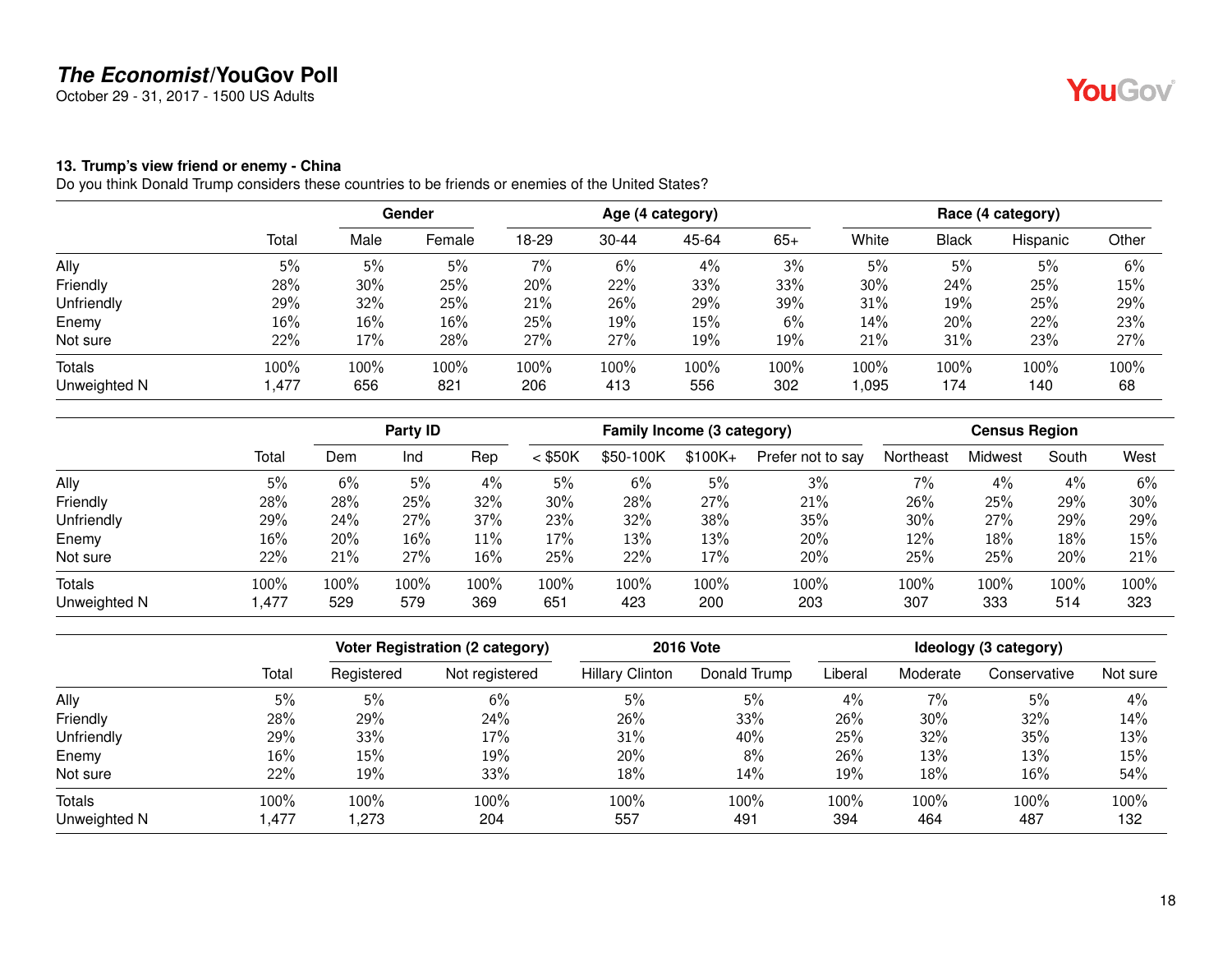October 29 - 31, 2017 - 1500 US Adults

#### <span id="page-18-0"></span>**14. Trump's view friend or enemy - Germany**

|              |        | Gender |         | Age (4 category) |           |       |       | Race (4 category) |              |          |       |
|--------------|--------|--------|---------|------------------|-----------|-------|-------|-------------------|--------------|----------|-------|
|              | Total  | Male   | Female  | 18-29            | $30 - 44$ | 45-64 | $65+$ | White             | <b>Black</b> | Hispanic | Other |
| Ally         | 19%    | 22%    | 15%     | 14%              | 16%       | 20%   | 25%   | 20%               | 20%          | 11%      | 13%   |
| Friendly     | 35%    | 41%    | 30%     | 28%              | 30%       | 39%   | 43%   | 38%               | 21%          | 31%      | 38%   |
| Unfriendly   | $16\%$ | 15%    | 16%     | 12%              | 18%       | 15%   | 18%   | $16\%$            | 11%          | 21%      | 13%   |
| Enemy        | 8%     | 6%     | 9%      | 14%              | 9%        | 7%    | $0\%$ | 6%                | 11%          | 14%      | 10%   |
| Not sure     | 23%    | 15%    | 30%     | 32%              | 28%       | 19%   | 13%   | 20%               | 37%          | 23%      | 26%   |
| Totals       | 100%   | 100%   | $100\%$ | 100%             | 100%      | 100%  | 100%  | 100%              | 100%         | 100%     | 100%  |
| Unweighted N | 473, ا | 654    | 819     | 206              | 408       | 559   | 300   | 0.092             | 172          | 139      | 70    |

|              |        |      | Party <b>ID</b> |       |           |           | Family Income (3 category) |                   |           |         | <b>Census Region</b> |       |  |  |
|--------------|--------|------|-----------------|-------|-----------|-----------|----------------------------|-------------------|-----------|---------|----------------------|-------|--|--|
|              | Total  | Dem  | Ind             | Rep   | $<$ \$50K | \$50-100K | $$100K+$                   | Prefer not to say | Northeast | Midwest | South                | West  |  |  |
| Ally         | 19%    | 17%  | 16%             | 26%   | 18%       | 20%       | 22%                        | 16%               | 19%       | 18%     | 21%                  | 17%   |  |  |
| Friendly     | 35%    | 32%  | 32%             | 45%   | 33%       | 38%       | 40%                        | 33%               | 37%       | 34%     | 36%                  | 34%   |  |  |
| Unfriendly   | $16\%$ | 18%  | 16%             | 13%   | 13%       | 18%       | 21%                        | 17%               | 15%       | 15%     | $16\%$               | 18%   |  |  |
| Enemy        | 8%     | 10%  | 8%              | $4\%$ | 9%        | 3%        | 6%                         | 12%               | 5%        | 8%      | 7%                   | $9\%$ |  |  |
| Not sure     | 23%    | 22%  | 29%             | 12%   | 26%       | 21%       | $11\%$                     | 22%               | 24%       | 26%     | 20%                  | 22%   |  |  |
| Totals       | 100%   | 100% | 100%            | 100%  | 100%      | 100%      | 100%                       | 100%              | 100%      | 100%    | 100%                 | 100%  |  |  |
| Unweighted N | ,473   | 525  | 577             | 371   | 650       | 423       | 200                        | 200               | 305       | 332     | 511                  | 325   |  |  |

|              |       | <b>Voter Registration (2 category)</b> |                | <b>2016 Vote</b>       | Ideology (3 category) |         |          |              |          |
|--------------|-------|----------------------------------------|----------------|------------------------|-----------------------|---------|----------|--------------|----------|
|              | Total | Registered                             | Not registered | <b>Hillary Clinton</b> | Donald Trump          | Liberal | Moderate | Conservative | Not sure |
| Ally         | 19%   | 21%                                    | 13%            | 14%                    | 27%                   | 15%     | 19%      | 25%          | 9%       |
| Friendly     | 35%   | 37%                                    | 30%            | 32%                    | 46%                   | 32%     | 36%      | 43%          | 20%      |
| Unfriendly   | 16%   | 18%                                    | 11%            | 24%                    | 15%                   | 23%     | 17%      | 13%          | 6%       |
| Enemy        | 8%    | 6%                                     | $11\%$         | 9%                     | $1\%$                 | $11\%$  | $7\%$    | 4%           | 13%      |
| Not sure     | 23%   | 18%                                    | 35%            | 21%                    | 12%                   | 19%     | 21%      | 15%          | 52%      |
| Totals       | 100%  | 100%                                   | 100%           | 100%                   | 100%                  | 100%    | 100%     | 100%         | 100%     |
| Unweighted N | .473  | ,269                                   | 204            | 555                    | 490                   | 395     | 459      | 489          | 130      |

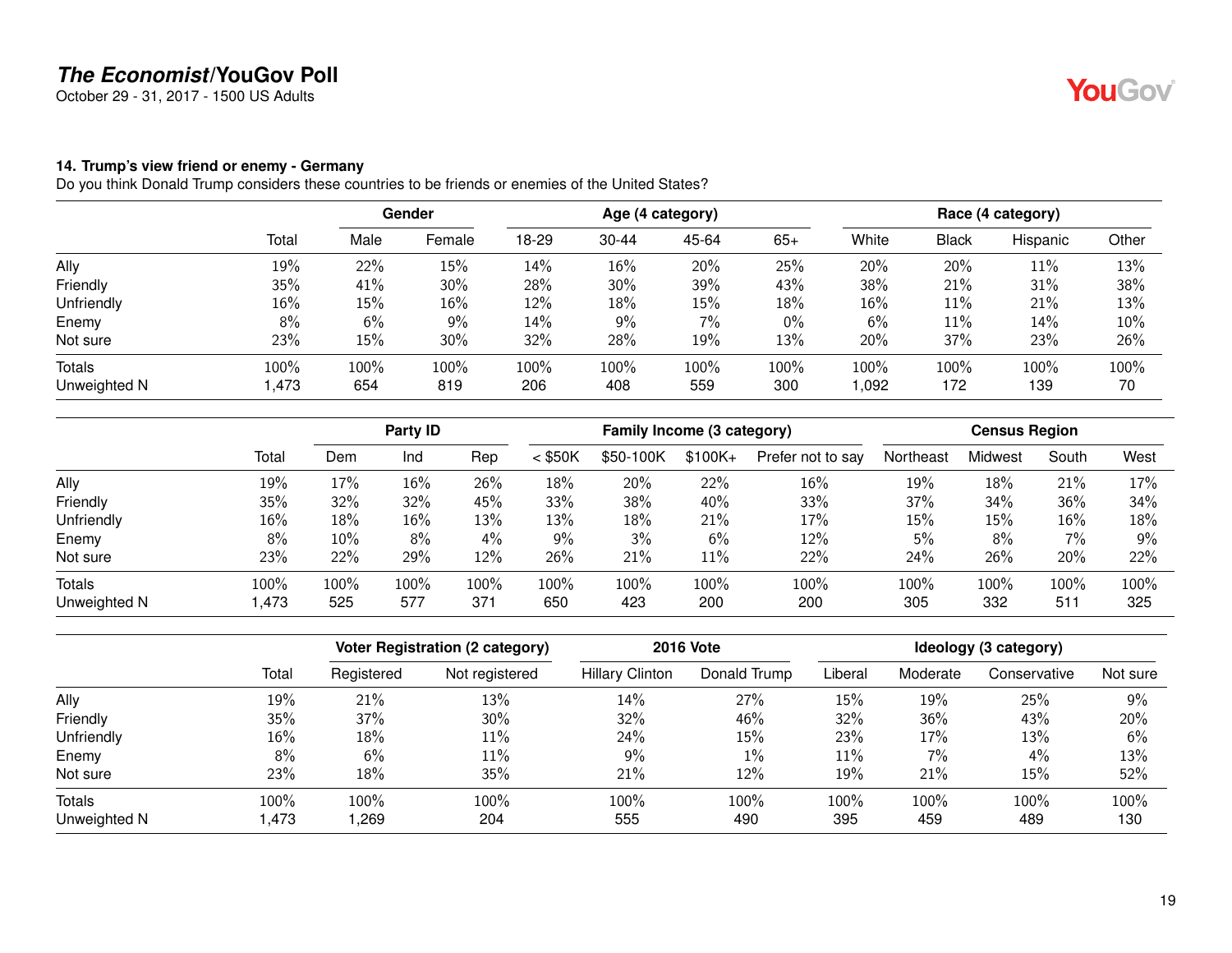October 29 - 31, 2017 - 1500 US Adults

#### <span id="page-19-0"></span>**15. Trump's view friend or enemy - Iran**

|              |       | Gender |        | Age (4 category) |           |       |       | Race (4 category) |              |          |       |
|--------------|-------|--------|--------|------------------|-----------|-------|-------|-------------------|--------------|----------|-------|
|              | Total | Male   | Female | 18-29            | $30 - 44$ | 45-64 | $65+$ | White             | <b>Black</b> | Hispanic | Other |
| Ally         | 2%    | $2\%$  | 2%     | 3%               | 3%        | 2%    | $0\%$ | $1\%$             | 2%           | 4%       | 3%    |
| Friendly     | 5%    | 5%     | 5%     | 9%               | 4%        | 5%    | 4%    | 4%                | 4%           | 10%      | 7%    |
| Unfriendly   | 17%   | 16%    | 19%    | 18%              | 18%       | 17%   | 16%   | 17%               | 16%          | 19%      | 19%   |
| Enemy        | 57%   | 64%    | 50%    | 37%              | 50%       | 65%   | 70%   | 60%               | 49%          | 47%      | 48%   |
| Not sure     | 19%   | 13%    | 24%    | 33%              | 25%       | 12%   | 10%   | 17%               | 30%          | 20%      | 23%   |
| Totals       | 100%  | 100%   | 100%   | 100%             | 100%      | 100%  | 100%  | 100%              | 100%         | 100%     | 100%  |
| Unweighted N | 1,477 | 659    | 818    | 203              | 411       | 558   | 305   | 095, ا            | 172          | 141      | 69    |

|              |        |       | Party <b>ID</b> |       |           |           | Family Income (3 category) |                   |           |         | <b>Census Region</b> |       |  |  |
|--------------|--------|-------|-----------------|-------|-----------|-----------|----------------------------|-------------------|-----------|---------|----------------------|-------|--|--|
|              | Total  | Dem   | Ind             | Rep   | $<$ \$50K | \$50-100K | $$100K+$                   | Prefer not to say | Northeast | Midwest | South                | West  |  |  |
| Ally         | 2%     | $2\%$ | 2%              | $0\%$ | 2%        | 2%        | 3%                         | $2\%$             | 2%        | $1\%$   | 3%                   | $1\%$ |  |  |
| Friendly     | 5%     | 5%    | 5%              | 6%    | 7%        | 4%        | 5%                         | 2%                | 6%        | 4%      | 4%                   | 6%    |  |  |
| Unfriendly   | 17%    | 19%   | 14%             | 20%   | 20%       | 15%       | 13%                        | 15%               | 19%       | 17%     | 16%                  | 18%   |  |  |
| Enemy        | 57%    | 55%   | 52%             | 66%   | 49%       | 62%       | 69%                        | 62%               | 53%       | 56%     | 60%                  | 55%   |  |  |
| Not sure     | 19%    | 19%   | 26%             | 8%    | 22%       | 17%       | 11%                        | 18%               | 20%       | 22%     | 17%                  | 19%   |  |  |
| Totals       | 100%   | 100%  | 100%            | 100%  | $100\%$   | 100%      | 100%                       | 100%              | 100%      | 100%    | 100%                 | 100%  |  |  |
| Unweighted N | 477, ا | 528   | 577             | 372   | 647       | 424       | 203                        | 203               | 307       | 330     | 513                  | 327   |  |  |

|              |       |            | Voter Registration (2 category) | <b>2016 Vote</b>       | Ideology (3 category) |         |          |              |          |
|--------------|-------|------------|---------------------------------|------------------------|-----------------------|---------|----------|--------------|----------|
|              | Total | Registered | Not registered                  | <b>Hillary Clinton</b> | Donald Trump          | Liberal | Moderate | Conservative | Not sure |
| Ally         | 2%    | 2%         | $2\%$                           | 2%                     | $1\%$                 | 3%      | 2%       | $1\%$        | 2%       |
| Friendly     | 5%    | 4%         | 9%                              | 3%                     | $4\%$                 | 4%      | $7\%$    | 4%           | 5%       |
| Unfriendly   | 17%   | 17%        | 17%                             | 18%                    | 15%                   | 16%     | 21%      | 15%          | 17%      |
| Enemy        | 57%   | 64%        | 39%                             | 63%                    | 72%                   | 62%     | 55%      | 67%          | 25%      |
| Not sure     | 19%   | 14%        | 33%                             | 14%                    | 8%                    | 15%     | 15%      | 13%          | 52%      |
| Totals       | 100%  | 100%       | 100%                            | 100%                   | 100%                  | 100%    | 100%     | 100%         | 100%     |
| Unweighted N | .477  | 1.275      | 202                             | 557                    | 494                   | 394     | 462      | 492          | 129      |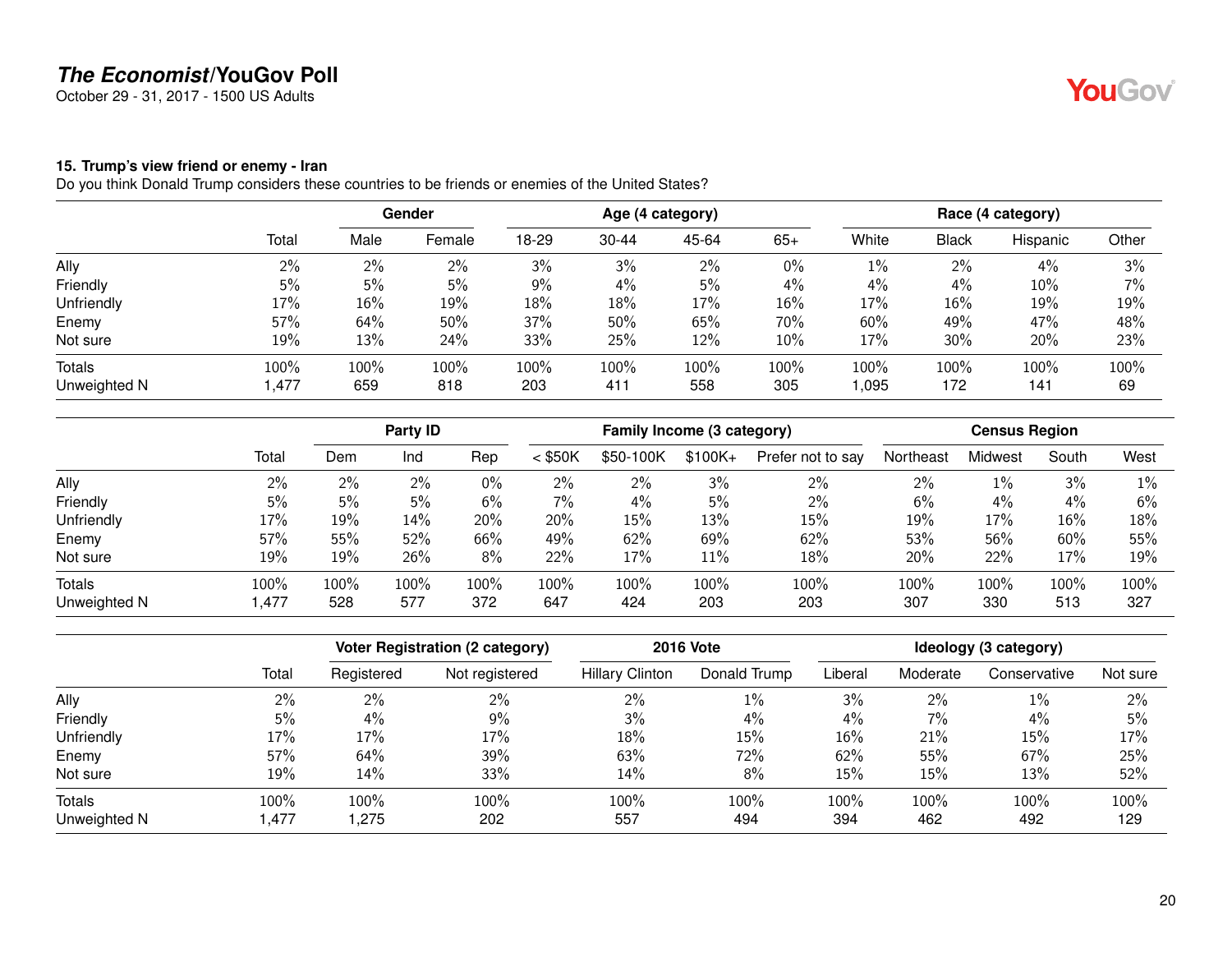October 29 - 31, 2017 - 1500 US Adults

#### <span id="page-20-0"></span>**16. Trump's view friend or enemy - Israel**

|              |       | <b>Gender</b> |        | Age (4 category) |           |       |       | Race (4 category) |              |          |       |
|--------------|-------|---------------|--------|------------------|-----------|-------|-------|-------------------|--------------|----------|-------|
|              | Total | Male          | Female | 18-29            | $30 - 44$ | 45-64 | $65+$ | White             | <b>Black</b> | Hispanic | Other |
| Ally         | 40%   | 50%           | 30%    | 22%              | 30%       | 46%   | 59%   | 46%               | 24%          | 21%      | 30%   |
| Friendly     | 20%   | 21%           | 19%    | 16%              | 19%       | 23%   | 21%   | 20%               | 18%          | 24%      | 16%   |
| Unfriendly   | 8%    | 6%            | 10%    | 10%              | 10%       | 7%    | 6%    | 7%                | 13%          | 9%       | 12%   |
| Enemy        | 10%   | 7%            | 13%    | 19%              | 14%       | 7%    | $2\%$ | 8%                | 14%          | 22%      | 14%   |
| Not sure     | 22%   | 15%           | 28%    | 33%              | 27%       | 17%   | 11%   | 19%               | 30%          | 24%      | 28%   |
| Totals       | 100%  | 100%          | 100%   | 100%             | 100%      | 100%  | 100%  | 100%              | 100%         | 100%     | 100%  |
| Unweighted N | 1,471 | 651           | 820    | 207              | 408       | 555   | 301   | 1,090             | 170          | 140      | 71    |

|               |       |      | Party ID |      |           |           | Family Income (3 category) |                   |           |         | <b>Census Region</b> |       |  |  |
|---------------|-------|------|----------|------|-----------|-----------|----------------------------|-------------------|-----------|---------|----------------------|-------|--|--|
|               | Total | Dem  | Ind      | Rep  | $<$ \$50K | \$50-100K | $$100K+$                   | Prefer not to say | Northeast | Midwest | South                | West  |  |  |
| Ally          | 40%   | 30%  | 34%      | 61%  | 32%       | 44%       | 59%                        | 42%               | 37%       | 39%     | 43%                  | 37%   |  |  |
| Friendly      | 20%   | 25%  | 18%      | 19%  | 20%       | 22%       | 22%                        | 17%               | 21%       | 16%     | 22%                  | 21%   |  |  |
| Unfriendly    | 8%    | 10%  | 9%       | 4%   | 9%        | 10%       | 3%                         | 6%                | 9%        | $11\%$  | 7%                   | $7\%$ |  |  |
| Enemy         | 10%   | 13%  | $11\%$   | 6%   | 12%       | 7%        | 8%                         | 13%               | $9\%$     | 11%     | 10%                  | 12%   |  |  |
| Not sure      | 22%   | 22%  | 28%      | 10%  | 27%       | 18%       | 8%                         | 22%               | 24%       | 23%     | 19%                  | 23%   |  |  |
| <b>Totals</b> | 100%  | 100% | 100%     | 100% | 100%      | 100%      | 100%                       | 100%              | 100%      | 100%    | 100%                 | 100%  |  |  |
| Unweighted N  | 1,471 | 524  | 577      | 370  | 644       | 420       | 201                        | 206               | 306       | 328     | 511                  | 326   |  |  |

|              |       | Voter Registration (2 category) |                | <b>2016 Vote</b>       | Ideology (3 category) |         |          |              |          |
|--------------|-------|---------------------------------|----------------|------------------------|-----------------------|---------|----------|--------------|----------|
|              | Total | Registered                      | Not registered | <b>Hillary Clinton</b> | Donald Trump          | Liberal | Moderate | Conservative | Not sure |
| Ally         | 40%   | 47%                             | 20%            | 34%                    | 69%                   | 35%     | 34%      | 61%          | 8%       |
| Friendly     | 20%   | 21%                             | 18%            | 24%                    | 18%                   | 23%     | 24%      | 18%          | 12%      |
| Unfriendly   | 8%    | 8%                              | 9%             | 11%                    | 4%                    | 7%      | 11%      | 5%           | 12%      |
| Enemy        | 10%   | 8%                              | 17%            | 12%                    | $2\%$                 | 14%     | 11%      | 5%           | 14%      |
| Not sure     | 22%   | 16%                             | $37\%$         | 19%                    | 7%                    | 21%     | 19%      | 11%          | 53%      |
| Totals       | 100%  | 100%                            | 100%           | 100%                   | 100%                  | 100%    | 100%     | 100%         | 100%     |
| Unweighted N | .471  | 267, ا                          | 204            | 555                    | 486                   | 393     | 460      | 485          | 133      |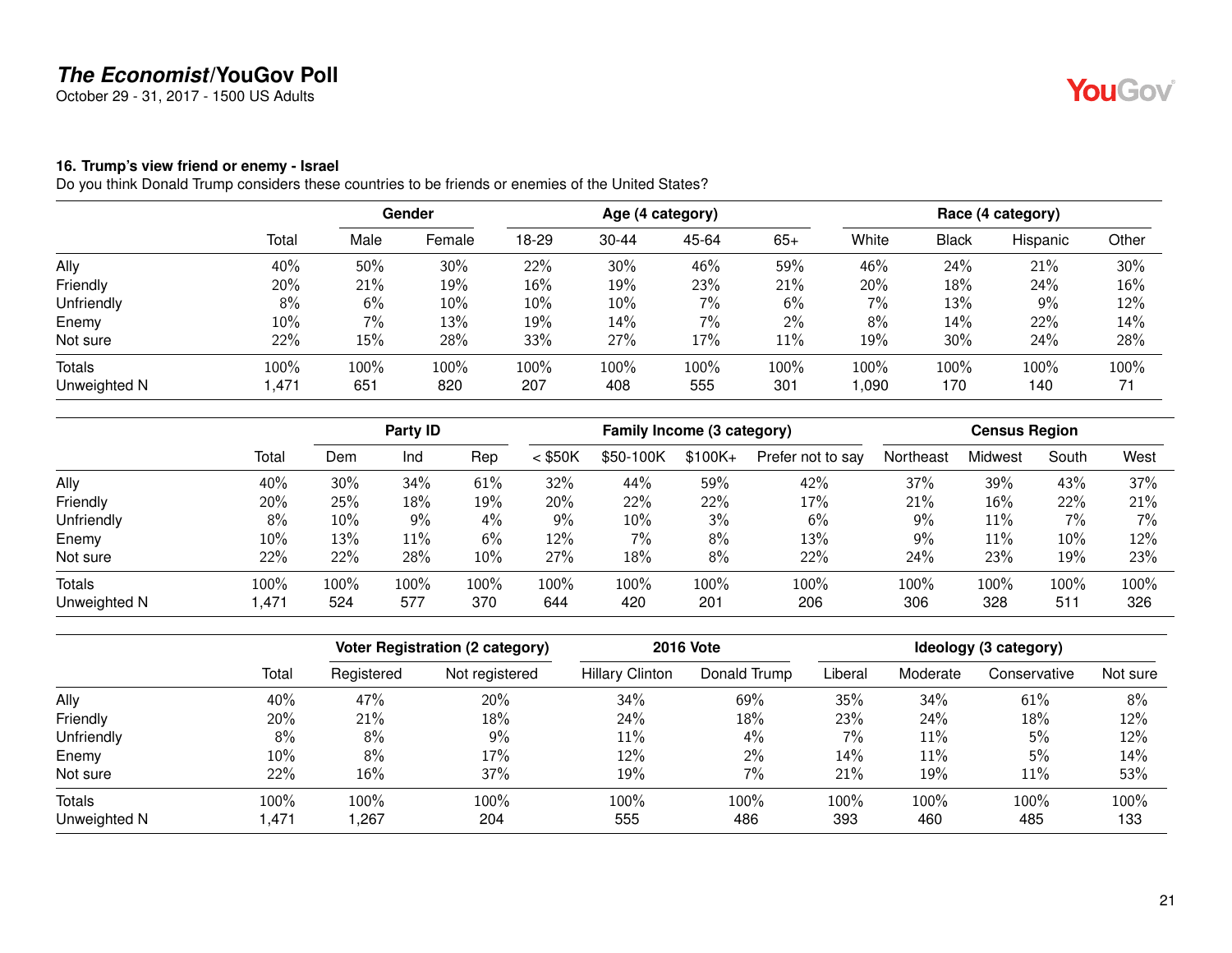October 29 - 31, 2017 - 1500 US Adults

#### <span id="page-21-0"></span>**17. Trump's view friend or enemy - Japan**

|              |        | <b>Gender</b> |        | Age (4 category) |           |       |       |       | Race (4 category) |          |       |  |
|--------------|--------|---------------|--------|------------------|-----------|-------|-------|-------|-------------------|----------|-------|--|
|              | Total  | Male          | Female | 18-29            | $30 - 44$ | 45-64 | $65+$ | White | <b>Black</b>      | Hispanic | Other |  |
| Ally         | 29%    | 39%           | 18%    | 18%              | 18%       | 32%   | 46%   | 34%   | 16%               | 17%      | 19%   |  |
| Friendly     | 31%    | 32%           | 31%    | 24%              | 28%       | 37%   | 34%   | 32%   | 29%               | 30%      | 30%   |  |
| Unfriendly   | 10%    | $9\%$         | 10%    | 15%              | 11%       | 8%    | 6%    | 8%    | 12%               | 16%      | 11%   |  |
| Enemy        | 7%     | 5%            | $9\%$  | 11%              | 11%       | 6%    | $1\%$ | 6%    | 8%                | 10%      | 15%   |  |
| Not sure     | 23%    | 15%           | 31%    | 32%              | 31%       | 17%   | 14%   | 20%   | 35%               | 26%      | 26%   |  |
| Totals       | 100%   | 100%          | 100%   | 100%             | 100%      | 100%  | 100%  | 100%  | 100%              | 100%     | 100%  |  |
| Unweighted N | 467, ا | 655           | 812    | 204              | 406       | 558   | 299   | 880,1 | 171               | 140      | 68    |  |

|              |       |      | Party ID |      |           | Family Income (3 category) |          |                   |           | <b>Census Region</b> |       |       |  |
|--------------|-------|------|----------|------|-----------|----------------------------|----------|-------------------|-----------|----------------------|-------|-------|--|
|              | Total | Dem  | Ind      | Rep  | $<$ \$50K | \$50-100K                  | $$100K+$ | Prefer not to say | Northeast | Midwest              | South | West  |  |
| Ally         | 29%   | 18%  | 26%      | 46%  | 23%       | 34%                        | 35%      | 32%               | 26%       | 29%                  | 30%   | 27%   |  |
| Friendly     | 31%   | 36%  | 28%      | 31%  | 30%       | 33%                        | 37%      | 29%               | 32%       | 27%                  | 33%   | 32%   |  |
| Unfriendly   | 10%   | 11%  | 10%      | 8%   | 10%       | 10%                        | 8%       | 9%                | 8%        | 9%                   | 11%   | 9%    |  |
| Enemy        | 7%    | 8%   | 8%       | 4%   | 10%       | 3%                         | 7%       | 8%                | 8%        | 9%                   | 6%    | $7\%$ |  |
| Not sure     | 23%   | 26%  | 28%      | 11%  | 27%       | 20%                        | 14%      | 22%               | 26%       | 26%                  | 19%   | 24%   |  |
| Totals       | 100%  | 100% | 100%     | 100% | 100%      | 100%                       | 100%     | 100%              | 100%      | 100%                 | 100%  | 100%  |  |
| Unweighted N | ,467  | 521  | 576      | 370  | 644       | 418                        | 201      | 204               | 302       | 333                  | 508   | 324   |  |

|              |       | Voter Registration (2 category) |                | <b>2016 Vote</b>       | Ideology (3 category) |         |          |              |          |
|--------------|-------|---------------------------------|----------------|------------------------|-----------------------|---------|----------|--------------|----------|
|              | Total | Registered                      | Not registered | <b>Hillary Clinton</b> | Donald Trump          | Liberal | Moderate | Conservative | Not sure |
| Ally         | 29%   | 34%                             | 15%            | 19%                    | 51%                   | 18%     | 28%      | 45%          | 8%       |
| Friendly     | 31%   | 33%                             | 27%            | 36%                    | 34%                   | 36%     | 33%      | 33%          | 15%      |
| Unfriendly   | 10%   | 8%                              | 13%            | 12%                    | 4%                    | 15%     | 11%      | 6%           | 7%       |
| Enemy        | $7\%$ | 7%                              | 8%             | $9\%$                  | $1\%$                 | 8%      | 8%       | 4%           | 11%      |
| Not sure     | 23%   | 18%                             | 36%            | 24%                    | 10%                   | 22%     | 20%      | 12%          | 60%      |
| Totals       | 100%  | 100%                            | 100%           | 100%                   | 100%                  | 100%    | 100%     | 100%         | 100%     |
| Unweighted N | ,467  | 1,267                           | 200            | 553                    | 489                   | 392     | 460      | 488          | 127      |

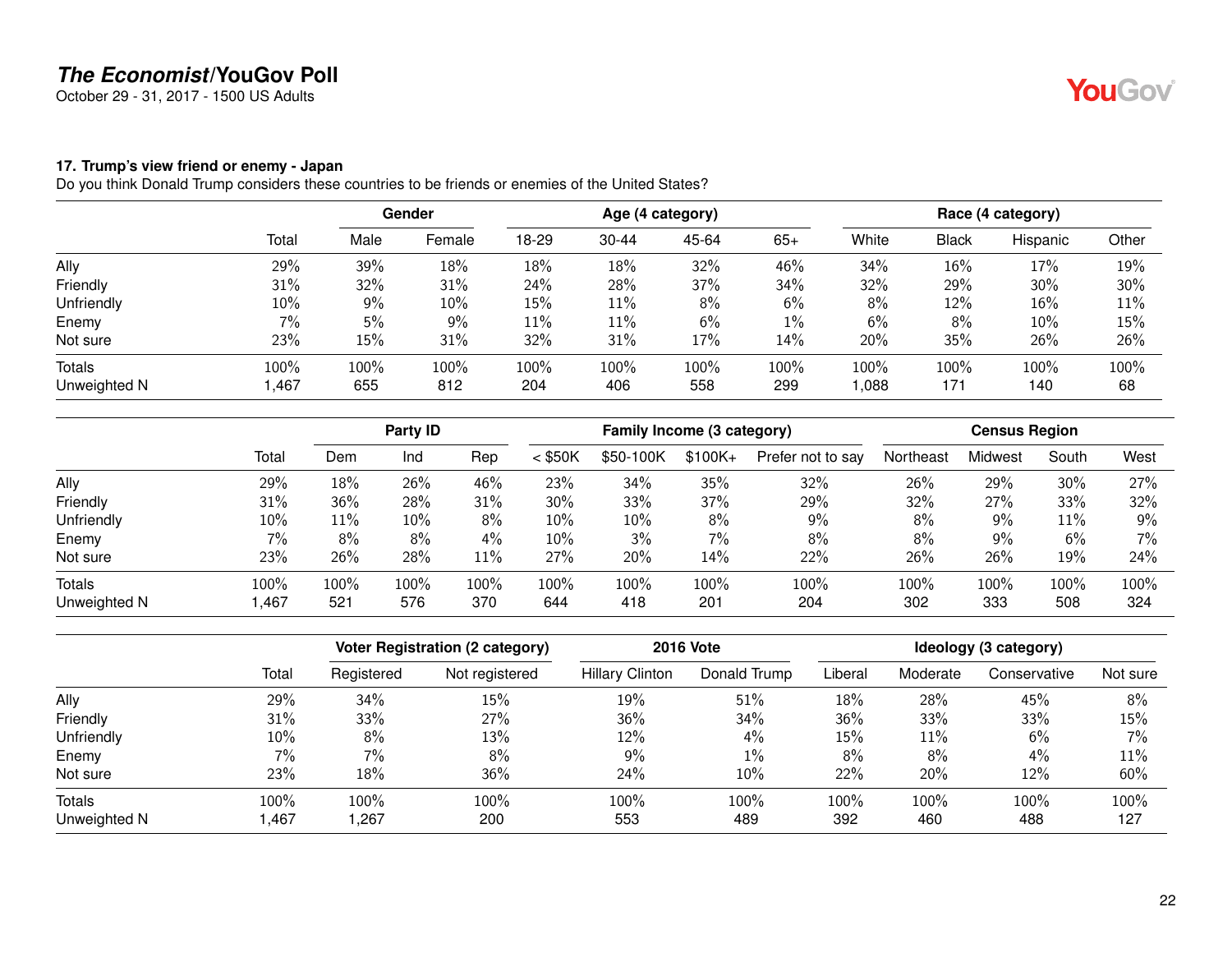October 29 - 31, 2017 - 1500 US Adults

#### <span id="page-22-0"></span>**18. Trump's view friend or enemy - North Korea**

|              |       | <b>Gender</b> |        | Age (4 category) |           |       |       | Race (4 category) |       |          |       |
|--------------|-------|---------------|--------|------------------|-----------|-------|-------|-------------------|-------|----------|-------|
|              | Total | Male          | Female | 18-29            | $30 - 44$ | 45-64 | $65+$ | White             | Black | Hispanic | Other |
| Ally         | $1\%$ | 2%            | 1%     | $2\%$            | 2%        | 1%    | $0\%$ | $0\%$             | $1\%$ | 4%       | 6%    |
| Friendly     | 3%    | $2\%$         | 4%     | $4\%$            | 4%        | 3%    | $1\%$ | 2%                | $4\%$ | 2%       | 6%    |
| Unfriendly   | 9%    | 8%            | 10%    | 13%              | 10%       | 7%    | 7%    | 8%                | 12%   | 10%      | 7%    |
| Enemy        | 74%   | 77%           | 70%    | 59%              | 67%       | 81%   | 86%   | 77%               | 60%   | 70%      | 63%   |
| Not sure     | 13%   | 10%           | 16%    | 22%              | 19%       | 8%    | 6%    | 11%               | 23%   | 14%      | 18%   |
| Totals       | 100%  | 100%          | 100%   | 100%             | 100%      | 100%  | 100%  | 100%              | 100%  | 100%     | 100%  |
| Unweighted N | 1,473 | 655           | 818    | 208              | 411       | 556   | 298   | 1,092             | 171   | 140      | 70    |

|              |       |       | Party ID |      |           |           | Family Income (3 category) |                   |           |         | <b>Census Region</b> |       |  |  |
|--------------|-------|-------|----------|------|-----------|-----------|----------------------------|-------------------|-----------|---------|----------------------|-------|--|--|
|              | Total | Dem   | Ind      | Rep  | $<$ \$50K | \$50-100K | $$100K+$                   | Prefer not to say | Northeast | Midwest | South                | West  |  |  |
| Ally         | $1\%$ | $1\%$ | 2%       | 1%   | 2%        | 1%        | 1%                         | $0\%$             | 3%        | $1\%$   | 1%                   | $1\%$ |  |  |
| Friendly     | 3%    | $2\%$ | 3%       | 4%   | 4%        | 1%        | 2%                         | 2%                | $1\%$     | $1\%$   | 3%                   | 5%    |  |  |
| Unfriendly   | 9%    | 11%   | 9%       | 6%   | 12%       | 5%        | 5%                         | 11%               | 11%       | 7%      | 10%                  | 8%    |  |  |
| Enemy        | 74%   | 75%   | 67%      | 83%  | 67%       | 80%       | 85%                        | 77%               | 69%       | 77%     | 75%                  | 72%   |  |  |
| Not sure     | 13%   | 11%   | 19%      | 6%   | 16%       | 13%       | 6%                         | 11%               | 16%       | 13%     | 12%                  | 14%   |  |  |
| Totals       | 100%  | 100%  | 100%     | 100% | 100%      | 100%      | 100%                       | 100%              | 100%      | 100%    | 100%                 | 100%  |  |  |
| Unweighted N | 1,473 | 525   | 580      | 368  | 647       | 424       | 199                        | 203               | 308       | 326     | 511                  | 328   |  |  |

|              |       | <b>Voter Registration (2 category)</b> |                | <b>2016 Vote</b>       | Ideology (3 category) |         |          |              |          |
|--------------|-------|----------------------------------------|----------------|------------------------|-----------------------|---------|----------|--------------|----------|
|              | Total | Registered                             | Not registered | <b>Hillary Clinton</b> | Donald Trump          | Liberal | Moderate | Conservative | Not sure |
| Ally         | $1\%$ | 1%                                     | 2%             | $1\%$                  | 1%                    | $0\%$   | 2%       | $2\%$        | 0%       |
| Friendly     | 3%    | 2%                                     | 6%             | $1\%$                  | $1\%$                 | $2\%$   | 3%       | 4%           | 3%       |
| Unfriendly   | 9%    | 8%                                     | 12%            | 8%                     | 5%                    | 7%      | 12%      | $7\%$        | 10%      |
| Enemy        | 74%   | 81%                                    | 55%            | 82%                    | 88%                   | 81%     | 74%      | 78%          | 49%      |
| Not sure     | 13%   | 9%                                     | 25%            | 8%                     | 5%                    | 9%      | 9%       | 10%          | 38%      |
| Totals       | 100%  | 100%                                   | 100%           | 100%                   | 100%                  | 100%    | 100%     | 100%         | 100%     |
| Unweighted N | .473  | ,269                                   | 204            | 555                    | 489                   | 389     | 461      | 488          | 135      |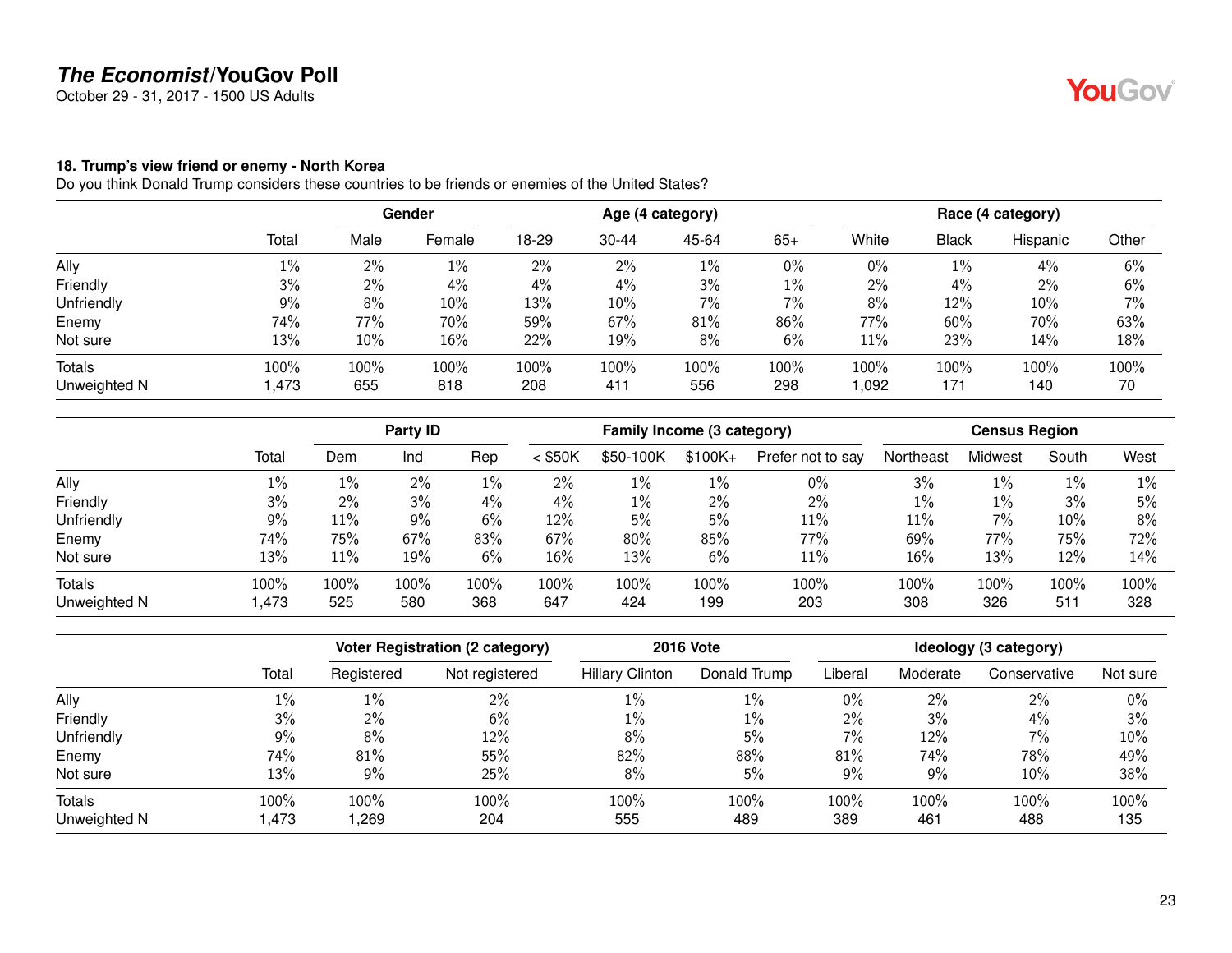October 29 - 31, 2017 - 1500 US Adults

#### <span id="page-23-0"></span>**19. Trump's view friend or enemy - South Korea**

|              |       | <b>Gender</b> |        | Age (4 category) |           |       |        | Race (4 category) |              |          |       |
|--------------|-------|---------------|--------|------------------|-----------|-------|--------|-------------------|--------------|----------|-------|
|              | Total | Male          | Female | 18-29            | $30 - 44$ | 45-64 | $65+$  | White             | <b>Black</b> | Hispanic | Other |
| Ally         | 28%   | 40%           | 18%    | 21%              | 20%       | 31%   | 41%    | 33%               | 18%          | 14%      | 28%   |
| Friendly     | 30%   | 31%           | 28%    | 22%              | 23%       | 34%   | 38%    | 32%               | 20%          | 27%      | 24%   |
| Unfriendly   | 8%    | 7%            | 10%    | 10%              | 11%       | 8%    | 5%     | 8%                | 10%          | 11%      | 9%    |
| Enemy        | 13%   | 8%            | 18%    | 16%              | 20%       | 12%   | $5\%$  | 10%               | 23%          | 22%      | 14%   |
| Not sure     | 21%   | 14%           | 27%    | 31%              | 26%       | 16%   | $11\%$ | 18%               | 29%          | 26%      | 25%   |
| Totals       | 100%  | 100%          | 100%   | 100%             | 100%      | 100%  | 100%   | 100%              | 100%         | 100%     | 100%  |
| Unweighted N | 1,471 | 654           | 817    | 206              | 410       | 556   | 299    | 880,1             | 171          | 142      | 70    |

|              |       |        | Party ID |      |           | Family Income (3 category) |          |                   |           | <b>Census Region</b> |       |      |
|--------------|-------|--------|----------|------|-----------|----------------------------|----------|-------------------|-----------|----------------------|-------|------|
|              | Total | Dem    | Ind      | Rep  | $<$ \$50K | \$50-100K                  | $$100K+$ | Prefer not to say | Northeast | Midwest              | South | West |
| Ally         | 28%   | 18%    | 25%      | 46%  | 22%       | 36%                        | 30%      | 33%               | 27%       | 26%                  | 32%   | 27%  |
| Friendly     | 30%   | 33%    | 26%      | 31%  | 28%       | 30%                        | 40%      | 26%               | 27%       | 26%                  | 31%   | 33%  |
| Unfriendly   | 8%    | $10\%$ | 9%       | 4%   | 10%       | 10%                        | 5%       | 5%                | 11%       | 10%                  | 7%    | 7%   |
| Enemy        | 13%   | 18%    | 12%      | 9%   | 15%       | $7\%$                      | 14%      | 16%               | 12%       | 15%                  | 13%   | 12%  |
| Not sure     | 21%   | 20%    | 27%      | 10%  | 25%       | 17%                        | 12%      | 19%               | 23%       | 23%                  | 18%   | 22%  |
| Totals       | 100%  | 100%   | 100%     | 100% | 100%      | 100%                       | 100%     | 100%              | 100%      | 100%                 | 100%  | 100% |
| Unweighted N | 1,471 | 522    | 578      | 371  | 646       | 420                        | 201      | 204               | 303       | 332                  | 510   | 326  |

|              |       |            | <b>Voter Registration (2 category)</b> | <b>2016 Vote</b>       | Ideology (3 category) |         |          |              |          |
|--------------|-------|------------|----------------------------------------|------------------------|-----------------------|---------|----------|--------------|----------|
|              | Total | Registered | Not registered                         | <b>Hillary Clinton</b> | Donald Trump          | Liberal | Moderate | Conservative | Not sure |
| Ally         | 28%   | 33%        | 17%                                    | 18%                    | 51%                   | 18%     | 24%      | 48%          | 7%       |
| Friendly     | 30%   | 33%        | 21%                                    | 37%                    | 32%                   | 33%     | 34%      | 28%          | 17%      |
| Unfriendly   | 8%    | 8%         | 11%                                    | 12%                    | 3%                    | 12%     | 12%      | 3%           | 6%       |
| Enemy        | 13%   | 12%        | $16\%$                                 | 14%                    | $7\%$                 | 17%     | 14%      | 8%           | 18%      |
| Not sure     | 21%   | 15%        | 35%                                    | 19%                    | 7%                    | 20%     | 16%      | 13%          | 52%      |
| Totals       | 100%  | 100%       | 100%                                   | 100%                   | 100%                  | 100%    | 100%     | 100%         | 100%     |
| Unweighted N | .471  | ,267       | 204                                    | 554                    | 489                   | 393     | 459      | 489          | 130      |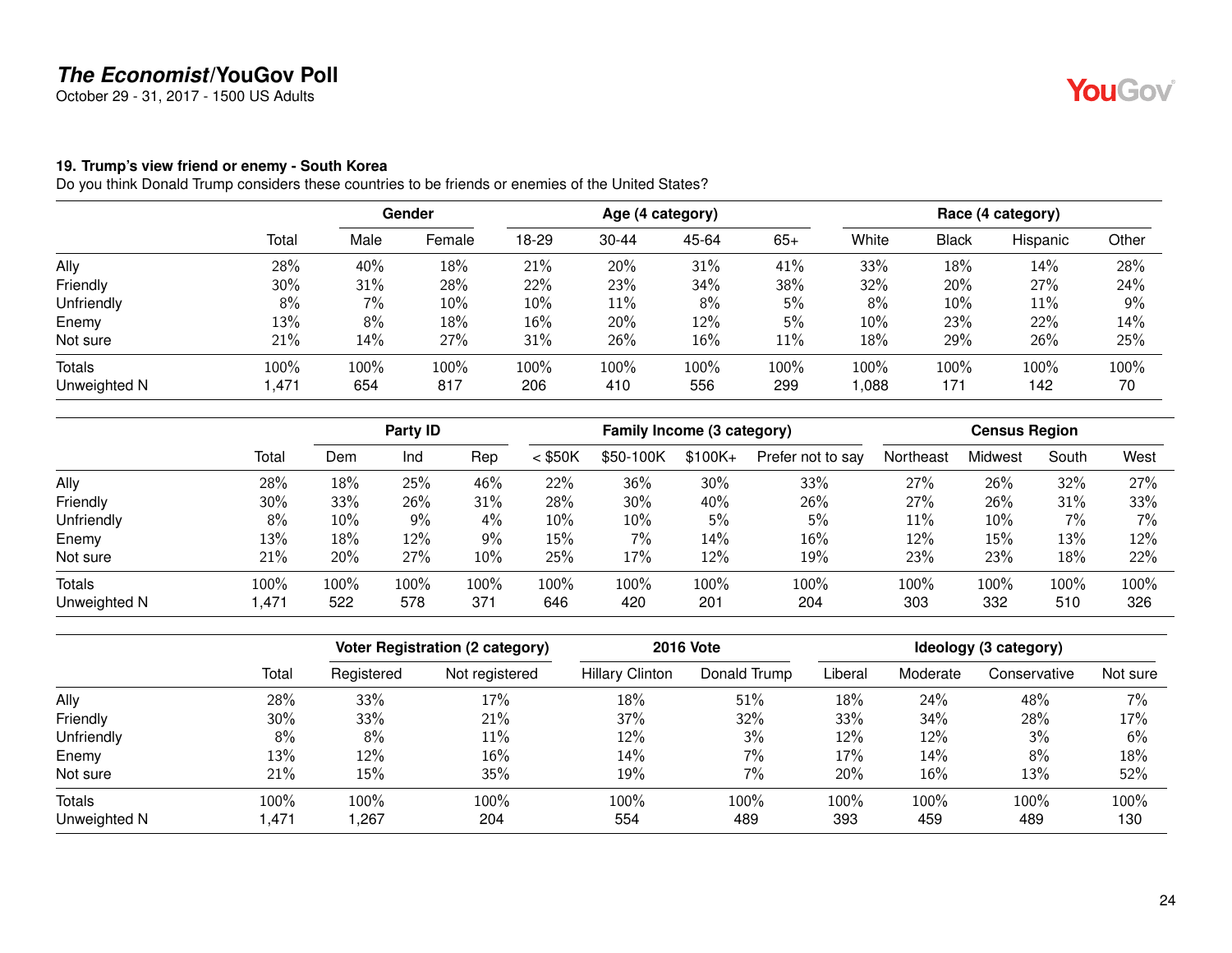October 29 - 31, 2017 - 1500 US Adults

#### <span id="page-24-0"></span>**20. Trump's view friend or enemy - Mexico**

Do you think Donald Trump considers these countries to be friends or enemies of the United States?

|              |       | <b>Gender</b> |        | Age (4 category) |           |       |       | Race (4 category) |              |          |       |
|--------------|-------|---------------|--------|------------------|-----------|-------|-------|-------------------|--------------|----------|-------|
|              | Total | Male          | Female | $18-29$          | $30 - 44$ | 45-64 | $65+$ | White             | <b>Black</b> | Hispanic | Other |
| Ally         | 6%    | 8%            | 3%     | 4%               | 7%        | 6%    | 5%    | 6%                | 6%           | 5%       | 5%    |
| Friendly     | 25%   | 29%           | 21%    | 16%              | 18%       | 26%   | 40%   | 26%               | 17%          | 23%      | 27%   |
| Unfriendly   | 33%   | 36%           | 29%    | 29%              | 26%       | 37%   | 37%   | 36%               | 26%          | 29%      | 16%   |
| Enemy        | 19%   | 15%           | 22%    | 28%              | 26%       | 16%   | 5%    | 15%               | 27%          | 29%      | 28%   |
| Not sure     | 18%   | 12%           | 24%    | 23%              | 22%       | 15%   | 14%   | 17%               | 25%          | 14%      | 25%   |
| Totals       | 100%  | 100%          | 100%   | 100%             | 100%      | 100%  | 100%  | 100%              | $100\%$      | 100%     | 100%  |
| Unweighted N | 1,470 | 653           | 817    | 206              | 409       | 557   | 298   | 089               | 174          | 139      | 68    |

|              |        |      | Party ID |      |           | Family Income (3 category) |          |                   |           | <b>Census Region</b> |       |      |  |
|--------------|--------|------|----------|------|-----------|----------------------------|----------|-------------------|-----------|----------------------|-------|------|--|
|              | Total  | Dem  | Ind      | Rep  | $<$ \$50K | \$50-100K                  | $$100K+$ | Prefer not to say | Northeast | Midwest              | South | West |  |
| Ally         | 6%     | 6%   | 5%       | 6%   | 6%        | 7%                         | 5%       | 3%                | 3%        | 6%                   | 7%    | 5%   |  |
| Friendly     | 25%    | 18%  | 23%      | 37%  | 23%       | 24%                        | 27%      | 28%               | 20%       | 24%                  | 27%   | 25%  |  |
| Unfriendly   | 33%    | 34%  | 30%      | 36%  | 30%       | 37%                        | 40%      | 29%               | 37%       | 31%                  | 32%   | 31%  |  |
| Enemy        | 19%    | 26%  | 19%      | 9%   | 21%       | 16%                        | 16%      | 19%               | 19%       | 20%                  | 17%   | 19%  |  |
| Not sure     | 18%    | 16%  | 23%      | 12%  | 21%       | 15%                        | 13%      | 20%               | 20%       | 19%                  | 16%   | 19%  |  |
| Totals       | 100%   | 100% | 100%     | 100% | 100%      | 100%                       | 100%     | 100%              | 100%      | 100%                 | 100%  | 100% |  |
| Unweighted N | 470, ا | 524  | 579      | 367  | 647       | 420                        | 199      | 204               | 304       | 330                  | 512   | 324  |  |

|              |       |            | Voter Registration (2 category) | <b>2016 Vote</b>       | Ideology (3 category) |         |          |              |          |
|--------------|-------|------------|---------------------------------|------------------------|-----------------------|---------|----------|--------------|----------|
|              | Total | Registered | Not registered                  | <b>Hillary Clinton</b> | Donald Trump          | Liberal | Moderate | Conservative | Not sure |
| Ally         | 6%    | 6%         | 5%                              | 5%                     | 9%                    | 4%      | 8%       | 5%           | 3%       |
| Friendly     | 25%   | 27%        | 18%                             | 14%                    | 40%                   | 13%     | 22%      | 39%          | 16%      |
| Unfriendly   | 33%   | 36%        | 25%                             | 41%                    | 34%                   | 37%     | 36%      | 33%          | 19%      |
| Enemy        | 19%   | 17%        | 23%                             | 27%                    | 5%                    | 32%     | 18%      | 8%           | 23%      |
| Not sure     | 18%   | 14%        | 29%                             | 13%                    | $11\%$                | 14%     | 16%      | 14%          | 39%      |
| Totals       | 100%  | 100%       | 100%                            | 100%                   | 100%                  | 100%    | 100%     | 100%         | 100%     |
| Unweighted N | .470  | ,266       | 204                             | 555                    | 487                   | 393     | 459      | 486          | 132      |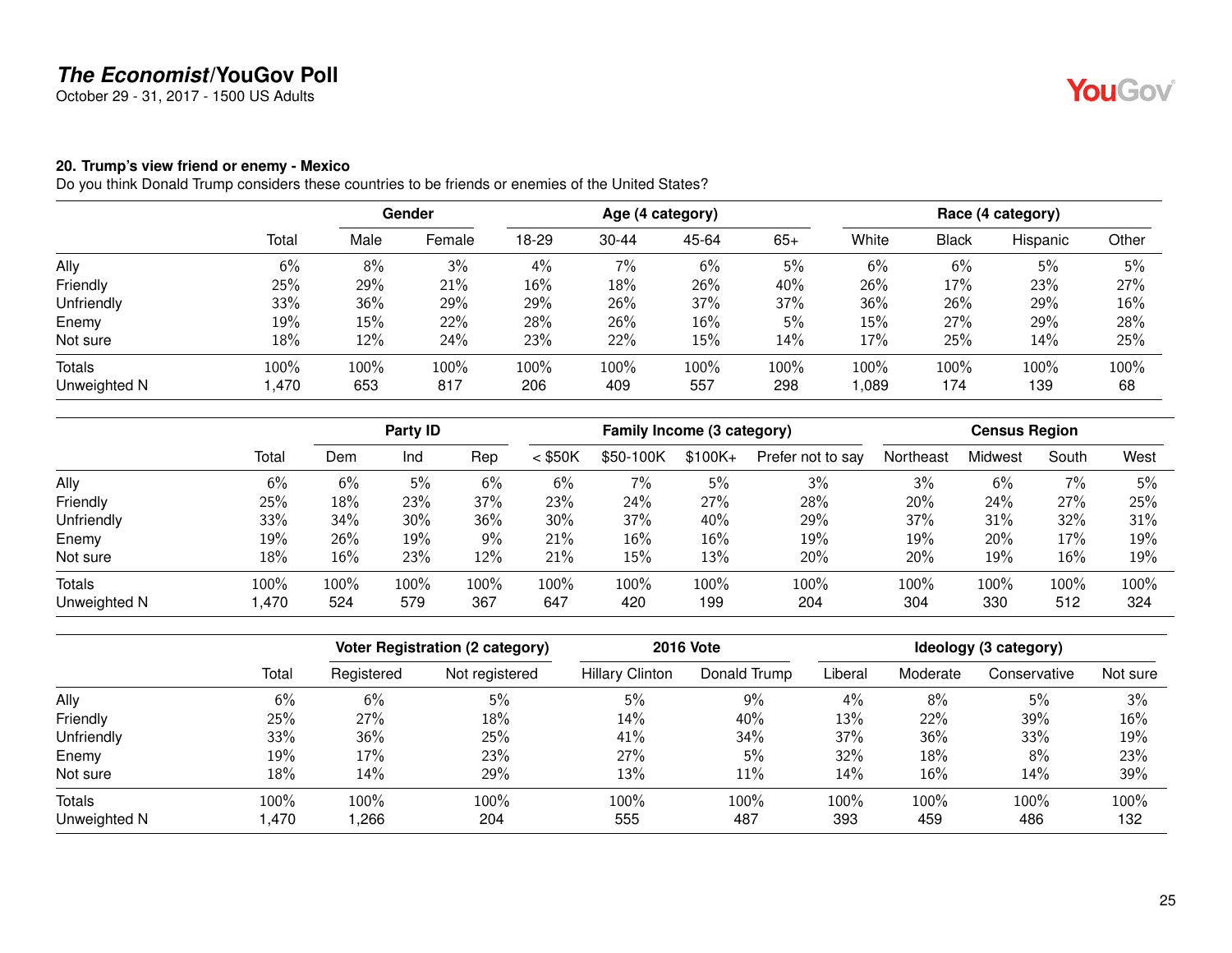October 29 - 31, 2017 - 1500 US Adults

#### <span id="page-25-0"></span>**21. Trump's view friend or enemy - Russia**

|              |        | Gender |        | Age (4 category) |           |       |       | Race (4 category) |              |          |       |
|--------------|--------|--------|--------|------------------|-----------|-------|-------|-------------------|--------------|----------|-------|
|              | Total  | Male   | Female | 18-29            | $30 - 44$ | 45-64 | $65+$ | White             | <b>Black</b> | Hispanic | Other |
| Ally         | $11\%$ | 12%    | 11%    | 15%              | 15%       | 9%    | 6%    | 11%               | 15%          | 13%      | 9%    |
| Friendly     | 30%    | 29%    | 31%    | 24%              | 27%       | 34%   | 33%   | 30%               | 29%          | 33%      | 24%   |
| Unfriendly   | 23%    | 27%    | 19%    | 17%              | 17%       | 24%   | 34%   | 27%               | 12%          | 14%      | 19%   |
| Enemy        | 14%    | 16%    | 13%    | 14%              | 13%       | 16%   | 14%   | 14%               | 13%          | 19%      | 17%   |
| Not sure     | 21%    | 16%    | 26%    | 30%              | 27%       | 16%   | 13%   | 19%               | 30%          | 22%      | 31%   |
| Totals       | 100%   | 100%   | 100%   | 100%             | 100%      | 100%  | 100%  | 100%              | $100\%$      | 100%     | 100%  |
| Unweighted N | ,482   | 659    | 823    | 208              | 412       | 558   | 304   | 1,099             | 173          | 140      | 70    |

|               |        | Party ID |      |      | Family Income (3 category) |           |          |                   | <b>Census Region</b> |         |        |      |
|---------------|--------|----------|------|------|----------------------------|-----------|----------|-------------------|----------------------|---------|--------|------|
|               | Total  | Dem      | Ind  | Rep  | $<$ \$50K                  | \$50-100K | $$100K+$ | Prefer not to say | Northeast            | Midwest | South  | West |
| Ally          | $11\%$ | 21%      | 9%   | 4%   | 11%                        | 10%       | 15%      | 11%               | 10%                  | 11%     | $11\%$ | 13%  |
| Friendly      | 30%    | 39%      | 28%  | 24%  | 30%                        | 32%       | 34%      | 25%               | 33%                  | 28%     | 28%    | 33%  |
| Unfriendly    | 23%    | 11%      | 23%  | 37%  | 19%                        | 26%       | 24%      | 29%               | 22%                  | 24%     | 24%    | 19%  |
| Enemy         | 14%    | 12%      | 14%  | 19%  | 16%                        | 12%       | 14%      | 14%               | 12%                  | 13%     | 17%    | 13%  |
| Not sure      | 21%    | 18%      | 26%  | 16%  | 24%                        | 19%       | 14%      | 20%               | 22%                  | 24%     | 20%    | 21%  |
| <b>Totals</b> | 100%   | 100%     | 100% | 100% | 100%                       | 100%      | 100%     | 100%              | 100%                 | 100%    | 100%   | 100% |
| Unweighted N  | ,482   | 527      | 582  | 373  | 650                        | 425       | 203      | 204               | 307                  | 332     | 515    | 328  |

|              |       |            | Voter Registration (2 category) | <b>2016 Vote</b>       |              |         | Ideology (3 category) |              |          |  |  |
|--------------|-------|------------|---------------------------------|------------------------|--------------|---------|-----------------------|--------------|----------|--|--|
|              | Total | Registered | Not registered                  | <b>Hillary Clinton</b> | Donald Trump | Liberal | Moderate              | Conservative | Not sure |  |  |
| Ally         | 11%   | 13%        | 9%                              | 22%                    | $4\%$        | 23%     | 13%                   | 5%           | 4%       |  |  |
| Friendly     | 30%   | 32%        | 25%                             | 43%                    | 20%          | 42%     | 34%                   | 23%          | 20%      |  |  |
| Unfriendly   | 23%   | 25%        | 17%                             | 9%                     | 45%          | 11%     | 21%                   | 38%          | 9%       |  |  |
| Enemy        | 14%   | 14%        | 15%                             | 10%                    | 18%          | 13%     | 13%                   | 19%          | 11%      |  |  |
| Not sure     | 21%   | 16%        | 34%                             | 15%                    | 13%          | 12%     | 19%                   | $16\%$       | 56%      |  |  |
| Totals       | 100%  | 100%       | 100%                            | 100%                   | 100%         | 100%    | 100%                  | 100%         | 100%     |  |  |
| Unweighted N | ,482  | 1.275      | 207                             | 558                    | 493          | 394     | 464                   | 490          | 134      |  |  |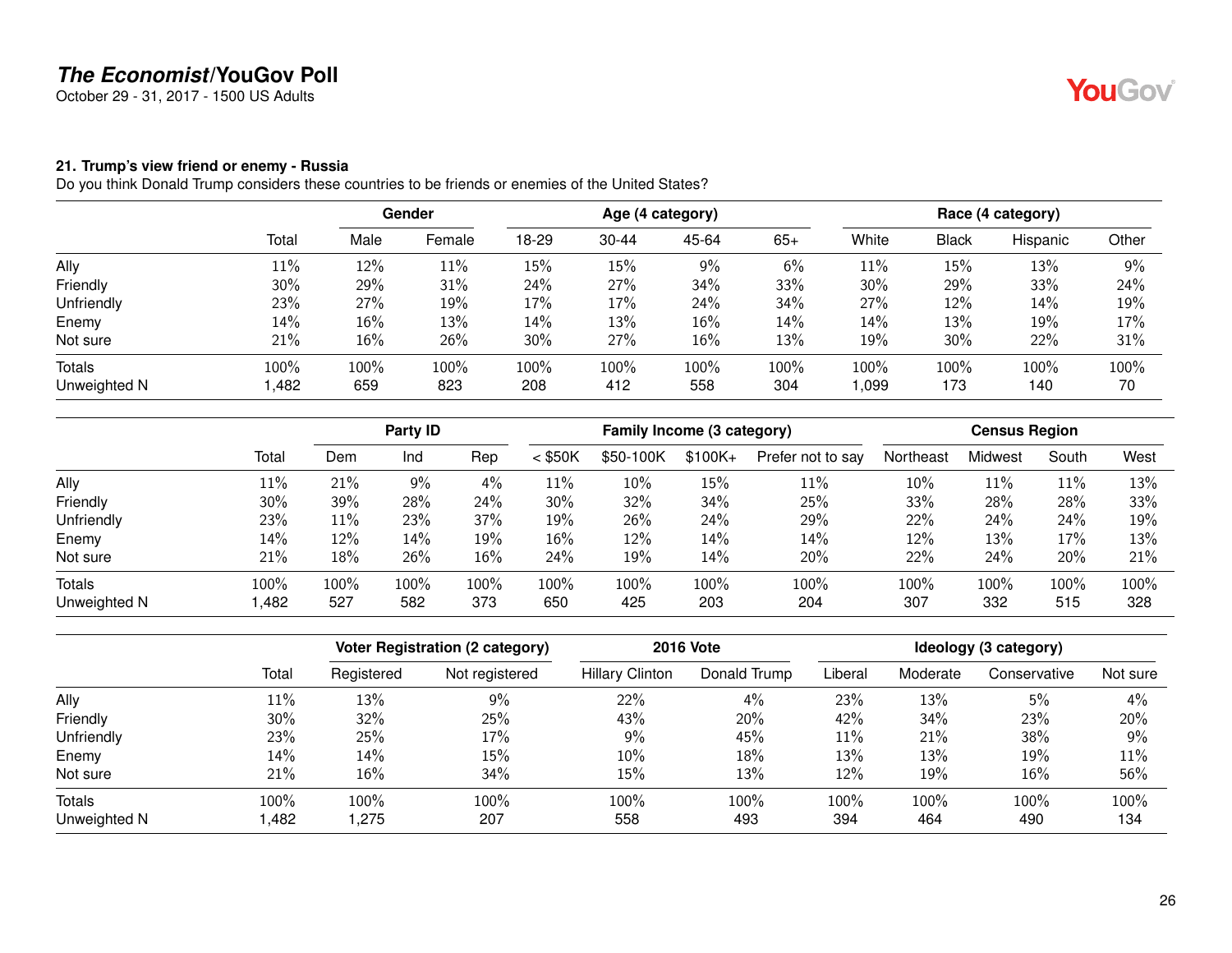October 29 - 31, 2017 - 1500 US Adults

#### <span id="page-26-0"></span>**22. Favorability of Trump advisors - John Kelly**

|                      |        | Gender |        |       |           | Age (4 category) |       | Race (4 category) |              |          |       |
|----------------------|--------|--------|--------|-------|-----------|------------------|-------|-------------------|--------------|----------|-------|
|                      | Total  | Male   | Female | 18-29 | $30 - 44$ | 45-64            | $65+$ | White             | <b>Black</b> | Hispanic | Other |
| Very favorable       | 14%    | 18%    | 10%    | 7%    | 7%        | 14%              | 29%   | 17%               | 3%           | 7%       | 12%   |
| Somewhat favorable   | $15\%$ | 19%    | 11%    | 11%   | 11%       | 17%              | 19%   | 16%               | 11%          | 12%      | 7%    |
| Somewhat unfavorable | 14%    | 16%    | 13%    | 16%   | 14%       | 13%              | 16%   | 12%               | 17%          | 21%      | 19%   |
| Very unfavorable     | $11\%$ | 12%    | 10%    | 11%   | 12%       | 13%              | 7%    | 9%                | 17%          | 17%      | 11%   |
| Don't know           | 46%    | 36%    | 56%    | 55%   | 56%       | 43%              | 30%   | 45%               | 52%          | 43%      | 51%   |
| <b>Totals</b>        | 100%   | 100%   | 100%   | 100%  | 100%      | 100%             | 100%  | 100%              | 100%         | 100%     | 100%  |
| Unweighted N         | 487, ا | 661    | 826    | 206   | 412       | 564              | 305   | 1,103             | 174          | 139      | 71    |

|                      |       | Party ID |      |      | Family Income (3 category) |           |          |                   | <b>Census Region</b> |         |       |      |
|----------------------|-------|----------|------|------|----------------------------|-----------|----------|-------------------|----------------------|---------|-------|------|
|                      | Total | Dem      | Ind  | Rep  | $<$ \$50K                  | \$50-100K | $$100K+$ | Prefer not to say | Northeast            | Midwest | South | West |
| Very favorable       | 14%   | 4%       | 10%  | 32%  | 9%                         | 17%       | 22%      | 18%               | 13%                  | 14%     | 14%   | 13%  |
| Somewhat favorable   | 15%   | 15%      | 13%  | 17%  | 14%                        | 16%       | 14%      | 16%               | 14%                  | 13%     | 16%   | 14%  |
| Somewhat unfavorable | 14%   | 22%      | 14%  | 6%   | 14%                        | 14%       | 19%      | 11%               | 16%                  | 14%     | 13%   | 15%  |
| Very unfavorable     | 11%   | 20%      | 9%   | 3%   | 11%                        | 8%        | 17%      | 11%               | 9%                   | 13%     | 12%   | 11%  |
| Don't know           | 46%   | 39%      | 54%  | 41%  | 52%                        | 45%       | 29%      | 44%               | 49%                  | 46%     | 45%   | 46%  |
| <b>Totals</b>        | 100%  | 100%     | 100% | 100% | 100%                       | $100\%$   | 100%     | 100%              | 100%                 | 100%    | 100%  | 100% |
| Unweighted N         | ,487  | 528      | 583  | 376  | 650                        | 425       | 203      | 209               | 307                  | 334     | 517   | 329  |

|                      |        |            | <b>Voter Registration (2 category)</b> | <b>2016 Vote</b>       | Ideology (3 category) |         |          |              |          |
|----------------------|--------|------------|----------------------------------------|------------------------|-----------------------|---------|----------|--------------|----------|
|                      | Total  | Registered | Not registered                         | <b>Hillary Clinton</b> | Donald Trump          | Liberal | Moderate | Conservative | Not sure |
| Very favorable       | 14%    | 17%        | 4%                                     | 3%                     | 38%                   | 3%      | 8%       | 31%          | 3%       |
| Somewhat favorable   | $15\%$ | 16%        | 11%                                    | 15%                    | 18%                   | 16%     | 18%      | 15%          | 6%       |
| Somewhat unfavorable | 14%    | 15%        | 11%                                    | 26%                    | $7\%$                 | 22%     | 18%      | 9%           | 7%       |
| Very unfavorable     | 11%    | 13%        | 6%                                     | 23%                    | 3%                    | 25%     | $9\%$    | $4\%$        | 6%       |
| Don't know           | 46%    | 38%        | 68%                                    | 33%                    | 34%                   | 34%     | 46%      | 41%          | 79%      |
| Totals               | 100%   | 100%       | 100%                                   | 100%                   | 100%                  | 100%    | 100%     | 100%         | 100%     |
| Unweighted N         | .487   | ,281       | 206                                    | 559                    | 497                   | 396     | 464      | 493          | 134      |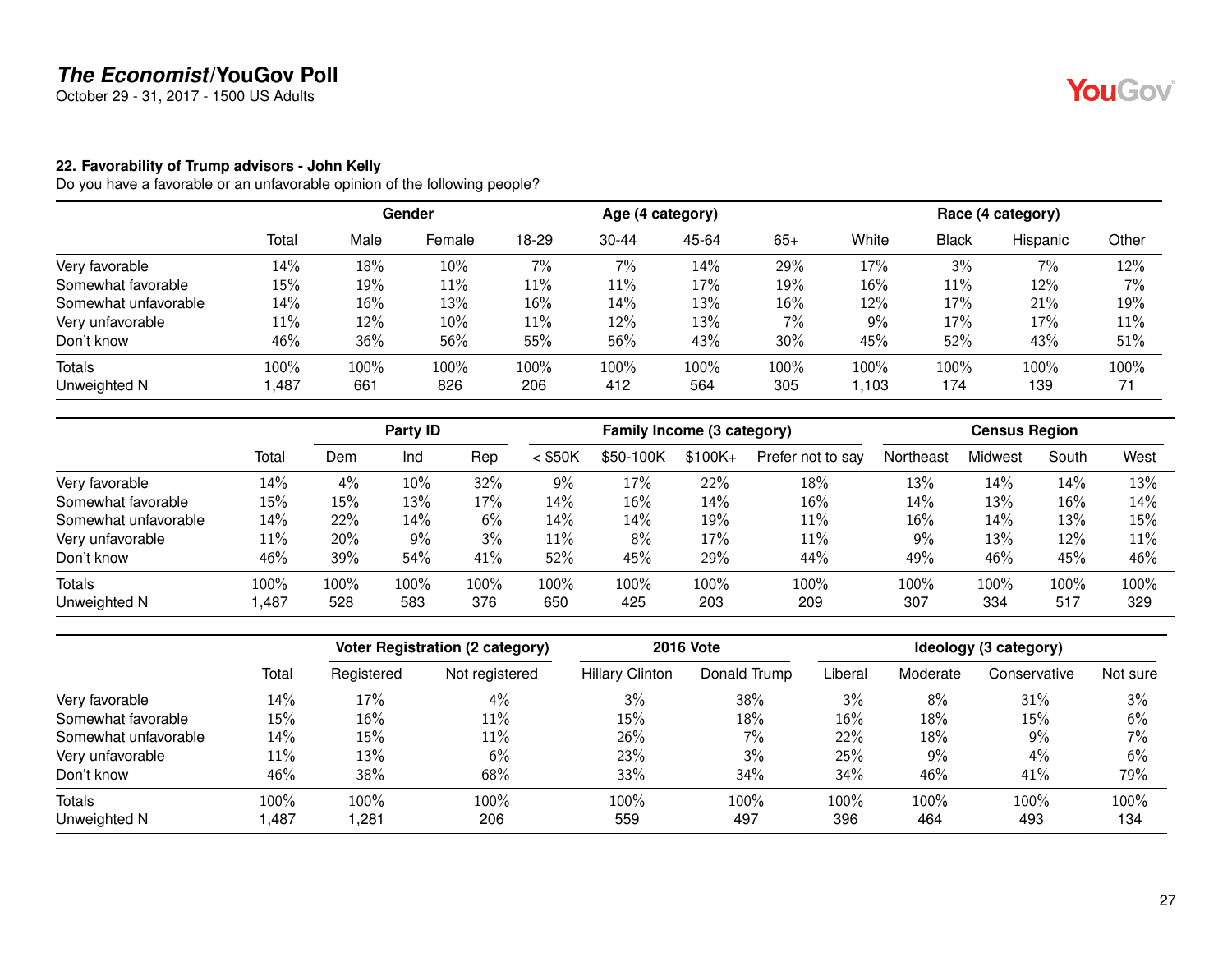October 29 - 31, 2017 - 1500 US Adults

#### <span id="page-27-0"></span>**23. Favorability of Trump advisors - James Mattis**

|                      |        |      | <b>Gender</b> |       |           | Age (4 category) |        |       |       | Race (4 category) |       |
|----------------------|--------|------|---------------|-------|-----------|------------------|--------|-------|-------|-------------------|-------|
|                      | Total  | Male | Female        | 18-29 | $30 - 44$ | 45-64            | $65+$  | White | Black | Hispanic          | Other |
| Very favorable       | 19%    | 26%  | 13%           | 14%   | 10%       | 21%              | 32%    | 23%   | 8%    | 10%               | 20%   |
| Somewhat favorable   | 17%    | 20%  | 13%           | 13%   | 13%       | 17%              | 23%    | 17%   | 10%   | 19%               | 18%   |
| Somewhat unfavorable | $12\%$ | 14%  | 11%           | 19%   | 10%       | 11%              | $11\%$ | 10%   | 21%   | 16%               | 11%   |
| Very unfavorable     | 6%     | 7%   | 5%            | 4%    | 9%        | 8%               | 3%     | 5%    | 9%    | 5%                | 10%   |
| Don't know           | 46%    | 33%  | 58%           | 49%   | 58%       | 43%              | 31%    | 44%   | 52%   | 50%               | 41%   |
| Totals               | 100%   | 100% | 100%          | 100%  | 100%      | 100%             | 100%   | 100%  | 100%  | 100%              | 100%  |
| Unweighted N         | ,488   | 661  | 827           | 208   | 409       | 563              | 308    | ,101  | 175   | 141               | 71    |

|                      |       | Party ID |        |      | Family Income (3 category) |           |          |                   | <b>Census Region</b> |         |       |      |
|----------------------|-------|----------|--------|------|----------------------------|-----------|----------|-------------------|----------------------|---------|-------|------|
|                      | Total | Dem      | Ind    | Rep  | $<$ \$50K                  | \$50-100K | $$100K+$ | Prefer not to say | Northeast            | Midwest | South | West |
| Very favorable       | 19%   | 8%       | $16\%$ | 39%  | 14%                        | 24%       | 25%      | 24%               | 18%                  | 18%     | 21%   | 18%  |
| Somewhat favorable   | 17%   | 18%      | 16%    | 16%  | 15%                        | 15%       | 24%      | 19%               | 16%                  | 13%     | 18%   | 18%  |
| Somewhat unfavorable | 12%   | 19%      | 11%    | 6%   | 13%                        | 13%       | 14%      | 10%               | 15%                  | 14%     | 11%   | 11%  |
| Very unfavorable     | 6%    | 10%      | 6%     | 2%   | 6%                         | 4%        | 9%       | 6%                | 4%                   | 8%      | 6%    | 5%   |
| Don't know           | 46%   | 46%      | 51%    | 37%  | 53%                        | 43%       | 27%      | 42%               | 47%                  | 46%     | 44%   | 48%  |
| Totals               | 100%  | 100%     | 100%   | 100% | 100%                       | $100\%$   | 100%     | 100%              | 100%                 | 100%    | 100%  | 100% |
| Unweighted N         | ,488  | 529      | 584    | 375  | 658                        | 423       | 201      | 206               | 308                  | 334     | 515   | 331  |

|                      |       | <b>Voter Registration (2 category)</b> |                | <b>2016 Vote</b>       | Ideology (3 category) |         |          |              |          |
|----------------------|-------|----------------------------------------|----------------|------------------------|-----------------------|---------|----------|--------------|----------|
|                      | Total | Registered                             | Not registered | <b>Hillary Clinton</b> | Donald Trump          | Liberal | Moderate | Conservative | Not sure |
| Very favorable       | 19%   | 23%                                    | 9%             | 5%                     | 46%                   | 8%      | 12%      | 41%          | 2%       |
| Somewhat favorable   | 17%   | 19%                                    | 12%            | 22%                    | 18%                   | $16\%$  | 22%      | 16%          | 7%       |
| Somewhat unfavorable | 12%   | 13%                                    | 12%            | 20%                    | 6%                    | 23%     | 15%      | 5%           | 8%       |
| Very unfavorable     | 6%    | 7%                                     | 3%             | 12%                    | 2%                    | 13%     | 6%       | 3%           | 2%       |
| Don't know           | 46%   | 38%                                    | 65%            | 40%                    | 29%                   | 40%     | 45%      | 35%          | 82%      |
| <b>Totals</b>        | 100%  | 100%                                   | 100%           | 100%                   | 100%                  | 100%    | 100%     | 100%         | 100%     |
| Unweighted N         | ,488  | ,281                                   | 207            | 560                    | 495                   | 395     | 465      | 494          | 134      |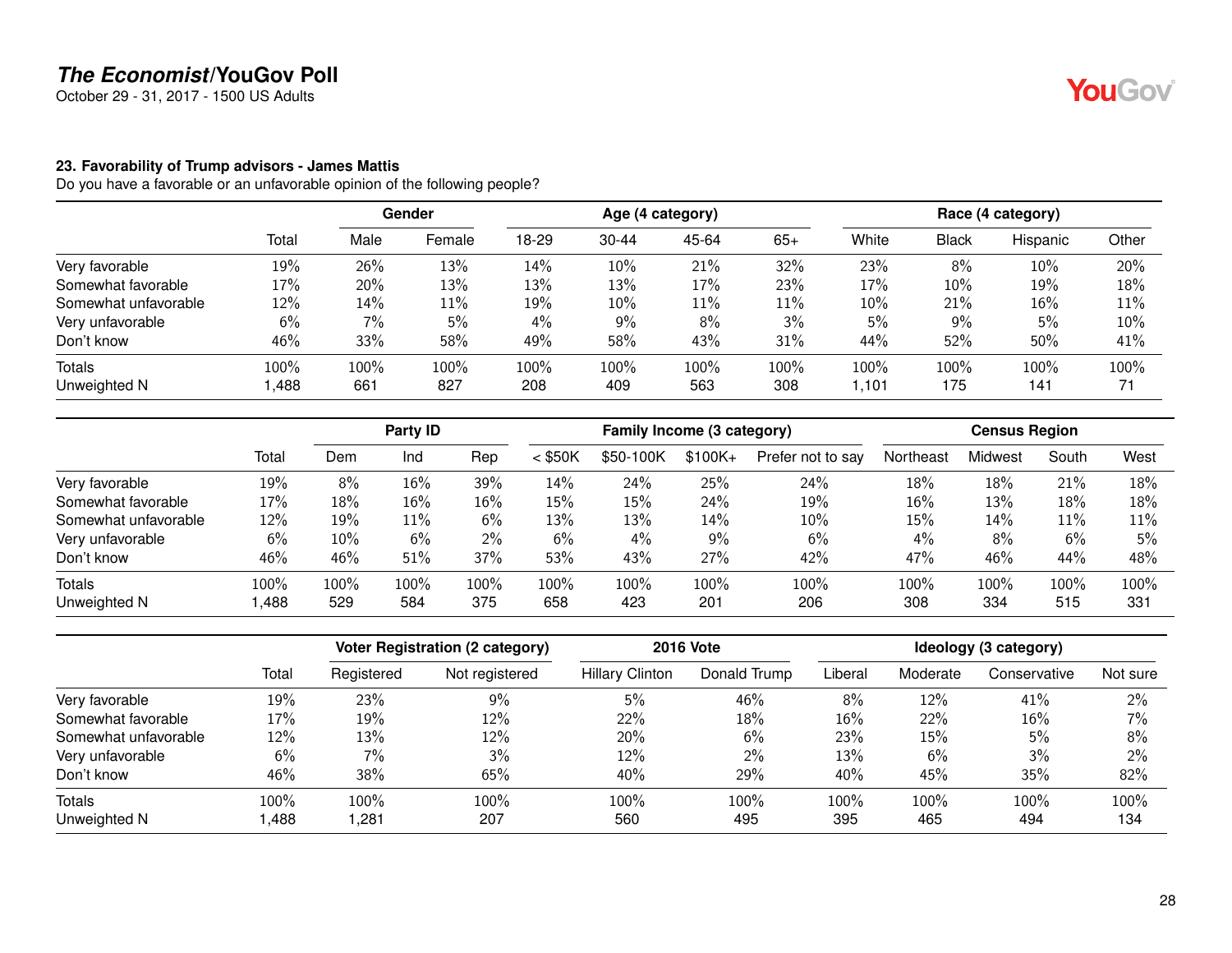October 29 - 31, 2017 - 1500 US Adults

#### <span id="page-28-0"></span>**24. Favorability of Trump advisors - Rex Tillerson**

|                      |       |      | <b>Gender</b> |       |           | Age (4 category) |       |        |              | Race (4 category) |       |
|----------------------|-------|------|---------------|-------|-----------|------------------|-------|--------|--------------|-------------------|-------|
|                      | Total | Male | Female        | 18-29 | $30 - 44$ | 45-64            | $65+$ | White  | <b>Black</b> | Hispanic          | Other |
| Very favorable       | 13%   | 18%  | $9\%$         | 7%    | 6%        | 14%              | 28%   | 16%    | 6%           | $9\%$             | 5%    |
| Somewhat favorable   | 19%   | 23%  | 15%           | 15%   | 13%       | 21%              | 25%   | 20%    | 14%          | 15%               | 18%   |
| Somewhat unfavorable | 15%   | 18%  | 12%           | 21%   | 14%       | 13%              | 13%   | 13%    | 21%          | 19%               | 21%   |
| Very unfavorable     | 13%   | 15%  | 12%           | 13%   | 18%       | 14%              | 8%    | $11\%$ | 22%          | 16%               | 16%   |
| Don't know           | 39%   | 26%  | 52%           | 45%   | 49%       | 37%              | 25%   | 39%    | 38%          | 41%               | 40%   |
| <b>Totals</b>        | 100%  | 100% | 100%          | 100%  | 100%      | 100%             | 100%  | 100%   | 100%         | 100%              | 100%  |
| Unweighted N         | ,486  | 658  | 828           | 206   | 412       | 563              | 305   | 1.100  | 174          | 141               |       |

|                      |       | Party ID |      |      | Family Income (3 category) |           |           |                   | <b>Census Region</b> |         |       |      |
|----------------------|-------|----------|------|------|----------------------------|-----------|-----------|-------------------|----------------------|---------|-------|------|
|                      | Total | Dem      | Ind  | Rep  | $<$ \$50K                  | \$50-100K | $$100K +$ | Prefer not to say | Northeast            | Midwest | South | West |
| Very favorable       | 13%   | 5%       | 10%  | 30%  | 10%                        | 17%       | 19%       | 15%               | 10%                  | 13%     | 16%   | 14%  |
| Somewhat favorable   | 19%   | 17%      | 17%  | 24%  | 17%                        | 21%       | 19%       | 22%               | 19%                  | 16%     | 20%   | 18%  |
| Somewhat unfavorable | 15%   | 21%      | 14%  | 9%   | 15%                        | 13%       | 22%       | 14%               | 15%                  | 17%     | 14%   | 14%  |
| Very unfavorable     | 13%   | 25%      | 12%  | 3%   | 13%                        | 12%       | 19%       | 13%               | 13%                  | 14%     | 14%   | 13%  |
| Don't know           | 39%   | 33%      | 47%  | 35%  | 46%                        | 37%       | 21%       | 37%               | 42%                  | 39%     | 36%   | 41%  |
| <b>Totals</b>        | 100%  | 100%     | 100% | 100% | 100%                       | 100%      | 100%      | 100%              | 100%                 | 100%    | 100%  | 100% |
| Unweighted N         | ,486  | 528      | 585  | 373  | 655                        | 423       | 201       | 207               | 309                  | 333     | 514   | 330  |

|                      |       | Voter Registration (2 category) |                | <b>2016 Vote</b>       | Ideology (3 category) |         |          |              |          |
|----------------------|-------|---------------------------------|----------------|------------------------|-----------------------|---------|----------|--------------|----------|
|                      | Total | Registered                      | Not registered | <b>Hillary Clinton</b> | Donald Trump          | Liberal | Moderate | Conservative | Not sure |
| Very favorable       | 13%   | 17%                             | 5%             | 2%                     | 33%                   | 3%      | $9\%$    | 30%          | $1\%$    |
| Somewhat favorable   | 19%   | 21%                             | 12%            | 18%                    | 29%                   | 12%     | 22%      | 25%          | 10%      |
| Somewhat unfavorable | 15%   | 16%                             | 13%            | 25%                    | 8%                    | 25%     | 18%      | 9%           | 5%       |
| Very unfavorable     | 13%   | 15%                             | 10%            | 28%                    | $2\%$                 | 34%     | 11%      | 3%           | 7%       |
| Don't know           | 39%   | 31%                             | 61%            | 26%                    | 28%                   | 26%     | 39%      | 34%          | 77%      |
| <b>Totals</b>        | 100%  | 100%                            | 100%           | 100%                   | 100%                  | 100%    | 100%     | 100%         | 100%     |
| Unweighted N         | ,486  | ,281                            | 205            | 558                    | 496                   | 395     | 464      | 493          | 134      |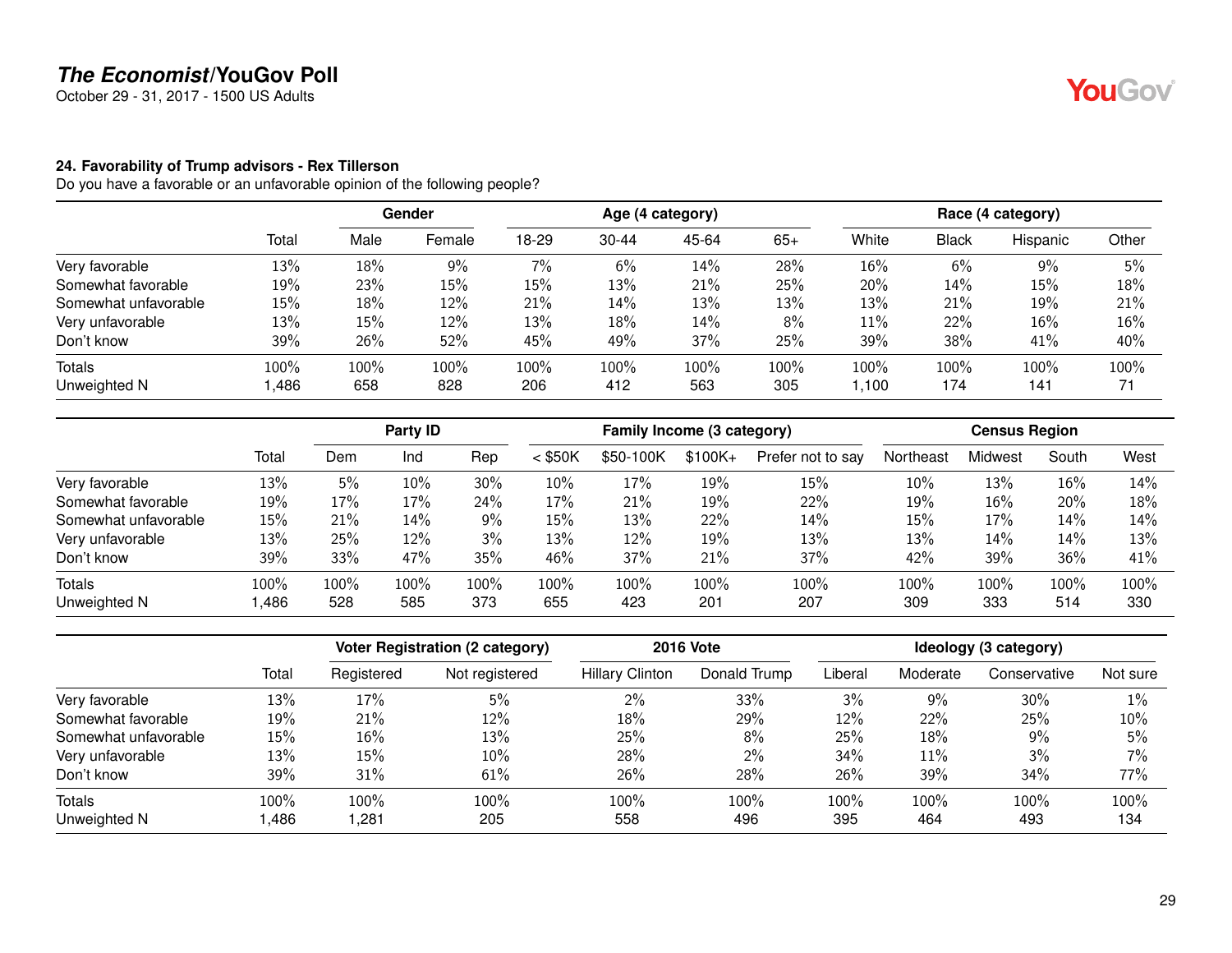October 29 - 31, 2017 - 1500 US Adults

#### <span id="page-29-0"></span>**25. Favorability of Trump advisors - Jeff Flake**

|                      |        |      | <b>Gender</b> |       |           | Age (4 category) |       |       |              | Race (4 category) |       |
|----------------------|--------|------|---------------|-------|-----------|------------------|-------|-------|--------------|-------------------|-------|
|                      | Total  | Male | Female        | 18-29 | $30 - 44$ | 45-64            | $65+$ | White | <b>Black</b> | Hispanic          | Other |
| Very favorable       | 6%     | 6%   | 6%            | 6%    | 5%        | $7\%$            | 7%    | 6%    | 8%           | 5%                | 4%    |
| Somewhat favorable   | $15\%$ | 17%  | 13%           | 9%    | 14%       | 17%              | 20%   | 15%   | 15%          | 18%               | 12%   |
| Somewhat unfavorable | $16\%$ | 20%  | 12%           | 16%   | 11%       | 17%              | 20%   | 17%   | 13%          | 20%               | 6%    |
| Very unfavorable     | 17%    | 22%  | 13%           | 14%   | 13%       | 17%              | 27%   | 19%   | 14%          | 11%               | 21%   |
| Don't know           | 46%    | 35%  | 56%           | 56%   | 57%       | 43%              | 27%   | 44%   | 51%          | 45%               | 57%   |
| <b>Totals</b>        | 100%   | 100% | 100%          | 100%  | 100%      | 100%             | 100%  | 100%  | 100%         | 100%              | 100%  |
| Unweighted N         | ,486   | 659  | 827           | 206   | 410       | 564              | 306   | 1,102 | 175          | 140               | 69    |

|                      |       | Party ID |      |      | Family Income (3 category) |           |           |                   | <b>Census Region</b> |         |       |      |
|----------------------|-------|----------|------|------|----------------------------|-----------|-----------|-------------------|----------------------|---------|-------|------|
|                      | Total | Dem      | Ind  | Rep  | $<$ \$50K                  | \$50-100K | $$100K +$ | Prefer not to say | Northeast            | Midwest | South | West |
| Very favorable       | 6%    | 10%      | 5%   | 3%   | 6%                         | 6%        | 9%        | 3%                | 7%                   | 5%      | 7%    | 5%   |
| Somewhat favorable   | 15%   | 26%      | 11%  | 8%   | 13%                        | 15%       | 24%       | 14%               | 13%                  | 13%     | 15%   | 19%  |
| Somewhat unfavorable | 16%   | 15%      | 15%  | 19%  | 16%                        | 16%       | 25%       | 9%                | 17%                  | 20%     | 13%   | 16%  |
| Very unfavorable     | 17%   | 8%       | 17%  | 29%  | 14%                        | 20%       | 16%       | 26%               | 15%                  | 18%     | 20%   | 14%  |
| Don't know           | 46%   | 41%      | 52%  | 41%  | 51%                        | 43%       | 27%       | 48%               | 49%                  | 44%     | 45%   | 46%  |
| <b>Totals</b>        | 100%  | 100%     | 100% | 100% | 100%                       | 100%      | 100%      | 100%              | 100%                 | 100%    | 100%  | 100% |
| Unweighted N         | ,486  | 527      | 586  | 373  | 654                        | 426       | 200       | 206               | 306                  | 334     | 517   | 329  |

|                      |       | Voter Registration (2 category) |                | <b>2016 Vote</b>       | Ideology (3 category) |         |          |              |          |
|----------------------|-------|---------------------------------|----------------|------------------------|-----------------------|---------|----------|--------------|----------|
|                      | Total | Registered                      | Not registered | <b>Hillary Clinton</b> | Donald Trump          | Liberal | Moderate | Conservative | Not sure |
| Very favorable       | 6%    | 7%                              | 4%             | 11%                    | 3%                    | 9%      | 8%       | 4%           | 1%       |
| Somewhat favorable   | 15%   | 16%                             | 12%            | 27%                    | 7%                    | 27%     | 20%      | 7%           | 2%       |
| Somewhat unfavorable | 16%   | 19%                             | 9%             | 19%                    | 22%                   | 19%     | 16%      | 17%          | 6%       |
| Very unfavorable     | 17%   | 20%                             | 10%            | 8%                     | 36%                   | 12%     | 10%      | 32%          | 9%       |
| Don't know           | 46%   | 38%                             | 65%            | 35%                    | 32%                   | 32%     | 46%      | 40%          | 83%      |
| <b>Totals</b>        | 100%  | 100%                            | 100%           | 100%                   | 100%                  | 100%    | 100%     | 100%         | 100%     |
| Unweighted N         | ,486  | ,282                            | 204            | 559                    | 496                   | 396     | 463      | 493          | 134      |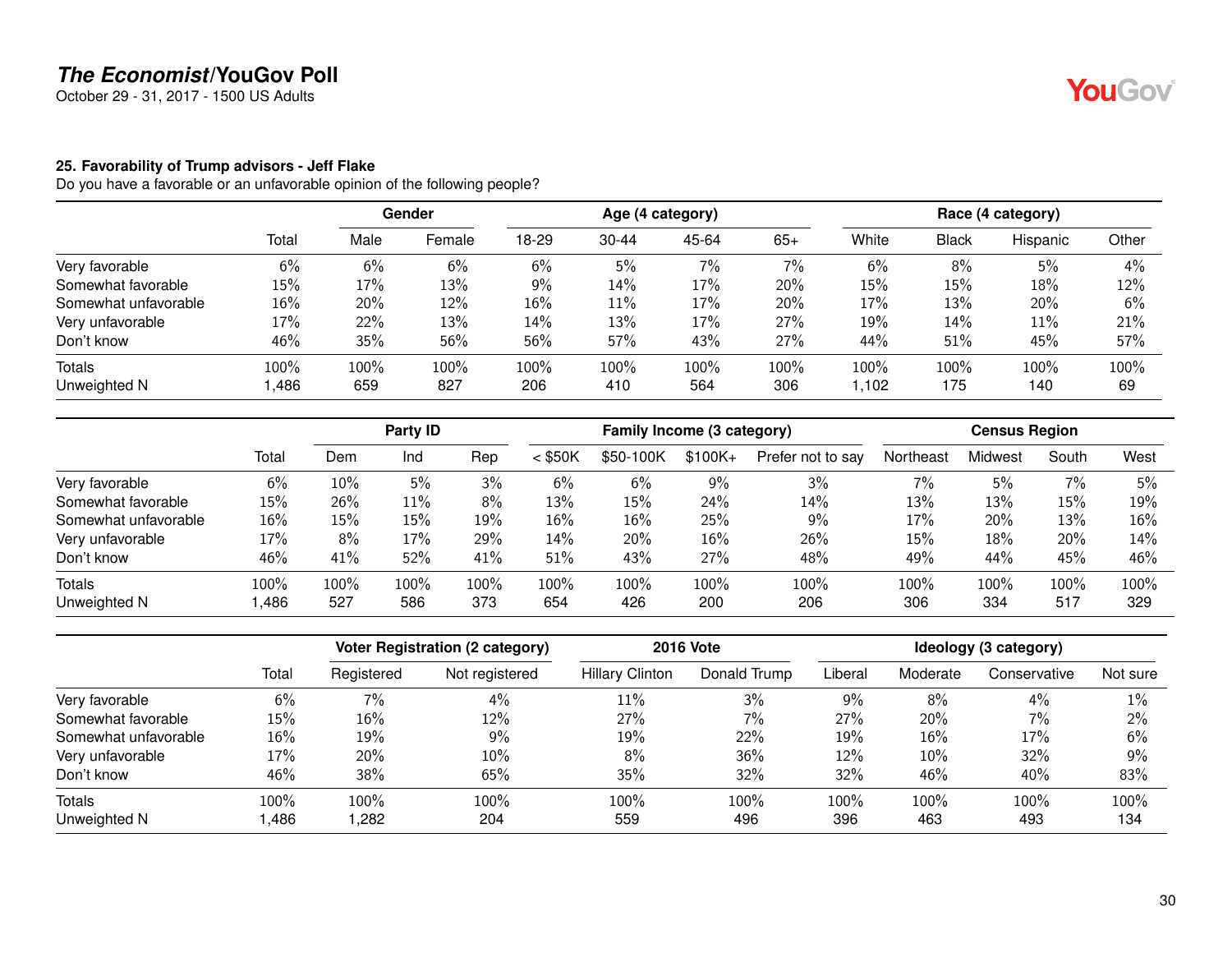October 29 - 31, 2017 - 1500 US Adults

#### <span id="page-30-0"></span>**26. Favorability of Trump advisors - John McCain**

|                      |       |      | <b>Gender</b> |       |           | Age (4 category) |       |        |              | Race (4 category) |       |
|----------------------|-------|------|---------------|-------|-----------|------------------|-------|--------|--------------|-------------------|-------|
|                      | Total | Male | Female        | 18-29 | $30 - 44$ | 45-64            | $65+$ | White  | <b>Black</b> | Hispanic          | Other |
| Very favorable       | 15%   | 14%  | 15%           | 9%    | 14%       | 16%              | 20%   | 13%    | 23%          | 17%               | 7%    |
| Somewhat favorable   | 26%   | 26%  | 26%           | 23%   | 27%       | 28%              | 24%   | 26%    | 25%          | 25%               | 28%   |
| Somewhat unfavorable | 19%   | 22%  | 16%           | 21%   | 15%       | 20%              | 19%   | 20%    | 15%          | 15%               | 19%   |
| Very unfavorable     | 20%   | 24%  | 16%           | 13%   | 14%       | 22%              | 32%   | 23%    | 14%          | 11%               | 18%   |
| Don't know           | 20%   | 13%  | 27%           | 34%   | 31%       | 14%              | 5%    | 17%    | 22%          | 32%               | 28%   |
| <b>Totals</b>        | 100%  | 100% | 100%          | 100%  | 100%      | 100%             | 100%  | 100%   | 100%         | 100%              | 100%  |
| Unweighted N         | ,488  | 663  | 825           | 207   | 413       | 562              | 306   | 101, ا | 175          | 141               | 71    |

|                      |       | Party ID |      |      | Family Income (3 category) |           |           |                   | <b>Census Region</b> |         |       |      |
|----------------------|-------|----------|------|------|----------------------------|-----------|-----------|-------------------|----------------------|---------|-------|------|
|                      | Total | Dem      | Ind  | Rep  | $<$ \$50K                  | \$50-100K | $$100K +$ | Prefer not to say | Northeast            | Midwest | South | West |
| Very favorable       | 15%   | 26%      | 10%  | 9%   | 13%                        | 17%       | 19%       | 13%               | 15%                  | 13%     | 15%   | 15%  |
| Somewhat favorable   | 26%   | 38%      | 22%  | 18%  | 27%                        | 27%       | 29%       | 19%               | 27%                  | 30%     | 22%   | 27%  |
| Somewhat unfavorable | 19%   | 15%      | 17%  | 27%  | 19%                        | 20%       | 22%       | 13%               | 19%                  | 19%     | 20%   | 16%  |
| Very unfavorable     | 20%   | 6%       | 21%  | 36%  | 17%                        | 22%       | 20%       | 27%               | 17%                  | 22%     | 24%   | 16%  |
| Don't know           | 20%   | 15%      | 30%  | 10%  | 25%                        | 13%       | 10%       | 27%               | 21%                  | 15%     | 18%   | 27%  |
| <b>Totals</b>        | 100%  | 100%     | 100% | 100% | 100%                       | 100%      | 100%      | 100%              | 100%                 | 100%    | 100%  | 100% |
| Unweighted N         | ,488  | 528      | 584  | 376  | 652                        | 424       | 203       | 209               | 306                  | 332     | 519   | 331  |

|                      |       |            | <b>Voter Registration (2 category)</b> |                        | <b>2016 Vote</b> | Ideology (3 category) |          |              |          |  |
|----------------------|-------|------------|----------------------------------------|------------------------|------------------|-----------------------|----------|--------------|----------|--|
|                      | Total | Registered | Not registered                         | <b>Hillary Clinton</b> | Donald Trump     | Liberal               | Moderate | Conservative | Not sure |  |
| Very favorable       | 15%   | 16%        | 10%                                    | 26%                    | 8%               | 20%                   | 21%      | 8%           | 6%       |  |
| Somewhat favorable   | 26%   | 27%        | 22%                                    | 41%                    | 16%              | 39%                   | 33%      | 14%          | 17%      |  |
| Somewhat unfavorable | 19%   | 20%        | 15%                                    | 17%                    | 23%              | 21%                   | 18%      | 23%          | 7%       |  |
| Very unfavorable     | 20%   | 24%        | $11\%$                                 | 5%                     | 47%              | 7%                    | 13%      | 41%          | 7%       |  |
| Don't know           | 20%   | 12%        | 42%                                    | 11%                    | 5%               | 13%                   | 15%      | 13%          | 63%      |  |
| <b>Totals</b>        | 100%  | 100%       | 100%                                   | 100%                   | 100%             | 100%                  | 100%     | 100%         | 100%     |  |
| Unweighted N         | ,488  | ,282       | 206                                    | 558                    | 497              | 394                   | 467      | 494          | 133      |  |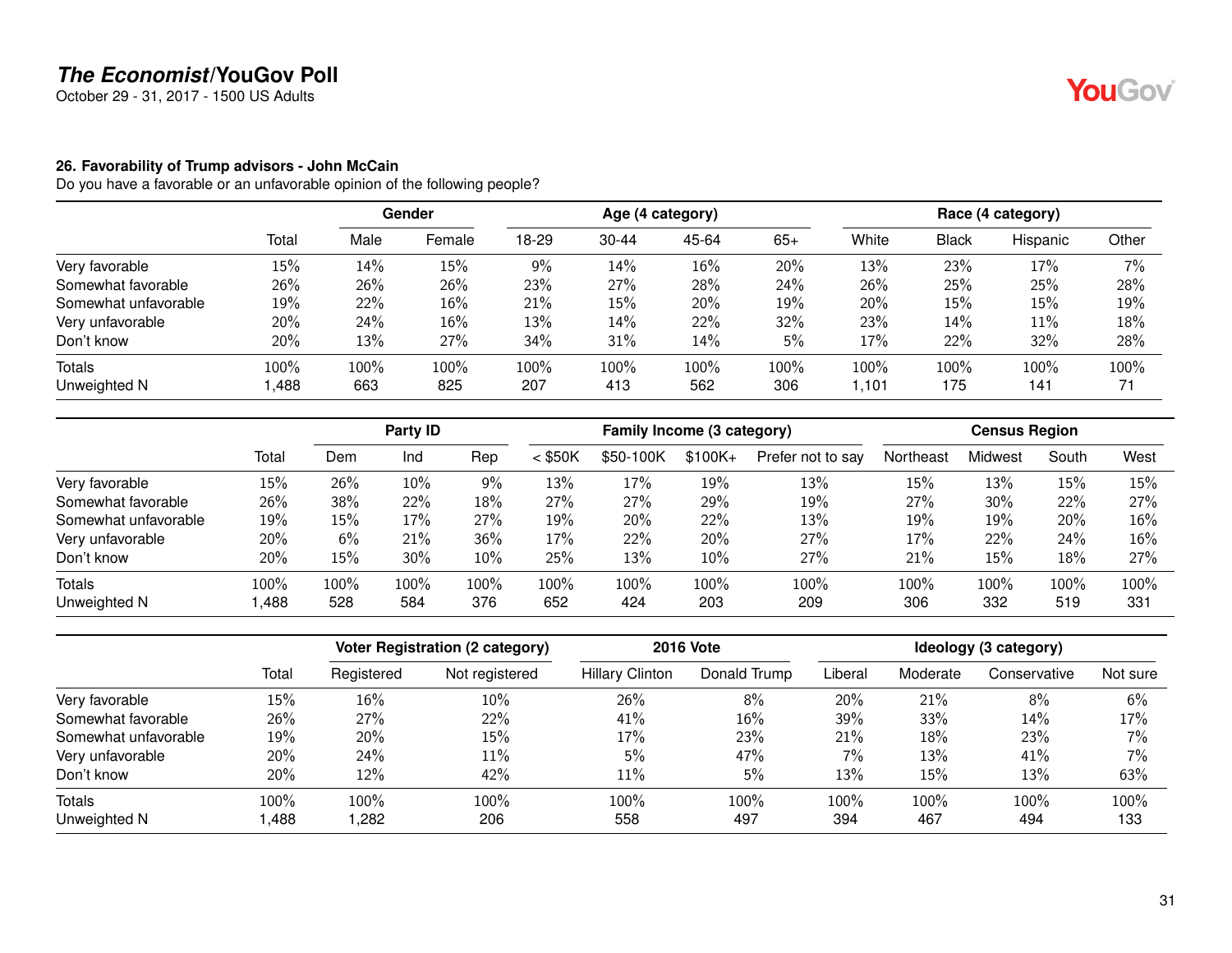October 29 - 31, 2017 - 1500 US Adults

#### <span id="page-31-0"></span>**27. Favorability of Trump advisors - Bob Corker**

|                      |        |      | <b>Gender</b> |        |           | Age (4 category) |       |       |       | Race (4 category) |       |
|----------------------|--------|------|---------------|--------|-----------|------------------|-------|-------|-------|-------------------|-------|
|                      | Total  | Male | Female        | 18-29  | $30 - 44$ | 45-64            | $65+$ | White | Black | Hispanic          | Other |
| Very favorable       | 7%     | 7%   | 8%            | 5%     | 7%        | 8%               | 9%    | 7%    | 11%   | 5%                | 7%    |
| Somewhat favorable   | 16%    | 20%  | 13%           | 14%    | 13%       | 17%              | 20%   | 16%   | 17%   | 18%               | 14%   |
| Somewhat unfavorable | $17\%$ | 22%  | 11%           | $16\%$ | 14%       | 16%              | 21%   | 15%   | 18%   | 19%               | 24%   |
| Very unfavorable     | 15%    | 19%  | 12%           | $10\%$ | 12%       | 17%              | 22%   | 18%   | 9%    | 10%               | 16%   |
| Don't know           | 44%    | 32%  | 56%           | 54%    | 54%       | 41%              | 28%   | 44%   | 46%   | 48%               | 39%   |
| <b>Totals</b>        | 100%   | 100% | 100%          | 100%   | 100%      | 100%             | 100%  | 100%  | 100%  | 100%              | 100%  |
| Unweighted N         | ,489   | 660  | 829           | 207    | 411       | 564              | 307   | ,100  | 176   | 141               | 72    |

|                      |       | Party ID |      |      | Family Income (3 category) |           |          |                   | <b>Census Region</b> |         |       |      |
|----------------------|-------|----------|------|------|----------------------------|-----------|----------|-------------------|----------------------|---------|-------|------|
|                      | Total | Dem      | Ind  | Rep  | $<$ \$50K                  | \$50-100K | $$100K+$ | Prefer not to say | Northeast            | Midwest | South | West |
| Very favorable       | 7%    | 11%      | 6%   | 4%   | $7\%$                      | 8%        | 10%      | 5%                | 5%                   | 5%      | 9%    | 8%   |
| Somewhat favorable   | 16%   | 26%      | 12%  | 11%  | 15%                        | 18%       | 22%      | 14%               | 16%                  | 14%     | 16%   | 18%  |
| Somewhat unfavorable | 17%   | 15%      | 17%  | 19%  | 17%                        | 16%       | 24%      | 14%               | 19%                  | 20%     | 14%   | 16%  |
| Very unfavorable     | 15%   | $7\%$    | 15%  | 26%  | 11%                        | 17%       | 18%      | 25%               | 11%                  | 18%     | 18%   | 12%  |
| Don't know           | 44%   | 40%      | 50%  | 40%  | 51%                        | 42%       | 27%      | 43%               | 49%                  | 43%     | 42%   | 46%  |
| <b>Totals</b>        | 100%  | 100%     | 100% | 100% | 100%                       | $100\%$   | 100%     | 100%              | 100%                 | 100%    | 100%  | 100% |
| Unweighted N         | ,489  | 529      | 585  | 375  | 656                        | 424       | 202      | 207               | 309                  | 334     | 515   | 331  |

|                      |        |            | <b>Voter Registration (2 category)</b> |                        | <b>2016 Vote</b> |         |          | Ideology (3 category) |          |
|----------------------|--------|------------|----------------------------------------|------------------------|------------------|---------|----------|-----------------------|----------|
|                      | Total  | Registered | Not registered                         | <b>Hillary Clinton</b> | Donald Trump     | Liberal | Moderate | Conservative          | Not sure |
| Very favorable       | 7%     | 8%         | 4%                                     | 14%                    | 3%               | $9\%$   | 11%      | 4%                    | 3%       |
| Somewhat favorable   | 16%    | 17%        | 15%                                    | 28%                    | 8%               | 28%     | 20%      | 10%                   | 4%       |
| Somewhat unfavorable | 17%    | 20%        | 9%                                     | 18%                    | 25%              | 17%     | 18%      | 19%                   | 7%       |
| Very unfavorable     | $15\%$ | 18%        | 8%                                     | 7%                     | 32%              | 12%     | 7%       | 30%                   | 4%       |
| Don't know           | 44%    | 37%        | 64%                                    | 33%                    | 31%              | 34%     | 43%      | 38%                   | 81%      |
| Totals               | 100%   | 100%       | 100%                                   | 100%                   | 100%             | 100%    | 100%     | 100%                  | 100%     |
| Unweighted N         | ,489   | ,283       | 206                                    | 560                    | 497              | 395     | 467      | 494                   | 133      |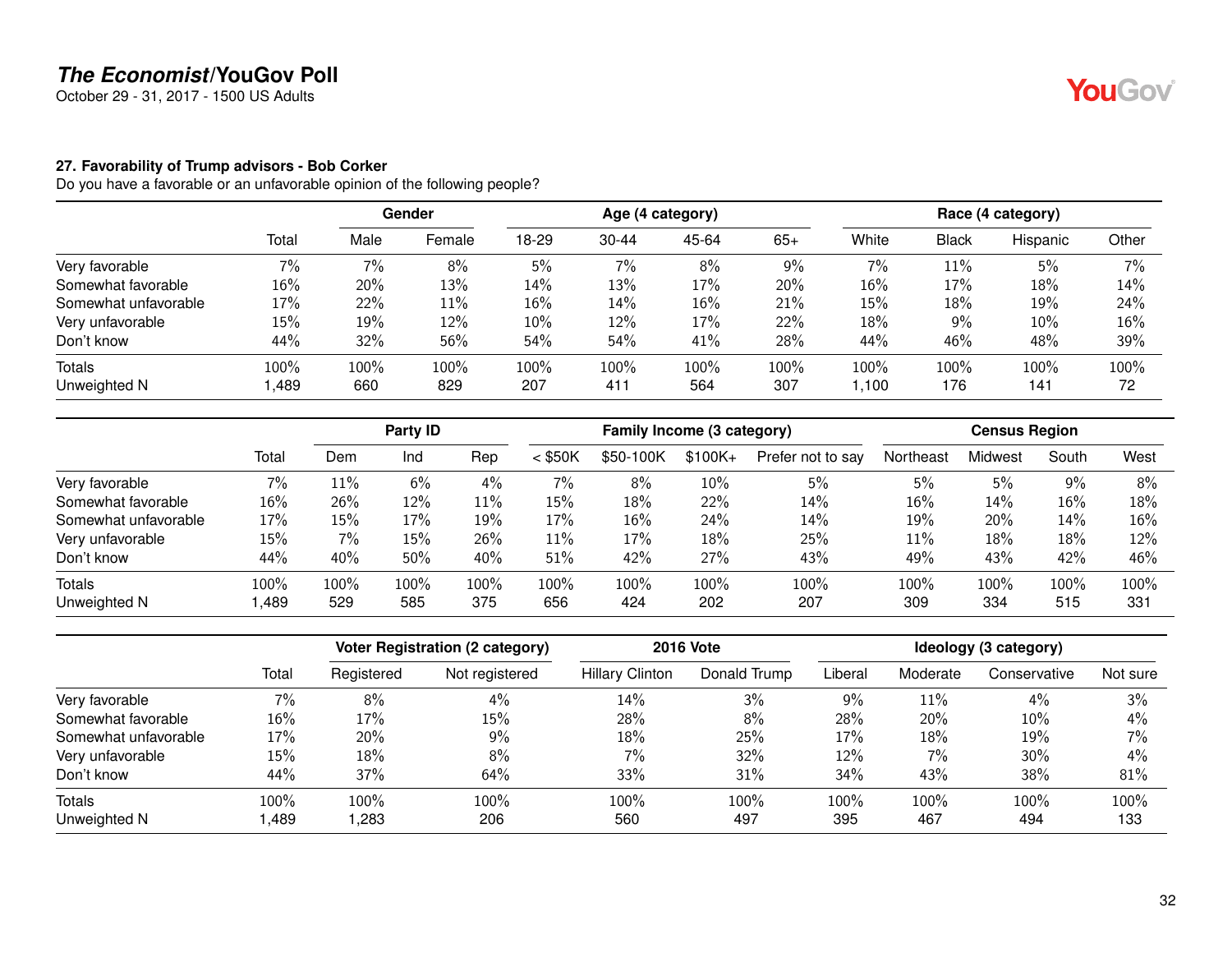October 29 - 31, 2017 - 1500 US Adults

#### <span id="page-32-0"></span>**28. Favorability of Trump advisors - Robert Mueller**

|                      |        | Gender<br>Age (4 category) |        |       | Race (4 category) |       |       |       |       |          |       |
|----------------------|--------|----------------------------|--------|-------|-------------------|-------|-------|-------|-------|----------|-------|
|                      | Total  | Male                       | Female | 18-29 | $30 - 44$         | 45-64 | $65+$ | White | Black | Hispanic | Other |
| Very favorable       | $17\%$ | 18%                        | 16%    | 8%    | 15%               | 20%   | 25%   | 17%   | 23%   | 17%      | 10%   |
| Somewhat favorable   | 13%    | 15%                        | 11%    | 11%   | 15%               | 16%   | 10%   | 14%   | 11%   | 15%      | 10%   |
| Somewhat unfavorable | 14%    | 18%                        | 11%    | 20%   | 11%               | 11%   | 17%   | 13%   | 22%   | 14%      | 8%    |
| Very unfavorable     | 15%    | 21%                        | 10%    | 9%    | 10%               | 18%   | 23%   | 16%   | 8%    | 12%      | 20%   |
| Don't know           | 40%    | 28%                        | 51%    | 52%   | 49%               | 35%   | 25%   | 40%   | 36%   | 41%      | 52%   |
| Totals               | 100%   | 100%                       | 100%   | 100%  | 100%              | 100%  | 100%  | 100%  | 100%  | 100%     | 100%  |
| Unweighted N         | ,489   | 662                        | 827    | 206   | 412               | 563   | 308   | 1,104 | 174   | 141      | 70    |

|                      |       | Party ID |      |      | Family Income (3 category) |           |          |                   | <b>Census Region</b> |         |       |      |
|----------------------|-------|----------|------|------|----------------------------|-----------|----------|-------------------|----------------------|---------|-------|------|
|                      | Total | Dem      | Ind  | Rep  | $<$ \$50K                  | \$50-100K | $$100K+$ | Prefer not to say | Northeast            | Midwest | South | West |
| Very favorable       | 17%   | 37%      | 10%  | 5%   | 14%                        | 17%       | 34%      | 15%               | 19%                  | 14%     | 18%   | 18%  |
| Somewhat favorable   | 13%   | 18%      | 12%  | 10%  | 14%                        | 12%       | 13%      | 14%               | 13%                  | 15%     | 13%   | 13%  |
| Somewhat unfavorable | 14%   | 9%       | 15%  | 20%  | 16%                        | 15%       | 10%      | 9%                | 12%                  | 16%     | 16%   | 12%  |
| Very unfavorable     | 15%   | 5%       | 15%  | 27%  | 12%                        | 17%       | 17%      | 21%               | 12%                  | 14%     | 18%   | 13%  |
| Don't know           | 40%   | 31%      | 48%  | 37%  | 44%                        | 39%       | 27%      | 40%               | 43%                  | 41%     | 35%   | 45%  |
| <b>Totals</b>        | 100%  | 100%     | 100% | 100% | 100%                       | 100%      | 100%     | 100%              | 100%                 | 100%    | 100%  | 100% |
| Unweighted N         | ,489  | 527      | 587  | 375  | 655                        | 425       | 201      | 208               | 309                  | 334     | 516   | 330  |

|                      |       | <b>Voter Registration (2 category)</b> |                | <b>2016 Vote</b>       | Ideology (3 category) |         |          |              |          |
|----------------------|-------|----------------------------------------|----------------|------------------------|-----------------------|---------|----------|--------------|----------|
|                      | Total | Registered                             | Not registered | <b>Hillary Clinton</b> | Donald Trump          | Liberal | Moderate | Conservative | Not sure |
| Very favorable       | 17%   | 21%                                    | 9%             | 42%                    | 5%                    | 37%     | 21%      | 5%           | 4%       |
| Somewhat favorable   | 13%   | 14%                                    | 12%            | 19%                    | 10%                   | 21%     | 14%      | 10%          | 6%       |
| Somewhat unfavorable | 14%   | 14%                                    | 16%            | 6%                     | 23%                   | 7%      | 19%      | 18%          | 7%       |
| Very unfavorable     | 15%   | 19%                                    | 6%             | 5%                     | 34%                   | 8%      | 8%       | 31%          | 5%       |
| Don't know           | 40%   | 33%                                    | 58%            | 27%                    | 28%                   | 27%     | 37%      | 36%          | 79%      |
| <b>Totals</b>        | 100%  | 100%                                   | 100%           | 100%                   | 100%                  | 100%    | 100%     | 100%         | 100%     |
| Unweighted N         | ,489  | ,283                                   | 206            | 558                    | 499                   | 394     | 467      | 494          | 134      |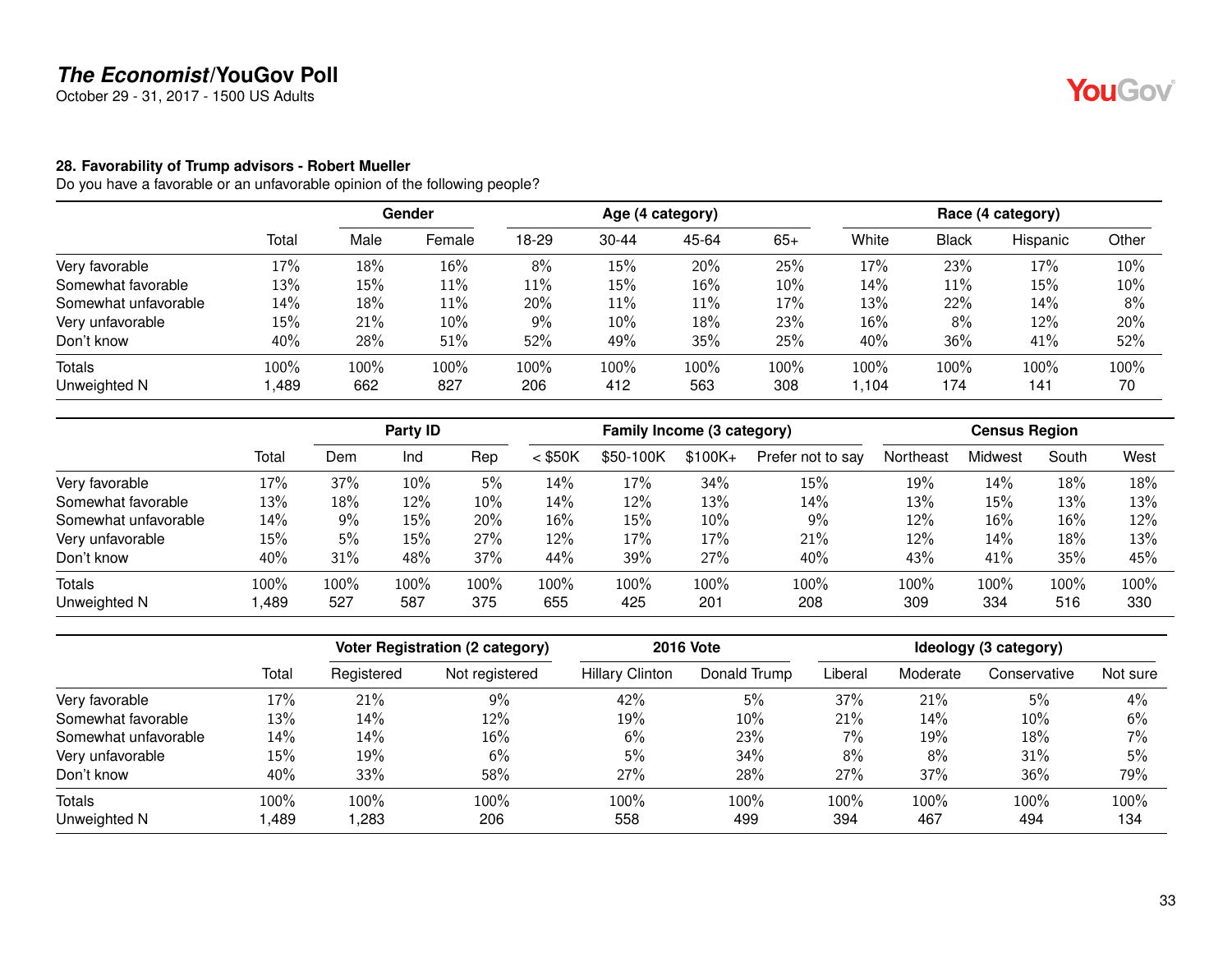October 29 - 31, 2017 - 1500 US Adults



#### <span id="page-33-0"></span>**29. Political Accusations - Russia hacked the email of Democrats in order to increase the chance that Donald Trump would win the Presidential election.**

Do you think the following statements are true or not true?

|                     |       |      |        | Gender |           |       | Age (4 category) |       |              |          | Race (4 category) |  |
|---------------------|-------|------|--------|--------|-----------|-------|------------------|-------|--------------|----------|-------------------|--|
|                     | Total | Male | Female | 18-29  | $30 - 44$ | 45-64 | $65+$            | White | <b>Black</b> | Hispanic | Other             |  |
| Definitely true     | 24%   | 21%  | 27%    | 19%    | 26%       | 27%   | 22%              | 19%   | 46%          | 36%      | 19%               |  |
| Probably true       | 31%   | 30%  | 33%    | 39%    | 36%       | 27%   | 23%              | 29%   | 32%          | 39%      | 33%               |  |
| Probably not true   | 27%   | 29%  | 25%    | 32%    | 22%       | 27%   | 28%              | 31%   | 15%          | 16%      | 26%               |  |
| Definitely not true | 18%   | 21%  | 15%    | 10%    | $16\%$    | 19%   | 27%              | 21%   | 7%           | 10%      | 22%               |  |
| Totals              | 100%  | 100% | 100%   | 100%   | 100%      | 100%  | 100%             | 100%  | 100%         | $100\%$  | 100%              |  |
| Unweighted N        | ,488  | 663  | 825    | 204    | 411       | 563   | 310              | ,104  | 175          | 138      | 71                |  |

|                     |       |       | Party ID |      |           | Family Income (3 category) |           |                   | <b>Census Region</b> |         |       |      |
|---------------------|-------|-------|----------|------|-----------|----------------------------|-----------|-------------------|----------------------|---------|-------|------|
|                     | Total | Dem   | Ind      | Rep  | $<$ \$50K | \$50-100K                  | $$100K +$ | Prefer not to say | Northeast            | Midwest | South | West |
| Definitely true     | 24%   | 51%   | 16%      | 5%   | 26%       | 20%                        | 33%       | 19%               | 23%                  | 23%     | 26%   | 22%  |
| Probably true       | 31%   | 37%   | 35%      | 16%  | 34%       | 30%                        | 25%       | 30%               | 40%                  | 31%     | 27%   | 31%  |
| Probably not true   | 27%   | 11%   | 30%      | 43%  | 25%       | 31%                        | 25%       | 28%               | 21%                  | 28%     | 29%   | 29%  |
| Definitely not true | 18%   | $1\%$ | 20%      | 36%  | 16%       | 19%                        | 17%       | 23%               | 16%                  | 18%     | 18%   | 19%  |
| Totals              | 100%  | 100%  | 100%     | 100% | 100%      | 100%                       | 100%      | 100%              | 100%                 | 100%    | 100%  | 100% |
| Unweighted N        | ,488  | 529   | 582      | 377  | 656       | 424                        | 203       | 205               | 310                  | 333     | 517   | 328  |

|                     |       |            | <b>Voter Registration (2 category)</b> |                        | <b>2016 Vote</b> | Ideology (3 category) |          |              |          |  |
|---------------------|-------|------------|----------------------------------------|------------------------|------------------|-----------------------|----------|--------------|----------|--|
|                     | Total | Registered | Not registered                         | <b>Hillary Clinton</b> | Donald Trump     | Liberal               | Moderate | Conservative | Not sure |  |
| Definitely true     | 24%   | 28%        | 13%                                    | 57%                    | 3%               | 49%                   | 26%      | 9%           | 14%      |  |
| Probably true       | 31%   | 27%        | 41%                                    | 36%                    | 14%              | 37%                   | 36%      | 18%          | 42%      |  |
| Probably not true   | 27%   | 25%        | 33%                                    | 6%                     | 42%              | 9%                    | 26%      | 38%          | 34%      |  |
| Definitely not true | 18%   | 20%        | 13%                                    | 1%                     | 40%              | 5%                    | 12%      | 35%          | 11%      |  |
| Totals              | 100%  | 100%       | 100%                                   | 100%                   | 100%             | 100%                  | 100%     | 100%         | 100%     |  |
| Unweighted N        | ,488  | ,283       | 205                                    | 562                    | 500              | 397                   | 464      | 496          | 131      |  |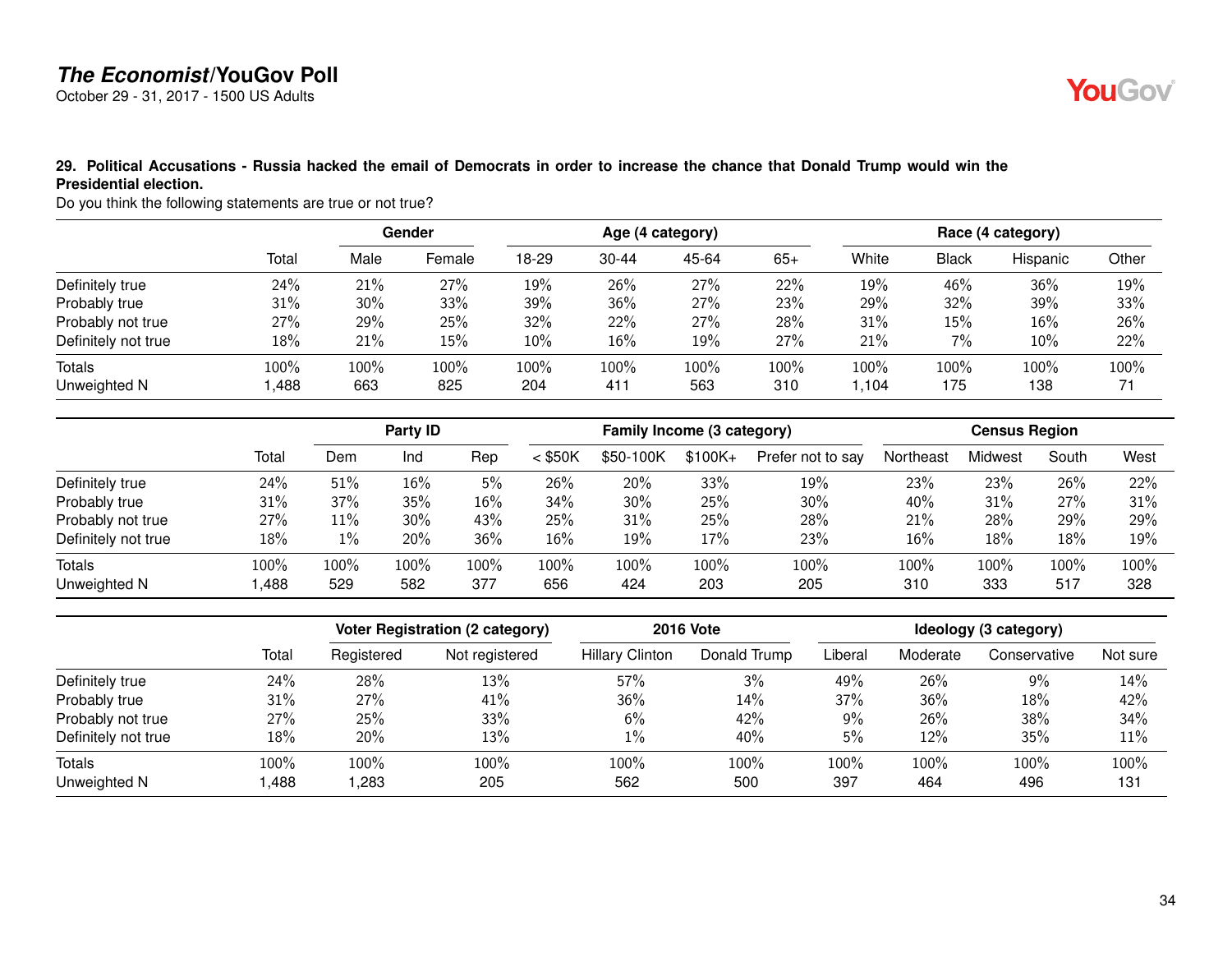October 29 - 31, 2017 - 1500 US Adults

#### <span id="page-34-0"></span>**30. Political Accusations - Millions of illegal votes were cast in the election.**

Do you think the following statements are true or not true?

|                        |              | Gender      |             |             |             | Age (4 category) |             | Race (4 category) |             |             |            |
|------------------------|--------------|-------------|-------------|-------------|-------------|------------------|-------------|-------------------|-------------|-------------|------------|
|                        | Total        | Male        | Female      | 18-29       | $30 - 44$   | 45-64            | $65+$       | White             | Black       | Hispanic    | Other      |
| Definitely true        | 15%          | 15%         | 14%         | $11\%$      | 16%         | 17%              | 14%         | 14%               | 18%         | 17%         | 17%        |
| Probably true          | 32%          | 32%         | 33%         | 32%         | 27%         | 32%              | 39%         | 34%               | 25%         | 24%         | 43%        |
| Probably not true      | 28%          | 26%         | 30%         | 37%         | 29%         | 24%              | 22%         | 27%               | 31%         | 30%         | 22%        |
| Definitely not true    | 25%          | 27%         | 23%         | 19%         | 28%         | 27%              | 25%         | 25%               | 26%         | 29%         | 18%        |
| Totals<br>Unweighted N | 100%<br>,455 | 100%<br>658 | 100%<br>797 | 100%<br>202 | 100%<br>403 | 100%<br>547      | 100%<br>303 | 100%<br>,083      | 100%<br>170 | 100%<br>133 | 100%<br>69 |

|                     |       |      | Party ID |      |           | Family Income (3 category) |           |                   |           | <b>Census Region</b> |       |      |
|---------------------|-------|------|----------|------|-----------|----------------------------|-----------|-------------------|-----------|----------------------|-------|------|
|                     | Total | Dem  | Ind      | Rep  | $<$ \$50K | \$50-100K                  | $$100K +$ | Prefer not to say | Northeast | Midwest              | South | West |
| Definitely true     | 15%   | 12%  | 15%      | 18%  | 14%       | 14%                        | 13%       | 19%               | 16%       | 11%                  | 17%   | 13%  |
| Probably true       | 32%   | 24%  | 35%      | 39%  | 34%       | 32%                        | 27%       | 33%               | 33%       | 37%                  | 32%   | 28%  |
| Probably not true   | 28%   | 21%  | 31%      | 31%  | 28%       | 28%                        | 26%       | 28%               | 24%       | 26%                  | 30%   | 30%  |
| Definitely not true | 25%   | 43%  | 20%      | 13%  | 24%       | 26%                        | 34%       | 19%               | 27%       | 26%                  | 22%   | 29%  |
| Totals              | 100%  | 100% | 100%     | 100% | 100%      | 100%                       | 100%      | 100%              | 100%      | 100%                 | 100%  | 100% |
| Unweighted N        | ,455  | 514  | 574      | 367  | 634       | 417                        | 201       | 203               | 306       | 329                  | 500   | 320  |

|                     |       |            | Voter Registration (2 category) |                        | <b>2016 Vote</b> | Ideology (3 category) |          |              |          |  |
|---------------------|-------|------------|---------------------------------|------------------------|------------------|-----------------------|----------|--------------|----------|--|
|                     | Total | Registered | Not registered                  | <b>Hillary Clinton</b> | Donald Trump     | Liberal               | Moderate | Conservative | Not sure |  |
| Definitely true     | 15%   | 16%        | 13%                             | 10%                    | 22%              | 11%                   | 13%      | 21%          | 10%      |  |
| Probably true       | 32%   | 32%        | 32%                             | 18%                    | 44%              | 17%                   | 31%      | 43%          | 37%      |  |
| Probably not true   | 28%   | 23%        | 39%                             | 19%                    | 27%              | 23%                   | 30%      | 26%          | 37%      |  |
| Definitely not true | 25%   | 29%        | 16%                             | 52%                    | 8%               | 50%                   | 27%      | 10%          | 17%      |  |
| <b>Totals</b>       | 100%  | 100%       | 100%                            | 100%                   | 100%             | 100%                  | 100%     | 100%         | 100%     |  |
| Unweighted N        | ,455  | ,251       | 204                             | 550                    | 486              | 389                   | 450      | 485          | 131      |  |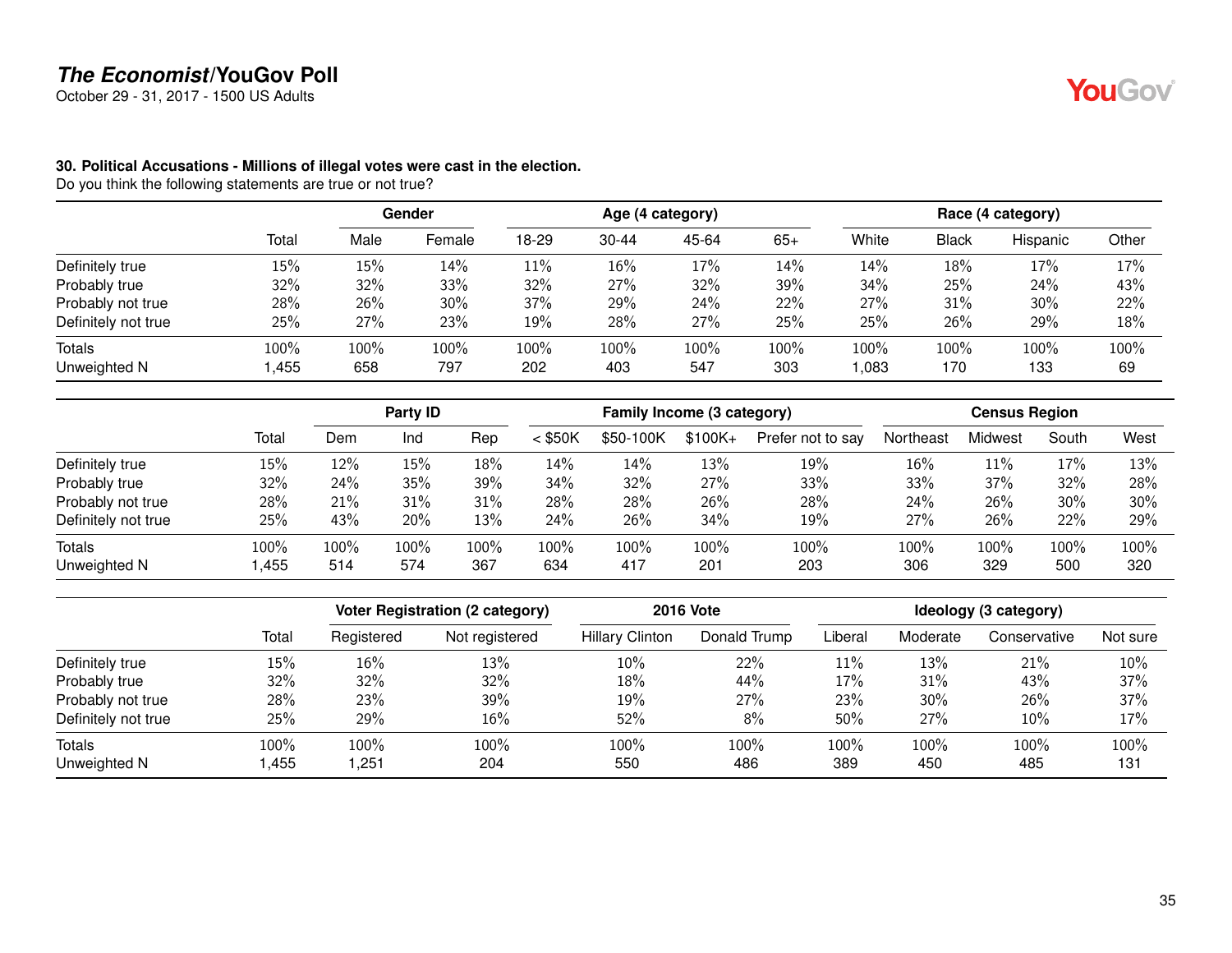October 29 - 31, 2017 - 1500 US Adults



#### <span id="page-35-0"></span>**31. Political Accusations - Russia tampered with vote tallies in order to get Donald Trump elected President.**

Do you think the following statements are true or not true?

|                     |       |      |        |       |           |       | Age (4 category) |       |              |          | Race (4 category) |  |
|---------------------|-------|------|--------|-------|-----------|-------|------------------|-------|--------------|----------|-------------------|--|
|                     | Total | Male | Female | 18-29 | $30 - 44$ | 45-64 | $65+$            | White | <b>Black</b> | Hispanic | Other             |  |
| Definitely true     | 15%   | 12%  | 17%    | 15%   | 18%       | 16%   | 10%              | 10%   | 36%          | 22%      | 14%               |  |
| Probably true       | 27%   | 24%  | 30%    | 40%   | 31%       | 24%   | 15%              | 23%   | 39%          | 38%      | 31%               |  |
| Probably not true   | 31%   | 31%  | 32%    | 32%   | 30%       | 31%   | 35%              | 35%   | 17%          | 26%      | 32%               |  |
| Definitely not true | 26%   | 32%  | 20%    | 13%   | 21%       | 30%   | 40%              | 32%   | 9%           | 14%      | 23%               |  |
| Totals              | 100%  | 100% | 100%   | 100%  | 100%      | 100%  | 100%             | 100%  | 100%         | 100%     | 100%              |  |
| Unweighted N        | 1,473 | 656  | 817    | 204   | 404       | 560   | 305              | ,092  | 174          | 138      | 69                |  |

|                     |       | Party ID |      |      | Family Income (3 category) |           |           |                   | <b>Census Region</b> |         |       |      |
|---------------------|-------|----------|------|------|----------------------------|-----------|-----------|-------------------|----------------------|---------|-------|------|
|                     | Total | Dem      | Ind  | Rep  | $<$ \$50K                  | \$50-100K | $$100K +$ | Prefer not to say | Northeast            | Midwest | South | West |
| Definitely true     | 15%   | 31%      | 10%  | 4%   | 19%                        | 12%       | 14%       | 9%                | 16%                  | 16%     | 16%   | 12%  |
| Probably true       | 27%   | 37%      | 29%  | 12%  | 33%                        | 20%       | 19%       | 28%               | 32%                  | 25%     | 28%   | 25%  |
| Probably not true   | 31%   | 26%      | 34%  | 33%  | 30%                        | 33%       | 35%       | 31%               | 30%                  | 34%     | 25%   | 40%  |
| Definitely not true | 26%   | 7%       | 26%  | 51%  | 19%                        | 34%       | 32%       | 32%               | 22%                  | 26%     | 31%   | 23%  |
| Totals              | 100%  | 100%     | 100% | 100% | 100%                       | 100%      | 100%      | 100%              | 100%                 | 100%    | 100%  | 100% |
| Unweighted N        | .473  | 522      | 577  | 374  | 644                        | 421       | 201       | 207               | 306                  | 331     | 511   | 325  |

|                        |               |              | Voter Registration (2 category) | <b>2016 Vote</b>       | Ideology (3 category) |             |             |              |             |
|------------------------|---------------|--------------|---------------------------------|------------------------|-----------------------|-------------|-------------|--------------|-------------|
|                        | Total         | Registered   | Not registered                  | <b>Hillary Clinton</b> | Donald Trump          | Liberal     | Moderate    | Conservative | Not sure    |
| Definitely true        | 15%           | $16\%$       | 12%                             | 30%                    | $1\%$                 | 27%         | 15%         | $7\%$        | 13%         |
| Probably true          | 27%           | 23%          | 38%                             | 34%                    | $7\%$                 | 34%         | 30%         | 13%          | 43%         |
| Probably not true      | 31%           | 31%          | 34%                             | 29%                    | 33%                   | 28%         | 36%         | 29%          | 33%         |
| Definitely not true    | 26%           | 30%          | 16%                             | $7\%$                  | 59%                   | 10%         | 19%         | 51%          | 10%         |
| Totals<br>Unweighted N | 100%<br>l.473 | 100%<br>.270 | 100%<br>203                     | 100%<br>552            | 100%<br>496           | 100%<br>393 | 100%<br>455 | 100%<br>494  | 100%<br>131 |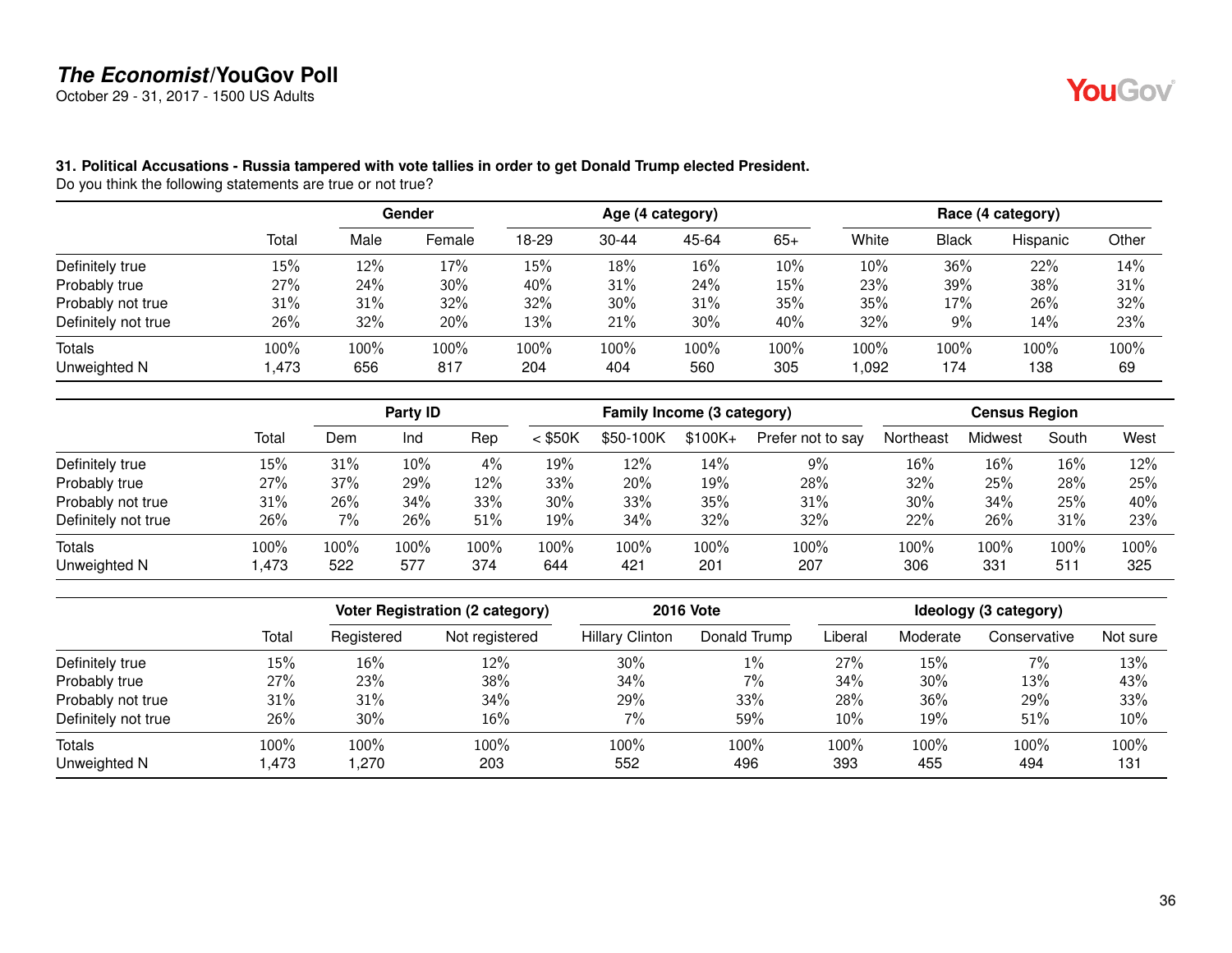October 29 - 31, 2017 - 1500 US Adults



#### **32. Political Accusations - Russia created and spread fake news stories to help Donald Trump win the election.**

Do you think the following statements are true or not true?

|                     |        | Gender |        | Age (4 category) |           |       |       | Race (4 category) |              |          |       |
|---------------------|--------|--------|--------|------------------|-----------|-------|-------|-------------------|--------------|----------|-------|
|                     | Total  | Male   | Female | 18-29            | $30 - 44$ | 45-64 | $65+$ | White             | <b>Black</b> | Hispanic | Other |
| Definitely true     | 26%    | 26%    | 26%    | 19%              | 31%       | 29%   | 23%   | 22%               | 45%          | 31%      | 18%   |
| Probably true       | $31\%$ | 28%    | 33%    | 43%              | 29%       | 29%   | 23%   | 29%               | 35%          | 41%      | 31%   |
| Probably not true   | 26%    | 25%    | 26%    | 27%              | 23%       | 24%   | 29%   | 29%               | 13%          | 18%      | 27%   |
| Definitely not true | 17%    | 20%    | 15%    | $11\%$           | 17%       | 17%   | 25%   | 20%               | 7%           | 10%      | 24%   |
| Totals              | 100%   | 100%   | 100%   | 100%             | 100%      | 100%  | 100%  | 100%              | 100%         | 100%     | 100%  |
| Unweighted N        | 1,480  | 659    | 821    | 205              | 407       | 560   | 308   | .100              | 176          | 135      | 69    |

|                     |       |         | <b>Party ID</b> |       |           | Family Income (3 category) |           |                   | <b>Census Region</b> |         |       |      |
|---------------------|-------|---------|-----------------|-------|-----------|----------------------------|-----------|-------------------|----------------------|---------|-------|------|
|                     | Total | Dem     | Ind             | Rep   | $<$ \$50K | \$50-100K                  | $$100K +$ | Prefer not to say | Northeast            | Midwest | South | West |
| Definitely true     | 26%   | 56%     | 17%             | $6\%$ | 25%       | 25%                        | 38%       | 23%               | 27%                  | 26%     | 25%   | 28%  |
| Probably true       | 31%   | 33%     | 34%             | 22%   | 34%       | 28%                        | 22%       | 31%               | 36%                  | 30%     | 30%   | 29%  |
| Probably not true   | 26%   | 10%     | 29%             | 40%   | 26%       | 26%                        | 24%       | 24%               | 22%                  | 26%     | 27%   | 25%  |
| Definitely not true | 17%   | 2%      | 20%             | 32%   | 15%       | 21%                        | 15%       | 22%               | 15%                  | 18%     | 18%   | 18%  |
| Totals              | 100%  | $100\%$ | 100%            | 100%  | 100%      | 100%                       | 100%      | 100%              | 100%                 | 100%    | 100%  | 100% |
| Unweighted N        | .480  | 527     | 578             | 375   | 649       | 422                        | 203       | 206               | 308                  | 333     | 514   | 325  |

|                        |              |              | Voter Registration (2 category) | <b>2016 Vote</b>       | Ideology (3 category) |             |             |              |             |
|------------------------|--------------|--------------|---------------------------------|------------------------|-----------------------|-------------|-------------|--------------|-------------|
|                        | Total        | Registered   | Not registered                  | <b>Hillary Clinton</b> | Donald Trump          | Liberal     | Moderate    | Conservative | Not sure    |
| Definitely true        | 26%          | 30%          | 15%                             | 65%                    | $2\%$                 | 56%         | 28%         | 8%           | 13%         |
| Probably true          | 31%          | 28%          | 39%                             | 28%                    | 20%                   | 30%         | 36%         | 23%          | 42%         |
| Probably not true      | 26%          | 24%          | 30%                             | 6%                     | 40%                   | 8%          | 24%         | 36%          | 35%         |
| Definitely not true    | 17%          | 18%          | 16%                             | $1\%$                  | 38%                   | 5%          | 13%         | 33%          | 11%         |
| Totals<br>Unweighted N | 100%<br>,480 | 100%<br>.275 | 100%<br>205                     | 100%<br>559            | 100%<br>497           | 100%<br>396 | 100%<br>460 | 100%<br>492  | 100%<br>132 |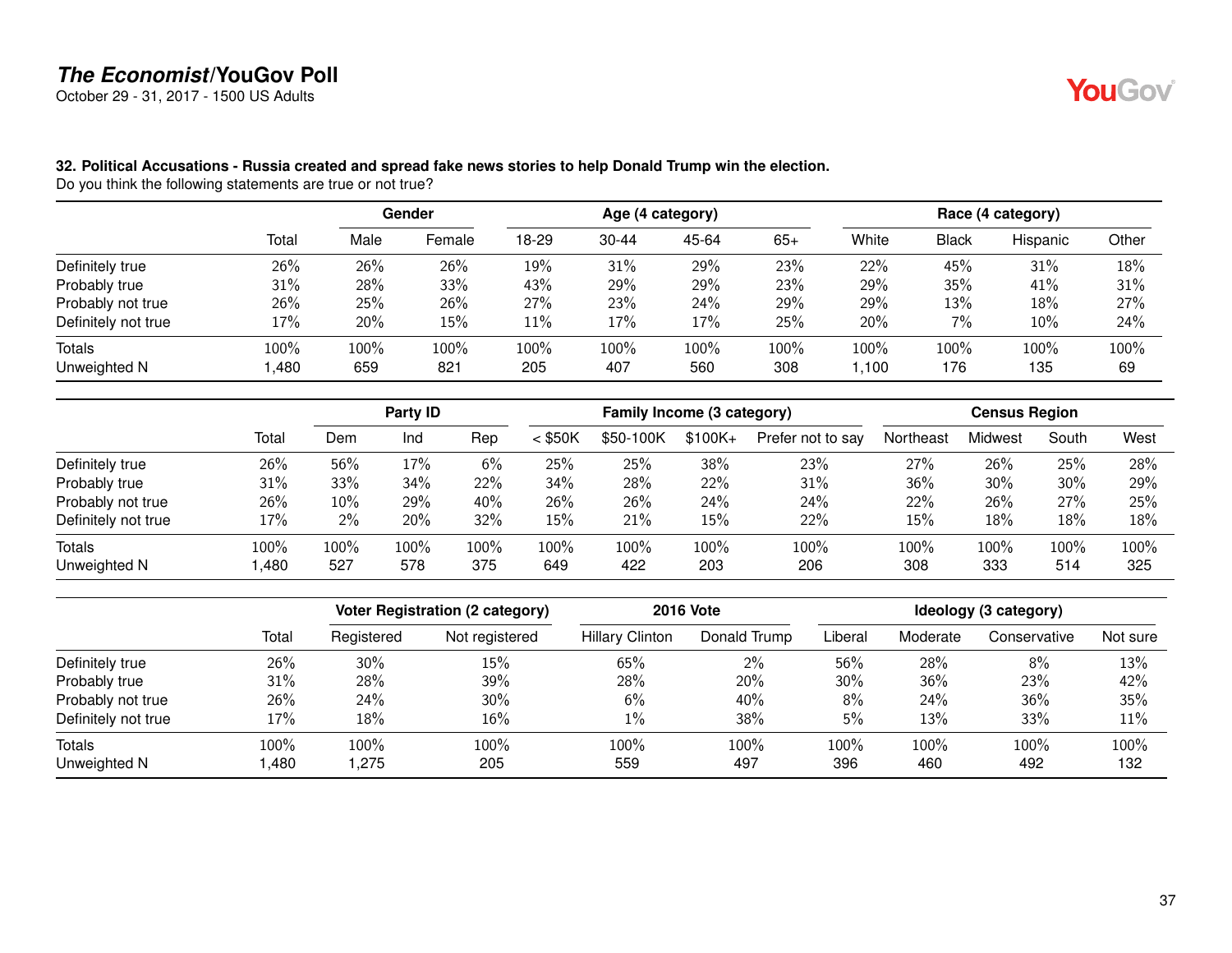October 29 - 31, 2017 - 1500 US Adults

#### **33. Concern about Russian Influence**

How concerned are you about improper relations between the Trump campaign and Russia?

|                      |        | Gender |        | Age (4 category) |           |       | Race (4 category) |       |       |          |       |
|----------------------|--------|--------|--------|------------------|-----------|-------|-------------------|-------|-------|----------|-------|
|                      | Total  | Male   | Female | 18-29            | $30 - 44$ | 45-64 | $65+$             | White | Black | Hispanic | Other |
| Very concerned       | 29%    | 28%    | 31%    | 17%              | 32%       | 35%   | 29%               | 26%   | 44%   | 36%      | 19%   |
| Somewhat concerned   | 20%    | 16%    | 24%    | 31%              | 22%       | 15%   | 15%               | 17%   | 27%   | 28%      | 18%   |
| Not very concerned   | 15%    | 17%    | 14%    | 18%              | 14%       | 15%   | 15%               | 17%   | 8%    | 15%      | 17%   |
| Not concerned at all | 27%    | 33%    | 21%    | 20%              | 21%       | 30%   | 37%               | 33%   | 9%    | 11%      | 24%   |
| Not sure             | 8%     | 6%     | 10%    | 14%              | 12%       | 5%    | 3%                | 6%    | 12%   | 10%      | 22%   |
| Totals               | 100%   | 100%   | 100%   | 100%             | 100%      | 100%  | 100%              | 100%  | 100%  | 100%     | 100%  |
| Unweighted N         | 487, ا | 661    | 826    | 208              | 408       | 563   | 308               | 1,101 | 174   | 141      | 71    |

|                      |       |       | Party ID |      |           | Family Income (3 category) |          |                   | <b>Census Region</b> |         |       |      |
|----------------------|-------|-------|----------|------|-----------|----------------------------|----------|-------------------|----------------------|---------|-------|------|
|                      | Total | Dem   | Ind      | Rep  | $<$ \$50K | \$50-100K                  | $$100K+$ | Prefer not to say | Northeast            | Midwest | South | West |
| Very concerned       | 29%   | 61%   | 19%      | 7%   | 28%       | 28%                        | 40%      | 26%               | 32%                  | 29%     | 29%   | 28%  |
| Somewhat concerned   | 20%   | 25%   | 21%      | 12%  | 23%       | 18%                        | 14%      | 19%               | 23%                  | 21%     | 18%   | 19%  |
| Not very concerned   | 15%   | 7%    | 17%      | 23%  | 17%       | 14%                        | 12%      | $16\%$            | 11%                  | 18%     | 16%   | 16%  |
| Not concerned at all | 27%   | 4%    | 27%      | 54%  | 22%       | 34%                        | 31%      | 26%               | 26%                  | 26%     | 29%   | 26%  |
| Not sure             | 8%    | $2\%$ | 15%      | 4%   | 10%       | 5%                         | 3%       | 12%               | $9\%$                | 6%      | 7%    | 11%  |
| <b>Totals</b>        | 100%  | 100%  | 100%     | 100% | 100%      | $100\%$                    | 100%     | 100%              | 100%                 | 100%    | 100%  | 100% |
| Unweighted N         | ,487  | 529   | 584      | 374  | 651       | 424                        | 202      | 210               | 310                  | 332     | 514   | 331  |

|                      |       |            | <b>2016 Vote</b><br><b>Voter Registration (2 category)</b> |                        |              |         | Ideology (3 category) |              |          |
|----------------------|-------|------------|------------------------------------------------------------|------------------------|--------------|---------|-----------------------|--------------|----------|
|                      | Total | Registered | Not registered                                             | <b>Hillary Clinton</b> | Donald Trump | Liberal | Moderate              | Conservative | Not sure |
| Very concerned       | 29%   | 35%        | 15%                                                        | 74%                    | 3%           | 61%     | 34%                   | 9%           | 14%      |
| Somewhat concerned   | 20%   | 16%        | 31%                                                        | 17%                    | 11%          | 24%     | 24%                   | 11%          | 26%      |
| Not very concerned   | 15%   | 14%        | 18%                                                        | 5%                     | 22%          | 5%      | 18%                   | 20%          | 16%      |
| Not concerned at all | 27%   | 30%        | 19%                                                        | $2\%$                  | 62%          | 7%      | 20%                   | 55%          | 11%      |
| Not sure             | 8%    | 5%         | 18%                                                        | 2%                     | 2%           | 3%      | 4%                    | 6%           | 32%      |
| <b>Totals</b>        | 100%  | 100%       | 100%                                                       | 100%                   | 100%         | 100%    | 100%                  | 100%         | 100%     |
| Unweighted N         | ,487  | ,284       | 203                                                        | 561                    | 495          | 396     | 464                   | 492          | 135      |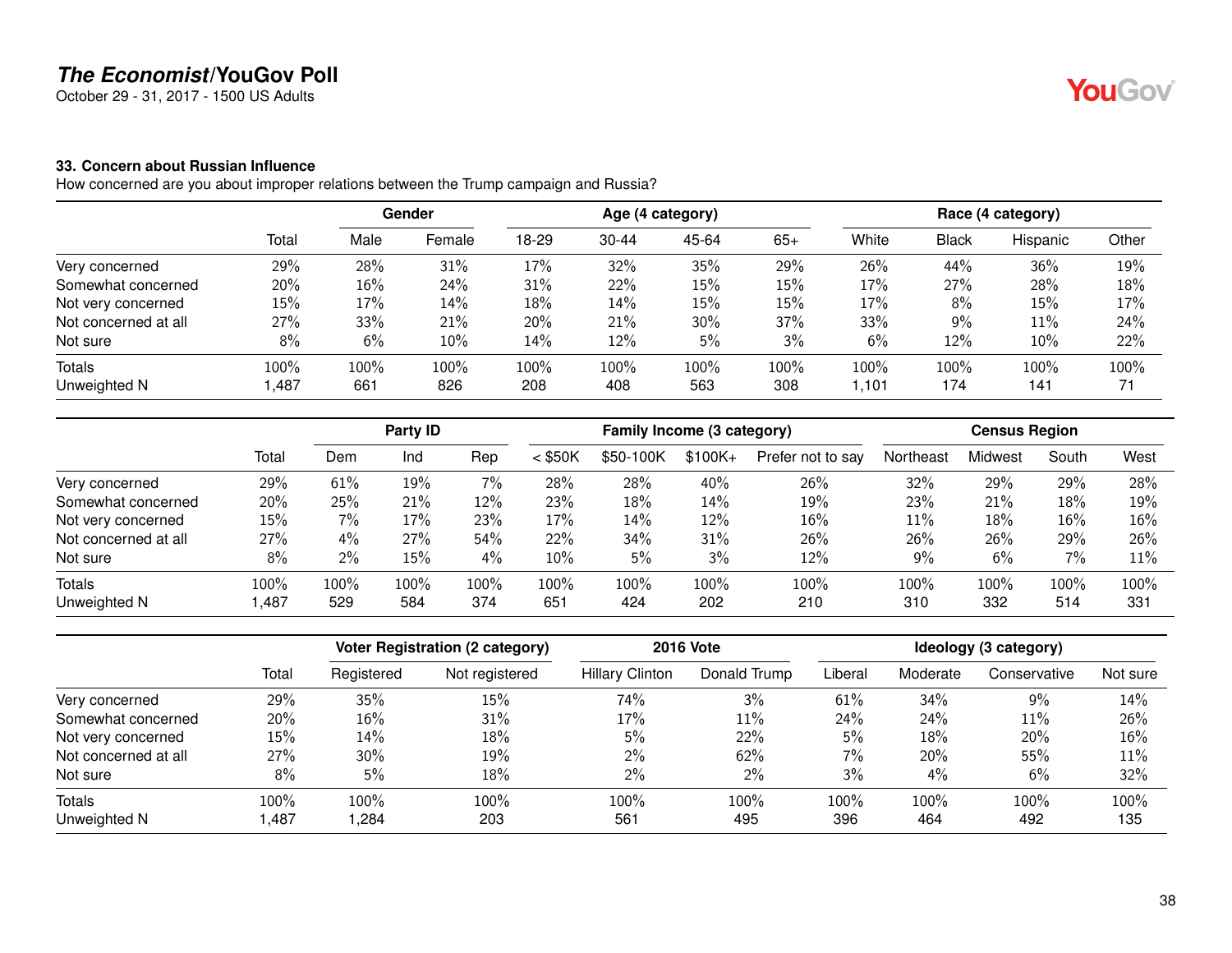October 29 - 31, 2017 - 1500 US Adults

## YouGov®

#### **34. Anything Improper**

Do you think any member of the Trump campaign, other than Donald Trump himself, did anything improper in their dealings with Russian officials before the Inauguration?

|                               |              | Gender      |             | Age (4 category) |                |             |             | Race (4 category) |              |             |            |
|-------------------------------|--------------|-------------|-------------|------------------|----------------|-------------|-------------|-------------------|--------------|-------------|------------|
|                               | Total        | Male        | Female      | 18-29            | $30 - 44$      | 45-64       | $65+$       | White             | <b>Black</b> | Hispanic    | Other      |
| Yes                           | 41%          | 39%         | 43%         | 41%              | 46%            | 41%         | 35%         | 36%               | 60%          | 53%         | 37%        |
| No                            | 33%          | 40%         | 28%         | 32%              | 26%            | 36%         | 40%         | 39%               | 17%          | 23%         | 29%        |
| Not sure                      | 25%          | 21%         | 29%         | 27%              | 28%            | 23%         | 25%         | 26%               | 22%          | 24%         | 34%        |
| <b>Totals</b><br>Unweighted N | 100%<br>,497 | 100%<br>665 | 100%<br>832 | 100%<br>208      | $100\%$<br>413 | 100%<br>566 | 100%<br>310 | 100%<br>,108      | 100%<br>175  | 100%<br>142 | 100%<br>72 |

|                        |              |             | Party ID    |             |             | Family Income (3 category) |             |                   | <b>Census Region</b> |             |             |             |
|------------------------|--------------|-------------|-------------|-------------|-------------|----------------------------|-------------|-------------------|----------------------|-------------|-------------|-------------|
|                        | Total        | Dem         | Ind         | Rep         | $<$ \$50K   | \$50-100K                  | $$100K +$   | Prefer not to say | Northeast            | Midwest     | South       | West        |
| Yes                    | 41%          | 75%         | 34%         | $11\%$      | 42%         | 41%                        | 50%         | 33%               | 45%                  | 41%         | 41%         | 39%         |
| <b>No</b>              | 33%          | $7\%$       | 34%         | 64%         | 33%         | 37%                        | 30%         | 32%               | 32%                  | 36%         | 35%         | 30%         |
| Not sure               | 25%          | 17%         | 32%         | 25%         | 25%         | 23%                        | 20%         | 35%               | 23%                  | 23%         | 25%         | 31%         |
| Totals<br>Unweighted N | 100%<br>,497 | 100%<br>531 | 100%<br>588 | 100%<br>378 | 100%<br>659 | 100%<br>425                | 100%<br>203 | 100%<br>210       | 100%<br>312          | 100%<br>334 | 100%<br>519 | 100%<br>332 |

|              |       |            | Voter Registration (2 category) |                        | <b>2016 Vote</b> |         |          | Ideology (3 category) |          |  |  |  |
|--------------|-------|------------|---------------------------------|------------------------|------------------|---------|----------|-----------------------|----------|--|--|--|
|              | Total | Registered | Not registered                  | <b>Hillary Clinton</b> | Donald Trump     | Liberal | Moderate | Conservative          | Not sure |  |  |  |
| Yes          | 41%   | 44%        | 34%                             | 85%                    | $7\%$            | 78%     | 48%      | 13%                   | 28%      |  |  |  |
| No           | 33%   | 35%        | 29%                             | 4%                     | 68%              | 14%     | 25%      | 63%                   | 15%      |  |  |  |
| Not sure     | 25%   | 21%        | 37%                             | $11\%$                 | 26%              | 8%      | 26%      | 24%                   | 57%      |  |  |  |
| Totals       | 100%  | 100%       | 100%                            | 100%                   | 100%             | 100%    | 100%     | 100%                  | 100%     |  |  |  |
| Unweighted N | ,497  | ,289       | 208                             | 563                    | 500              | 399     | 466      | 496                   | 136      |  |  |  |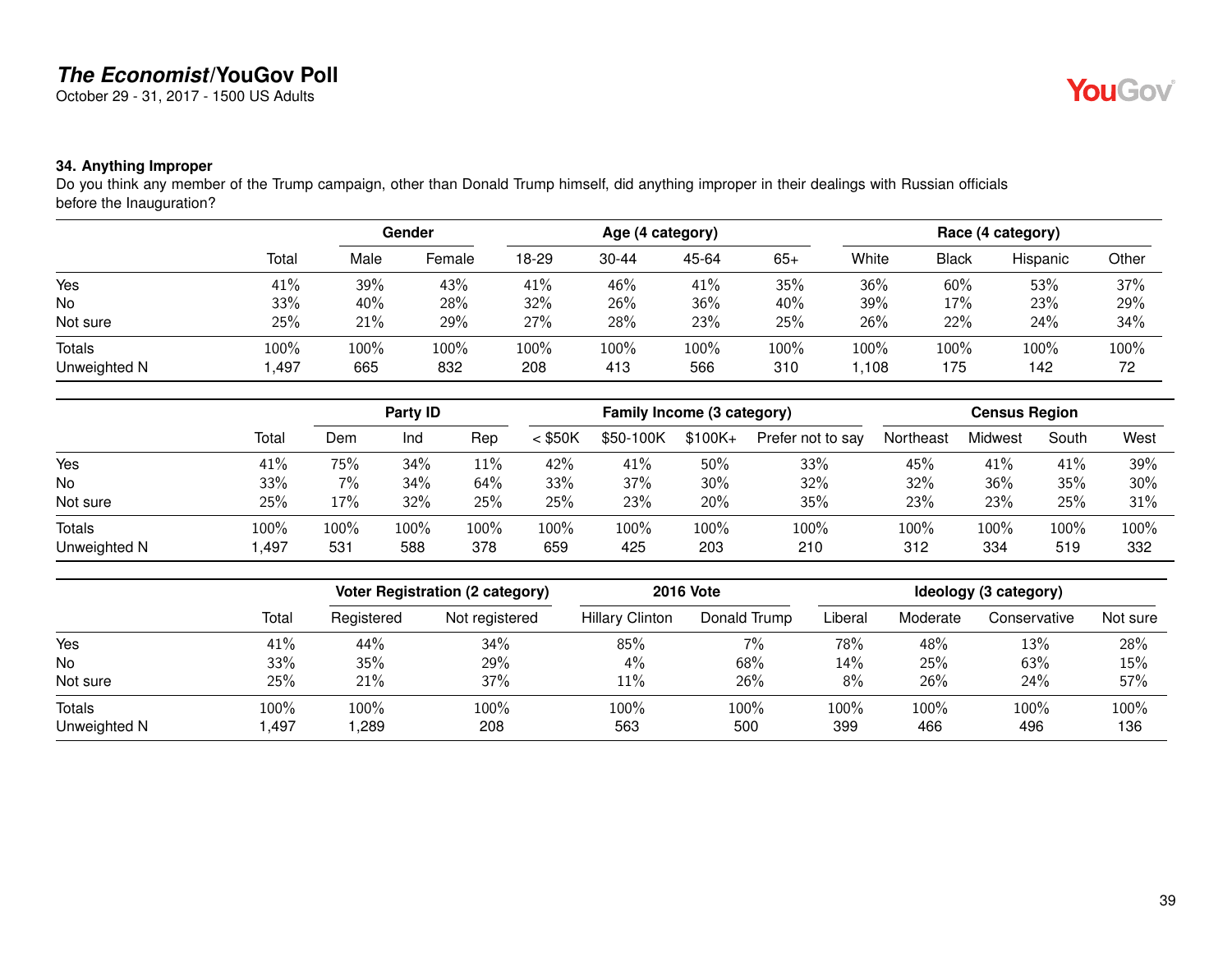October 29 - 31, 2017 - 1500 US Adults

## YouGov®

#### **35. Anything Illegal**

Do you think any member of the Trump campaign, other than Donald Trump himself, did anything illegal in their dealings with Russian officials before the Inauguration?

|                               |              | Gender      |             | Age (4 category) |                |             |             | Race (4 category) |              |             |            |
|-------------------------------|--------------|-------------|-------------|------------------|----------------|-------------|-------------|-------------------|--------------|-------------|------------|
|                               | Total        | Male        | Female      | 18-29            | $30 - 44$      | 45-64       | $65+$       | White             | <b>Black</b> | Hispanic    | Other      |
| Yes                           | 40%          | 38%         | 42%         | 41%              | 44%            | 41%         | 33%         | 35%               | 65%          | 51%         | 27%        |
| No                            | 33%          | 40%         | 28%         | 29%              | 26%            | 35%         | 44%         | 39%               | 13%          | 25%         | 32%        |
| Not sure                      | 26%          | 22%         | 30%         | 30%              | 29%            | 24%         | 23%         | 26%               | 22%          | 24%         | 41%        |
| <b>Totals</b><br>Unweighted N | 100%<br>,489 | 100%<br>663 | 100%<br>826 | 100%<br>209      | $100\%$<br>411 | 100%<br>563 | 100%<br>306 | 100%<br>101, ا    | 100%<br>175  | 100%<br>141 | 100%<br>72 |

|                               |              |             | Party ID    |             |             | Family Income (3 category) |             |                   |             | <b>Census Region</b> |             |             |
|-------------------------------|--------------|-------------|-------------|-------------|-------------|----------------------------|-------------|-------------------|-------------|----------------------|-------------|-------------|
|                               | Total        | Dem         | Ind         | Rep         | $<$ \$50K   | \$50-100K                  | $$100K +$   | Prefer not to say | Northeast   | Midwest              | South       | West        |
| Yes                           | 40%          | 74%         | 33%         | 12%         | 41%         | 38%                        | 49%         | 36%               | 41%         | 42%                  | 41%         | 37%         |
| No                            | 33%          | 6%          | 35%         | 65%         | 31%         | 37%                        | 33%         | 34%               | 34%         | 33%                  | 34%         | 33%         |
| Not sure                      | 26%          | 20%         | 33%         | 23%         | 28%         | 25%                        | 18%         | 30%               | 25%         | 25%                  | 25%         | 30%         |
| <b>Totals</b><br>Unweighted N | 100%<br>,489 | 100%<br>529 | 100%<br>585 | 100%<br>375 | 100%<br>655 | 100%<br>425                | 100%<br>201 | 100%<br>208       | 100%<br>308 | 100%<br>333          | 100%<br>518 | 100%<br>330 |

|              |       |            | Voter Registration (2 category) | <b>2016 Vote</b>       |              |         |          |              |          |
|--------------|-------|------------|---------------------------------|------------------------|--------------|---------|----------|--------------|----------|
|              | Total | Registered | Not registered                  | <b>Hillary Clinton</b> | Donald Trump | Liberal | Moderate | Conservative | Not sure |
| Yes          | 40%   | 42%        | 36%                             | 81%                    | 5%           | 75%     | 50%      | 13%          | 25%      |
| No           | 33%   | 36%        | 27%                             | 4%                     | 74%          | $11\%$  | 27%      | 63%          | 16%      |
| Not sure     | 26%   | 22%        | 38%                             | 15%                    | 21%          | 14%     | 23%      | 24%          | 59%      |
| Totals       | 100%  | 100%       | 100%                            | 100%                   | 100%         | 100%    | 100%     | 100%         | 100%     |
| Unweighted N | ,489  | ,281       | 208                             | 561                    | 496          | 398     | 464      | 491          | 136      |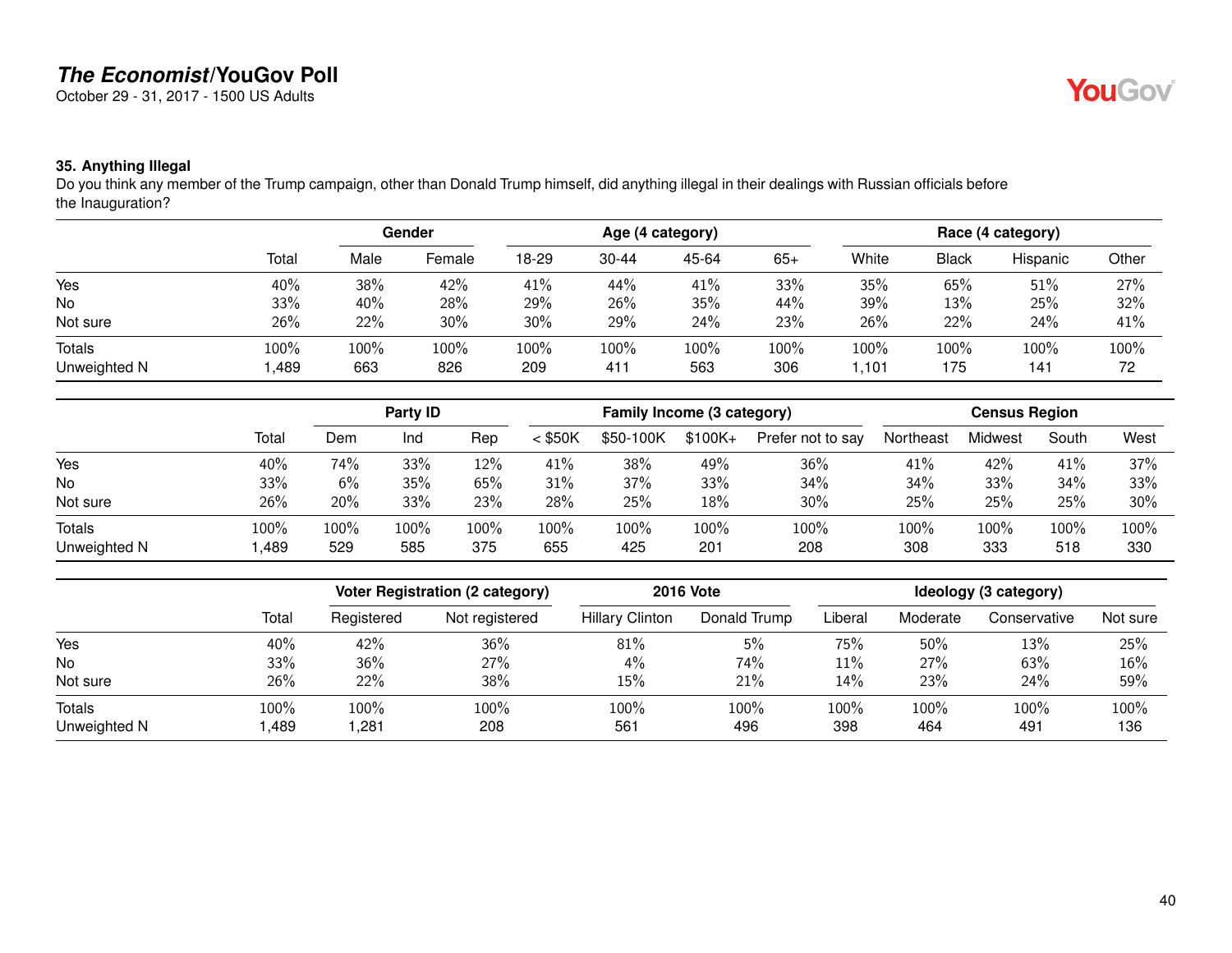October 29 - 31, 2017 - 1500 US Adults

#### **36. Trump Do Anything Improper**

Do you think Donald Trump himself did anything improper in his dealings with Russian officials before the Inauguration?

|               |       | Gender |        | Age (4 category) |           |       |       | Race (4 category) |       |          |       |
|---------------|-------|--------|--------|------------------|-----------|-------|-------|-------------------|-------|----------|-------|
|               | Total | Male   | Female | 18-29            | $30 - 44$ | 45-64 | $65+$ | White             | Black | Hispanic | Other |
| Yes           | 37%   | 34%    | 40%    | 40%              | 40%       | 38%   | 27%   | 31%               | 64%   | 47%      | 24%   |
| No            | 41%   | 48%    | 34%    | 30%              | 30%       | 46%   | 56%   | 48%               | 16%   | 26%      | 38%   |
| Not sure      | 22%   | 19%    | 26%    | 30%              | 30%       | 16%   | 17%   | 21%               | 20%   | 27%      | 38%   |
| <b>Totals</b> | 100%  | 100%   | 100%   | 100%             | 100%      | 100%  | 100%  | 100%              | 100%  | 100%     | 100%  |
| Unweighted N  | ,495  | 664    | 831    | 209              | 413       | 563   | 310   | ,106              | 175   | 142      | 72    |

|                        |              |             | Party <b>ID</b> |             |             | Family Income (3 category) |             |                   |             | <b>Census Region</b> |             |             |
|------------------------|--------------|-------------|-----------------|-------------|-------------|----------------------------|-------------|-------------------|-------------|----------------------|-------------|-------------|
|                        | Total        | Dem         | Ind             | Rep         | $<$ \$50K   | \$50-100K                  | $$100K +$   | Prefer not to say | Northeast   | Midwest              | South       | West        |
| Yes                    | 37%          | 70%         | 29%             | 9%          | 39%         | 34%                        | 42%         | 31%               | 37%         | 36%                  | 39%         | 34%         |
| No                     | 41%          | 10%         | 40%             | 80%         | 38%         | 47%                        | 39%         | 40%               | 34%         | 45%                  | 43%         | 38%         |
| Not sure               | 22%          | 20%         | 31%             | 11%         | 23%         | 19%                        | 19%         | 30%               | 29%         | 19%                  | 18%         | 28%         |
| Totals<br>Unweighted N | 100%<br>,495 | 100%<br>530 | 100%<br>588     | 100%<br>377 | 100%<br>658 | 100%<br>425                | 100%<br>203 | 100%<br>209       | 100%<br>311 | 100%<br>334          | 100%<br>520 | 100%<br>330 |

|                        |              |              | <b>Voter Registration (2 category)</b> | <b>2016 Vote</b>       | Ideology (3 category) |             |             |              |             |
|------------------------|--------------|--------------|----------------------------------------|------------------------|-----------------------|-------------|-------------|--------------|-------------|
|                        | Total        | Registered   | Not registered                         | <b>Hillary Clinton</b> | Donald Trump          | Liberal     | Moderate    | Conservative | Not sure    |
| Yes                    | 37%          | 39%          | 32%                                    | 74%                    | $4\%$                 | 69%         | 43%         | 11%          | 30%         |
| No                     | 41%          | 44%          | 32%                                    | 6%                     | 88%                   | 12%         | 36%         | 76%          | 18%         |
| Not sure               | 22%          | 17%          | 37%                                    | 20%                    | $7\%$                 | 20%         | 20%         | 14%          | 53%         |
| Totals<br>Unweighted N | 100%<br>,495 | 100%<br>,286 | 100%<br>209                            | 100%<br>559            | 100%<br>499           | 100%<br>398 | 100%<br>466 | 100%<br>496  | 100%<br>135 |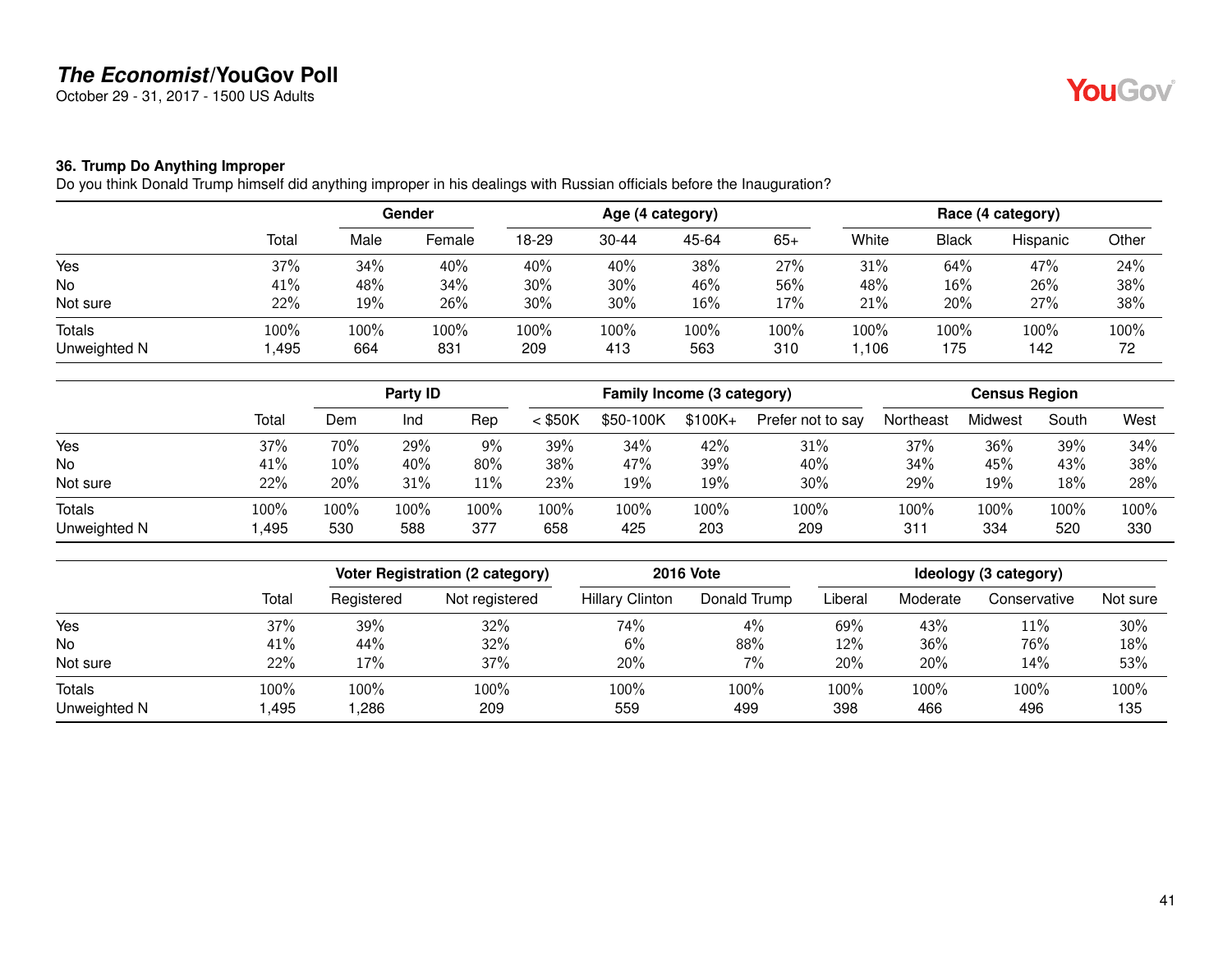October 29 - 31, 2017 - 1500 US Adults

#### **37. Trump Do Anything Illegal**

Do you think Donald Trump himself did anything illegal in his dealings with Russian officials before the Inauguration?

|                        |              | <b>Gender</b> |             | Age (4 category) |             |             |             | Race (4 category) |              |             |            |
|------------------------|--------------|---------------|-------------|------------------|-------------|-------------|-------------|-------------------|--------------|-------------|------------|
|                        | Total        | Male          | Female      | 18-29            | $30 - 44$   | 45-64       | $65+$       | White             | <b>Black</b> | Hispanic    | Other      |
| Yes                    | 37%          | 34%           | 40%         | 45%              | 40%         | 38%         | 26%         | 30%               | 66%          | 50%         | 36%        |
| No                     | 41%          | 48%           | 34%         | 28%              | 30%         | 46%         | 57%         | 49%               | 15%          | 23%         | 32%        |
| Not sure               | 22%          | 18%           | 26%         | 27%              | 30%         | 16%         | 17%         | 21%               | 20%          | 27%         | 32%        |
| Totals<br>Unweighted N | 100%<br>,494 | 100%<br>665   | 100%<br>829 | 100%<br>208      | 100%<br>413 | 100%<br>563 | 100%<br>310 | 100%<br>,107      | 100%<br>173  | 100%<br>142 | 100%<br>72 |

|              |       | Party <b>ID</b> |      |      | Family Income (3 category) |           |          |                   | <b>Census Region</b> |         |       |      |
|--------------|-------|-----------------|------|------|----------------------------|-----------|----------|-------------------|----------------------|---------|-------|------|
|              | Total | Dem             | Ind  | Rep  | $<$ \$50K                  | \$50-100K | $$100K+$ | Prefer not to say | Northeast            | Midwest | South | West |
| Yes          | 37%   | 68%             | 32%  | 9%   | 40%                        | 33%       | 38%      | 35%               | 37%                  | 39%     | 38%   | 35%  |
| No           | 41%   | 11%             | 39%  | 81%  | 37%                        | 47%       | 40%      | 42%               | 35%                  | 43%     | 43%   | 39%  |
| Not sure     | 22%   | 21%             | 30%  | 10%  | 23%                        | 20%       | 21%      | 23%               | 28%                  | 18%     | 19%   | 26%  |
| Totals       | 100%  | 100%            | 100% | 100% | 100%                       | 100%      | 100%     | 100%              | 100%                 | 100%    | 100%  | 100% |
| Unweighted N | ,494  | 528             | 589  | 377  | 657                        | 424       | 203      | 210               | 312                  | 334     | 517   | 331  |

|               |       |            | <b>Voter Registration (2 category)</b> |                        | <b>2016 Vote</b> |         |          | Ideology (3 category) |          |  |  |
|---------------|-------|------------|----------------------------------------|------------------------|------------------|---------|----------|-----------------------|----------|--|--|
|               | Total | Registered | Not registered                         | <b>Hillary Clinton</b> | Donald Trump     | Liberal | Moderate | Conservative          | Not sure |  |  |
| Yes           | 37%   | 38%        | 36%                                    | 72%                    | $4\%$            | 64%     | 44%      | 13%                   | 36%      |  |  |
| No            | 41%   | 44%        | 31%                                    | $7\%$                  | 88%              | 15%     | 35%      | 75%                   | 16%      |  |  |
| Not sure      | 22%   | 18%        | 33%                                    | 21%                    | $7\%$            | 22%     | 21%      | 12%                   | 47%      |  |  |
| <b>Totals</b> | 100%  | 100%       | 100%                                   | 100%                   | 100%             | 100%    | 100%     | 100%                  | 100%     |  |  |
| Unweighted N  | ,494  | 1,285      | 209                                    | 558                    | 499              | 397     | 466      | 496                   | 135      |  |  |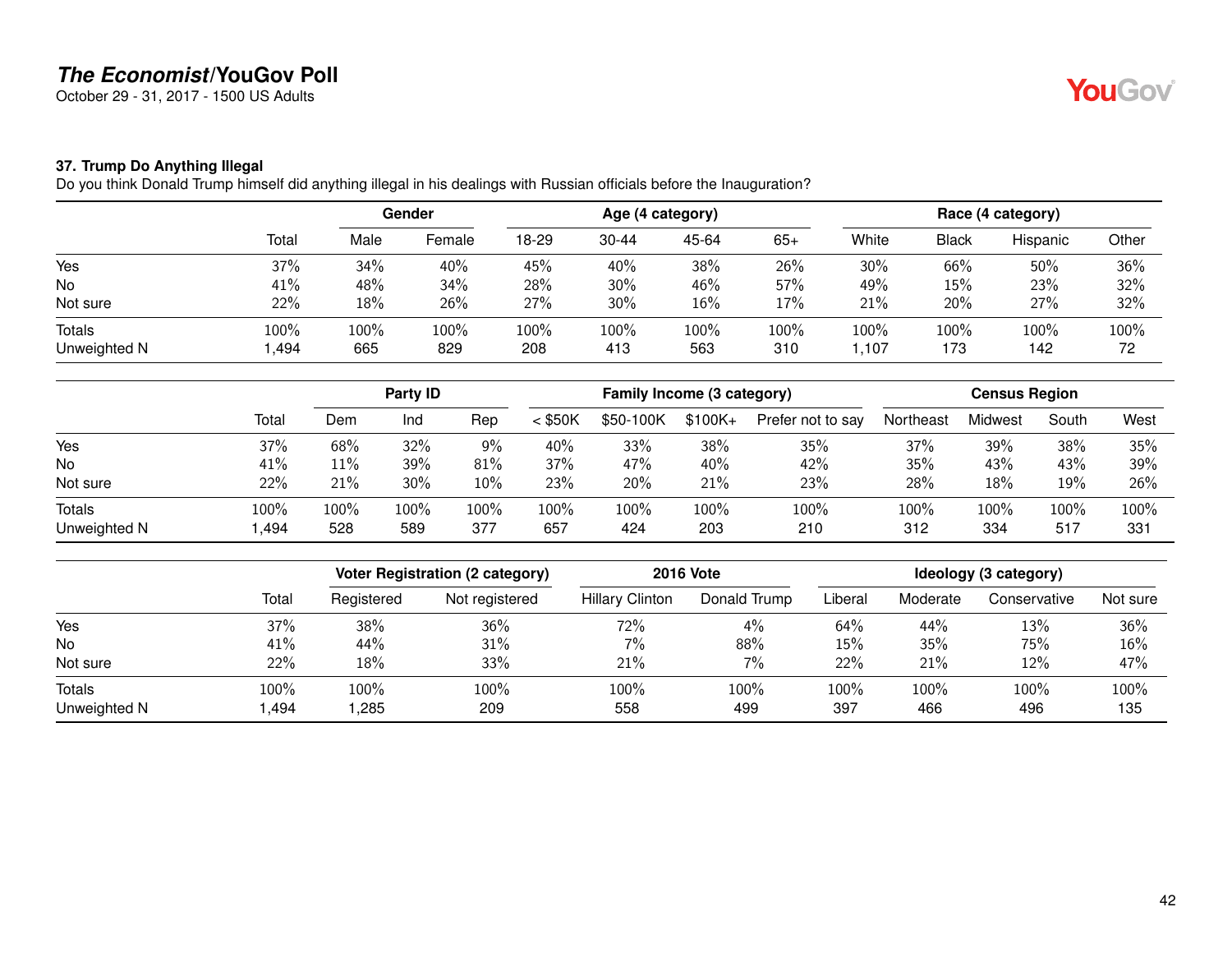October 29 - 31, 2017 - 1500 US Adults

#### **38. Motivation for Investigation**

Do you think the FBI investigation into Trump campaign officials' contacts with Russian government officials before the Inauguration is...

|                                                 |       |      | Gender |       |           | Age (4 category) |       |       |              | Race (4 category) |       |
|-------------------------------------------------|-------|------|--------|-------|-----------|------------------|-------|-------|--------------|-------------------|-------|
|                                                 | Total | Male | Female | 18-29 | $30 - 44$ | 45-64            | $65+$ | White | <b>Black</b> | Hispanic          | Other |
| A serious attempt to find<br>out what really    |       |      |        |       |           |                  |       |       |              |                   |       |
| happened                                        | 37%   | 37%  | 37%    | 35%   | 38%       | 40%              | 34%   | 34%   | 56%          | 42%               | 26%   |
| A politically-motivated<br>attempt to embarrass |       |      |        |       |           |                  |       |       |              |                   |       |
| Donald Trump                                    | 32%   | 38%  | 27%    | 26%   | 25%       | 34%              | 43%   | 37%   | 10%          | 24%               | 34%   |
| Equally-motivated by                            |       |      |        |       |           |                  |       |       |              |                   |       |
| both of these                                   | 16%   | 15%  | 17%    | 15%   | 17%       | 17%              | 15%   | 17%   | 15%          | 15%               | 12%   |
| Not sure                                        | 14%   | 10%  | 18%    | 24%   | 20%       | 9%               | 7%    | 12%   | 19%          | 19%               | 28%   |
| Totals                                          | 100%  | 100% | 100%   | 100%  | 100%      | 100%             | 100%  | 100%  | 100%         | 100%              | 100%  |
| Unweighted N                                    | ,498  | 666  | 832    | 208   | 414       | 566              | 310   | 1,110 | 174          | 142               | 72    |

|                                                             |       |      | Party ID |      |           | Family Income (3 category) |          |                   |           | <b>Census Region</b> |       |      |
|-------------------------------------------------------------|-------|------|----------|------|-----------|----------------------------|----------|-------------------|-----------|----------------------|-------|------|
|                                                             | Total | Dem  | Ind      | Rep  | $<$ \$50K | \$50-100K                  | $$100K+$ | Prefer not to say | Northeast | Midwest              | South | West |
| A serious attempt to find<br>out what really                |       |      |          |      |           |                            |          |                   |           |                      |       |      |
| happened<br>A politically-motivated<br>attempt to embarrass | 37%   | 69%  | 29%      | 13%  | 39%       | 35%                        | 45%      | 29%               | 42%       | 40%                  | 36%   | 32%  |
| Donald Trump                                                | 32%   | 6%   | 33%      | 64%  | 29%       | 37%                        | 34%      | 34%               | 25%       | 36%                  | 34%   | 32%  |
| Equally-motivated by                                        |       |      |          |      |           |                            |          |                   |           |                      |       |      |
| both of these                                               | 16%   | 15%  | 17%      | 16%  | 16%       | 18%                        | $16\%$   | 14%               | 18%       | 12%                  | 16%   | 18%  |
| Not sure                                                    | 14%   | 10%  | 21%      | 8%   | 16%       | 10%                        | 5%       | 23%               | 14%       | 12%                  | 14%   | 18%  |
| Totals                                                      | 100%  | 100% | $100\%$  | 100% | 100%      | 100%                       | 100%     | 100%              | 100%      | 100%                 | 100%  | 100% |
| Unweighted N                                                | ,498  | 532  | 588      | 378  | 659       | 426                        | 203      | 210               | 312       | 334                  | 520   | 332  |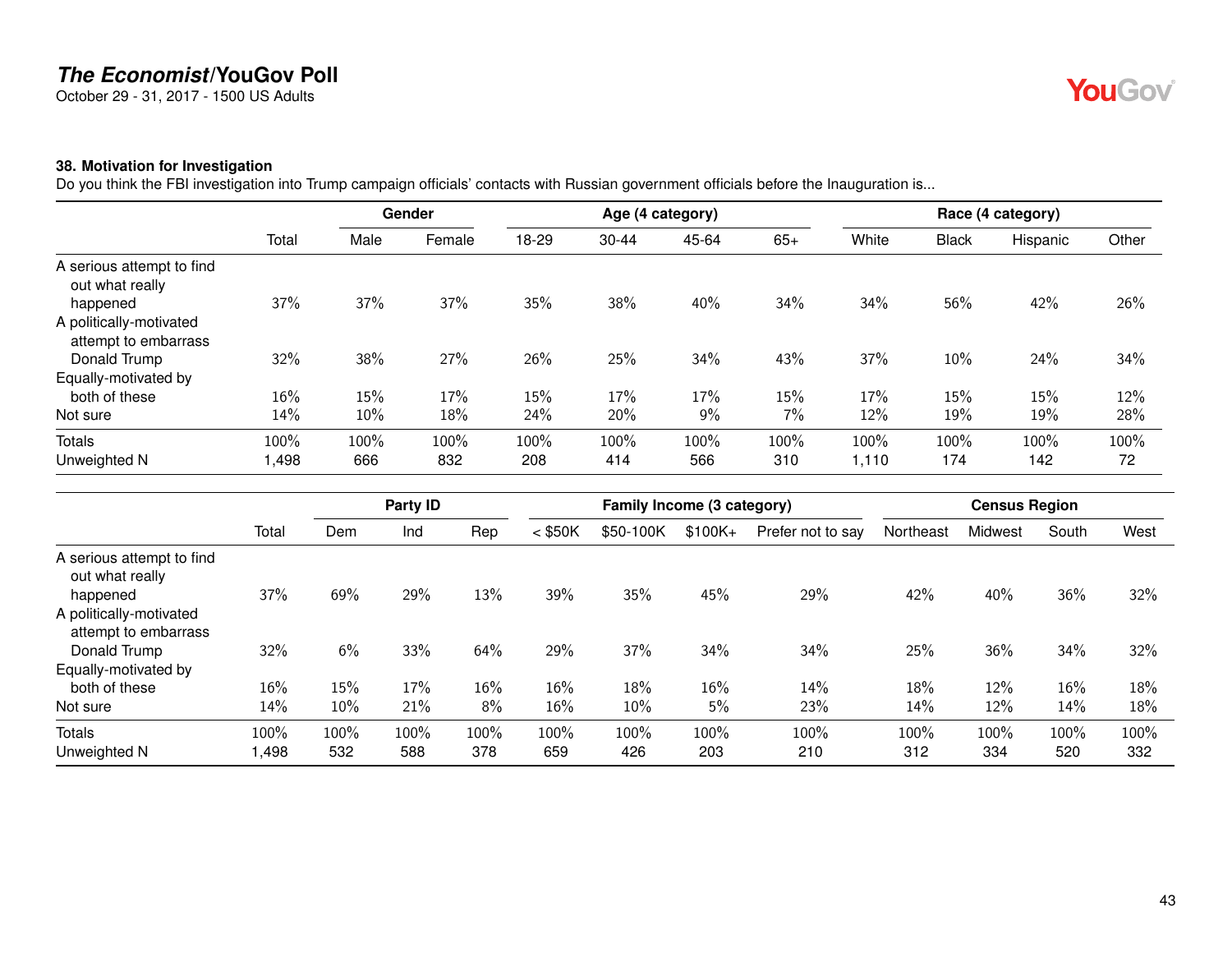October 29 - 31, 2017 - 1500 US Adults

|                                                             |       | <b>2016 Vote</b><br>Voter Registration (2 category) |                |                        | Ideology (3 category) |         |          |              |          |
|-------------------------------------------------------------|-------|-----------------------------------------------------|----------------|------------------------|-----------------------|---------|----------|--------------|----------|
|                                                             | Total | Registered                                          | Not registered | <b>Hillary Clinton</b> | Donald Trump          | Liberal | Moderate | Conservative | Not sure |
| A serious attempt to find<br>out what really                | 37%   | 40%                                                 | 30%            | 75%                    | 6%                    | 73%     | 42%      | 13%          | 24%      |
| happened<br>A politically-motivated<br>attempt to embarrass |       |                                                     |                |                        |                       |         |          |              |          |
| Donald Trump                                                | 32%   | 35%                                                 | 25%            | 3%                     | 72%                   | 8%      | 26%      | 62%          | 13%      |
| Equally-motivated by                                        |       |                                                     |                |                        |                       |         |          |              |          |
| both of these                                               | 16%   | 16%                                                 | 17%            | 15%                    | 17%                   | 12%     | 21%      | 14%          | 17%      |
| Not sure                                                    | 14%   | 9%                                                  | 27%            | 7%                     | 6%                    | 6%      | 10%      | 11%          | 47%      |
| Totals                                                      | 100%  | 100%                                                | 100%           | 100%                   | 100%                  | 100%    | 100%     | 100%         | 100%     |
| Unweighted N                                                | 1,498 | ,290                                                | 208            | 562                    | 500                   | 398     | 467      | 497          | 136      |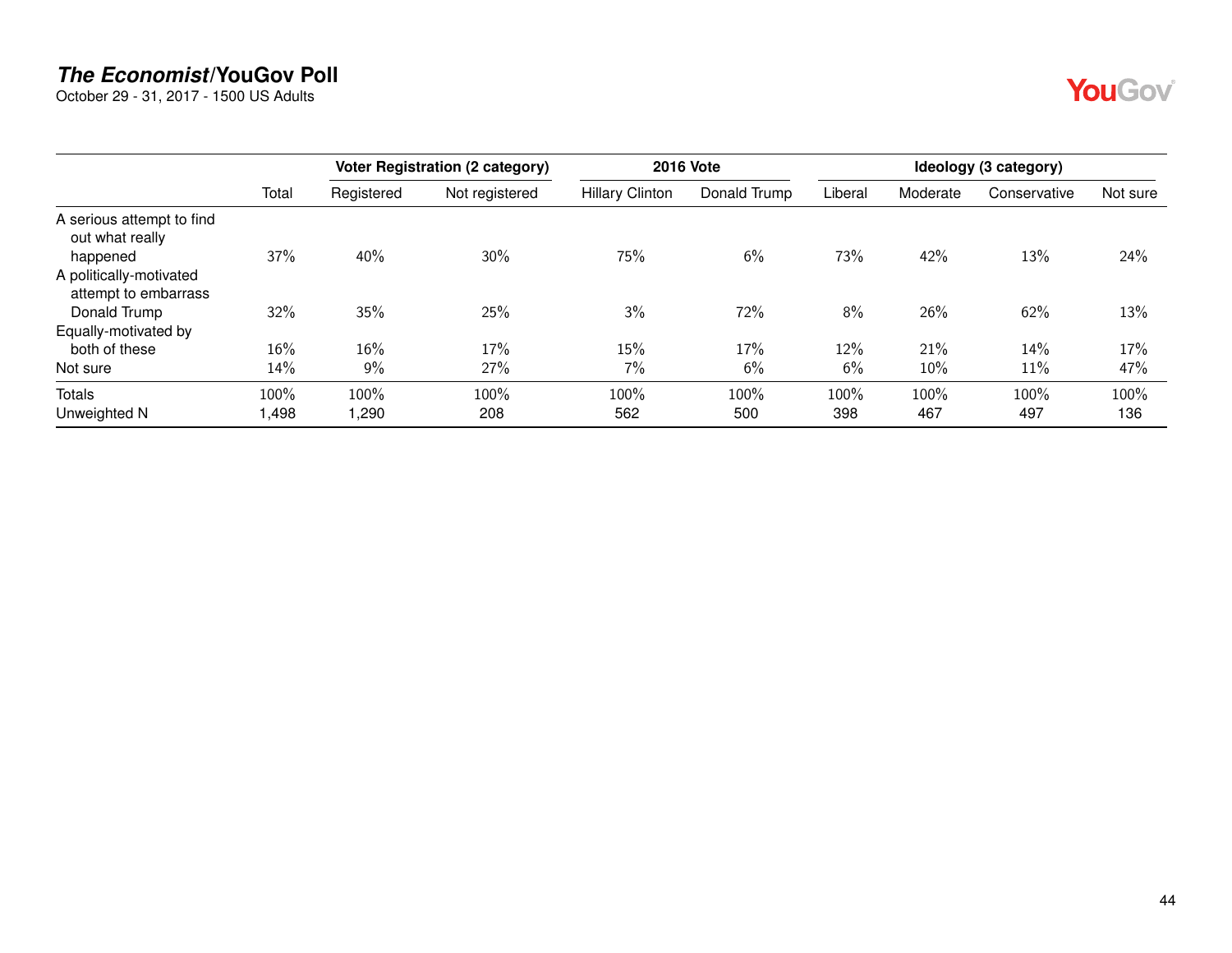October 29 - 31, 2017 - 1500 US Adults

#### **39. Approve of Firing**

Do you approve or disapprove of Donald Trump firing James Comey?

|                     |        |      | Gender |       | Age (4 category) |       |       |        | Race (4 category) |          |       |  |
|---------------------|--------|------|--------|-------|------------------|-------|-------|--------|-------------------|----------|-------|--|
|                     | Total  | Male | Female | 18-29 | $30 - 44$        | 45-64 | $65+$ | White  | <b>Black</b>      | Hispanic | Other |  |
| Approve strongly    | 21%    | 28%  | 15%    | 6%    | 14%              | 25%   | 39%   | 27%    | 6%                | 8%       | 20%   |  |
| Approve somewhat    | 13%    | 16%  | 10%    | 16%   | 12%              | 12%   | 12%   | 14%    | 7%                | 12%      | 18%   |  |
| Disapprove somewhat | 13%    | 13%  | 13%    | 12%   | 17%              | 13%   | $9\%$ | 12%    | 15%               | 18%      | 11%   |  |
| Disapprove strongly | 25%    | 25%  | 25%    | 24%   | 23%              | 28%   | 26%   | 23%    | 41%               | 29%      | 13%   |  |
| Not sure            | 28%    | 18%  | 37%    | 41%   | 34%              | 22%   | 14%   | 25%    | 31%               | 33%      | 39%   |  |
| Totals              | 100%   | 100% | 100%   | 100%  | 100%             | 100%  | 100%  | 100%   | 100%              | 100%     | 100%  |  |
| Unweighted N        | 497, ا | 666  | 831    | 209   | 414              | 565   | 309   | 107, ا | 176               | 142      | 72    |  |

|                     |       |      | Party ID |      | Family Income (3 category) |           |           |                   | <b>Census Region</b> |         |       |      |
|---------------------|-------|------|----------|------|----------------------------|-----------|-----------|-------------------|----------------------|---------|-------|------|
|                     | Total | Dem  | Ind      | Rep  | $<$ \$50K                  | \$50-100K | $$100K +$ | Prefer not to say | Northeast            | Midwest | South | West |
| Approve strongly    | 21%   | 4%   | 20%      | 45%  | 17%                        | 24%       | 25%       | 29%               | 17%                  | 18%     | 26%   | 22%  |
| Approve somewhat    | 13%   | 6%   | 13%      | 22%  | 13%                        | 14%       | 15%       | 10%               | 13%                  | 16%     | 12%   | 13%  |
| Disapprove somewhat | 13%   | 18%  | 12%      | 8%   | 15%                        | 12%       | 13%       | 8%                | 13%                  | 14%     | 12%   | 12%  |
| Disapprove strongly | 25%   | 51%  | 19%      | 4%   | 24%                        | 24%       | 34%       | 24%               | 27%                  | 23%     | 26%   | 24%  |
| Not sure            | 28%   | 21%  | 37%      | 20%  | 32%                        | 25%       | 13%       | 30%               | 30%                  | 30%     | 24%   | 29%  |
| Totals              | 100%  | 100% | 100%     | 100% | 100%                       | 100%      | 100%      | 100%              | 100%                 | 100%    | 100%  | 100% |
| Unweighted N        | .497  | 533  | 587      | 377  | 661                        | 425       | 203       | 208               | 310                  | 334     | 521   | 332  |

|                     |       |            | <b>Voter Registration (2 category)</b> |                        | <b>2016 Vote</b> |         |          |              | Ideology (3 category) |  |
|---------------------|-------|------------|----------------------------------------|------------------------|------------------|---------|----------|--------------|-----------------------|--|
|                     | Total | Registered | Not registered                         | <b>Hillary Clinton</b> | Donald Trump     | Liberal | Moderate | Conservative | Not sure              |  |
| Approve strongly    | 21%   | 26%        | 10%                                    | 2%                     | 60%              | 5%      | 14%      | 48%          | 5%                    |  |
| Approve somewhat    | 13%   | 13%        | 12%                                    | 5%                     | 19%              | 7%      | 16%      | 17%          | 8%                    |  |
| Disapprove somewhat | 13%   | 12%        | 15%                                    | 21%                    | 4%               | 17%     | 17%      | 7%           | 11%                   |  |
| Disapprove strongly | 25%   | 28%        | 19%                                    | 58%                    | $2\%$            | 54%     | 28%      | 8%           | 12%                   |  |
| Not sure            | 28%   | 21%        | 44%                                    | 14%                    | 15%              | 18%     | 26%      | 21%          | 65%                   |  |
| <b>Totals</b>       | 100%  | 100%       | 100%                                   | 100%                   | 100%             | 100%    | 100%     | 100%         | 100%                  |  |
| Unweighted N        | ,497  | ,288       | 209                                    | 562                    | 499              | 399     | 467      | 496          | 135                   |  |

45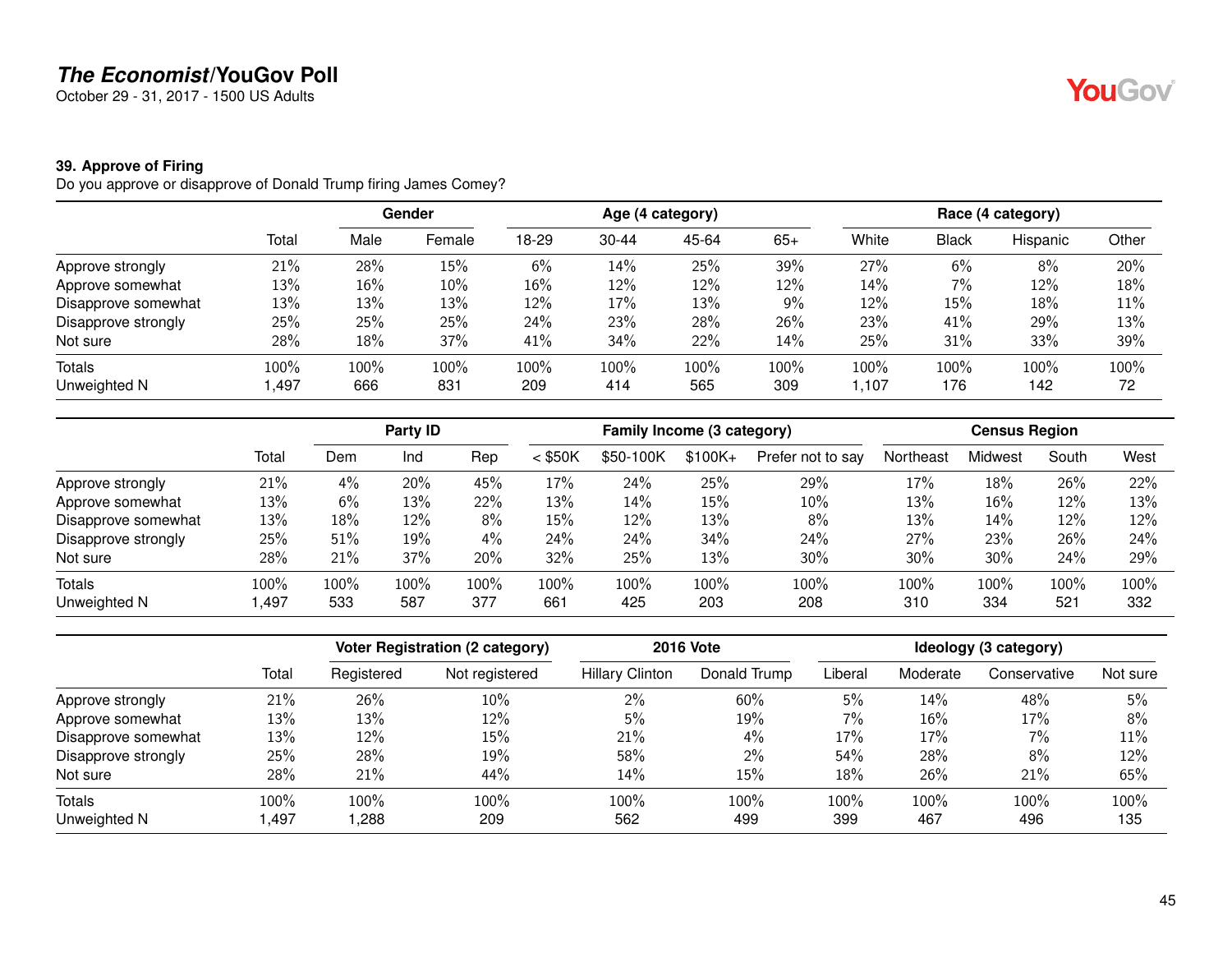October 29 - 31, 2017 - 1500 US Adults

## **40. Approve of Special Counsel**

Do you approve or disapprove of the Department of Justice appointing a special counsel to oversee the investigation of Russian influence on the 2016 election?

|                     |       |      | <b>Gender</b> |        |           | Age (4 category) |       |        |              | Race (4 category) |       |
|---------------------|-------|------|---------------|--------|-----------|------------------|-------|--------|--------------|-------------------|-------|
|                     | Total | Male | Female        | 18-29  | $30 - 44$ | 45-64            | $65+$ | White  | <b>Black</b> | Hispanic          | Other |
| Approve strongly    | 33%   | 34%  | 32%           | 21%    | 34%       | 39%              | 35%   | 32%    | 48%          | 31%               | 18%   |
| Approve somewhat    | 21%   | 20%  | 22%           | 26%    | 19%       | 19%              | 23%   | 23%    | 16%          | 17%               | 19%   |
| Disapprove somewhat | 14%   | 16%  | 12%           | 15%    | 10%       | 14%              | 18%   | 14%    | 10%          | 18%               | 15%   |
| Disapprove strongly | 13%   | 17%  | 10%           | $10\%$ | $11\%$    | 16%              | 16%   | $15\%$ | 11%          | 9%                | 16%   |
| Not sure            | 18%   | 13%  | 23%           | 28%    | 26%       | 13%              | 8%    | 16%    | 16%          | 25%               | 33%   |
| Totals              | 100%  | 100% | 100%          | 100%   | 100%      | 100%             | 100%  | 100%   | 100%         | 100%              | 100%  |
| Unweighted N        | ,496  | 665  | 831           | 209    | 414       | 564              | 309   | 1,108  | 174          | 142               | 72    |

|                     |       |       | Party ID |        |           | Family Income (3 category) |          |                   |           | <b>Census Region</b> |       |      |
|---------------------|-------|-------|----------|--------|-----------|----------------------------|----------|-------------------|-----------|----------------------|-------|------|
|                     | Total | Dem   | Ind      | Rep    | $<$ \$50K | \$50-100K                  | $$100K+$ | Prefer not to say | Northeast | <b>Midwest</b>       | South | West |
| Approve strongly    | 33%   | 63%   | 24%      | $11\%$ | 30%       | 34%                        | 48%      | 30%               | 34%       | 33%                  | 34%   | 31%  |
| Approve somewhat    | 21%   | 16%   | 22%      | 26%    | 22%       | 26%                        | 16%      | 15%               | 29%       | 17%                  | 23%   | 16%  |
| Disapprove somewhat | 14%   | 5%    | 15%      | 23%    | 14%       | 12%                        | 18%      | 14%               | 9%        | 19%                  | 13%   | 16%  |
| Disapprove strongly | 13%   | $4\%$ | 14%      | 24%    | 13%       | 15%                        | 5%       | 19%               | 11%       | 13%                  | 16%   | 13%  |
| Not sure            | 18%   | 12%   | 24%      | 16%    | 22%       | 12%                        | 13%      | 22%               | 17%       | 19%                  | 15%   | 24%  |
| Totals              | 100%  | 100%  | 100%     | 100%   | 100%      | 100%                       | 100%     | 100%              | 100%      | 100%                 | 100%  | 100% |
| Unweighted N        | ,496  | 531   | 588      | 377    | 659       | 425                        | 203      | 209               | 309       | 335                  | 521   | 331  |

|                     |       |            | Voter Registration (2 category) |                        | <b>2016 Vote</b> |         |          | Ideology (3 category) |          |
|---------------------|-------|------------|---------------------------------|------------------------|------------------|---------|----------|-----------------------|----------|
|                     | Total | Registered | Not registered                  | <b>Hillary Clinton</b> | Donald Trump     | Liberal | Moderate | Conservative          | Not sure |
| Approve strongly    | 33%   | 38%        | 19%                             | 71%                    | 12%              | 66%     | 40%      | 13%                   | 9%       |
| Approve somewhat    | 21%   | 19%        | 27%                             | 15%                    | 24%              | 16%     | 25%      | 20%                   | 23%      |
| Disapprove somewhat | 14%   | 15%        | 13%                             | 3%                     | 27%              | $4\%$   | $12\%$   | 23%                   | 16%      |
| Disapprove strongly | 13%   | 14%        | 11%                             | 3%                     | 26%              | 3%      | 9%       | 28%                   | 6%       |
| Not sure            | 18%   | 14%        | 30%                             | 9%                     | 11%              | 10%     | 13%      | 17%                   | 46%      |
| Totals              | 100%  | 100%       | 100%                            | 100%                   | 100%             | 100%    | 100%     | 100%                  | 100%     |

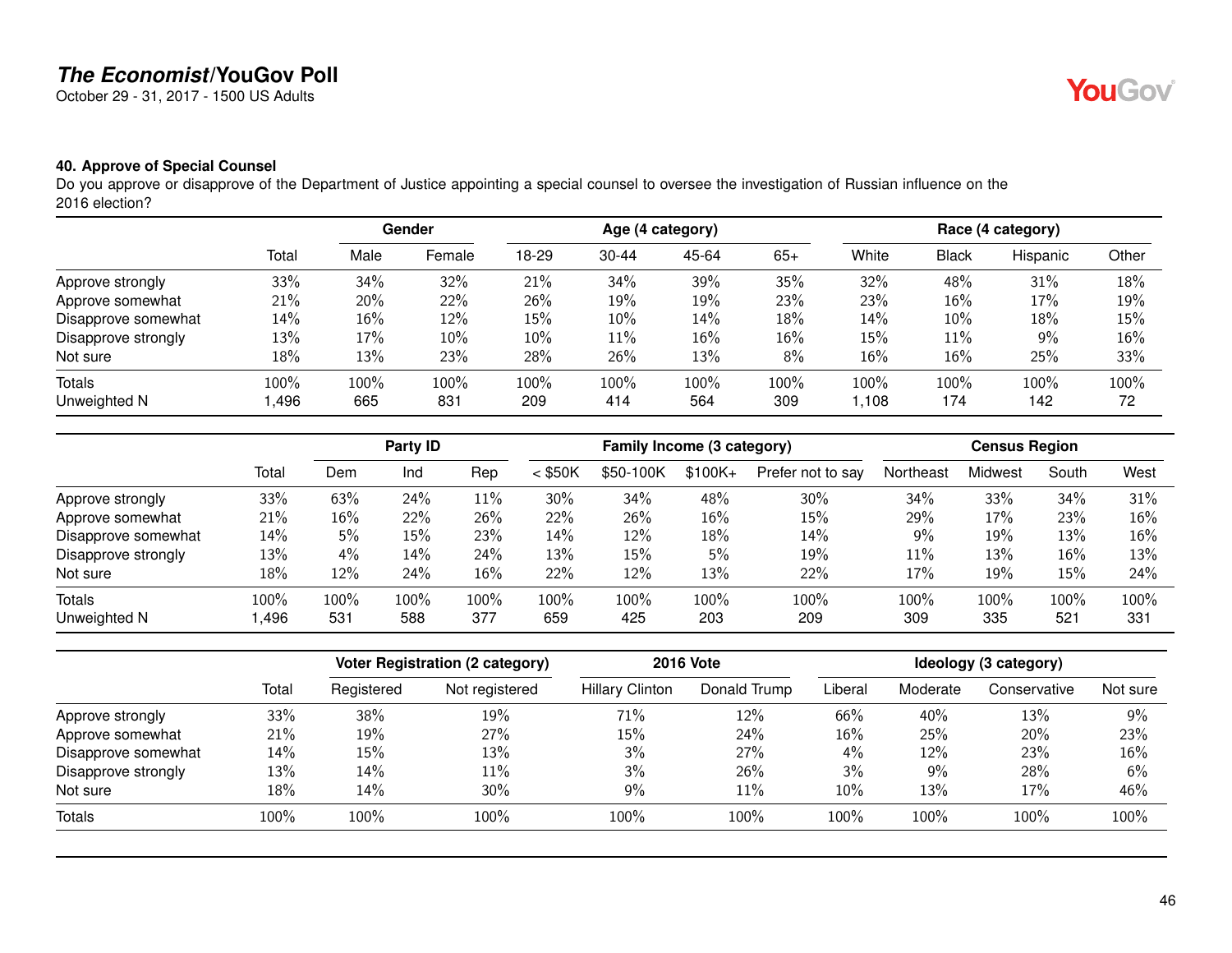October 29 - 31, 2017 - 1500 US Adults

|              |       |            | Voter Registration (2 category) |                        | <b>2016 Vote</b> |         |          | Ideology (3 category) |          |
|--------------|-------|------------|---------------------------------|------------------------|------------------|---------|----------|-----------------------|----------|
|              | Total | Registered | Not registered                  | <b>Hillary Clinton</b> | Donald Trump     | Liberal | Moderate | Conservative          | Not sure |
| Unweighted N | .496  | ,288       | 208                             | 561                    | 499              | 399     | 466      | 496                   | 135      |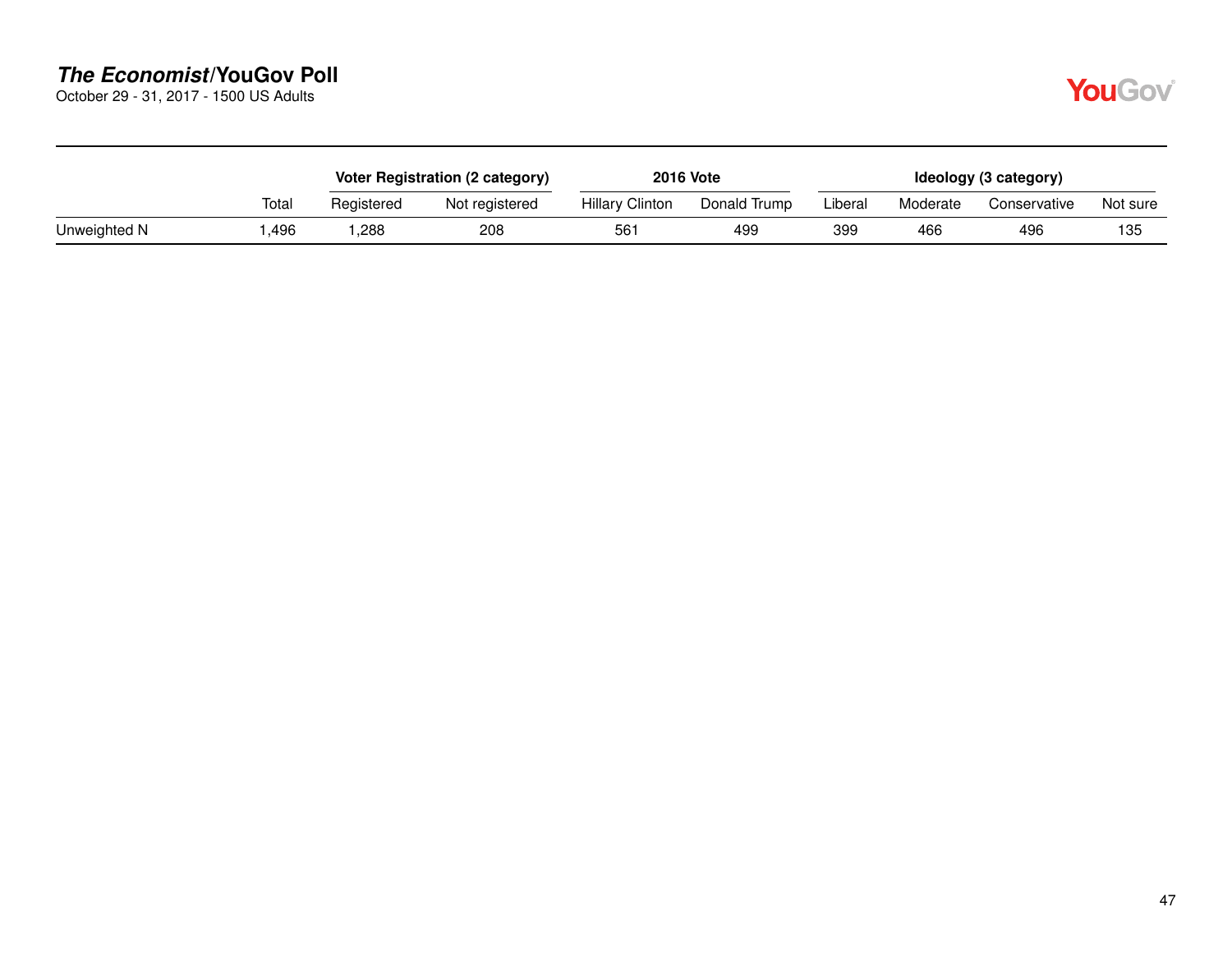October 29 - 31, 2017 - 1500 US Adults

# YouGov®

#### **41. Attempt to Influence**

Do you think Donald Trump has or has not attempted to influence the FBI investigation of Russian influence on the 2016 election?

|                                                                                             |              |             | Gender      |             |             | Age (4 category) |             |              |              | Race (4 category) |            |
|---------------------------------------------------------------------------------------------|--------------|-------------|-------------|-------------|-------------|------------------|-------------|--------------|--------------|-------------------|------------|
|                                                                                             | Total        | Male        | Female      | 18-29       | $30 - 44$   | 45-64            | $65+$       | White        | <b>Black</b> | Hispanic          | Other      |
| Has attempted to<br>influence the<br>investigation<br>Has not attempted to<br>influence the | 43%          | 43%         | 44%         | 46%         | 48%         | 44%              | 35%         | 38%          | 60%          | 58%               | 40%        |
| investigation                                                                               | 36%          | 40%         | 32%         | 23%         | 28%         | 41%              | 52%         | 42%          | 20%          | 20%               | 25%        |
| Not sure                                                                                    | 21%          | 17%         | 24%         | 32%         | 24%         | 15%              | 14%         | 20%          | 20%          | 22%               | 34%        |
| Totals<br>Unweighted N                                                                      | 100%<br>,495 | 100%<br>665 | 100%<br>830 | 100%<br>208 | 100%<br>413 | 100%<br>565      | 100%<br>309 | 100%<br>,107 | 100%<br>175  | 100%<br>141       | 100%<br>72 |

|                                                                            |              |             | Party ID       |             |             | Family Income (3 category) |             |                   |             | <b>Census Region</b> |             |             |
|----------------------------------------------------------------------------|--------------|-------------|----------------|-------------|-------------|----------------------------|-------------|-------------------|-------------|----------------------|-------------|-------------|
|                                                                            | Total        | Dem         | Ind            | Rep         | $<$ \$50K   | \$50-100K                  | $$100K+$    | Prefer not to say | Northeast   | Midwest              | South       | West        |
| Has attempted to<br>influence the<br>investigation<br>Has not attempted to | 43%          | 74%         | 36%            | 18%         | 43%         | 43%                        | 53%         | 37%               | 45%         | 41%                  | 43%         | 44%         |
| influence the<br>investigation                                             | 36%          | 11%         | 35%            | 68%         | 35%         | 38%                        | 33%         | 39%               | 34%         | 36%                  | 40%         | 31%         |
| Not sure                                                                   | 21%          | 14%         | 29%            | 15%         | 22%         | 19%                        | 14%         | 24%               | 21%         | 23%                  | 17%         | 25%         |
| <b>Totals</b><br>Unweighted N                                              | 100%<br>,495 | 100%<br>530 | $100\%$<br>588 | 100%<br>377 | 100%<br>658 | 100%<br>426                | 100%<br>202 | 100%<br>209       | 100%<br>309 | 100%<br>334          | 100%<br>521 | 100%<br>331 |

|                                                    |       |            | Voter Registration (2 category) |                        | <b>2016 Vote</b> |         |          | Ideology (3 category) |          |
|----------------------------------------------------|-------|------------|---------------------------------|------------------------|------------------|---------|----------|-----------------------|----------|
|                                                    | Total | Registered | Not registered                  | <b>Hillary Clinton</b> | Donald Trump     | Liberal | Moderate | Conservative          | Not sure |
| Has attempted to<br>influence the<br>investigation | 43%   | 45%        | 40%                             | 85%                    | $7\%$            | 80%     | 52%      | 16%                   | 26%      |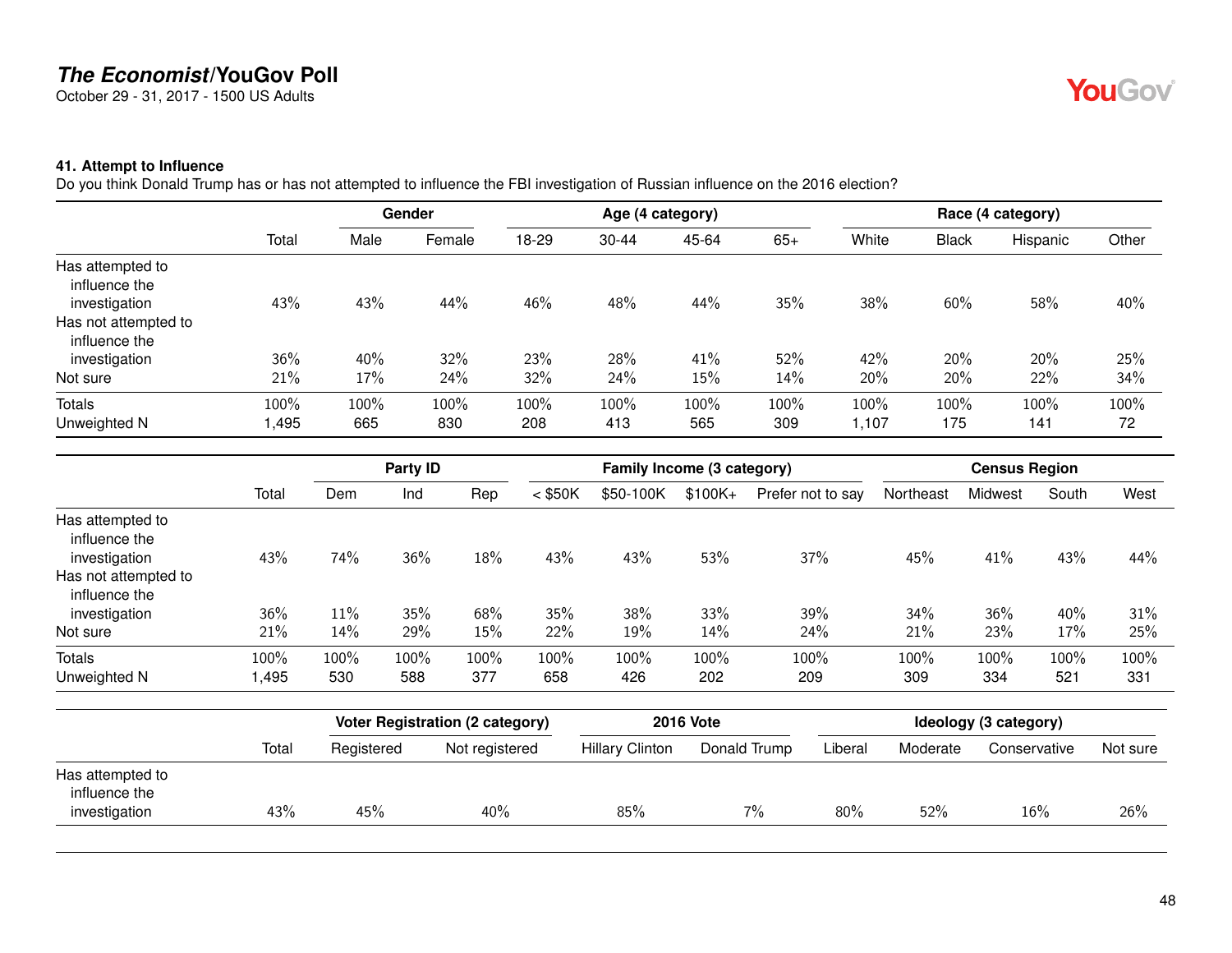October 29 - 31, 2017 - 1500 US Adults



|                                       |              |              | Voter Registration (2 category) |                        | <b>2016 Vote</b> |             |             | Ideology (3 category) |             |
|---------------------------------------|--------------|--------------|---------------------------------|------------------------|------------------|-------------|-------------|-----------------------|-------------|
|                                       | Total        | Registered   | Not registered                  | <b>Hillary Clinton</b> | Donald Trump     | Liberal     | Moderate    | Conservative          | Not sure    |
| Has not attempted to<br>influence the |              |              |                                 |                        |                  |             |             |                       |             |
| investigation                         | 36%          | 39%          | 27%                             | 5%                     | 79%              | 8%          | 30%         | 67%                   | 21%         |
| Not sure                              | 21%          | 16%          | 33%                             | 10%                    | 14%              | 12%         | 18%         | 16%                   | 52%         |
| <b>Totals</b><br>Unweighted N         | 100%<br>,495 | 100%<br>,286 | 100%<br>209                     | 100%<br>560            | 100%<br>498      | 100%<br>398 | 100%<br>466 | 100%<br>495           | 100%<br>136 |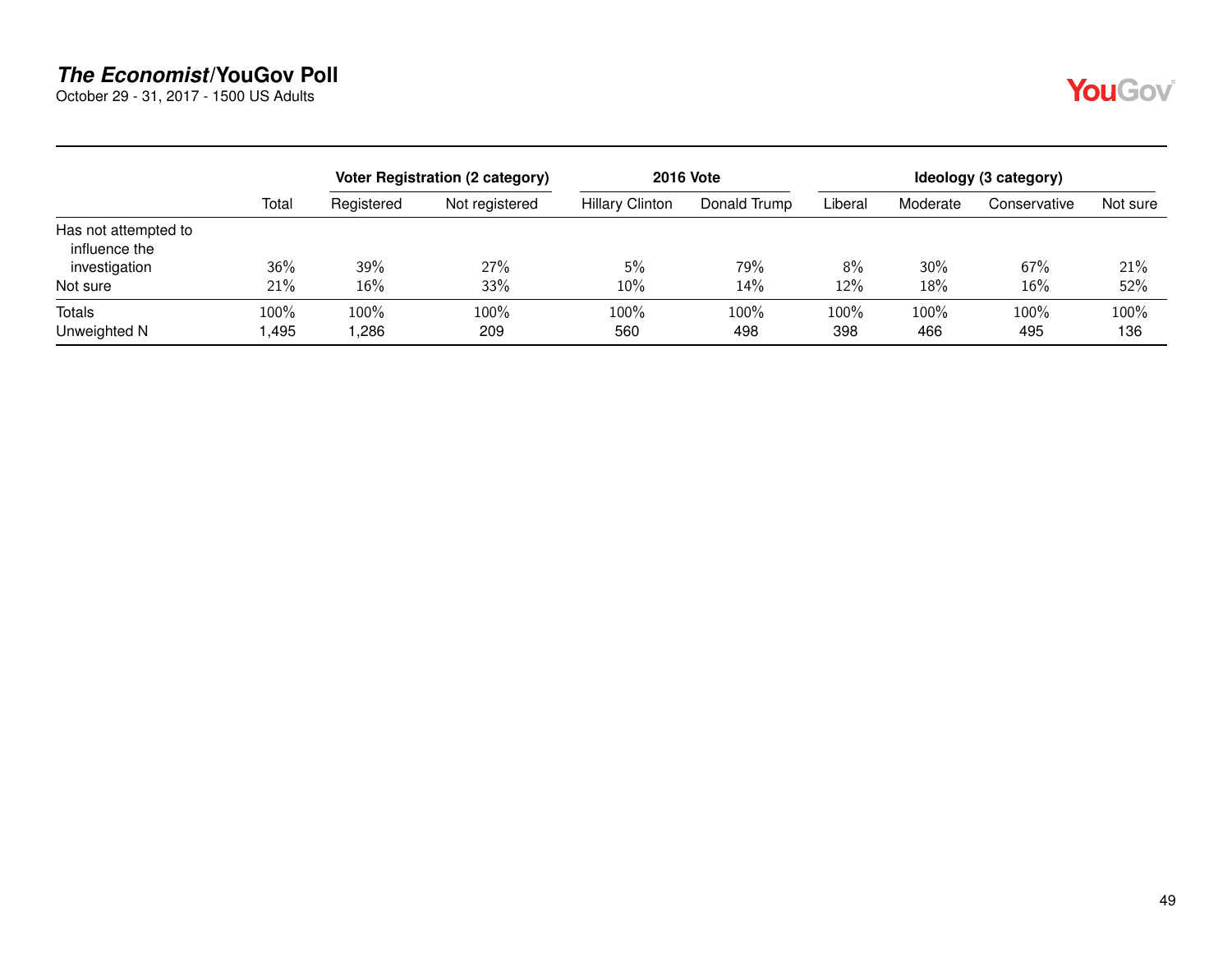October 29 - 31, 2017 - 1500 US Adults

## YouGov®

#### **42. Fire Special Counsel**

Do you think Donald Trump should or should not fire Robert Mueller, the special counsel assigned to oversee the investigation of Russian influence on the 2016 election?

|                        |       |      | <b>Gender</b> |       |           | Age (4 category) |       |       |              | Race (4 category) |       |
|------------------------|-------|------|---------------|-------|-----------|------------------|-------|-------|--------------|-------------------|-------|
|                        | Total | Male | Female        | 18-29 | $30 - 44$ | 45-64            | $65+$ | White | <b>Black</b> | Hispanic          | Other |
| Should fire Robert     |       |      |               |       |           |                  |       |       |              |                   |       |
| Mueller                | 20%   | 26%  | 14%           | 19%   | $15\%$    | 21%              | 23%   | 21%   | 12%          | 21%               | 17%   |
| Should not fire Robert |       |      |               |       |           |                  |       |       |              |                   |       |
| Mueller                | 45%   | 46%  | 44%           | 36%   | 44%       | 49%              | 50%   | 44%   | 55%          | 45%               | 31%   |
| Not sure               | 35%   | 28%  | 42%           | 45%   | 41%       | 31%              | 27%   | 35%   | 33%          | 34%               | 53%   |
| Totals                 | 100%  | 100% | 100%          | 100%  | $100\%$   | 100%             | 100%  | 100%  | 100%         | 100%              | 100%  |
| Unweighted N           | ,491  | 664  | 827           | 208   | 411       | 563              | 309   | 1,102 | 175          | 142               | 72    |

|                        |       |      | Party <b>ID</b> |         |           | Family Income (3 category) |          |                   |           | <b>Census Region</b> |       |      |
|------------------------|-------|------|-----------------|---------|-----------|----------------------------|----------|-------------------|-----------|----------------------|-------|------|
|                        | Total | Dem  | Ind             | Rep     | $<$ \$50K | \$50-100K                  | $$100K+$ | Prefer not to say | Northeast | Midwest              | South | West |
| Should fire Robert     |       |      |                 |         |           |                            |          |                   |           |                      |       |      |
| <b>Mueller</b>         | 20%   | 6%   | 21%             | 34%     | 20%       | 19%                        | 17%      | 22%               | 17%       | 19%                  | 22%   | 18%  |
| Should not fire Robert |       |      |                 |         |           |                            |          |                   |           |                      |       |      |
| <b>Mueller</b>         | 45%   | 72%  | 36%             | 27%     | 42%       | 46%                        | 59%      | 42%               | 50%       | 42%                  | 45%   | 44%  |
| Not sure               | 35%   | 22%  | 43%             | 39%     | 38%       | 34%                        | 24%      | 37%               | 33%       | 39%                  | 33%   | 38%  |
| <b>Totals</b>          | 100%  | 100% | 100%            | $100\%$ | 100%      | $100\%$                    | 100%     | 100%              | 100%      | 100%                 | 100%  | 100% |
| Unweighted N           | 491,  | 531  | 585             | 375     | 656       | 424                        | 203      | 208               | 306       | 334                  | 521   | 330  |

|                           |       |            | <b>Voter Registration (2 category)</b> |                        | <b>2016 Vote</b> |         |          | Ideology (3 category) |          |
|---------------------------|-------|------------|----------------------------------------|------------------------|------------------|---------|----------|-----------------------|----------|
|                           | Total | Registered | Not registered                         | <b>Hillary Clinton</b> | Donald Trump     | Liberal | Moderate | Conservative          | Not sure |
| <b>Should fire Robert</b> |       |            |                                        |                        |                  |         |          |                       |          |
| Mueller                   | 20%   | 21%        | 15%                                    | 5%                     | 39%              | 7%      | 20%      | 35%                   | 5%       |
| Should not fire Robert    |       |            |                                        |                        |                  |         |          |                       |          |
| Mueller                   | 45%   | 48%        | 38%                                    | 78%                    | 24%              | 74%     | 49%      | 27%                   | 29%      |
| Not sure                  | 35%   | 31%        | 47%                                    | 18%                    | 37%              | 19%     | 31%      | 39%                   | 66%      |
| <b>Totals</b>             | 100%  | 100%       | 100%                                   | 100%                   | 100%             | 100%    | 100%     | 100%                  | 100%     |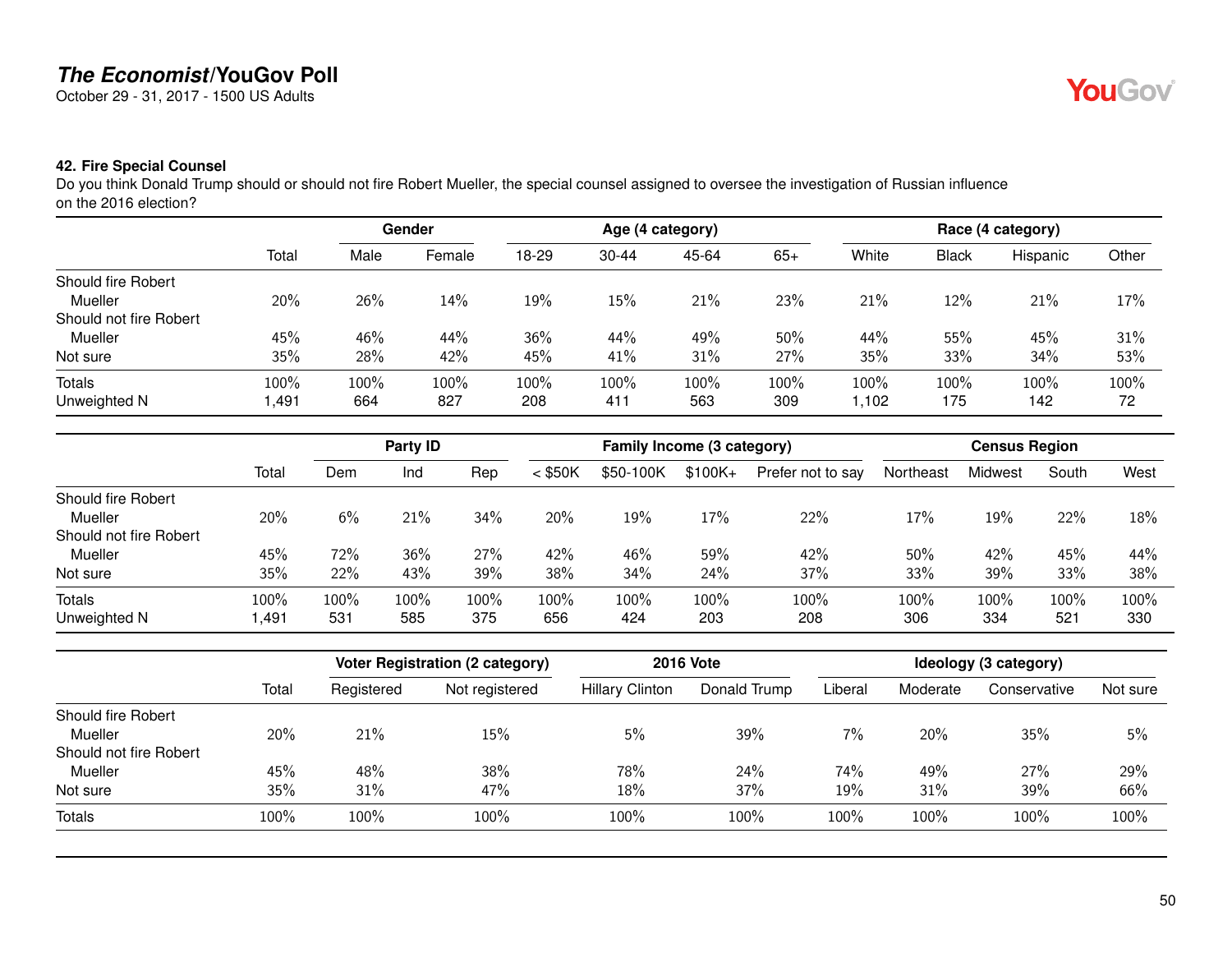October 29 - 31, 2017 - 1500 US Adults

|              |       |            | Voter Registration (2 category) |                        | <b>2016 Vote</b> |         |          | Ideology (3 category) |          |
|--------------|-------|------------|---------------------------------|------------------------|------------------|---------|----------|-----------------------|----------|
|              | Total | Registered | Not registered                  | <b>Hillary Clinton</b> | Donald Trump     | Liberal | Moderate | Conservative          | Not sure |
| Unweighted N | .491  | ,284       | 207                             | 562                    | 495              | 398     | 465      | 495                   | 133      |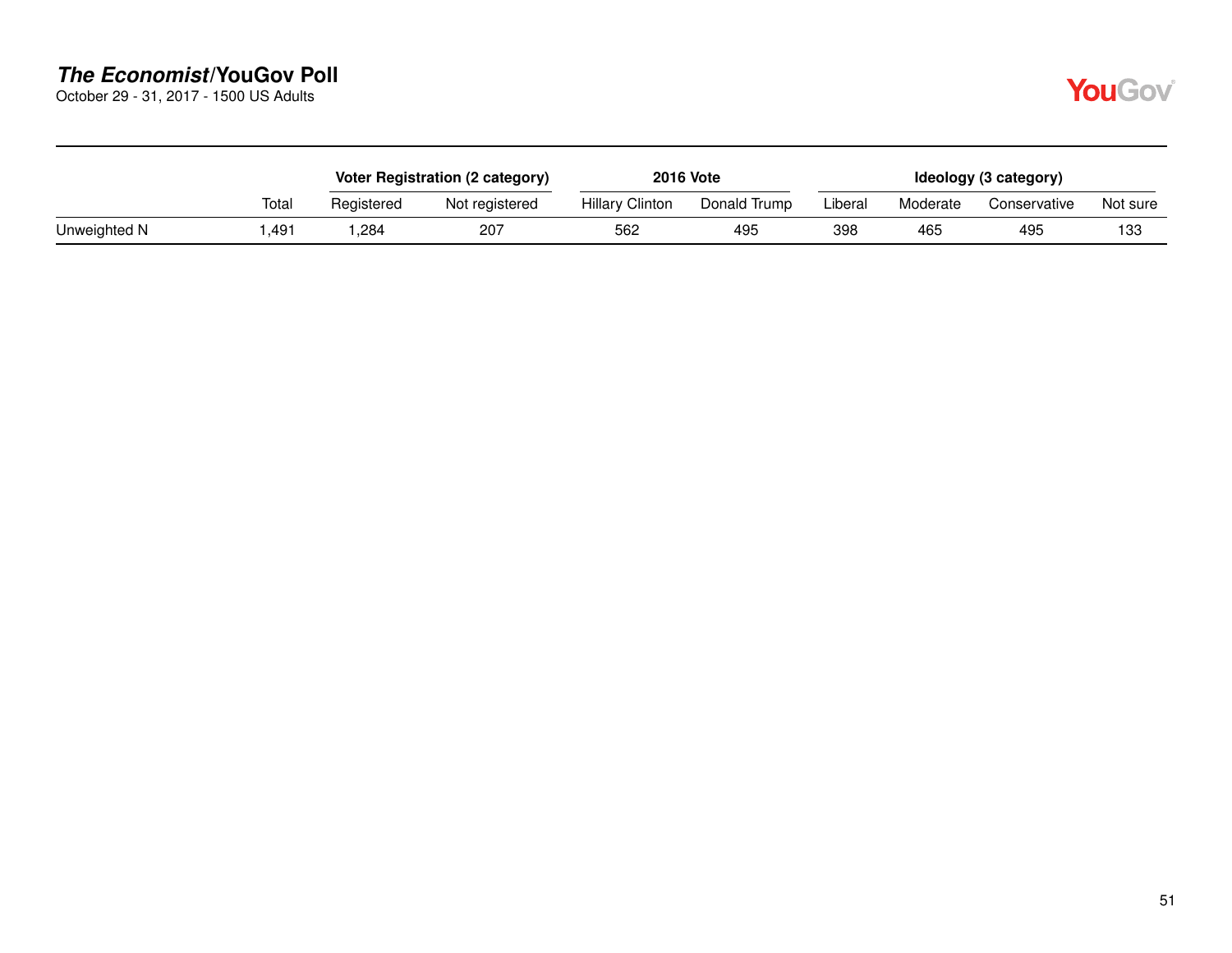October 29 - 31, 2017 - 1500 US Adults

#### **43. Attention paid**

How much attention are you paying to the opioid epidemic in the United States?

|               |        |      | <b>Gender</b> | Age (4 category) |       |       |       | Race (4 category) |              |          |       |
|---------------|--------|------|---------------|------------------|-------|-------|-------|-------------------|--------------|----------|-------|
|               | Total  | Male | Female        | 18-29            | 30-44 | 45-64 | $65+$ | White             | <b>Black</b> | Hispanic | Other |
| A lot         | 20%    | 19%  | 21%           | 11%              | 17%   | 23%   | 28%   | 21%               | 20%          | 15%      | 13%   |
| Some          | $37\%$ | 40%  | 34%           | 28%              | 32%   | 39%   | 47%   | 39%               | 32%          | 33%      | 31%   |
| Only a little | 23%    | 23%  | 23%           | 22%              | 27%   | 24%   | 20%   | 24%               | 22%          | 22%      | 16%   |
| Not at all    | $14\%$ | 13%  | 14%           | 27%              | 12%   | 12%   | 4%    | 12%               | 18%          | 18%      | 20%   |
| Not sure      | 6%     | 5%   | 7%            | $11\%$           | 11%   | 2%    | $1\%$ | 4%                | 7%           | 12%      | 19%   |
| Totals        | 100%   | 100% | 100%          | 100%             | 100%  | 100%  | 100%  | 100%              | 100%         | 100%     | 100%  |
| Unweighted N  | 499, ا | 666  | 833           | 209              | 415   | 566   | 309   | ,109              | 176          | 142      | 72    |

|               |       |      | Party ID |      |           | Family Income (3 category) |          |                   |           | <b>Census Region</b> |       |      |
|---------------|-------|------|----------|------|-----------|----------------------------|----------|-------------------|-----------|----------------------|-------|------|
|               | Total | Dem  | Ind      | Rep  | $<$ \$50K | \$50-100K                  | $$100K+$ | Prefer not to say | Northeast | Midwest              | South | West |
| A lot         | 20%   | 22%  | 17%      | 23%  | 17%       | 21%                        | 30%      | 18%               | 23%       | 20%                  | 22%   | 14%  |
| Some          | 37%   | 39%  | 33%      | 40%  | 36%       | 40%                        | 37%      | 34%               | 36%       | 36%                  | 38%   | 36%  |
| Only a little | 23%   | 23%  | 23%      | 24%  | 25%       | 25%                        | 22%      | 17%               | 25%       | 25%                  | 22%   | 23%  |
| Not at all    | 14%   | 12%  | 17%      | 11%  | 14%       | 11%                        | 8%       | 22%               | 9%        | 16%                  | 13%   | 19%  |
| Not sure      | 6%    | 4%   | 10%      | 2%   | 8%        | 3%                         | 2%       | 10%               | 7%        | 3%                   | 6%    | 8%   |
| <b>Totals</b> | 100%  | 100% | 100%     | 100% | 100%      | $100\%$                    | 100%     | 100%              | 100%      | 100%                 | 100%  | 100% |
| Unweighted N  | ,499  | 533  | 589      | 377  | 661       | 426                        | 203      | 209               | 311       | 335                  | 521   | 332  |

|               |       |            | <b>Voter Registration (2 category)</b> |                        | <b>2016 Vote</b> | Ideology (3 category) |          |              |          |
|---------------|-------|------------|----------------------------------------|------------------------|------------------|-----------------------|----------|--------------|----------|
|               | Total | Registered | Not registered                         | <b>Hillary Clinton</b> | Donald Trump     | Liberal               | Moderate | Conservative | Not sure |
| A lot         | 20%   | 24%        | 10%                                    | 28%                    | 28%              | 25%                   | 20%      | 23%          | 2%       |
| Some          | 37%   | 42%        | 25%                                    | 41%                    | 41%              | 41%                   | 39%      | 38%          | 22%      |
| Only a little | 23%   | 23%        | 24%                                    | 22%                    | 22%              | 23%                   | 26%      | 21%          | 23%      |
| Not at all    | 14%   | 8%         | 29%                                    | 5%                     | 8%               | 6%                    | 13%      | 14%          | 27%      |
| Not sure      | 6%    | 4%         | 12%                                    | 3%                     | 1%               | 4%                    | 2%       | 3%           | 25%      |
| Totals        | 100%  | 100%       | 100%                                   | 100%                   | 100%             | 100%                  | 100%     | 100%         | 100%     |
| Unweighted N  | ,499  | ,290       | 209                                    | 563                    | 499              | 399                   | 468      | 496          | 136      |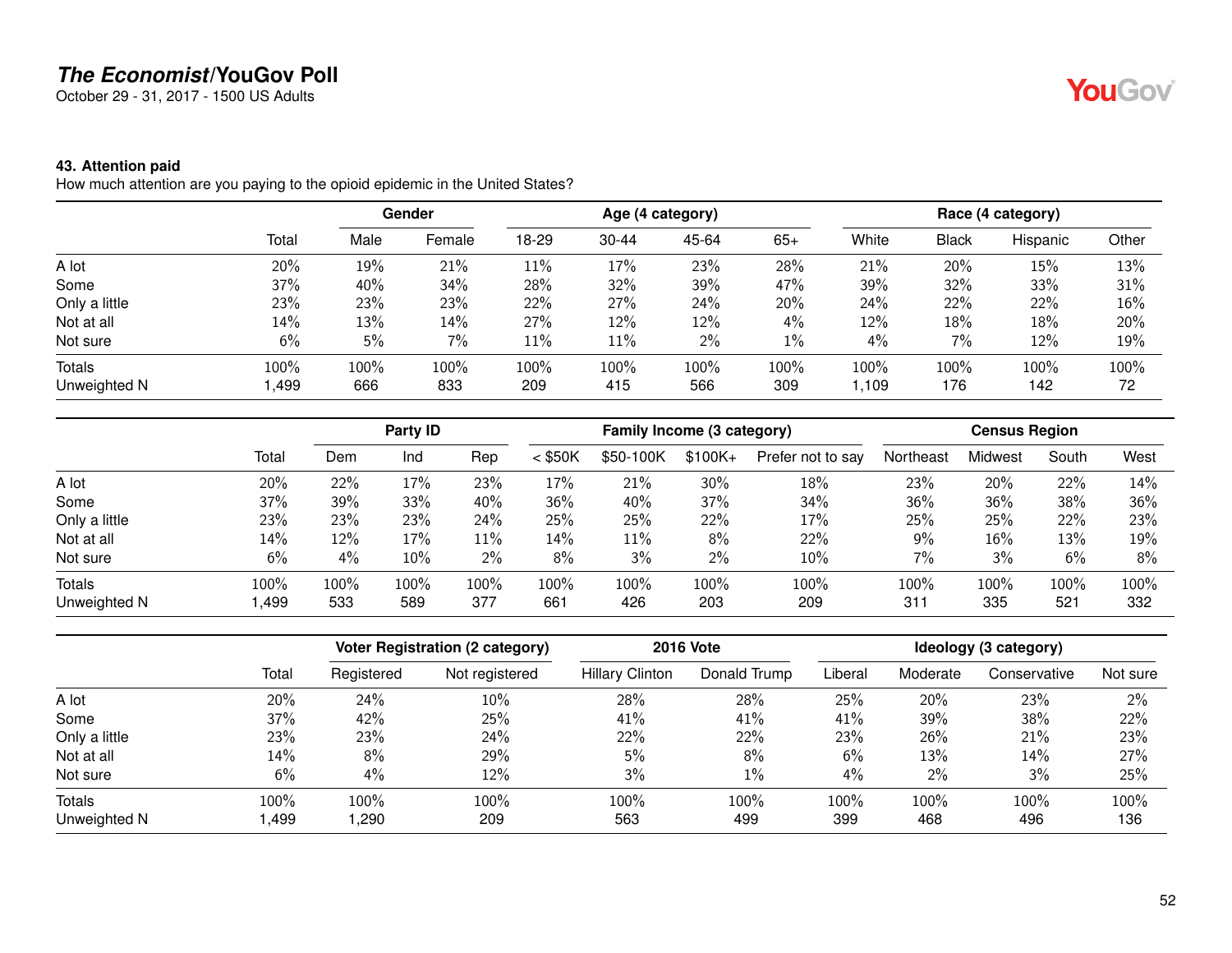October 29 - 31, 2017 - 1500 US Adults

#### **44. Opioid - US problem**

How serious a problem is the opioid epidemic in the United States?

|                    |       | Gender |        |       | Age (4 category) |       |       |       | Race (4 category) |          |       |  |
|--------------------|-------|--------|--------|-------|------------------|-------|-------|-------|-------------------|----------|-------|--|
|                    | Total | Male   | Female | 18-29 | $30 - 44$        | 45-64 | $65+$ | White | Black             | Hispanic | Other |  |
| Very serious       | 48%   | 45%    | 51%    | 33%   | 45%              | 53%   | 60%   | 52%   | 49%               | 30%      | 33%   |  |
| Somewhat serious   | 31%   | 35%    | 26%    | 27%   | 29%              | 32%   | 34%   | 31%   | 25%               | 34%      | 34%   |  |
| Not very serious   | 6%    | 7%     | 5%     | 12%   | 7%               | 4%    | 2%    | 5%    | 8%                | $9\%$    | 5%    |  |
| Not serious at all | 3%    | 3%     | 2%     | 4%    | 4%               | 2%    | $0\%$ | 2%    | 2%                | 5%       | $2\%$ |  |
| Not sure           | 13%   | $9\%$  | 16%    | 24%   | 15%              | 9%    | 4%    | 9%    | $16\%$            | 22%      | 25%   |  |
| <b>Totals</b>      | 100%  | 100%   | 100%   | 100%  | 100%             | 100%  | 100%  | 100%  | 100%              | 100%     | 100%  |  |
| Unweighted N       | ,496  | 665    | 831    | 209   | 414              | 564   | 309   | 1,108 | 176               | 140      | 72    |  |

|                    |       |       | Party ID |       |           | Family Income (3 category) |          |                   |           | <b>Census Region</b> |       |       |
|--------------------|-------|-------|----------|-------|-----------|----------------------------|----------|-------------------|-----------|----------------------|-------|-------|
|                    | Total | Dem   | Ind      | Rep   | $<$ \$50K | \$50-100K                  | $$100K+$ | Prefer not to say | Northeast | Midwest              | South | West  |
| Very serious       | 48%   | 59%   | 42%      | 46%   | 47%       | 51%                        | 57%      | 42%               | 55%       | 49%                  | 52%   | 36%   |
| Somewhat serious   | 31%   | 27%   | 30%      | 35%   | 28%       | 35%                        | 32%      | 30%               | 28%       | 32%                  | 29%   | 34%   |
| Not very serious   | 6%    | 3%    | 6%       | 10%   | 8%        | 5%                         | 3%       | 4%                | 6%        | 5%                   | 6%    | $7\%$ |
| Not serious at all | 3%    | $2\%$ | 4%       | $1\%$ | 3%        | $2\%$                      | 3%       | 3%                | 1%        | 3%                   | 2%    | $4\%$ |
| Not sure           | 13%   | 9%    | 18%      | 8%    | 14%       | 7%                         | 6%       | 21%               | 11%       | 11%                  | 10%   | 19%   |
| <b>Totals</b>      | 100%  | 100%  | 100%     | 100%  | 100%      | $100\%$                    | 100%     | 100%              | 100%      | 100%                 | 100%  | 100%  |
| Unweighted N       | ,496  | 532   | 586      | 378   | 658       | 426                        | 202      | 210               | 311       | 335                  | 520   | 330   |

|                    |       |            | <b>Voter Registration (2 category)</b> |                        | <b>2016 Vote</b> |         |          | Ideology (3 category) |          |
|--------------------|-------|------------|----------------------------------------|------------------------|------------------|---------|----------|-----------------------|----------|
|                    | Total | Registered | Not registered                         | <b>Hillary Clinton</b> | Donald Trump     | Liberal | Moderate | Conservative          | Not sure |
| Very serious       | 48%   | 54%        | 33%                                    | 63%                    | 53%              | 62%     | 48%      | 48%                   | 27%      |
| Somewhat serious   | 31%   | 31%        | 30%                                    | 27%                    | 34%              | 24%     | 36%      | 35%                   | 19%      |
| Not very serious   | 6%    | 5%         | 9%                                     | 4%                     | 5%               | 5%      | 7%       | 7%                    | 5%       |
| Not serious at all | 3%    | 2%         | 4%                                     | $1\%$                  | $1\%$            | 3%      | $2\%$    | $2\%$                 | 3%       |
| Not sure           | 13%   | 8%         | 23%                                    | 5%                     | 6%               | 6%      | 8%       | 8%                    | 45%      |
| <b>Totals</b>      | 100%  | 100%       | 100%                                   | 100%                   | 100%             | 100%    | 100%     | 100%                  | 100%     |
| Unweighted N       | ,496  | ,287       | 209                                    | 562                    | 498              | 399     | 465      | 496                   | 136      |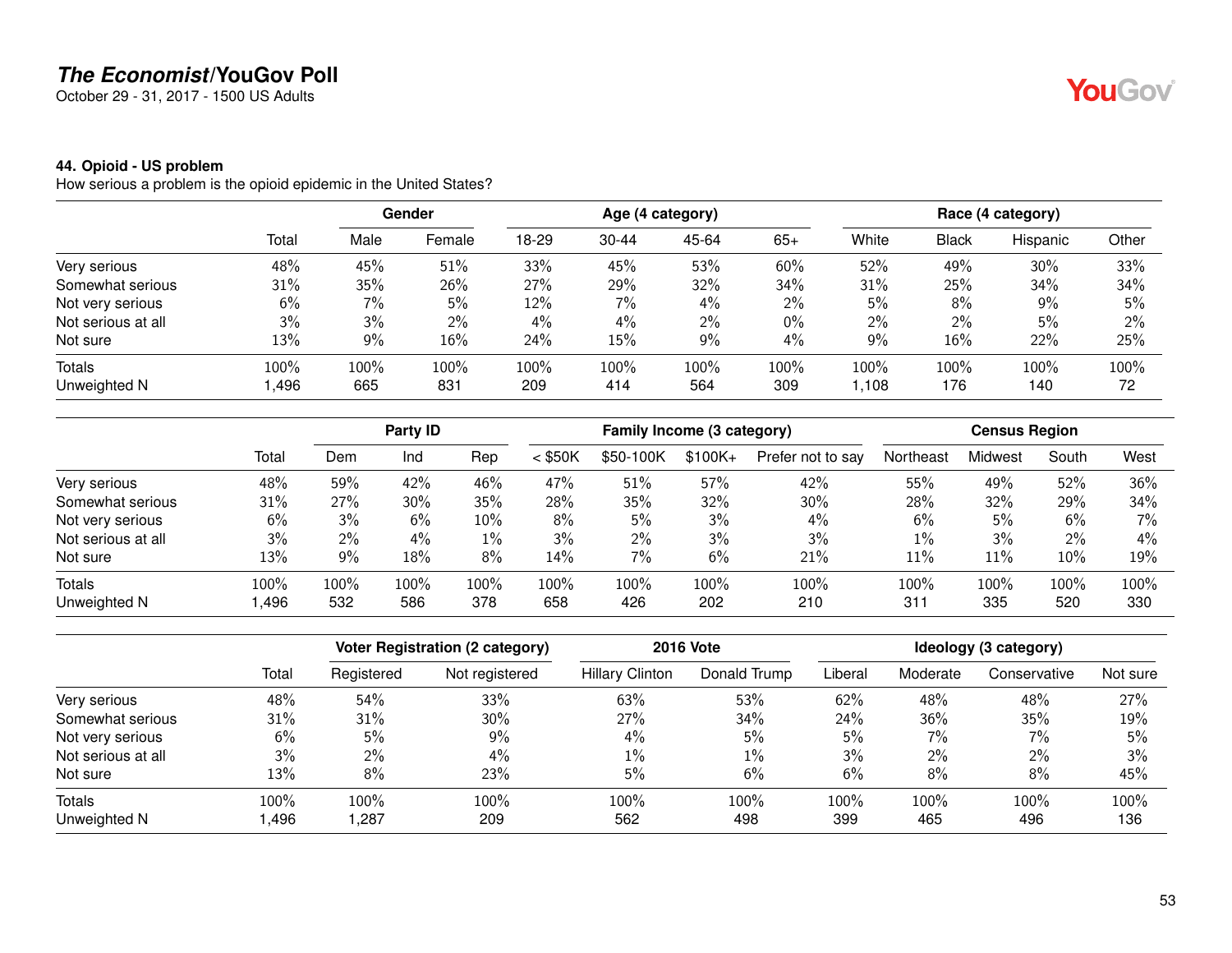October 29 - 31, 2017 - 1500 US Adults

#### **45. Opioid - local problem**

How serious a problem is the opioid epidemic in your community?

|                    |       |      | <b>Gender</b> | Age (4 category) |           |       |       | Race (4 category) |       |          |       |
|--------------------|-------|------|---------------|------------------|-----------|-------|-------|-------------------|-------|----------|-------|
|                    | Total | Male | Female        | 18-29            | $30 - 44$ | 45-64 | $65+$ | White             | Black | Hispanic | Other |
| Very serious       | 20%   | 19%  | 22%           | 16%              | 22%       | 25%   | 15%   | 21%               | 22%   | 18%      | 16%   |
| Somewhat serious   | 31%   | 32%  | 30%           | 28%              | 30%       | 33%   | 32%   | 34%               | 20%   | 28%      | 30%   |
| Not very serious   | 15%   | 17%  | 14%           | 21%              | 17%       | 10%   | 16%   | 15%               | 19%   | 15%      | 14%   |
| Not serious at all | 8%    | 11%  | 5%            | 8%               | 10%       | 9%    | 3%    | 7%                | 12%   | 9%       | 14%   |
| Not sure           | 25%   | 21%  | 29%           | 27%              | 21%       | 22%   | 34%   | 24%               | 28%   | 30%      | 26%   |
| Totals             | 100%  | 100% | 100%          | 100%             | 100%      | 100%  | 100%  | 100%              | 100%  | 100%     | 100%  |
| Unweighted N       | 1,497 | 664  | 833           | 208              | 414       | 565   | 310   | ,107              | 176   | 142      | 72    |

|                    |       |      | Party ID |       |           | Family Income (3 category) |          |                   |           | <b>Census Region</b> |       |      |
|--------------------|-------|------|----------|-------|-----------|----------------------------|----------|-------------------|-----------|----------------------|-------|------|
|                    | Total | Dem  | Ind      | Rep   | $<$ \$50K | \$50-100K                  | $$100K+$ | Prefer not to say | Northeast | Midwest              | South | West |
| Very serious       | 20%   | 23%  | 19%      | 20%   | 21%       | 21%                        | 22%      | 15%               | 28%       | 20%                  | 20%   | 14%  |
| Somewhat serious   | 31%   | 28%  | 30%      | 37%   | 30%       | 30%                        | 35%      | 31%               | 31%       | 29%                  | 32%   | 31%  |
| Not very serious   | 15%   | 17%  | 14%      | 16%   | 14%       | 17%                        | 22%      | 14%               | 14%       | 16%                  | 15%   | 17%  |
| Not serious at all | 8%    | 9%   | 8%       | $7\%$ | 8%        | 9%                         | 7%       | 6%                | 6%        | 5%                   | 9%    | 11%  |
| Not sure           | 25%   | 23%  | 30%      | 20%   | 27%       | 23%                        | 14%      | 34%               | 21%       | 29%                  | 24%   | 27%  |
| <b>Totals</b>      | 100%  | 100% | 100%     | 100%  | 100%      | $100\%$                    | 100%     | 100%              | 100%      | 100%                 | 100%  | 100% |
| Unweighted N       | ,497  | 531  | 589      | 377   | 661       | 424                        | 203      | 209               | 312       | 333                  | 520   | 332  |

|                    |       |            | <b>Voter Registration (2 category)</b> |                        | <b>2016 Vote</b> |         |          | Ideology (3 category) |          |  |  |
|--------------------|-------|------------|----------------------------------------|------------------------|------------------|---------|----------|-----------------------|----------|--|--|
|                    | Total | Registered | Not registered                         | <b>Hillary Clinton</b> | Donald Trump     | Liberal | Moderate | Conservative          | Not sure |  |  |
| Very serious       | 20%   | 22%        | 15%                                    | 23%                    | 23%              | 23%     | 20%      | 21%                   | 14%      |  |  |
| Somewhat serious   | 31%   | 31%        | 31%                                    | 31%                    | 31%              | 30%     | 34%      | 34%                   | 19%      |  |  |
| Not very serious   | 15%   | 17%        | 12%                                    | 17%                    | 18%              | 20%     | 16%      | $16\%$                | 7%       |  |  |
| Not serious at all | 8%    | 8%         | $9\%$                                  | 6%                     | 6%               | 8%      | $9\%$    | 8%                    | 5%       |  |  |
| Not sure           | 25%   | 23%        | 32%                                    | 22%                    | 22%              | 19%     | 21%      | 21%                   | 54%      |  |  |
| <b>Totals</b>      | 100%  | 100%       | 100%                                   | 100%                   | 100%             | 100%    | 100%     | 100%                  | 100%     |  |  |
| Unweighted N       | ,497  | ,288       | 209                                    | 561                    | 500              | 398     | 467      | 496                   | 136      |  |  |

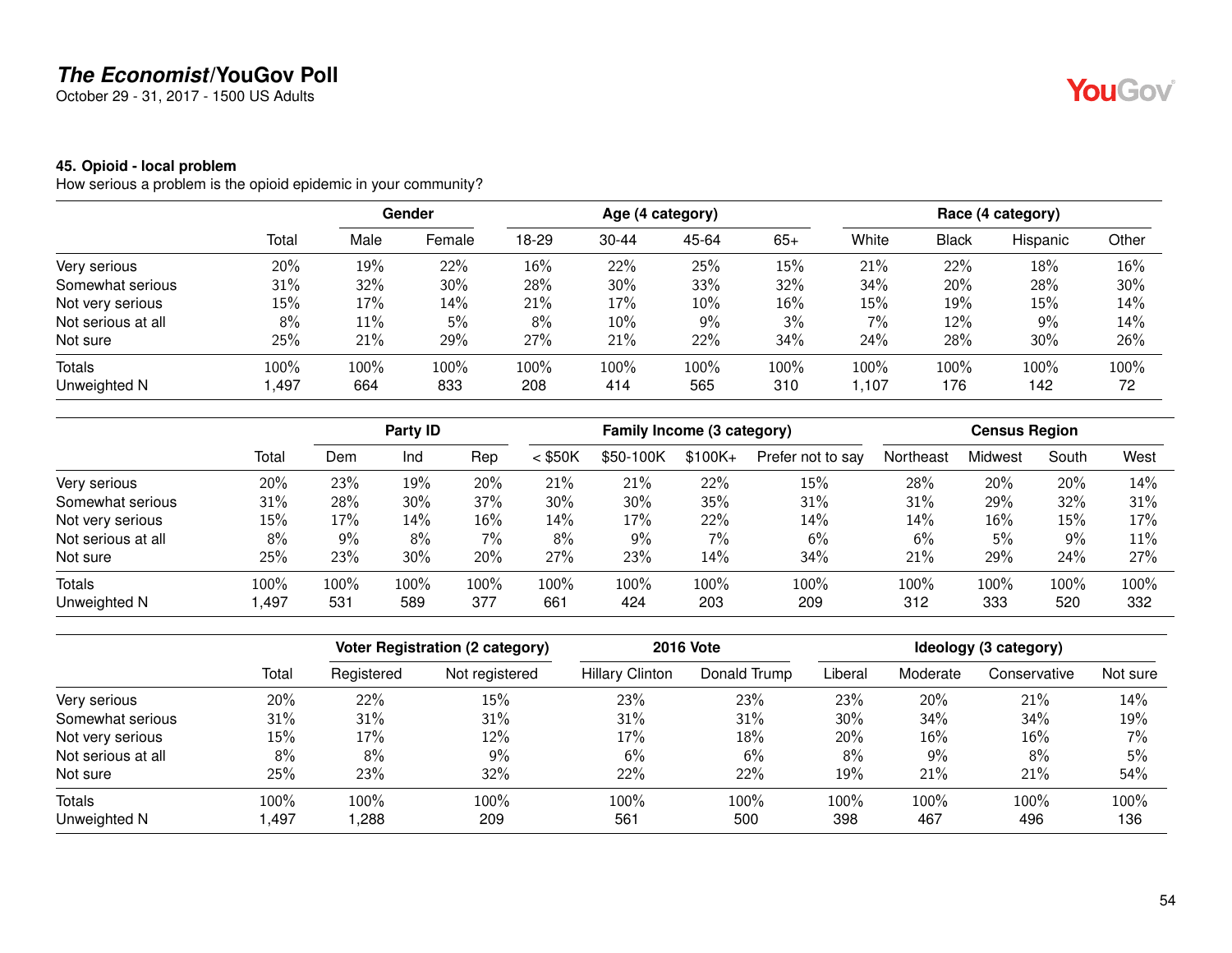October 29 - 31, 2017 - 1500 US Adults

#### **46. Know anyone with opioid problem**

Do you personally know anyone who has a problem with opioid abuse?

|                   |       | Gender |        | Age (4 category) |           |       |       | Race (4 category) |       |          |       |
|-------------------|-------|--------|--------|------------------|-----------|-------|-------|-------------------|-------|----------|-------|
|                   | Total | Male   | Female | 18-29            | $30 - 44$ | 45-64 | $65+$ | White             | Black | Hispanic | Other |
| Yes               | 23%   | 22%    | 24%    | 20%              | 24%       | 26%   | 21%   | 25%               | 17%   | 20%      | 21%   |
| No                | 58%   | 61%    | 56%    | 53%              | 51%       | 61%   | 68%   | 58%               | 63%   | 57%      | 51%   |
| Not sure          | 14%   | 12%    | 16%    | $16\%$           | 18%       | 12%   | 10%   | 13%               | 14%   | 15%      | 18%   |
| Prefer not to say | 5%    | 5%     | 4%     | $11\%$           | 7%        | $1\%$ | $1\%$ | 3%                | 6%    | 8%       | 10%   |
| <b>Totals</b>     | 100%  | 100%   | 100%   | 100%             | 100%      | 100%  | 100%  | 100%              | 100%  | 100%     | 100%  |
| Unweighted N      | ,498  | 664    | 834    | 209              | 414       | 565   | 310   | ,109              | 175   | 142      | 72    |

|                   |       | Party ID |      |       | Family Income (3 category) |           |           |                   | <b>Census Region</b> |         |       |       |
|-------------------|-------|----------|------|-------|----------------------------|-----------|-----------|-------------------|----------------------|---------|-------|-------|
|                   | Total | Dem      | Ind  | Rep   | $<$ \$50K                  | \$50-100K | $$100K +$ | Prefer not to say | Northeast            | Midwest | South | West  |
| Yes               | 23%   | 22%      | 23%  | 24%   | 24%                        | 24%       | 25%       | 17%               | 34%                  | 20%     | 21%   | 20%   |
| <b>No</b>         | 58%   | 62%      | 53%  | 64%   | 57%                        | 61%       | 63%       | 56%               | 49%                  | 60%     | 64%   | 57%   |
| Not sure          | 14%   | 12%      | 18%  | $9\%$ | 15%                        | $11\%$    | 11%       | 16%               | 13%                  | 16%     | 11%   | 16%   |
| Prefer not to say | 5%    | 3%       | 6%   | 3%    | 4%                         | 3%        | 1%        | 11%               | 5%                   | $4\%$   | 4%    | $7\%$ |
| Totals            | 100%  | 100%     | 100% | 100%  | 100%                       | 100%      | 100%      | 100%              | 100%                 | 100%    | 100%  | 100%  |
| Unweighted N      | ,498  | 531      | 589  | 378   | 659                        | 426       | 203       | 210               | 311                  | 335     | 520   | 332   |

|                   |       |            | Voter Registration (2 category) |                        | <b>2016 Vote</b> | Ideology (3 category) |          |              |          |
|-------------------|-------|------------|---------------------------------|------------------------|------------------|-----------------------|----------|--------------|----------|
|                   | Total | Registered | Not registered                  | <b>Hillary Clinton</b> | Donald Trump     | Liberal               | Moderate | Conservative | Not sure |
| Yes               | 23%   | 25%        | 18%                             | 27%                    | 26%              | 26%                   | 24%      | 23%          | 18%      |
| <b>No</b>         | 58%   | 58%        | 59%                             | 57%                    | 63%              | 55%                   | 61%      | 63%          | 48%      |
| Not sure          | 14%   | 13%        | 15%                             | 14%                    | 10%              | 15%                   | 14%      | 11%          | 21%      |
| Prefer not to say | 5%    | 3%         | 9%                              | $2\%$                  | 1%               | 5%                    | $1\%$    | 3%           | 14%      |
| <b>Totals</b>     | 100%  | 100%       | 100%                            | 100%                   | 100%             | 100%                  | 100%     | 100%         | 100%     |
| Unweighted N      | ,498  | ,290       | 208                             | 563                    | 499              | 399                   | 468      | 496          | 135      |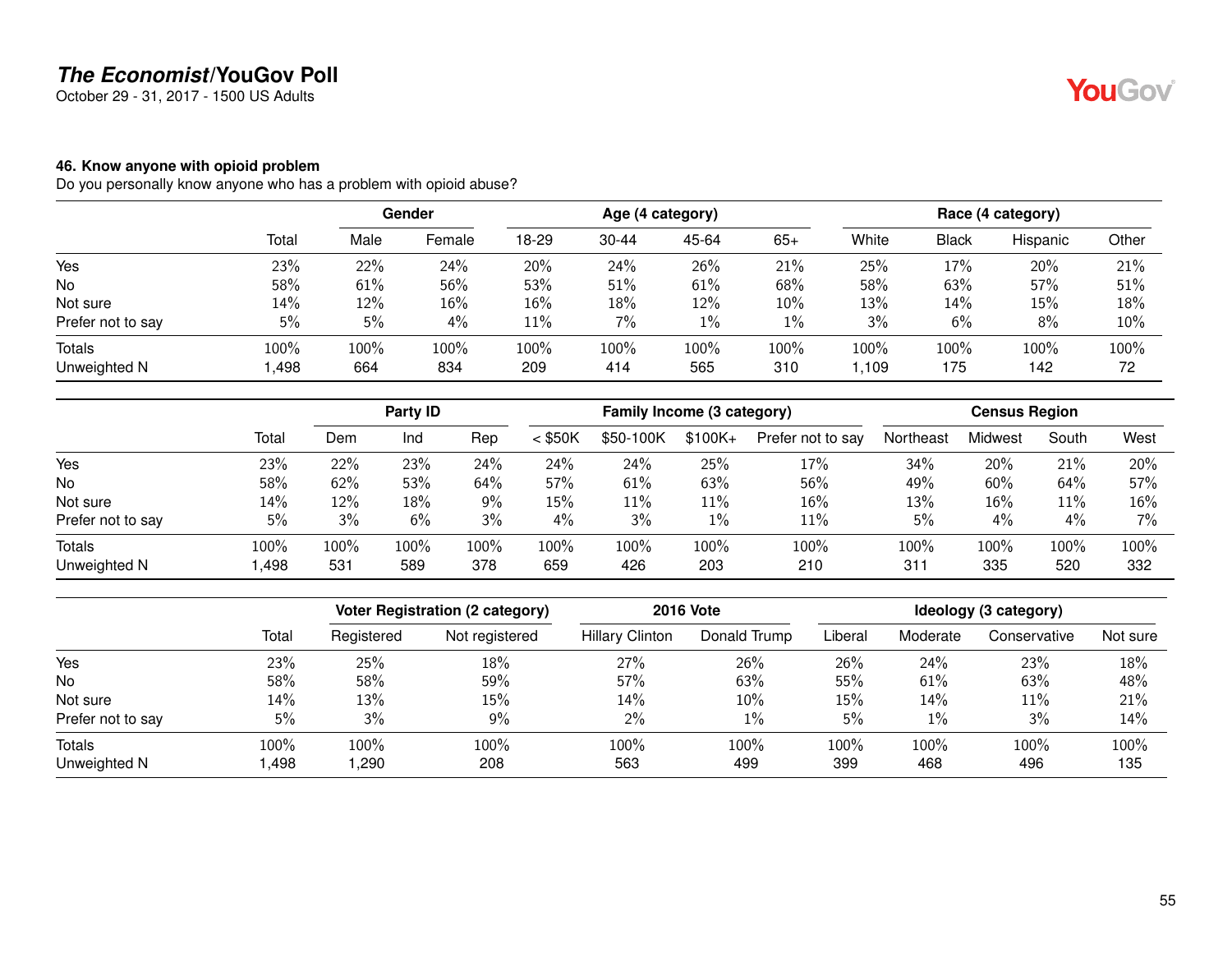October 29 - 31, 2017 - 1500 US Adults

#### **47. Know an overdose victim**

Do you personally know anyone who has died from a drug overdose?

|                   |       | Gender |        | Age (4 category) |           |       |       | Race (4 category) |       |          |       |
|-------------------|-------|--------|--------|------------------|-----------|-------|-------|-------------------|-------|----------|-------|
|                   | Total | Male   | Female | 18-29            | $30 - 44$ | 45-64 | $65+$ | White             | Black | Hispanic | Other |
| Yes               | 24%   | 23%    | 24%    | $16\%$           | 26%       | 27%   | 23%   | 25%               | 19%   | 20%      | 24%   |
| No                | 65%   | 65%    | 66%    | 63%              | 60%       | 67%   | 71%   | 65%               | 68%   | 68%      | 56%   |
| Not sure          | 8%    | 8%     | 7%     | 12%              | 10%       | 5%    | 6%    | 8%                | $7\%$ | 9%       | 8%    |
| Prefer not to say | 3%    | 5%     | $2\%$  | 9%               | 5%        | $1\%$ | $1\%$ | 2%                | $7\%$ | 3%       | 13%   |
| Totals            | 100%  | 100%   | 100%   | 100%             | 100%      | 100%  | 100%  | 100%              | 100%  | 100%     | 100%  |
| Unweighted N      | ,496  | 664    | 832    | 208              | 414       | 564   | 310   | ,108              | 176   | 140      | 72    |

|                   |       |       | Party ID |       |           | Family Income (3 category) |           |                   |           | <b>Census Region</b> |       |      |
|-------------------|-------|-------|----------|-------|-----------|----------------------------|-----------|-------------------|-----------|----------------------|-------|------|
|                   | Total | Dem   | Ind      | Rep   | $<$ \$50K | \$50-100K                  | $$100K +$ | Prefer not to say | Northeast | <b>Midwest</b>       | South | West |
| Yes               | 24%   | 25%   | 22%      | 24%   | 24%       | 26%                        | 29%       | 14%               | 35%       | 25%                  | 20%   | 19%  |
| No.               | 65%   | 68%   | 63%      | 66%   | 63%       | 66%                        | 66%       | 71%               | 54%       | 63%                  | 71%   | 68%  |
| Not sure          | 8%    | 5%    | 10%      | $7\%$ | 9%        | 6%                         | 5%        | 8%                | 8%        | 10%                  | 6%    | 9%   |
| Prefer not to say | 3%    | $2\%$ | 5%       | 3%    | 4%        | 3%                         | $0\%$     | 6%                | 3%        | 3%                   | 3%    | 5%   |
| <b>Totals</b>     | 100%  | 100%  | 100%     | 100%  | 100%      | 100%                       | 100%      | 100%              | 100%      | 100%                 | 100%  | 100% |
| Unweighted N      | ,496  | 533   | 586      | 377   | 657       | 426                        | 203       | 210               | 311       | 334                  | 519   | 332  |

|                   |       | Voter Registration (2 category) |                | <b>2016 Vote</b>       | Ideology (3 category) |         |          |              |          |
|-------------------|-------|---------------------------------|----------------|------------------------|-----------------------|---------|----------|--------------|----------|
|                   | Total | Registered                      | Not registered | <b>Hillary Clinton</b> | Donald Trump          | Liberal | Moderate | Conservative | Not sure |
| Yes               | 24%   | 26%                             | 17%            | 29%                    | 28%                   | 29%     | 23%      | 24%          | 13%      |
| <b>No</b>         | 65%   | 65%                             | 65%            | 65%                    | 64%                   | 61%     | 69%      | 66%          | 63%      |
| Not sure          | 8%    | $7\%$                           | 11%            | 5%                     | 6%                    | 7%      | $7\%$    | 7%           | 13%      |
| Prefer not to say | 3%    | $2\%$                           | 7%             | 1%                     | $1\%$                 | 3%      | 2%       | 2%           | 11%      |
| <b>Totals</b>     | 100%  | 100%                            | 100%           | 100%                   | 100%                  | 100%    | 100%     | 100%         | 100%     |
| Unweighted N      | ,496  | ,288                            | 208            | 562                    | 498                   | 399     | 467      | 494          | 136      |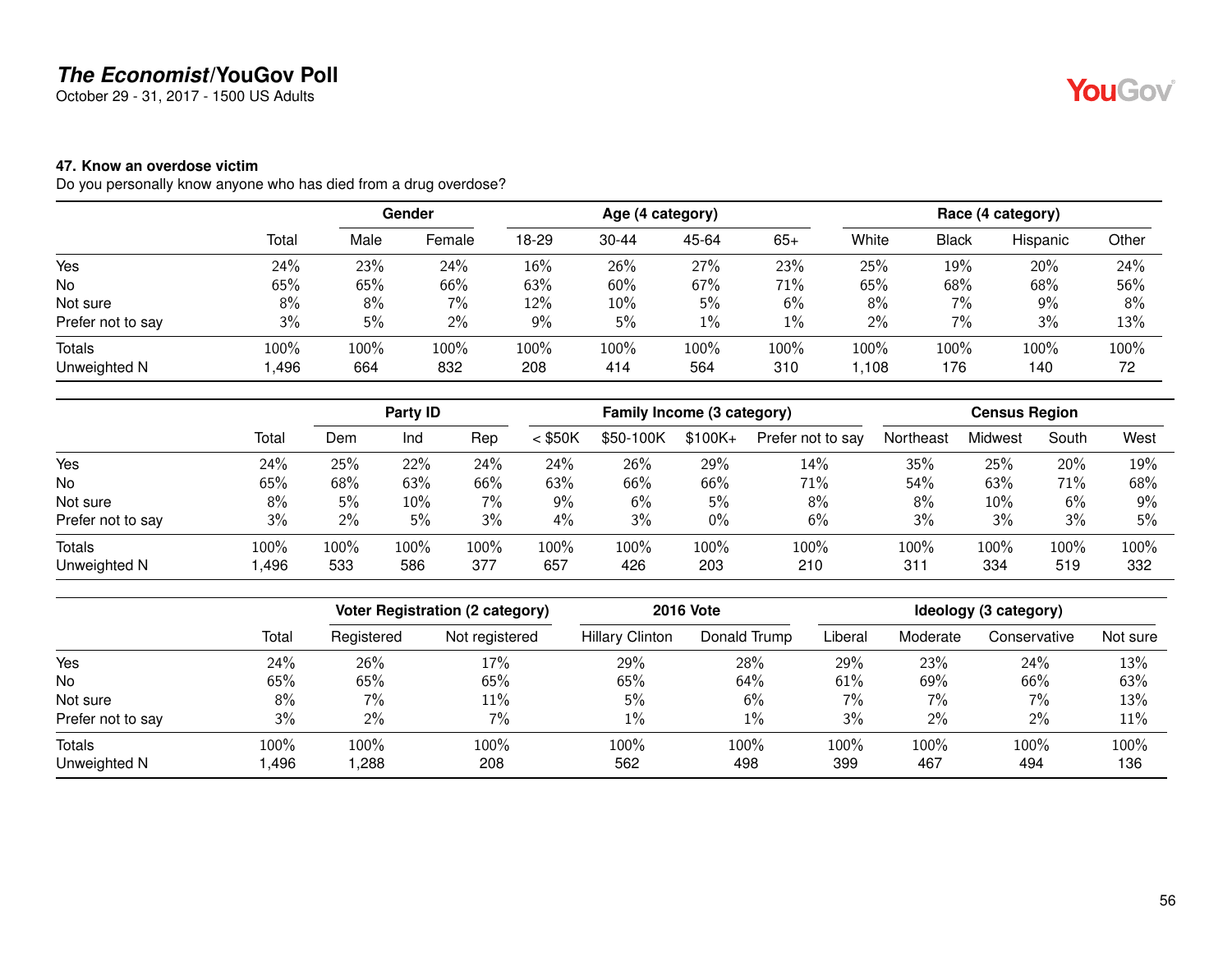October 29 - 31, 2017 - 1500 US Adults

#### **48. Opioid Blame - Patients demanding prescriptions to ease their pain**

How much do you blame each of the following for the opioid problem?

|               |        |      | <b>Gender</b> |       |           | Age (4 category) |        |       |              | Race (4 category) |       |
|---------------|--------|------|---------------|-------|-----------|------------------|--------|-------|--------------|-------------------|-------|
|               | Total  | Male | Female        | 18-29 | $30 - 44$ | 45-64            | $65+$  | White | <b>Black</b> | Hispanic          | Other |
| A lot         | 35%    | 33%  | 37%           | 24%   | 31%       | 37%              | 48%    | 37%   | 29%          | 34%               | 26%   |
| Some          | 31%    | 31%  | 30%           | 27%   | 29%       | 32%              | 33%    | 32%   | 30%          | 25%               | 29%   |
| Only a little | $15\%$ | 16%  | 13%           | 21%   | 17%       | 11%              | $11\%$ | 14%   | 14%          | 17%               | 17%   |
| Not at all    | 9%     | 9%   | 8%            | 7%    | 8%        | 13%              | 4%     | 8%    | 14%          | 5%                | 9%    |
| Not sure      | $11\%$ | 10%  | 12%           | 21%   | 14%       | 7%               | 4%     | 9%    | 13%          | 19%               | 19%   |
| Totals        | 100%   | 100% | 100%          | 100%  | 100%      | 100%             | 100%   | 100%  | 100%         | 100%              | 100%  |
| Unweighted N  | 492, ا | 663  | 829           | 206   | 414       | 562              | 310    | ,105  | 176          | 140               | 71    |

|               |        | Party <b>ID</b> |      |      | Family Income (3 category) |           |          | <b>Census Region</b> |           |         |        |      |
|---------------|--------|-----------------|------|------|----------------------------|-----------|----------|----------------------|-----------|---------|--------|------|
|               | Total  | Dem             | Ind  | Rep  | $<$ \$50K                  | \$50-100K | $$100K+$ | Prefer not to say    | Northeast | Midwest | South  | West |
| A lot         | 35%    | 37%             | 32%  | 38%  | 32%                        | 40%       | 37%      | 34%                  | 36%       | 32%     | 38%    | 32%  |
| Some          | 31%    | 32%             | 28%  | 33%  | 31%                        | 33%       | 32%      | 25%                  | 30%       | 33%     | 31%    | 28%  |
| Only a little | 15%    | 13%             | 15%  | 16%  | $16\%$                     | 12%       | 15%      | 12%                  | 14%       | 16%     | 11%    | 19%  |
| Not at all    | 9%     | 9%              | 9%   | 8%   | $10\%$                     | 8%        | 9%       | 6%                   | 8%        | 7%      | $10\%$ | 8%   |
| Not sure      | $11\%$ | 9%              | 16%  | 5%   | 11%                        | 7%        | 6%       | 22%                  | 12%       | 12%     | 9%     | 13%  |
| <b>Totals</b> | 100%   | 100%            | 100% | 100% | 100%                       | $100\%$   | 100%     | 100%                 | 100%      | 100%    | 100%   | 100% |
| Unweighted N  | ,492   | 531             | 587  | 374  | 655                        | 424       | 203      | 210                  | 311       | 333     | 517    | 331  |

|               |       |            | <b>Voter Registration (2 category)</b> |                        | <b>2016 Vote</b> |         |          | Ideology (3 category) |          |  |  |
|---------------|-------|------------|----------------------------------------|------------------------|------------------|---------|----------|-----------------------|----------|--|--|
|               | Total | Registered | Not registered                         | <b>Hillary Clinton</b> | Donald Trump     | Liberal | Moderate | Conservative          | Not sure |  |  |
| A lot         | 35%   | 36%        | 32%                                    | 37%                    | 38%              | 33%     | 40%      | 38%                   | 21%      |  |  |
| Some          | 31%   | 33%        | 24%                                    | 32%                    | 37%              | 33%     | 29%      | 33%                   | 23%      |  |  |
| Only a little | 15%   | 15%        | 13%                                    | 15%                    | 14%              | 16%     | 14%      | 14%                   | 16%      |  |  |
| Not at all    | 9%    | 8%         | 10%                                    | 9%                     | 7%               | 9%      | 10%      | 8%                    | 8%       |  |  |
| Not sure      | 11%   | 7%         | 21%                                    | 7%                     | 3%               | 8%      | 7%       | 8%                    | 33%      |  |  |
| <b>Totals</b> | 100%  | 100%       | 100%                                   | 100%                   | 100%             | 100%    | 100%     | 100%                  | 100%     |  |  |
| Unweighted N  | ,492  | ,285       | 207                                    | 561                    | 497              | 398     | 466      | 494                   | 134      |  |  |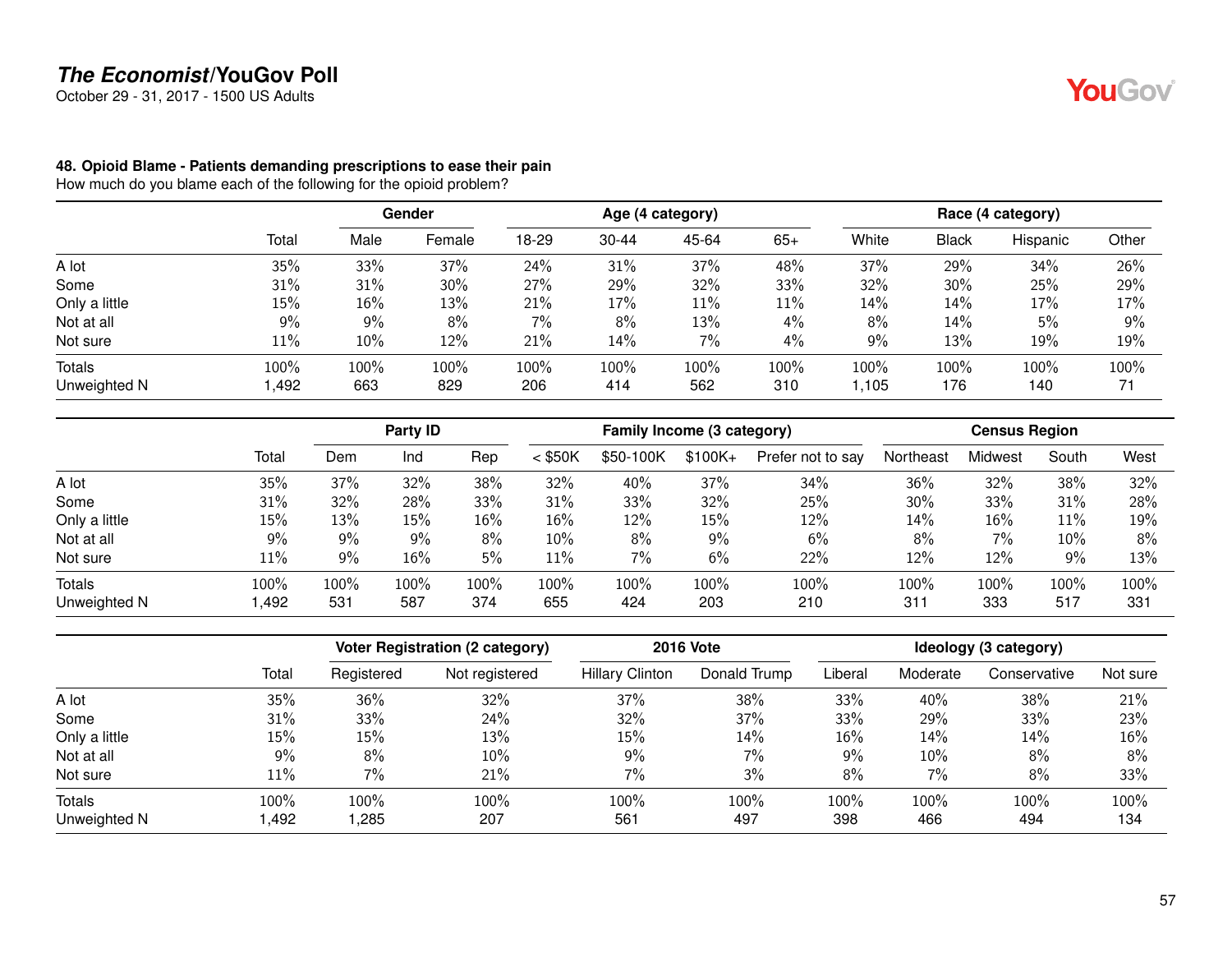October 29 - 31, 2017 - 1500 US Adults

#### **49. Opioid Blame - Doctors overprescribing painkillers to patients**

How much do you blame each of the following for the opioid problem?

|               |       | Gender |        | Age (4 category) |           |       |       | Race (4 category) |              |          |       |
|---------------|-------|--------|--------|------------------|-----------|-------|-------|-------------------|--------------|----------|-------|
|               | Total | Male   | Female | 18-29            | $30 - 44$ | 45-64 | $65+$ | White             | <b>Black</b> | Hispanic | Other |
| A lot         | 47%   | 45%    | 48%    | 37%              | 41%       | 51%   | 57%   | 48%               | 47%          | 48%      | 31%   |
| Some          | 29%   | 30%    | 28%    | 31%              | 30%       | 25%   | 30%   | 29%               | 22%          | 28%      | 37%   |
| Only a little | 10%   | 12%    | 9%     | $11\%$           | 9%        | 12%   | 8%    | 10%               | 16%          | 3%       | 14%   |
| Not at all    | 5%    | 6%     | 5%     | 5%               | 7%        | 6%    | $2\%$ | 5%                | 6%           | 5%       | 3%    |
| Not sure      | $9\%$ | 8%     | 11%    | 16%              | 13%       | 6%    | 3%    | 8%                | 9%           | 16%      | 15%   |
| Totals        | 100%  | 100%   | 100%   | 100%             | 100%      | 100%  | 100%  | 100%              | 100%         | 100%     | 100%  |
| Unweighted N  | 1,492 | 664    | 828    | 207              | 413       | 562   | 310   | 1.107             | 174          | 140      | 71    |

|               |       | Party <b>ID</b> |      |      | Family Income (3 category) |           |          |                   | <b>Census Region</b> |         |        |       |
|---------------|-------|-----------------|------|------|----------------------------|-----------|----------|-------------------|----------------------|---------|--------|-------|
|               | Total | Dem             | Ind  | Rep  | $<$ \$50K                  | \$50-100K | $$100K+$ | Prefer not to say | Northeast            | Midwest | South  | West  |
| A lot         | 47%   | 54%             | 43%  | 45%  | 43%                        | 49%       | 54%      | 48%               | 51%                  | 42%     | 51%    | 41%   |
| Some          | 29%   | 27%             | 27%  | 34%  | 30%                        | 30%       | 28%      | 22%               | 28%                  | 31%     | 26%    | 32%   |
| Only a little | 10%   | 8%              | 10%  | 13%  | 11%                        | 10%       | 10%      | 8%                | 7%                   | 12%     | $11\%$ | 10%   |
| Not at all    | 5%    | 4%              | 6%   | 4%   | 6%                         | 5%        | 3%       | $4\%$             | 4%                   | 6%      | 4%     | $7\%$ |
| Not sure      | 9%    | 7%              | 14%  | 4%   | 9%                         | 6%        | 4%       | 17%               | 9%                   | 9%      | 8%     | 11%   |
| Totals        | 100%  | 100%            | 100% | 100% | 100%                       | 100%      | 100%     | 100%              | 100%                 | 100%    | 100%   | 100%  |
| Unweighted N  | ,492  | 530             | 586  | 376  | 655                        | 425       | 202      | 210               | 310                  | 335     | 516    | 331   |

|               |       | <b>Voter Registration (2 category)</b> |                | <b>2016 Vote</b>       | Ideology (3 category) |         |          |              |          |
|---------------|-------|----------------------------------------|----------------|------------------------|-----------------------|---------|----------|--------------|----------|
|               | Total | Registered                             | Not registered | <b>Hillary Clinton</b> | Donald Trump          | Liberal | Moderate | Conservative | Not sure |
| A lot         | 47%   | 51%                                    | 35%            | 56%                    | 51%                   | 53%     | 50%      | 46%          | 30%      |
| Some          | 29%   | 29%                                    | 29%            | 26%                    | 29%                   | 28%     | 29%      | 31%          | 25%      |
| Only a little | 10%   | 10%                                    | 12%            | 9%                     | 12%                   | 9%      | $11\%$   | 11%          | 11%      |
| Not at all    | 5%    | $4\%$                                  | 7%             | 4%                     | 5%                    | 4%      | 4%       | 5%           | 7%       |
| Not sure      | 9%    | 6%                                     | 17%            | 5%                     | 3%                    | 6%      | 6%       | 6%           | 27%      |
| Totals        | 100%  | 100%                                   | 100%           | 100%                   | 100%                  | 100%    | 100%     | 100%         | 100%     |
| Unweighted N  | ,492  | ,285                                   | 207            | 561                    | 497                   | 399     | 466      | 494          | 133      |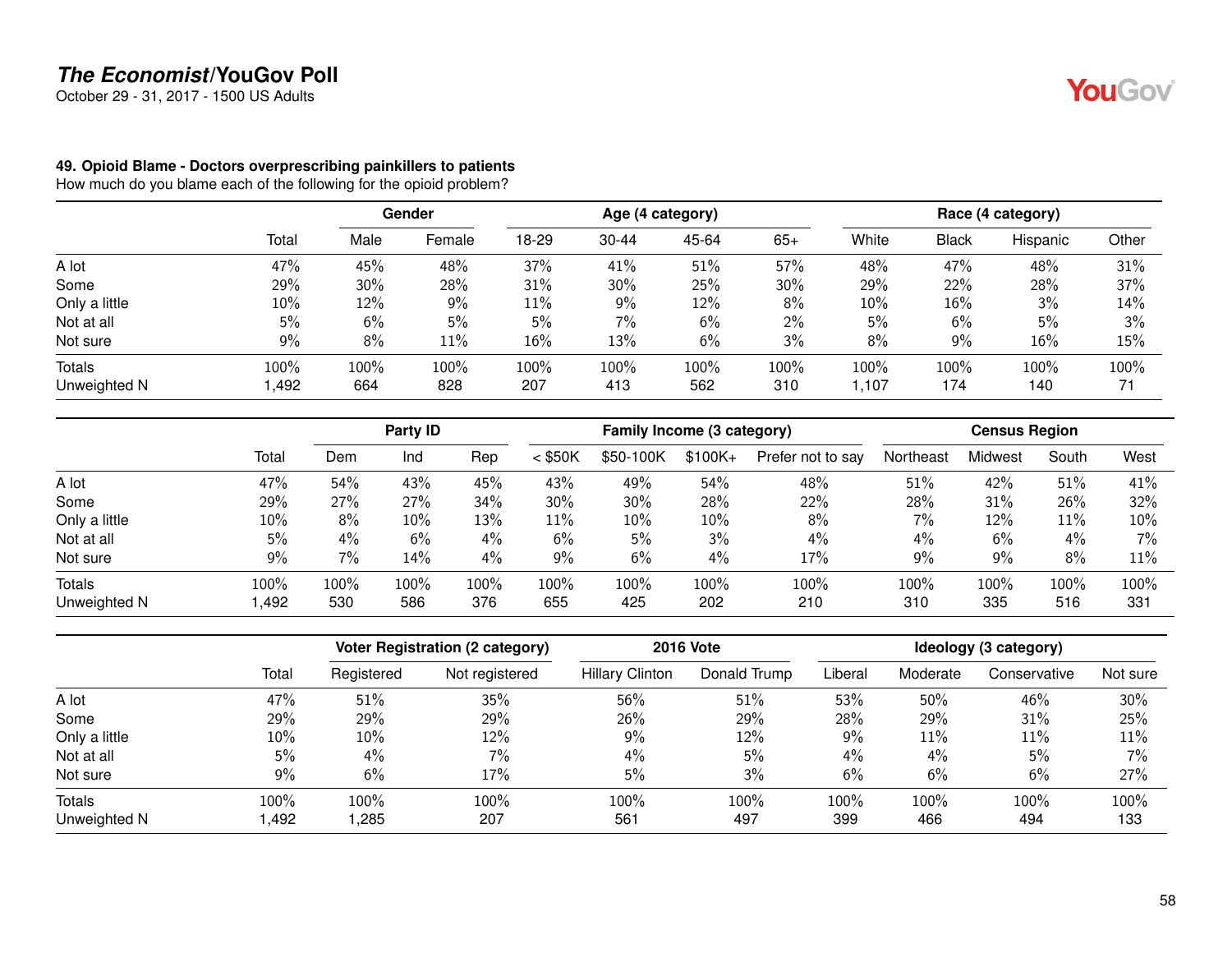October 29 - 31, 2017 - 1500 US Adults

YouGov®

#### **50. Opioid Blame - Pharmaceutical industry encouraging doctors to prescribe opioids**

How much do you blame each of the following for the opioid problem?

|               |        | <b>Gender</b> |        | Age (4 category) |           |       |       | Race (4 category) |              |          |       |
|---------------|--------|---------------|--------|------------------|-----------|-------|-------|-------------------|--------------|----------|-------|
|               | Total  | Male          | Female | 18-29            | $30 - 44$ | 45-64 | $65+$ | White             | <b>Black</b> | Hispanic | Other |
| A lot         | 50%    | 52%           | 48%    | 39%              | 44%       | 53%   | 64%   | 52%               | 42%          | 46%      | 49%   |
| Some          | 22%    | 21%           | 23%    | 26%              | 20%       | 19%   | 24%   | 23%               | 24%          | 16%      | 17%   |
| Only a little | 10%    | 12%           | $9\%$  | $10\%$           | 14%       | 11%   | 5%    | 9%                | 12%          | 14%      | 13%   |
| Not at all    | 6%     | 7%            | 5%     | 3%               | 6%        | 9%    | 3%    | 6%                | 8%           | 3%       | 4%    |
| Not sure      | $12\%$ | 9%            | 14%    | 22%              | 15%       | 8%    | 4%    | 10%               | 15%          | 21%      | 17%   |
| Totals        | 100%   | 100%          | 100%   | 100%             | 100%      | 100%  | 100%  | 100%              | 100%         | 100%     | 100%  |
| Unweighted N  | 490, ا | 660           | 830    | 206              | 411       | 563   | 310   | 1,107             | 175          | 138      | 70    |

|                               |              | Party <b>ID</b> |             |             | Family Income (3 category) |                |             | <b>Census Region</b> |             |             |             |             |
|-------------------------------|--------------|-----------------|-------------|-------------|----------------------------|----------------|-------------|----------------------|-------------|-------------|-------------|-------------|
|                               | Total        | Dem             | Ind         | Rep         | $<$ \$50K                  | \$50-100K      | $$100K +$   | Prefer not to say    | Northeast   | Midwest     | South       | West        |
| A lot                         | 50%          | 58%             | 46%         | 45%         | 46%                        | 54%            | 59%         | 48%                  | 55%         | 46%         | 52%         | 46%         |
| Some                          | 22%          | 21%             | 20%         | 27%         | 22%                        | 23%            | 20%         | 20%                  | 22%         | 25%         | 20%         | 22%         |
| Only a little                 | 10%          | 6%              | 12%         | 13%         | 13%                        | 10%            | 8%          | 6%                   | 7%          | 13%         | 10%         | 12%         |
| Not at all                    | 6%           | 5%              | 5%          | 9%          | 7%                         | 5%             | 7%          | 6%                   | 4%          | 4%          | 7%          | 8%          |
| Not sure                      | 12%          | 9%              | 17%         | 6%          | 13%                        | 8%             | 6%          | 20%                  | 12%         | 12%         | 12%         | 13%         |
| <b>Totals</b><br>Unweighted N | 100%<br>,490 | 100%<br>529     | 100%<br>585 | 100%<br>376 | 100%<br>653                | $100\%$<br>426 | 100%<br>201 | 100%<br>210          | 100%<br>310 | 100%<br>335 | 100%<br>517 | 100%<br>328 |

|               |        |            | <b>Voter Registration (2 category)</b> |                        | <b>2016 Vote</b> |         |          | Ideology (3 category) |          |
|---------------|--------|------------|----------------------------------------|------------------------|------------------|---------|----------|-----------------------|----------|
|               | Total  | Registered | Not registered                         | <b>Hillary Clinton</b> | Donald Trump     | Liberal | Moderate | Conservative          | Not sure |
| A lot         | 50%    | 56%        | 34%                                    | 64%                    | 51%              | 61%     | 54%      | 46%                   | 31%      |
| Some          | $22\%$ | 22%        | 21%                                    | 19%                    | 27%              | 17%     | 22%      | 25%                   | 21%      |
| Only a little | $10\%$ | 8%         | 16%                                    | 6%                     | 10%              | 8%      | 10%      | 14%                   | 7%       |
| Not at all    | 6%     | 5%         | 8%                                     | 3%                     | $7\%$            | 5%      | 5%       | 7%                    | 7%       |
| Not sure      | 12%    | 8%         | 21%                                    | 7%                     | 5%               | 8%      | 9%       | 8%                    | 35%      |
| Totals        | 100%   | 100%       | 100%                                   | 100%                   | 100%             | 100%    | 100%     | 100%                  | 100%     |
| Unweighted N  | ,490   | ,283       | 207                                    | 559                    | 498              | 398     | 464      | 495                   | 133      |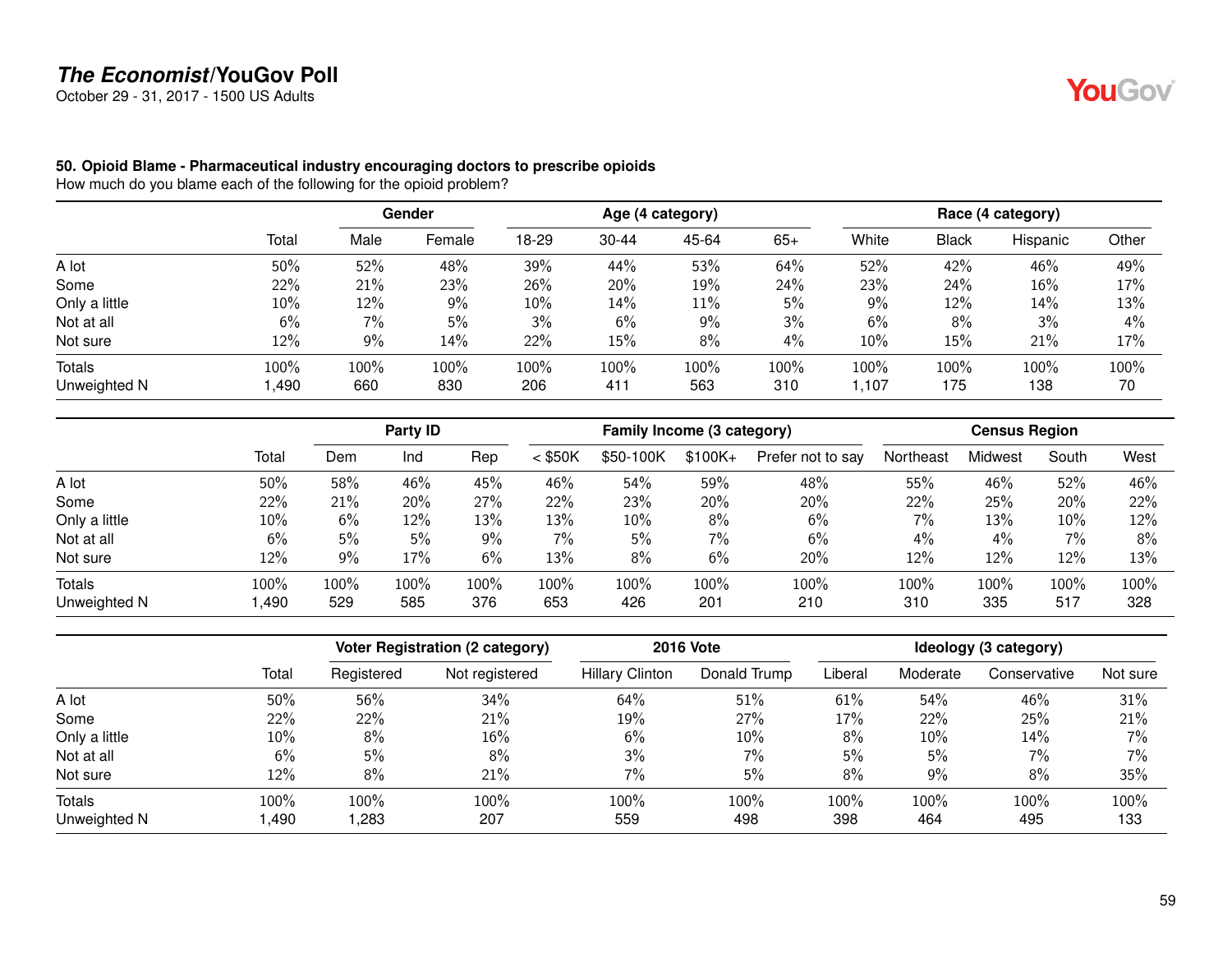October 29 - 31, 2017 - 1500 US Adults

#### **51. Opioid Blame - Drug dealers selling opioid products**

How much do you blame each of the following for the opioid problem?

|               |        |      | Gender | Age (4 category) |           |       |       | Race (4 category) |              |          |       |
|---------------|--------|------|--------|------------------|-----------|-------|-------|-------------------|--------------|----------|-------|
|               | Total  | Male | Female | 18-29            | $30 - 44$ | 45-64 | $65+$ | White             | <b>Black</b> | Hispanic | Other |
| A lot         | 55%    | 53%  | 57%    | 39%              | 45%       | 61%   | 74%   | 57%               | 58%          | 45%      | 46%   |
| Some          | 24%    | 26%  | 22%    | 30%              | 25%       | 23%   | 17%   | 26%               | 13%          | 24%      | 28%   |
| Only a little | $7\%$  | 8%   | 7%     | 6%               | 12%       | 6%    | $4\%$ | 6%                | 12%          | 12%      | 8%    |
| Not at all    | 3%     | 4%   | 3%     | 6%               | 5%        | 3%    | $1\%$ | 3%                | 9%           | 3%       | 4%    |
| Not sure      | 10%    | 9%   | 11%    | 18%              | 12%       | 6%    | 4%    | 8%                | 8%           | 17%      | 15%   |
| Totals        | 100%   | 100% | 100%   | 100%             | 100%      | 100%  | 100%  | 100%              | 100%         | 100%     | 100%  |
| Unweighted N  | 490, ا | 662  | 828    | 207              | 413       | 561   | 309   | 1,105             | 174          | 139      | 72    |

|                               |              | Party ID    |             |                | Family Income (3 category) |                |             |                   | <b>Census Region</b> |             |             |             |
|-------------------------------|--------------|-------------|-------------|----------------|----------------------------|----------------|-------------|-------------------|----------------------|-------------|-------------|-------------|
|                               | Total        | Dem         | Ind         | Rep            | $<$ \$50K                  | \$50-100K      | $$100K+$    | Prefer not to say | Northeast            | Midwest     | South       | West        |
| A lot                         | 55%          | 56%         | 52%         | 61%            | 52%                        | 59%            | 56%         | 59%               | 60%                  | 54%         | 58%         | 49%         |
| Some                          | 24%          | 24%         | 22%         | 26%            | 26%                        | 23%            | 32%         | 15%               | 23%                  | 29%         | 21%         | 26%         |
| Only a little                 | 7%           | 10%         | 7%          | 5%             | $9\%$                      | 8%             | 6%          | 5%                | 5%                   | 5%          | $9\%$       | 8%          |
| Not at all                    | 3%           | 3%          | 5%          | $2\%$          | 5%                         | 3%             | 3%          | $1\%$             | $2\%$                | 4%          | 3%          | 5%          |
| Not sure                      | 10%          | 7%          | 14%         | 6%             | 9%                         | 7%             | 4%          | 21%               | 10%                  | 8%          | 9%          | 12%         |
| <b>Totals</b><br>Unweighted N | 100%<br>,490 | 100%<br>530 | 100%<br>586 | $100\%$<br>374 | 100%<br>655                | $100\%$<br>424 | 100%<br>201 | 100%<br>210       | 100%<br>310          | 100%<br>334 | 100%<br>515 | 100%<br>331 |

|               |       |            | <b>Voter Registration (2 category)</b> | <b>2016 Vote</b>       | Ideology (3 category) |         |          |              |          |
|---------------|-------|------------|----------------------------------------|------------------------|-----------------------|---------|----------|--------------|----------|
|               | Total | Registered | Not registered                         | <b>Hillary Clinton</b> | Donald Trump          | Liberal | Moderate | Conservative | Not sure |
| A lot         | 55%   | 60%        | 43%                                    | 54%                    | 73%                   | 50%     | 55%      | 66%          | 39%      |
| Some          | 24%   | 23%        | 26%                                    | 27%                    | 18%                   | 28%     | 25%      | 21%          | 21%      |
| Only a little | 7%    | 7%         | 8%                                     | 11%                    | 3%                    | 12%     | 8%       | 4%           | 6%       |
| Not at all    | 3%    | 2%         | 6%                                     | 3%                     | $1\%$                 | 4%      | 5%       | $2\%$        | 4%       |
| Not sure      | 10%   | 7%         | 17%                                    | 5%                     | 4%                    | 6%      | 7%       | 7%           | 30%      |
| <b>Totals</b> | 100%  | 100%       | 100%                                   | 100%                   | 100%                  | 100%    | 100%     | 100%         | 100%     |
| Unweighted N  | ,490  | ,282       | 208                                    | 561                    | 496                   | 398     | 466      | 493          | 133      |

60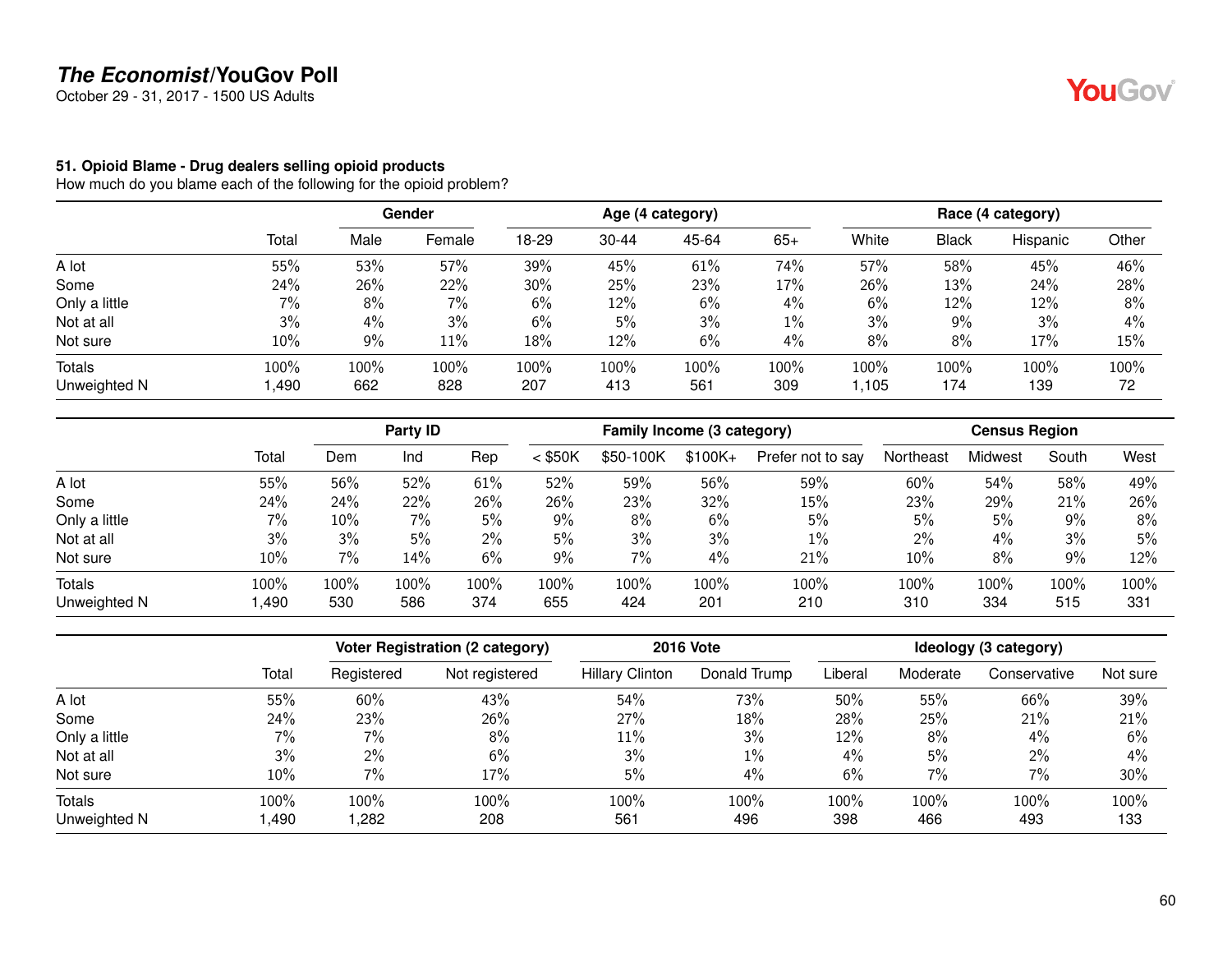October 29 - 31, 2017 - 1500 US Adults

YouGov®

#### **52. Opioid Blame - People without prescriptions acquiring otherwise legal prescription medicines**

How much do you blame each of the following for the opioid problem?

|               |        |      | <b>Gender</b> |       | Age (4 category) |       |       |       | Race (4 category) |          |       |  |
|---------------|--------|------|---------------|-------|------------------|-------|-------|-------|-------------------|----------|-------|--|
|               | Total  | Male | Female        | 18-29 | $30 - 44$        | 45-64 | $65+$ | White | <b>Black</b>      | Hispanic | Other |  |
| A lot         | 46%    | 44%  | 47%           | 29%   | 42%              | 50%   | 61%   | 49%   | 44%               | 31%      | 41%   |  |
| Some          | 29%    | 30%  | 28%           | 30%   | 27%              | 32%   | 25%   | 30%   | 30%               | 30%      | 20%   |  |
| Only a little | 8%     | 10%  | $7\%$         | 12%   | 11%              | 6%    | 5%    | 7%    | 10%               | 11%      | 20%   |  |
| Not at all    | $4\%$  | 4%   | 4%            | 7%    | 5%               | 3%    | $1\%$ | 3%    | 6%                | 4%       | 6%    |  |
| Not sure      | 13%    | 11%  | 15%           | 21%   | 15%              | 9%    | 8%    | 12%   | 10%               | 24%      | 13%   |  |
| Totals        | 100%   | 100% | 100%          | 100%  | 100%             | 100%  | 100%  | 100%  | 100%              | 100%     | 100%  |  |
| Unweighted N  | 494, ا | 666  | 828           | 207   | 415              | 563   | 309   | 1,107 | 175               | 140      | 72    |  |

|               |       | Party ID |      |      | Family Income (3 category) |           |          |                   | <b>Census Region</b> |         |        |      |
|---------------|-------|----------|------|------|----------------------------|-----------|----------|-------------------|----------------------|---------|--------|------|
|               | Total | Dem      | Ind  | Rep  | $<$ \$50K                  | \$50-100K | $$100K+$ | Prefer not to say | Northeast            | Midwest | South  | West |
| A lot         | 46%   | 48%      | 41%  | 50%  | 40%                        | 51%       | 60%      | 43%               | 43%                  | 42%     | 50%    | 44%  |
| Some          | 29%   | 32%      | 28%  | 28%  | 32%                        | 29%       | 27%      | 23%               | 31%                  | 32%     | 28%    | 27%  |
| Only a little | 8%    | 5%       | 10%  | 9%   | $9\%$                      | 9%        | 6%       | 6%                | 8%                   | 8%      | 8%     | 11%  |
| Not at all    | 4%    | 4%       | 4%   | 4%   | 5%                         | 3%        | 2%       | $4\%$             | 4%                   | 5%      | 4%     | 3%   |
| Not sure      | 13%   | 11%      | 16%  | 9%   | 14%                        | 8%        | 6%       | 24%               | 13%                  | 13%     | $11\%$ | 16%  |
| <b>Totals</b> | 100%  | 100%     | 100% | 100% | 100%                       | $100\%$   | 100%     | 100%              | 100%                 | 100%    | 100%   | 100% |
| Unweighted N  | .494  | 530      | 587  | 377  | 658                        | 424       | 203      | 209               | 311                  | 335     | 516    | 332  |

|               |       |            | <b>Voter Registration (2 category)</b> |                        | <b>2016 Vote</b> | Ideology (3 category) |          |              |          |
|---------------|-------|------------|----------------------------------------|------------------------|------------------|-----------------------|----------|--------------|----------|
|               | Total | Registered | Not registered                         | <b>Hillary Clinton</b> | Donald Trump     | Liberal               | Moderate | Conservative | Not sure |
| A lot         | 46%   | 51%        | 31%                                    | 47%                    | 62%              | 43%                   | 50%      | 52%          | 23%      |
| Some          | 29%   | 30%        | 27%                                    | 35%                    | 26%              | 33%                   | 30%      | 27%          | 25%      |
| Only a little | 8%    | 7%         | 12%                                    | 7%                     | 6%               | 8%                    | 7%       | 9%           | 11%      |
| Not at all    | 4%    | 3%         | 7%                                     | 3%                     | $2\%$            | $7\%$                 | 3%       | 3%           | 2%       |
| Not sure      | 13%   | 9%         | 23%                                    | 8%                     | 5%               | 9%                    | 10%      | 8%           | 39%      |
| <b>Totals</b> | 100%  | 100%       | 100%                                   | 100%                   | 100%             | 100%                  | $100\%$  | 100%         | 100%     |
| Unweighted N  | ,494  | ,286       | 208                                    | 561                    | 498              | 398                   | 465      | 497          | 134      |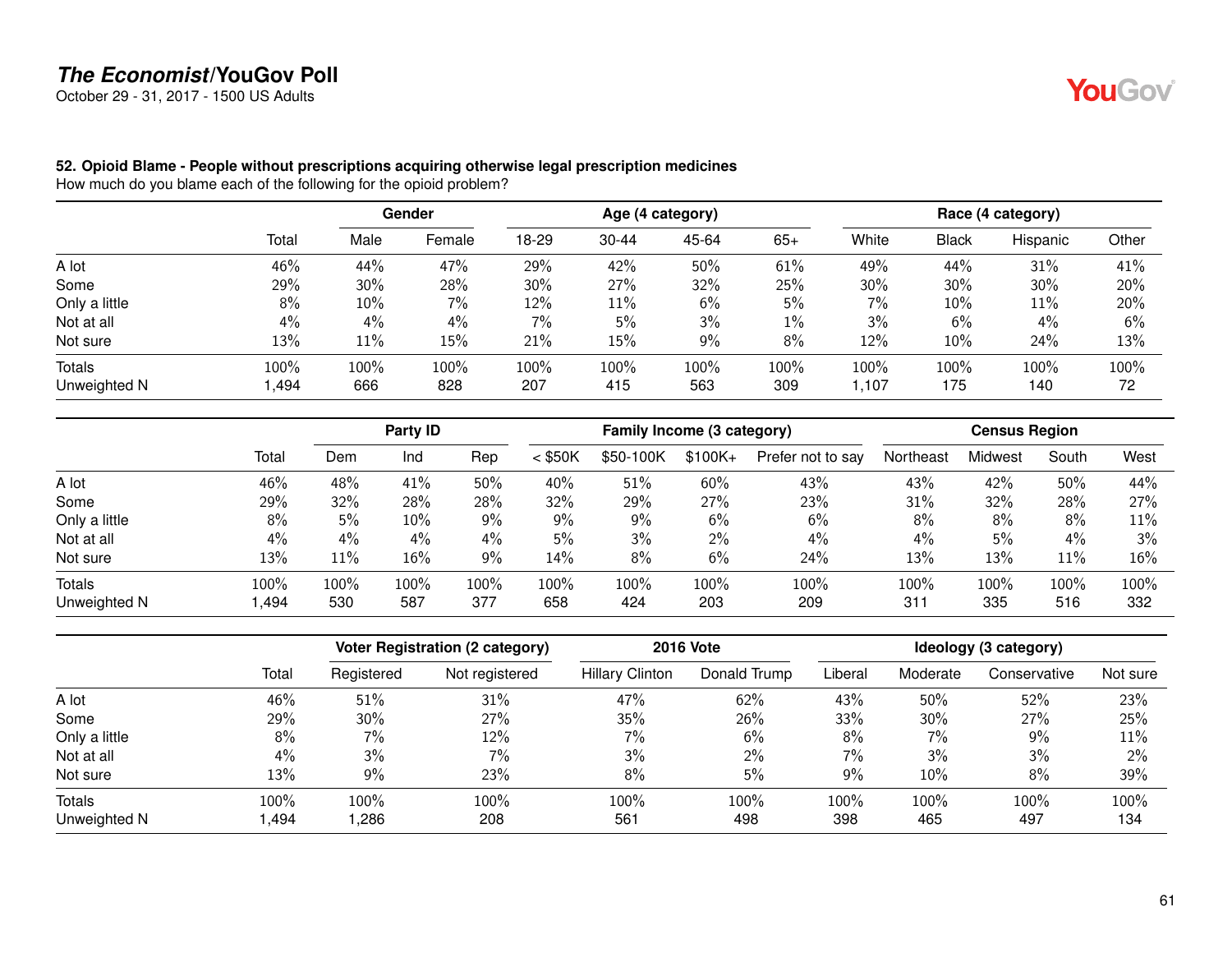October 29 - 31, 2017 - 1500 US Adults

#### **53. Opioid Blame - The economic crisis of 2008**

How much do you blame each of the following for the opioid problem?

|               |       | <b>Gender</b> |        | Age (4 category) |           |        |       | Race (4 category) |       |          |       |
|---------------|-------|---------------|--------|------------------|-----------|--------|-------|-------------------|-------|----------|-------|
|               | Total | Male          | Female | 18-29            | $30 - 44$ | 45-64  | $65+$ | White             | Black | Hispanic | Other |
| A lot         | $9\%$ | 8%            | 11%    | 10%              | 13%       | 9%     | $5\%$ | 7%                | 14%   | 17%      | 11%   |
| Some          | 21%   | 24%           | 18%    | 21%              | 22%       | 20%    | 20%   | 21%               | 22%   | 23%      | 12%   |
| Only a little | 18%   | 19%           | 18%    | 17%              | 19%       | $16\%$ | 21%   | 19%               | 15%   | 15%      | 18%   |
| Not at all    | 30%   | 35%           | 26%    | 21%              | 25%       | 38%    | 33%   | 32%               | 31%   | 18%      | 32%   |
| Not sure      | 21%   | 15%           | 27%    | 31%              | 20%       | 16%    | 21%   | 20%               | 18%   | 28%      | 28%   |
| <b>Totals</b> | 100%  | 100%          | 100%   | 100%             | 100%      | 100%   | 100%  | 100%              | 100%  | 100%     | 100%  |
| Unweighted N  | ,489  | 659           | 830    | 206              | 412       | 564    | 307   | ,104              | 176   | 139      | 70    |

|               |       | Party ID |      |       | Family Income (3 category) |           |          |                   | <b>Census Region</b> |         |       |      |
|---------------|-------|----------|------|-------|----------------------------|-----------|----------|-------------------|----------------------|---------|-------|------|
|               | Total | Dem      | Ind  | Rep   | $<$ \$50K                  | \$50-100K | $$100K+$ | Prefer not to say | Northeast            | Midwest | South | West |
| A lot         | $9\%$ | 14%      | 8%   | $7\%$ | 12%                        | 7%        | 12%      | 4%                | 13%                  | 8%      | 9%    | 9%   |
| Some          | 21%   | 24%      | 20%  | 19%   | 21%                        | 21%       | 24%      | 20%               | 21%                  | 17%     | 24%   | 19%  |
| Only a little | 18%   | 15%      | 20%  | 18%   | 19%                        | 18%       | 21%      | 14%               | 15%                  | 18%     | 20%   | 18%  |
| Not at all    | 30%   | 27%      | 28%  | 39%   | 28%                        | 36%       | 33%      | 26%               | 28%                  | 33%     | 30%   | 29%  |
| Not sure      | 21%   | 21%      | 24%  | 17%   | 21%                        | 19%       | 10%      | 36%               | 23%                  | 23%     | 17%   | 25%  |
| <b>Totals</b> | 100%  | 100%     | 100% | 100%  | 100%                       | $100\%$   | 100%     | 100%              | 100%                 | 100%    | 100%  | 100% |
| Unweighted N  | ,489  | 530      | 586  | 373   | 653                        | 424       | 203      | 209               | 310                  | 334     | 516   | 329  |

|               |       |            | <b>Voter Registration (2 category)</b> | <b>2016 Vote</b>       | Ideology (3 category) |         |          |              |          |
|---------------|-------|------------|----------------------------------------|------------------------|-----------------------|---------|----------|--------------|----------|
|               | Total | Registered | Not registered                         | <b>Hillary Clinton</b> | Donald Trump          | Liberal | Moderate | Conservative | Not sure |
| A lot         | 9%    | 10%        | 8%                                     | 12%                    | 8%                    | 12%     | 12%      | $7\%$        | 5%       |
| Some          | 21%   | 21%        | 21%                                    | 27%                    | 16%                   | 27%     | 23%      | 17%          | 15%      |
| Only a little | 18%   | 19%        | 17%                                    | 20%                    | 19%                   | 20%     | 18%      | 19%          | 12%      |
| Not at all    | 30%   | 32%        | 25%                                    | 22%                    | 45%                   | 24%     | 30%      | 39%          | 21%      |
| Not sure      | 21%   | 18%        | 30%                                    | 20%                    | 12%                   | 17%     | 17%      | 18%          | 47%      |
| Totals        | 100%  | 100%       | 100%                                   | 100%                   | 100%                  | 100%    | 100%     | 100%         | 100%     |
| Unweighted N  | ,489  | ,283       | 206                                    | 562                    | 495                   | 398     | 466      | 492          | 133      |

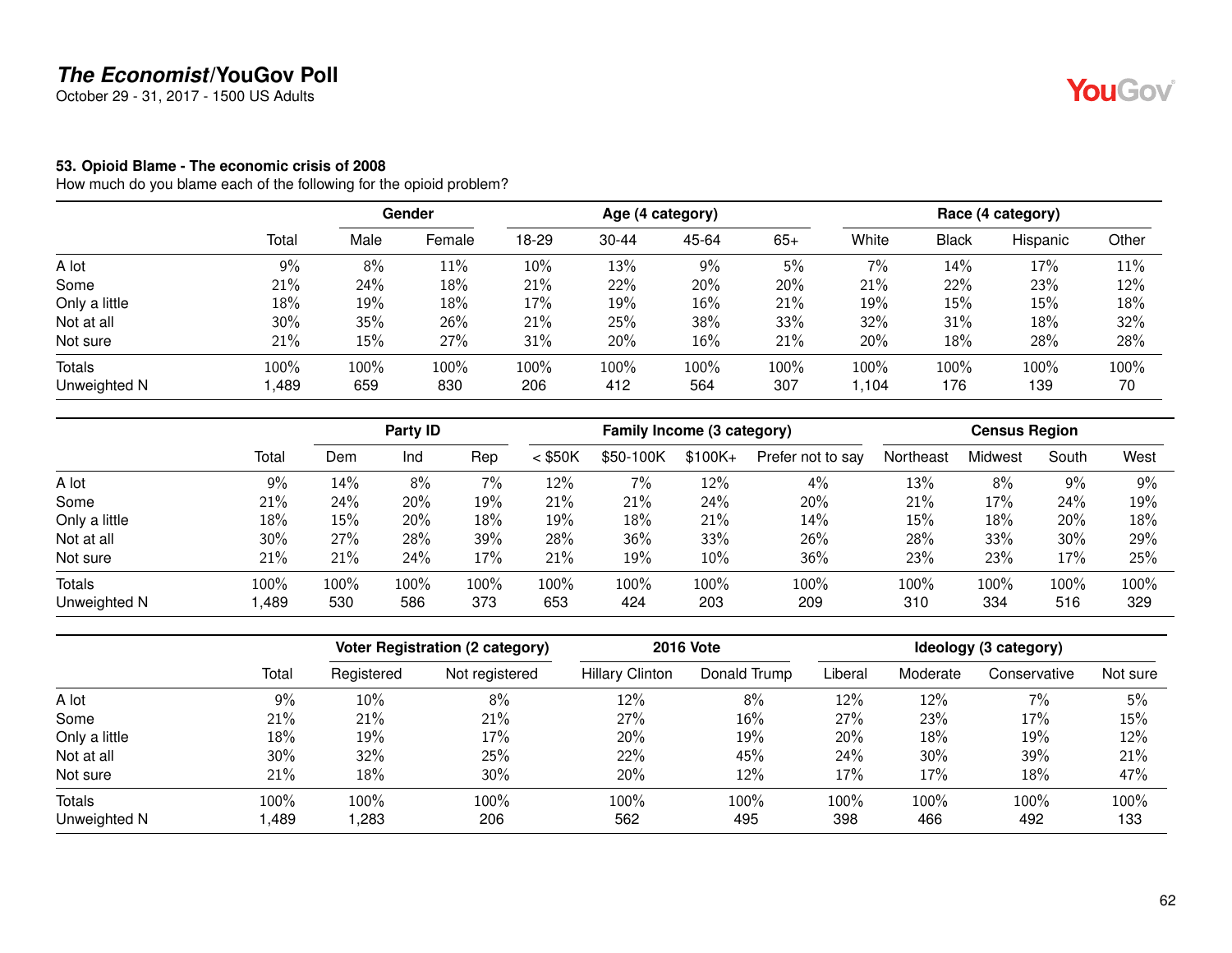October 29 - 31, 2017 - 1500 US Adults

#### **54. Drug Policy**

In dealing with drug policy, should government focus more on...

|                                                                                                                              |       |      | Gender | Age (4 category) |           |       |       |        |              | Race (4 category) |       |
|------------------------------------------------------------------------------------------------------------------------------|-------|------|--------|------------------|-----------|-------|-------|--------|--------------|-------------------|-------|
|                                                                                                                              | Total | Male | Female | 18-29            | $30 - 44$ | 45-64 | $65+$ | White  | <b>Black</b> | Hispanic          | Other |
| Prosecuting people who<br>use illegal drugs such<br>as heroin and cocaine<br>Providing treatment for<br>people who use drugs | 30%   | 31%  | 28%    | 26%              | 28%       | 31%   | 34%   | 31%    | 23%          | 30%               | 30%   |
| illegally                                                                                                                    | 52%   | 54%  | 50%    | 54%              | 53%       | 52%   | 48%   | 52%    | 56%          | 50%               | 38%   |
| Not sure                                                                                                                     | 19%   | 15%  | 22%    | 20%              | 19%       | 17%   | 19%   | 17%    | 21%          | 20%               | 33%   |
| <b>Totals</b>                                                                                                                | 100%  | 100% | 100%   | 100%             | 100%      | 100%  | 100%  | 100%   | 100%         | 100%              | 100%  |
| Unweighted N                                                                                                                 | ,500  | 666  | 834    | 209              | 415       | 566   | 310   | 110, ا | 176          | 142               | 72    |

|                                                                                                                              |              | Party ID    |             |             | Family Income (3 category) |             |             |                   | <b>Census Region</b> |             |             |             |
|------------------------------------------------------------------------------------------------------------------------------|--------------|-------------|-------------|-------------|----------------------------|-------------|-------------|-------------------|----------------------|-------------|-------------|-------------|
|                                                                                                                              | Total        | Dem         | Ind         | Rep         | $<$ \$50K                  | \$50-100K   | $$100K +$   | Prefer not to say | Northeast            | Midwest     | South       | West        |
| Prosecuting people who<br>use illegal drugs such<br>as heroin and cocaine<br>Providing treatment for<br>people who use drugs | 30%          | 19%         | 30%         | 43%         | 30%                        | 33%         | 22%         | 30%               | 31%                  | 29%         | 30%         | 28%         |
| illegally                                                                                                                    | 52%          | 67%         | 47%         | 40%         | 51%                        | 51%         | 62%         | 46%               | 54%                  | 52%         | 52%         | 48%         |
| Not sure                                                                                                                     | 19%          | 14%         | 23%         | 17%         | 19%                        | 16%         | 15%         | 25%               | 16%                  | 19%         | 17%         | 24%         |
| <b>Totals</b><br>Unweighted N                                                                                                | 100%<br>,500 | 100%<br>533 | 100%<br>589 | 100%<br>378 | 100%<br>661                | 100%<br>426 | 100%<br>203 | 100%<br>210       | 100%<br>312          | 100%<br>335 | 100%<br>521 | 100%<br>332 |

|                                                                           |       |            | Voter Registration (2 category) |                        | <b>2016 Vote</b> | Ideology (3 category) |          |              |          |  |
|---------------------------------------------------------------------------|-------|------------|---------------------------------|------------------------|------------------|-----------------------|----------|--------------|----------|--|
|                                                                           | Total | Registered | Not registered                  | <b>Hillary Clinton</b> | Donald Trump     | Liberal               | Moderate | Conservative | Not sure |  |
| Prosecuting people who<br>use illegal drugs such<br>as heroin and cocaine | 30%   | 28%        | 33%                             | 14%                    | 46%              | 15%                   | 28%      | 41%          | 31%      |  |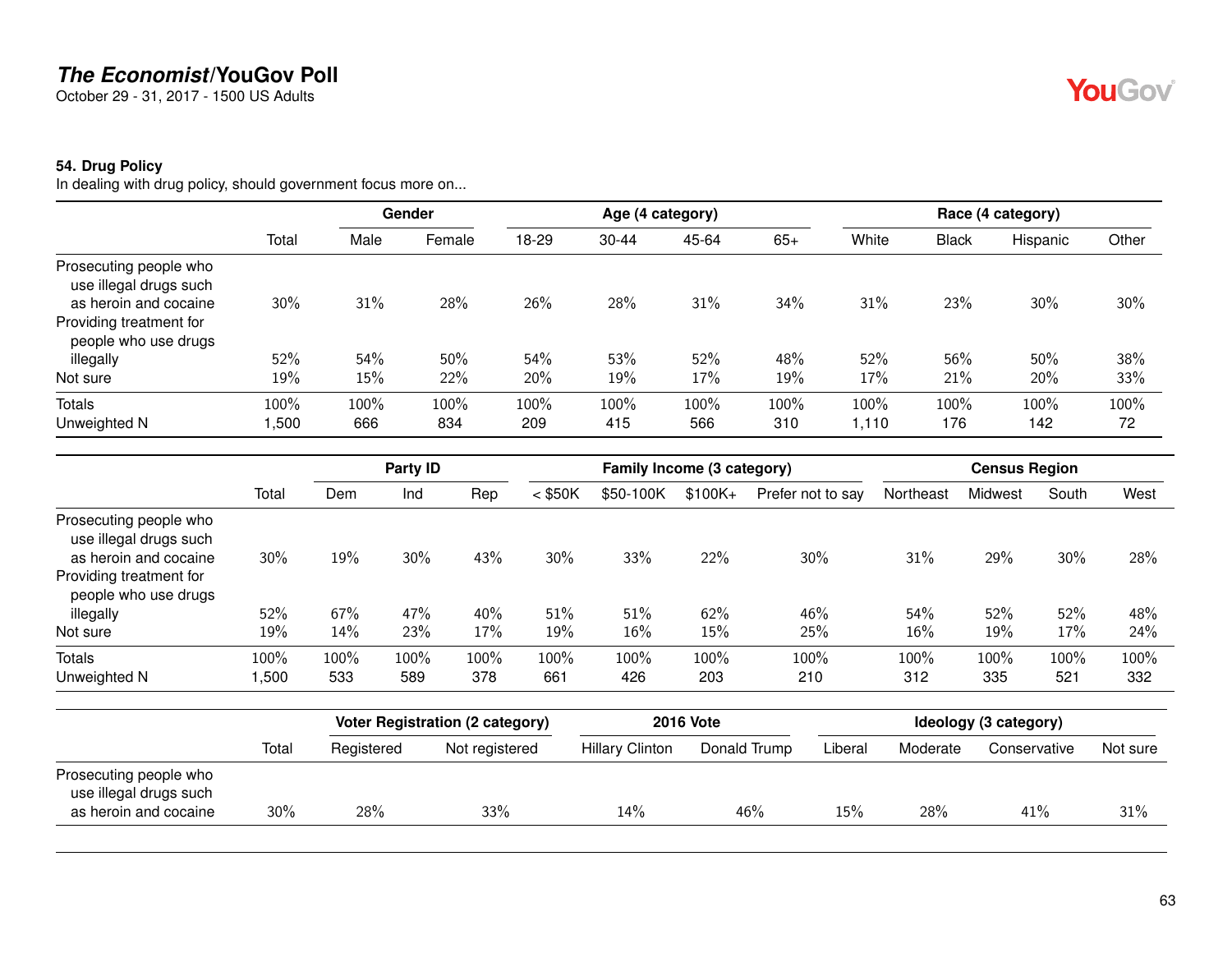October 29 - 31, 2017 - 1500 US Adults



|                                                 |              |              | Voter Registration (2 category) |                        | <b>2016 Vote</b> | Ideology (3 category) |             |              |             |
|-------------------------------------------------|--------------|--------------|---------------------------------|------------------------|------------------|-----------------------|-------------|--------------|-------------|
|                                                 | Total        | Registered   | Not registered                  | <b>Hillary Clinton</b> | Donald Trump     | Liberal               | Moderate    | Conservative | Not sure    |
| Providing treatment for<br>people who use drugs |              |              |                                 |                        |                  |                       |             |              |             |
| illegally                                       | 52%          | 54%          | 45%                             | 74%                    | 38%              | 75%                   | 56%         | 38%          | 35%         |
| Not sure                                        | 19%          | 17%          | 22%                             | 12%                    | 16%              | 11%                   | 16%         | 20%          | 34%         |
| Totals<br>Unweighted N                          | 100%<br>,500 | 100%<br>.291 | 100%<br>209                     | 100%<br>563            | 100%<br>500      | 100%<br>399           | 100%<br>468 | 100%<br>497  | 100%<br>136 |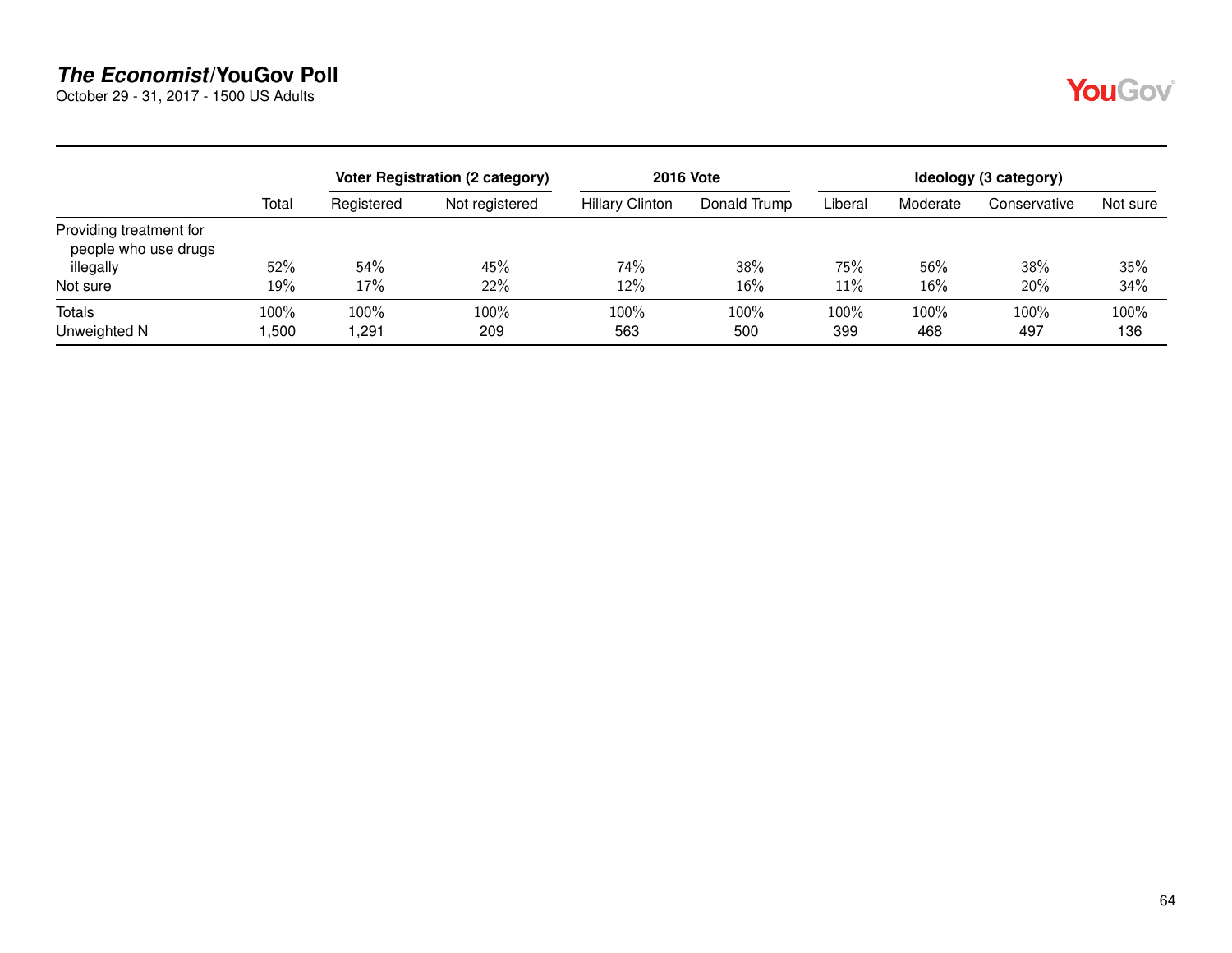October 29 - 31, 2017 - 1500 US Adults

## **55. Public health emergency**

Do you agree or disagree with President Trump's decision to declare the opioid crisis to be a public health emergency?

|                   |       |      | Gender | Age (4 category) |           |       |       | Race (4 category) |              |          |       |
|-------------------|-------|------|--------|------------------|-----------|-------|-------|-------------------|--------------|----------|-------|
|                   | Total | Male | Female | 18-29            | $30 - 44$ | 45-64 | $65+$ | White             | <b>Black</b> | Hispanic | Other |
| Agree strongly    | 35%   | 35%  | 35%    | 31%              | 29%       | 37%   | 41%   | 38%               | 28%          | 25%      | 25%   |
| Agree somewhat    | 36%   | 39%  | 33%    | 30%              | 35%       | 36%   | 42%   | 37%               | 31%          | 30%      | 38%   |
| Disagree somewhat | 10%   | 11%  | 10%    | 14%              | 12%       | 10%   | 6%    | 8%                | 16%          | 20%      | 8%    |
| Disagree strongly | 5%    | 6%   | 5%     | 6%               | 8%        | 4%    | 4%    | 5%                | 8%           | $4\%$    | 7%    |
| Not sure          | 14%   | 10%  | 17%    | 20%              | 17%       | 12%   | 6%    | 11%               | 18%          | 20%      | 21%   |
| Totals            | 100%  | 100% | 100%   | 100%             | 100%      | 100%  | 100%  | 100%              | 100%         | 100%     | 100%  |
| Unweighted N      | ,498  | 666  | 832    | 208              | 415       | 566   | 309   | ,109              | 176          | 141      | 72    |

|                   |       |      | Party ID |      |           | Family Income (3 category) |          |                   |           | <b>Census Region</b> |       |      |
|-------------------|-------|------|----------|------|-----------|----------------------------|----------|-------------------|-----------|----------------------|-------|------|
|                   | Total | Dem  | Ind      | Rep  | $<$ \$50K | \$50-100K                  | $$100K+$ | Prefer not to say | Northeast | Midwest              | South | West |
| Agree strongly    | 35%   | 34%  | 30%      | 43%  | 32%       | 37%                        | 41%      | 35%               | 37%       | 32%                  | 38%   | 29%  |
| Agree somewhat    | 36%   | 35%  | 35%      | 39%  | 34%       | 39%                        | 40%      | 31%               | 39%       | 38%                  | 35%   | 33%  |
| Disagree somewhat | 10%   | 13%  | $9\%$    | 9%   | 12%       | 10%                        | 7%       | 8%                | 10%       | 13%                  | $9\%$ | 11%  |
| Disagree strongly | 5%    | 6%   | 6%       | 3%   | $7\%$     | 4%                         | 5%       | 5%                | 3%        | 4%                   | 5%    | 10%  |
| Not sure          | 14%   | 12%  | 19%      | 6%   | 15%       | 11%                        | 7%       | 20%               | 11%       | 13%                  | 13%   | 17%  |
| Totals            | 100%  | 100% | 100%     | 100% | 100%      | 100%                       | 100%     | 100%              | 100%      | 100%                 | 100%  | 100% |
| Unweighted N      | ,498  | 533  | 587      | 378  | 661       | 425                        | 203      | 209               | 312       | 335                  | 520   | 331  |

|                   |        |            | <b>Voter Registration (2 category)</b> |                        | <b>2016 Vote</b> | Ideology (3 category) |          |              |          |
|-------------------|--------|------------|----------------------------------------|------------------------|------------------|-----------------------|----------|--------------|----------|
|                   | Total  | Registered | Not registered                         | <b>Hillary Clinton</b> | Donald Trump     | Liberal               | Moderate | Conservative | Not sure |
| Agree strongly    | 35%    | 38%        | 26%                                    | 30%                    | 51%              | 29%                   | 33%      | 46%          | 21%      |
| Agree somewhat    | 36%    | 38%        | 31%                                    | 42%                    | 35%              | 39%                   | 39%      | 33%          | 28%      |
| Disagree somewhat | $10\%$ | 10%        | 13%                                    | 12%                    | 8%               | 14%                   | 10%      | 9%           | 8%       |
| Disagree strongly | 5%     | 5%         | 6%                                     | 6%                     | $2\%$            | 6%                    | $7\%$    | $4\%$        | 4%       |
| Not sure          | 14%    | 10%        | 24%                                    | 11%                    | 5%               | 12%                   | 11%      | 8%           | 38%      |
| <b>Totals</b>     | 100%   | 100%       | 100%                                   | 100%                   | 100%             | 100%                  | 100%     | 100%         | 100%     |
| Unweighted N      | ,498   | ,289       | 209                                    | 563                    | 499              | 399                   | 467      | 497          | 135      |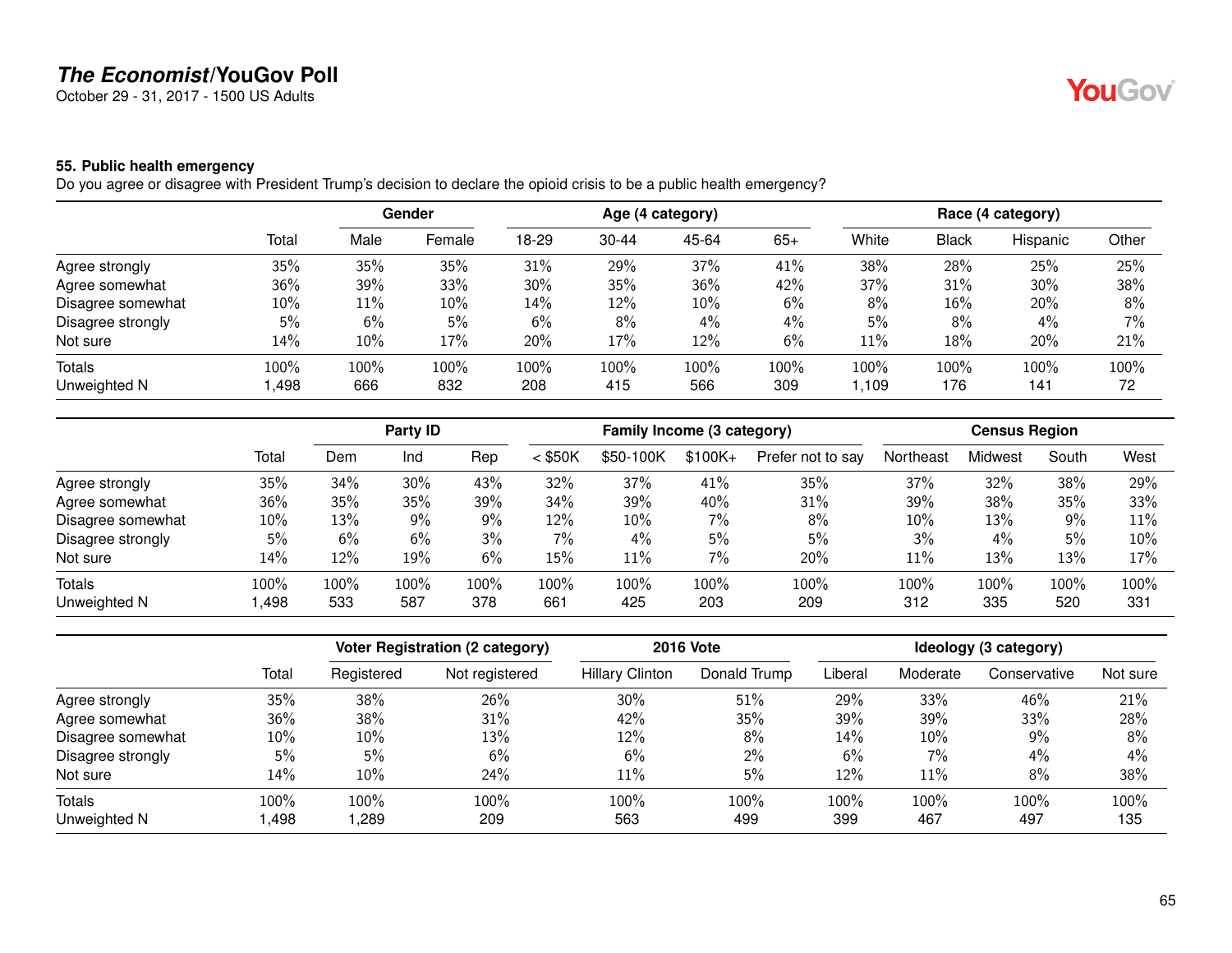October 29 - 31, 2017 - 1500 US Adults

#### **56. Presidential plan**

Do you think President Trump's plan does enough to handle the opioid crisis or does more need to be done?

|                       |        | Gender |        | Age (4 category) |           |       |       | Race (4 category) |       |          |       |
|-----------------------|--------|--------|--------|------------------|-----------|-------|-------|-------------------|-------|----------|-------|
|                       | Total  | Male   | Female | 18-29            | $30 - 44$ | 45-64 | $65+$ | White             | Black | Hispanic | Other |
| Does enough           | $17\%$ | 22%    | 12%    | 18%              | 17%       | 17%   | 15%   | 18%               | 8%    | 22%      | 10%   |
| More needs to be done | 49%    | 47%    | 50%    | 44%              | 49%       | 50%   | 51%   | 47%               | 56%   | 50%      | 51%   |
| Not sure              | 34%    | 31%    | 38%    | 38%              | 34%       | 33%   | 33%   | 35%               | 36%   | 28%      | 38%   |
| Totals                | 100%   | 100%   | 100%   | 100%             | 100%      | 100%  | 100%  | 100%              | 100%  | 100%     | 100%  |
| Unweighted N          | ,500   | 666    | 834    | 209              | 415       | 566   | 310   | .110              | 176   | 142      | 72    |

|                               |                 |             | Party ID    |             |             | Family Income (3 category) |             |                   |             | <b>Census Region</b> |             |             |  |
|-------------------------------|-----------------|-------------|-------------|-------------|-------------|----------------------------|-------------|-------------------|-------------|----------------------|-------------|-------------|--|
|                               | Total           | Dem         | Ind         | Rep         | $<$ \$50K   | \$50-100K                  | $$100K +$   | Prefer not to say | Northeast   | Midwest              | South       | West        |  |
| Does enough                   | 17%             | 5%          | 16%         | 33%         | 17%         | 15%                        | 21%         | 17%               | 18%         | 14%                  | 19%         | 16%         |  |
| More needs to be done         | 49%             | 71%         | 42%         | 32%         | 51%         | 45%                        | 54%         | 44%               | 52%         | 46%                  | 49%         | 48%         |  |
| Not sure                      | 34%             | 24%         | 41%         | 35%         | 32%         | 40%                        | 25%         | 39%               | 30%         | 40%                  | 33%         | 36%         |  |
| <b>Totals</b><br>Unweighted N | $100\%$<br>,500 | 100%<br>533 | 100%<br>589 | 100%<br>378 | 100%<br>661 | 100%<br>426                | 100%<br>203 | 100%<br>210       | 100%<br>312 | 100%<br>335          | 100%<br>521 | 100%<br>332 |  |

|                       |       | Voter Registration (2 category) |                |                        | <b>2016 Vote</b> | Ideology (3 category) |          |              |          |
|-----------------------|-------|---------------------------------|----------------|------------------------|------------------|-----------------------|----------|--------------|----------|
|                       | Total | Registered                      | Not registered | <b>Hillary Clinton</b> | Donald Trump     | Liberal               | Moderate | Conservative | Not sure |
| Does enough           | 17%   | 17%                             | 17%            | $4\%$                  | 32%              | 8%                    | 15%      | 29%          | 8%       |
| More needs to be done | 49%   | 51%                             | 42%            | 74%                    | 29%              | 70%                   | 53%      | 34%          | 38%      |
| Not sure              | 34%   | 32%                             | 41%            | 22%                    | 39%              | 22%                   | 33%      | 37%          | 54%      |
| <b>Totals</b>         | 100%  | 100%                            | 100%           | 100%                   | 100%             | 100%                  | 100%     | 100%         | 100%     |
| Unweighted N          | ,500  | .291                            | 209            | 563                    | 500              | 399                   | 468      | 497          | 136      |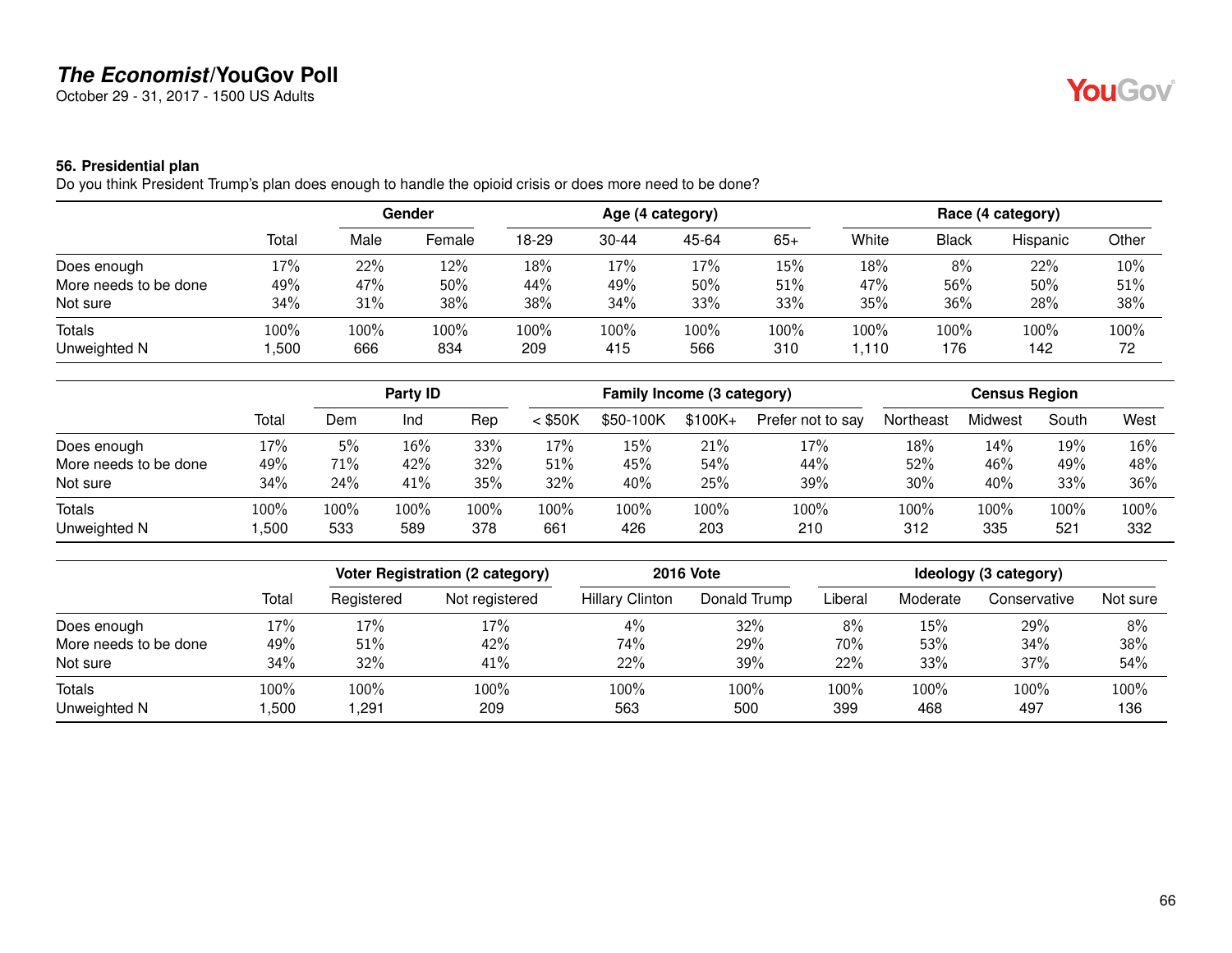October 29 - 31, 2017 - 1500 US Adults

#### **57. Approval of Trump's handling of Opioid Epidemic**

Do you approve or disapprove of the way President Trump is handling the opioid epidemic?

|                     |       |      | Gender<br>Age (4 category) |       |           |       | Race (4 category) |       |        |          |       |
|---------------------|-------|------|----------------------------|-------|-----------|-------|-------------------|-------|--------|----------|-------|
|                     | Total | Male | Female                     | 18-29 | $30 - 44$ | 45-64 | $65+$             | White | Black  | Hispanic | Other |
| Strongly approve    | 15%   | 18%  | 12%                        | 9%    | 11%       | 17%   | 21%               | 16%   | 8%     | 13%      | 9%    |
| Somewhat approve    | 30%   | 33%  | 27%                        | 27%   | 26%       | 28%   | 39%               | 33%   | 19%    | 22%      | 29%   |
| Somewhat disapprove | 14%   | 14%  | 15%                        | 18%   | 16%       | 12%   | 12%               | 14%   | $16\%$ | 19%      | 7%    |
| Strongly disapprove | 12%   | 12%  | 12%                        | 9%    | 13%       | 15%   | 8%                | 10%   | 17%    | 19%      | 7%    |
| No opinion          | 30%   | 24%  | 35%                        | 37%   | 34%       | 28%   | 20%               | 27%   | 40%    | 26%      | 48%   |
| Totals              | 100%  | 100% | 100%                       | 100%  | 100%      | 100%  | 100%              | 100%  | 100%   | 100%     | 100%  |
| Unweighted N        | ,499  | 666  | 833                        | 208   | 415       | 566   | 310               | 1.110 | 176    | 141      | 72    |

|                     |       |      | Party ID |      |           | Family Income (3 category) |          |                   |           | <b>Census Region</b> |        |      |
|---------------------|-------|------|----------|------|-----------|----------------------------|----------|-------------------|-----------|----------------------|--------|------|
|                     | Total | Dem  | Ind      | Rep  | $<$ \$50K | \$50-100K                  | $$100K+$ | Prefer not to say | Northeast | Midwest              | South  | West |
| Strongly approve    | 15%   | 3%   | 13%      | 32%  | 13%       | 14%                        | 20%      | 17%               | 11%       | 13%                  | 18%    | 13%  |
| Somewhat approve    | 30%   | 21%  | 29%      | 43%  | 28%       | 35%                        | 31%      | 24%               | 35%       | 32%                  | 27%    | 27%  |
| Somewhat disapprove | 14%   | 23%  | 13%      | 6%   | 15%       | 12%                        | 16%      | 14%               | 12%       | 15%                  | $14\%$ | 15%  |
| Strongly disapprove | 12%   | 22%  | 9%       | 4%   | 13%       | 10%                        | 14%      | 11%               | 11%       | 11%                  | $11\%$ | 13%  |
| No opinion          | 30%   | 30%  | 37%      | 16%  | 32%       | 28%                        | 19%      | 34%               | 30%       | 28%                  | 29%    | 32%  |
| <b>Totals</b>       | 100%  | 100% | 100%     | 100% | 100%      | 100%                       | 100%     | 100%              | 100%      | 100%                 | 100%   | 100% |
| Unweighted N        | ,499  | 533  | 588      | 378  | 660       | 426                        | 203      | 210               | 312       | 334                  | 521    | 332  |

|                     |       |            | <b>Voter Registration (2 category)</b> |                        | <b>2016 Vote</b> |         |          | Ideology (3 category) |          |
|---------------------|-------|------------|----------------------------------------|------------------------|------------------|---------|----------|-----------------------|----------|
|                     | Total | Registered | Not registered                         | <b>Hillary Clinton</b> | Donald Trump     | Liberal | Moderate | Conservative          | Not sure |
| Strongly approve    | 15%   | 17%        | 7%                                     | 1%                     | 37%              | 4%      | 9%       | 32%                   | 4%       |
| Somewhat approve    | 30%   | 30%        | 29%                                    | 21%                    | 42%              | 19%     | 37%      | 37%                   | 16%      |
| Somewhat disapprove | 14%   | 13%        | 16%                                    | 24%                    | 3%               | 23%     | 17%      | $7\%$                 | 10%      |
| Strongly disapprove | 12%   | 13%        | 8%                                     | 26%                    | $2\%$            | 25%     | $9\%$    | 5%                    | 10%      |
| No opinion          | 30%   | 26%        | 39%                                    | 28%                    | 16%              | 29%     | 28%      | 20%                   | 59%      |
| Totals              | 100%  | 100%       | 100%                                   | 100%                   | 100%             | 100%    | 100%     | 100%                  | 100%     |
| Unweighted N        | ,499  | ,291       | 208                                    | 563                    | 500              | 399     | 468      | 497                   | 135      |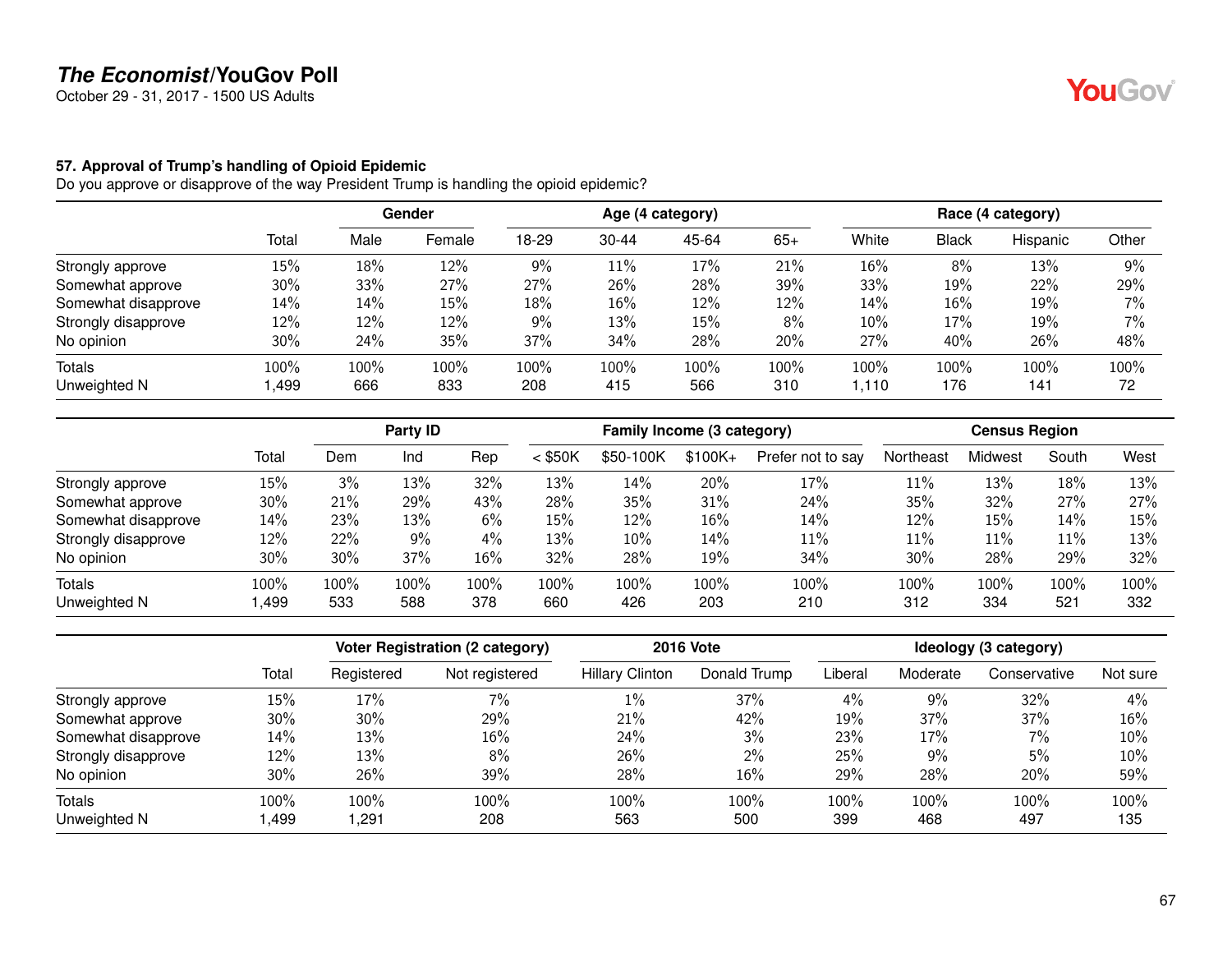October 29 - 31, 2017 - 1500 US Adults

#### **58. Has it easier**

All things considered, who do you think has it easier in our country these days?

|               |       |      | Gender |       | Age (4 category) |       |       |       | Race (4 category) |          |       |  |
|---------------|-------|------|--------|-------|------------------|-------|-------|-------|-------------------|----------|-------|--|
|               | Total | Male | Female | 18-29 | $30 - 44$        | 45-64 | $65+$ | White | <b>Black</b>      | Hispanic | Other |  |
| Men           | 37%   | 30%  | 44%    | 41%   | 37%              | 36%   | 35%   | 37%   | 46%               | 39%      | 23%   |  |
| Women         | 14%   | 20%  | $7\%$  | 18%   | 14%              | 11%   | 13%   | 14%   | 11%               | 9%       | 18%   |  |
| No difference | 49%   | 50%  | 48%    | 41%   | 49%              | 53%   | 52%   | 49%   | 42%               | 51%      | 58%   |  |
| Totals        | 100%  | 100% | 100%   | 100%  | 100%             | 100%  | 100%  | 100%  | 100%              | 100%     | 100%  |  |
| Unweighted N  | ,493  | 663  | 830    | 208   | 411              | 564   | 310   | 1,107 | 174               | 141      | 71    |  |

|                               |              |             | Party <b>ID</b> |             | Family Income (3 category) |             |             | <b>Census Region</b> |             |             |             |             |
|-------------------------------|--------------|-------------|-----------------|-------------|----------------------------|-------------|-------------|----------------------|-------------|-------------|-------------|-------------|
|                               | Total        | Dem         | Ind             | Rep         | $<$ \$50K                  | \$50-100K   | $$100K +$   | Prefer not to say    | Northeast   | Midwest     | South       | West        |
| Men                           | 37%          | 56%         | 35%             | 18%         | 37%                        | 37%         | 46%         | 35%                  | 43%         | 40%         | 35%         | 35%         |
| Women                         | 14%          | 6%          | 14%             | 23%         | 14%                        | 15%         | 13%         | 12%                  | 9%          | 14%         | 14%         | 16%         |
| No difference                 | 49%          | 38%         | 51%             | 59%         | 50%                        | 48%         | 42%         | 53%                  | 48%         | 46%         | 51%         | 49%         |
| <b>Totals</b><br>Unweighted N | 100%<br>.493 | 100%<br>530 | 100%<br>586     | 100%<br>377 | 100%<br>657                | 100%<br>424 | 100%<br>203 | 100%<br>209          | 100%<br>311 | 100%<br>334 | 100%<br>518 | 100%<br>330 |

|               |       | Voter Registration (2 category) |                | <b>2016 Vote</b>       | Ideology (3 category) |         |          |              |          |
|---------------|-------|---------------------------------|----------------|------------------------|-----------------------|---------|----------|--------------|----------|
|               | Total | Registered                      | Not registered | <b>Hillary Clinton</b> | Donald Trump          | Liberal | Moderate | Conservative | Not sure |
| Men           | 37%   | 38%                             | 37%            | 64%                    | 16%                   | 67%     | 38%      | 20%          | 27%      |
| Women         | 14%   | 13%                             | 16%            | $4\%$                  | 23%                   | 7%      | 14%      | 19%          | 10%      |
| No difference | 49%   | 50%                             | 47%            | 32%                    | 62%                   | 26%     | 48%      | $61\%$       | 62%      |
| <b>Totals</b> | 100%  | 100%                            | 100%           | 100%                   | 100%                  | 100%    | 100%     | 100%         | 100%     |
| Unweighted N  | ,493  | ,287                            | 206            | 562                    | 499                   | 398     | 465      | 495          | 135      |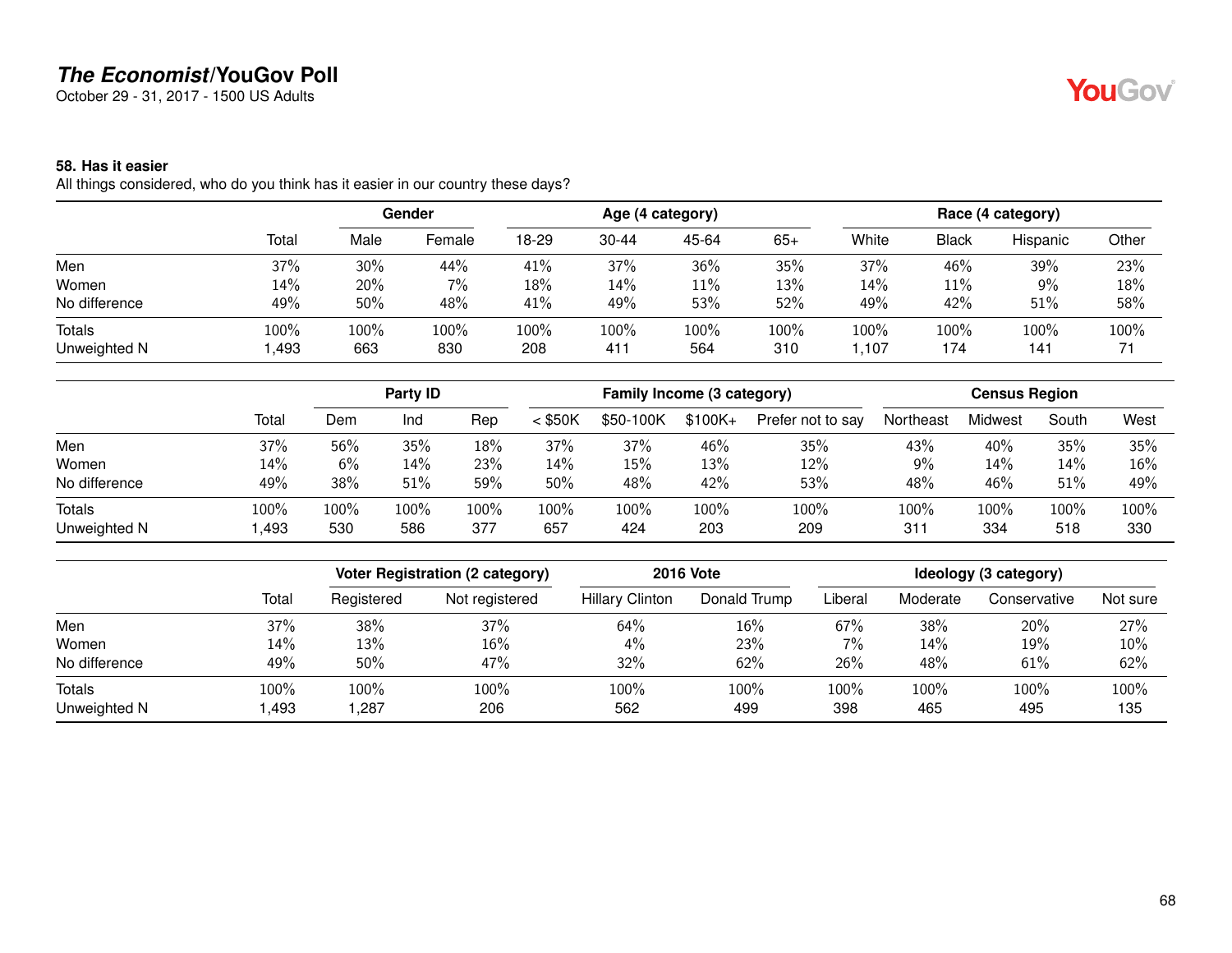October 29 - 31, 2017 - 1500 US Adults

**59. Men have it easier** In what ways would you say men have it easier in our country these days? Select all that apply. *Asked of those who think men have it easier*

|                                        |       |      | Gender |       |       | Age (4 category) |       |       |              | Race (4 category) |        |
|----------------------------------------|-------|------|--------|-------|-------|------------------|-------|-------|--------------|-------------------|--------|
|                                        | Total | Male | Female | 18-29 | 30-44 | 45-64            | $65+$ | White | <b>Black</b> | Hispanic          | Other  |
| Men get better pay                     | 80%   | 72%  | 85%    | 65%   | 72%   | 89%              | 93%   | 84%   | 80%          | 60%               | $\ast$ |
| Men have more job<br>opportunities/get |       |      |        |       |       |                  |       |       |              |                   |        |
| preferential treatment                 |       |      |        |       |       |                  |       |       |              |                   |        |
| at work                                | 74%   | 61%  | 82%    | 57%   | 67%   | 82%              | 89%   | 77%   | 67%          | 64%               | $\ast$ |
| Men have fewer family or<br>household  |       |      |        |       |       |                  |       |       |              |                   |        |
| responsibilities                       | 43%   | 33%  | 50%    | 36%   | 42%   | 46%              | 48%   | 47%   | 34%          | 28%               | $\ast$ |
| Men get more respect                   | 66%   | 59%  | 70%    | 60%   | 65%   | 71%              | 65%   | 66%   | 61%          | 65%               | $\ast$ |
| Men have more political                |       |      |        |       |       |                  |       |       |              |                   |        |
| power                                  | 71%   | 70%  | 72%    | 66%   | 66%   | 77%              | 74%   | 71%   | 70%          | 71%               | $\ast$ |
| Men get better health                  |       |      |        |       |       |                  |       |       |              |                   |        |
| care                                   | 20%   | 19%  | 20%    | 10%   | 21%   | 22%              | 28%   | 23%   | 14%          | 9%                | $\ast$ |
| Men don't deal with                    |       |      |        |       |       |                  |       |       |              |                   |        |
| sexual harassment                      | 40%   | 39%  | 40%    | 29%   | 42%   | 43%              | 46%   | 45%   | 27%          | 25%               | $\ast$ |
| Men don't have to worry                |       |      |        |       |       |                  |       |       |              |                   |        |
| about their physical                   |       |      |        |       |       |                  |       |       |              |                   |        |
| safety                                 | 44%   | 42%  | 45%    | 42%   | 47%   | 46%              | 38%   | 44%   | 39%          | 50%               | $\ast$ |
| Historical bias in favor of            |       |      |        |       |       |                  |       |       |              |                   |        |
| men                                    | 71%   | 71%  | 70%    | 58%   | 69%   | 78%              | 77%   | 73%   | 70%          | 56%               | $\ast$ |
| Other                                  | 3%    | 3%   | 4%     | 3%    | $1\%$ | 5%               | 4%    | 4%    | 3%           | $1\%$             | $\ast$ |
| Unweighted N                           | 599   | 218  | 381    | 91    | 179   | 219              | 110   | 431   | 85           | 60                | 23     |

|                    |       | Party ID |     |     | Family Income (3 category) |           |          |                   | <b>Census Region</b> |         |       |      |
|--------------------|-------|----------|-----|-----|----------------------------|-----------|----------|-------------------|----------------------|---------|-------|------|
|                    | Total | Dem      | Ind | Rep | $<$ \$50K                  | \$50-100K | $$100K+$ | Prefer not to say | Northeast            | Midwest | South | West |
| Men get better pay | 80%   | 87%      | 74% | 75% | 75%                        | 84%       | 83%      | 86%               | 74%                  | 83%     | 81%   | 81%  |

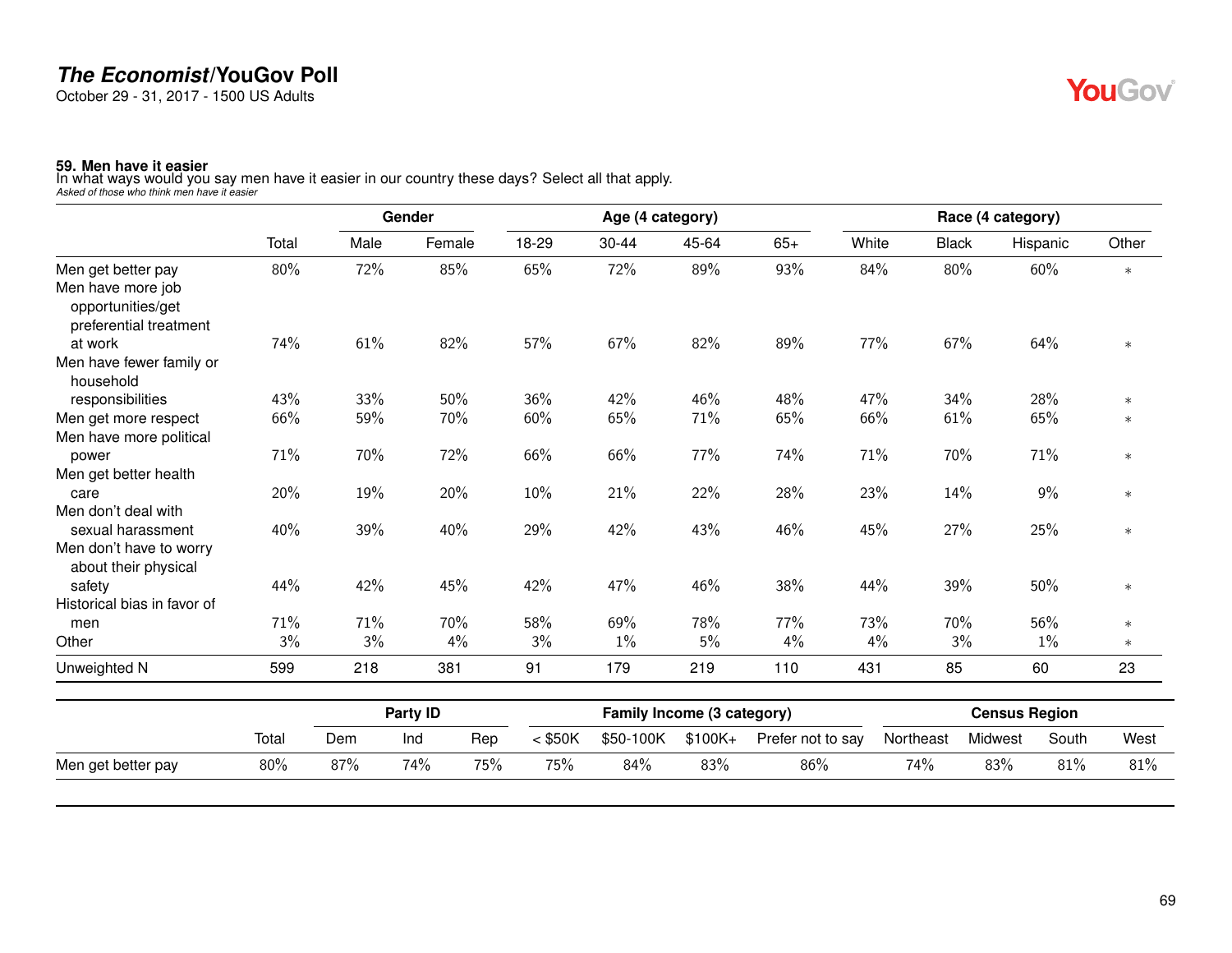October 29 - 31, 2017 - 1500 US Adults

opportunities/get preferential treatment<br>at work

|                                                                  |       |            | Party ID |                                        |           | Family Income (3 category) |                  |                         | <b>Census Region</b> |                       |       |          |  |
|------------------------------------------------------------------|-------|------------|----------|----------------------------------------|-----------|----------------------------|------------------|-------------------------|----------------------|-----------------------|-------|----------|--|
|                                                                  | Total | Dem        | Ind      | Rep                                    | $<$ \$50K | \$50-100K                  | $$100K +$        | Prefer not to say       | Northeast            | Midwest               | South | West     |  |
| Men have more job<br>opportunities/get<br>preferential treatment |       |            |          |                                        |           |                            |                  |                         |                      |                       |       |          |  |
| at work                                                          | 74%   | 79%        | 71%      | 63%                                    | 70%       | 76%                        | 77%              | 79%                     | 67%                  | 75%                   | 79%   | 71%      |  |
| Men have fewer family or<br>household                            |       |            |          |                                        |           |                            |                  |                         |                      |                       |       |          |  |
| responsibilities                                                 | 43%   | 42%        | 42%      | 50%                                    | 41%       | 40%                        | 55%              | 42%                     | 36%                  | 49%                   | 43%   | 44%      |  |
| Men get more respect                                             | 66%   | 72%        | 64%      | 45%                                    | 63%       | 65%                        | 67%              | 73%                     | 70%                  | 68%                   | 64%   | 62%      |  |
| Men have more political                                          |       |            |          |                                        |           |                            |                  |                         |                      |                       |       |          |  |
| power                                                            | 71%   | 80%        | 68%      | 50%                                    | 68%       | 73%                        | 76%              | 73%                     | 65%                  | 75%                   | 70%   | 74%      |  |
| Men get better health                                            |       |            |          |                                        |           |                            |                  |                         |                      |                       |       |          |  |
| care                                                             | 20%   | 25%        | 19%      | 4%                                     | 19%       | 19%                        | 23%              | 24%                     | 18%                  | 24%                   | 21%   | 17%      |  |
| Men don't deal with                                              |       |            |          |                                        |           |                            |                  |                         |                      |                       |       |          |  |
| sexual harassment                                                | 40%   | 45%        | 33%      | 42%                                    | 33%       | 36%                        | 56%              | 53%                     | 38%                  | 48%                   | 39%   | 35%      |  |
| Men don't have to worry<br>about their physical                  |       |            |          |                                        |           |                            |                  |                         |                      |                       |       |          |  |
| safety                                                           | 44%   | 46%        | 40%      | 45%                                    | 43%       | 35%                        | 48%              | 57%                     | 44%                  | 49%                   | 41%   | 41%      |  |
| Historical bias in favor of                                      |       |            |          |                                        |           |                            |                  |                         |                      |                       |       |          |  |
| men                                                              | 71%   | 83%        | 65%      | 45%                                    | 66%       | 73%                        | 81%              | 72%                     | 66%                  | 73%                   | 71%   | 72%      |  |
| Other                                                            | 3%    | 2%         | 5%       | 3%                                     | 4%        | $0\%$                      | 7%               | $1\%$                   | 5%                   | $6\%$                 | 2%    | 2%       |  |
| Unweighted N                                                     | 599   | 313        | 219      | 67                                     | 254       | 169                        | 98               | 78                      | 132                  | 133                   | 198   | 136      |  |
|                                                                  |       |            |          | <b>Voter Registration (2 category)</b> |           |                            | <b>2016 Vote</b> |                         |                      | Ideology (3 category) |       |          |  |
|                                                                  | Total | Registered |          | Not registered                         |           | <b>Hillary Clinton</b>     |                  | Donald Trump<br>Liberal | Moderate             | Conservative          |       | Not sure |  |
| Men get better pay                                               | 80%   | 83%        |          | 71%                                    |           | 89%                        |                  | 74%<br>86%              | 78%                  |                       | 74%   | 72%      |  |
| Men have more job                                                |       |            |          |                                        |           |                            |                  |                         |                      |                       |       |          |  |

at work 74% 79% 61% 83% 72% 79% 70% 66% 75%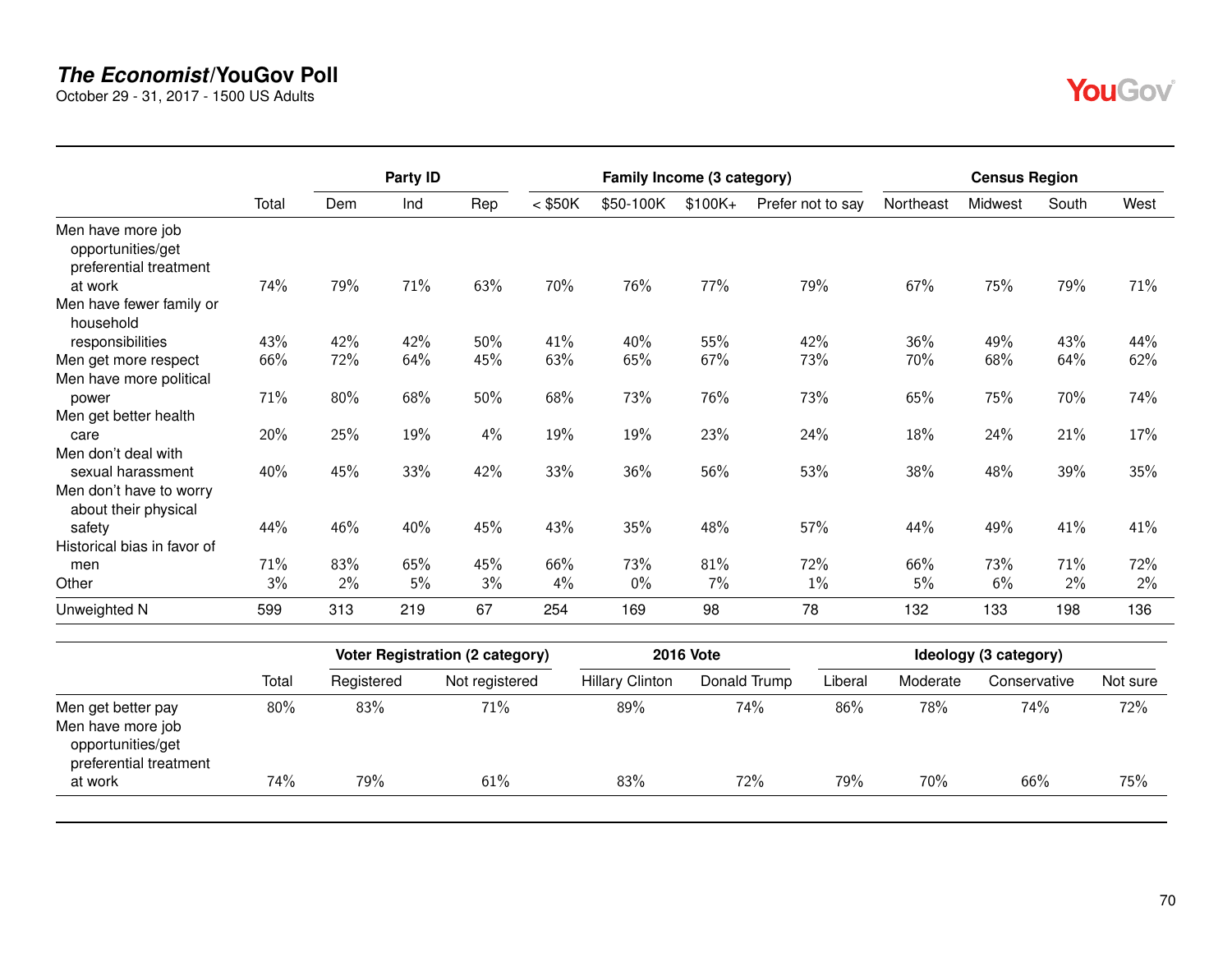October 29 - 31, 2017 - 1500 US Adults

|                                                 |       |            | <b>Voter Registration (2 category)</b> |                        | <b>2016 Vote</b> | Ideology (3 category) |          |              |          |  |  |
|-------------------------------------------------|-------|------------|----------------------------------------|------------------------|------------------|-----------------------|----------|--------------|----------|--|--|
|                                                 | Total | Registered | Not registered                         | <b>Hillary Clinton</b> | Donald Trump     | Liberal               | Moderate | Conservative | Not sure |  |  |
| Men have fewer family or<br>household           |       |            |                                        |                        |                  |                       |          |              |          |  |  |
| responsibilities                                | 43%   | 45%        | 37%                                    | 49%                    | 43%              | 44%                   | 40%      | 42%          | 47%      |  |  |
| Men get more respect                            | 66%   | 70%        | 53%                                    | 75%                    | 57%              | 73%                   | 64%      | 51%          | 65%      |  |  |
| Men have more political                         |       |            |                                        |                        |                  |                       |          |              |          |  |  |
| power                                           | 71%   | 76%        | 59%                                    | 84%                    | 47%              | 79%                   | 70%      | 61%          | 57%      |  |  |
| Men get better health                           |       |            |                                        |                        |                  |                       |          |              |          |  |  |
| care                                            | 20%   | 24%        | 10%                                    | 33%                    | 12%              | $30\%$                | 16%      | 6%           | 15%      |  |  |
| Men don't deal with                             |       |            |                                        |                        |                  |                       |          |              |          |  |  |
| sexual harassment                               | 40%   | 44%        | 30%                                    | 51%                    | 34%              | 45%                   | 37%      | 36%          | 32%      |  |  |
| Men don't have to worry<br>about their physical |       |            |                                        |                        |                  |                       |          |              |          |  |  |
| safety                                          | 44%   | 46%        | 37%                                    | 53%                    | 31%              | 52%                   | 39%      | 41%          | 30%      |  |  |
| Historical bias in favor of                     |       |            |                                        |                        |                  |                       |          |              |          |  |  |
| men                                             | 71%   | 79%        | 49%                                    | 89%                    | 63%              | 85%                   | 68%      | 46%          | 59%      |  |  |
| Other                                           | 3%    | $4\%$      | 3%                                     | 3%                     | 4%               | $4\%$                 | 2%       | 5%           | 3%       |  |  |
| Unweighted N                                    | 599   | 524        | 75                                     | 360                    | 85               | 287                   | 176      | 98           | 38       |  |  |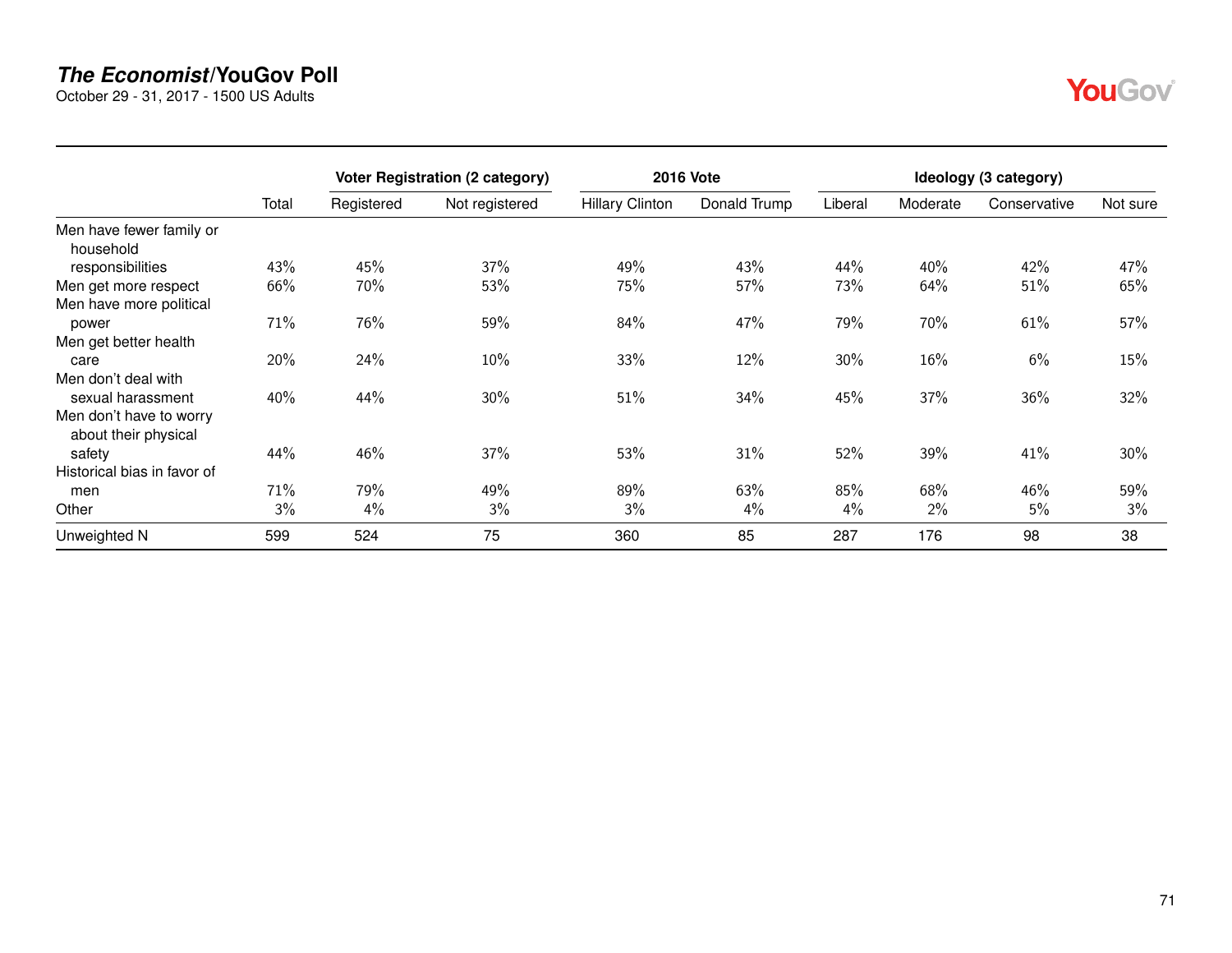October 29 - 31, 2017 - 1500 US Adults

## YouGov®

**60. Women have it easier** In what ways would you say women have it easier in our country these days? Select all that apply. *Asked of those who think women have it easier*

|                                                                                      |       | Gender |        |       |       | Age (4 category) |       |       |              | Race (4 category) |        |
|--------------------------------------------------------------------------------------|-------|--------|--------|-------|-------|------------------|-------|-------|--------------|-------------------|--------|
|                                                                                      | Total | Male   | Female | 18-29 | 30-44 | 45-64            | $65+$ | White | <b>Black</b> | Hispanic          | Other  |
| Women have more job<br>opportunities/get<br>preferential treatment                   |       |        |        |       |       |                  |       |       |              |                   |        |
| at work                                                                              | 45%   | 48%    | 35%    | 39%   | 48%   | 51%              | 38%   | 49%   | $\ast$       | $\ast$            | $\ast$ |
| Laws and the courts favor                                                            |       |        |        |       |       |                  |       |       |              |                   |        |
| women                                                                                | 66%   | 67%    | 63%    | 51%   | 68%   | 69%              | 82%   | 70%   | $\ast$       | $\ast$            | $\ast$ |
| Women are always<br>believed when they<br>make accusations of<br>sexism, harassment, |       |        |        |       |       |                  |       |       |              |                   |        |
| etc.                                                                                 | 65%   | 67%    | 60%    | 55%   | 65%   | 58%              | 90%   | 71%   | $\ast$       | $\ast$            | $\ast$ |
| Men are not<br>respected/men are                                                     |       |        |        |       |       |                  |       |       |              |                   |        |
| portrayed unfairly<br>Women have more<br>choices when it comes                       | 57%   | 59%    | 53%    | 44%   | 53%   | 62%              | 75%   | 59%   | $\ast$       | $\ast$            | $\ast$ |
| to work and their family                                                             | 44%   | 39%    | 58%    | 40%   | 45%   | 45%              | 48%   | 45%   | $\ast$       | $\ast$            | $\ast$ |
| Women have more<br>access to government                                              |       |        |        |       |       |                  |       |       |              |                   |        |
| assistance                                                                           | 58%   | 58%    | 60%    | 30%   | 71%   | 69%              | 69%   | 63%   | $\ast$       | $\ast$            | $\ast$ |
| Women have more<br>educational                                                       |       |        |        |       |       |                  |       |       |              |                   |        |
| opportunities                                                                        | 31%   | 34%    | 24%    | 28%   | 38%   | 37%              | 20%   | 32%   | $\ast$       | $\ast$            | $\ast$ |
| Other                                                                                | 4%    | 4%     | 3%     | $8\%$ | 3%    | $1\%$            | 4%    | 3%    | $\ast$       | $\ast$            | $\ast$ |
| Unweighted N                                                                         | 185   | 124    | 61     | 34    | 51    | 60               | 40    | 141   | 18           | 15                | 11     |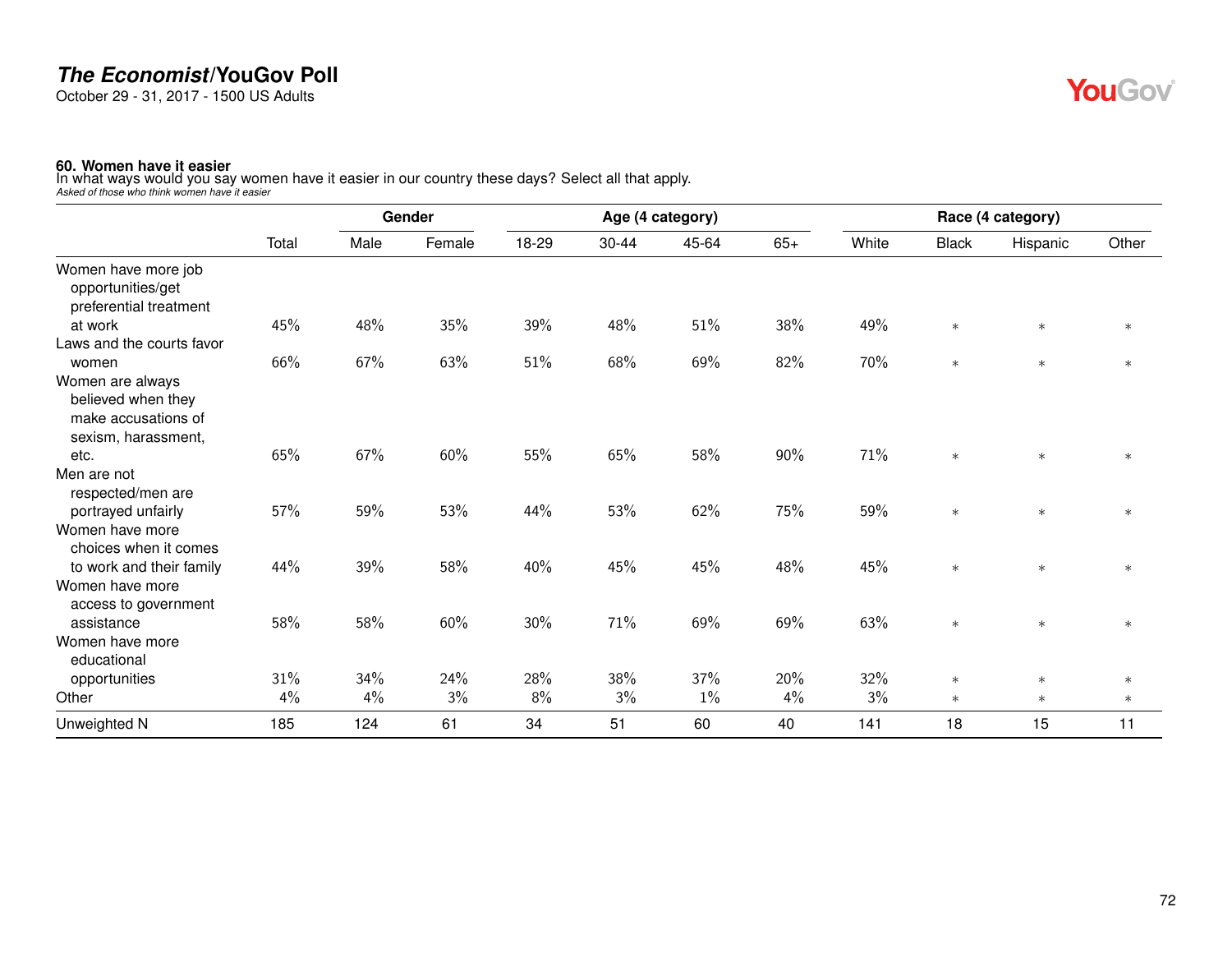October 29 - 31, 2017 - 1500 US Adults

|                                                                                      |       |            | Party ID |                                        |           |                        | Family Income (3 category) |                   |           | <b>Census Region</b>  |       |          |
|--------------------------------------------------------------------------------------|-------|------------|----------|----------------------------------------|-----------|------------------------|----------------------------|-------------------|-----------|-----------------------|-------|----------|
|                                                                                      | Total | Dem        | Ind      | Rep                                    | $<$ \$50K | \$50-100K              | $$100K +$                  | Prefer not to say | Northeast | Midwest               | South | West     |
| Women have more job<br>opportunities/get<br>preferential treatment                   |       |            |          |                                        |           |                        |                            |                   |           |                       |       |          |
| at work                                                                              | 45%   | $\ast$     | 46%      | 49%                                    | 41%       | 50%                    | $\ast$                     | $\ast$            | 54%       | 40%                   | 42%   | 48%      |
| Laws and the courts favor<br>women                                                   | 66%   | $\ast$     | 70%      | 68%                                    | 54%       | 78%                    | $\ast$                     | $\ast$            | 75%       | 66%                   | 64%   | 66%      |
| Women are always<br>believed when they<br>make accusations of<br>sexism, harassment, |       |            |          |                                        |           |                        |                            |                   |           |                       |       |          |
| etc.                                                                                 | 65%   | $\ast$     | 76%      | 65%                                    | 53%       | 74%                    | $\ast$                     | $\ast$            | 70%       | 73%                   | 54%   | 73%      |
| Men are not<br>respected/men are                                                     |       |            |          |                                        |           |                        |                            |                   |           |                       |       |          |
| portrayed unfairly<br>Women have more<br>choices when it comes                       | 57%   | $\ast$     | 66%      | 58%                                    | 52%       | 60%                    | $\ast$                     | $\ast$            | 53%       | 60%                   | 53%   | 63%      |
| to work and their family<br>Women have more<br>access to government                  | 44%   | $\ast$     | 46%      | 40%                                    | 39%       | 52%                    | $\ast$                     | $\ast$            | 44%       | 45%                   | 38%   | 53%      |
| assistance                                                                           | 58%   | $\ast$     | 62%      | 58%                                    | 56%       | 60%                    | $\ast$                     | $\ast$            | 66%       | 52%                   | 59%   | 59%      |
| Women have more<br>educational                                                       |       |            |          |                                        |           |                        |                            |                   |           |                       |       |          |
| opportunities                                                                        | 31%   | $\ast$     | 40%      | 22%                                    | 37%       | 23%                    | $\ast$                     | $\ast$            | 35%       | 36%                   | 33%   | 23%      |
| Other                                                                                | 4%    | $\ast$     | 3%       | 5%                                     | $0\%$     | 11%                    | $\ast$                     | $\ast$            | $0\%$     | 15%                   | 2%    | $0\%$    |
| Unweighted N                                                                         | 185   | 28         | 80       | 77                                     | 79        | 52                     | 26                         | 28                | 30        | 43                    | 65    | 47       |
|                                                                                      |       |            |          | <b>Voter Registration (2 category)</b> |           |                        | <b>2016 Vote</b>           |                   |           | Ideology (3 category) |       |          |
|                                                                                      | Total | Registered |          | Not registered                         |           | <b>Hillary Clinton</b> | Donald Trump               | Liberal           | Moderate  | Conservative          |       | Not sure |
| Women have more job                                                                  |       |            |          |                                        |           |                        |                            |                   |           |                       |       |          |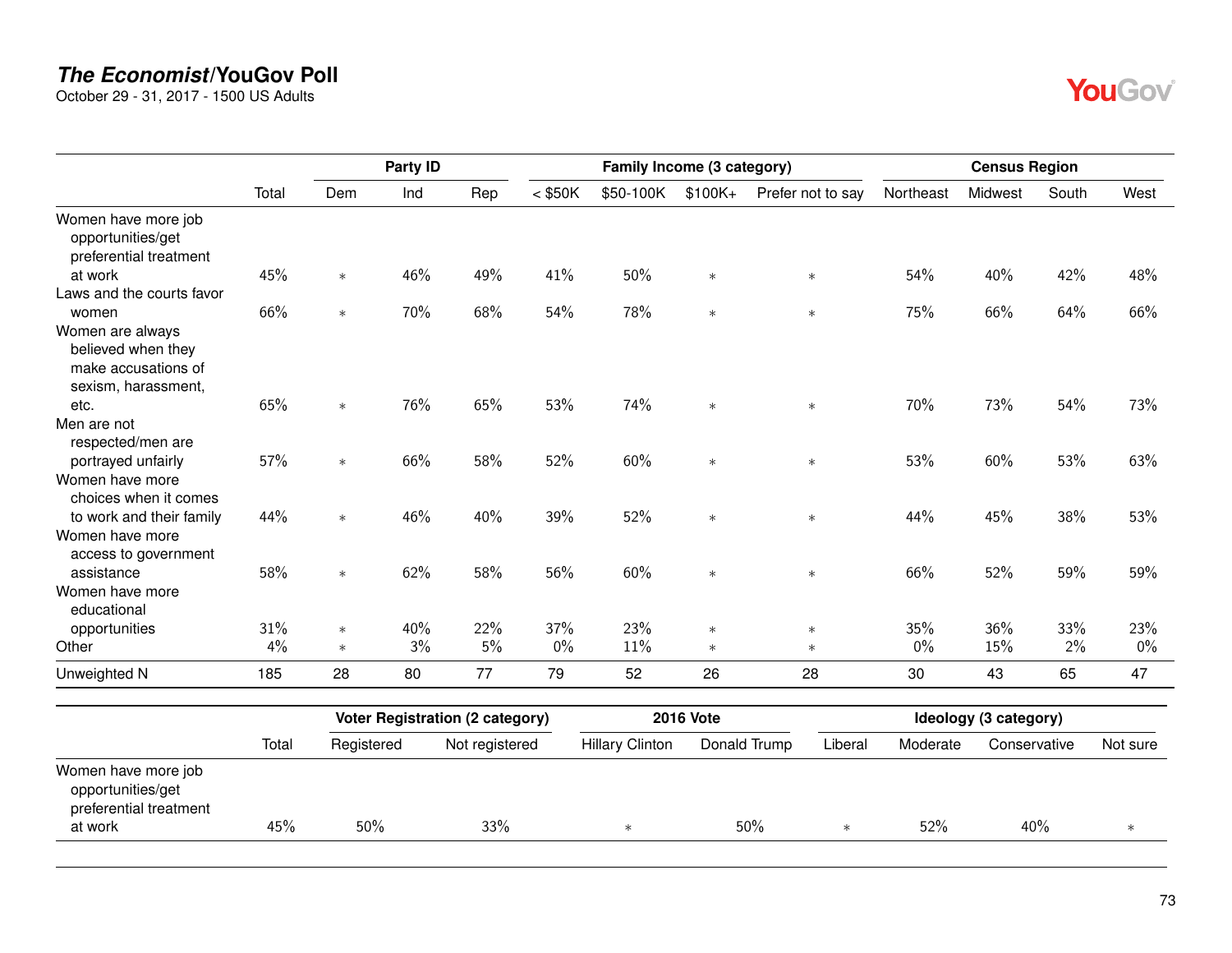October 29 - 31, 2017 - 1500 US Adults

|                                                                                      |       |            | <b>Voter Registration (2 category)</b> |                        | <b>2016 Vote</b> |         |          | Ideology (3 category) |          |
|--------------------------------------------------------------------------------------|-------|------------|----------------------------------------|------------------------|------------------|---------|----------|-----------------------|----------|
|                                                                                      | Total | Registered | Not registered                         | <b>Hillary Clinton</b> | Donald Trump     | Liberal | Moderate | Conservative          | Not sure |
| Laws and the courts favor<br>women                                                   | 66%   | 71%        | 56%                                    | $\ast$                 | 79%              | $\ast$  | 66%      | 78%                   | $\ast$   |
| Women are always<br>believed when they<br>make accusations of<br>sexism, harassment, |       |            |                                        |                        |                  |         |          |                       |          |
| etc.                                                                                 | 65%   | 71%        | 54%                                    | $\ast$                 | 81%              | $\ast$  | 70%      | 70%                   | $\ast$   |
| Men are not<br>respected/men are<br>portrayed unfairly                               | 57%   | 65%        | 41%                                    | $\ast$                 | 78%              | $\ast$  | 51%      | 75%                   | $\ast$   |
| Women have more<br>choices when it comes                                             |       |            |                                        |                        |                  |         |          |                       |          |
| to work and their family                                                             | 44%   | 47%        | 37%                                    | $\ast$                 | 51%              | $\ast$  | 50%      | 46%                   | $\ast$   |
| Women have more<br>access to government                                              |       |            |                                        |                        |                  |         |          |                       |          |
| assistance                                                                           | 58%   | 67%        | 41%                                    | $\ast$                 | 67%              | $\ast$  | 61%      | 65%                   | $\ast$   |
| Women have more<br>educational                                                       |       |            |                                        |                        |                  |         |          |                       |          |
| opportunities                                                                        | 31%   | 31%        | 32%                                    | $\ast$                 | 36%              | $\ast$  | 44%      | 28%                   | $\ast$   |
| Other                                                                                | 4%    | 4%         | 5%                                     | $\ast$                 | 4%               | $\ast$  | 2%       | 6%                    | $\ast$   |
| Unweighted N                                                                         | 185   | 154        | 31                                     | 24                     | 104              | 21      | 54       | 95                    | 15       |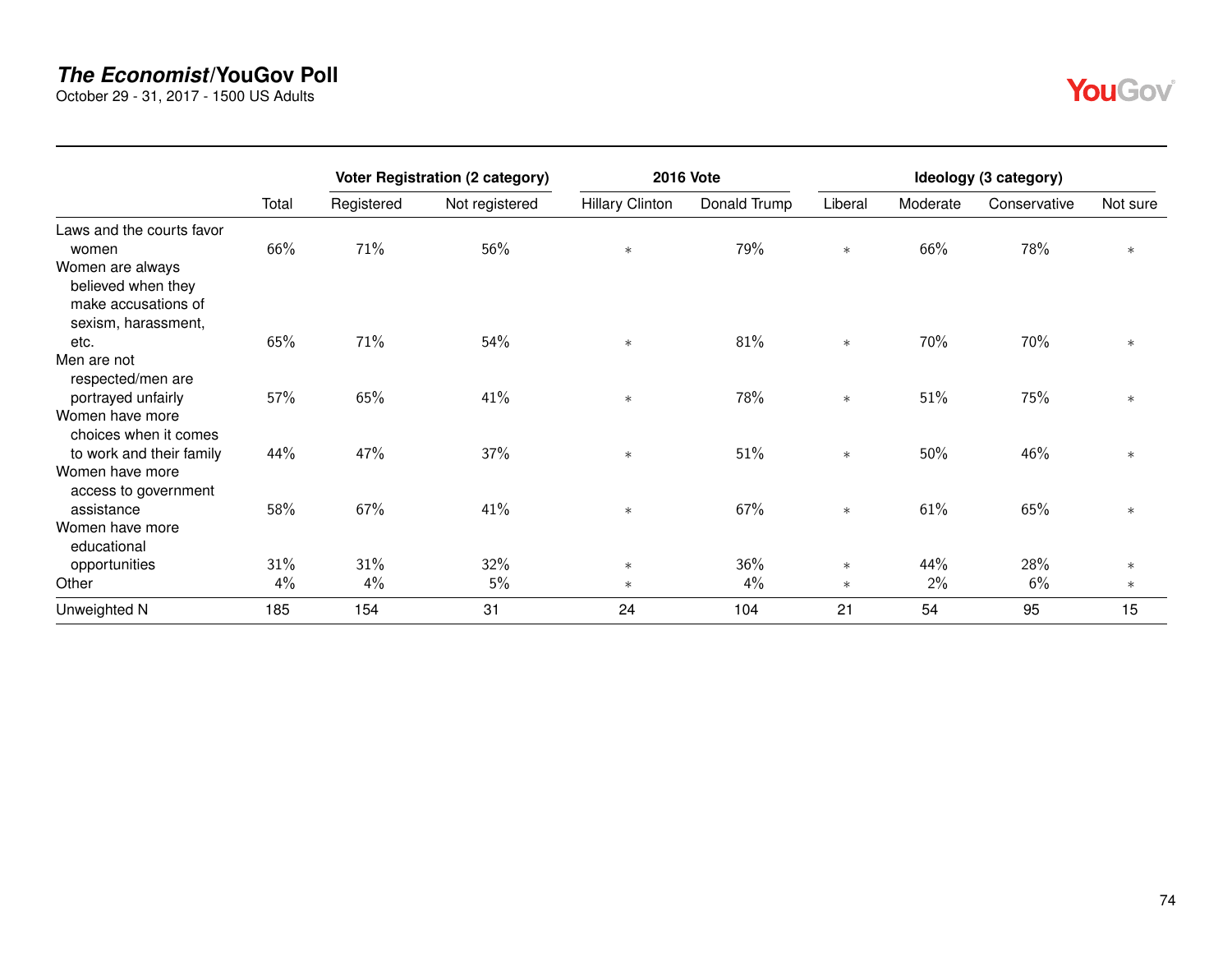October 29 - 31, 2017 - 1500 US Adults

#### **61. Importance of equal rights**

How important, if at all, is it for women to have equal rights with men in our country?

|                      | Total |       | <b>Gender</b> |       | Age (4 category) |       |       |         | Race (4 category) |          |       |  |
|----------------------|-------|-------|---------------|-------|------------------|-------|-------|---------|-------------------|----------|-------|--|
|                      |       | Male  | Female        | 18-29 | $30 - 44$        | 45-64 | $65+$ | White   | Black             | Hispanic | Other |  |
| Very important       | 66%   | 59%   | 73%           | 51%   | 66%              | 72%   | 71%   | 67%     | 71%               | 62%      | 54%   |  |
| Somewhat important   | 22%   | 26%   | 19%           | 28%   | 21%              | 20%   | 23%   | 23%     | 19%               | 22%      | 26%   |  |
| Not too important    | 8%    | $9\%$ | 6%            | 14%   | 7%               | 5%    | 5%    | 7%      | 9%                | 10%      | 10%   |  |
| Not at all important | 4%    | 6%    | $2\%$         | 7%    | 6%               | 3%    | $1\%$ | 3%      | $2\%$             | 6%       | 9%    |  |
| Totals               | 100%  | 100%  | 100%          | 100%  | 100%             | 100%  | 100%  | $100\%$ | 100%              | 100%     | 100%  |  |
| Unweighted N         | ,496  | 663   | 833           | 209   | 414              | 565   | 308   | ,108    | 175               | 142      | 71    |  |

|                      |       |      | Party ID<br>Family Income (3 category) |       |           |           | <b>Census Region</b> |                   |           |         |       |      |
|----------------------|-------|------|----------------------------------------|-------|-----------|-----------|----------------------|-------------------|-----------|---------|-------|------|
|                      | Total | Dem  | Ind                                    | Rep   | $<$ \$50K | \$50-100K | $$100K +$            | Prefer not to say | Northeast | Midwest | South | West |
| Very important       | 66%   | 83%  | 62%                                    | 52%   | 64%       | 69%       | 72%                  | 63%               | 73%       | 68%     | 64%   | 61%  |
| Somewhat important   | 22%   | 12%  | 24%                                    | 34%   | 22%       | 21%       | 22%                  | 25%               | 16%       | 23%     | 22%   | 27%  |
| Not too important    | 8%    | 3%   | 9%                                     | 10%   | 9%        | 7%        | 3%                   | 8%                | 8%        | 4%      | $9\%$ | 8%   |
| Not at all important | 4%    | 1%   | 5%                                     | $4\%$ | 4%        | 4%        | 3%                   | 4%                | 2%        | 5%      | 4%    | 4%   |
| <b>Totals</b>        | 100%  | 100% | 100%                                   | 100%  | 100%      | 100%      | 100%                 | 100%              | 100%      | 100%    | 100%  | 100% |
| Unweighted N         | ,496  | 532  | 587                                    | 377   | 660       | 425       | 202                  | 209               | 310       | 335     | 519   | 332  |

|                      |       |            | <b>Voter Registration (2 category)</b> | <b>2016 Vote</b>       | Ideology (3 category) |         |          |              |          |
|----------------------|-------|------------|----------------------------------------|------------------------|-----------------------|---------|----------|--------------|----------|
|                      | Total | Registered | Not registered                         | <b>Hillary Clinton</b> | Donald Trump          | Liberal | Moderate | Conservative | Not sure |
| Very important       | 66%   | 71%        | 54%                                    | 89%                    | 57%                   | 82%     | 70%      | 56%          | 54%      |
| Somewhat important   | 22%   | 21%        | 26%                                    | 9%                     | 32%                   | 9%      | 23%      | 29%          | 28%      |
| Not too important    | 8%    | 5%         | 14%                                    | $1\%$                  | 9%                    | 7%      | 5%       | $9\%$        | 12%      |
| Not at all important | 4%    | 3%         | 6%                                     | $1\%$                  | 3%                    | 2%      | 3%       | 6%           | 6%       |
| Totals               | 100%  | 100%       | 100%                                   | 100%                   | 100%                  | 100%    | 100%     | 100%         | 100%     |
| Unweighted N         | ,496  | ,288       | 208                                    | 562                    | 499                   | 399     | 467      | 495          | 135      |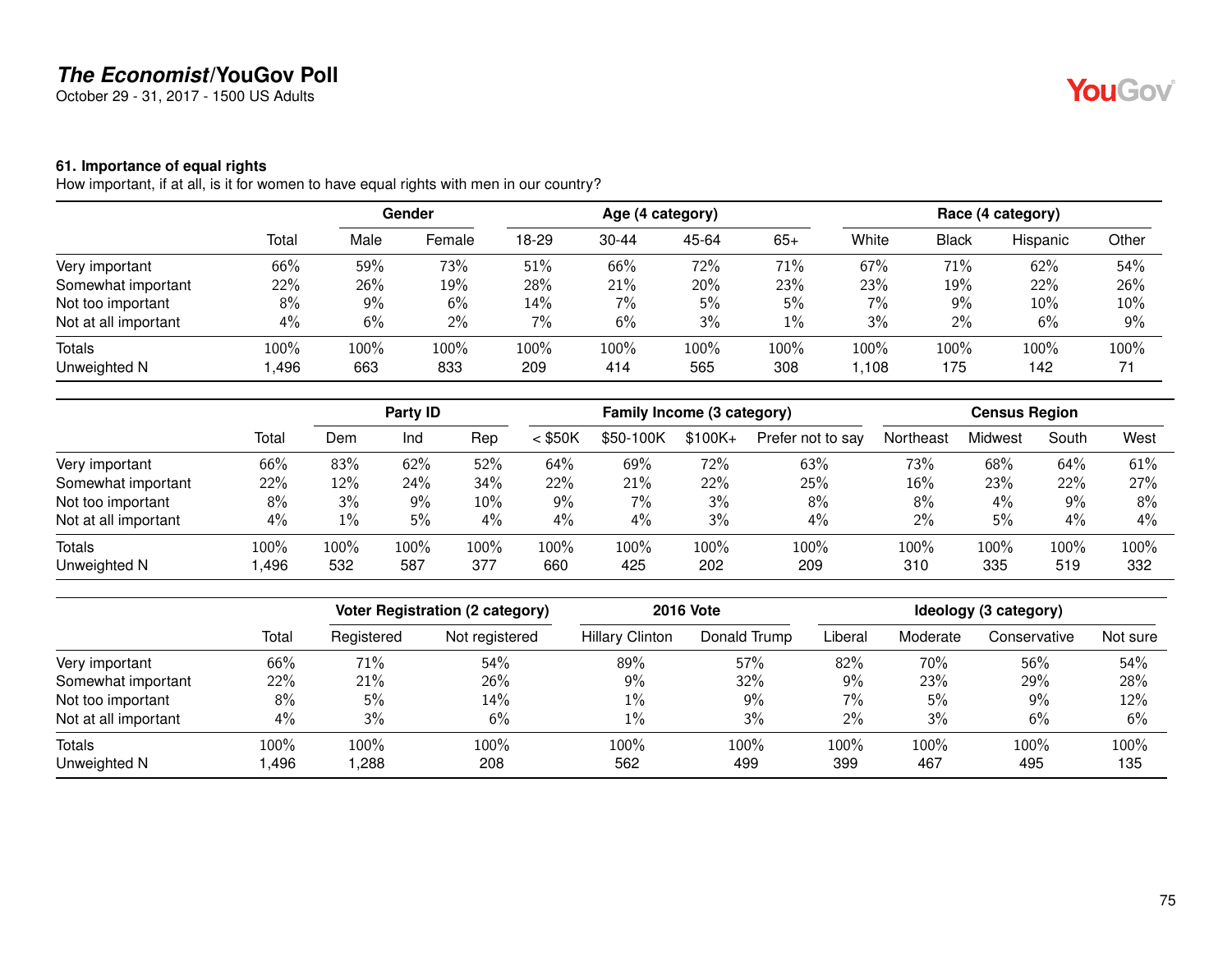October 29 - 31, 2017 - 1500 US Adults

### **62. Giving equal rights**

When it comes to giving women equal rights with men, do you think the country or has been about right?

|                         |              |             | Gender      |             |             | Age (4 category) |             |              |              | Race (4 category) |            |
|-------------------------|--------------|-------------|-------------|-------------|-------------|------------------|-------------|--------------|--------------|-------------------|------------|
|                         | Total        | Male        | Female      | 18-29       | $30 - 44$   | 45-64            | $65+$       | White        | <b>Black</b> | Hispanic          | Other      |
| Has gone too far        | 19%          | 26%         | 13%         | 27%         | 19%         | 18%              | 14%         | 19%          | $16\%$       | 23%               | 25%        |
| Has not gone far enough | 47%          | 40%         | 54%         | 39%         | 49%         | 50%              | 48%         | 45%          | 61%          | 47%               | 38%        |
| Has been about right    | 34%          | 34%         | 34%         | 34%         | 32%         | 33%              | 38%         | 36%          | 24%          | $30\%$            | 36%        |
| Totals<br>Unweighted N  | 100%<br>,488 | 100%<br>662 | 100%<br>826 | 100%<br>208 | 100%<br>412 | 100%<br>562      | 100%<br>306 | 100%<br>.104 | 100%<br>175  | 100%<br>138       | 100%<br>71 |

|                         |       | Party <b>ID</b> |      |      | Family Income (3 category) |           |           |                   | <b>Census Region</b> |         |       |      |
|-------------------------|-------|-----------------|------|------|----------------------------|-----------|-----------|-------------------|----------------------|---------|-------|------|
|                         | Total | Dem             | Ind  | Rep  | $<$ \$50K                  | \$50-100K | $$100K +$ | Prefer not to say | Northeast            | Midwest | South | West |
| Has gone too far        | 19%   | $9\%$           | 23%  | 26%  | 19%                        | 19%       | 18%       | 23%               | 14%                  | 18%     | 19%   | 25%  |
| Has not gone far enough | 47%   | 72%             | 41%  | 25%  | 48%                        | 45%       | 48%       | 46%               | 56%                  | 49%     | 44%   | 42%  |
| Has been about right    | 34%   | 19%             | 35%  | 50%  | 33%                        | 36%       | 35%       | 31%               | 30%                  | 33%     | 37%   | 33%  |
| <b>Totals</b>           | 100%  | $100\%$         | 100% | 100% | 100%                       | 100%      | 100%      | 100%              | 100%                 | 100%    | 100%  | 100% |
| Unweighted N            | ,488  | 530             | 584  | 374  | 653                        | 423       | 203       | 209               | 309                  | 333     | 516   | 330  |

|                               |              |              | Voter Registration (2 category) | <b>2016 Vote</b>       |              |             | Ideology (3 category) |              |             |  |  |
|-------------------------------|--------------|--------------|---------------------------------|------------------------|--------------|-------------|-----------------------|--------------|-------------|--|--|
|                               | Total        | Registered   | Not registered                  | <b>Hillary Clinton</b> | Donald Trump | Liberal     | Moderate              | Conservative | Not sure    |  |  |
| Has gone too far              | 19%          | 17%          | 25%                             | 6%                     | 28%          | 8%          | 17%                   | $30\%$       | 18%         |  |  |
| Has not gone far enough       | 47%          | 48%          | 43%                             | 80%                    | 21%          | 74%         | 52%                   | 25%          | 42%         |  |  |
| Has been about right          | 34%          | 35%          | 32%                             | 14%                    | 51%          | 18%         | 31%                   | 45%          | 40%         |  |  |
| <b>Totals</b><br>Unweighted N | 100%<br>.488 | 100%<br>.283 | 100%<br>205                     | 100%<br>559            | 100%<br>499  | 100%<br>397 | 100%<br>464           | 100%<br>496  | 100%<br>131 |  |  |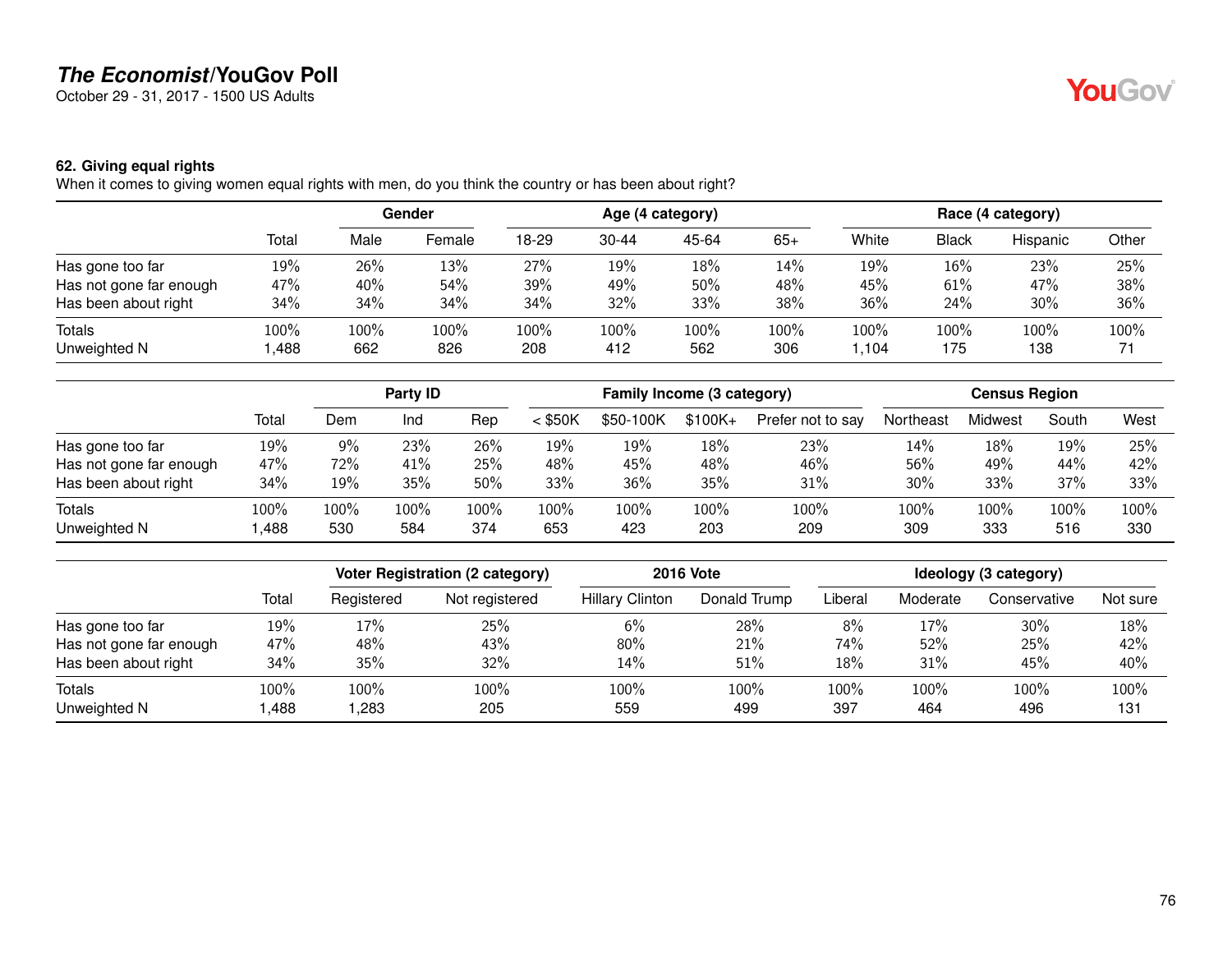October 29 - 31, 2017 - 1500 US Adults

# **YouGov**

### **63. Personal experience**

Have you ever personally experienced discrimination or been treated unfairly because of your gender, or not?

|               |       | Gender |        |       |                 | Age (4 category) |       | Race (4 category) |              |          |       |
|---------------|-------|--------|--------|-------|-----------------|------------------|-------|-------------------|--------------|----------|-------|
|               | Total | Male   | Female | 18-29 | $30 - 44$       | 45-64            | $65+$ | White             | <b>Black</b> | Hispanic | Other |
| Yes           | 37%   | 29%    | 44%    | 42%   | 42%             | 35%              | 30%   | 35%               | 41%          | 40%      | 47%   |
| No            | 63%   | 71%    | 56%    | 58%   | 58%             | 65%              | 70%   | 65%               | 59%          | 60%      | 53%   |
| <b>Totals</b> | 100%  | 100%   | 100%   | 100%  | 100%            | 100%             | 100%  | 100%              | 100%         | 100%     | 100%  |
| Unweighted N  | ,493  | 664    | 829    | 207   | 41 <sup>1</sup> | 565              | 310   | ,106              | 175          | 140      | 72    |

|               |       | Party ID |      |      | Family Income (3 category) |           |           |                   | <b>Census Region</b> |         |       |      |
|---------------|-------|----------|------|------|----------------------------|-----------|-----------|-------------------|----------------------|---------|-------|------|
|               | Total | Dem      | Ind  | Rep  | $<$ \$50K                  | \$50-100K | $$100K +$ | Prefer not to say | Northeast            | Midwest | South | West |
| Yes           | 37%   | 40%      | 42%  | 25%  | 38%                        | 31%       | 46%       | 38%               | 38%                  | 35%     | 36%   | 39%  |
| No            | 63%   | 60%      | 58%  | 75%  | 62%                        | 69%       | 54%       | 62%               | 62%                  | 65%     | 64%   | 61%  |
| <b>Totals</b> | 100%  | 100%     | 100% | 100% | 100%                       | 100%      | 100%      | 100%              | 100%                 | 100%    | 100%  | 100% |
| Unweighted N  | ,493  | 529      | 586  | 378  | 659                        | 424       | 202       | 208               | 310                  | 333     | 520   | 330  |

|              |       |            | <b>Voter Registration (2 category)</b> | <b>2016 Vote</b>       | Ideology (3 category) |         |          |              |          |
|--------------|-------|------------|----------------------------------------|------------------------|-----------------------|---------|----------|--------------|----------|
|              | Total | Registered | Not registered                         | <b>Hillary Clinton</b> | Donald Trump          | Liberal | Moderate | Conservative | Not sure |
| Yes          | 37%   | 38%        | 33%                                    | 44%                    | 29%                   | 45%     | 41%      | 29%          | 35%      |
| No           | 63%   | 62%        | 67%                                    | 56%                    | 71%                   | 55%     | 59%      | 71%          | 65%      |
| Totals       | 100%  | 100%       | 100%                                   | 100%                   | 100%                  | 100%    | 100%     | 100%         | $100\%$  |
| Unweighted N | ,493  | ,285       | 208                                    | 559                    | 499                   | 397     | 465      | 496          | 135      |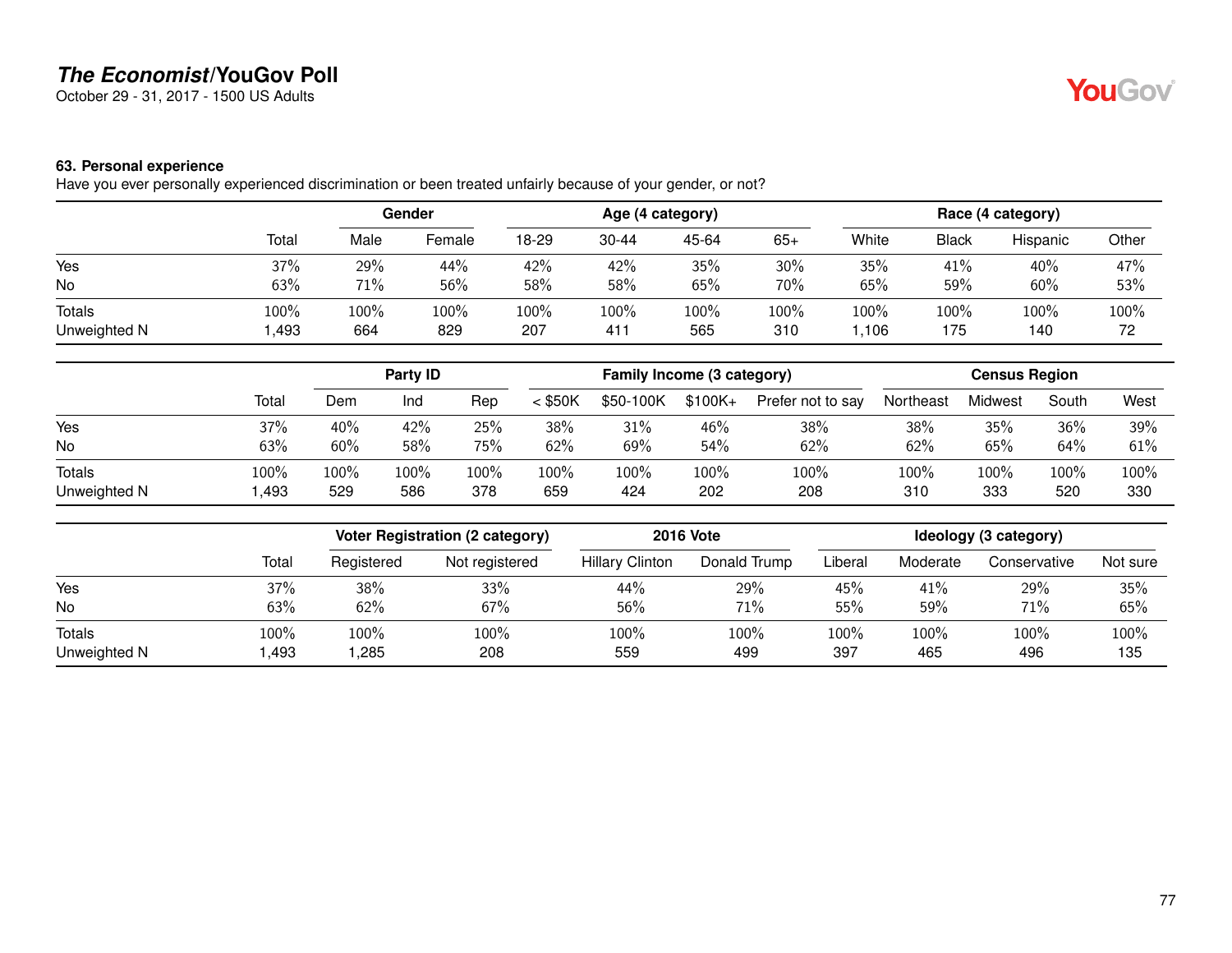October 29 - 31, 2017 - 1500 US Adults

#### **64. Experiences of gender discrimination**

In what ways have you personally experienced discrimination or been treated unfairly because of your gender? Select all that apply.<br>Asked of those who have ever personally experienced discrimination or been treated unfairl

|                                                        |       |      | Gender |       |           | Age (4 category) |       |       |              | Race (4 category) |       |
|--------------------------------------------------------|-------|------|--------|-------|-----------|------------------|-------|-------|--------------|-------------------|-------|
|                                                        | Total | Male | Female | 18-29 | $30 - 44$ | 45-64            | $65+$ | White | <b>Black</b> | Hispanic          | Other |
| In hiring, pay or                                      |       |      |        |       |           |                  |       |       |              |                   |       |
| promotion                                              | 51%   | 41%  | 57%    | 40%   | 40%       | 61%              | 66%   | 55%   | 51%          | 35%               | 44%   |
| Assumptions about<br>personality traits due to         |       |      |        |       |           |                  |       |       |              |                   |       |
| gender stereotypes                                     | 47%   | 30%  | 58%    | 50%   | 45%       | 47%              | 45%   | 50%   | 41%          | 40%               | 39%   |
| Treated as if they weren't<br>smart or opinions didn't |       |      |        |       |           |                  |       |       |              |                   |       |
| matter                                                 | 50%   | 27%  | 65%    | 46%   | 49%       | 50%              | 58%   | 50%   | 56%          | 43%               | 51%   |
| School/academics                                       | 22%   | 19%  | 24%    | 36%   | $16\%$    | 18%              | 19%   | 24%   | 14%          | 23%               | 19%   |
| Gender roles in the home                               |       |      |        |       |           |                  |       |       |              |                   |       |
| and family                                             | 26%   | 11%  | 35%    | 31%   | 31%       | 17%              | 28%   | 26%   | 16%          | 34%               | 29%   |
| Sexual orientation                                     | 15%   | 13%  | 17%    | 21%   | 15%       | 13%              | 11%   | 14%   | 19%          | 23%               | 7%    |
| Viewed with suspicion                                  | 23%   | 34%  | 17%    | 23%   | 28%       | 22%              | 18%   | 18%   | 40%          | 29%               | 22%   |
| Have to watch what they                                |       |      |        |       |           |                  |       |       |              |                   |       |
| say so they don't offend                               | 35%   | 37%  | 34%    | 32%   | 30%       | 36%              | 46%   | 36%   | 26%          | 38%               | 34%   |
| Sales people treat them                                |       |      |        |       |           |                  |       |       |              |                   |       |
| differently                                            | 34%   | 23%  | 40%    | 37%   | 29%       | 37%              | 29%   | 34%   | 32%          | 37%               | 22%   |
| Sexual assault/rape                                    | 24%   | 6%   | 35%    | 24%   | 25%       | 25%              | 20%   | 24%   | 27%          | 19%               | 23%   |
| Other                                                  | 8%    | 10%  | 7%     | 5%    | 7%        | 11%              | 8%    | 8%    | 10%          | 6%                | 11%   |
| Unweighted N                                           | 582   | 192  | 390    | 95    | 184       | 213              | 90    | 410   | 71           | 62                | 39    |

|                                                     |       |     | <b>Party ID</b> |     | Family Income (3 category) |           |          |                   | <b>Census Region</b> |         |       |      |
|-----------------------------------------------------|-------|-----|-----------------|-----|----------------------------|-----------|----------|-------------------|----------------------|---------|-------|------|
|                                                     | Total | Dem | Ind             | Rep | $<$ \$50K                  | \$50-100K | $$100K+$ | Prefer not to say | Northeast            | Midwest | South | West |
| In hiring, pay or<br>promotion<br>Assumptions about | 51%   | 52% | 49%             | 57% | 48%                        | 52%       | 56%      | 54%               | 47%                  | 49%     | 53%   | 54%  |
| personality traits due to<br>gender stereotypes     | 47%   | 48% | 48%             | 43% | 43%                        | 51%       | 58%      | 47%               | $50\%$               | 54%     | 40%   | 49%  |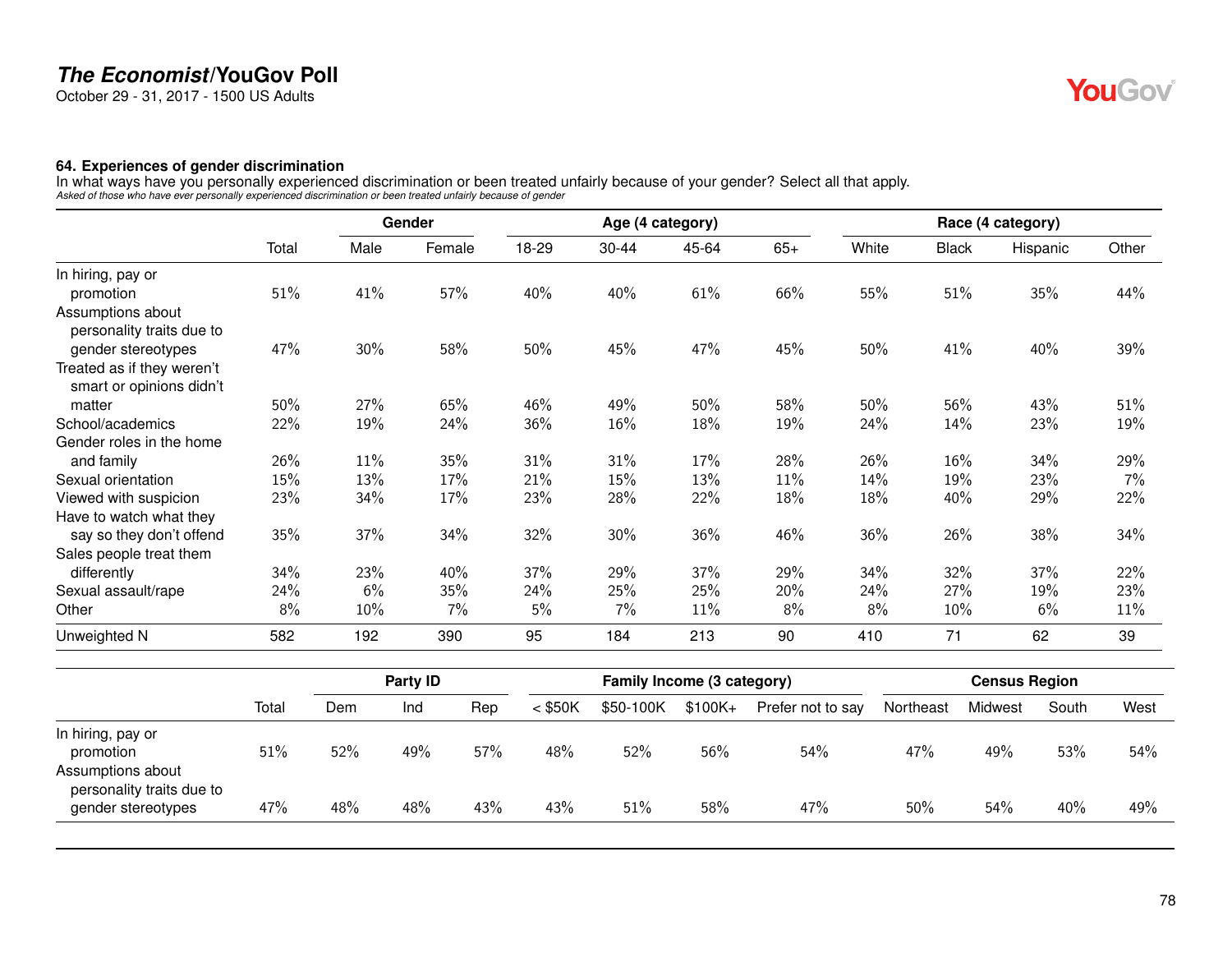October 29 - 31, 2017 - 1500 US Adults

|                                                        |       |     | Party ID |     |           | Family Income (3 category) |          |                   |           | <b>Census Region</b> |       |       |
|--------------------------------------------------------|-------|-----|----------|-----|-----------|----------------------------|----------|-------------------|-----------|----------------------|-------|-------|
|                                                        | Total | Dem | Ind      | Rep | $<$ \$50K | \$50-100K                  | $$100K+$ | Prefer not to say | Northeast | Midwest              | South | West  |
| Treated as if they weren't<br>smart or opinions didn't |       |     |          |     |           |                            |          |                   |           |                      |       |       |
| matter                                                 | 50%   | 58% | 49%      | 37% | 48%       | 51%                        | 56%      | 52%               | 57%       | 48%                  | 49%   | 49%   |
| School/academics                                       | 22%   | 22% | 25%      | 15% | 22%       | 24%                        | 21%      | 22%               | $16\%$    | 28%                  | 20%   | 25%   |
| Gender roles in the home                               |       |     |          |     |           |                            |          |                   |           |                      |       |       |
| and family                                             | 26%   | 29% | 26%      | 21% | 27%       | 22%                        | 25%      | 29%               | 21%       | 29%                  | 21%   | 34%   |
| Sexual orientation                                     | 15%   | 18% | 16%      | 8%  | 16%       | 14%                        | 17%      | 12%               | 13%       | 20%                  | 17%   | 11%   |
| Viewed with suspicion                                  | 23%   | 23% | 22%      | 25% | 25%       | 20%                        | 29%      | 15%               | 22%       | 18%                  | 28%   | 20%   |
| Have to watch what they                                |       |     |          |     |           |                            |          |                   |           |                      |       |       |
| say so they don't offend                               | 35%   | 31% | 36%      | 39% | 36%       | 29%                        | 39%      | 37%               | 40%       | 30%                  | 30%   | 42%   |
| Sales people treat them                                |       |     |          |     |           |                            |          |                   |           |                      |       |       |
| differently                                            | 34%   | 38% | 32%      | 29% | 33%       | 41%                        | 31%      | 28%               | 31%       | 43%                  | 30%   | 33%   |
| Sexual assault/rape                                    | 24%   | 31% | 23%      | 11% | 29%       | 20%                        | 17%      | 21%               | 22%       | 25%                  | 24%   | 25%   |
| Other                                                  | 8%    | 6%  | 9%       | 7%  | 8%        | 7%                         | 12%      | 6%                | $10\%$    | 7%                   | $9\%$ | $7\%$ |
| Unweighted N                                           | 582   | 227 | 256      | 99  | 256       | 141                        | 102      | 83                | 124       | 121                  | 198   | 139   |

| Registered | Not registered                                                     | <b>Hillary Clinton</b> |                   |                   |                   |                   |                   |
|------------|--------------------------------------------------------------------|------------------------|-------------------|-------------------|-------------------|-------------------|-------------------|
|            |                                                                    |                        | Donald Trump      | Liberal           | Moderate          | Conservative      | Not sure          |
|            |                                                                    |                        |                   |                   |                   |                   |                   |
| 54%        | 42%                                                                | 55%                    | 64%               | 53%               | 51%               | 57%               | 34%               |
|            |                                                                    |                        |                   |                   |                   |                   |                   |
|            |                                                                    |                        |                   |                   |                   |                   |                   |
|            | 36%                                                                |                        |                   |                   |                   |                   | 44%               |
|            |                                                                    |                        |                   |                   |                   |                   |                   |
|            |                                                                    |                        |                   |                   |                   |                   | 37%               |
|            |                                                                    |                        |                   |                   |                   |                   |                   |
|            |                                                                    |                        |                   |                   |                   |                   | 28%               |
|            |                                                                    |                        |                   |                   |                   |                   |                   |
| 26%        | 26%                                                                | 33%                    | 19%               | 34%               | 26%               | 17%               | 25%               |
| 15%        | 17%                                                                | 17%                    | 12%               | 18%               | 17%               | 12%               | 11%               |
| 25%        | 18%                                                                | 23%                    | 24%               | 22%               | 23%               | 31%               | 9%                |
|            | 51%<br>47%<br>51%<br>50%<br>54%<br>22%<br>22%<br>26%<br>15%<br>23% | 41%<br>23%             | 59%<br>65%<br>24% | 47%<br>43%<br>23% | 59%<br>65%<br>21% | 41%<br>50%<br>20% | 43%<br>42%<br>24% |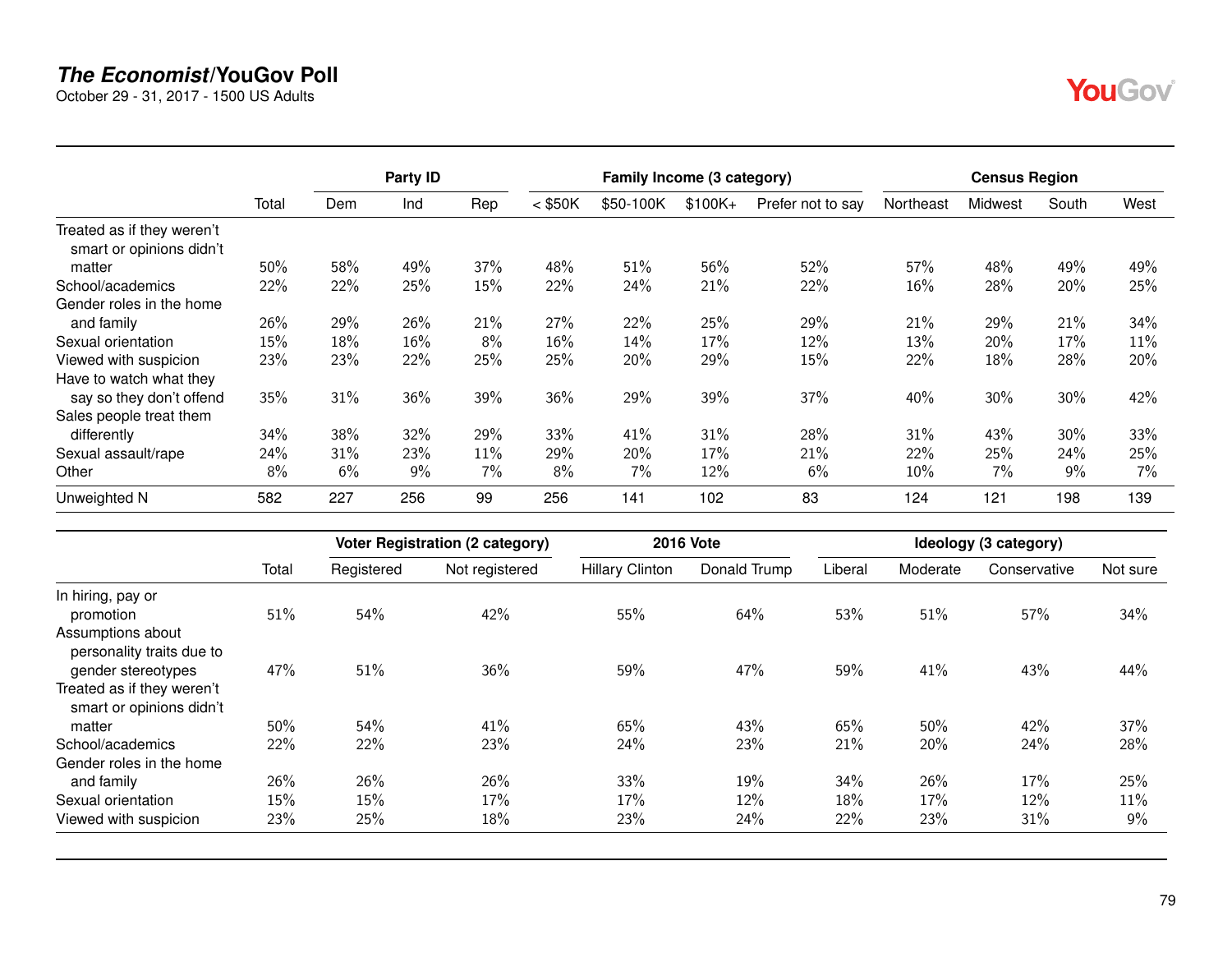October 29 - 31, 2017 - 1500 US Adults

|--|

|                          |       |            | Voter Registration (2 category) | <b>2016 Vote</b>       | Ideology (3 category) |         |          |              |          |
|--------------------------|-------|------------|---------------------------------|------------------------|-----------------------|---------|----------|--------------|----------|
|                          | Total | Registered | Not registered                  | <b>Hillary Clinton</b> | Donald Trump          | Liberal | Moderate | Conservative | Not sure |
| Have to watch what they  |       |            |                                 |                        |                       |         |          |              |          |
| say so they don't offend | 35%   | 36%        | 31%                             | 35%                    | 43%                   | 37%     | 36%      | 39%          | 19%      |
| Sales people treat them  |       |            |                                 |                        |                       |         |          |              |          |
| differently              | 34%   | 36%        | 27%                             | 39%                    | 30%                   | 38%     | 37%      | 33%          | 19%      |
| Sexual assault/rape      | 24%   | 26%        | 18%                             | 35%                    | 12%                   | 30%     | 24%      | 20%          | 17%      |
| Other                    | 8%    | 7%         | $10\%$                          | 8%                     | 8%                    | 6%      | 7%       | 8%           | 16%      |
| Unweighted N             | 582   | 513        | 69                              | 256                    | 149                   | 198     | 190      | 145          | 49       |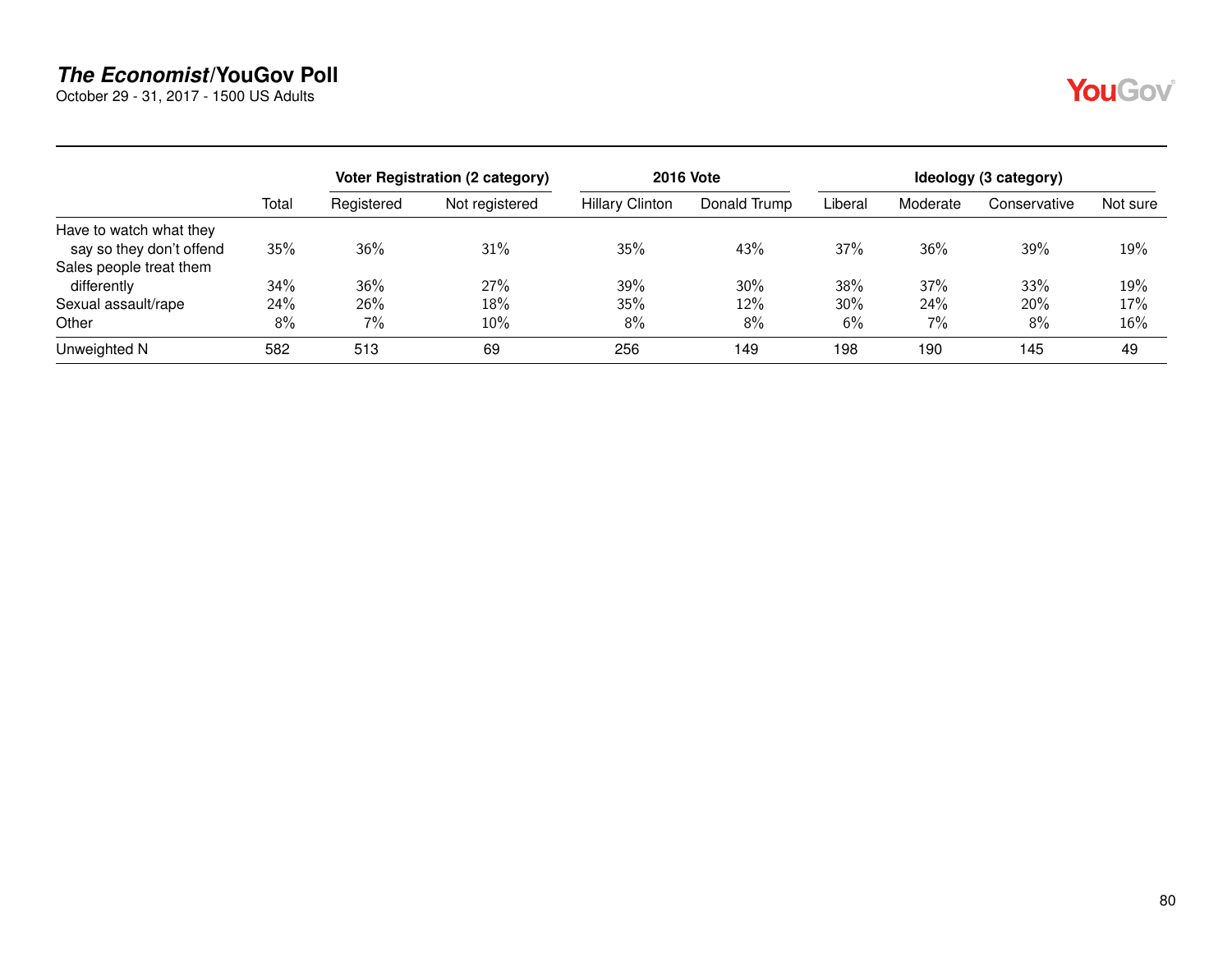October 29 - 31, 2017 - 1500 US Adults

#### **65. Personally experienced discrimination and reported it**

On ANY occasion when you were discriminated against or treated unfairly because of your gender, did you ever report it to someone?<br>Asked of those who have ever personally experienced discrimination or been treated unfairly

|                        |             | Gender      |             |            |             | Age (4 category) |            | Race (4 category) |              |            |            |  |
|------------------------|-------------|-------------|-------------|------------|-------------|------------------|------------|-------------------|--------------|------------|------------|--|
|                        | Total       | Male        | Female      | 18-29      | $30 - 44$   | 45-64            | $65+$      | White             | <b>Black</b> | Hispanic   | Other      |  |
| Yes                    | 31%         | 24%         | 36%         | 30%        | 32%         | 30%              | 33%        | 29%               | 26%          | 32%        | 61%        |  |
| No                     | 59%         | 63%         | 57%         | 60%        | 56%         | 62%              | 56%        | 62%               | 68%          | 48%        | 33%        |  |
| Prefer not to say      | 10%         | 13%         | 8%          | 11%        | 11%         | 8%               | 11%        | $10\%$            | 6%           | 20%        | 6%         |  |
| Totals<br>Unweighted N | 100%<br>580 | 100%<br>192 | 100%<br>388 | 100%<br>95 | 100%<br>183 | 100%<br>212      | 100%<br>90 | 100%<br>408       | 100%         | 100%<br>62 | 100%<br>39 |  |

|                        |             |             | Party ID    |            | Family Income (3 category) |             |             |                   | <b>Census Region</b> |             |             |             |
|------------------------|-------------|-------------|-------------|------------|----------------------------|-------------|-------------|-------------------|----------------------|-------------|-------------|-------------|
|                        | Total       | Dem         | Ind         | Rep        | $<$ \$50K                  | \$50-100K   | $$100K +$   | Prefer not to say | Northeast            | Midwest     | South       | West        |
| Yes                    | 31%         | 40%         | 24%         | 32%        | 36%                        | 26%         | 31%         | 23%               | 33%                  | 24%         | 27%         | 40%         |
| <b>No</b>              | 59%         | 54%         | 63%         | 57%        | 55%                        | 68%         | 63%         | 55%               | 57%                  | 67%         | 64%         | 48%         |
| Prefer not to say      | 10%         | 6%          | 13%         | 11%        | 9%                         | 6%          | 6%          | 22%               | 10%                  | 9%          | 9%          | 13%         |
| Totals<br>Unweighted N | 100%<br>580 | 100%<br>227 | 100%<br>254 | 100%<br>99 | 100%<br>254                | 100%<br>141 | 100%<br>102 | 100%<br>83        | 100%<br>124          | 100%<br>120 | 100%<br>197 | 100%<br>139 |

|                   |       |            | <b>Voter Registration (2 category)</b> | <b>2016 Vote</b>       | Ideology (3 category) |         |          |              |          |
|-------------------|-------|------------|----------------------------------------|------------------------|-----------------------|---------|----------|--------------|----------|
|                   | Total | Registered | Not registered                         | <b>Hillary Clinton</b> | Donald Trump          | Liberal | Moderate | Conservative | Not sure |
| Yes               | 31%   | 31%        | 30%                                    | 37%                    | 27%                   | 32%     | 35%      | 30%          | 19%      |
| No                | 59%   | 60%        | 56%                                    | 57%                    | 64%                   | 62%     | 58%      | 59%          | 57%      |
| Prefer not to say | 10%   | 9%         | 14%                                    | 7%                     | 9%                    | 6%      | 7%       | 11%          | 24%      |
| Totals            | 100%  | 100%       | 100%                                   | 100%                   | 100%                  | 100%    | 100%     | 100%         | 100%     |
| Unweighted N      | 580   | 511        | 69                                     | 255                    | 148                   | 197     | 189      | 145          | 49       |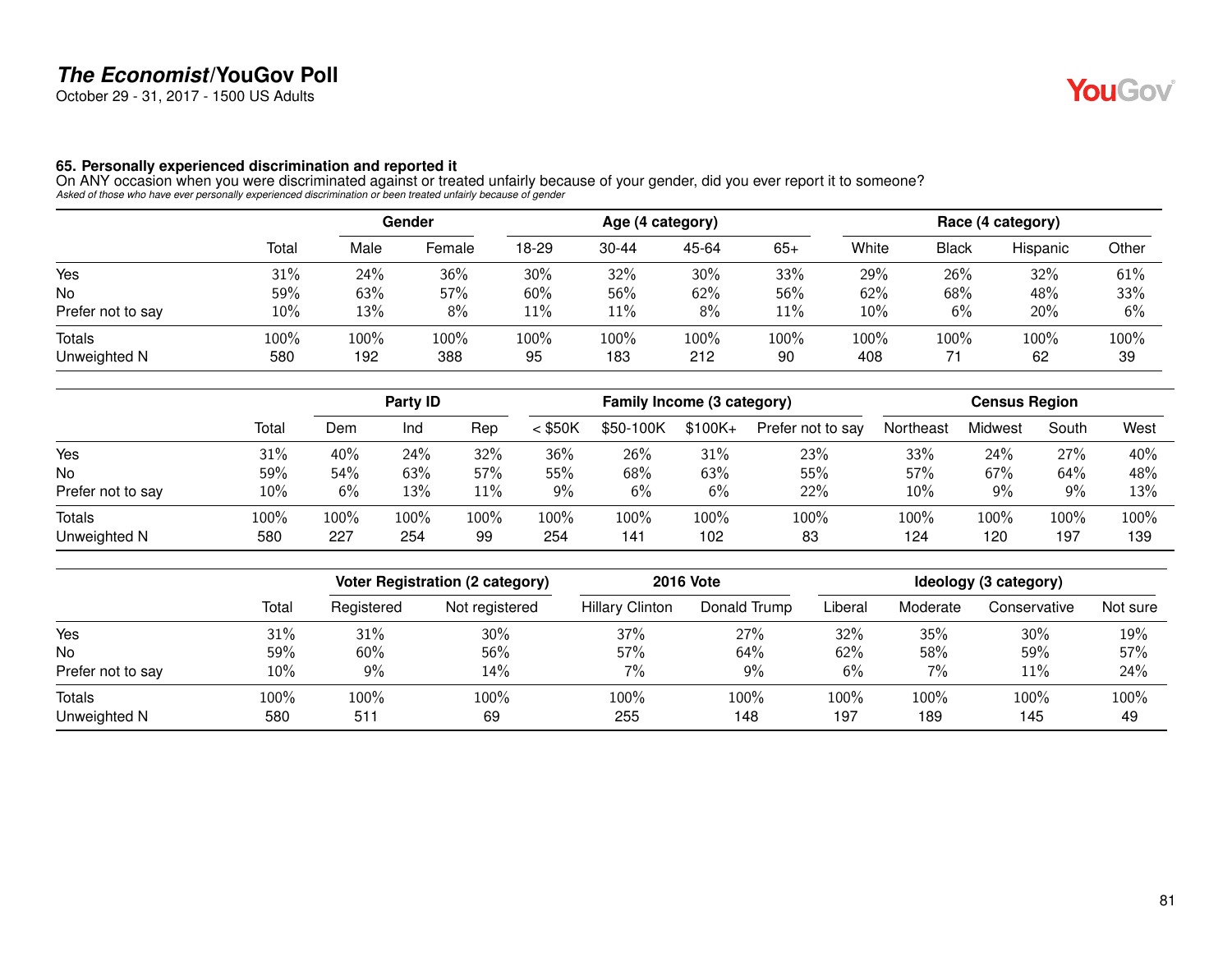October 29 - 31, 2017 - 1500 US Adults

#### **66. Personally experienced discrimination and not reported it**

On ANY occasion when you were discriminated against or treated unfairly because of your gender, did you ever NOT report it to someone?<br>Asked of those who have ever personally experienced discrimination or been treated unfa

|                        |             | Gender      |             |            |             | Age (4 category) |            | Race (4 category) |              |            |            |  |
|------------------------|-------------|-------------|-------------|------------|-------------|------------------|------------|-------------------|--------------|------------|------------|--|
|                        | Total       | Male        | Female      | 18-29      | $30 - 44$   | 45-64            | $65+$      | White             | <b>Black</b> | Hispanic   | Other      |  |
| Yes                    | 64%         | 61%         | 66%         | 69%        | 66%         | 55%              | 70%        | 71%               | 54%          | 43%        | 59%        |  |
| No                     | 25%         | 25%         | 25%         | 23%        | 19%         | 33%              | 23%        | 19%               | 41%          | 39%        | 24%        |  |
| Prefer not to say      | $11\%$      | 13%         | $9\%$       | 8%         | 15%         | 12%              | 7%         | 10%               | 6%           | 17%        | 18%        |  |
| Totals<br>Unweighted N | 100%<br>575 | 100%<br>192 | 100%<br>383 | 100%<br>95 | 100%<br>181 | 100%<br>211      | 100%<br>88 | $100\%$<br>407    | 100%<br>70   | 100%<br>60 | 100%<br>38 |  |

|                        |             | Party ID    |             |            | Family Income (3 category) |             |             | <b>Census Region</b> |             |             |             |             |
|------------------------|-------------|-------------|-------------|------------|----------------------------|-------------|-------------|----------------------|-------------|-------------|-------------|-------------|
|                        | Total       | Dem         | Ind         | Rep        | $<$ \$50K                  | \$50-100K   | $$100K +$   | Prefer not to say    | Northeast   | Midwest     | South       | West        |
| Yes                    | 64%         | 64%         | 66%         | 58%        | 62%                        | 73%         | 68%         | 55%                  | 68%         | 67%         | 60%         | 65%         |
| <b>No</b>              | 25%         | 28%         | 23%         | 29%        | 31%                        | 19%         | 22%         | 21%                  | 21%         | 26%         | 31%         | 20%         |
| Prefer not to say      | $11\%$      | 8%          | 12%         | 13%        | 8%                         | 8%          | 10%         | 24%                  | 11%         | 6%          | 9%          | 16%         |
| Totals<br>Unweighted N | 100%<br>575 | 100%<br>224 | 100%<br>253 | 100%<br>98 | 100%<br>251                | 100%<br>140 | 100%<br>101 | 100%<br>83           | 100%<br>123 | 100%<br>119 | 100%<br>196 | 100%<br>137 |

|                   |       |            | Voter Registration (2 category) | <b>2016 Vote</b>       | Ideology (3 category) |         |          |              |          |
|-------------------|-------|------------|---------------------------------|------------------------|-----------------------|---------|----------|--------------|----------|
|                   | Total | Registered | Not registered                  | <b>Hillary Clinton</b> | Donald Trump          | Liberal | Moderate | Conservative | Not sure |
| Yes               | 64%   | 67%        | 56%                             | 69%                    | 71%                   | 74%     | 67%      | 61%          | 40%      |
| No                | 25%   | 24%        | 30%                             | 22%                    | 21%                   | 18%     | 25%      | 27%          | 39%      |
| Prefer not to say | 11%   | 9%         | 15%                             | 8%                     | 8%                    | 8%      | 8%       | 12%          | 20%      |
| Totals            | 100%  | 100%       | 100%                            | 100%                   | 100%                  | 100%    | 100%     | 100%         | 100%     |
| Unweighted N      | 575   | 506        | 69                              | 253                    | 148                   | 196     | 188      | 144          | 47       |

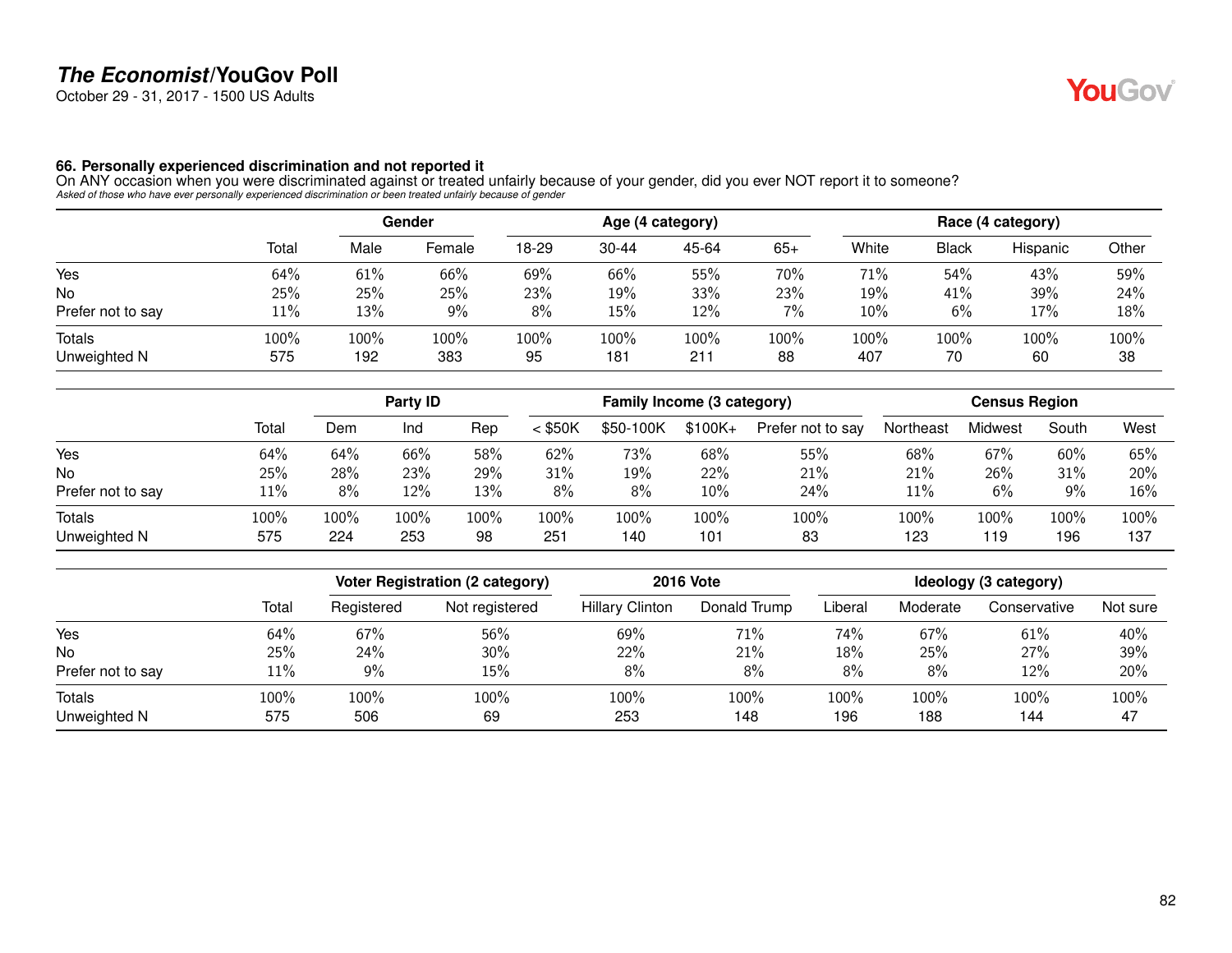October 29 - 31, 2017 - 1500 US Adults

#### **67. Witnessed discrimination against women**

Have you ever witnessed any of the following behaviors directed at a woman or women in the workplace? Select all that apply.

|                         |       |        | Gender |       |           | Age (4 category) |       |        |              | Race (4 category) |       |
|-------------------------|-------|--------|--------|-------|-----------|------------------|-------|--------|--------------|-------------------|-------|
|                         | Total | Male   | Female | 18-29 | $30 - 44$ | 45-64            | $65+$ | White  | <b>Black</b> | Hispanic          | Other |
| Someone being called    |       |        |        |       |           |                  |       |        |              |                   |       |
| offensive names         | 26%   | 23%    | 30%    | 21%   | 29%       | 29%              | 24%   | 25%    | 30%          | 28%               | 26%   |
| Someone being           |       |        |        |       |           |                  |       |        |              |                   |       |
| physically threatened   | 13%   | $11\%$ | 15%    | 15%   | 14%       | 11%              | 11%   | 11%    | 20%          | 15%               | 16%   |
| Someone being harassed  |       |        |        |       |           |                  |       |        |              |                   |       |
| for a sustained period  | 16%   | 12%    | 21%    | 10%   | 17%       | 20%              | 17%   | $16\%$ | 17%          | 17%               | 19%   |
| Someone being stalked   | 13%   | 9%     | 17%    | 16%   | 13%       | 12%              | 11%   | 13%    | 12%          | 18%               | 10%   |
| Efforts to purposefully |       |        |        |       |           |                  |       |        |              |                   |       |
| embarrass someone       | 25%   | 20%    | 30%    | 16%   | 24%       | 29%              | 29%   | 26%    | 26%          | 24%               | 18%   |
| Someone being sexually  |       |        |        |       |           |                  |       |        |              |                   |       |
| harassed                | 25%   | 20%    | 29%    | 20%   | 24%       | 27%              | 27%   | 25%    | 25%          | 19%               | 23%   |
| None of the above       | 53%   | 57%    | 50%    | 53%   | 52%       | 55%              | 54%   | 55%    | 48%          | 52%               | 53%   |
| Unweighted N            | 1,500 | 666    | 834    | 209   | 415       | 566              | 310   | 1,110  | 176          | 142               | 72    |

|                         |       |     | Party ID |     |           | Family Income (3 category) |          |                   |           | <b>Census Region</b> |       |      |
|-------------------------|-------|-----|----------|-----|-----------|----------------------------|----------|-------------------|-----------|----------------------|-------|------|
|                         | Total | Dem | Ind      | Rep | $<$ \$50K | \$50-100K                  | $$100K+$ | Prefer not to say | Northeast | Midwest              | South | West |
| Someone being called    |       |     |          |     |           |                            |          |                   |           |                      |       |      |
| offensive names         | 26%   | 32% | 27%      | 18% | 27%       | 29%                        | 29%      | 16%               | 28%       | 27%                  | 26%   | 26%  |
| Someone being           |       |     |          |     |           |                            |          |                   |           |                      |       |      |
| physically threatened   | 13%   | 15% | 14%      | 7%  | 14%       | 13%                        | 13%      | 9%                | 11%       | 14%                  | 12%   | 14%  |
| Someone being harassed  |       |     |          |     |           |                            |          |                   |           |                      |       |      |
| for a sustained period  | 16%   | 19% | 17%      | 12% | 17%       | 16%                        | 17%      | 13%               | 20%       | 15%                  | 16%   | 14%  |
| Someone being stalked   | 13%   | 14% | 15%      | 9%  | 13%       | 13%                        | 14%      | 11%               | 15%       | 12%                  | 12%   | 14%  |
| Efforts to purposefully |       |     |          |     |           |                            |          |                   |           |                      |       |      |
| embarrass someone       | 25%   | 31% | 24%      | 20% | 23%       | 28%                        | 30%      | 23%               | 26%       | 22%                  | 25%   | 27%  |
| Someone being sexually  |       |     |          |     |           |                            |          |                   |           |                      |       |      |
| harassed                | 25%   | 28% | 26%      | 18% | 23%       | 25%                        | 32%      | 22%               | 25%       | 23%                  | 25%   | 25%  |
| None of the above       | 53%   | 48% | 53%      | 61% | 53%       | 51%                        | 45%      | 63%               | 52%       | 54%                  | 54%   | 53%  |
| Unweighted N            | .500  | 533 | 589      | 378 | 661       | 426                        | 203      | 210               | 312       | 335                  | 521   | 332  |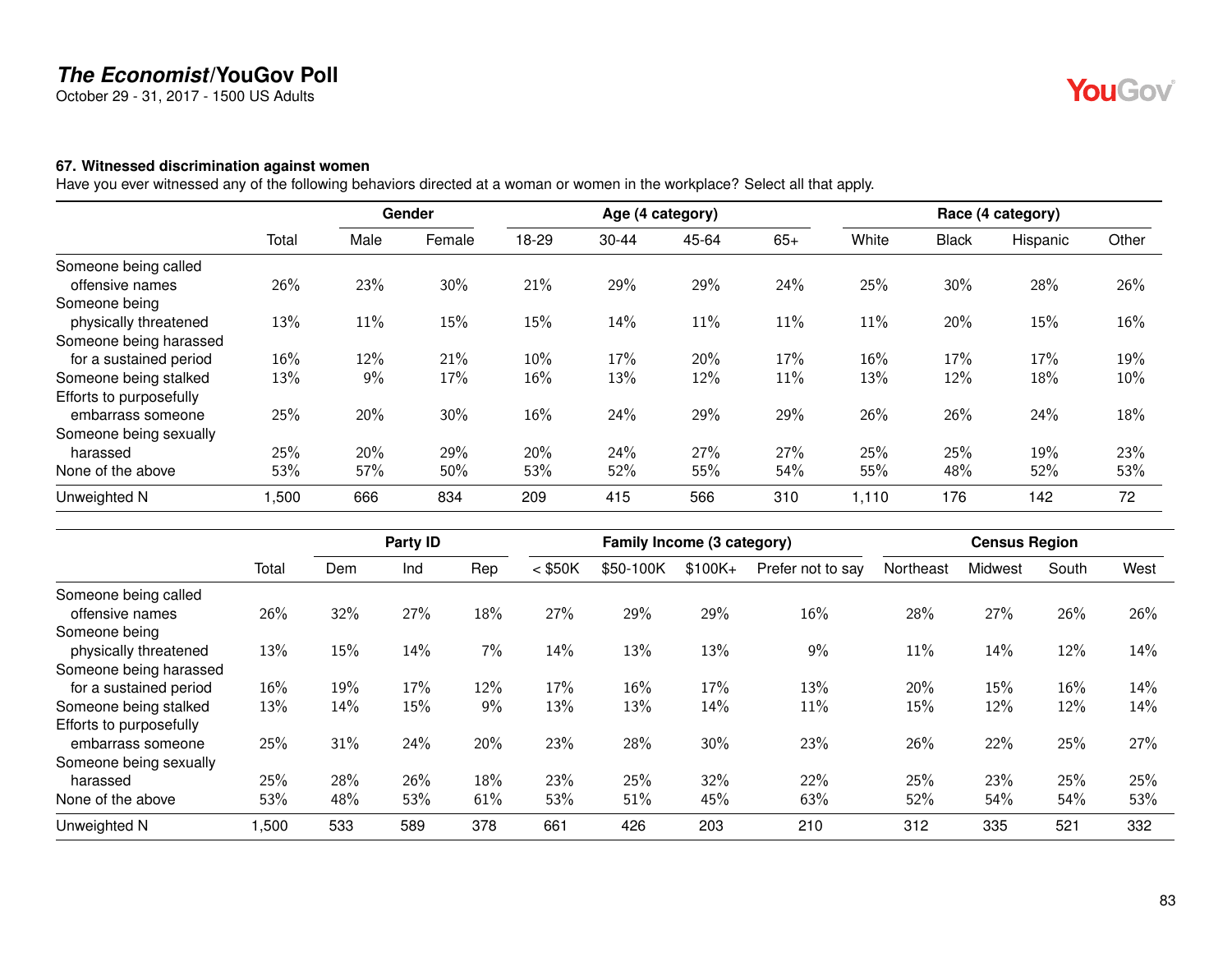October 29 - 31, 2017 - 1500 US Adults

|                         |       |            | Voter Registration (2 category) |                        | <b>2016 Vote</b> |         |          | Ideology (3 category) |          |
|-------------------------|-------|------------|---------------------------------|------------------------|------------------|---------|----------|-----------------------|----------|
|                         | Total | Registered | Not registered                  | <b>Hillary Clinton</b> | Donald Trump     | Liberal | Moderate | Conservative          | Not sure |
| Someone being called    |       |            |                                 |                        |                  |         |          |                       |          |
| offensive names         | 26%   | 28%        | 22%                             | 37%                    | 20%              | 39%     | 26%      | 19%                   | 24%      |
| Someone being           |       |            |                                 |                        |                  |         |          |                       |          |
| physically threatened   | 13%   | 13%        | 12%                             | 17%                    | 8%               | 18%     | 14%      | 10%                   | $9\%$    |
| Someone being harassed  |       |            |                                 |                        |                  |         |          |                       |          |
| for a sustained period  | 16%   | 18%        | 13%                             | 24%                    | 11%              | 22%     | 20%      | 11%                   | $10\%$   |
| Someone being stalked   | 13%   | 12%        | 16%                             | 15%                    | 9%               | 19%     | 11%      | 10%                   | 14%      |
| Efforts to purposefully |       |            |                                 |                        |                  |         |          |                       |          |
| embarrass someone       | 25%   | 28%        | 18%                             | 39%                    | 21%              | 35%     | 27%      | 20%                   | 16%      |
| Someone being sexually  |       |            |                                 |                        |                  |         |          |                       |          |
| harassed                | 25%   | 26%        | 20%                             | 35%                    | 20%              | 35%     | 27%      | 19%                   | 15%      |
| None of the above       | 53%   | 52%        | 57%                             | 40%                    | 63%              | 40%     | 51%      | 61%                   | 65%      |
| Unweighted N            | ,500  | ,291       | 209                             | 563                    | 500              | 399     | 468      | 497                   | 136      |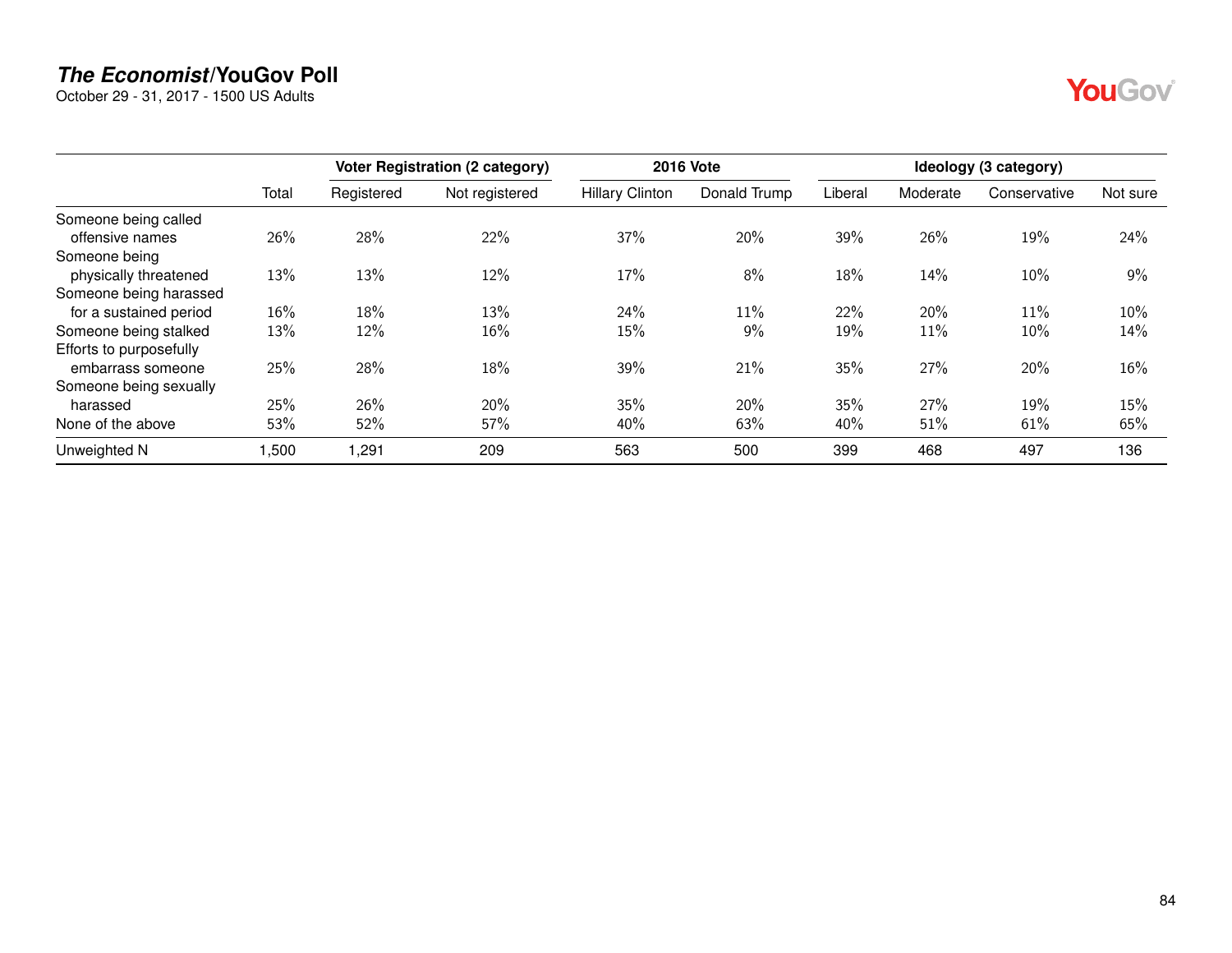October 29 - 31, 2017 - 1500 US Adults

#### **68. Witnessed discrimination against men**

Have you ever witnessed any of the following behaviors directed at a woman in the workplace? Select all that apply.

|                         |       |      | Gender |       |           | Age (4 category) |       |       |              | Race (4 category) |       |
|-------------------------|-------|------|--------|-------|-----------|------------------|-------|-------|--------------|-------------------|-------|
|                         | Total | Male | Female | 18-29 | $30 - 44$ | 45-64            | $65+$ | White | <b>Black</b> | Hispanic          | Other |
| Someone being called    |       |      |        |       |           |                  |       |       |              |                   |       |
| offensive names         | 21%   | 17%  | 25%    | 19%   | 22%       | 22%              | 22%   | 22%   | 22%          | 21%               | 15%   |
| Someone being           |       |      |        |       |           |                  |       |       |              |                   |       |
| physically threatened   | 8%    | 6%   | 10%    | 8%    | 12%       | 8%               | 6%    | $7\%$ | 10%          | 13%               | 13%   |
| Someone being harassed  |       |      |        |       |           |                  |       |       |              |                   |       |
| for a sustained period  | 11%   | 8%   | 15%    | 8%    | 11%       | 14%              | 11%   | 11%   | 12%          | 10%               | 15%   |
| Someone being stalked   | 8%    | 6%   | 11%    | 10%   | 10%       | 8%               | 5%    | 8%    | 7%           | 13%               | 7%    |
| Efforts to purposefully |       |      |        |       |           |                  |       |       |              |                   |       |
| embarrass someone       | 21%   | 14%  | 27%    | 13%   | 18%       | 23%              | 27%   | 21%   | 21%          | 18%               | 18%   |
| Someone being sexually  |       |      |        |       |           |                  |       |       |              |                   |       |
| harassed                | 20%   | 17%  | 23%    | 15%   | 21%       | 22%              | 21%   | 22%   | 20%          | 14%               | 14%   |
| None of the above       | 59%   | 62%  | 56%    | 62%   | 57%       | 59%              | 59%   | 59%   | 58%          | 60%               | 62%   |
| Unweighted N            | 1,500 | 666  | 834    | 209   | 415       | 566              | 310   | 1,110 | 176          | 142               | 72    |

|                         |       |     | Party ID |     |           | Family Income (3 category) |          |                   |           | <b>Census Region</b> |       |      |
|-------------------------|-------|-----|----------|-----|-----------|----------------------------|----------|-------------------|-----------|----------------------|-------|------|
|                         | Total | Dem | Ind      | Rep | $<$ \$50K | \$50-100K                  | $$100K+$ | Prefer not to say | Northeast | Midwest              | South | West |
| Someone being called    |       |     |          |     |           |                            |          |                   |           |                      |       |      |
| offensive names         | 21%   | 27% | 22%      | 13% | 22%       | 20%                        | 25%      | 18%               | 23%       | 25%                  | 18%   | 22%  |
| Someone being           |       |     |          |     |           |                            |          |                   |           |                      |       |      |
| physically threatened   | 8%    | 9%  | 9%       | 6%  | 10%       | 9%                         | 8%       | 3%                | 9%        | 7%                   | 8%    | 10%  |
| Someone being harassed  |       |     |          |     |           |                            |          |                   |           |                      |       |      |
| for a sustained period  | 11%   | 13% | 12%      | 9%  | 10%       | 13%                        | 12%      | 11%               | 13%       | $10\%$               | 12%   | 11%  |
| Someone being stalked   | 8%    | 8%  | 10%      | 6%  | 8%        | 9%                         | 9%       | 8%                | 12%       | 7%                   | 7%    | 8%   |
| Efforts to purposefully |       |     |          |     |           |                            |          |                   |           |                      |       |      |
| embarrass someone       | 21%   | 27% | 19%      | 15% | 20%       | 21%                        | 23%      | 19%               | 26%       | 19%                  | 20%   | 20%  |
| Someone being sexually  |       |     |          |     |           |                            |          |                   |           |                      |       |      |
| harassed                | 20%   | 23% | 21%      | 16% | 18%       | 22%                        | 28%      | 17%               | 21%       | 20%                  | 21%   | 18%  |
| None of the above       | 59%   | 56% | 57%      | 67% | 59%       | 57%                        | 54%      | 69%               | 53%       | 61%                  | 61%   | 60%  |
| Unweighted N            | .500  | 533 | 589      | 378 | 661       | 426                        | 203      | 210               | 312       | 335                  | 521   | 332  |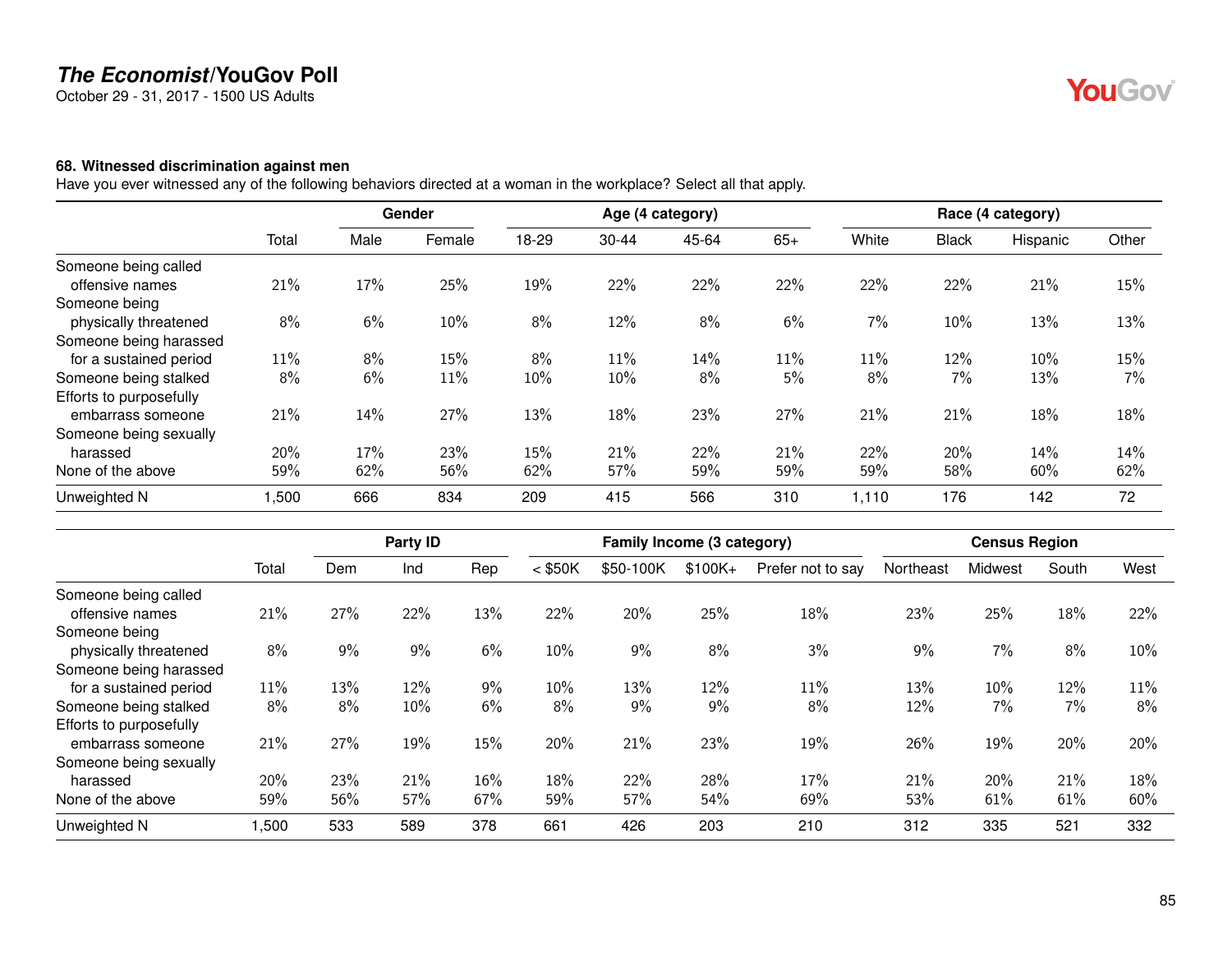October 29 - 31, 2017 - 1500 US Adults

|                         |       |            | Voter Registration (2 category) |                        | <b>2016 Vote</b> |         |          | Ideology (3 category) |          |
|-------------------------|-------|------------|---------------------------------|------------------------|------------------|---------|----------|-----------------------|----------|
|                         | Total | Registered | Not registered                  | <b>Hillary Clinton</b> | Donald Trump     | Liberal | Moderate | Conservative          | Not sure |
| Someone being called    |       |            |                                 |                        |                  |         |          |                       |          |
| offensive names         | 21%   | 22%        | 19%                             | 29%                    | $16\%$           | 29%     | 24%      | 16%                   | 15%      |
| Someone being           |       |            |                                 |                        |                  |         |          |                       |          |
| physically threatened   | 8%    | 8%         | 10%                             | 10%                    | 4%               | 12%     | 9%       | 7%                    | 5%       |
| Someone being harassed  |       |            |                                 |                        |                  |         |          |                       |          |
| for a sustained period  | 11%   | 12%        | 9%                              | $16\%$                 | $10\%$           | 14%     | 14%      | 10%                   | 5%       |
| Someone being stalked   | 8%    | 8%         | 8%                              | 9%                     | 5%               | 11%     | 9%       | 6%                    | 8%       |
| Efforts to purposefully |       |            |                                 |                        |                  |         |          |                       |          |
| embarrass someone       | 21%   | 22%        | 17%                             | 32%                    | 16%              | 30%     | 23%      | 15%                   | 12%      |
| Someone being sexually  |       |            |                                 |                        |                  |         |          |                       |          |
| harassed                | 20%   | 22%        | 16%                             | 29%                    | 16%              | 30%     | 23%      | 15%                   | 9%       |
| None of the above       | 59%   | 58%        | 64%                             | 49%                    | 67%              | 49%     | 55%      | 64%                   | 75%      |
| Unweighted N            | ,500  | ,291       | 209                             | 563                    | 500              | 399     | 468      | 497                   | 136      |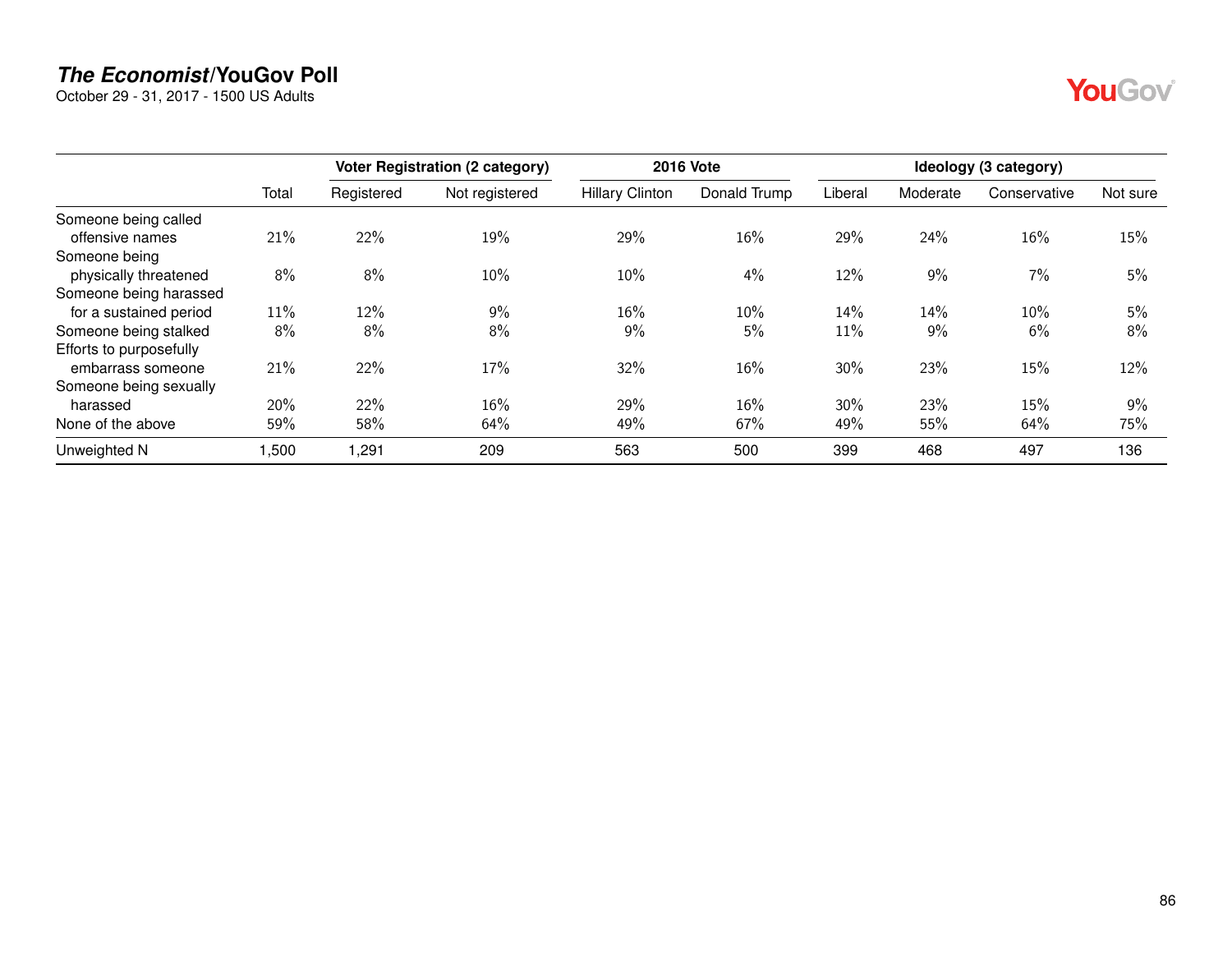October 29 - 31, 2017 - 1500 US Adults

#### **69. Witnessed discrimination and reported it**

On ANY of the occasions when you witnessed discrimination or harassment did you ever report it to someone? *Asked of those who have witnessed an offensive behavior directed at a person or people in the workplace*

|                               |             | Gender      |             |             |             | Age (4 category) |             | Race (4 category)       |              |            |            |
|-------------------------------|-------------|-------------|-------------|-------------|-------------|------------------|-------------|-------------------------|--------------|------------|------------|
|                               | Total       | Male        | Female      | 18-29       | $30 - 44$   | 45-64            | $65+$       | White                   | <b>Black</b> | Hispanic   | Other      |
| Yes                           | 40%         | 37%         | 42%         | 43%         | 41%         | 39%              | 35%         | 40%                     | 42%          | 35%        | 44%        |
| No                            | 45%         | 46%         | 45%         | 41%         | 44%         | 47%              | 50%         | 46%                     | 44%          | 46%        | 49%        |
| Prefer not to say             | 15%         | 16%         | 14%         | 16%         | 15%         | 14%              | 15%         | 15%                     | 15%          | 19%        | 7%         |
| <b>Totals</b><br>Unweighted N | 100%<br>753 | 100%<br>301 | 100%<br>452 | 100%<br>105 | 100%<br>222 | 100%<br>271      | 100%<br>155 | 100%<br>54 <sup>1</sup> | 100%<br>98   | 100%<br>75 | 100%<br>39 |

|                        |             |             | Party ID    |             | Family Income (3 category) |             |             |                   | <b>Census Region</b> |             |             |             |
|------------------------|-------------|-------------|-------------|-------------|----------------------------|-------------|-------------|-------------------|----------------------|-------------|-------------|-------------|
|                        | Total       | Dem         | Ind         | Rep         | $<$ \$50K                  | \$50-100K   | $$100K +$   | Prefer not to say | Northeast            | Midwest     | South       | West        |
| Yes                    | 40%         | 39%         | 43%         | 33%         | 38%                        | 44%         | 40%         | 36%               | 43%                  | 37%         | 39%         | 40%         |
| <b>No</b>              | 45%         | 44%         | 44%         | 51%         | 46%                        | 44%         | 47%         | 45%               | 41%                  | 48%         | 49%         | 42%         |
| Prefer not to say      | 15%         | 17%         | 13%         | 16%         | 16%                        | 12%         | 13%         | 19%               | 17%                  | 15%         | 12%         | 18%         |
| Totals<br>Unweighted N | 100%<br>753 | 100%<br>301 | 100%<br>300 | 100%<br>152 | LOO%<br>335                | 100%<br>219 | 100%<br>115 | 100%<br>84        | 100%<br>165          | 100%<br>160 | 100%<br>260 | 100%<br>168 |

|                   |       | <b>Voter Registration (2 category)</b> |                | <b>2016 Vote</b>       | Ideology (3 category) |         |          |              |          |
|-------------------|-------|----------------------------------------|----------------|------------------------|-----------------------|---------|----------|--------------|----------|
|                   | Total | Registered                             | Not registered | <b>Hillary Clinton</b> | Donald Trump          | Liberal | Moderate | Conservative | Not sure |
| Yes               | 40%   | 40%                                    | 40%            | 42%                    | 32%                   | 43%     | 41%      | 37%          | 34%      |
| <b>No</b>         | 45%   | 47%                                    | 42%            | 45%                    | 58%                   | 41%     | 49%      | 49%          | 37%      |
| Prefer not to say | 15%   | 14%                                    | 18%            | 13%                    | 10%                   | 15%     | 10%      | 15%          | 28%      |
| Totals            | 100%  | 100%                                   | 100%           | 100%                   | 100%                  | 100%    | 100%     | 100%         | 100%     |
| Unweighted N      | 753   | 659                                    | 94             | 344                    | 197                   | 256     | 242      | 203          | 52       |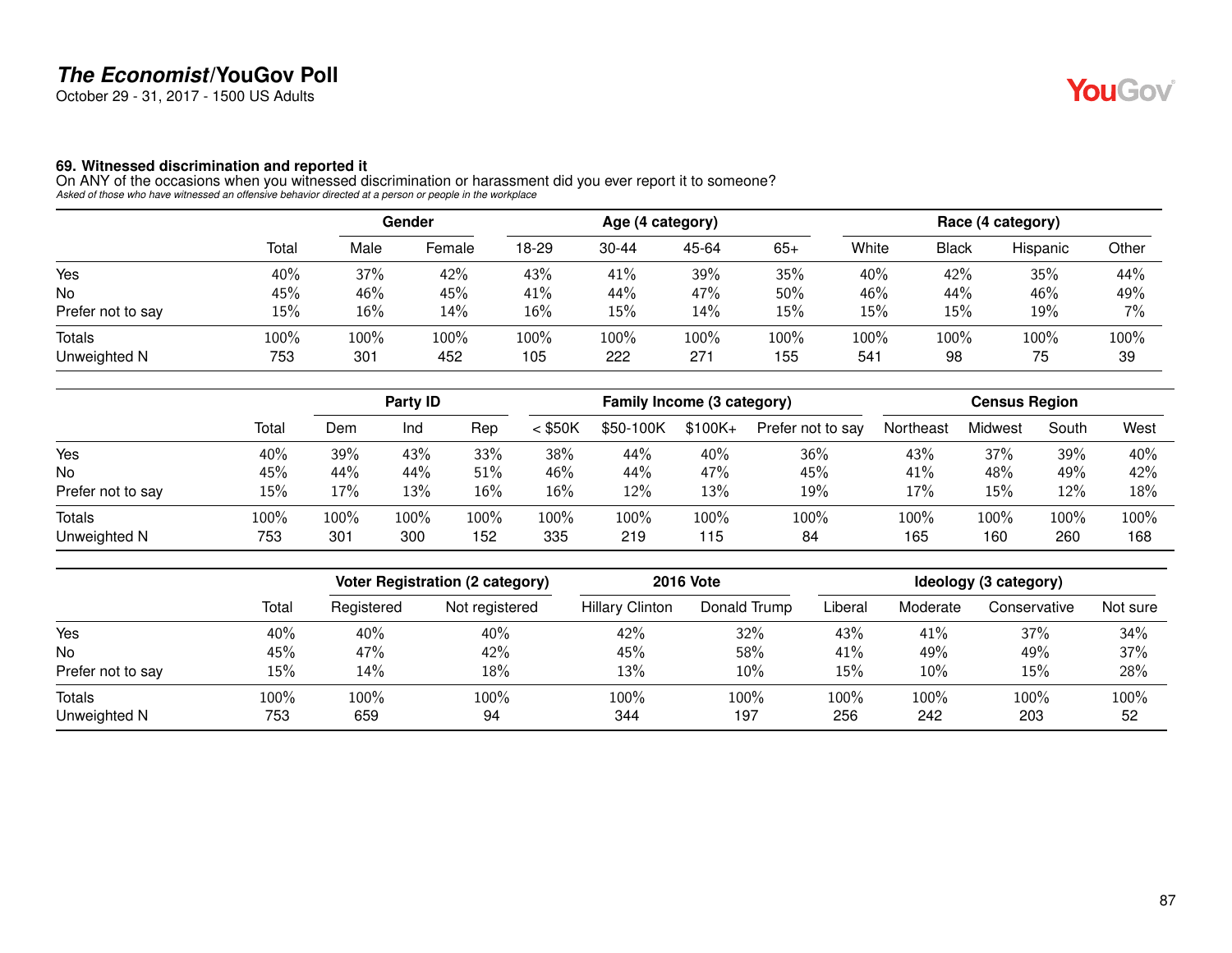October 29 - 31, 2017 - 1500 US Adults

#### **70. Witnessed discrimination and not reported it**

On ANY of the occasions when you witnessed discrimination or harassment did you ever NOT report it to someone? *Asked of those who have witnessed an offensive behavior directed at a person or people in the workplace*

|                   |       | Gender |         |       |           | Age (4 category) |       | Race (4 category) |              |          |       |
|-------------------|-------|--------|---------|-------|-----------|------------------|-------|-------------------|--------------|----------|-------|
|                   | Total | Male   | Female  | 18-29 | $30 - 44$ | 45-64            | $65+$ | White             | <b>Black</b> | Hispanic | Other |
| Yes               | 45%   | 44%    | 46%     | 36%   | 43%       | 48%              | 52%   | 49%               | 41%          | 34%      | 29%   |
| No                | 37%   | 39%    | 36%     | 44%   | 39%       | 37%              | 27%   | 33%               | 49%          | 44%      | 37%   |
| Prefer not to say | 18%   | 17%    | 18%     | 20%   | 18%       | 15%              | 21%   | 17%               | 10%          | 22%      | 35%   |
| <b>Totals</b>     | 100%  | 100%   | $100\%$ | 100%  | 100%      | 100%             | 100%  | 100%              | 100%         | 100%     | 100%  |
| Unweighted N      | 739   | 295    | 444     | 103   | 220       | 266              | 150   | 531               | 96           | 74       | 38    |

|                               |             |             | Party ID    |             |             | Family Income (3 category) |             |                   |             | <b>Census Region</b> |             |             |
|-------------------------------|-------------|-------------|-------------|-------------|-------------|----------------------------|-------------|-------------------|-------------|----------------------|-------------|-------------|
|                               | Total       | Dem         | Ind         | Rep         | $<$ \$50K   | \$50-100K                  | $$100K +$   | Prefer not to say | Northeast   | Midwest              | South       | West        |
| Yes                           | 45%         | 51%         | 41%         | 45%         | 41%         | 52%                        | 52%         | 41%               | 47%         | 51%                  | 47%         | 37%         |
| <b>No</b>                     | 37%         | 32%         | 43%         | 32%         | 40%         | 33%                        | 35%         | 34%               | 34%         | 36%                  | 39%         | 38%         |
| Prefer not to say             | 18%         | 17%         | 16%         | 23%         | 19%         | 15%                        | 14%         | 25%               | 19%         | 13%                  | 15%         | 25%         |
| <b>Totals</b><br>Unweighted N | 100%<br>739 | 100%<br>294 | 100%<br>295 | 100%<br>150 | 100%<br>329 | 100%<br>217                | 100%<br>113 | 100%<br>80        | 100%<br>165 | 100%<br>158          | 100%<br>255 | 100%<br>161 |

|                   |       |            | Voter Registration (2 category) | <b>2016 Vote</b>       | Ideology (3 category) |         |          |              |          |
|-------------------|-------|------------|---------------------------------|------------------------|-----------------------|---------|----------|--------------|----------|
|                   | Total | Registered | Not registered                  | <b>Hillary Clinton</b> | Donald Trump          | Liberal | Moderate | Conservative | Not sure |
| Yes               | 45%   | 51%        | 29%                             | 56%                    | 49%                   | 50%     | 54%      | 40%          | 23%      |
| <b>No</b>         | 37%   | 34%        | 47%                             | 31%                    | 35%                   | 33%     | 35%      | 41%          | 45%      |
| Prefer not to say | 18%   | 16%        | 24%                             | 13%                    | 16%                   | 17%     | 11%      | 19%          | 33%      |
| Totals            | 100%  | 100%       | 100%                            | 100%                   | 100%                  | 100%    | 100%     | 100%         | 100%     |
| Unweighted N      | 739   | 646        | 93                              | 338                    | 191                   | 253     | 238      | 197          | 51       |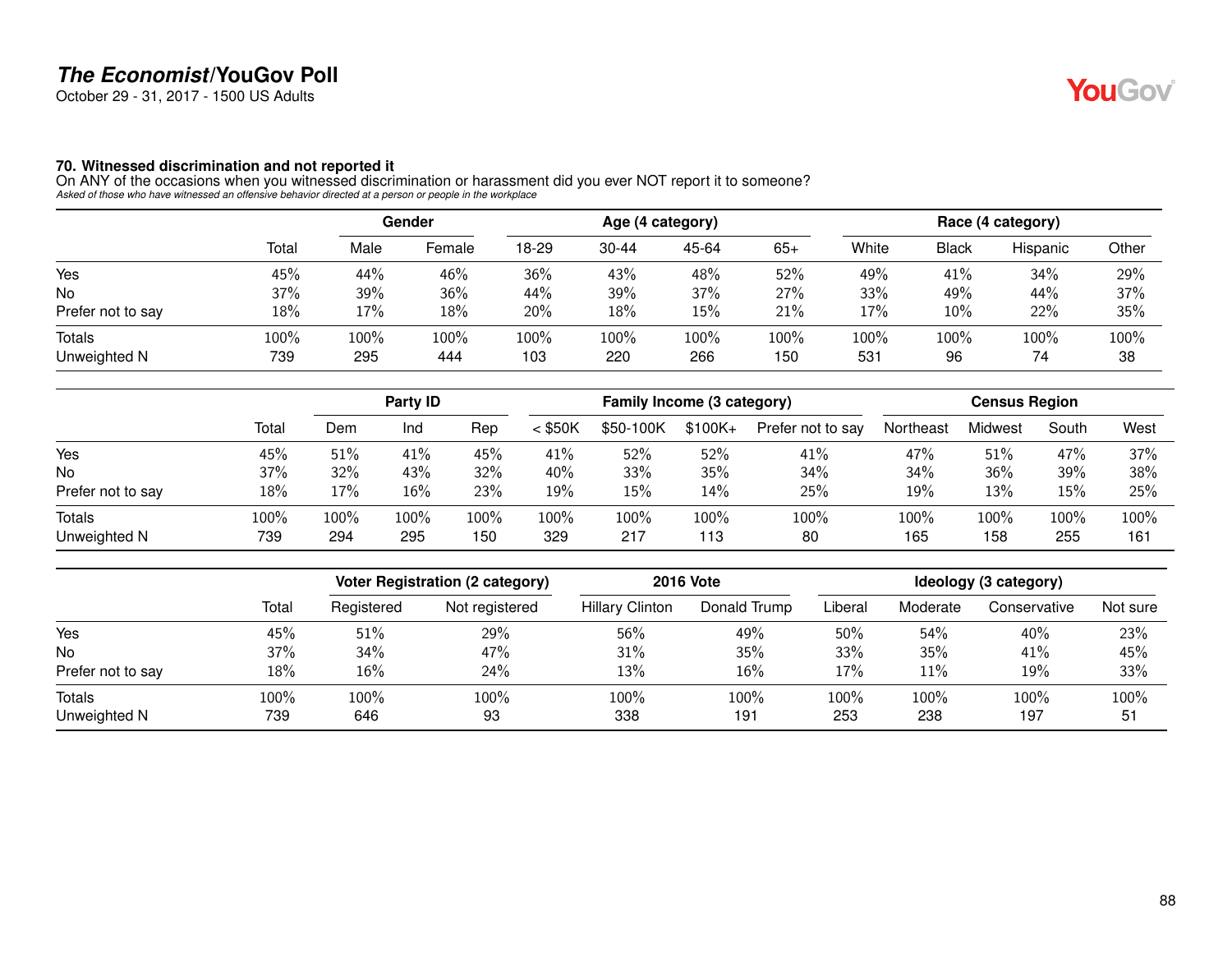October 29 - 31, 2017 - 1500 US Adults

# **YouGov**

### **71. Has it easier - 30 years**

All things considered, do you think women have it easier in our country these days compared to 30 years ago?

|              |       | Gender |        |       |           | Age (4 category) |       | Race (4 category) |              |          |       |
|--------------|-------|--------|--------|-------|-----------|------------------|-------|-------------------|--------------|----------|-------|
|              | Total | Male   | Female | 18-29 | $30 - 44$ | 45-64            | $65+$ | White             | <b>Black</b> | Hispanic | Other |
| Yes          | 76%   | 80%    | 71%    | 74%   | 69%       | 79%              | 79%   | 79%               | 65%          | 72%      | 70%   |
| No           | 24%   | 20%    | 29%    | 26%   | 31%       | 21%              | 21%   | 21%               | 35%          | 28%      | 30%   |
| Totals       | 100%  | 100%   | 100%   | 100%  | 100%      | 100%             | 100%  | 100%              | 100%         | 100%     | 100%  |
| Unweighted N | ,490  | 663    | 827    | 206   | 410       | 564              | 310   | ,106              | 174          | 139      |       |

|               |       | Party ID |      |      | Family Income (3 category) |           |          |                   | <b>Census Region</b> |         |       |      |
|---------------|-------|----------|------|------|----------------------------|-----------|----------|-------------------|----------------------|---------|-------|------|
|               | Total | Dem      | Ind  | Rep  | $<$ \$50K                  | \$50-100K | $$100K+$ | Prefer not to say | Northeast            | Midwest | South | West |
| Yes           | 76%   | 72%      | 72%  | 86%  | 69%                        | 83%       | 81%      | 81%               | 74%                  | 75%     | 78%   | 73%  |
| No            | 24%   | 28%      | 28%  | 14%  | 31%                        | 17%       | 19%      | 19%               | 26%                  | 25%     | 22%   | 27%  |
| <b>Totals</b> | 100%  | 100%     | 100% | 100% | 100%                       | 100%      | 100%     | 100%              | 100%                 | 100%    | 100%  | 100% |
| Unweighted N  | ,490  | 530      | 584  | 376  | 654                        | 424       | 203      | 209               | 309                  | 333     | 519   | 329  |

|              |       |            | <b>Voter Registration (2 category)</b> | <b>2016 Vote</b>       |              | Ideology (3 category) |          |              |          |  |
|--------------|-------|------------|----------------------------------------|------------------------|--------------|-----------------------|----------|--------------|----------|--|
|              | Total | Registered | Not registered                         | <b>Hillary Clinton</b> | Donald Trump | Liberal               | Moderate | Conservative | Not sure |  |
| Yes          | 76%   | 79%        | 68%                                    | 74%                    | 86%          | 69%                   | 77%      | 83%          | 65%      |  |
| No           | 24%   | 21%        | 32%                                    | 26%                    | $14\%$       | 31%                   | 23%      | 17%          | 35%      |  |
| Totals       | 100%  | 100%       | 100%                                   | 100%                   | 100%         | 100%                  | 100%     | 100%         | $100\%$  |  |
| Unweighted N | ,490  | ,284       | 206                                    | 559                    | 500          | 395                   | 466      | 497          | 132      |  |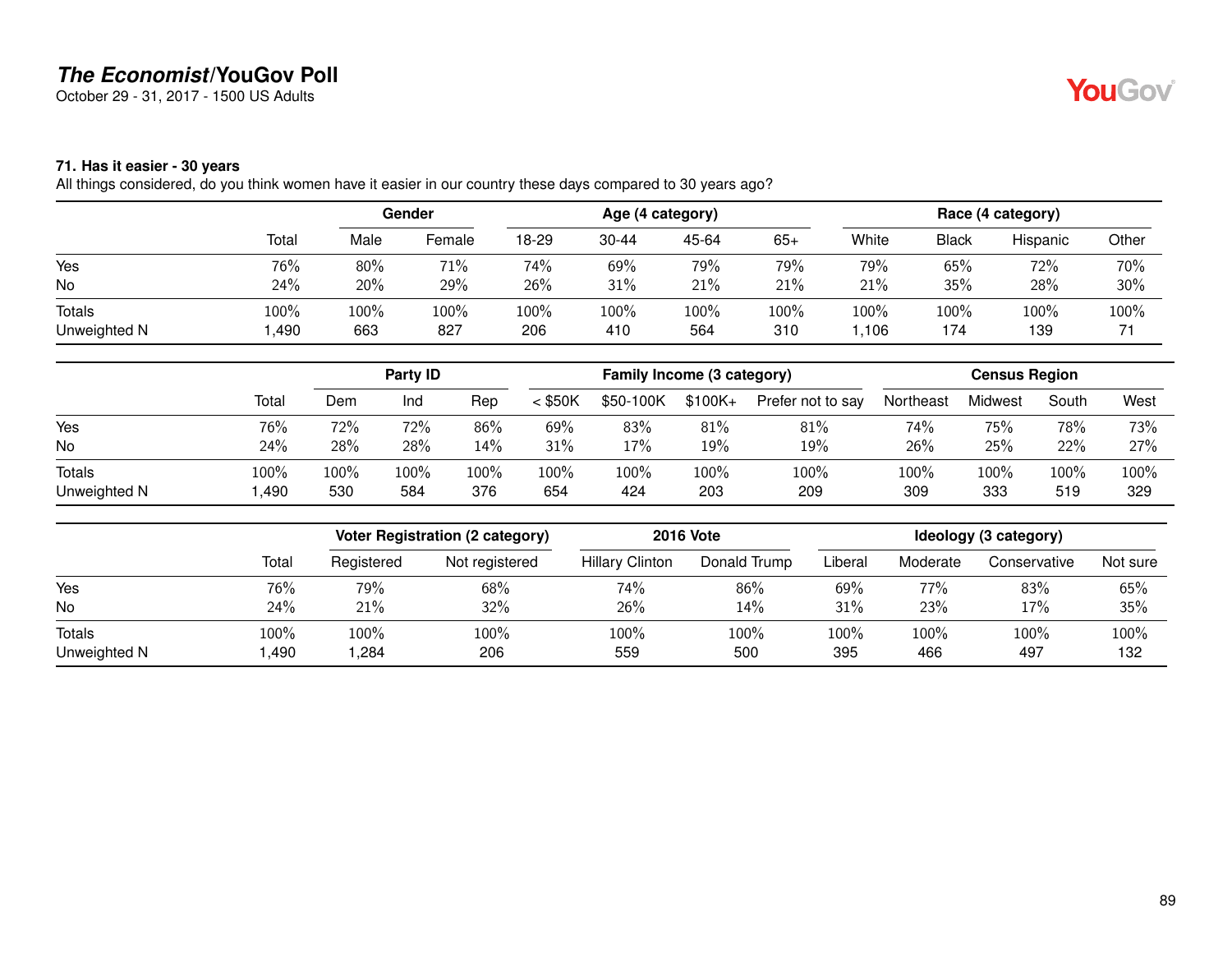October 29 - 31, 2017 - 1500 US Adults

### **72. Oswald or others**

Turning now to the assassination of John F. Kennedy in 1963, do you think one man–Lee Harvey Oswald–was responsible for the assassination of President John F. Kennedy, or do you think there were others involved?

|                     |        |      | Gender  |       |           | Age (4 category) |       |       |              | Race (4 category) |       |
|---------------------|--------|------|---------|-------|-----------|------------------|-------|-------|--------------|-------------------|-------|
|                     | Total  | Male | Female  | 18-29 | $30 - 44$ | 45-64            | $65+$ | White | <b>Black</b> | Hispanic          | Other |
| One man, Lee Harvey |        |      |         |       |           |                  |       |       |              |                   |       |
| Oswald              | 18%    | 20%  | 17%     | 18%   | $15\%$    | 18%              | 22%   | 20%   | 11%          | 17%               | 12%   |
| Others involved     | $50\%$ | 53%  | 46%     | 40%   | 46%       | 53%              | 57%   | 49%   | 55%          | 50%               | 44%   |
| Not sure            | 32%    | 27%  | 37%     | 41%   | 38%       | 28%              | 22%   | 31%   | 34%          | 33%               | 44%   |
| <b>Totals</b>       | 100%   | 100% | $100\%$ | 100%  | 100%      | 100%             | 100%  | 100%  | 100%         | 100%              | 100%  |
| Unweighted N        | ,494   | 662  | 832     | 207   | 412       | 565              | 310   | 1,108 | 173          | 141               | 72    |

|                     |       |      | Party ID<br>Family Income (3 category) |      |           |           |           | <b>Census Region</b> |           |         |       |      |
|---------------------|-------|------|----------------------------------------|------|-----------|-----------|-----------|----------------------|-----------|---------|-------|------|
|                     | Total | Dem  | Ind                                    | Rep  | $<$ \$50K | \$50-100K | $$100K +$ | Prefer not to say    | Northeast | Midwest | South | West |
| One man, Lee Harvey |       |      |                                        |      |           |           |           |                      |           |         |       |      |
| Oswald              | 18%   | 21%  | 15%                                    | 20%  | $17\%$    | 20%       | 25%       | 16%                  | 22%       | 19%     | 18%   | 14%  |
| Others involved     | 50%   | 48%  | 48%                                    | 55%  | 51%       | 53%       | 39%       | 45%                  | 45%       | 48%     | 54%   | 49%  |
| Not sure            | 32%   | 31%  | 37%                                    | 25%  | 32%       | 27%       | 36%       | 38%                  | 32%       | 33%     | 28%   | 37%  |
| <b>Totals</b>       | 100%  | 100% | 100%                                   | 100% | 100%      | 100%      | 100%      | 100%                 | 100%      | 100%    | 100%  | 100% |
| Unweighted N        | ,494  | 529  | 588                                    | 377  | 660       | 423       | 202       | 209                  | 312       | 333     | 519   | 330  |

|                     |       | <b>Voter Registration (2 category)</b> |                | <b>2016 Vote</b>       | Ideology (3 category) |         |          |              |          |
|---------------------|-------|----------------------------------------|----------------|------------------------|-----------------------|---------|----------|--------------|----------|
|                     | Total | Registered                             | Not registered | <b>Hillary Clinton</b> | Donald Trump          | Liberal | Moderate | Conservative | Not sure |
| One man, Lee Harvey |       |                                        |                |                        |                       |         |          |              |          |
| Oswald              | 18%   | 20%                                    | 14%            | 23%                    | 19%                   | 26%     | 18%      | 16%          | 10%      |
| Others involved     | 50%   | 50%                                    | 49%            | 46%                    | 59%                   | 42%     | 55%      | 56%          | 37%      |
| Not sure            | 32%   | $30\%$                                 | 37%            | 31%                    | 22%                   | 32%     | 28%      | 28%          | 53%      |
| Totals              | 100%  | 100%                                   | 100%           | 100%                   | 100%                  | 100%    | 100%     | 100%         | 100%     |
| Unweighted N        | ,494  | ,286                                   | 208            | 559                    | 500                   | 396     | 467      | 496          | 135      |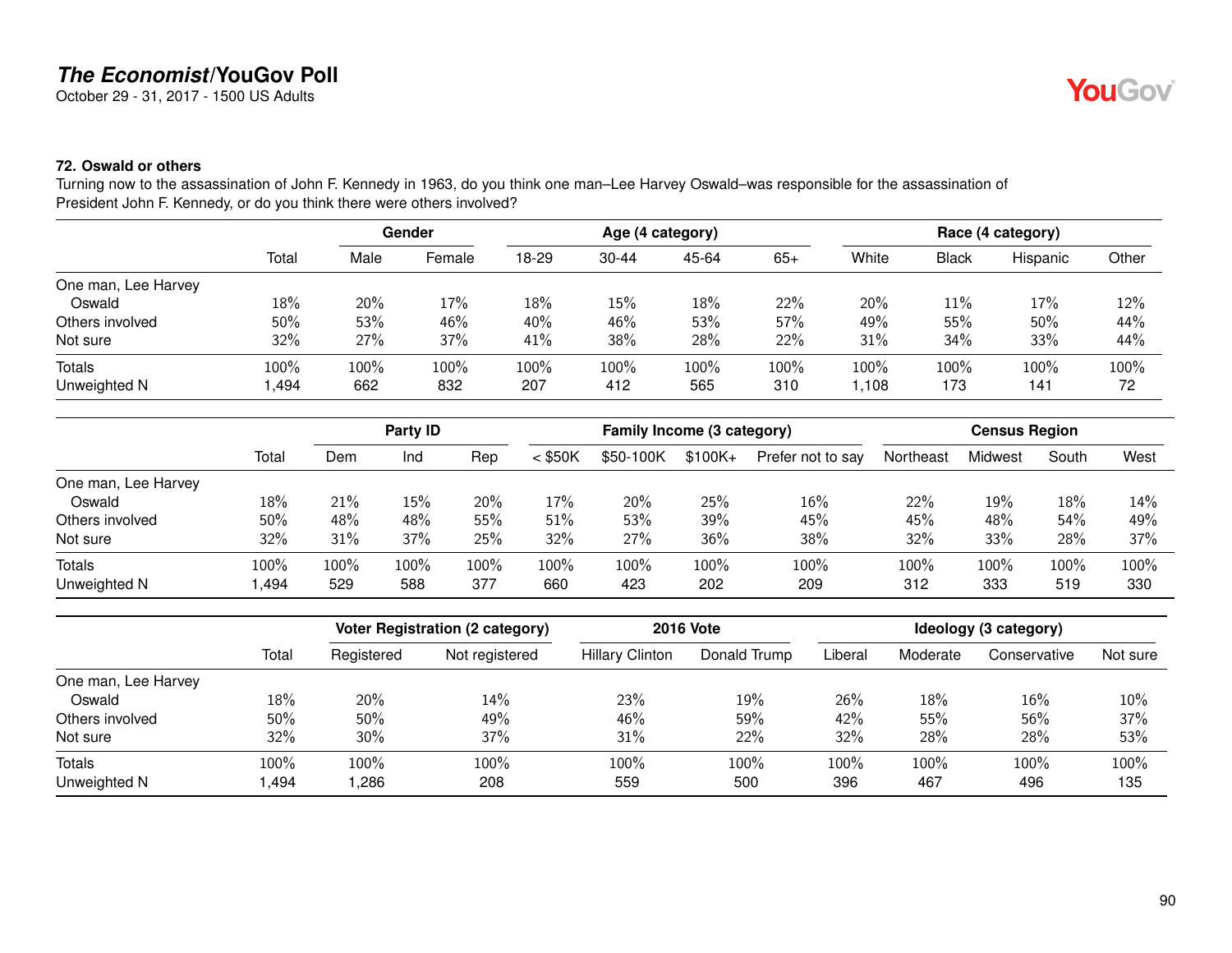October 29 - 31, 2017 - 1500 US Adults

#### **73. Kennedy conspiracy - The government of Cuba**

There have been many theories about who was involved in the assassination. I'm going to read you the names of some people or groups and I'd like you to tell me if you think that they were or were not involved in the assassination of President John F. Kennedy.... *Asked of those who think others were involved*

|                               |             | Gender         |             |            |                | Age (4 category) |             | Race (4 category) |              |            |            |
|-------------------------------|-------------|----------------|-------------|------------|----------------|------------------|-------------|-------------------|--------------|------------|------------|
|                               | Total       | Male           | Female      | 18-29      | $30 - 44$      | 45-64            | $65+$       | White             | <b>Black</b> | Hispanic   | Other      |
| Involved                      | 29%         | 35%            | 24%         | 15%        | 33%            | 31%              | 35%         | 30%               | 21%          | 43%        | 9%         |
| Not involved                  | 28%         | 28%            | 27%         | 34%        | 30%            | 27%              | 22%         | 27%               | 25%          | 17%        | 63%        |
| Not sure                      | 43%         | 38%            | 49%         | 51%        | 37%            | 42%              | 43%         | 42%               | 55%          | 39%        | 28%        |
| <b>Totals</b><br>Unweighted N | 100%<br>754 | $100\%$<br>360 | 100%<br>394 | 100%<br>83 | $100\%$<br>188 | 100%<br>309      | 100%<br>174 | 100%<br>545       | 100%<br>101  | 100%<br>76 | 100%<br>32 |

|                        |                |                | <b>Party ID</b> |             |             | Family Income (3 category) |            |                   |             | <b>Census Region</b> |             |             |
|------------------------|----------------|----------------|-----------------|-------------|-------------|----------------------------|------------|-------------------|-------------|----------------------|-------------|-------------|
|                        | Total          | Dem            | Ind             | Rep         | $<$ \$50K   | \$50-100K                  | $$100K+$   | Prefer not to say | Northeast   | Midwest              | South       | West        |
| Involved               | 29%            | 29%            | 27%             | 34%         | 28%         | 31%                        | 37%        | 27%               | 24%         | 26%                  | 33%         | 30%         |
| Not involved           | 28%            | 25%            | 30%             | 25%         | 30%         | 29%                        | 22%        | 18%               | 29%         | 30%                  | 26%         | 28%         |
| Not sure               | 43%            | 46%            | 42%             | 41%         | 41%         | 40%                        | 41%        | 56%               | 46%         | 44%                  | 41%         | 42%         |
| Totals<br>Unweighted N | $100\%$<br>754 | $100\%$<br>255 | 100%<br>291     | 100%<br>208 | 100%<br>344 | 100%<br>217                | 100%<br>87 | 100%<br>106       | 100%<br>152 | 100%<br>163          | 100%<br>279 | 100%<br>160 |

|              |       |            | Voter Registration (2 category) |                        | <b>2016 Vote</b> | Ideology (3 category) |          |              |          |
|--------------|-------|------------|---------------------------------|------------------------|------------------|-----------------------|----------|--------------|----------|
|              | Total | Registered | Not registered                  | <b>Hillary Clinton</b> | Donald Trump     | Liberal               | Moderate | Conservative | Not sure |
| Involved     | 29%   | 33%        | 19%                             | 25%                    | 40%              | 22%                   | 30%      | 37%          | 16%      |
| Not involved | 28%   | 27%        | 29%                             | 30%                    | 23%              | 33%                   | 28%      | 25%          | 24%      |
| Not sure     | 43%   | 40%        | 52%                             | 44%                    | 37%              | 45%                   | 42%      | 38%          | 60%      |
| Totals       | 100%  | 100%       | 100%                            | 100%                   | 100%             | 100%                  | 100%     | 100%         | 100%     |
| Unweighted N | 754   | 654        | 100                             | 256                    | 294              | 174                   | 247      | 282          | 51       |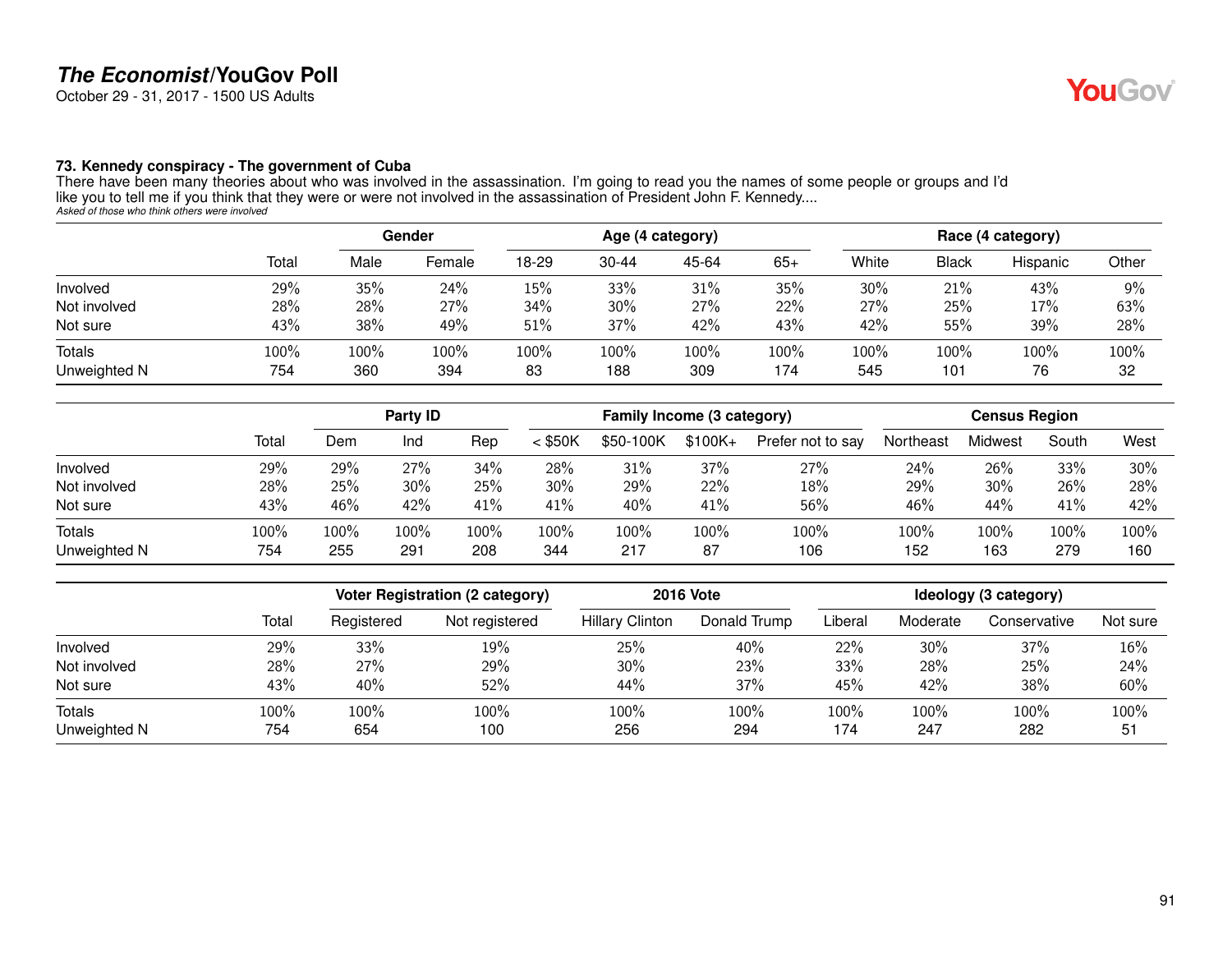October 29 - 31, 2017 - 1500 US Adults

#### **74. Kennedy conspiracy - The mafia**

|               |       | Gender  |        |       |           | Age (4 category) |       | Race (4 category) |              |          |       |
|---------------|-------|---------|--------|-------|-----------|------------------|-------|-------------------|--------------|----------|-------|
|               | Total | Male    | Female | 18-29 | $30 - 44$ | 45-64            | $65+$ | White             | <b>Black</b> | Hispanic | Other |
| Involved      | 40%   | 42%     | 37%    | 30%   | 43%       | 44%              | 36%   | 38%               | 43%          | 43%      | 46%   |
| Not involved  | 20%   | 23%     | 17%    | 25%   | 24%       | 18%              | 16%   | 20%               | 16%          | 23%      | 23%   |
| Not sure      | 40%   | 35%     | 46%    | 45%   | 34%       | 38%              | 48%   | 42%               | 41%          | 34%      | 31%   |
| <b>Totals</b> | 100%  | $100\%$ | 100%   | 100%  | 100%      | 100%             | 100%  | 100%              | 100%         | 100%     | 100%  |
| Unweighted N  | 749   | 357     | 392    | 82    | 185       | 309              | 173   | 54 <sup>°</sup>   | 100          | 75       | 33    |

|               |       |      | Party ID |      |           | Family Income (3 category) |           |                   |           | <b>Census Region</b> |       |      |
|---------------|-------|------|----------|------|-----------|----------------------------|-----------|-------------------|-----------|----------------------|-------|------|
|               | Total | Dem  | Ind      | Rep  | $<$ \$50K | \$50-100K                  | $$100K +$ | Prefer not to say | Northeast | Midwest              | South | West |
| Involved      | 40%   | 42%  | 38%      | 39%  | 40%       | 43%                        | 39%       | 32%               | 34%       | 37%                  | 42%   | 43%  |
| Not involved  | 20%   | 19%  | 22%      | 18%  | 24%       | 17%                        | 15%       | 17%               | 21%       | 18%                  | 19%   | 23%  |
| Not sure      | 40%   | 40%  | 40%      | 43%  | 37%       | 40%                        | 45%       | 51%               | 46%       | 45%                  | 39%   | 34%  |
| <b>Totals</b> | 100%  | 100% | 100%     | 100% | 100%      | 100%                       | 100%      | 100%              | 100%      | 100%                 | 100%  | 100% |
| Unweighted N  | 749   | 254  | 291      | 204  | 341       | 216                        | 87        | 105               | 154       | 162                  | 275   | 158  |

|                        |             |             | <b>Voter Registration (2 category)</b> | <b>2016 Vote</b>       | Ideology (3 category) |             |             |              |            |
|------------------------|-------------|-------------|----------------------------------------|------------------------|-----------------------|-------------|-------------|--------------|------------|
|                        | Total       | Registered  | Not registered                         | <b>Hillary Clinton</b> | Donald Trump          | Liberal     | Moderate    | Conservative | Not sure   |
| Involved               | 40%         | 42%         | 32%                                    | 40%                    | 41%                   | 43%         | 40%         | 39%          | 33%        |
| Not involved           | 20%         | 19%         | 23%                                    | 16%                    | 21%                   | 21%         | 22%         | 19%          | 16%        |
| Not sure               | 40%         | 39%         | 45%                                    | 44%                    | 39%                   | 36%         | 38%         | 42%          | 51%        |
| Totals<br>Unweighted N | 100%<br>749 | 100%<br>649 | 100%<br>100                            | 100%<br>254            | 100%<br>290           | 100%<br>172 | 100%<br>247 | 100%<br>281  | 100%<br>49 |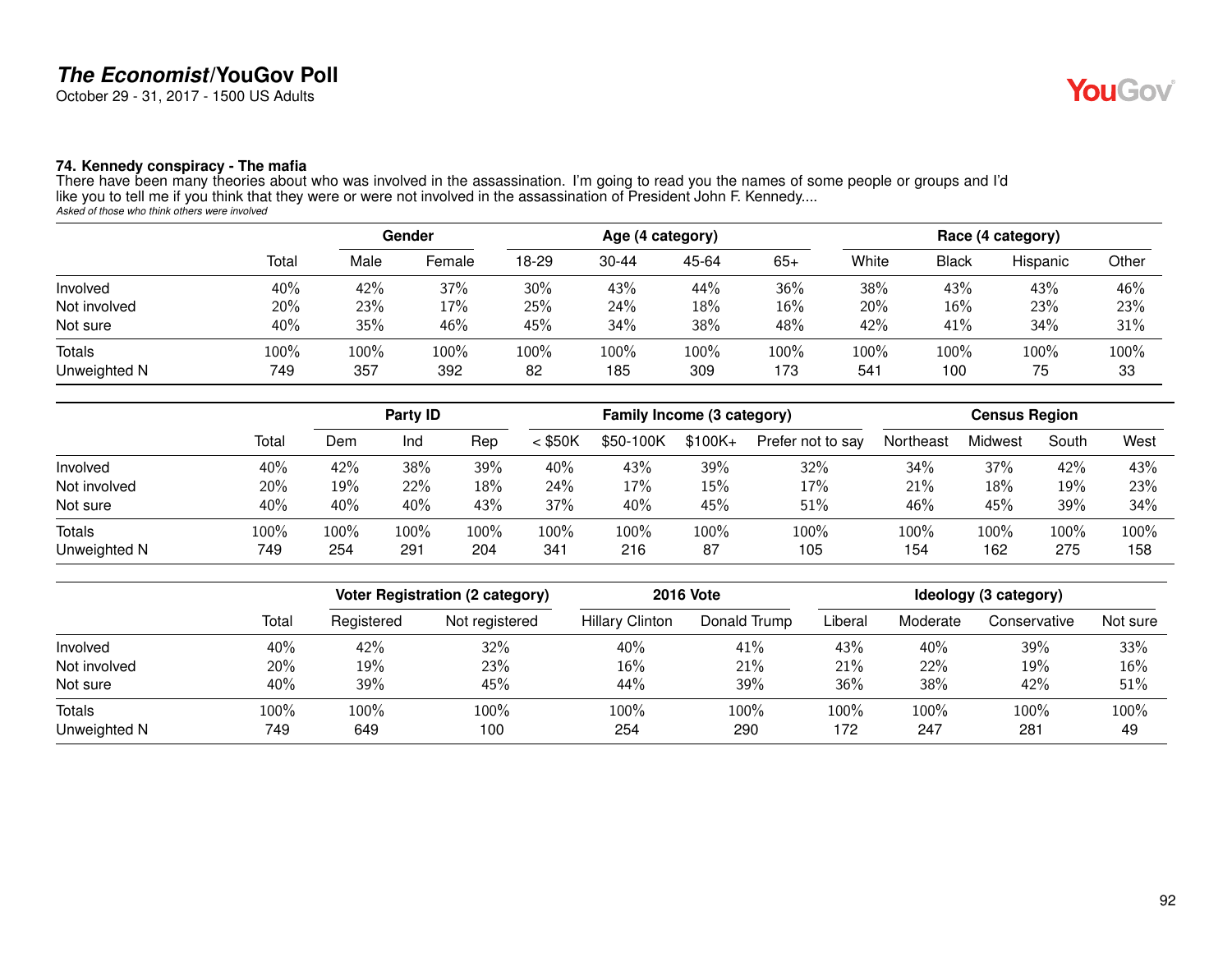October 29 - 31, 2017 - 1500 US Adults

#### **75. Kennedy conspiracy - The government of Russia/the Soviet Union**

|                               |             |             | Gender      |            |             | Age (4 category) |             |             |             | Race (4 category) |               |
|-------------------------------|-------------|-------------|-------------|------------|-------------|------------------|-------------|-------------|-------------|-------------------|---------------|
|                               | Total       | Male        | Female      | 18-29      | $30 - 44$   | 45-64            | $65+$       | White       | Black       | Hispanic          | Other         |
| Involved                      | 28%         | 30%         | 26%         | 30%        | 30%         | 28%              | 27%         | 25%         | 30%         | 40%               | 43%           |
| Not involved                  | 30%         | 35%         | 25%         | 32%        | 30%         | 34%              | 23%         | 32%         | 28%         | 24%               | 16%           |
| Not sure                      | 42%         | 35%         | 49%         | 39%        | 41%         | 38%              | 51%         | 42%         | 43%         | 36%               | 41%           |
| <b>Totals</b><br>Unweighted N | 100%<br>754 | 100%<br>359 | 100%<br>395 | 100%<br>83 | 100%<br>189 | 100%<br>311      | 100%<br>171 | 100%<br>543 | 100%<br>102 | 100%<br>76        | $100\%$<br>33 |

|                        |                |                | <b>Party ID</b> |             | Family Income (3 category) |             |            |                   | <b>Census Region</b> |             |             |             |
|------------------------|----------------|----------------|-----------------|-------------|----------------------------|-------------|------------|-------------------|----------------------|-------------|-------------|-------------|
|                        | Total          | Dem            | Ind             | Rep         | $<$ \$50K                  | \$50-100K   | $$100K +$  | Prefer not to say | Northeast            | Midwest     | South       | West        |
| Involved               | 28%            | 33%            | 26%             | 27%         | 33%                        | 21%         | 35%        | 24%               | 21%                  | 19%         | 33%         | 35%         |
| Not involved           | 30%            | 23%            | 31%             | 35%         | 27%                        | 38%         | 25%        | 26%               | 27%                  | 28%         | 31%         | 32%         |
| Not sure               | 42%            | 44%            | 42%             | 38%         | 40%                        | 41%         | 40%        | 50%               | 51%                  | 53%         | 36%         | 33%         |
| Totals<br>Unweighted N | $100\%$<br>754 | $100\%$<br>254 | 100%<br>292     | 100%<br>208 | 100%<br>345                | 100%<br>216 | 100%<br>87 | 100%<br>106       | 100%<br>154          | 100%<br>162 | 100%<br>280 | 100%<br>158 |

|              |       |            | <b>Voter Registration (2 category)</b> |                        | <b>2016 Vote</b> |         |          | Ideology (3 category) |          |  |  |
|--------------|-------|------------|----------------------------------------|------------------------|------------------|---------|----------|-----------------------|----------|--|--|
|              | Total | Registered | Not registered                         | <b>Hillary Clinton</b> | Donald Trump     | _iberal | Moderate | Conservative          | Not sure |  |  |
| Involved     | 28%   | 29%        | 27%                                    | 27%                    | 27%              | 28%     | 29%      | 28%                   | 27%      |  |  |
| Not involved | 30%   | 31%        | 27%                                    | 28%                    | 34%              | 27%     | 30%      | 35%                   | 15%      |  |  |
| Not sure     | 42%   | 40%        | 46%                                    | 45%                    | 39%              | 45%     | 40%      | 36%                   | 59%      |  |  |
| Totals       | 100%  | 100%       | 100%                                   | 100%                   | 100%             | 100%    | 100%     | 100%                  | 100%     |  |  |
| Unweighted N | 754   | 653        | 101                                    | 255                    | 293              | 173     | 249      | 281                   | 51       |  |  |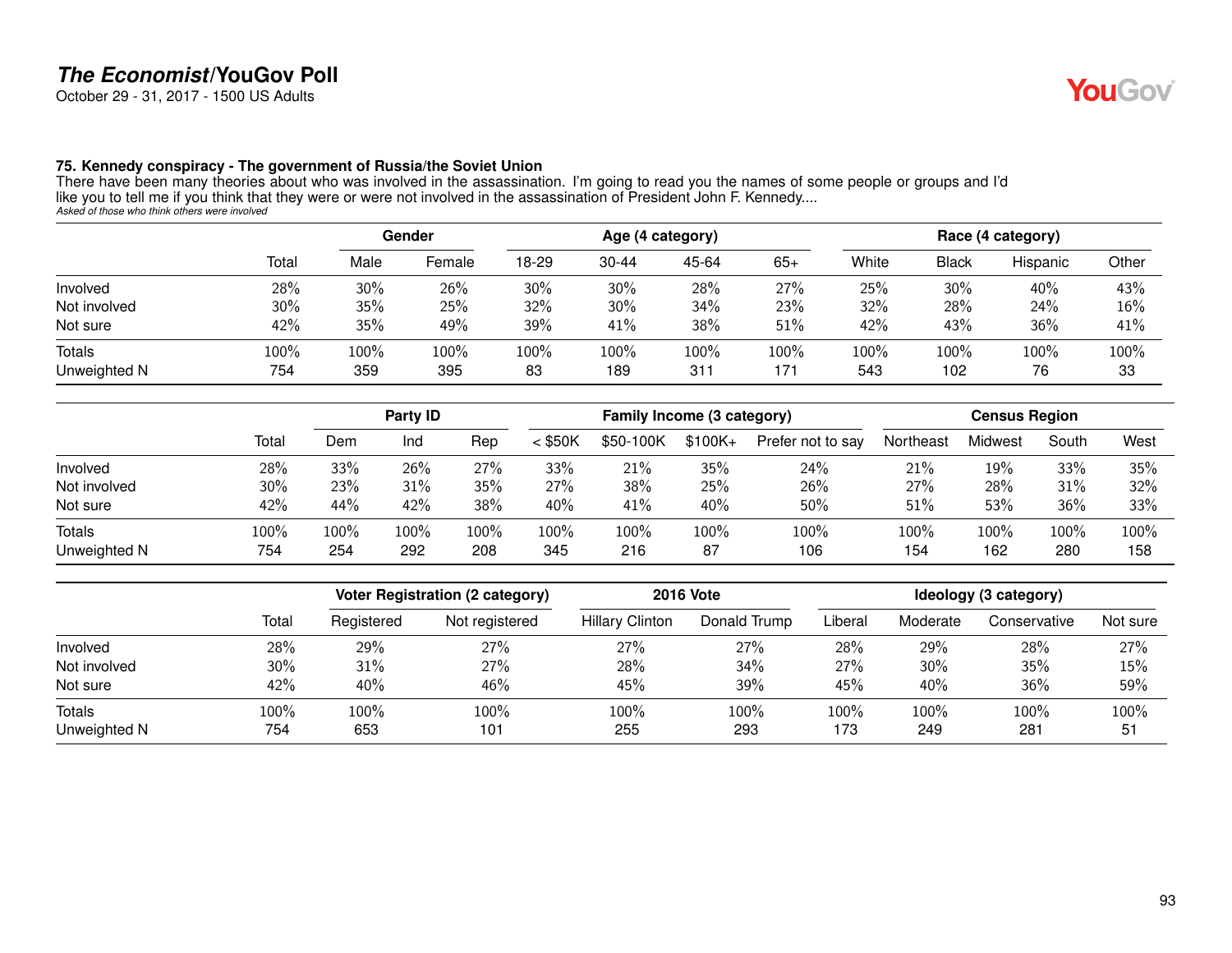October 29 - 31, 2017 - 1500 US Adults

#### **76. Kennedy conspiracy - The CIA**

|       | Gender  |        | Age (4 category) |           |       |       | Race (4 category) |              |          |            |
|-------|---------|--------|------------------|-----------|-------|-------|-------------------|--------------|----------|------------|
| Total | Male    | Female | 18-29            | $30 - 44$ | 45-64 | $65+$ | White             | <b>Black</b> | Hispanic | Other      |
| 48%   | 51%     | 44%    | 47%              | 61%       | 49%   | 34%   | 46%               | 47%          | 48%      | 75%        |
| 19%   | 21%     | 17%    | 19%              | 15%       | 19%   | 23%   | 20%               | 16%          | 22%      | 12%        |
| 33%   | 28%     | 39%    | 35%              | 24%       | 32%   | 42%   | 34%               | 36%          | $30\%$   | 13%        |
| 100%  | $100\%$ | 100%   | 100%             | $100\%$   | 100%  | 100%  | 100%              | 100%         | 100%     | 100%<br>32 |
|       | 750     | 359    | 391              | 82        | 186   | 310   | 172               | 542          | 100      | 76         |

|               |       |      | Party ID |      | Family Income (3 category) |           |          |                   | <b>Census Region</b> |         |       |      |
|---------------|-------|------|----------|------|----------------------------|-----------|----------|-------------------|----------------------|---------|-------|------|
|               | Total | Dem  | Ind      | Rep  | $<$ \$50K                  | \$50-100K | $$100K+$ | Prefer not to say | Northeast            | Midwest | South | West |
| Involved      | 48%   | 42%  | 52%      | 47%  | $54\%$                     | 41%       | 52%      | 35%               | 52%                  | 47%     | 48%   | 46%  |
| Not involved  | 19%   | 23%  | 15%      | 21%  | 15%                        | 26%       | 15%      | 23%               | 12%                  | 18%     | 21%   | 22%  |
| Not sure      | 33%   | 34%  | 33%      | 33%  | 31%                        | 33%       | 32%      | 42%               | 36%                  | 35%     | 31%   | 32%  |
| <b>Totals</b> | 100%  | 100% | 100%     | 100% | 100%                       | 100%      | 100%     | 100%              | 100%                 | 100%    | 100%  | 100% |
| Unweighted N  | 750   | 253  | 292      | 205  | 342                        | 216       | 87       | 105               | 152                  | 163     | 277   | 158  |

|                        |             | <b>Voter Registration (2 category)</b> |                |                        | <b>2016 Vote</b> | Ideology (3 category) |             |              |            |  |
|------------------------|-------------|----------------------------------------|----------------|------------------------|------------------|-----------------------|-------------|--------------|------------|--|
|                        | Total       | Registered                             | Not registered | <b>Hillary Clinton</b> | Donald Trump     | Liberal               | Moderate    | Conservative | Not sure   |  |
| Involved               | 48%         | 50%                                    | 42%            | 46%                    | 49%              | 48%                   | 48%         | 53%          | 30%        |  |
| Not involved           | 19%         | 17%                                    | 24%            | 22%                    | 18%              | 25%                   | 20%         | 15%          | 16%        |  |
| Not sure               | 33%         | 33%                                    | 34%            | 32%                    | 33%              | 27%                   | 32%         | 32%          | 54%        |  |
| Totals<br>Unweighted N | 100%<br>750 | 100%<br>651                            | 100%<br>99     | 100%<br>254            | 100%<br>293      | 100%<br>174           | 100%<br>245 | 100%<br>280  | 100%<br>51 |  |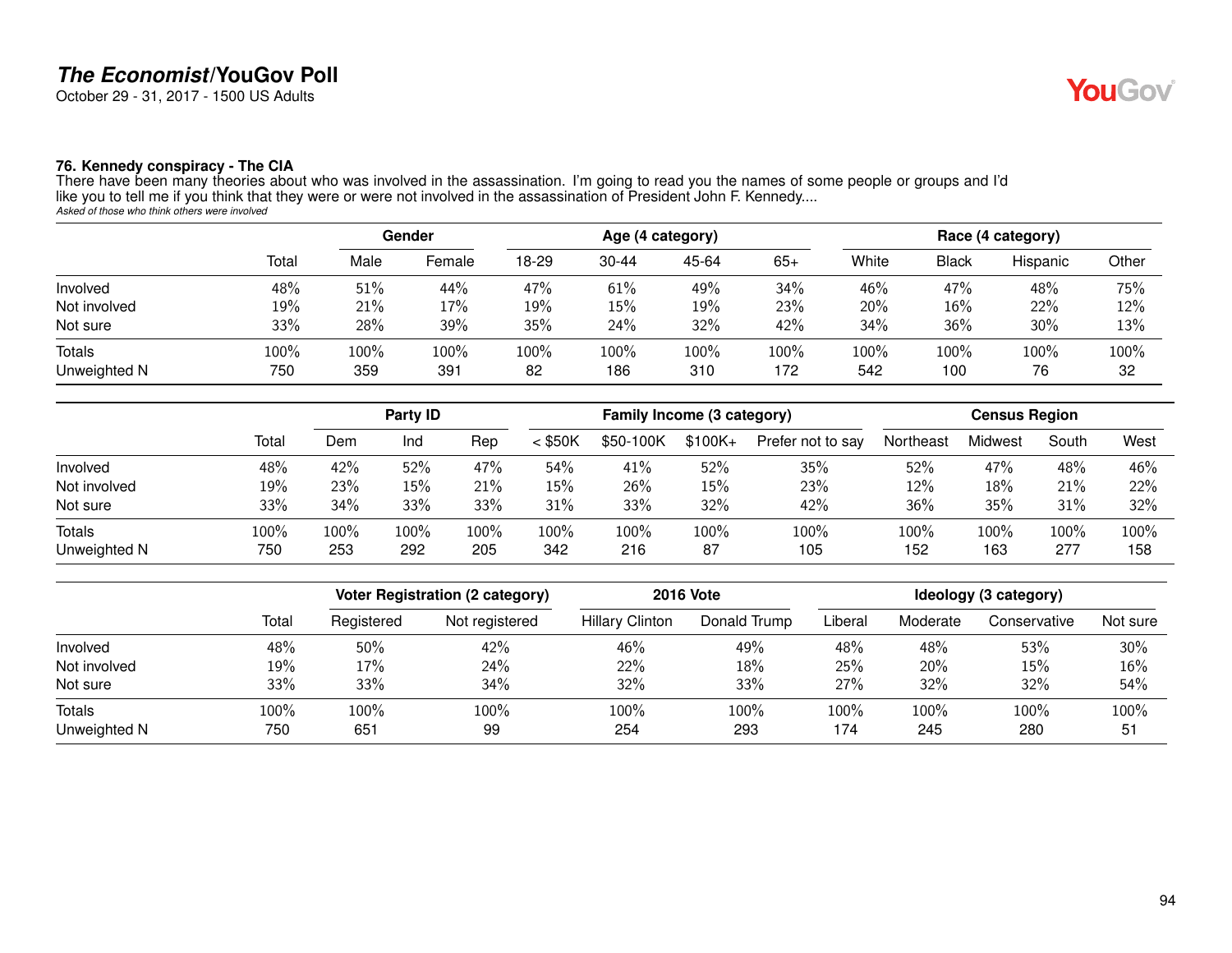October 29 - 31, 2017 - 1500 US Adults

#### **77. Kennedy conspiracy - Lyndon Johnson**

|               |       | Gender |        | Age (4 category) |           |       |       | Race (4 category) |              |          |       |
|---------------|-------|--------|--------|------------------|-----------|-------|-------|-------------------|--------------|----------|-------|
|               | Total | Male   | Female | 18-29            | $30 - 44$ | 45-64 | $65+$ | White             | <b>Black</b> | Hispanic | Other |
| Involved      | 28%   | 30%    | 26%    | 33%              | 26%       | 27%   | 29%   | 28%               | 25%          | 25%      | 49%   |
| Not involved  | 35%   | 34%    | 35%    | 22%              | 25%       | 41%   | 43%   | 35%               | 44%          | 30%      | 12%   |
| Not sure      | 37%   | 35%    | 39%    | 45%              | 49%       | 32%   | 28%   | 37%               | 31%          | 45%      | 40%   |
| <b>Totals</b> | 100%  | 100%   | 100%   | 100%             | $100\%$   | 100%  | 100%  | 100%              | 100%         | 100%     | 100%  |
| Unweighted N  | 752   | 359    | 393    | 83               | 187       | 310   | 172   | 543               | 101          | 76       | 32    |

|              |       |         | <b>Party ID</b> |      | Family Income (3 category) |           |           |                   | <b>Census Region</b> |         |       |      |
|--------------|-------|---------|-----------------|------|----------------------------|-----------|-----------|-------------------|----------------------|---------|-------|------|
|              | Total | Dem     | Ind             | Rep  | $<$ \$50K                  | \$50-100K | $$100K +$ | Prefer not to say | Northeast            | Midwest | South | West |
| Involved     | 28%   | 21%     | 31%             | 33%  | 26%                        | 32%       | 25%       | 30%               | 24%                  | 30%     | 30%   | 27%  |
| Not involved | 35%   | 43%     | 30%             | 33%  | 35%                        | 32%       | 46%       | 32%               | 34%                  | 32%     | 38%   | 31%  |
| Not sure     | 37%   | 35%     | 40%             | 35%  | 39%                        | 35%       | 29%       | 38%               | 42%                  | 38%     | 32%   | 42%  |
| Totals       | 100%  | $100\%$ | 100%            | 100% | 100%                       | 100%      | 100%      | 100%              | 100%                 | 100%    | 100%  | 100% |
| Unweighted N | 752   | 254     | 293             | 205  | 34 <sup>2</sup>            | 218       | 87        | 106               | 153                  | 162     | 278   | 159  |

|                        |             |             | Voter Registration (2 category) | <b>2016 Vote</b>       |              | Ideology (3 category) |             |              |            |  |
|------------------------|-------------|-------------|---------------------------------|------------------------|--------------|-----------------------|-------------|--------------|------------|--|
|                        | Total       | Registered  | Not registered                  | <b>Hillary Clinton</b> | Donald Trump | Liberal               | Moderate    | Conservative | Not sure   |  |
| Involved               | 28%         | 33%         | 17%                             | 23%                    | 36%          | 22%                   | 24%         | 36%          | 26%        |  |
| Not involved           | 35%         | 35%         | 33%                             | 43%                    | 35%          | 42%                   | 39%         | 31%          | 20%        |  |
| Not sure               | 37%         | 32%         | 51%                             | 34%                    | 29%          | 36%                   | 37%         | 32%          | 54%        |  |
| Totals<br>Unweighted N | 100%<br>752 | 100%<br>653 | 100%<br>99                      | 100%<br>255            | 100%<br>294  | 100%<br>173           | 100%<br>248 | 100%<br>280  | 100%<br>51 |  |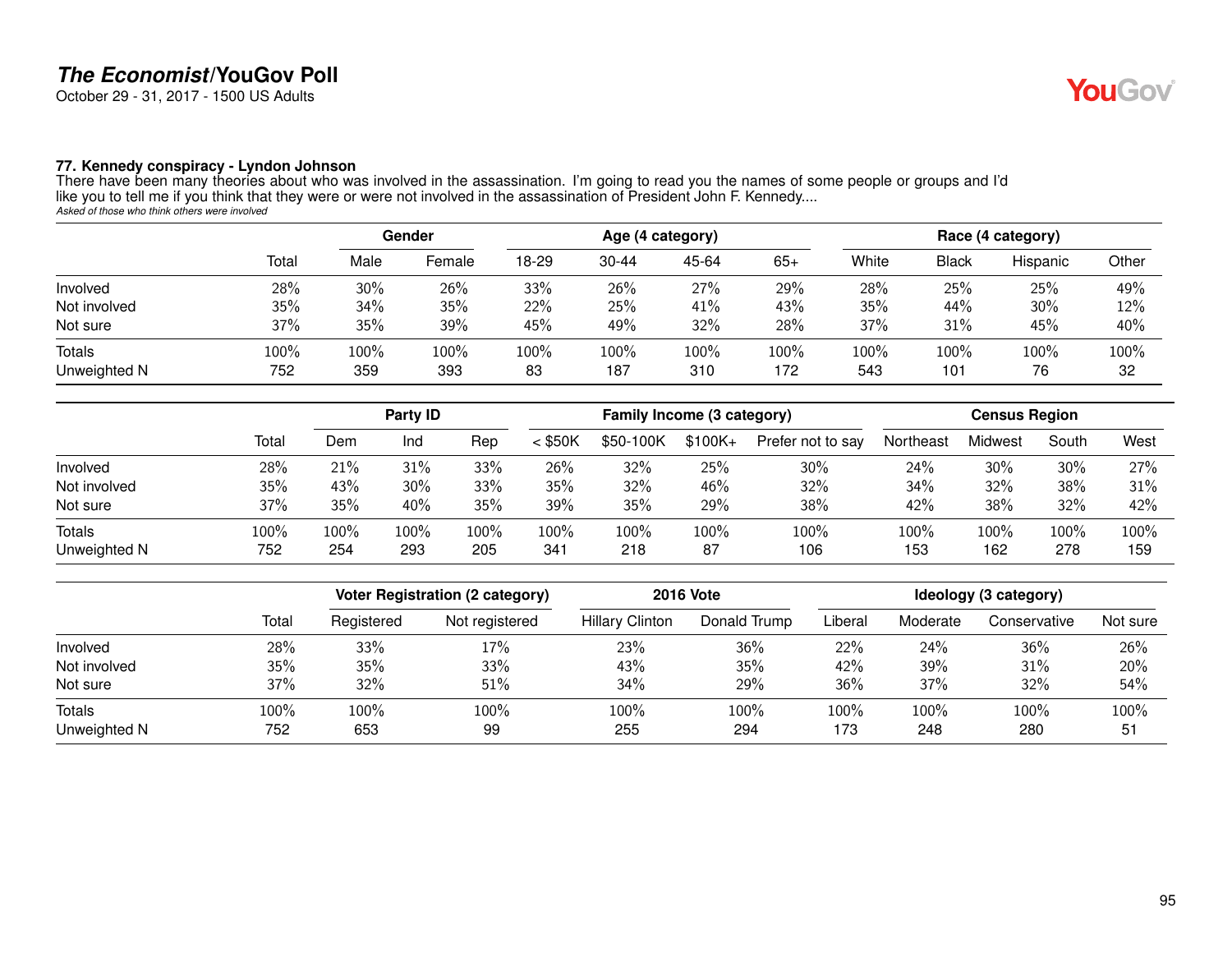October 29 - 31, 2017 - 1500 US Adults

### **78. Support release**

Do you support or oppose President Trump's decision to release files related to the assassination of President John Kennedy?

|                  |       |       | Gender |       |           | Age (4 category) |       |       |              | Race (4 category) |       |
|------------------|-------|-------|--------|-------|-----------|------------------|-------|-------|--------------|-------------------|-------|
|                  | Total | Male  | Female | 18-29 | $30 - 44$ | 45-64            | $65+$ | White | <b>Black</b> | Hispanic          | Other |
| Support strongly | 47%   | 53%   | 41%    | 33%   | 34%       | 54%              | 62%   | 53%   | 27%          | 32%               | 42%   |
| Support somewhat | 20%   | 22%   | 18%    | 18%   | 23%       | 18%              | 22%   | 21%   | 16%          | 24%               | 11%   |
| Oppose somewhat  | 8%    | 6%    | 9%     | 12%   | 8%        | 5%               | 6%    | 6%    | 13%          | 13%               | 9%    |
| Oppose strongly  | 6%    | $4\%$ | 7%     | 7%    | 7%        | 6%               | 3%    | 4%    | 17%          | 3%                | 5%    |
| Not sure         | 20%   | 15%   | 25%    | 30%   | 28%       | 16%              | 6%    | 17%   | 26%          | 27%               | 32%   |
| Totals           | 100%  | 100%  | 100%   | 100%  | 100%      | 100%             | 100%  | 100%  | 100%         | 100%              | 100%  |
| Unweighted N     | ,490  | 663   | 827    | 207   | 408       | 565              | 310   | 1,106 | 173          | 142               | 69    |

|                  |       | Party ID |      |      | Family Income (3 category) |           |          |                   | <b>Census Region</b> |         |       |       |
|------------------|-------|----------|------|------|----------------------------|-----------|----------|-------------------|----------------------|---------|-------|-------|
|                  | Total | Dem      | Ind  | Rep  | $<$ \$50K                  | \$50-100K | $$100K+$ | Prefer not to say | Northeast            | Midwest | South | West  |
| Support strongly | 47%   | 36%      | 45%  | 61%  | 40%                        | 57%       | 55%      | 42%               | 45%                  | 43%     | 49%   | 46%   |
| Support somewhat | 20%   | 23%      | 16%  | 24%  | 20%                        | 19%       | 20%      | 22%               | 20%                  | 20%     | 22%   | 18%   |
| Oppose somewhat  | 8%    | 11%      | 8%   | 4%   | 9%                         | 7%        | 6%       | 6%                | $9\%$                | 8%      | 6%    | 9%    |
| Oppose strongly  | 6%    | 10%      | 4%   | 3%   | 7%                         | 4%        | 2%       | 6%                | 8%                   | 5%      | 6%    | $4\%$ |
| Not sure         | 20%   | 21%      | 26%  | 8%   | 23%                        | 13%       | 18%      | 24%               | 19%                  | 24%     | 17%   | 23%   |
| <b>Totals</b>    | 100%  | 100%     | 100% | 100% | 100%                       | 100%      | 100%     | 100%              | 100%                 | 100%    | 100%  | 100%  |
| Unweighted N     | ,490  | 529      | 585  | 376  | 657                        | 424       | 202      | 207               | 309                  | 334     | 518   | 329   |

|                  |       | <b>Voter Registration (2 category)</b> |                | <b>2016 Vote</b>       | Ideology (3 category) |         |          |              |          |
|------------------|-------|----------------------------------------|----------------|------------------------|-----------------------|---------|----------|--------------|----------|
|                  | Total | Registered                             | Not registered | <b>Hillary Clinton</b> | Donald Trump          | Liberal | Moderate | Conservative | Not sure |
| Support strongly | 47%   | 53%                                    | 30%            | 39%                    | 74%                   | 41%     | 45%      | 64%          | 18%      |
| Support somewhat | 20%   | 20%                                    | 21%            | 24%                    | 18%                   | 21%     | 25%      | 17%          | 17%      |
| Oppose somewhat  | 8%    | 7%                                     | $9\%$          | 9%                     | 2%                    | 8%      | 9%       | 6%           | 8%       |
| Oppose strongly  | 6%    | 5%                                     | 8%             | 7%                     | $1\%$                 | 9%      | 6%       | $2\%$        | 8%       |
| Not sure         | 20%   | 15%                                    | 32%            | 21%                    | 6%                    | 22%     | 15%      | 12%          | 48%      |
| Totals           | 100%  | 100%                                   | 100%           | 100%                   | 100%                  | 100%    | 100%     | 100%         | 100%     |
| Unweighted N     | ,490  | ,284                                   | 206            | 559                    | 498                   | 397     | 464      | 495          | 134      |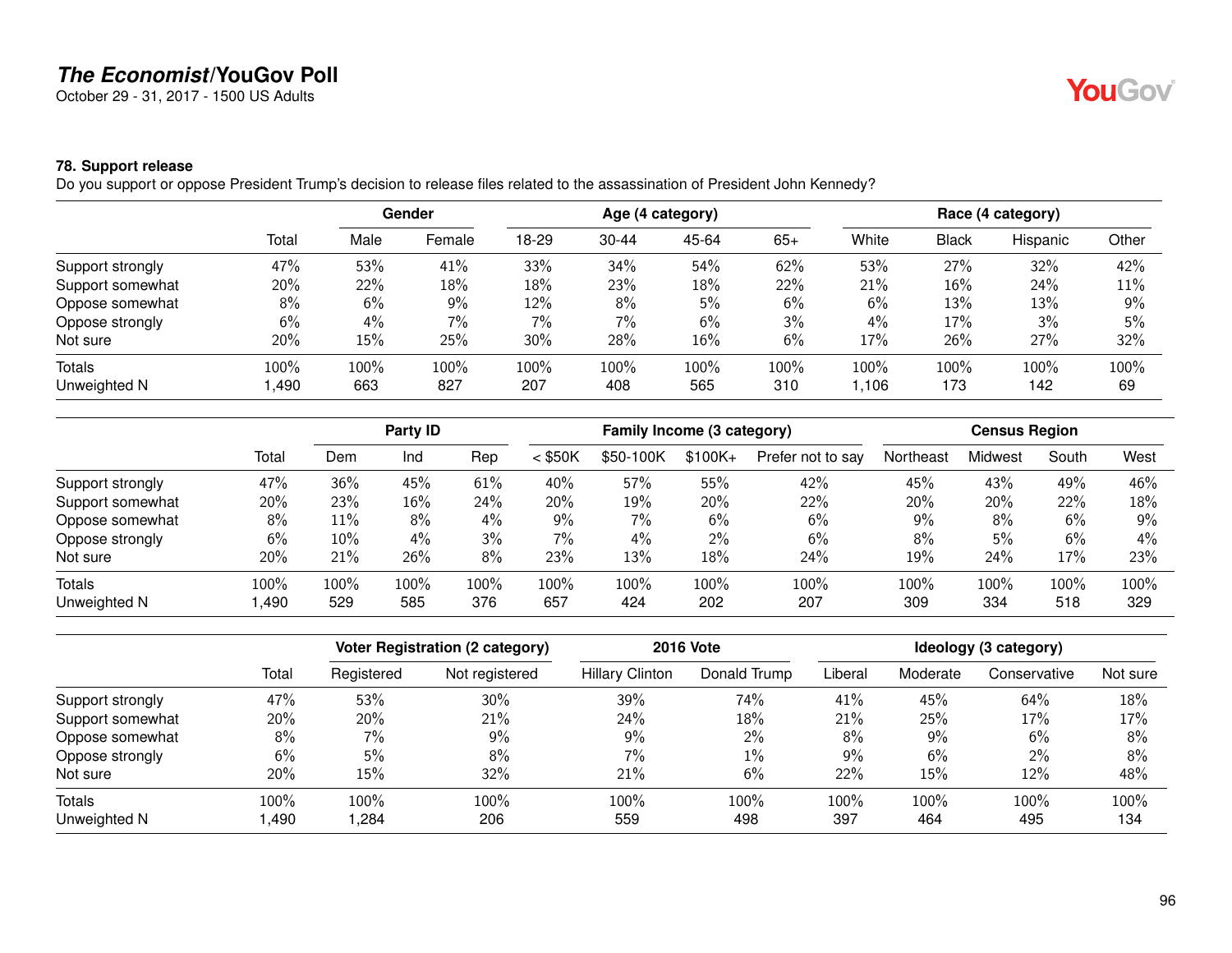October 29 - 31, 2017 - 1500 US Adults

### **79. Interest in new documents**

How interested are you in the release of documents related to the Kennedy assassination?

|                       |        |        | Gender |       |       | Age (4 category) |       |       |              | Race (4 category) |       |
|-----------------------|--------|--------|--------|-------|-------|------------------|-------|-------|--------------|-------------------|-------|
|                       | Total  | Male   | Female | 18-29 | 30-44 | 45-64            | $65+$ | White | <b>Black</b> | Hispanic          | Other |
| Very interested       | 22%    | 22%    | 22%    | 20%   | 20%   | 23%              | 25%   | 23%   | 16%          | 28%               | 15%   |
| Somewhat interested   | 40%    | 42%    | 37%    | 37%   | 38%   | 39%              | 45%   | 43%   | 29%          | 37%               | 32%   |
| Not very interested   | 23%    | 22%    | 25%    | 24%   | 24%   | 24%              | 22%   | 22%   | 30%          | 25%               | 27%   |
| Not interested at all | $15\%$ | $14\%$ | 16%    | 19%   | 18%   | 14%              | 8%    | 13%   | 25%          | 10%               | 27%   |
| Totals                | 100%   | 100%   | 100%   | 100%  | 100%  | 100%             | 100%  | 100%  | 100%         | 100%              | 100%  |
| Unweighted N          | 491,   | 662    | 829    | 207   | 410   | 564              | 310   | .107  | 173          | 141               | 70    |

|                       |       |      | Party ID |      |           | Family Income (3 category) |           |                   |           | <b>Census Region</b> |       |      |  |
|-----------------------|-------|------|----------|------|-----------|----------------------------|-----------|-------------------|-----------|----------------------|-------|------|--|
|                       | Total | Dem  | Ind      | Rep  | $<$ \$50K | \$50-100K                  | $$100K +$ | Prefer not to say | Northeast | Midwest              | South | West |  |
| Very interested       | 22%   | 22%  | 20%      | 25%  | 23%       | 21%                        | 23%       | 21%               | 25%       | 16%                  | 23%   | 23%  |  |
| Somewhat interested   | 40%   | 37%  | 39%      | 45%  | 37%       | 42%                        | 45%       | 41%               | 37%       | 41%                  | 40%   | 39%  |  |
| Not very interested   | 23%   | 25%  | 24%      | 19%  | 23%       | 26%                        | 23%       | 21%               | 21%       | 26%                  | 23%   | 23%  |  |
| Not interested at all | 15%   | 16%  | 17%      | 10%  | 17%       | 12%                        | 9%        | 18%               | 16%       | 16%                  | 13%   | 15%  |  |
| <b>Totals</b>         | 100%  | 100% | 100%     | 100% | 100%      | 100%                       | 100%      | 100%              | 100%      | 100%                 | 100%  | 100% |  |
| Unweighted N          | ,491  | 528  | 587      | 376  | 658       | 423                        | 202       | 208               | 310       | 334                  | 518   | 329  |  |

|                       |        |            | <b>Voter Registration (2 category)</b> |                        | <b>2016 Vote</b> |         |          | Ideology (3 category) |          |
|-----------------------|--------|------------|----------------------------------------|------------------------|------------------|---------|----------|-----------------------|----------|
|                       | Total  | Registered | Not registered                         | <b>Hillary Clinton</b> | Donald Trump     | Liberal | Moderate | Conservative          | Not sure |
| Very interested       | 22%    | 23%        | 20%                                    | 21%                    | 29%              | 22%     | 21%      | 26%                   | 15%      |
| Somewhat interested   | 40%    | 41%        | 36%                                    | 41%                    | 44%              | 40%     | 43%      | 39%                   | 35%      |
| Not very interested   | 23%    | 24%        | 21%                                    | 25%                    | 20%              | 26%     | 22%      | 23%                   | 25%      |
| Not interested at all | $15\%$ | 12%        | 23%                                    | 13%                    | 8%               | 13%     | 14%      | 13%                   | 25%      |
| Totals                | 100%   | 100%       | 100%                                   | 100%                   | 100%             | 100%    | 100%     | 100%                  | 100%     |
| Unweighted N          | ,491   | .284       | 207                                    | 559                    | 499              | 396     | 463      | 497                   | 135      |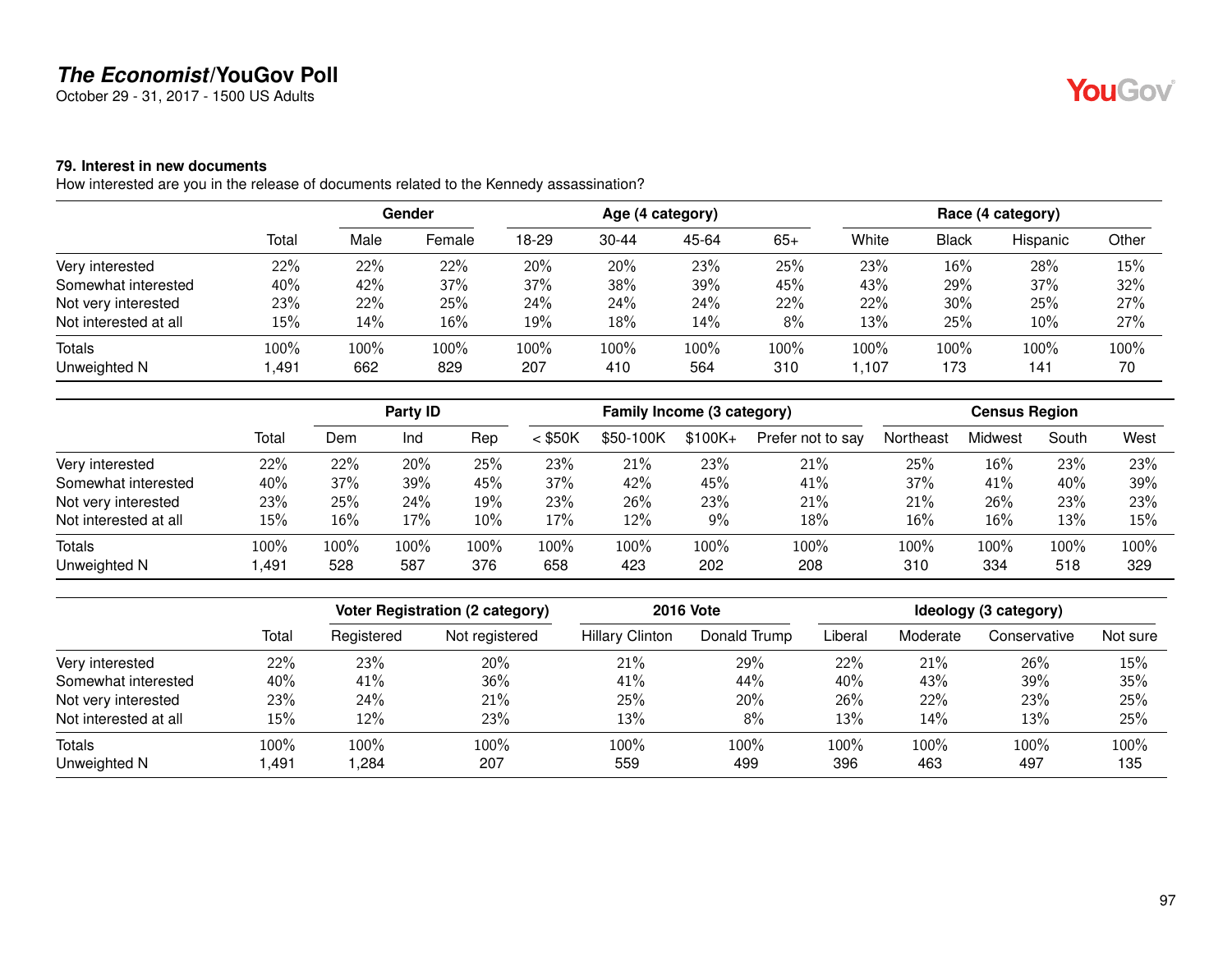October 29 - 31, 2017 - 1500 US Adults

### **80. Outcome of release of documents**

Do you think information in the newly released files will...

|                         |       |      | Gender |       |           | Age (4 category) |       |       |       | Race (4 category) |       |
|-------------------------|-------|------|--------|-------|-----------|------------------|-------|-------|-------|-------------------|-------|
|                         | Total | Male | Female | 18-29 | $30 - 44$ | 45-64            | $65+$ | White | Black | Hispanic          | Other |
| Confirm that Lee Harvey |       |      |        |       |           |                  |       |       |       |                   |       |
| Oswald acted alone      | 12%   | 14%  | 9%     | 15%   | 10%       | 11%              | 10%   | 12%   | 12%   | 10%               | 10%   |
| Reveal a wider          |       |      |        |       |           |                  |       |       |       |                   |       |
| conspiracy              | 26%   | 26%  | 26%    | 29%   | 25%       | 24%              | 27%   | 26%   | 24%   | 36%               | 22%   |
| <b>Neither</b>          | 25%   | 30%  | 21%    | 17%   | 27%       | 27%              | 30%   | 25%   | 32%   | 21%               | 22%   |
| Not sure                | 37%   | 30%  | 43%    | 38%   | 37%       | 38%              | 33%   | 38%   | 32%   | 33%               | 45%   |
| Totals                  | 100%  | 100% | 100%   | 100%  | 100%      | 100%             | 100%  | 100%  | 100%  | 100%              | 100%  |
| Unweighted N            | ,493  | 661  | 832    | 206   | 412       | 565              | 310   | 1,107 | 172   | 142               | 72    |

|                         |       |      | Party ID |      |           | Family Income (3 category) |           |                   |           | <b>Census Region</b> |       |      |
|-------------------------|-------|------|----------|------|-----------|----------------------------|-----------|-------------------|-----------|----------------------|-------|------|
|                         | Total | Dem  | Ind      | Rep  | $<$ \$50K | \$50-100K                  | $$100K +$ | Prefer not to say | Northeast | Midwest              | South | West |
| Confirm that Lee Harvey |       |      |          |      |           |                            |           |                   |           |                      |       |      |
| Oswald acted alone      | 12%   | 11%  | 10%      | 16%  | 10%       | 14%                        | 14%       | 10%               | 12%       | 11%                  | 13%   | 10%  |
| Reveal a wider          |       |      |          |      |           |                            |           |                   |           |                      |       |      |
| conspiracy              | 26%   | 24%  | 25%      | 31%  | 29%       | 26%                        | 19%       | 22%               | 25%       | 26%                  | 26%   | 28%  |
| <b>Neither</b>          | 25%   | 26%  | 26%      | 23%  | 22%       | 30%                        | 31%       | 24%               | 24%       | 26%                  | 27%   | 24%  |
| Not sure                | 37%   | 39%  | 39%      | 30%  | 39%       | 29%                        | 37%       | 44%               | 40%       | 37%                  | 34%   | 39%  |
| <b>Totals</b>           | 100%  | 100% | 100%     | 100% | 100%      | 100%                       | 100%      | 100%              | 100%      | 100%                 | 100%  | 100% |
| Unweighted N            | ,493  | 529  | 588      | 376  | 657       | 424                        | 203       | 209               | 310       | 333                  | 519   | 331  |

|                         |       |            | Voter Registration (2 category) |                        | <b>2016 Vote</b> |         |          | Ideology (3 category) |          |
|-------------------------|-------|------------|---------------------------------|------------------------|------------------|---------|----------|-----------------------|----------|
|                         | Total | Registered | Not registered                  | <b>Hillary Clinton</b> | Donald Trump     | Liberal | Moderate | Conservative          | Not sure |
| Confirm that Lee Harvey |       |            |                                 |                        |                  |         |          |                       |          |
| Oswald acted alone      | 12%   | 12%        | 11%                             | 12%                    | 12%              | 15%     | 10%      | 11%                   | 9%       |
| Reveal a wider          |       |            |                                 |                        |                  |         |          |                       |          |
| conspiracy              | 26%   | 25%        | 29%                             | 20%                    | 31%              | 21%     | 28%      | 31%                   | 21%      |
| <b>Neither</b>          | 25%   | 27%        | 20%                             | 29%                    | 26%              | 28%     | 28%      | 26%                   | 15%      |

98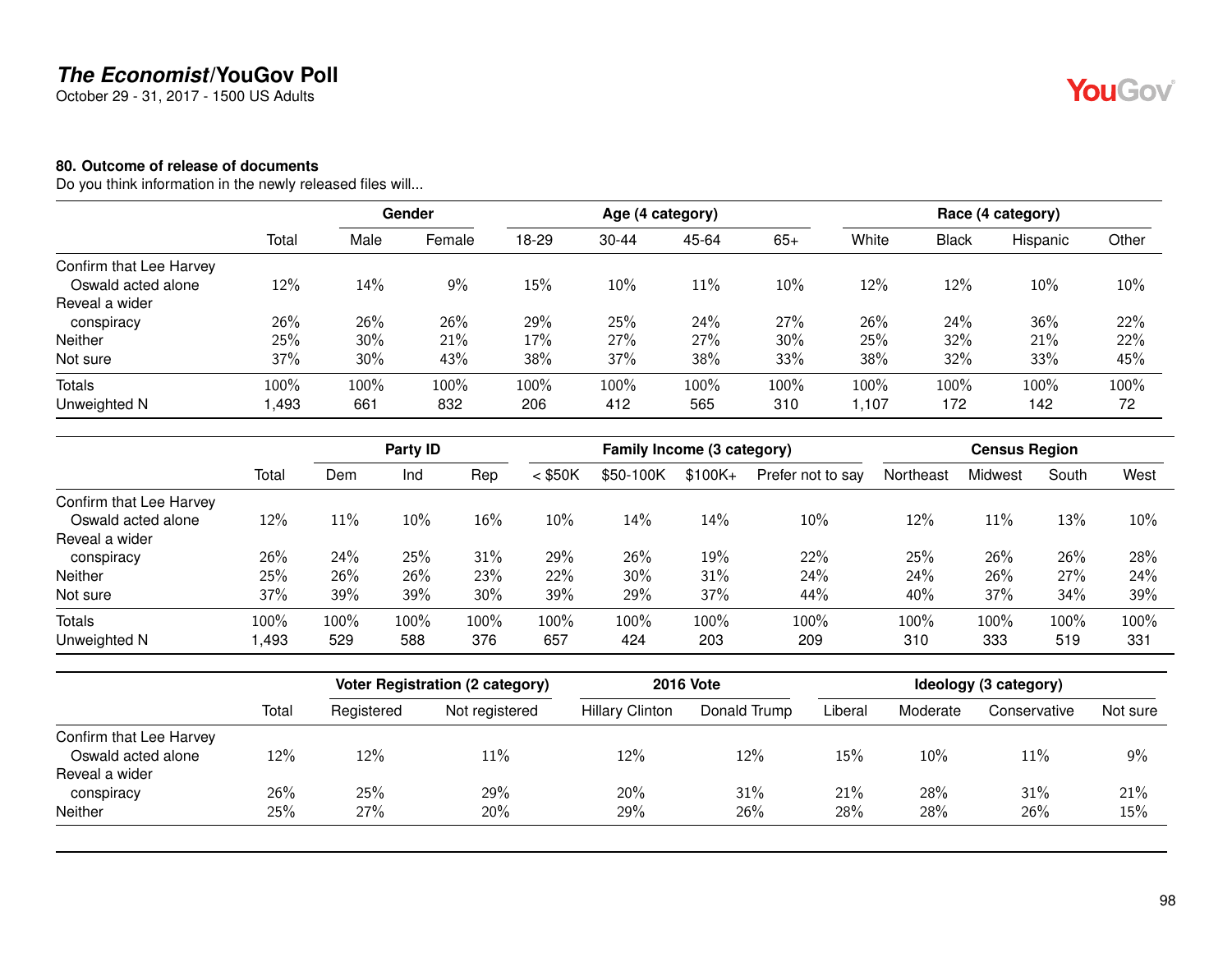October 29 - 31, 2017 - 1500 US Adults

|--|--|

|                        |              |              | Voter Registration (2 category) |                        | <b>2016 Vote</b> |             |             | Ideology (3 category) |             |
|------------------------|--------------|--------------|---------------------------------|------------------------|------------------|-------------|-------------|-----------------------|-------------|
|                        | Total        | Registered   | Not registered                  | <b>Hillary Clinton</b> | Donald Trump     | Liberal     | Moderate    | Conservative          | Not sure    |
| Not sure               | 37%          | 35%          | 40%                             | 39%                    | 31%              | 36%         | 34%         | 33%                   | 55%         |
| Totals<br>Unweighted N | 100%<br>,493 | 100%<br>,285 | 100%<br>208                     | 100%<br>559            | 100%<br>499      | 100%<br>397 | 100%<br>465 | 100%<br>496           | 100%<br>135 |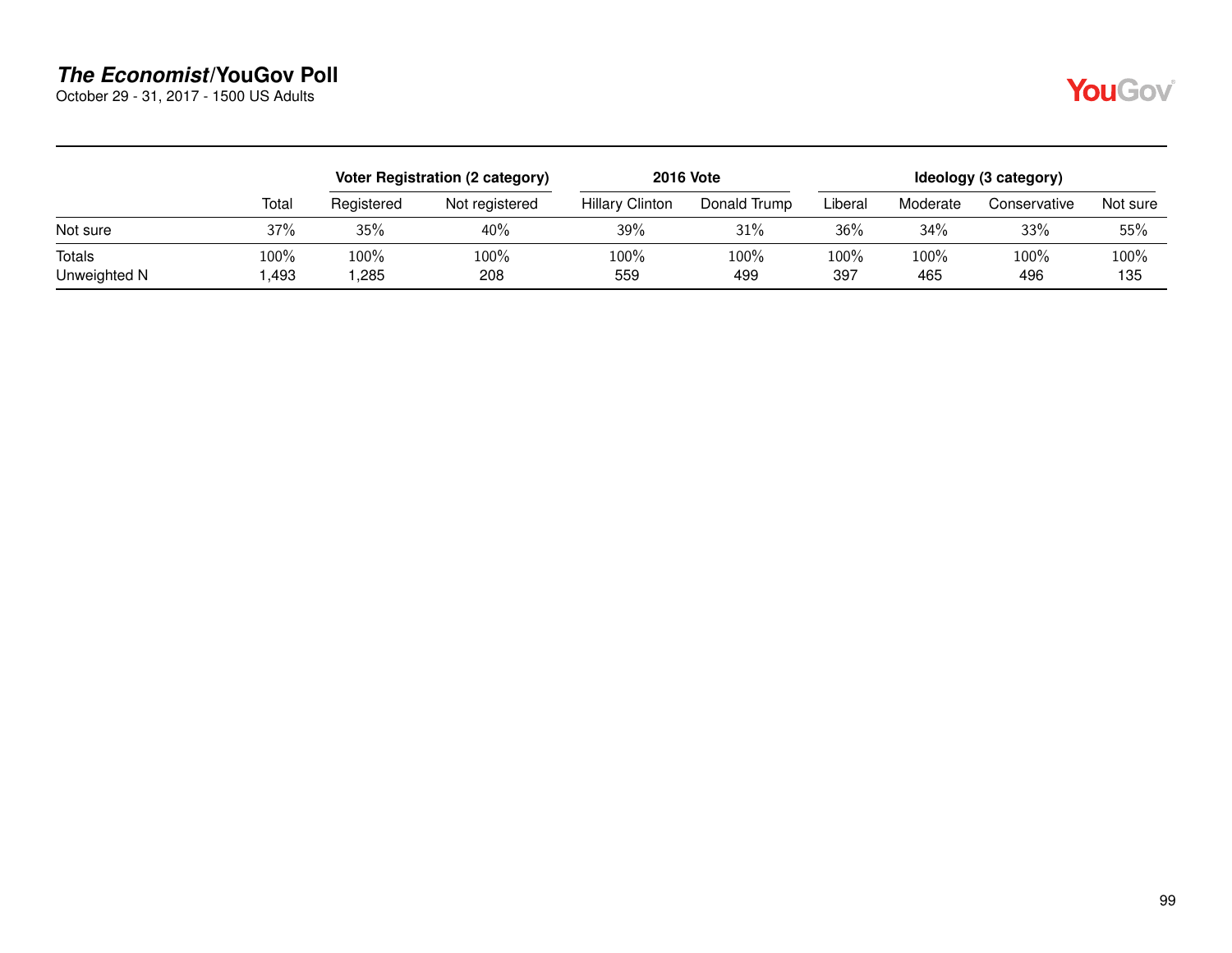October 29 - 31, 2017 - 1500 US Adults

# YouGov®

### **81. Favorite sport to watch**

Which, if any, of the following sports would you say is your favorite? Please choose only one.

|                              |       |       | Gender |       |       | Age (4 category) |       |       |              | Race (4 category) |       |
|------------------------------|-------|-------|--------|-------|-------|------------------|-------|-------|--------------|-------------------|-------|
|                              | Total | Male  | Female | 18-29 | 30-44 | 45-64            | $65+$ | White | <b>Black</b> | Hispanic          | Other |
| <b>NFL</b>                   | 15%   | 17%   | 13%    | 10%   | 14%   | 15%              | 22%   | 14%   | 23%          | 13%               | 11%   |
| <b>MLB</b>                   | 8%    | 8%    | 8%     | 4%    | 6%    | 12%              | 9%    | 10%   | 3%           | 8%                | 2%    |
| <b>NBA</b>                   | 5%    | 6%    | 5%     | 8%    | 6%    | 4%               | 3%    | 3%    | 19%          | 7%                | 5%    |
| <b>WNBA</b>                  | $1\%$ | $0\%$ | $1\%$  | 1%    | $1\%$ | $0\%$            | $1\%$ | $0\%$ | 3%           | $0\%$             | $0\%$ |
| <b>NASCAR</b>                | 3%    | $5\%$ | $1\%$  | 3%    | 3%    | 3%               | 3%    | 4%    | $1\%$        | $1\%$             | $2\%$ |
| Indycar                      | 0%    | $0\%$ | $1\%$  | $0\%$ | $1\%$ | $0\%$            | $0\%$ | $0\%$ | $0\%$        | 2%                | $0\%$ |
| <b>NHRA</b>                  | $0\%$ | $1\%$ | $0\%$  | $0\%$ | $0\%$ | $0\%$            | $1\%$ | $0\%$ | $0\%$        | $0\%$             | $0\%$ |
| Formula 1                    | $1\%$ | $1\%$ | $1\%$  | $1\%$ | $1\%$ | $1\%$            | $1\%$ | 1%    | $0\%$        | 2%                | $0\%$ |
| <b>NHL</b>                   | 3%    | $5\%$ | 2%     | 4%    | $5\%$ | $3\%$            | 2%    | 4%    | $1\%$        | $0\%$             | $2\%$ |
| Division I College           |       |       |        |       |       |                  |       |       |              |                   |       |
| Football                     | $6\%$ | 8%    | 4%     | 4%    | 4%    | 7%               | 6%    | 7%    | 3%           | $2\%$             | $1\%$ |
| Division I Men's College     |       |       |        |       |       |                  |       |       |              |                   |       |
| <b>Basketball</b>            | $2\%$ | 3%    | $2\%$  | $1\%$ | $2\%$ | $2\%$            | 4%    | $2\%$ | 4%           | $2\%$             | 3%    |
| Division I Women's           |       |       |        |       |       |                  |       |       |              |                   |       |
| College Basketball           | $0\%$ | $0\%$ | $0\%$  | $1\%$ | $0\%$ | $0\%$            | $0\%$ | $0\%$ | $0\%$        | $1\%$             | $0\%$ |
| <b>College World Series</b>  |       |       |        |       |       |                  |       |       |              |                   |       |
| Baseball                     | $0\%$ | $0\%$ | $0\%$  | $0\%$ | $0\%$ | $0\%$            | $0\%$ | $0\%$ | $0\%$        | $0\%$             | 0%    |
| <b>ATP Men's Tennis</b>      | $1\%$ | $1\%$ | $1\%$  | $0\%$ | $0\%$ | $1\%$            | 2%    | $1\%$ | $0\%$        | $0\%$             | $0\%$ |
| <b>WTA Women's Tennis</b>    | $0\%$ | $0\%$ | $1\%$  | $0\%$ | $0\%$ | $0\%$            | $1\%$ | $0\%$ | $1\%$        | $0\%$             | $0\%$ |
| UFC (i.e. Mixed Martial      |       |       |        |       |       |                  |       |       |              |                   |       |
| Arts)                        | 3%    | 4%    | 2%     | 4%    | 4%    | $2\%$            | $1\%$ | 3%    | $2\%$        | $1\%$             | 7%    |
| WWE (i.e. Wrestling)         | $2\%$ | 3%    | $1\%$  | 4%    | 3%    | $2\%$            | $0\%$ | $2\%$ | 3%           | 5%                | $1\%$ |
| <b>Extreme Action Sports</b> |       |       |        |       |       |                  |       |       |              |                   |       |
| (i.e. skateboarding,         |       |       |        |       |       |                  |       |       |              |                   |       |
| BMX, etc.)                   | $1\%$ | $1\%$ | $0\%$  | $1\%$ | $1\%$ | $0\%$            | $0\%$ | $0\%$ | $2\%$        | $0\%$             | $1\%$ |
| Major League Soccer          | $1\%$ | $1\%$ | $1\%$  | 0%    | 2%    | $1\%$            | $0\%$ | $1\%$ | $2\%$        | 3%                | $0\%$ |
| PGA Men's Golf Tour          | $1\%$ | 2%    | $1\%$  | 1%    | $0\%$ | $1\%$            | 3%    | $1\%$ | $0\%$        | $0\%$             | $1\%$ |
| European Soccer              | $1\%$ | $1\%$ | $1\%$  | 1%    | $1\%$ | 1%               | $1\%$ | $1\%$ | $0\%$        | 4%                | 0%    |
| LPGA Women's Golf Tour       | $0\%$ | $0\%$ | $1\%$  | 1%    | $1\%$ | $0\%$            | $0\%$ | $0\%$ | $1\%$        | $0\%$             | 3%    |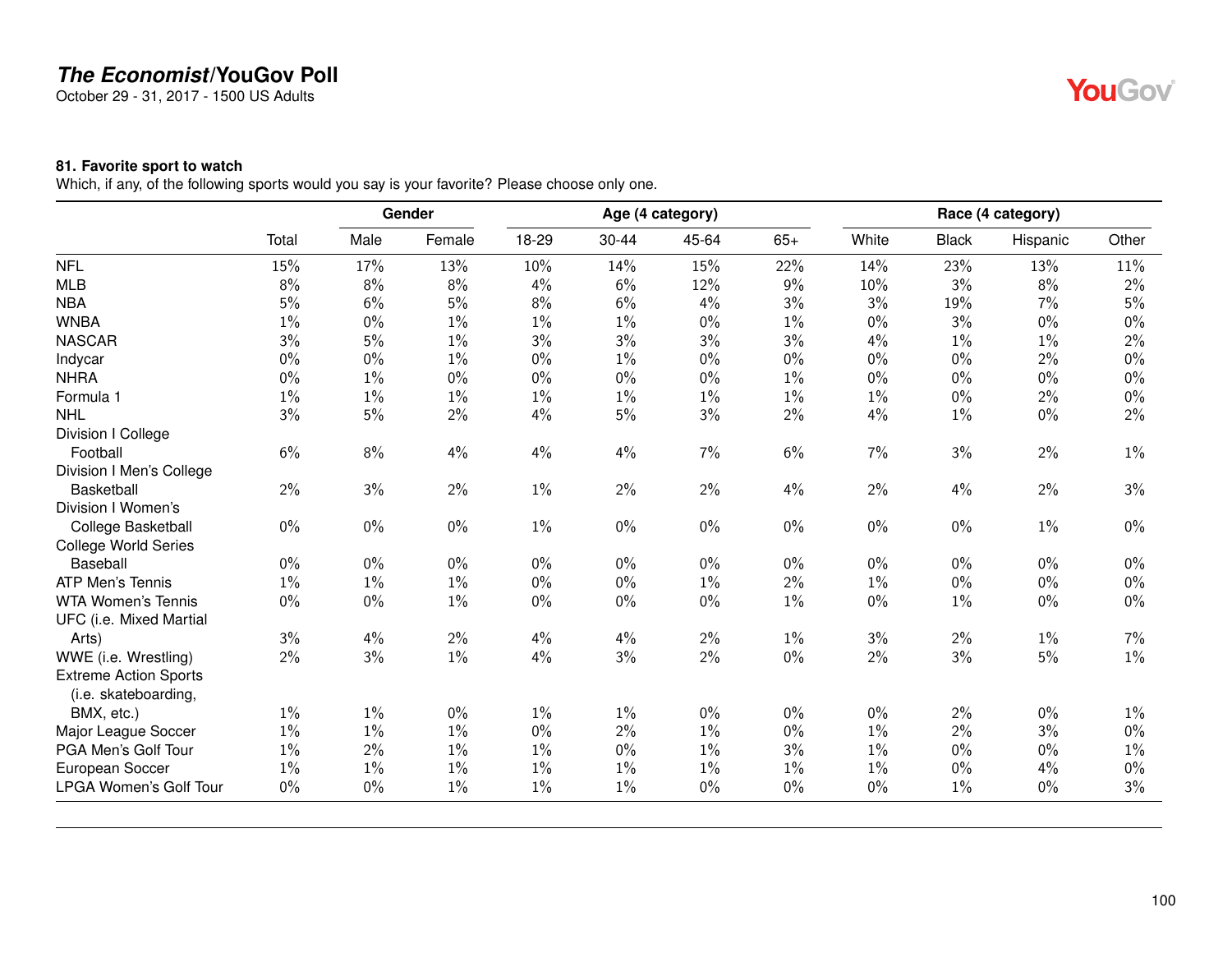October 29 - 31, 2017 - 1500 US Adults

|                           |       |       | Gender |       |           | Age (4 category) |       |       |              | Race (4 category) |       |
|---------------------------|-------|-------|--------|-------|-----------|------------------|-------|-------|--------------|-------------------|-------|
|                           | Total | Male  | Female | 18-29 | $30 - 44$ | 45-64            | $65+$ | White | <b>Black</b> | Hispanic          | Other |
| Central or South          |       |       |        |       |           |                  |       |       |              |                   |       |
| American Soccer           | $1\%$ | $1\%$ | $1\%$  | 2%    | $1\%$     | $0\%$            | $0\%$ | $0\%$ | 1%           | $0\%$             | 2%    |
| <b>Olympic Sports</b>     | 5%    | 2%    | 8%     | 4%    | 6%        | 5%               | 5%    | 5%    | 3%           | 5%                | 8%    |
| <b>IMSA Sports Car</b>    |       |       |        |       |           |                  |       |       |              |                   |       |
| Championship              | $0\%$ | $0\%$ | $0\%$  | $0\%$ | $0\%$     | $0\%$            | $0\%$ | $0\%$ | $0\%$        | $1\%$             | $0\%$ |
| <b>Mexican Soccer</b>     | 1%    | $1\%$ | $1\%$  | 2%    | $1\%$     | $0\%$            | $0\%$ | $0\%$ | $1\%$        | 3%                | $1\%$ |
| eSports                   | $1\%$ | 2%    | $0\%$  | 3%    | $1\%$     | $0\%$            | $0\%$ | $0\%$ | $0\%$        | $0\%$             | 12%   |
| Professional Bull Riding  |       |       |        |       |           |                  |       |       |              |                   |       |
| (PBR)                     | $1\%$ | $1\%$ | $1\%$  | $0\%$ | $1\%$     | $0\%$            | 2%    | $1\%$ | 1%           | $0\%$             | $0\%$ |
| Supercross                | $0\%$ | $0\%$ | $1\%$  | 1%    | $0\%$     | $0\%$            | $0\%$ | $0\%$ | $0\%$        | 2%                | 1%    |
| Monster Jam               | $0\%$ | $0\%$ | $0\%$  | 0%    | $1\%$     | $0\%$            | $0\%$ | $0\%$ | $0\%$        | 2%                | 0%    |
| Other                     | 2%    | $1\%$ | 3%     | 1%    | $1\%$     | 2%               | 4%    | 2%    | $1\%$        | $1\%$             | 2%    |
| None of these             | 6%    | 4%    | 7%     | 4%    | 5%        | 7%               | 6%    | 5%    | 5%           | 8%                | 6%    |
| Don't know                | 3%    | 3%    | 2%     | 3%    | 5%        | 2%               | $1\%$ | 2%    | 3%           | 7%                | 6%    |
| Not applicable - I do not |       |       |        |       |           |                  |       |       |              |                   |       |
| have a favorite sport     | 26%   | 19%   | 32%    | 32%   | 22%       | 27%              | 21%   | 28%   | 18%          | 20%               | 25%   |
| <b>Totals</b>             | 100%  | 100%  | 100%   | 100%  | 100%      | 100%             | 100%  | 100%  | 100%         | 100%              | 100%  |
| Unweighted N              | 1,497 | 665   | 832    | 209   | 415       | 563              | 310   | 1,107 | 176          | 142               | 72    |

|               |       |       | Party ID |       |           | Family Income (3 category) |          |                   |           | <b>Census Region</b> |       |       |
|---------------|-------|-------|----------|-------|-----------|----------------------------|----------|-------------------|-----------|----------------------|-------|-------|
|               | Total | Dem   | Ind      | Rep   | $<$ \$50K | \$50-100K                  | $$100K+$ | Prefer not to say | Northeast | Midwest              | South | West  |
| <b>NFL</b>    | 15%   | 18%   | 14%      | 13%   | 14%       | 19%                        | 14%      | 14%               | 19%       | $16\%$               | 15%   | 12%   |
| <b>MLB</b>    | 8%    | 7%    | 6%       | 14%   | 7%        | 11%                        | 8%       | 8%                | 9%        | $10\%$               | 6%    | 9%    |
| <b>NBA</b>    | 5%    | 9%    | 4%       | $4\%$ | 6%        | 6%                         | 7%       | 3%                | 3%        | 4%                   | 7%    | 6%    |
| <b>WNBA</b>   | 1%    | 1%    | $1\%$    | $0\%$ | $1\%$     | $0\%$                      | 1%       | $0\%$             | 0%        | $1\%$                | $1\%$ | $0\%$ |
| <b>NASCAR</b> | 3%    | $2\%$ | 3%       | 5%    | 3%        | 4%                         | 3%       | $2\%$             | 4%        | 2%                   | 3%    | 4%    |
| Indycar       | $0\%$ | 0%    | 0%       | $1\%$ | $0\%$     | $1\%$                      | $1\%$    | $0\%$             | 0%        | $0\%$                | 0%    | $1\%$ |
| <b>NHRA</b>   | $0\%$ | $0\%$ | $0\%$    | $1\%$ | $0\%$     | $1\%$                      | 0%       | 0%                | 1%        | $0\%$                | 0%    | $0\%$ |
| Formula 1     | $1\%$ | 0%    | $1\%$    | $1\%$ | $0\%$     | $1\%$                      | $1\%$    | 2%                | 0%        | $0\%$                | 1%    | $2\%$ |
| <b>NHL</b>    | 3%    | 3%    | 4%       | $2\%$ | 3%        | 4%                         | 4%       | 3%                | 6%        | 3%                   | 3%    | $2\%$ |
|               |       |       |          |       |           |                            |          |                   |           |                      |       |       |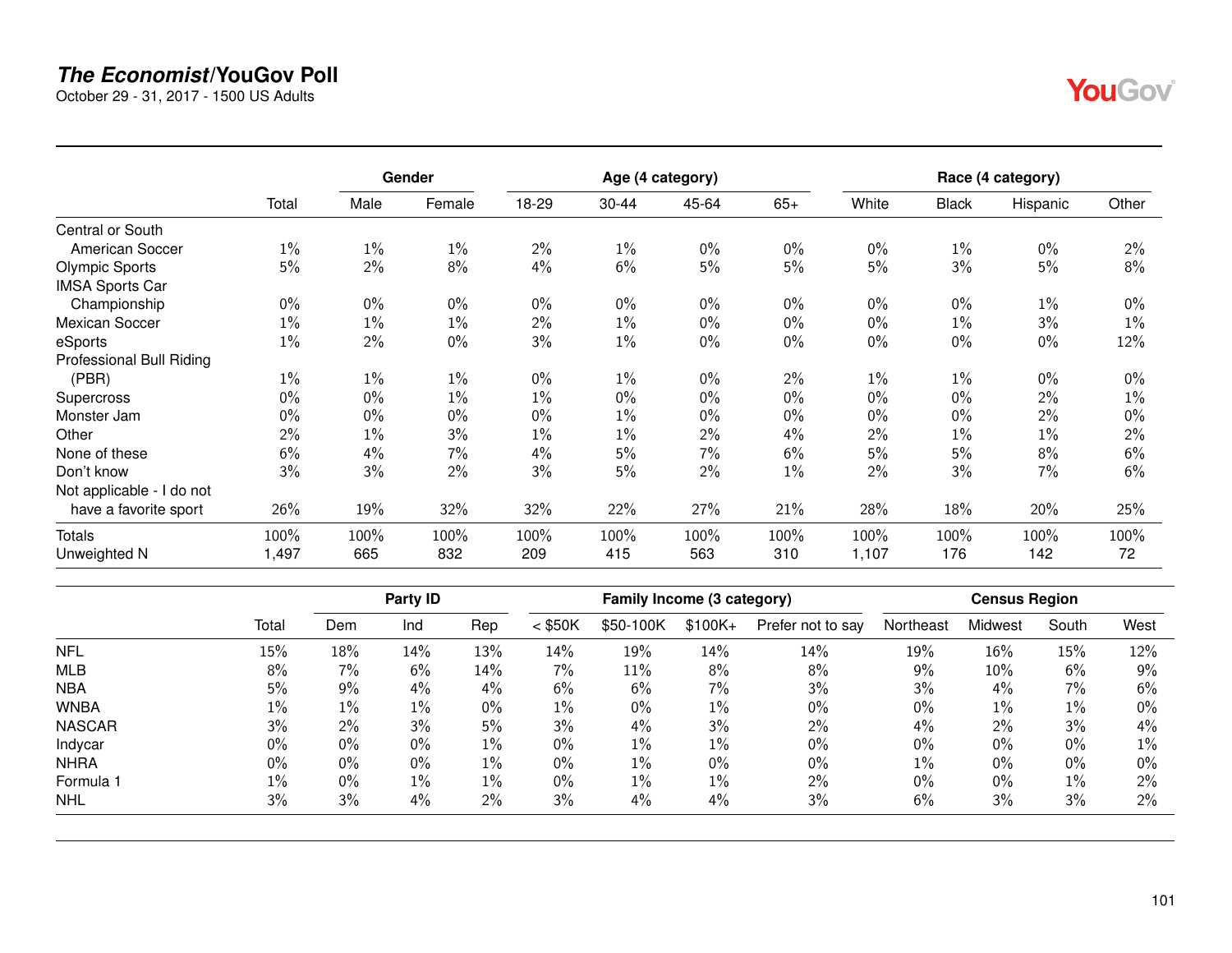October 29 - 31, 2017 - 1500 US Adults

|                               |       | Party ID |       |       |           | Family Income (3 category) |          |                   |           | <b>Census Region</b> |       |       |
|-------------------------------|-------|----------|-------|-------|-----------|----------------------------|----------|-------------------|-----------|----------------------|-------|-------|
|                               | Total | Dem      | Ind   | Rep   | $<$ \$50K | \$50-100K                  | $$100K+$ | Prefer not to say | Northeast | Midwest              | South | West  |
| Division I College            |       |          |       |       |           |                            |          |                   |           |                      |       |       |
| Football                      | 6%    | 4%       | $6\%$ | 8%    | 4%        | 6%                         | 15%      | 5%                | 3%        | 6%                   | 8%    | 5%    |
| Division I Men's College      |       |          |       |       |           |                            |          |                   |           |                      |       |       |
| <b>Basketball</b>             | 2%    | 3%       | $1\%$ | 3%    | 3%        | 2%                         | $1\%$    | $2\%$             | $1\%$     | $0\%$                | 5%    | $1\%$ |
| Division I Women's            |       |          |       |       |           |                            |          |                   |           |                      |       |       |
| College Basketball            | $0\%$ | $1\%$    | $0\%$ | $0\%$ | $1\%$     | $0\%$                      | $0\%$    | $0\%$             | $0\%$     | $1\%$                | $0\%$ | $0\%$ |
| <b>College World Series</b>   |       |          |       |       |           |                            |          |                   |           |                      |       |       |
| Baseball                      | $0\%$ | $0\%$    | $0\%$ | $0\%$ | $0\%$     | $0\%$                      | $0\%$    | $0\%$             | $0\%$     | $0\%$                | $0\%$ | $0\%$ |
| <b>ATP Men's Tennis</b>       | $1\%$ | $1\%$    | $0\%$ | $1\%$ | $1\%$     | $1\%$                      | $0\%$    | $1\%$             | 1%        | $0\%$                | $1\%$ | $1\%$ |
| <b>WTA Women's Tennis</b>     | $0\%$ | $1\%$    | $0\%$ | $1\%$ | $1\%$     | $0\%$                      | $0\%$    | $0\%$             | $0\%$     | $0\%$                | $1\%$ | $0\%$ |
| UFC (i.e. Mixed Martial       |       |          |       |       |           |                            |          |                   |           |                      |       |       |
| Arts)                         | 3%    | 2%       | 4%    | $1\%$ | 3%        | 3%                         | $2\%$    | $1\%$             | 2%        | 2%                   | 3%    | 2%    |
| WWE (i.e. Wrestling)          | 2%    | 3%       | 3%    | $1\%$ | 3%        | $1\%$                      | $0\%$    | 2%                | $5\%$     | $2\%$                | $2\%$ | $1\%$ |
| <b>Extreme Action Sports</b>  |       |          |       |       |           |                            |          |                   |           |                      |       |       |
| (i.e. skateboarding,          |       | $0\%$    |       |       | $1\%$     |                            | $0\%$    | $0\%$             |           |                      |       |       |
| BMX, etc.)                    | $1\%$ |          | $1\%$ | $1\%$ |           | $1\%$                      |          |                   | 1%        | 1%                   | $1\%$ | $0\%$ |
| Major League Soccer           | $1\%$ | $1\%$    | $1\%$ | $0\%$ | 1%        | $1\%$                      | $1\%$    | $1\%$             | 0%        | $0\%$                | $1\%$ | 3%    |
| PGA Men's Golf Tour           | $1\%$ | $0\%$    | $1\%$ | 3%    | $1\%$     | $1\%$                      | $1\%$    | 2%                | $0\%$     | $1\%$                | 2%    | $1\%$ |
| European Soccer               | $1\%$ | $1\%$    | $2\%$ | $0\%$ | $1\%$     | $1\%$                      | $1\%$    | $1\%$             | $0\%$     | 2%                   | $1\%$ | $1\%$ |
| <b>LPGA Women's Golf Tour</b> | $0\%$ | $0\%$    | $0\%$ | $1\%$ | $1\%$     | $0\%$                      | $0\%$    | $0\%$             | $1\%$     | $0\%$                | $0\%$ | $0\%$ |
| Central or South              |       |          |       |       |           |                            |          |                   |           |                      |       |       |
| American Soccer               | $1\%$ | $0\%$    | $0\%$ | $1\%$ | $0\%$     | $1\%$                      | $0\%$    | $1\%$             | 1%        | $0\%$                | $1\%$ | $0\%$ |
| <b>Olympic Sports</b>         | 5%    | 6%       | $5\%$ | 5%    | 4%        | 6%                         | $8\%$    | 6%                | 6%        | $5\%$                | 4%    | 6%    |
| <b>IMSA Sports Car</b>        |       |          |       |       |           |                            |          |                   |           |                      |       |       |
| Championship                  | $0\%$ | $0\%$    | $0\%$ | $0\%$ | $0\%$     | $0\%$                      | $0\%$    | $0\%$             | $0\%$     | $0\%$                | $0\%$ | $0\%$ |
| <b>Mexican Soccer</b>         | $1\%$ | $0\%$    | $1\%$ | $0\%$ | $1\%$     | $0\%$                      | $1\%$    | $0\%$             | $1\%$     | $0\%$                | $1\%$ | $0\%$ |
| eSports                       | $1\%$ | $1\%$    | $0\%$ | 2%    | $1\%$     | $1\%$                      | $0\%$    | $1\%$             | $0\%$     | $1\%$                | $0\%$ | 2%    |
| Professional Bull Riding      |       |          |       |       |           |                            |          |                   |           |                      |       |       |
| (PBR)                         | $1\%$ | $1\%$    | $0\%$ | $1\%$ | $1\%$     | $1\%$                      | $0\%$    | $0\%$             | $0\%$     | $1\%$                | $1\%$ | $1\%$ |
| Supercross                    | $0\%$ | $0\%$    | $1\%$ | $1\%$ | $1\%$     | $0\%$                      | $0\%$    | $0\%$             | $0\%$     | $1\%$                | $0\%$ | $1\%$ |
| Monster Jam                   | $0\%$ | $0\%$    | $1\%$ | $0\%$ | $0\%$     | $0\%$                      | $0\%$    | $0\%$             | $0\%$     | $0\%$                | $0\%$ | $0\%$ |
| Other                         | 2%    | $1\%$    | $2\%$ | 3%    | 2%        | $1\%$                      | 2%       | 4%                | 0%        | 2%                   | 2%    | 3%    |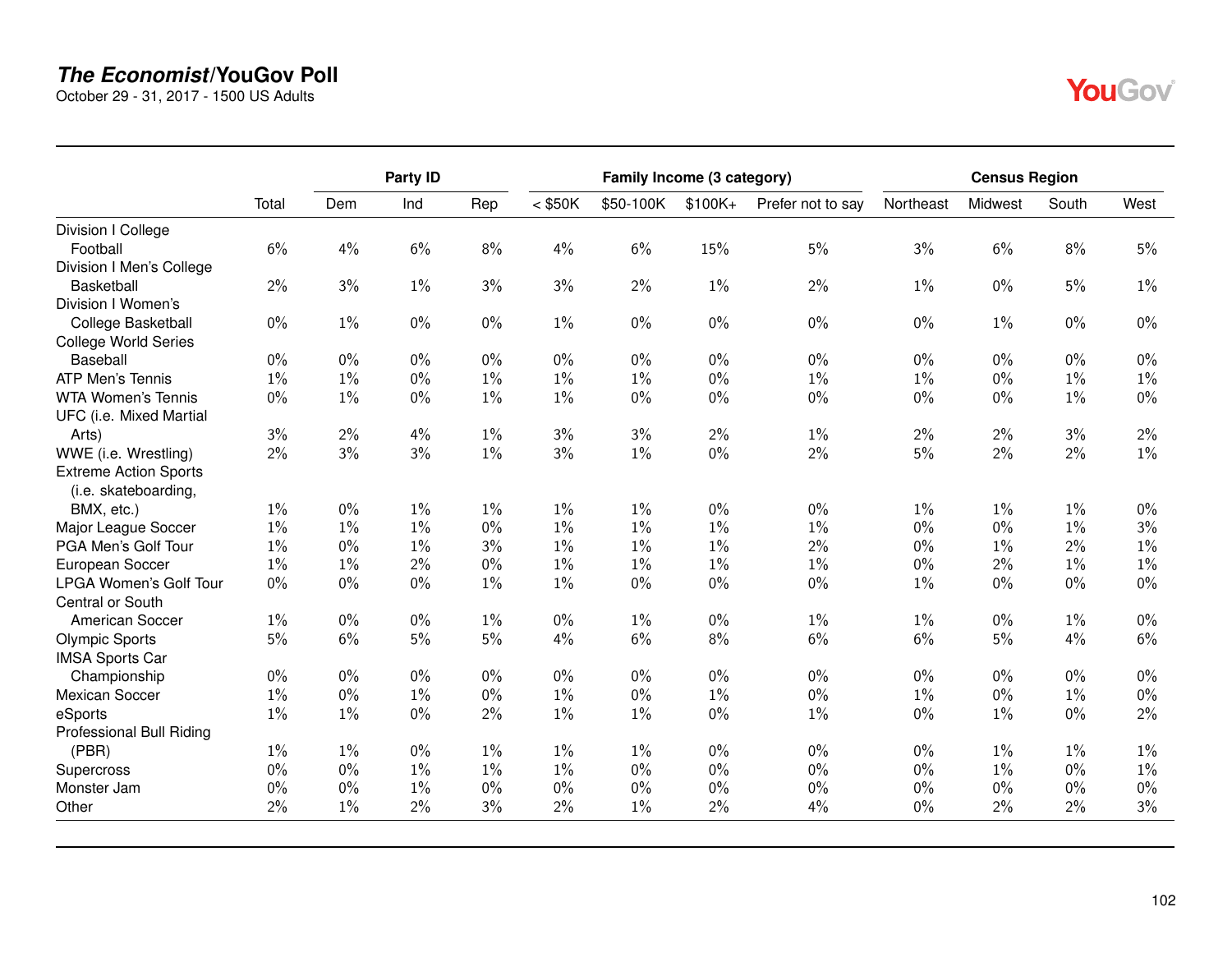October 29 - 31, 2017 - 1500 US Adults

|                           |       |       | <b>Party ID</b> |       |           | Family Income (3 category) |           |                   |           | <b>Census Region</b> |       |       |
|---------------------------|-------|-------|-----------------|-------|-----------|----------------------------|-----------|-------------------|-----------|----------------------|-------|-------|
|                           | Total | Dem   | Ind             | Rep   | $<$ \$50K | \$50-100K                  | $$100K +$ | Prefer not to say | Northeast | Midwest              | South | West  |
| None of these             | 6%    | 5%    | 5%              | 6%    | 6%        | 5%                         | 6%        | 5%                | 3%        | 7%                   | 5%    | $7\%$ |
| Don't know                | 3%    | $2\%$ | 5%              | $0\%$ | 3%        | $1\%$                      | $1\%$     | 5%                | 2%        | 2%                   | 2%    | 5%    |
| Not applicable - I do not |       |       |                 |       |           |                            |           |                   |           |                      |       |       |
| have a favorite sport     | 26%   | 27%   | 28%             | 21%   | 28%       | 20%                        | 21%       | 30%               | 29%       | 27%                  | 25%   | 24%   |
| <b>Totals</b>             | 100%  | 100%  | 100%            | 100%  | 100%      | 100%                       | 100%      | 100%              | 100%      | 100%                 | 100%  | 100%  |
| Unweighted N              | ,497  | 533   | 588             | 376   | 660       | 424                        | 203       | 210               | 312       | 334                  | 521   | 330   |

|                          |                      |            | <b>Voter Registration (2 category)</b> |                        | <b>2016 Vote</b> |         |          | Ideology (3 category) |          |
|--------------------------|----------------------|------------|----------------------------------------|------------------------|------------------|---------|----------|-----------------------|----------|
|                          | Total                | Registered | Not registered                         | <b>Hillary Clinton</b> | Donald Trump     | Liberal | Moderate | Conservative          | Not sure |
| <b>NFL</b>               | 15%                  | 17%        | 10%                                    | 22%                    | 13%              | 14%     | 20%      | 14%                   | 11%      |
| <b>MLB</b>               | 8%                   | 10%        | 4%                                     | 8%                     | 15%              | 6%      | 7%       | 12%                   | 5%       |
| <b>NBA</b>               | 5%                   | 5%         | 6%                                     | 7%                     | 2%               | 8%      | 5%       | 5%                    | 5%       |
| <b>WNBA</b>              | $1\%$                | $1\%$      | $0\%$                                  | $1\%$                  | $0\%$            | 0%      | $1\%$    | 1%                    | $0\%$    |
| <b>NASCAR</b>            | 3%                   | 3%         | 2%                                     | 2%                     | 6%               | $1\%$   | 3%       | 5%                    | 3%       |
| Indycar                  | $0\%$                | $0\%$      | 0%                                     |                        | $0\%$            | 0%      | $0\%$    | $0\%$                 | $1\%$    |
| <b>NHRA</b>              | $0\%$<br>0%<br>$0\%$ |            | 1%                                     | $0\%$                  | $1\%$            | $0\%$   | $0\%$    | $0\%$                 |          |
| Formula 1                | $1\%$                | $1\%$      | 1%                                     | $1\%$                  | $1\%$            | $1\%$   | $1\%$    | $0\%$                 | 1%       |
| <b>NHL</b>               | 3%                   | 4%         | 3%                                     | 3%                     | 4%               | 3%      | 2%       | 3%                    | 5%       |
| Division I College       |                      |            |                                        |                        |                  |         |          |                       |          |
| Football                 | 6%                   | 7%         | 2%                                     | 5%                     | 9%               | $5\%$   | 5%       | 9%                    | $1\%$    |
| Division I Men's College |                      |            |                                        |                        |                  |         |          |                       |          |
| <b>Basketball</b>        | $2\%$                | $2\%$      | $2\%$                                  | 2%                     | 2%               | 3%      | 2%       | 3%                    | $0\%$    |
| Division I Women's       |                      |            |                                        |                        |                  |         |          |                       |          |
| College Basketball       | $0\%$                | $0\%$      | $1\%$                                  | $0\%$                  | $0\%$            | $1\%$   | $0\%$    | $0\%$                 | $0\%$    |
| College World Series     |                      |            |                                        |                        |                  |         |          |                       |          |
| Baseball                 | $0\%$                | $0\%$      | $0\%$                                  | $0\%$                  | $0\%$            | $0\%$   | $0\%$    | 0%                    | $0\%$    |
| ATP Men's Tennis         | $1\%$                | $1\%$      | 1%                                     | $1\%$                  | $1\%$            | $1\%$   | $0\%$    | 1%                    | $0\%$    |
| WTA Women's Tennis       | $0\%$                | $1\%$      | $0\%$                                  | $1\%$                  | $1\%$            | $0\%$   | $1\%$    | $1\%$                 | $0\%$    |
| UFC (i.e. Mixed Martial  |                      |            |                                        |                        |                  |         |          |                       |          |
| Arts)                    | 3%                   | $1\%$      | 6%                                     | $1\%$                  | $1\%$            | 3%      | 3%       | $1\%$                 | 5%       |
| WWE (i.e. Wrestling)     | 2%                   | $2\%$      | 3%                                     | 2%                     | 1%               | 3%      | 3%       | 1%                    | 4%       |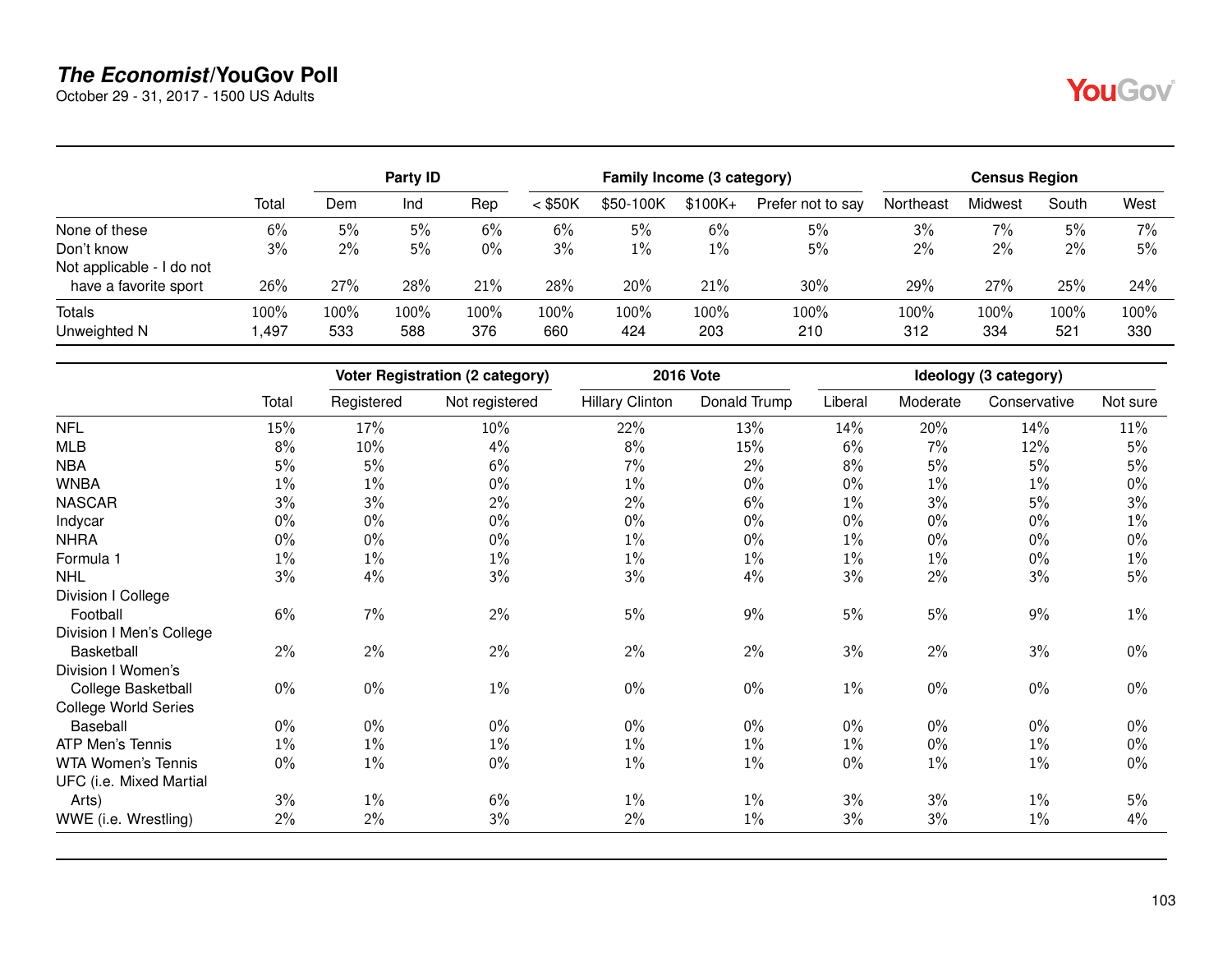October 29 - 31, 2017 - 1500 US Adults

|                                                      |       |            | Voter Registration (2 category) |                        | <b>2016 Vote</b> |         |          | Ideology (3 category) |          |
|------------------------------------------------------|-------|------------|---------------------------------|------------------------|------------------|---------|----------|-----------------------|----------|
|                                                      | Total | Registered | Not registered                  | <b>Hillary Clinton</b> | Donald Trump     | Liberal | Moderate | Conservative          | Not sure |
| <b>Extreme Action Sports</b><br>(i.e. skateboarding, |       |            |                                 |                        |                  |         |          |                       |          |
| BMX, etc.)                                           | $1\%$ | $0\%$      | 2%                              | $0\%$                  | $0\%$            | $1\%$   | $1\%$    | $0\%$                 | $0\%$    |
| Major League Soccer                                  | $1\%$ | $1\%$      | $1\%$                           | $1\%$                  | $0\%$            | $0\%$   | 2%       | $1\%$                 | $0\%$    |
| PGA Men's Golf Tour                                  | $1\%$ | $1\%$      | $1\%$                           | $0\%$                  | 3%               | $1\%$   | $1\%$    | $2\%$                 | $0\%$    |
| European Soccer                                      | $1\%$ | $1\%$      | 1%                              | 1%                     | 0%               | $2\%$   | 1%       | $0\%$                 | 1%       |
| <b>LPGA Women's Golf Tour</b><br>Central or South    | $0\%$ | $0\%$      | $1\%$                           | $0\%$                  | $0\%$            | $0\%$   | $0\%$    | $1\%$                 | $0\%$    |
| <b>American Soccer</b>                               | $1\%$ | $0\%$      | 2%                              | $0\%$                  | $1\%$            | 2%      | $0\%$    | $1\%$                 | $0\%$    |
| <b>Olympic Sports</b><br><b>IMSA Sports Car</b>      | 5%    | 5%         | 5%                              | 7%                     | 5%               | 7%      | 6%       | 4%                    | 2%       |
| Championship                                         | $0\%$ | $0\%$      | $0\%$                           | $0\%$                  | $0\%$            | $0\%$   | $0\%$    | $0\%$                 | $0\%$    |
| <b>Mexican Soccer</b>                                | $1\%$ | $0\%$      | 2%                              | $1\%$                  | $0\%$            | $0\%$   | $1\%$    | $0\%$                 | 1%       |
| eSports<br>Professional Bull Riding                  | $1\%$ | $1\%$      | 2%                              | $0\%$                  | $0\%$            | $0\%$   | $0\%$    | 2%                    | $1\%$    |
| (PBR)                                                | $1\%$ | $1\%$      | $1\%$                           | $0\%$                  | 2%               | $0\%$   | $1\%$    | $1\%$                 | $0\%$    |
| Supercross                                           | $0\%$ | $0\%$      | $1\%$                           | $0\%$                  | $1\%$            | $0\%$   | $0\%$    | $1\%$                 | $0\%$    |
| Monster Jam                                          | $0\%$ | $0\%$      | $0\%$                           | $0\%$                  | $0\%$            | $0\%$   | $0\%$    | $0\%$                 | $0\%$    |
| Other                                                | $2\%$ | 2%         | 2%                              | $1\%$                  | 3%               | 2%      | 2%       | 2%                    | $0\%$    |
| None of these                                        | 6%    | $6\%$      | 5%                              | 6%                     | 6%               | 5%      | 4%       | $8\%$                 | 4%       |
| Don't know                                           | 3%    | $1\%$      | 6%                              | $1\%$                  | $1\%$            | 4%      | 2%       | $1\%$                 | 5%       |
| Not applicable - I do not                            |       |            |                                 |                        |                  |         |          |                       |          |
| have a favorite sport                                | 26%   | 24%        | 31%                             | 24%                    | 21%              | 25%     | 25%      | 20%                   | 43%      |
| Totals                                               | 100%  | 100%       | 100%                            | 100%                   | 100%             | 100%    | 100%     | 100%                  | 100%     |
| Unweighted N                                         | 1,497 | 1,288      | 209                             | 563                    | 498              | 399     | 467      | 495                   | 136      |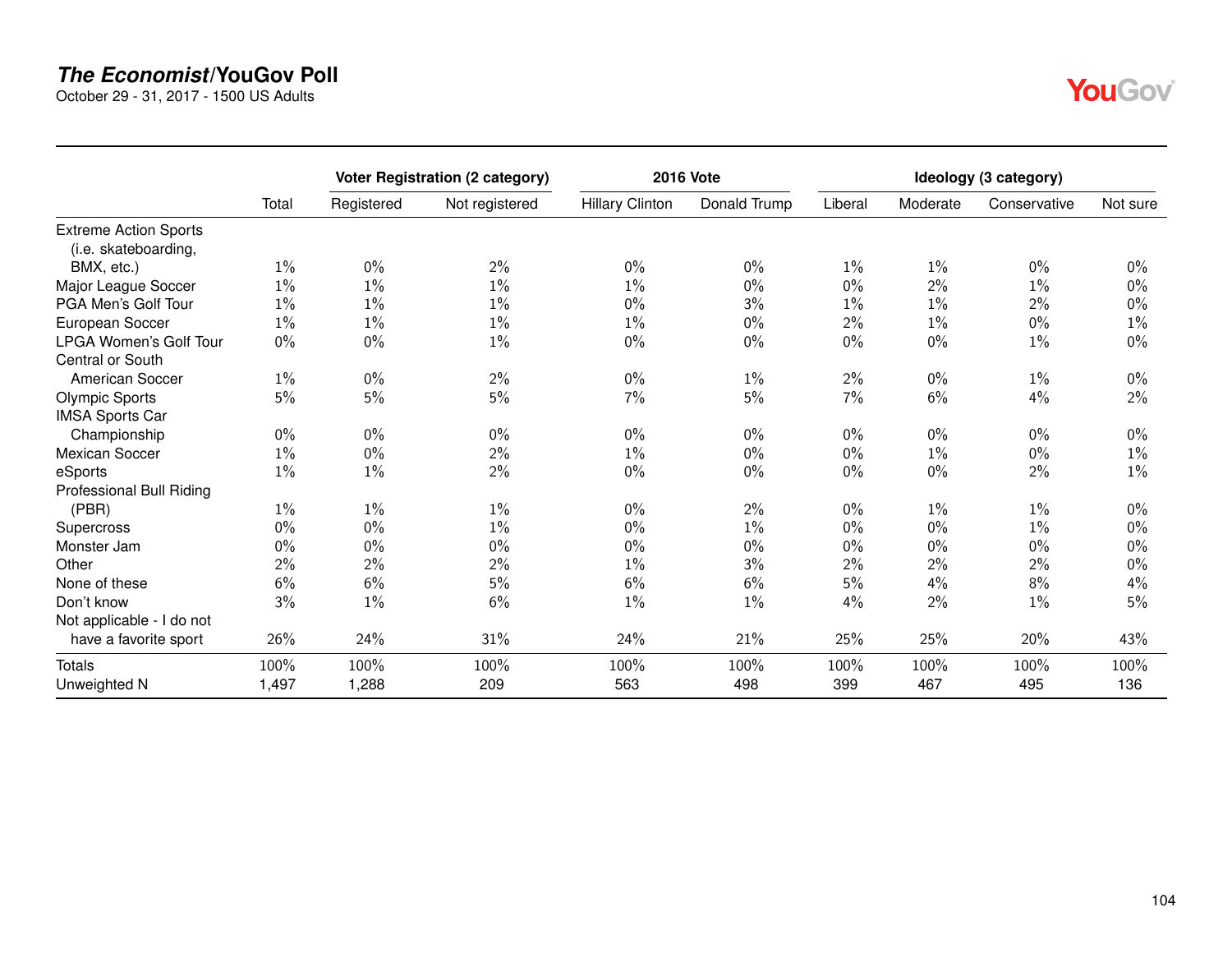October 29 - 31, 2017 - 1500 US Adults

### **82. MLB - level of interest**

What is your level of interest in MLB?

|                         |       |      | Gender |       |           | Age (4 category) |       |        | Race (4 category) |          |       |  |  |
|-------------------------|-------|------|--------|-------|-----------|------------------|-------|--------|-------------------|----------|-------|--|--|
|                         | Total | Male | Female | 18-29 | $30 - 44$ | 45-64            | $65+$ | White  | <b>Black</b>      | Hispanic | Other |  |  |
| Not at all interested   | 40%   | 33%  | 47%    | 40%   | 40%       | 41%              | 38%   | 43%    | 38%               | 23%      | 40%   |  |  |
| A little bit interested | 21%   | 23%  | 19%    | 19%   | 18%       | 21%              | 26%   | 22%    | 17%               | 22%      | 12%   |  |  |
| Somewhat interested     | 21%   | 24%  | 18%    | 20%   | 20%       | 20%              | 24%   | 19%    | 23%               | 29%      | 22%   |  |  |
| This is one of my TOP   |       |      |        |       |           |                  |       |        |                   |          |       |  |  |
| interests               | 11%   | 15%  | 8%     | 8%    | 12%       | 13%              | 11%   | $11\%$ | 12%               | 13%      | 5%    |  |  |
| Don't know              | 7%    | 5%   | 8%     | 12%   | $11\%$    | 4%               | 2%    | 4%     | 10%               | 12%      | 21%   |  |  |
| <b>Totals</b>           | 100%  | 100% | 100%   | 100%  | 100%      | 100%             | 100%  | 100%   | 100%              | 100%     | 100%  |  |  |
| Unweighted N            | ,495  | 664  | 831    | 207   | 413       | 565              | 310   | 1.107  | 175               | 141      | 72    |  |  |

|                         |       |      | Party ID |       |           | Family Income (3 category) |           |                   |           | <b>Census Region</b> |        |      |
|-------------------------|-------|------|----------|-------|-----------|----------------------------|-----------|-------------------|-----------|----------------------|--------|------|
|                         | Total | Dem  | Ind      | Rep   | $<$ \$50K | \$50-100K                  | $$100K +$ | Prefer not to say | Northeast | Midwest              | South  | West |
| Not at all interested   | 40%   | 43%  | 40%      | 34%   | 42%       | 36%                        | 34%       | 44%               | 43%       | 39%                  | 41%    | 36%  |
| A little bit interested | 21%   | 22%  | 19%      | 23%   | 21%       | 23%                        | 24%       | 15%               | 16%       | 21%                  | 22%    | 24%  |
| Somewhat interested     | 21%   | 21%  | 19%      | 25%   | 20%       | 23%                        | 23%       | 20%               | 20%       | 22%                  | 21%    | 19%  |
| This is one of my TOP   |       |      |          |       |           |                            |           |                   |           |                      |        |      |
| interests               | 11%   | 11%  | 9%       | 16%   | 9%        | 14%                        | 17%       | 9%                | 14%       | 14%                  | $10\%$ | 9%   |
| Don't know              | 7%    | 3%   | 12%      | $2\%$ | 9%        | 3%                         | 2%        | 12%               | 7%        | 4%                   | 6%     | 12%  |
| Totals                  | 100%  | 100% | 100%     | 100%  | 100%      | 100%                       | 100%      | 100%              | 100%      | 100%                 | 100%   | 100% |
| Unweighted N            | .495  | 530  | 588      | 377   | 658       | 424                        | 203       | 210               | 311       | 334                  | 520    | 330  |

|                         |       |            | Voter Registration (2 category) |                        | <b>2016 Vote</b> | Ideology (3 category) |          |              |          |  |  |
|-------------------------|-------|------------|---------------------------------|------------------------|------------------|-----------------------|----------|--------------|----------|--|--|
|                         | Total | Registered | Not registered                  | <b>Hillary Clinton</b> | Donald Trump     | Liberal               | Moderate | Conservative | Not sure |  |  |
| Not at all interested   | 40%   | 38%        | 43%                             | 37%                    | 38%              | 41%                   | 38%      | 39%          | 43%      |  |  |
| A little bit interested | 21%   | 23%        | $16\%$                          | 27%                    | 22%              | 25%                   | 20%      | 21%          | 16%      |  |  |
| Somewhat interested     | 21%   | 21%        | 20%                             | 20%                    | 22%              | 18%                   | 27%      | 21%          | 11%      |  |  |
| This is one of my TOP   |       |            |                                 |                        |                  |                       |          |              |          |  |  |
| interests               | 11%   | 13%        | $7\%$                           | 13%                    | 17%              | 13%                   | 9%       | 15%          | 5%       |  |  |
|                         |       |            |                                 |                        |                  |                       |          |              |          |  |  |

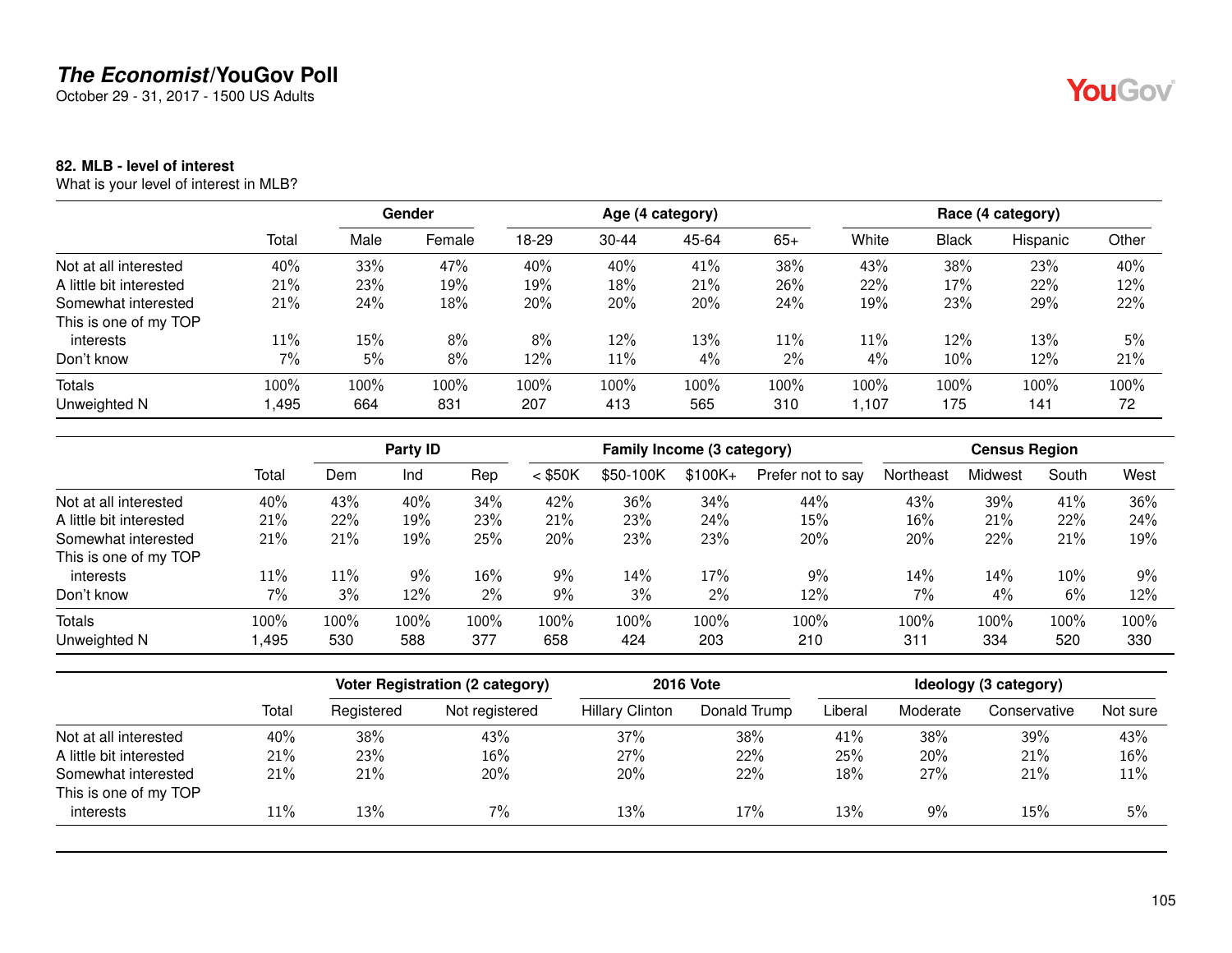October 29 - 31, 2017 - 1500 US Adults

|--|

|                        |              | Voter Registration (2 category) |                |                        | <b>2016 Vote</b> | Ideology (3 category) |             |              |             |  |
|------------------------|--------------|---------------------------------|----------------|------------------------|------------------|-----------------------|-------------|--------------|-------------|--|
|                        | Total        | Registered                      | Not registered | <b>Hillary Clinton</b> | Donald Trump     | Liberal               | Moderate    | Conservative | Not sure    |  |
| Don't know             | $7\%$        | 4%                              | 14%            | 3%                     | $0\%$            | 3%                    | 5%          | 3%           | 26%         |  |
| Totals<br>Unweighted N | 100%<br>,495 | 100%<br>,288                    | 100%<br>207    | 100%<br>562            | 100%<br>499      | 100%<br>398           | 100%<br>465 | 100%<br>497  | 100%<br>135 |  |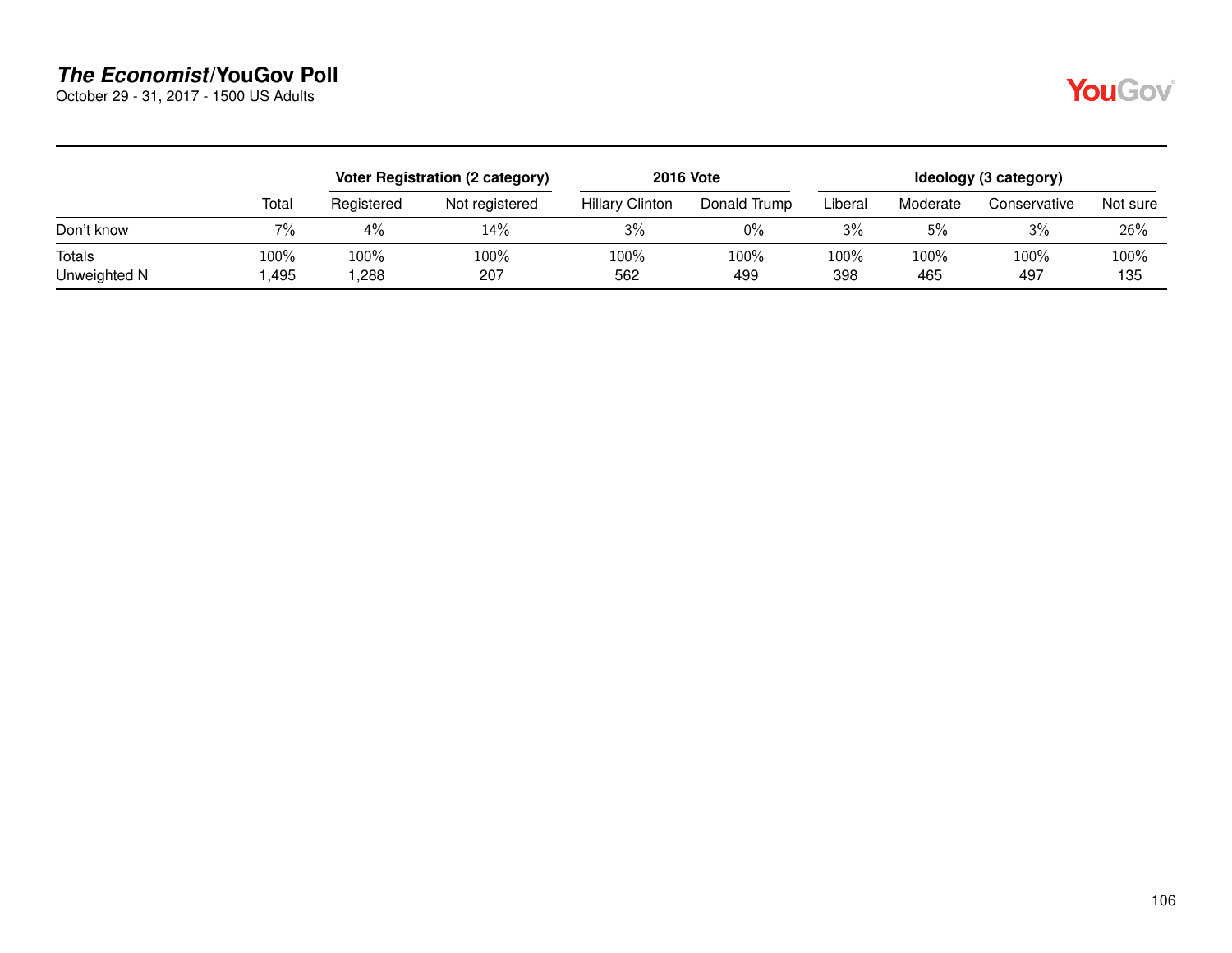October 29 - 31, 2017 - 1500 US Adults

#### **83. MLB team support**

Which, if any, of the following MLB teams do you support? Please select all that apply. *Asked of those who are interested in MLB*

|                             |       |       | Gender |       |           | Age (4 category) |       |       |              | Race (4 category) |       |
|-----------------------------|-------|-------|--------|-------|-----------|------------------|-------|-------|--------------|-------------------|-------|
|                             | Total | Male  | Female | 18-29 | $30 - 44$ | 45-64            | $65+$ | White | <b>Black</b> | Hispanic          | Other |
| Arizona Diamondbacks        | 2%    | 2%    | $1\%$  | $1\%$ | $2\%$     | 3%               | $1\%$ | 2%    | 1%           | 2%                | $0\%$ |
| <b>Atlanta Braves</b>       | 4%    | 5%    | 3%     | $0\%$ | 6%        | 3%               | 8%    | 4%    | 8%           | 2%                | 2%    |
| <b>Baltimore Orioles</b>    | 3%    | 4%    | 3%     | $2\%$ | 3%        | 4%               | 4%    | 3%    | 4%           | $1\%$             | 2%    |
| <b>Boston Red Sox</b>       | 6%    | 7%    | 4%     | 4%    | 5%        | 7%               | 8%    | 7%    | $0\%$        | 6%                | 2%    |
| Chicago Cubs                | 10%   | 10%   | 10%    | 12%   | 9%        | 8%               | 12%   | 9%    | 10%          | 12%               | 13%   |
| Chicago White Sox           | 3%    | 2%    | 4%     | 3%    | 3%        | $2\%$            | 3%    | 2%    | 5%           | 3%                | 3%    |
| Cincinnati Reds             | 2%    | 3%    | 2%     | 3%    | 3%        | $2\%$            | 3%    | 2%    | 3%           | 2%                | 6%    |
| <b>Cleveland Indians</b>    | 5%    | 5%    | 4%     | 5%    | 5%        | 4%               | 4%    | 5%    | 5%           | 2%                | 8%    |
| <b>Colorado Rockies</b>     | 2%    | 2%    | $1\%$  | $1\%$ | $0\%$     | 3%               | $1\%$ | $2\%$ | $0\%$        | $0\%$             | $0\%$ |
| <b>Detroit Tigers</b>       | 4%    | 5%    | 4%     | 5%    | 2%        | 3%               | 8%    | 5%    | 4%           | 2%                | 3%    |
| <b>Houston Astros</b>       | 6%    | 7%    | 4%     | 3%    | 5%        | $5\%$            | 10%   | $6\%$ | $5\%$        | 7%                | $1\%$ |
| Kansas City Royals          | 2%    | 2%    | 2%     | 1%    | $1\%$     | 2%               | 2%    | 2%    | 1%           | $1\%$             | $1\%$ |
| Los Angeles Angels          | 3%    | 2%    | 3%     | $1\%$ | 5%        | 2%               | 3%    | $2\%$ | 6%           | 6%                | $1\%$ |
| Los Angeles Dodgers         | 7%    | 7%    | 8%     | 5%    | 8%        | 7%               | 9%    | 7%    | 7%           | 15%               | 2%    |
| Miami Marlins               | $1\%$ | $1\%$ | $1\%$  | $1\%$ | 2%        | $1\%$            | $1\%$ | $1\%$ | $1\%$        | 4%                | 0%    |
| <b>Milwaukee Brewers</b>    | 2%    | 2%    | 2%     | $1\%$ | 2%        | $1\%$            | 3%    | 2%    | 2%           | $1\%$             | 0%    |
| Minnesota Twins             | 3%    | 4%    | $2\%$  | 3%    | 2%        | $2\%$            | 3%    | 3%    | $1\%$        | $1\%$             | 2%    |
| New York Mets               | 4%    | 5%    | 4%     | 2%    | 4%        | 7%               | 4%    | 4%    | 4%           | 5%                | 4%    |
| New York Yankees            | 12%   | 11%   | 12%    | 8%    | 13%       | 11%              | 16%   | 10%   | 15%          | 18%               | 10%   |
| <b>Oakland Athletics</b>    | 2%    | 3%    | $1\%$  | 3%    | $0\%$     | 2%               | 2%    | 2%    | $0\%$        | 4%                | $0\%$ |
| Philadelphia Phillies       | 3%    | 4%    | $2\%$  | $1\%$ | 2%        | 3%               | 5%    | 3%    | $1\%$        | 4%                | $0\%$ |
| <b>Pittsburgh Pirates</b>   | 3%    | 5%    | 2%     | 3%    | 4%        | 3%               | 3%    | 4%    | 2%           | 2%                | 3%    |
| San Diego Padres            | $1\%$ | 1%    | $1\%$  | $1\%$ | $1\%$     | $1\%$            | $1\%$ | $1\%$ | $0\%$        | 2%                | $0\%$ |
| San Francisco Giants        | 3%    | 3%    | 4%     | 3%    | 4%        | 3%               | 4%    | 4%    | 2%           | 3%                | 5%    |
| <b>Seattle Mariners</b>     | 2%    | 2%    | 2%     | 2%    | 3%        | 1%               | 2%    | $2\%$ | 1%           | 3%                | 2%    |
| St. Louis Cardinals         | 4%    | 5%    | 3%     | 4%    | 4%        | 4%               | 4%    | 5%    | $5\%$        | $1\%$             | 3%    |
| Tampa Bay Rays              | 1%    | 1%    | 2%     | 0%    | $1\%$     | 2%               | 3%    | 2%    | 2%           | 1%                | 0%    |
| <b>Texas Rangers</b>        | 4%    | 5%    | 3%     | 4%    | 3%        | 6%               | $2\%$ | 4%    | $1\%$        | 9%                | $1\%$ |
| Toronto Blue Jays           | $1\%$ | 1%    | $0\%$  | 0%    | 0%        | $2\%$            | $0\%$ | $1\%$ | $1\%$        | 1%                | 0%    |
| <b>Washington Nationals</b> | 2%    | 3%    | 2%     | 2%    | $2\%$     | 3%               | 2%    | 2%    | 7%           | 2%                | $0\%$ |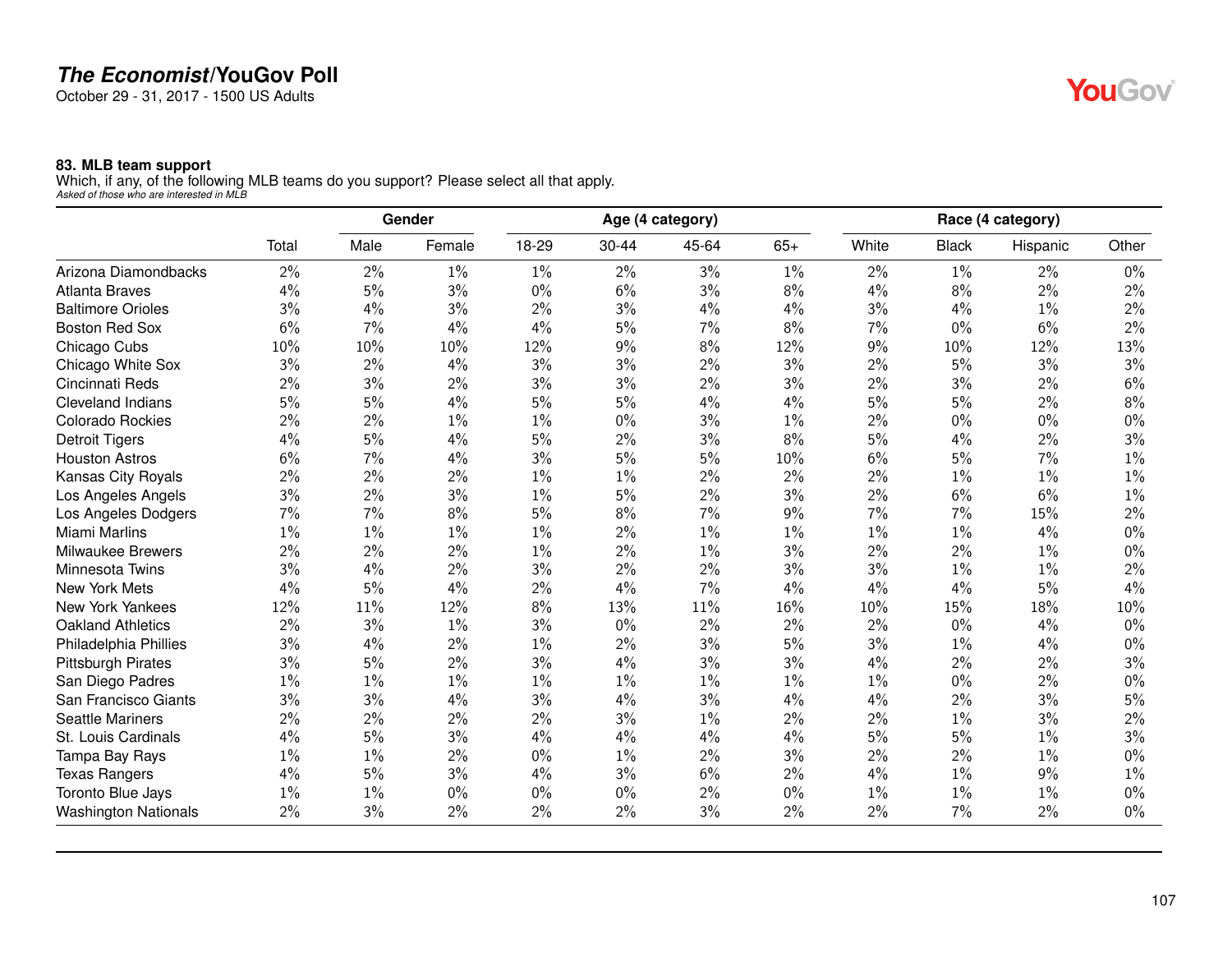October 29 - 31, 2017 - 1500 US Adults

|                                        |       |       | Gender |       |           | Age (4 category) |       |       |              | Race (4 category) |       |
|----------------------------------------|-------|-------|--------|-------|-----------|------------------|-------|-------|--------------|-------------------|-------|
|                                        | Total | Male  | Female | 18-29 | $30 - 44$ | 45-64            | $65+$ | White | <b>Black</b> | Hispanic          | Other |
| no square<br>Not applicable - I do not | $0\%$ | $0\%$ | $0\%$  | 0%    | 0%        | $0\%$            | 0%    | $0\%$ | $0\%$        | $0\%$             | $0\%$ |
| support a MLB team                     | 33%   | 28%   | 39%    | 41%   | 34%       | 34%              | 22%   | 32%   | 39%          | 26%               | 49%   |
| Unweighted N                           | .144  | 542   | 602    | 160   | 323       | 435              | 226   | 833   | 140          | 116               | 55    |

|                           |       |       | Party ID |     |           | Family Income (3 category) |          |                   |           | <b>Census Region</b> |       |       |
|---------------------------|-------|-------|----------|-----|-----------|----------------------------|----------|-------------------|-----------|----------------------|-------|-------|
|                           | Total | Dem   | Ind      | Rep | $<$ \$50K | \$50-100K                  | $$100K+$ | Prefer not to say | Northeast | Midwest              | South | West  |
| Arizona Diamondbacks      | 2%    | $1\%$ | 2%       | 3%  | 2%        | 2%                         | 3%       | $1\%$             | 0%        | $1\%$                | $0\%$ | 6%    |
| <b>Atlanta Braves</b>     | 4%    | 5%    | 4%       | 5%  | 5%        | 4%                         | 3%       | 2%                | $0\%$     | $1\%$                | 10%   | 2%    |
| <b>Baltimore Orioles</b>  | 3%    | 3%    | 3%       | 4%  | 3%        | 5%                         | 4%       | 2%                | 5%        | $1\%$                | 5%    | $1\%$ |
| <b>Boston Red Sox</b>     | 6%    | 3%    | 6%       | 9%  | 5%        | 6%                         | 9%       | 6%                | 13%       | 3%                   | 4%    | 5%    |
| Chicago Cubs              | 10%   | 9%    | 8%       | 14% | 10%       | 8%                         | 15%      | 7%                | 3%        | 20%                  | 9%    | 8%    |
| Chicago White Sox         | 3%    | 3%    | 3%       | 3%  | 3%        | 3%                         | 3%       | 2%                | 1%        | 7%                   | $1\%$ | 3%    |
| Cincinnati Reds           | 2%    | 2%    | 2%       | 4%  | 2%        | 4%                         | $1\%$    | 3%                | 1%        | 3%                   | 3%    | 2%    |
| <b>Cleveland Indians</b>  | 5%    | 5%    | 4%       | 5%  | 5%        | 3%                         | 6%       | 6%                | 2%        | 12%                  | 4%    | $1\%$ |
| <b>Colorado Rockies</b>   | 2%    | 1%    | $1\%$    | 3%  | 2%        | 2%                         | 3%       | 0%                | $0\%$     | $0\%$                | $1\%$ | 5%    |
| <b>Detroit Tigers</b>     | 4%    | 4%    | 4%       | 5%  | 5%        | 4%                         | 3%       | 2%                | 1%        | 13%                  | 3%    | 2%    |
| <b>Houston Astros</b>     | 6%    | 4%    | 5%       | 9%  | 5%        | 5%                         | 8%       | 6%                | 1%        | 3%                   | 11%   | 3%    |
| Kansas City Royals        | $2\%$ | 2%    | $0\%$    | 4%  | 1%        | 2%                         | 3%       | 1%                | 0%        | 6%                   | 0%    | $1\%$ |
| Los Angeles Angels        | 3%    | 3%    | 3%       | 2%  | 4%        | $1\%$                      | 3%       | 2%                | 1%        | $0\%$                | 3%    | 7%    |
| Los Angeles Dodgers       | 7%    | 8%    | 6%       | 9%  | 7%        | 4%                         | 12%      | 10%               | 2%        | 4%                   | 6%    | 17%   |
| Miami Marlins             | 1%    | 0%    | $1\%$    | 2%  | $1\%$     | $1\%$                      | $1\%$    | 2%                | $0\%$     | 0%                   | 2%    | 0%    |
| Milwaukee Brewers         | 2%    | $1\%$ | 2%       | 2%  | 2%        | 2%                         | $1\%$    | 2%                | 0%        | 5%                   | 2%    | $1\%$ |
| Minnesota Twins           | 3%    | 3%    | 2%       | 2%  | 2%        | 3%                         | 2%       | 3%                | 2%        | 7%                   | 1%    | 2%    |
| New York Mets             | $4\%$ | 4%    | 4%       | 4%  | 4%        | 4%                         | 9%       | 1%                | 14%       | $1\%$                | 2%    | 2%    |
| New York Yankees          | 12%   | 16%   | 9%       | 10% | 10%       | 13%                        | 19%      | 9%                | 28%       | 4%                   | 11%   | 6%    |
| <b>Oakland Athletics</b>  | 2%    | $1\%$ | $2\%$    | 2%  | $1\%$     | 2%                         | 6%       | 2%                | 2%        | 0%                   | 0%    | 6%    |
| Philadelphia Phillies     | 3%    | 2%    | 2%       | 5%  | 1%        | 6%                         | 2%       | 4%                | 7%        | $1\%$                | 2%    | $1\%$ |
| <b>Pittsburgh Pirates</b> | 3%    | 2%    | 5%       | 3%  | 4%        | 3%                         | 4%       | 3%                | 11%       | 2%                   | 2%    | $1\%$ |
| San Diego Padres          | 1%    | $0\%$ | $1\%$    | 2%  | $0\%$     | 1%                         | 2%       | 2%                | $0\%$     | 0%                   | $1\%$ | 3%    |
| San Francisco Giants      | 3%    | 4%    | 3%       | 4%  | 2%        | 5%                         | 7%       | 2%                | 1%        | $1\%$                | $1\%$ | 11%   |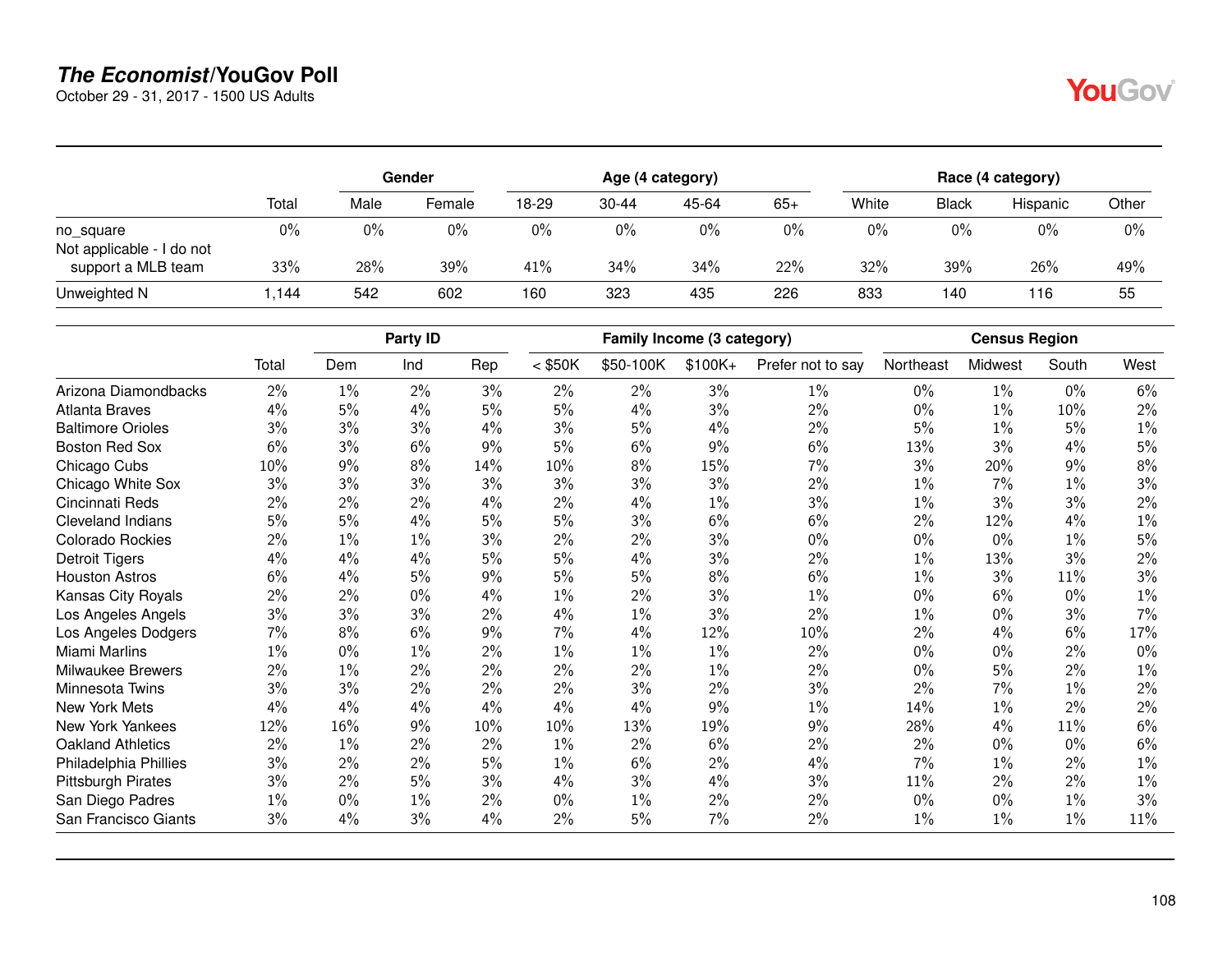October 29 - 31, 2017 - 1500 US Adults

|                             |       |       | Party <b>ID</b> |       | Family Income (3 category) |           |           |                   | <b>Census Region</b> |         |       |       |
|-----------------------------|-------|-------|-----------------|-------|----------------------------|-----------|-----------|-------------------|----------------------|---------|-------|-------|
|                             | Total | Dem   | Ind             | Rep   | $<$ \$50K                  | \$50-100K | $$100K +$ | Prefer not to say | Northeast            | Midwest | South | West  |
| <b>Seattle Mariners</b>     | $2\%$ | $2\%$ | 2%              | $1\%$ | $2\%$                      | 3%        | 2%        | $0\%$             | $0\%$                | 0%      | 0%    | $7\%$ |
| St. Louis Cardinals         | $4\%$ | 3%    | 4%              | $7\%$ | 5%                         | 3%        | 4%        | 3%                | $1\%$                | 15%     | 2%    | $1\%$ |
| Tampa Bay Rays              | $1\%$ | $2\%$ | 1%              | $2\%$ | 2%                         | $1\%$     | 1%        | $1\%$             | 0%                   | 0%      | 3%    | $0\%$ |
| <b>Texas Rangers</b>        | 4%    | 3%    | 3%              | 5%    | 3%                         | 4%        | 9%        | 3%                | $1\%$                | 0%      | 9%    | $2\%$ |
| Toronto Blue Jays           | $1\%$ | $1\%$ | 0%              | $1\%$ | $1\%$                      | $0\%$     | $1\%$     | $0\%$             | 2%                   | $0\%$   | 0%    | 1%    |
| <b>Washington Nationals</b> | 2%    | 3%    | 2%              | $2\%$ | $2\%$                      | $2\%$     | 6%        | $2\%$             | 3%                   | 2%      | 4%    | 1%    |
| no square                   | 0%    | 0%    | 0%              | 0%    | $0\%$                      | $0\%$     | 0%        | $0\%$             | $0\%$                | 0%      | 0%    | $0\%$ |
| Not applicable - I do not   |       |       |                 |       |                            |           |           |                   |                      |         |       |       |
| support a MLB team          | 33%   | 33%   | 39%             | 24%   | 38%                        | 30%       | 17%       | 36%               | 32%                  | 25%     | 35%   | 39%   |
| Unweighted N                | 1.144 | 406   | 438             | 300   | 502                        | 342       | 151       | 149               | 234                  | 253     | 397   | 260   |

|                          |       |            | <b>Voter Registration (2 category)</b> |                        | <b>2016 Vote</b> |         |          | Ideology (3 category) |          |
|--------------------------|-------|------------|----------------------------------------|------------------------|------------------|---------|----------|-----------------------|----------|
|                          | Total | Registered | Not registered                         | <b>Hillary Clinton</b> | Donald Trump     | Liberal | Moderate | Conservative          | Not sure |
| Arizona Diamondbacks     | 2%    | 2%         | $1\%$                                  | 2%                     | 3%               | 3%      | 2%       | $2\%$                 | $0\%$    |
| Atlanta Braves           | 4%    | 4%         | 4%                                     | 4%                     | 7%               | 2%      | 5%       | 5%                    | 4%       |
| <b>Baltimore Orioles</b> | 3%    | 3%         | 3%                                     | 3%                     | 3%               | 2%      | 4%       | 4%                    | 3%       |
| <b>Boston Red Sox</b>    | 6%    | 7%         | 3%                                     | 6%                     | 8%               | 6%      | 7%       | 6%                    | $1\%$    |
| Chicago Cubs             | 10%   | 10%        | 8%                                     | 8%                     | 12%              | 10%     | 8%       | 13%                   | $4\%$    |
| Chicago White Sox        | 3%    | 3%         | 2%                                     | 4%                     | 4%               | 4%      | $2\%$    | 3%                    | 2%       |
| Cincinnati Reds          | 2%    | 2%         | 2%                                     | 2%                     | 3%               | 2%      | 4%       | 2%                    | $1\%$    |
| <b>Cleveland Indians</b> | 5%    | 4%         | 5%                                     | 3%                     | 4%               | 5%      | 5%       | 5%                    | 5%       |
| <b>Colorado Rockies</b>  | 2%    | 2%         | 0%                                     | $1\%$                  | 3%               | $1\%$   | 2%       | 2%                    | $1\%$    |
| Detroit Tigers           | 4%    | 4%         | 5%                                     | $4\%$                  | 6%               | $6\%$   | 3%       | 5%                    | 2%       |
| <b>Houston Astros</b>    | 6%    | 6%         | 4%                                     | 4%                     | 9%               | 4%      | 4%       | 8%                    | 5%       |
| Kansas City Royals       | $2\%$ | $2\%$      | 0%                                     | 2%                     | $4\%$            | $1\%$   | 2%       | 3%                    | $0\%$    |
| Los Angeles Angels       | 3%    | $2\%$      | 3%                                     | 2%                     | 2%               | $2\%$   | 3%       | 3%                    | 3%       |
| Los Angeles Dodgers      | 7%    | 7%         | 8%                                     | 8%                     | 6%               | 7%      | 8%       | 8%                    | $4\%$    |
| Miami Marlins            | $1\%$ | $1\%$      | $1\%$                                  | 1%                     | 2%               | $0\%$   | 2%       | $1\%$                 | 0%       |
| Milwaukee Brewers        | 2%    | $2\%$      | $1\%$                                  | 1%                     | 3%               | $1\%$   | 2%       | 2%                    | $0\%$    |
| Minnesota Twins          | 3%    | $3\%$      | $1\%$                                  | 5%                     | 3%               | 3%      | 3%       | 2%                    | 3%       |
| New York Mets            | 4%    | 6%         | $1\%$                                  | 4%                     | 6%               | 3%      | 7%       | 3%                    | 3%       |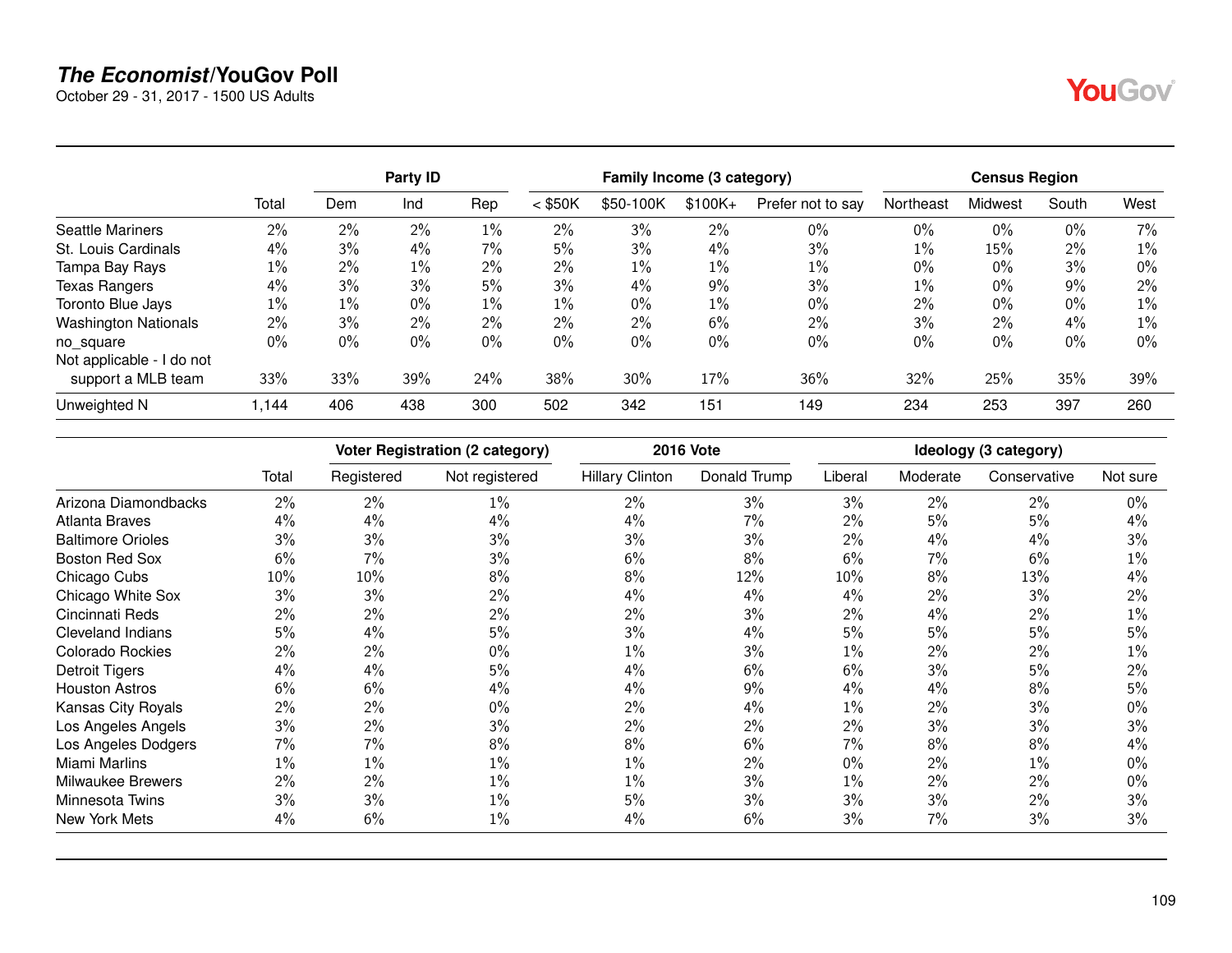October 29 - 31, 2017 - 1500 US Adults

| ٦ |  |
|---|--|
|   |  |

|                             |       |            | <b>Voter Registration (2 category)</b> |                        | <b>2016 Vote</b> |         |          | Ideology (3 category) |          |
|-----------------------------|-------|------------|----------------------------------------|------------------------|------------------|---------|----------|-----------------------|----------|
|                             | Total | Registered | Not registered                         | <b>Hillary Clinton</b> | Donald Trump     | Liberal | Moderate | Conservative          | Not sure |
| New York Yankees            | 12%   | 13%        | 8%                                     | 12%                    | $11\%$           | 14%     | 13%      | 10%                   | $7\%$    |
| <b>Oakland Athletics</b>    | 2%    | $2\%$      | 2%                                     | $2\%$                  | $2\%$            | 3%      | 1%       | 2%                    | $2\%$    |
| Philadelphia Phillies       | 3%    | $4\%$      | 1%                                     | $3\%$                  | 5%               | 3%      | 1%       | 5%                    | $1\%$    |
| <b>Pittsburgh Pirates</b>   | 3%    | 4%         | 3%                                     | 4%                     | 4%               | 4%      | 4%       | 4%                    | 2%       |
| San Diego Padres            | 1%    | $1\%$      | $1\%$                                  | $1\%$                  | $2\%$            | $1\%$   | 1%       | $1\%$                 | $0\%$    |
| San Francisco Giants        | 3%    | 3%         | 4%                                     | 5%                     | $3\%$            | 6%      | 3%       | 2%                    | $2\%$    |
| <b>Seattle Mariners</b>     | 2%    | $2\%$      | $1\%$                                  | 3%                     | $1\%$            | 2%      | 2%       | 2%                    | $0\%$    |
| St. Louis Cardinals         | $4\%$ | 5%         | 2%                                     | $4\%$                  | 6%               | 2%      | 4%       | 6%                    | $4\%$    |
| Tampa Bay Rays              | $1\%$ | $2\%$      | 0%                                     | $1\%$                  | $3\%$            | 1%      | 2%       | 1%                    | $0\%$    |
| <b>Texas Rangers</b>        | 4%    | 4%         | 3%                                     | $3\%$                  | $3\%$            | 5%      | 2%       | 6%                    | $1\%$    |
| Toronto Blue Jays           | $1\%$ | $1\%$      | 1%                                     | $1\%$                  | $1\%$            | $1\%$   | $1\%$    | $1\%$                 | $0\%$    |
| <b>Washington Nationals</b> | $2\%$ | $2\%$      | 3%                                     | $3\%$                  | $2\%$            | 3%      | 3%       | 2%                    | $2\%$    |
| no square                   | $0\%$ | $0\%$      | 0%                                     | $0\%$                  | $0\%$            | 0%      | 0%       | $0\%$                 | $0\%$    |
| Not applicable - I do not   |       |            |                                        |                        |                  |         |          |                       |          |
| support a MLB team          | 33%   | 28%        | 46%                                    | 27%                    | 23%              | 29%     | 33%      | 29%                   | 52%      |
| Unweighted N                | 1,144 | 995        | 149                                    | 438                    | 387              | 300     | 367      | 385                   | 92       |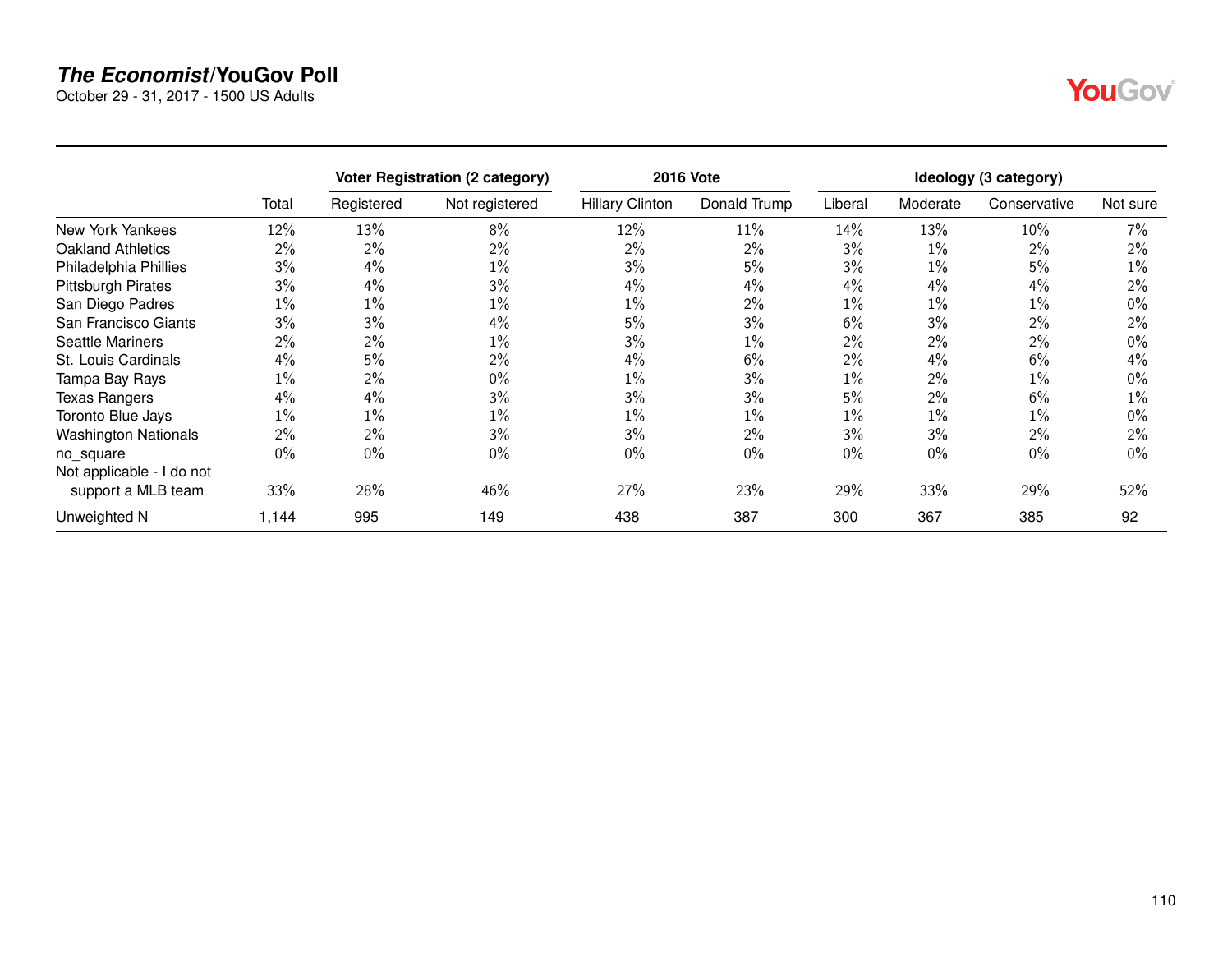October 29 - 31, 2017 - 1500 US Adults

**84. Want to win** Which team do you want to win the World Series? *Asked of those who are interested in MLB*

|                       |       | Gender |        | Age (4 category) |           |       |       | Race (4 category) |              |          |         |  |
|-----------------------|-------|--------|--------|------------------|-----------|-------|-------|-------------------|--------------|----------|---------|--|
|                       | Total | Male   | Female | 18-29            | $30 - 44$ | 45-64 | $65+$ | White             | <b>Black</b> | Hispanic | Other   |  |
| <b>Houston Astros</b> | 37%   | 40%    | 32%    | 32%              | 34%       | 38%   | 41%   | 39%               | 34%          | 28%      | $\ast$  |  |
| Los Angeles Dodgers   | 29%   | 30%    | 28%    | 30%              | 34%       | 27%   | 27%   | 25%               | 39%          | 43%      | $^\ast$ |  |
| Not sure              | 8%    | 6%     | 9%     | 16%              | 10%       | 6%    | 2%    | 7%                | 10%          | 6%       |         |  |
| Don't care            | 27%   | 24%    | 30%    | 22%              | 23%       | 29%   | 30%   | 29%               | 17%          | 23%      | $\ast$  |  |
| Totals                | 100%  | 100%   | 100%   | 100%             | 100%      | 100%  | 100%  | 100%              | $100\%$      | 100%     |         |  |
| Unweighted N          | 822   | 428    | 394    | 100              | 219       | 316   | 187   | 614               | 86           | 95       | 27      |  |

|                       |       | Party ID |      |      | Family Income (3 category) |           |           |                   | <b>Census Region</b> |         |       |      |
|-----------------------|-------|----------|------|------|----------------------------|-----------|-----------|-------------------|----------------------|---------|-------|------|
|                       | Total | Dem      | Ind  | Rep  | $<$ \$50K                  | \$50-100K | $$100K +$ | Prefer not to say | Northeast            | Midwest | South | West |
| <b>Houston Astros</b> | 37%   | 33%      | 34%  | 44%  | 31%                        | 43%       | 41%       | 36%               | 26%                  | 43%     | 44%   | 27%  |
| Los Angeles Dodgers   | 29%   | 33%      | 28%  | 27%  | 32%                        | 27%       | 28%       | 26%               | 31%                  | 17%     | 27%   | 43%  |
| Not sure              | 8%    | 9%       | 6%   | 8%   | 10%                        | 5%        | 8%        | 6%                | 10%                  | 8%      | 7%    | 7%   |
| Don't care            | 27%   | 26%      | 31%  | 21%  | 27%                        | 26%       | 24%       | 32%               | 33%                  | 32%     | 23%   | 23%  |
| Totals                | 100%  | 100%     | 100% | 100% | 100%                       | 100%      | 100%      | 100%              | 100%                 | 100%    | 100%  | 100% |
| Unweighted N          | 822   | 285      | 294  | 243  | 328                        | 264       | 130       | 100               | 161                  | 196     | 275   | 190  |

|                       |       |            | Voter Registration (2 category) |                        | <b>2016 Vote</b> | Ideology (3 category) |          |              |          |  |
|-----------------------|-------|------------|---------------------------------|------------------------|------------------|-----------------------|----------|--------------|----------|--|
|                       | Total | Registered | Not registered                  | <b>Hillary Clinton</b> | Donald Trump     | Liberal               | Moderate | Conservative | Not sure |  |
| <b>Houston Astros</b> | 37%   | 41%        | 21%                             | 31%                    | 52%              | 34%                   | 32%      | 46%          | 21%      |  |
| Los Angeles Dodgers   | 29%   | 27%        | 38%                             | 32%                    | 20%              | 27%                   | 35%      | 26%          | 25%      |  |
| Not sure              | 8%    | 6%         | 13%                             | 7%                     | 5%               | 10%                   | 8%       | 7%           | 2%       |  |
| Don't care            | 27%   | 26%        | 28%                             | 30%                    | 23%              | 29%                   | 25%      | 21%          | 52%      |  |
| Totals                | 100%  | 100%       | 100%                            | 100%                   | 100%             | 100%                  | 100%     | 100%         | 100%     |  |
| Unweighted N          | 822   | 740        | 82                              | 323                    | 305              | 223                   | 264      | 289          | 46       |  |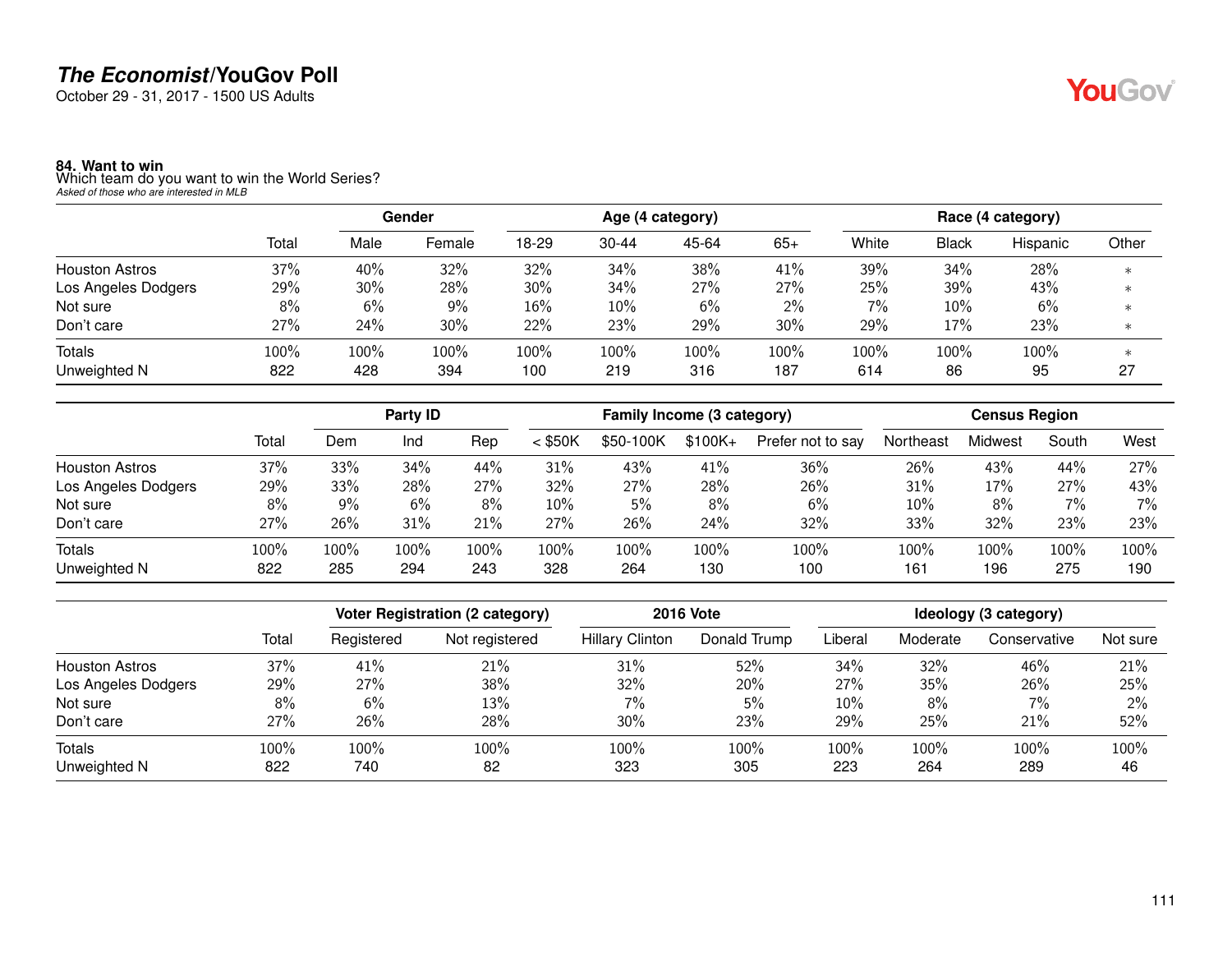October 29 - 31, 2017 - 1500 US Adults

#### **85. Likely winner**

Which team do you think is most likely to win the World Series? *Asked of those who are interested in MLB*

|                       |       | Gender |        | Age (4 category) |           |       |        | Race (4 category) |       |          |         |  |
|-----------------------|-------|--------|--------|------------------|-----------|-------|--------|-------------------|-------|----------|---------|--|
|                       | Total | Male   | Female | 18-29            | $30 - 44$ | 45-64 | $65+$  | White             | Black | Hispanic | Other   |  |
| <b>Houston Astros</b> | 28%   | 30%    | 26%    | 28%              | 28%       | 26%   | 31%    | 27%               | 41%   | 28%      | $\ast$  |  |
| Los Angeles Dodgers   | 36%   | 40%    | 29%    | 38%              | 35%       | 41%   | 27%    | 34%               | 34%   | 43%      | $\ast$  |  |
| Not sure              | 21%   | 17%    | 26%    | $15\%$           | 25%       | 20%   | 24%    | 24%               | 12%   | 13%      |         |  |
| Don't care            | 15%   | 13%    | 18%    | 20%              | 12%       | 14%   | $17\%$ | 15%               | 13%   | 16%      | $^\ast$ |  |
| <b>Totals</b>         | 100%  | 100%   | 100%   | 100%             | 100%      | 100%  | 100%   | 100%              | 100%  | 100%     |         |  |
| Unweighted N          | 819   | 426    | 393    | 98               | 218       | 316   | 187    | 613               | 84    | 95       | 27      |  |

|                       |       | Party ID |      |       | Family Income (3 category) |           |           |                   | <b>Census Region</b> |         |       |      |
|-----------------------|-------|----------|------|-------|----------------------------|-----------|-----------|-------------------|----------------------|---------|-------|------|
|                       | Total | Dem      | Ind  | Rep   | $<$ \$50K                  | \$50-100K | $$100K +$ | Prefer not to say | Northeast            | Midwest | South | West |
| <b>Houston Astros</b> | 28%   | 29%      | 25%  | 31%   | 28%                        | 29%       | 30%       | 23%               | 26%                  | 30%     | 31%   | 24%  |
| Los Angeles Dodgers   | 36%   | 34%      | 32%  | 42%   | 34%                        | 36%       | 46%       | 31%               | 36%                  | 30%     | 33%   | 44%  |
| Not sure              | 21%   | 23%      | 22%  | 18%   | 20%                        | 22%       | 16%       | 28%               | 23%                  | 20%     | 21%   | 20%  |
| Don't care            | 15%   | 14%      | 21%  | $9\%$ | 18%                        | 13%       | 8%        | 19%               | 14%                  | 21%     | 15%   | 12%  |
| Totals                | 100%  | 100%     | 100% | 100%  | 100%                       | 100%      | 100%      | 100%              | 100%                 | 100%    | 100%  | 100% |
| Unweighted N          | 819   | 285      | 292  | 242   | 326                        | 263       | 130       | 100               | 161                  | 194     | 274   | 190  |

|                       |       |            | <b>Voter Registration (2 category)</b> |                        | <b>2016 Vote</b> | Ideology (3 category) |          |              |          |  |
|-----------------------|-------|------------|----------------------------------------|------------------------|------------------|-----------------------|----------|--------------|----------|--|
|                       | Total | Registered | Not registered                         | <b>Hillary Clinton</b> | Donald Trump     | Liberal               | Moderate | Conservative | Not sure |  |
| <b>Houston Astros</b> | 28%   | 29%        | 25%                                    | 26%                    | 33%              | 31%                   | 28%      | 29%          | 19%      |  |
| Los Angeles Dodgers   | 36%   | 34%        | 40%                                    | 38%                    | 32%              | 32%                   | 40%      | 37%          | 25%      |  |
| Not sure              | 21%   | 21%        | 20%                                    | 21%                    | 23%              | 21%                   | 18%      | 23%          | 27%      |  |
| Don't care            | 15%   | 15%        | 15%                                    | 15%                    | 12%              | 16%                   | 15%      | 12%          | 29%      |  |
| Totals                | 100%  | 100%       | 100%                                   | 100%                   | 100%             | 100%                  | 100%     | 100%         | 100%     |  |
| Unweighted N          | 819   | 738        | 81                                     | 322                    | 305              | 222                   | 264      | 287          | 46       |  |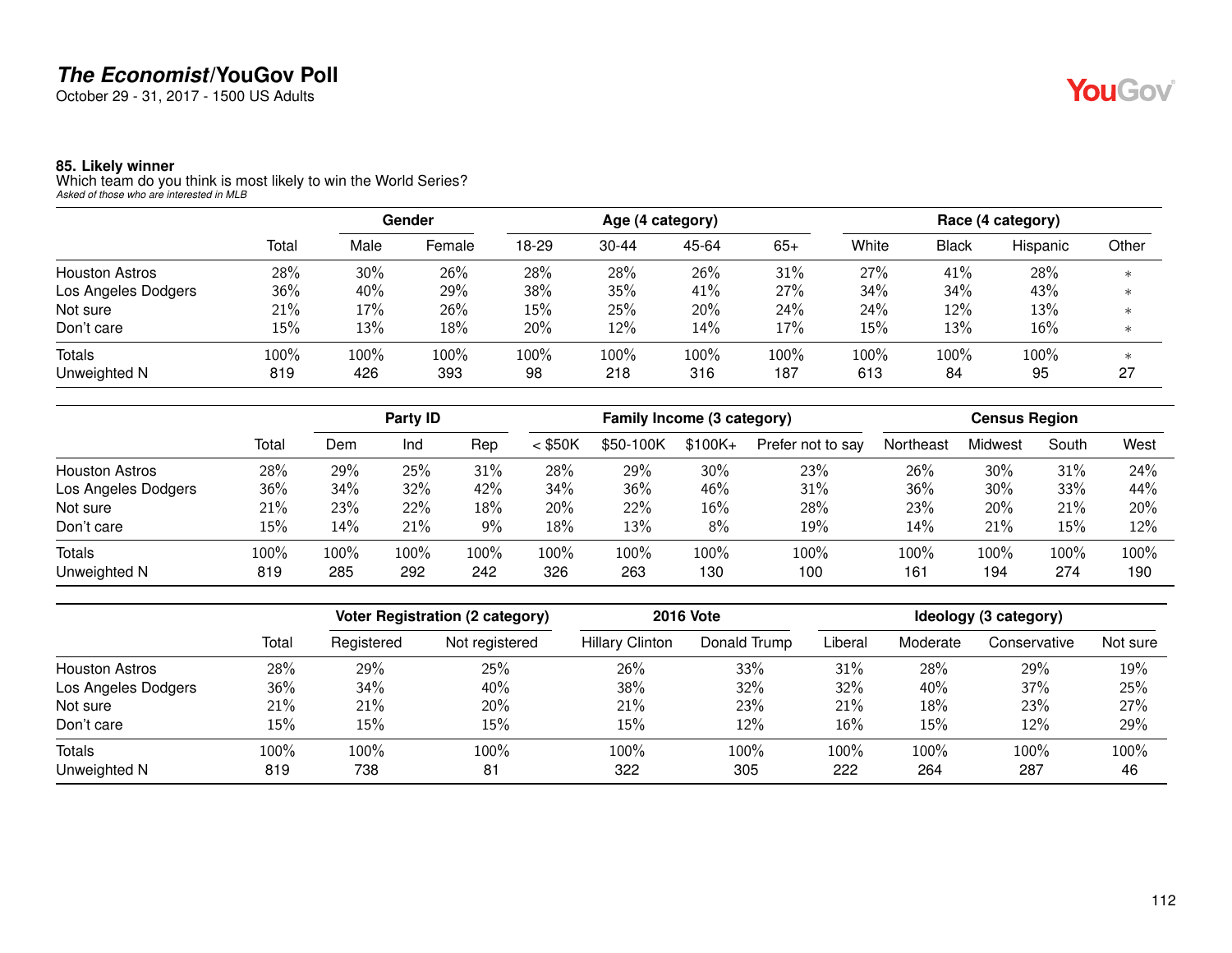October 29 - 31, 2017 - 1500 US Adults

#### **86. Bat and ball**

A bat and a ball cost \$1.10 in total. The bat costs \$1.00 more than the ball. How much does the ball cost?

|               |       |       | Gender |       |       | Age (4 category) |       |       |              | Race (4 category) |       |
|---------------|-------|-------|--------|-------|-------|------------------|-------|-------|--------------|-------------------|-------|
|               | Total | Male  | Female | 18-29 | 30-44 | 45-64            | $65+$ | White | <b>Black</b> | Hispanic          | Other |
| $0 - 10$      | 19%   | 24%   | 15%    | 31%   | 22%   | 14%              | 11%   | 18%   | 20%          | 19%               | 30%   |
| $10 - 20$     | 76%   | 72%   | 80%    | 63%   | 71%   | 81%              | 87%   | 79%   | 70%          | 70%               | 67%   |
| $20 - 30$     | $1\%$ | $0\%$ | $1\%$  | $1\%$ | $1\%$ | $1\%$            | $0\%$ | 0%    | 3%           | $0\%$             | $0\%$ |
| $30 - 40$     | $0\%$ | 0%    | $0\%$  | $0\%$ | $0\%$ | $0\%$            | 0%    | 0%    | 0%           | $0\%$             | $0\%$ |
| 40-50         | $0\%$ | $0\%$ | $0\%$  | $0\%$ | $0\%$ | $0\%$            | $0\%$ | 0%    | $0\%$        | $0\%$             | $0\%$ |
| 50-60         | $1\%$ | $1\%$ | $1\%$  | $1\%$ | 1%    | $0\%$            | $0\%$ | $0\%$ | 1%           | 1%                | 3%    |
| 60-70         | $0\%$ | $0\%$ | $0\%$  | $0\%$ | $0\%$ | $0\%$            | 0%    | $0\%$ | $0\%$        | 0%                | $0\%$ |
| 70-80         | $0\%$ | $0\%$ | $0\%$  | $0\%$ | $0\%$ | $0\%$            | $0\%$ | $0\%$ | $1\%$        | $0\%$             | $0\%$ |
| 80-90         | $0\%$ | $0\%$ | $0\%$  | $0\%$ | $0\%$ | $0\%$            | $0\%$ | $0\%$ | $0\%$        | $0\%$             | $0\%$ |
| 90-100        | $1\%$ | $0\%$ | $1\%$  | $0\%$ | $1\%$ | $1\%$            | $1\%$ | $1\%$ | 1%           | 2%                | $0\%$ |
| 100-110       | 2%    | 3%    | 2%     | 4%    | 3%    | 3%               | $1\%$ | $1\%$ | 5%           | 7%                | $0\%$ |
| <b>Totals</b> | 100%  | 100%  | 100%   | 100%  | 100%  | 100%             | 100%  | 100%  | 100%         | 100%              | 100%  |
| Unweighted N  | ,496  | 665   | 831    | 209   | 415   | 564              | 308   | 1,108 | 176          | 142               | 70    |

|              |       |       | Party ID |       |           | Family Income (3 category) |          |                   |           | <b>Census Region</b> |       |       |
|--------------|-------|-------|----------|-------|-----------|----------------------------|----------|-------------------|-----------|----------------------|-------|-------|
|              | Total | Dem   | Ind      | Rep   | $<$ \$50K | \$50-100K                  | $$100K+$ | Prefer not to say | Northeast | Midwest              | South | West  |
| $0 - 10$     | 19%   | 17%   | 22%      | 18%   | 18%       | 20%                        | 25%      | 18%               | 20%       | 22%                  | 18%   | 18%   |
| $10 - 20$    | 76%   | 78%   | 73%      | 79%   | 75%       | 78%                        | 72%      | 79%               | 74%       | 73%                  | 78%   | 77%   |
| 20-30        | 1%    | $0\%$ | $1\%$    | $0\%$ | 1%        | $0\%$                      | $0\%$    | $1\%$             | 1%        | $1\%$                | $1\%$ | $0\%$ |
| $30 - 40$    | $0\%$ | 0%    | $0\%$    | $0\%$ | $0\%$     | $0\%$                      | 0%       | $0\%$             | 0%        | $0\%$                | $0\%$ | $0\%$ |
| 40-50        | $0\%$ | $0\%$ | $0\%$    | $0\%$ | $0\%$     | $0\%$                      | 0%       | $0\%$             | 0%        | 0%                   | $0\%$ | $0\%$ |
| 50-60        | 1%    | $1\%$ | $0\%$    | $1\%$ | $1\%$     | $0\%$                      | $0\%$    | $0\%$             | $0\%$     | 0%                   | $1\%$ | 1%    |
| 60-70        | $0\%$ | 0%    | $0\%$    | $0\%$ | $0\%$     | $0\%$                      | 0%       | $0\%$             | 0%        | $0\%$                | $0\%$ | $0\%$ |
| 70-80        | $0\%$ | 0%    | $0\%$    | $0\%$ | $0\%$     | $0\%$                      | 0%       | $0\%$             | 1%        | 0%                   | $0\%$ | $0\%$ |
| 80-90        | $0\%$ | 0%    | $0\%$    | $0\%$ | $0\%$     | $0\%$                      | 0%       | $0\%$             | 0%        | $0\%$                | $0\%$ | $0\%$ |
| $90 - 100$   | $1\%$ | $1\%$ | $1\%$    | $0\%$ | $1\%$     | $0\%$                      | $0\%$    | $1\%$             | 0%        | 2%                   | $0\%$ | $0\%$ |
| 100-110      | 2%    | 2%    | 3%       | 2%    | 4%        | $1\%$                      | 2%       | $0\%$             | 3%        | 2%                   | $2\%$ | 3%    |
| Totals       | 100%  | 100%  | 100%     | 100%  | 100%      | 100%                       | 100%     | 100%              | 100%      | 100%                 | 100%  | 100%  |
| Unweighted N | ,496  | 532   | 587      | 377   | 659       | 426                        | 202      | 209               | 311       | 335                  | 519   | 331   |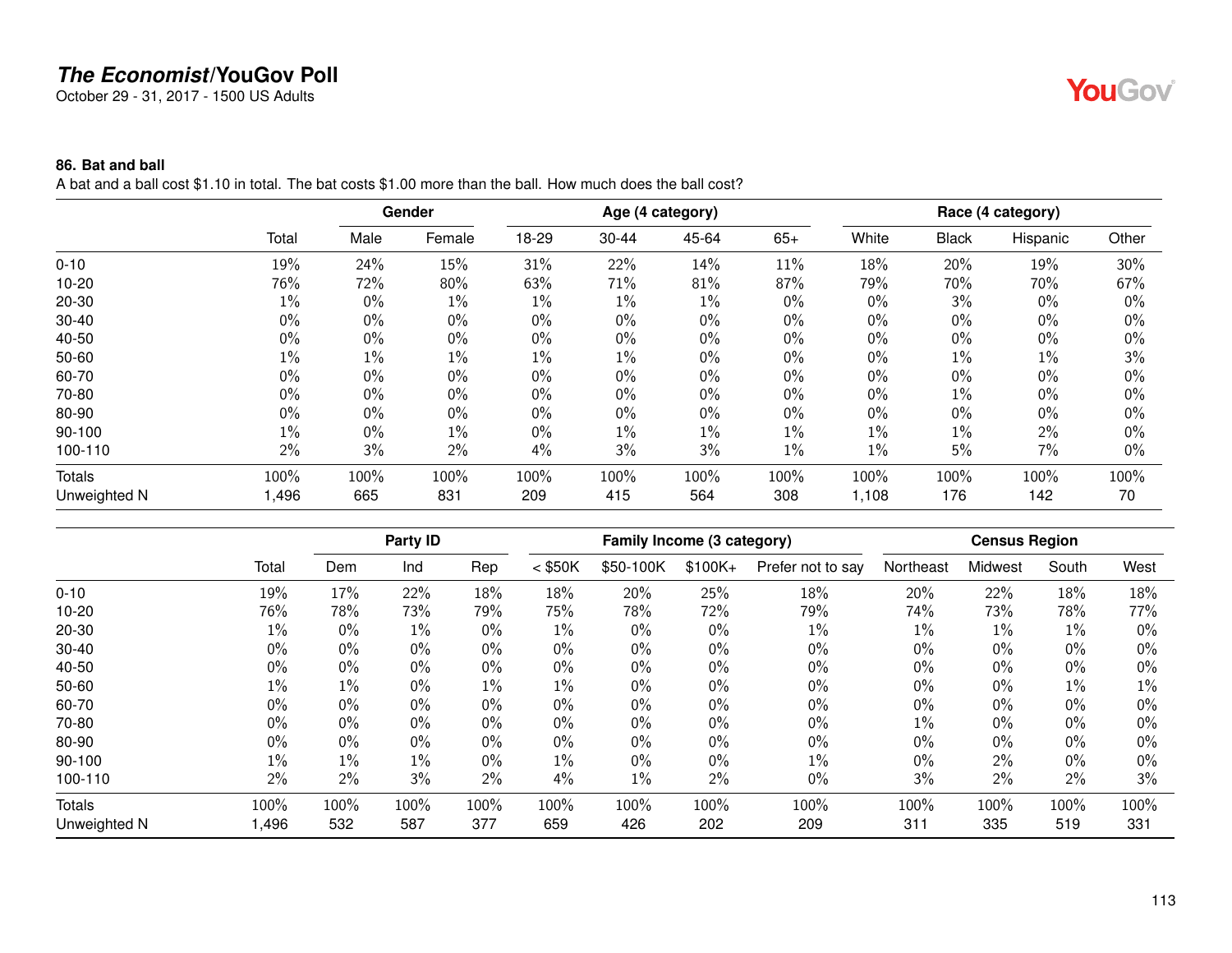October 29 - 31, 2017 - 1500 US Adults



|              |       |            | <b>Voter Registration (2 category)</b> |                        | <b>2016 Vote</b> |         |          | Ideology (3 category) |          |
|--------------|-------|------------|----------------------------------------|------------------------|------------------|---------|----------|-----------------------|----------|
|              | Total | Registered | Not registered                         | <b>Hillary Clinton</b> | Donald Trump     | Liberal | Moderate | Conservative          | Not sure |
| $0 - 10$     | 19%   | 18%        | 23%                                    | 19%                    | 16%              | 21%     | 22%      | 15%                   | 19%      |
| $10 - 20$    | 76%   | 79%        | 69%                                    | 76%                    | 82%              | 73%     | 74%      | 80%                   | 76%      |
| 20-30        | 1%    | $1\%$      | 1%                                     | $1\%$                  | $0\%$            | 2%      | $1\%$    | $0\%$                 | $0\%$    |
| $30 - 40$    | $0\%$ | $0\%$      | $0\%$                                  | $0\%$                  | $0\%$            | $0\%$   | $0\%$    | $0\%$                 | $0\%$    |
| 40-50        | $0\%$ | $0\%$      | $0\%$                                  | $0\%$                  | $0\%$            | $0\%$   | $0\%$    | 0%                    | 0%       |
| $50 - 60$    | $1\%$ | $0\%$      | $1\%$                                  | $1\%$                  | $0\%$            | $1\%$   | $1\%$    | 1%                    | 0%       |
| 60-70        | $0\%$ | $0\%$      | $0\%$                                  | $0\%$                  | $0\%$            | $0\%$   | $0\%$    | 0%                    | 0%       |
| 70-80        | $0\%$ | $0\%$      | 0%                                     | $0\%$                  | $0\%$            | $0\%$   | $0\%$    | $0\%$                 | 0%       |
| 80-90        | $0\%$ | $0\%$      | $0\%$                                  | $0\%$                  | $0\%$            | $0\%$   | $0\%$    | $0\%$                 | 0%       |
| 90-100       | $1\%$ | $1\%$      | $1\%$                                  | $1\%$                  | $1\%$            | $0\%$   | $1\%$    | 1%                    | 2%       |
| 100-110      | 2%    | $2\%$      | 5%                                     | $2\%$                  | $0\%$            | 3%      | $1\%$    | 3%                    | 2%       |
| Totals       | 100%  | 100%       | 100%                                   | 100%                   | 100%             | 100%    | 100%     | 100%                  | 100%     |
| Unweighted N | 1,496 | 1,287      | 209                                    | 563                    | 499              | 399     | 468      | 495                   | 134      |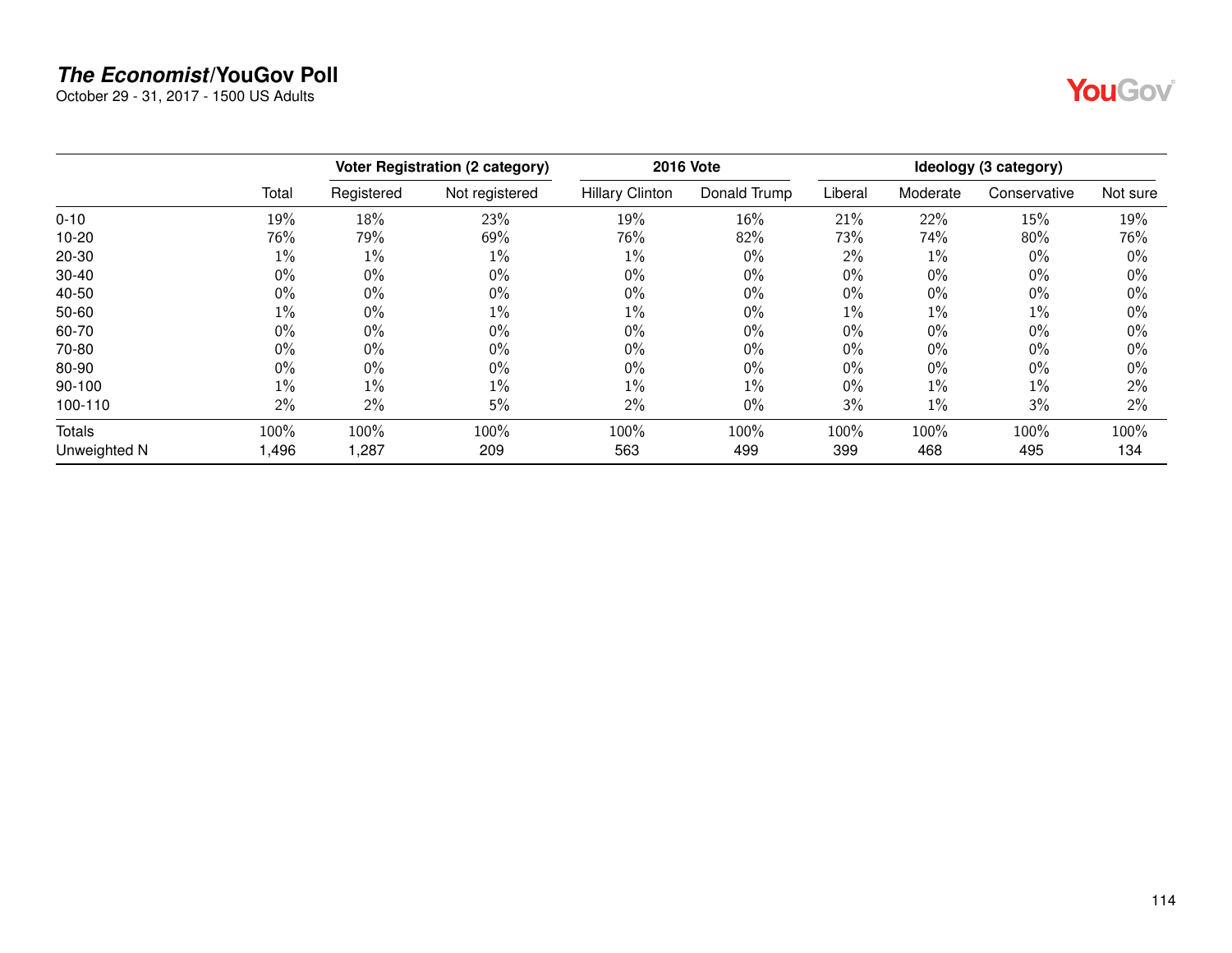October 29 - 31, 2017 - 1500 US Adults

#### **87. Machines and widgets**

If it takes 5 machines 5 minutes to make 5 widgets, how long would it take 100 machines to make 100 widgets?

|              |       |       | Gender |       |           | Age (4 category) |       |       |              | Race (4 category) |       |
|--------------|-------|-------|--------|-------|-----------|------------------|-------|-------|--------------|-------------------|-------|
|              | Total | Male  | Female | 18-29 | $30 - 44$ | 45-64            | $65+$ | White | <b>Black</b> | Hispanic          | Other |
| $0 - 100$    | 48%   | 52%   | 44%    | 46%   | 45%       | 46%              | 55%   | 49%   | 43%          | 43%               | 53%   |
| 100-200      | 44%   | 41%   | 47%    | 49%   | 47%       | 44%              | 36%   | 45%   | 43%          | 43%               | 42%   |
| 200-300      | $1\%$ | $0\%$ | $1\%$  | $0\%$ | $1\%$     | 0%               | $1\%$ | $1\%$ | 1%           | $0\%$             | $0\%$ |
| 300-400      | $0\%$ | $0\%$ | $0\%$  | $0\%$ | $0\%$     | 0%               | $0\%$ | $0\%$ | $0\%$        | $0\%$             | $0\%$ |
| 400-500      | $0\%$ | $0\%$ | 0%     | $0\%$ | 0%        | 0%               | $0\%$ | $0\%$ | 0%           | $0\%$             | $0\%$ |
| 500-600      | 7%    | 7%    | 7%     | 4%    | $6\%$     | 9%               | 8%    | 5%    | 13%          | 12%               | 5%    |
| 600-700      | $0\%$ | $0\%$ | 0%     | $0\%$ | $0\%$     | 0%               | $0\%$ | $0\%$ | $0\%$        | $0\%$             | $0\%$ |
| 700-800      | $0\%$ | $0\%$ | $0\%$  | $0\%$ | $0\%$     | $0\%$            | $0\%$ | $0\%$ | $0\%$        | $0\%$             | $0\%$ |
| 800-900      | $0\%$ | $0\%$ | $0\%$  | $0\%$ | 0%        | 0%               | $0\%$ | $0\%$ | $0\%$        | $0\%$             | $0\%$ |
| 900-1000     | $1\%$ | $0\%$ | $1\%$  | $0\%$ | $1\%$     | $1\%$            | $0\%$ | $0\%$ | 0%           | 2%                | $0\%$ |
| Totals       | 100%  | 100%  | 100%   | 100%  | 100%      | 100%             | 100%  | 100%  | 100%         | 100%              | 100%  |
| Unweighted N | 1,495 | 665   | 830    | 209   | 415       | 563              | 308   | 1,107 | 176          | 142               | 70    |

|              |       |       | Party ID |       |           | Family Income (3 category) |          |                   |           | <b>Census Region</b> |       |       |
|--------------|-------|-------|----------|-------|-----------|----------------------------|----------|-------------------|-----------|----------------------|-------|-------|
|              | Total | Dem   | Ind      | Rep   | $<$ \$50K | \$50-100K                  | $$100K+$ | Prefer not to say | Northeast | Midwest              | South | West  |
| $0 - 100$    | 48%   | 45%   | 50%      | 47%   | 46%       | 49%                        | 46%      | 52%               | 42%       | 49%                  | 46%   | 55%   |
| 100-200      | 44%   | 44%   | 43%      | 46%   | 44%       | 44%                        | 47%      | 42%               | 51%       | 43%                  | 44%   | 40%   |
| 200-300      | $1\%$ | $1\%$ | 1%       | $0\%$ | $0\%$     | $1\%$                      | 0%       | $0\%$             | 0%        | $1\%$                | $0\%$ | $1\%$ |
| 300-400      | 0%    | 0%    | 0%       | $0\%$ | $0\%$     | $0\%$                      | 0%       | $0\%$             | 0%        | 0%                   | $0\%$ | $0\%$ |
| 400-500      | $0\%$ | 0%    | 0%       | $0\%$ | $0\%$     | $0\%$                      | 0%       | $0\%$             | 0%        | 0%                   | $0\%$ | $0\%$ |
| 500-600      | 7%    | 10%   | 6%       | 7%    | $9\%$     | 5%                         | 5%       | 5%                | 6%        | 7%                   | $9\%$ | 4%    |
| 600-700      | $0\%$ | 0%    | 0%       | $0\%$ | $0\%$     | $0\%$                      | 0%       | $0\%$             | $0\%$     | 0%                   | $0\%$ | $0\%$ |
| 700-800      | $0\%$ | 0%    | $0\%$    | $0\%$ | $0\%$     | $0\%$                      | $0\%$    | $0\%$             | 0%        | 0%                   | $0\%$ | $0\%$ |
| 800-900      | 0%    | 0%    | 0%       | $0\%$ | $0\%$     | $0\%$                      | 0%       | $0\%$             | 0%        | 0%                   | $0\%$ | $0\%$ |
| 900-1000     | $1\%$ | 0%    | 1%       | $1\%$ | $1\%$     | $0\%$                      | 1%       | $0\%$             | 1%        | 0%                   | $0\%$ | 1%    |
| Totals       | 100%  | 100%  | 100%     | 100%  | 100%      | 100%                       | 100%     | 100%              | 100%      | 100%                 | 100%  | 100%  |
| Unweighted N | ,495  | 532   | 586      | 377   | 658       | 426                        | 202      | 209               | 311       | 334                  | 519   | 331   |

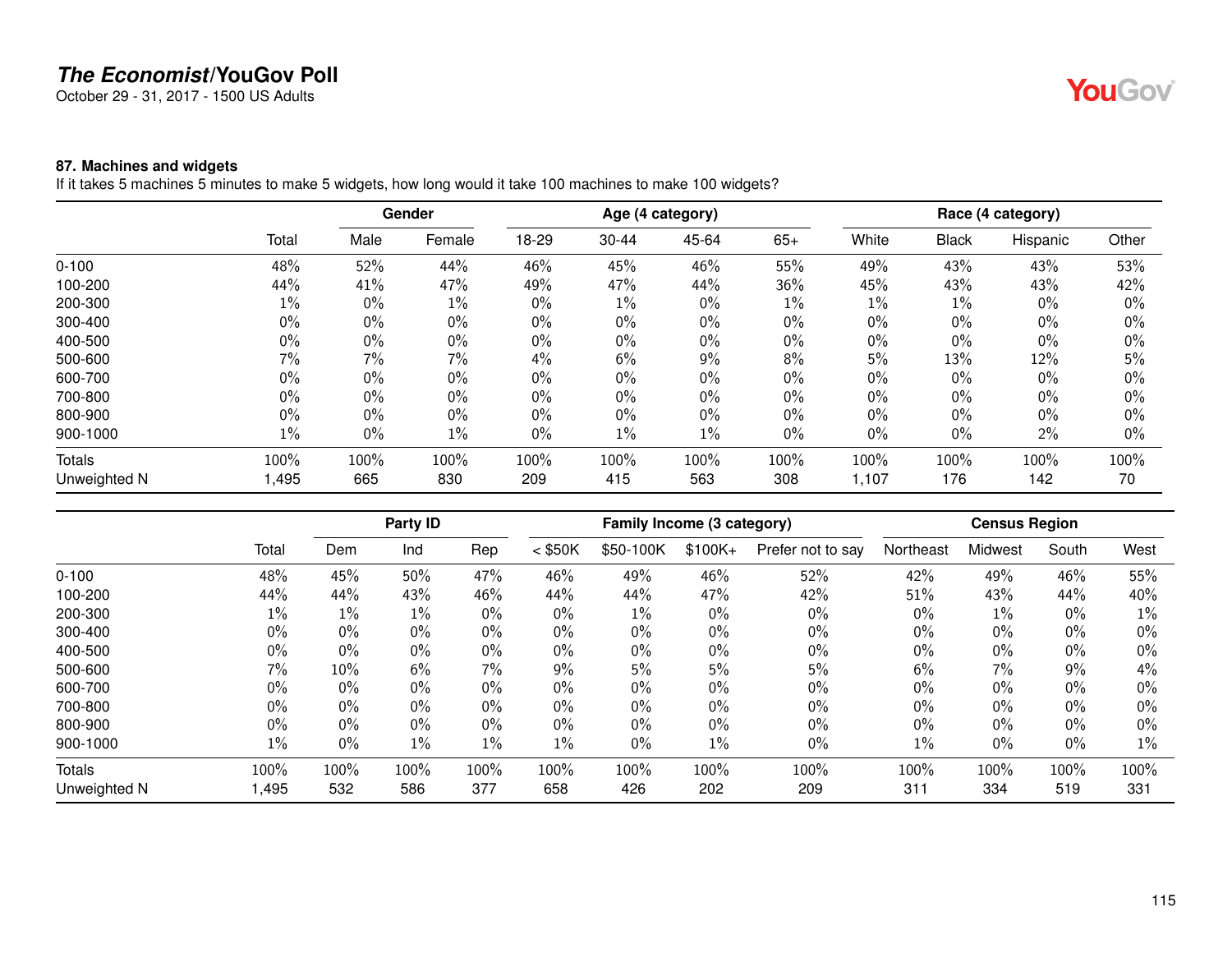October 29 - 31, 2017 - 1500 US Adults



|               |       |            | <b>Voter Registration (2 category)</b> |                        | <b>2016 Vote</b> |         |          | Ideology (3 category) |          |
|---------------|-------|------------|----------------------------------------|------------------------|------------------|---------|----------|-----------------------|----------|
|               | Total | Registered | Not registered                         | <b>Hillary Clinton</b> | Donald Trump     | Liberal | Moderate | Conservative          | Not sure |
| $0 - 100$     | 48%   | 48%        | 47%                                    | 49%                    | 49%              | 48%     | 46%      | 48%                   | 49%      |
| 100-200       | 44%   | 44%        | 44%                                    | 43%                    | 45%              | 45%     | 45%      | 44%                   | 42%      |
| 200-300       | $1\%$ | $0\%$      | $1\%$                                  | $0\%$                  | $0\%$            | $1\%$   | $0\%$    | $0\%$                 | 2%       |
| 300-400       | $0\%$ | $0\%$      | $0\%$                                  | $0\%$                  | $0\%$            | 0%      | $0\%$    | 0%                    | 0%       |
| 400-500       | $0\%$ | $0\%$      | 0%                                     | $0\%$                  | $0\%$            | $0\%$   | $0\%$    | $0\%$                 | 0%       |
| 500-600       | 7%    | 7%         | 9%                                     | $7\%$                  | 6%               | 6%      | 7%       | 7%                    | 8%       |
| 600-700       | $0\%$ | $0\%$      | 0%                                     | $0\%$                  | $0\%$            | $0\%$   | $0\%$    | $0\%$                 | 0%       |
| 700-800       | $0\%$ | $0\%$      | $0\%$                                  | $0\%$                  | $0\%$            | $0\%$   | $0\%$    | 0%                    | 0%       |
| 800-900       | $0\%$ | $0\%$      | $0\%$                                  | $0\%$                  | $0\%$            | $0\%$   | $0\%$    | $0\%$                 | 0%       |
| 900-1000      | $1\%$ | $1\%$      | $0\%$                                  | $1\%$                  | $0\%$            | $0\%$   | $1\%$    | 1%                    | $0\%$    |
| <b>Totals</b> | 100%  | 100%       | 100%                                   | 100%                   | 100%             | 100%    | 100%     | 100%                  | 100%     |
| Unweighted N  | 1,495 | 1,287      | 208                                    | 563                    | 499              | 399     | 468      | 494                   | 134      |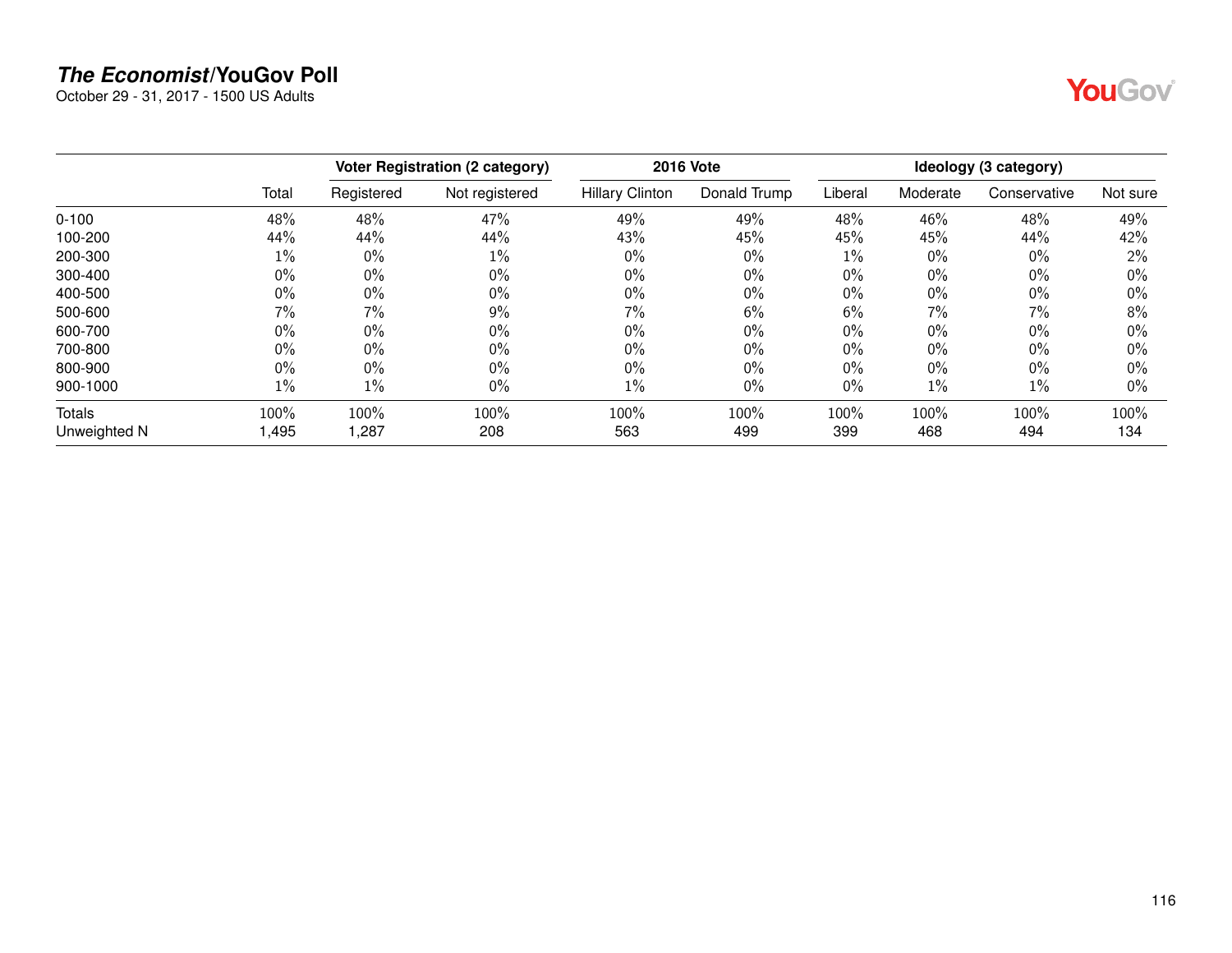October 29 - 31, 2017 - 1500 US Adults

## YouGov®

#### **88. Lily pads**

In a lake, there is a patch of lily pads. Every day, the patch doubles in size. If it takes 48 days for the patch to cover the entire lake, how long would it take for the patch to cover half of the lake?

|               |       |       | Gender |       |       | Age (4 category) |       |       |              | Race (4 category) |       |
|---------------|-------|-------|--------|-------|-------|------------------|-------|-------|--------------|-------------------|-------|
|               | Total | Male  | Female | 18-29 | 30-44 | 45-64            | $65+$ | White | <b>Black</b> | Hispanic          | Other |
| $0-5$         | 6%    | 6%    | 6%     | 12%   | 8%    | 4%               | 2%    | 5%    | 12%          | 8%                | 8%    |
| $5 - 10$      | 3%    | 3%    | 3%     | 5%    | 2%    | 2%               | 2%    | 2%    | 3%           | 6%                | 7%    |
| $10 - 15$     | 5%    | 5%    | 5%     | 3%    | 3%    | 6%               | 6%    | 5%    | 8%           | $1\%$             | 5%    |
| $15 - 20$     | $1\%$ | $1\%$ | $1\%$  | 0%    | 1%    | $1\%$            | $1\%$ | $1\%$ | $0\%$        | 0%                | 0%    |
| $20 - 25$     | 59%   | 54%   | 63%    | 46%   | 59%   | 62%              | 65%   | 59%   | 64%          | 55%               | 49%   |
| $25 - 30$     | $1\%$ | $0\%$ | $1\%$  | $1\%$ | 1%    | $0\%$            | $1\%$ | $1\%$ | $0\%$        | 2%                | $1\%$ |
| 30-35         | $1\%$ | $1\%$ | $1\%$  | $1\%$ | 2%    | $0\%$            | 0%    | $1\%$ | $0\%$        | 3%                | 0%    |
| $35 - 40$     | $1\%$ | 1%    | $1\%$  | $1\%$ | 1%    | $1\%$            | $1\%$ | 0%    | $0\%$        | 4%                | 1%    |
| 40-45         | $1\%$ | 1%    | 0%     | $1\%$ | 1%    | $0\%$            | $1\%$ | 0%    | $2\%$        | 2%                | $0\%$ |
| 45-50         | 24%   | 29%   | 20%    | 30%   | 23%   | 23%              | 21%   | 27%   | 10%          | 19%               | 29%   |
| <b>Totals</b> | 100%  | 100%  | 100%   | 100%  | 100%  | 100%             | 100%  | 100%  | 100%         | 100%              | 100%  |
| Unweighted N  | 1,495 | 665   | 830    | 209   | 415   | 563              | 308   | 1,107 | 176          | 142               | 70    |

|               |       |       | Party ID |       |           | Family Income (3 category) |          |                   |           | <b>Census Region</b> |       |       |
|---------------|-------|-------|----------|-------|-----------|----------------------------|----------|-------------------|-----------|----------------------|-------|-------|
|               | Total | Dem   | Ind      | Rep   | $<$ \$50K | \$50-100K                  | $$100K+$ | Prefer not to say | Northeast | Midwest              | South | West  |
| $0 - 5$       | 6%    | 6%    | 7%       | 4%    | 8%        | 4%                         | 6%       | 3%                | 7%        | 6%                   | 6%    | 6%    |
| $5 - 10$      | 3%    | 2%    | 4%       | $2\%$ | 3%        | 3%                         | $1\%$    | 4%                | 4%        | 3%                   | 3%    | 3%    |
| $10 - 15$     | 5%    | 6%    | 4%       | $4\%$ | 3%        | $7\%$                      | 6%       | $4\%$             | 3%        | 5%                   | 6%    | $4\%$ |
| 15-20         | 1%    | 1%    | $1\%$    | $0\%$ | $0\%$     | $1\%$                      | 0%       | $1\%$             | $1\%$     | $0\%$                | $1\%$ | $1\%$ |
| $20 - 25$     | 59%   | 59%   | 55%      | 64%   | 64%       | 57%                        | 49%      | 53%               | 63%       | 56%                  | 61%   | 53%   |
| 25-30         | $1\%$ | $1\%$ | $1\%$    | $1\%$ | $0\%$     | $0\%$                      | 1%       | $2\%$             | $0\%$     | $0\%$                | 0%    | $2\%$ |
| 30-35         | 1%    | 0%    | $1\%$    | $1\%$ | 2%        | $0\%$                      | $1\%$    | $0\%$             | $1\%$     | $1\%$                | $1\%$ | $2\%$ |
| $35 - 40$     | 1%    | $1\%$ | $1\%$    | $0\%$ | $1\%$     | $1\%$                      | 0%       | $1\%$             | $1\%$     | $1\%$                | $1\%$ | $1\%$ |
| 40-45         | $1\%$ | 0%    | $1\%$    | $0\%$ | $1\%$     | $0\%$                      | 0%       | $2\%$             | $0\%$     | $0\%$                | $1\%$ | $1\%$ |
| 45-50         | 24%   | 24%   | 25%      | 23%   | 18%       | 26%                        | 37%      | 30%               | 22%       | 28%                  | 21%   | 28%   |
| <b>Totals</b> | 100%  | 100%  | 100%     | 100%  | 100%      | 100%                       | 100%     | 100%              | 100%      | 100%                 | 100%  | 100%  |
| Unweighted N  | ,495  | 532   | 586      | 377   | 658       | 426                        | 202      | 209               | 311       | 334                  | 519   | 331   |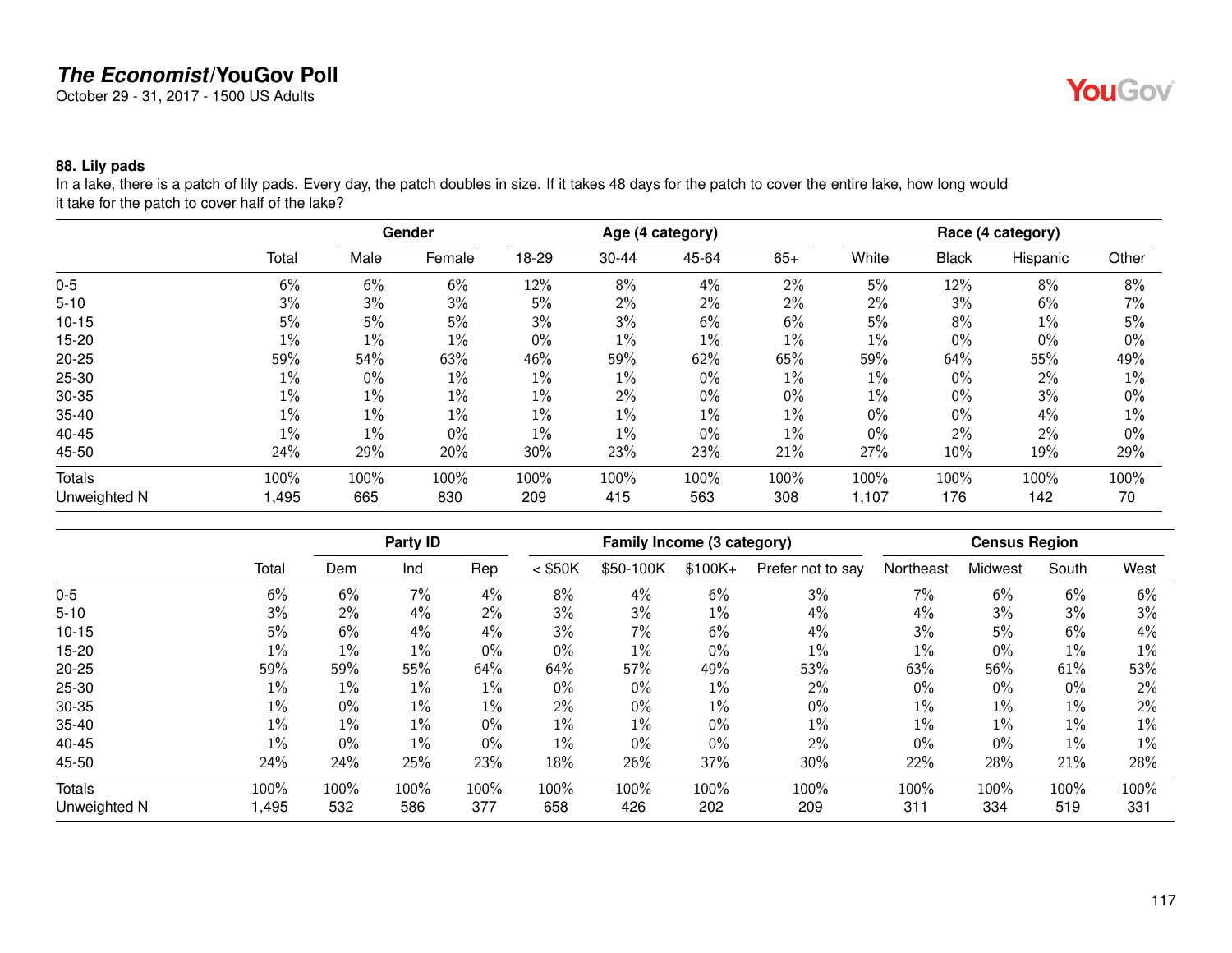October 29 - 31, 2017 - 1500 US Adults



|               |       |            | Voter Registration (2 category) |                        | <b>2016 Vote</b> |         |          | Ideology (3 category) |          |
|---------------|-------|------------|---------------------------------|------------------------|------------------|---------|----------|-----------------------|----------|
|               | Total | Registered | Not registered                  | <b>Hillary Clinton</b> | Donald Trump     | Liberal | Moderate | Conservative          | Not sure |
| $0-5$         | 6%    | 5%         | 8%                              | 5%                     | 4%               | 8%      | 5%       | 4%                    | 11%      |
| $5 - 10$      | 3%    | 3%         | 4%                              | 4%                     | $2\%$            | 3%      | $2\%$    | 3%                    | 4%       |
| $10 - 15$     | 5%    | 5%         | 3%                              | 5%                     | 5%               | 5%      | 7%       | 4%                    | $1\%$    |
| 15-20         | $1\%$ | $1\%$      | 0%                              | $1\%$                  | $1\%$            | 1%      | $1\%$    | $0\%$                 | 1%       |
| $20 - 25$     | 59%   | 58%        | 60%                             | 54%                    | 59%              | 54%     | 59%      | 60%                   | 62%      |
| $25 - 30$     | 1%    | $0\%$      | 1%                              | $1\%$                  | $0\%$            | $0\%$   | $0\%$    | 0%                    | 2%       |
| 30-35         | $1\%$ | $0\%$      | 2%                              | $0\%$                  | $1\%$            | $0\%$   | $1\%$    | 2%                    | 1%       |
| $35 - 40$     | $1\%$ | $0\%$      | 2%                              | $1\%$                  | $1\%$            | $0\%$   | $1\%$    | $1\%$                 | 2%       |
| 40-45         | $1\%$ | $0\%$      | 2%                              | $0\%$                  | $0\%$            | $0\%$   | $1\%$    | $0\%$                 | $1\%$    |
| 45-50         | 24%   | 26%        | 18%                             | 29%                    | 27%              | 28%     | 23%      | 26%                   | 14%      |
| <b>Totals</b> | 100%  | 100%       | 100%                            | 100%                   | 100%             | 100%    | 100%     | 100%                  | 100%     |
| Unweighted N  | ,495  | 1,287      | 208                             | 563                    | 499              | 399     | 468      | 494                   | 134      |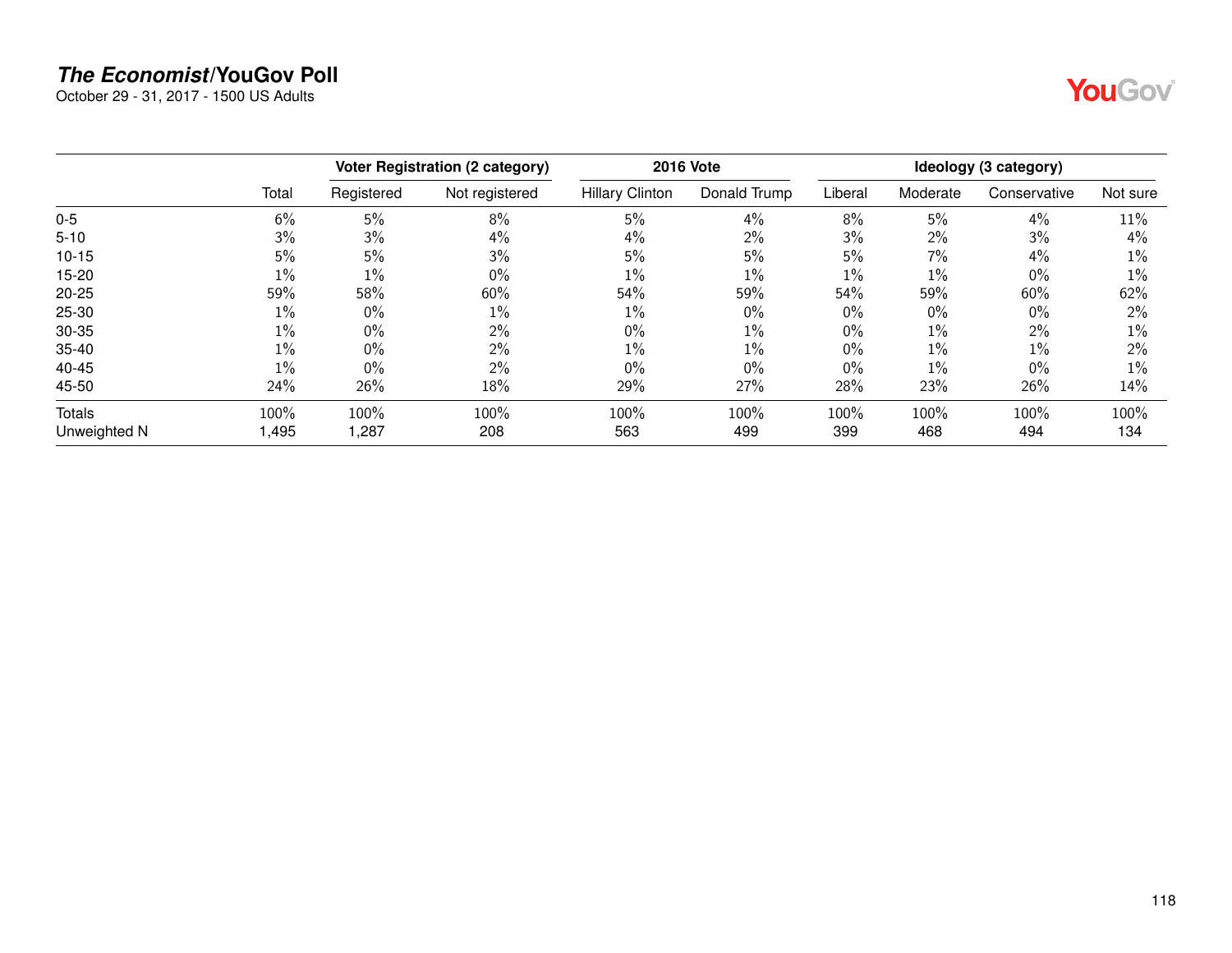October 29 - 31, 2017 - 1500 US Adults

#### **89. Runaway trolley - 5 vs 1**

A runaway trolley is hurtling down a track towards five people who are unable to move away. You can pull a lever to divert the trolley down an alternate track, occupied by just one person. Do you pull the lever?

|                |       |      | Gender |       |           | Age (4 category) |       |       |              | Race (4 category) |       |
|----------------|-------|------|--------|-------|-----------|------------------|-------|-------|--------------|-------------------|-------|
|                | Total | Male | Female | 18-29 | $30 - 44$ | 45-64            | $65+$ | White | <b>Black</b> | Hispanic          | Other |
| Definitely     | 34%   | 37%  | 32%    | 19%   | 32%       | 41%              | 41%   | 35%   | 37%          | 25%               | 31%   |
| Probably       | 30%   | 28%  | 32%    | 28%   | 27%       | 29%              | 36%   | 33%   | 24%          | 23%               | 22%   |
| Maybe          | 26%   | 24%  | 29%    | 34%   | 29%       | 25%              | 18%   | 24%   | 29%          | 41%               | 29%   |
| Probably not   | 6%    | 7%   | $4\%$  | 10%   | 7%        | 4%               | 3%    | 5%    | 5%           | 9%                | 12%   |
| Definitely not | 4%    | 4%   | 3%     | 9%    | 4%        | 2%               | $1\%$ | 3%    | 5%           | 2%                | 6%    |
| Totals         | 100%  | 100% | 100%   | 100%  | 100%      | 100%             | 100%  | 100%  | 100%         | 100%              | 100%  |
| Unweighted N   | ,499  | 666  | 833    | 209   | 415       | 565              | 310   | 1,109 | 176          | 142               | 72    |

|                |       | Party ID |      |      | Family Income (3 category) |           |          |                   | <b>Census Region</b> |         |       |      |
|----------------|-------|----------|------|------|----------------------------|-----------|----------|-------------------|----------------------|---------|-------|------|
|                | Total | Dem      | Ind  | Rep  | $<$ \$50K                  | \$50-100K | $$100K+$ | Prefer not to say | Northeast            | Midwest | South | West |
| Definitely     | 34%   | 32%      | 35%  | 36%  | 33%                        | 38%       | 36%      | 29%               | 34%                  | 31%     | 37%   | 32%  |
| Probably       | 30%   | 37%      | 25%  | 31%  | 29%                        | 31%       | 37%      | 28%               | 31%                  | 31%     | 29%   | 29%  |
| Maybe          | 26%   | 23%      | 31%  | 23%  | 27%                        | 26%       | 19%      | 33%               | 26%                  | 29%     | 24%   | 29%  |
| Probably not   | 6%    | 6%       | 5%   | 6%   | 7%                         | 3%        | 5%       | $7\%$             | 5%                   | 5%      | 6%    | 6%   |
| Definitely not | 4%    | 3%       | 4%   | 5%   | 5%                         | 2%        | 4%       | 3%                | 3%                   | 3%      | 4%    | 4%   |
| <b>Totals</b>  | 100%  | 100%     | 100% | 100% | 100%                       | 100%      | 100%     | 100%              | 100%                 | 100%    | 100%  | 100% |
| Unweighted N   | ,499  | 533      | 588  | 378  | 660                        | 426       | 203      | 210               | 312                  | 334     | 521   | 332  |

|                |       |            | <b>Voter Registration (2 category)</b> |                        | <b>2016 Vote</b> |         |          | Ideology (3 category) |          |
|----------------|-------|------------|----------------------------------------|------------------------|------------------|---------|----------|-----------------------|----------|
|                | Total | Registered | Not registered                         | <b>Hillary Clinton</b> | Donald Trump     | Liberal | Moderate | Conservative          | Not sure |
| Definitely     | 34%   | 35%        | 33%                                    | 31%                    | 43%              | 29%     | 33%      | 41%                   | 29%      |
| Probably       | 30%   | 34%        | 19%                                    | 38%                    | 34%              | 34%     | 32%      | 30%                   | 18%      |
| Maybe          | 26%   | 24%        | 34%                                    | 24%                    | 16%              | 25%     | 28%      | 22%                   | 38%      |
| Probably not   | 6%    | 4%         | 11%                                    | 5%                     | 4%               | 8%      | $4\%$    | 5%                    | 8%       |
| Definitely not | 4%    | 3%         | 4%                                     | 2%                     | $2\%$            | 4%      | $4\%$    | $2\%$                 | 7%       |
| Totals         | 100%  | 100%       | 100%                                   | 100%                   | 100%             | 100%    | 100%     | 100%                  | 100%     |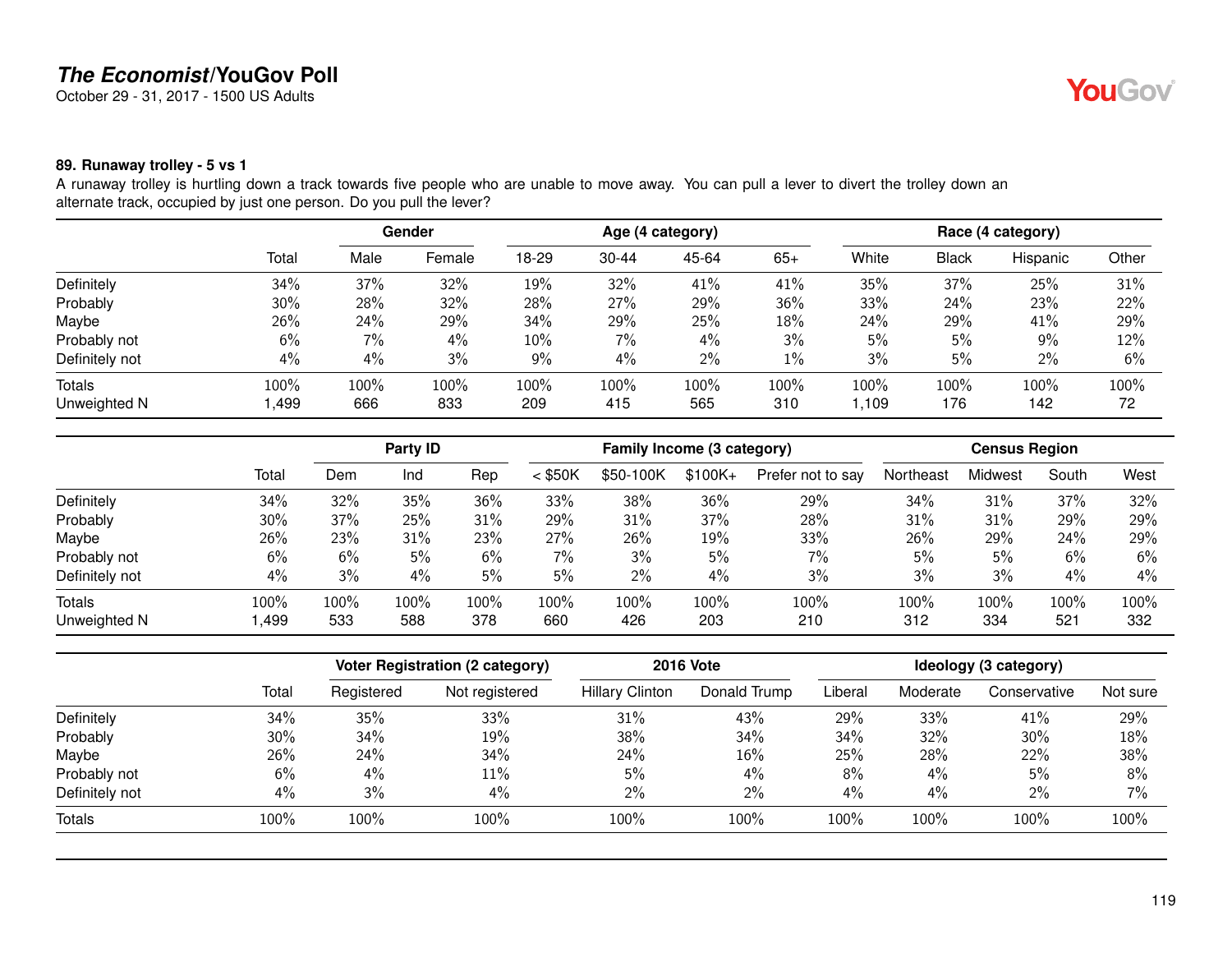October 29 - 31, 2017 - 1500 US Adults

|              |       |            | Voter Registration (2 category) |                        | <b>2016 Vote</b> | Ideology (3 category) |          |              |          |  |
|--------------|-------|------------|---------------------------------|------------------------|------------------|-----------------------|----------|--------------|----------|--|
|              | Total | Registered | Not registered                  | <b>Hillary Clinton</b> | Donald Trump     | Liberal               | Moderate | Conservative | Not sure |  |
| Unweighted N | .499  | ,291       | 208                             | 563                    | 500              | 399                   | 468      | 496          | 136      |  |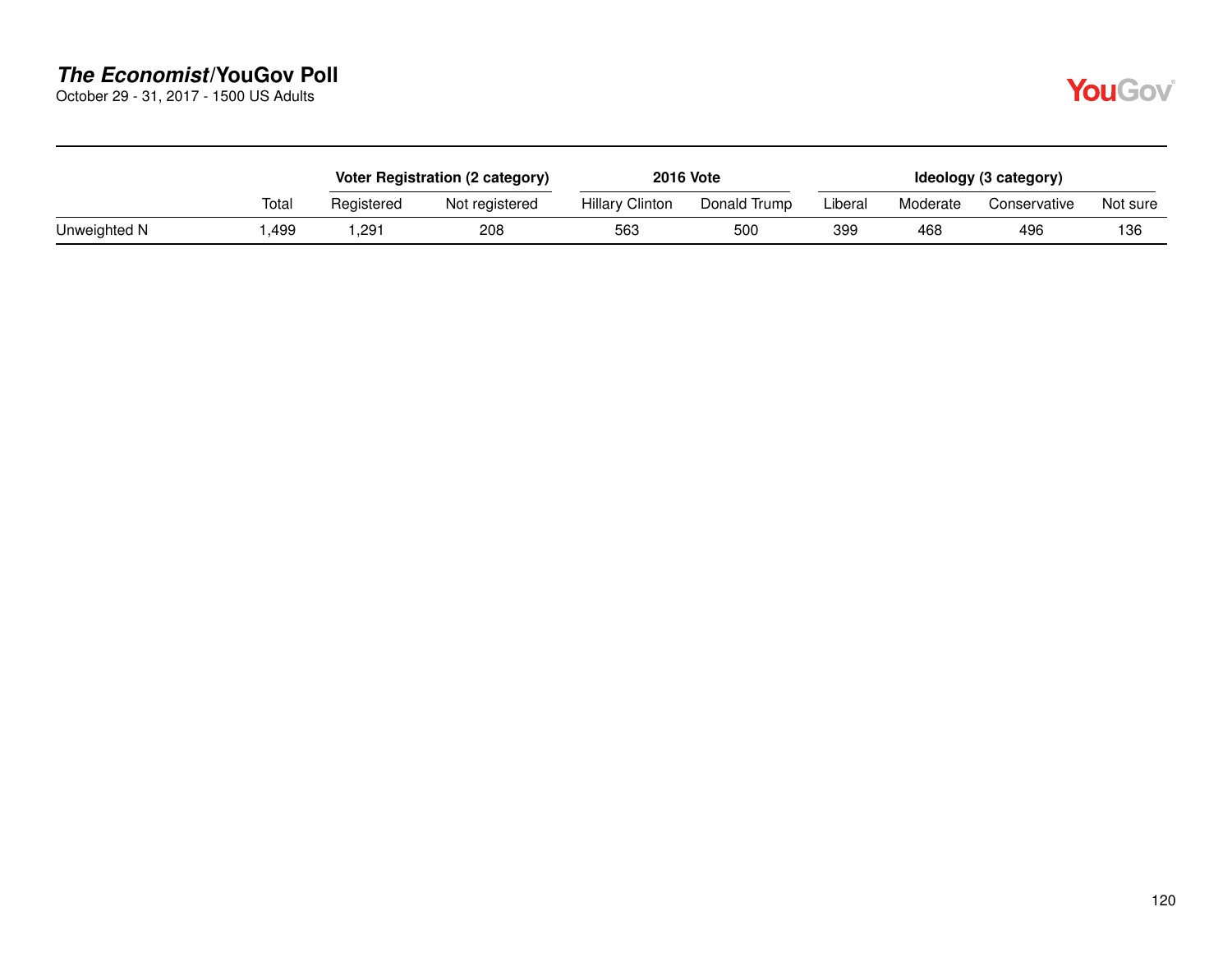October 29 - 31, 2017 - 1500 US Adults

### **90. Runaway trolley - pushing man**

A runaway trolley is hurtling down a track towards five people. You can stop the trolley, but only by pushing a man next to you in front of the track. Do you do it?

|                |       |      | Gender |       |           | Age (4 category) |       |       |       | Race (4 category) |       |
|----------------|-------|------|--------|-------|-----------|------------------|-------|-------|-------|-------------------|-------|
|                | Total | Male | Female | 18-29 | $30 - 44$ | 45-64            | $65+$ | White | Black | Hispanic          | Other |
| Definitely     | 8%    | 11%  | 6%     | 7%    | 10%       | 10%              | $6\%$ | 9%    | 7%    | 7%                | 4%    |
| Probably       | 13%   | 15%  | 10%    | 17%   | 14%       | 11%              | 9%    | 12%   | 10%   | 17%               | 13%   |
| Maybe          | 25%   | 23%  | 27%    | 26%   | 32%       | 23%              | 19%   | 22%   | 24%   | 39%               | 28%   |
| Probably not   | 28%   | 27%  | 29%    | 24%   | 23%       | 29%              | 36%   | 31%   | 25%   | 15%               | 31%   |
| Definitely not | 26%   | 25%  | 27%    | 26%   | 21%       | 28%              | 30%   | 26%   | 35%   | 21%               | 24%   |
| Totals         | 100%  | 100% | 100%   | 100%  | 100%      | 100%             | 100%  | 100%  | 100%  | 100%              | 100%  |
| Unweighted N   | ,498  | 665  | 833    | 209   | 414       | 565              | 310   | 1,109 | 176   | 142               | 71    |

|                |       | Party <b>ID</b> |       | Family Income (3 category) |           |           |           | <b>Census Region</b> |           |         |       |      |
|----------------|-------|-----------------|-------|----------------------------|-----------|-----------|-----------|----------------------|-----------|---------|-------|------|
|                | Total | Dem             | Ind   | Rep                        | $<$ \$50K | \$50-100K | $$100K +$ | Prefer not to say    | Northeast | Midwest | South | West |
| Definitely     | 8%    | 8%              | $9\%$ | 8%                         | 8%        | 9%        | 11%       | 5%                   | 7%        | 8%      | 10%   | 7%   |
| Probably       | 13%   | 12%             | 14%   | 11%                        | 12%       | 11%       | 17%       | 13%                  | 15%       | 9%      | 13%   | 12%  |
| Maybe          | 25%   | 22%             | 27%   | 24%                        | 28%       | 23%       | 18%       | 24%                  | 24%       | 29%     | 21%   | 27%  |
| Probably not   | 28%   | 31%             | 26%   | 29%                        | 26%       | 33%       | 25%       | 29%                  | 33%       | 27%     | 26%   | 29%  |
| Definitely not | 26%   | 27%             | 24%   | 28%                        | 26%       | 24%       | 29%       | 29%                  | 21%       | 27%     | 29%   | 25%  |
| <b>Totals</b>  | 100%  | 100%            | 100%  | 100%                       | 100%      | 100%      | 100%      | 100%                 | 100%      | 100%    | 100%  | 100% |
| Unweighted N   | ,498  | 532             | 588   | 378                        | 661       | 425       | 202       | 210                  | 312       | 334     | 520   | 332  |

|                |       | Voter Registration (2 category) |                | <b>2016 Vote</b>       | Ideology (3 category) |         |          |              |          |
|----------------|-------|---------------------------------|----------------|------------------------|-----------------------|---------|----------|--------------|----------|
|                | Total | Registered                      | Not registered | <b>Hillary Clinton</b> | Donald Trump          | Liberal | Moderate | Conservative | Not sure |
| Definitely     | 8%    | 8%                              | 10%            | 8%                     | 10%                   | 6%      | 9%       | 10%          | 6%       |
| Probably       | 13%   | 13%                             | 13%            | 11%                    | $11\%$                | 14%     | 15%      | 10%          | 12%      |
| Maybe          | 25%   | 23%                             | 29%            | 22%                    | 20%                   | 22%     | 25%      | 23%          | 34%      |
| Probably not   | 28%   | 29%                             | 25%            | 31%                    | 29%                   | 32%     | 27%      | 28%          | 22%      |
| Definitely not | 26%   | 27%                             | 23%            | 27%                    | 30%                   | 26%     | 24%      | 29%          | 26%      |
| Totals         | 100%  | 100%                            | 100%           | 100%                   | 100%                  | 100%    | 100%     | 100%         | 100%     |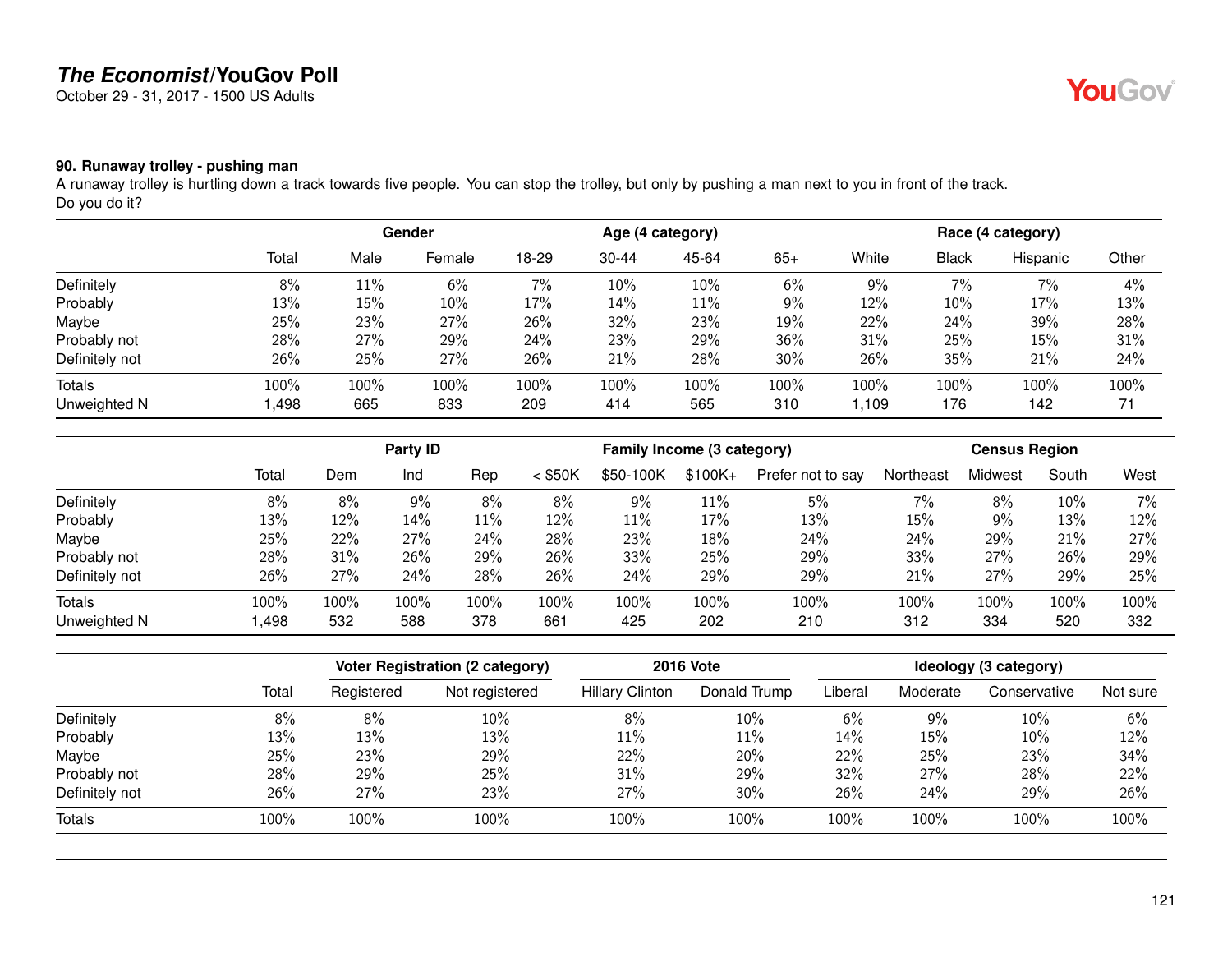October 29 - 31, 2017 - 1500 US Adults

|              |       |            | Voter Registration (2 category) |                        | <b>2016 Vote</b> | Ideology (3 category) |          |              |          |  |
|--------------|-------|------------|---------------------------------|------------------------|------------------|-----------------------|----------|--------------|----------|--|
|              | Total | Registered | Not registered                  | <b>Hillary Clinton</b> | Donald Trump     | Liberal               | Moderate | Conservative | Not sure |  |
| Unweighted N | .498  | ,289       | 209                             | 562                    | 50C              | 399                   | 467      | 496          | 136      |  |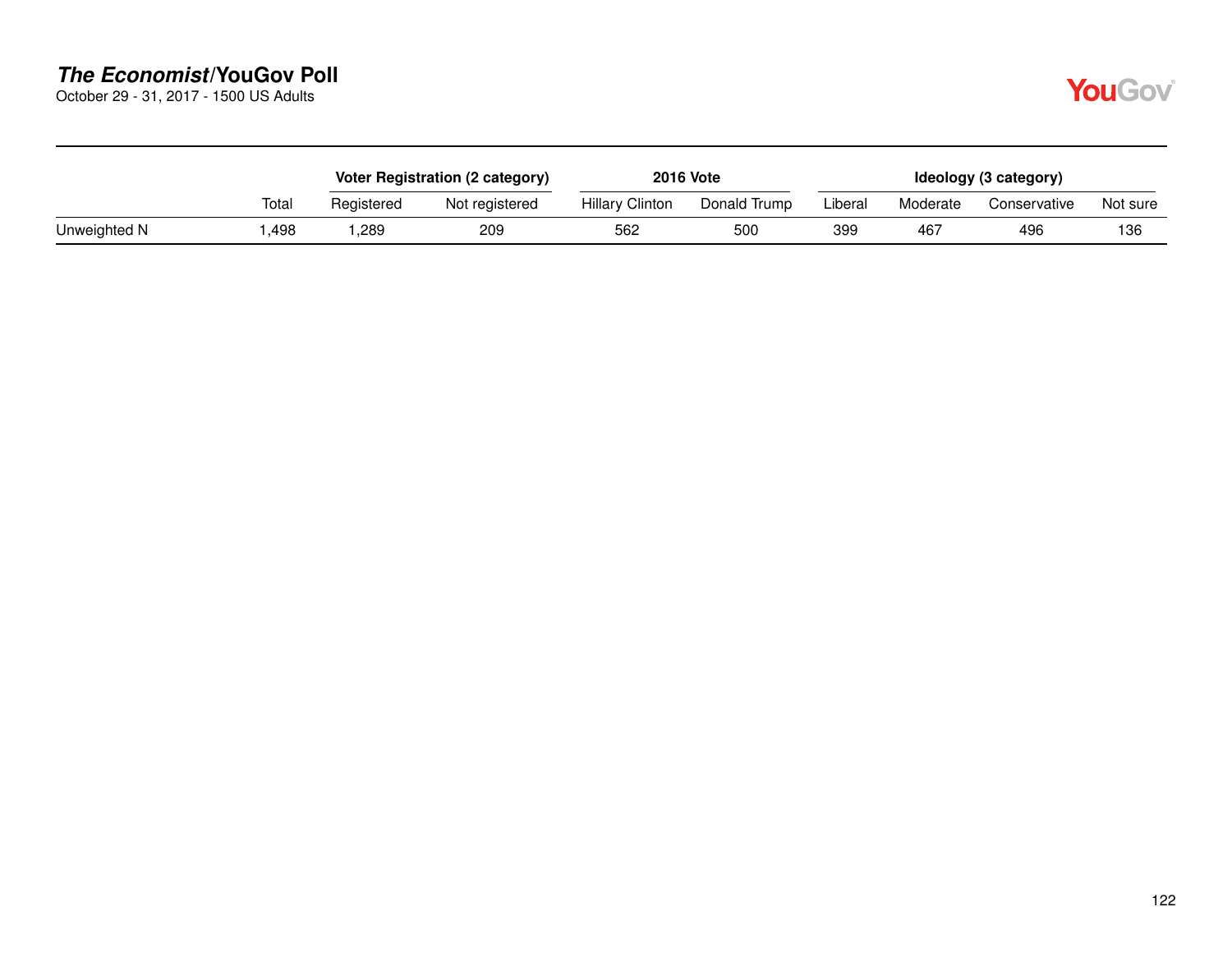October 29 - 31, 2017 - 1500 US Adults

## **YouGov**

#### **91. Saving a stranger**

Suppose you had the chance to save the life of a stranger–whom you will never meet–by simply pressing a button. If you decide not to press the button, would you consider yourself a murderer?

|                |       | Gender |        | Age (4 category) |           |       |       | Race (4 category) |              |          |       |
|----------------|-------|--------|--------|------------------|-----------|-------|-------|-------------------|--------------|----------|-------|
|                | Total | Male   | Female | 18-29            | $30 - 44$ | 45-64 | $65+$ | White             | <b>Black</b> | Hispanic | Other |
| Definitely     | 27%   | 24%    | 30%    | 26%              | 23%       | 25%   | 37%   | 28%               | 26%          | 30%      | 15%   |
| Probably       | 24%   | 20%    | 28%    | 22%              | 23%       | 24%   | 27%   | 25%               | 24%          | 19%      | 18%   |
| Maybe          | 20%   | 20%    | 21%    | 26%              | 20%       | 22%   | 13%   | 19%               | 18%          | 29%      | 27%   |
| Probably not   | 15%   | 20%    | 12%    | 17%              | 17%       | 16%   | 11%   | 15%               | 18%          | 13%      | 20%   |
| Definitely not | 13%   | 17%    | 9%     | 8%               | 17%       | 14%   | 12%   | 13%               | 15%          | 9%       | 20%   |
| <b>Totals</b>  | 100%  | 100%   | 100%   | 100%             | 100%      | 100%  | 100%  | 100%              | 100%         | $100\%$  | 100%  |
| Unweighted N   | ,500  | 666    | 834    | 209              | 415       | 566   | 310   | 1,110             | 176          | 142      | 72    |

|                |       | Party ID |      | Family Income (3 category) |           |           |          | <b>Census Region</b> |           |         |       |      |
|----------------|-------|----------|------|----------------------------|-----------|-----------|----------|----------------------|-----------|---------|-------|------|
|                | Total | Dem      | Ind  | Rep                        | $<$ \$50K | \$50-100K | $$100K+$ | Prefer not to say    | Northeast | Midwest | South | West |
| Definitely     | 27%   | 31%      | 23%  | 29%                        | 26%       | 29%       | 26%      | 30%                  | 24%       | 26%     | 29%   | 27%  |
| Probably       | 24%   | 24%      | 25%  | 22%                        | 24%       | 25%       | 27%      | 20%                  | 26%       | 29%     | 23%   | 19%  |
| Maybe          | 20%   | 17%      | 23%  | 20%                        | 21%       | 18%       | 16%      | 26%                  | 20%       | 20%     | 18%   | 26%  |
| Probably not   | 15%   | 17%      | 13%  | 18%                        | 17%       | 14%       | 20%      | 11%                  | 17%       | 12%     | 16%   | 16%  |
| Definitely not | 13%   | 11%      | 15%  | 11%                        | 12%       | 15%       | 11%      | 14%                  | 13%       | 12%     | 14%   | 12%  |
| <b>Totals</b>  | 100%  | 100%     | 100% | 100%                       | 100%      | 100%      | 100%     | 100%                 | 100%      | 100%    | 100%  | 100% |
| Unweighted N   | ,500  | 533      | 589  | 378                        | 661       | 426       | 203      | 210                  | 312       | 335     | 521   | 332  |

|                |       |            | <b>Voter Registration (2 category)</b> |                        | <b>2016 Vote</b> |         |          | Ideology (3 category) |          |
|----------------|-------|------------|----------------------------------------|------------------------|------------------|---------|----------|-----------------------|----------|
|                | Total | Registered | Not registered                         | <b>Hillary Clinton</b> | Donald Trump     | Liberal | Moderate | Conservative          | Not sure |
| Definitely     | 27%   | 29%        | 23%                                    | 31%                    | 31%              | 30%     | 25%      | 29%                   | 21%      |
| Probably       | 24%   | 26%        | 19%                                    | 25%                    | 26%              | 22%     | 28%      | 22%                   | 23%      |
| Maybe          | 20%   | 18%        | 27%                                    | 18%                    | 14%              | 20%     | 19%      | 19%                   | 29%      |
| Probably not   | 15%   | 15%        | 17%                                    | 16%                    | 12%              | 15%     | 16%      | 16%                   | 14%      |
| Definitely not | 13%   | 13%        | 13%                                    | 11%                    | 16%              | 12%     | $12\%$   | 14%                   | 13%      |
| <b>Totals</b>  | 100%  | 100%       | 100%                                   | 100%                   | 100%             | 100%    | 100%     | 100%                  | 100%     |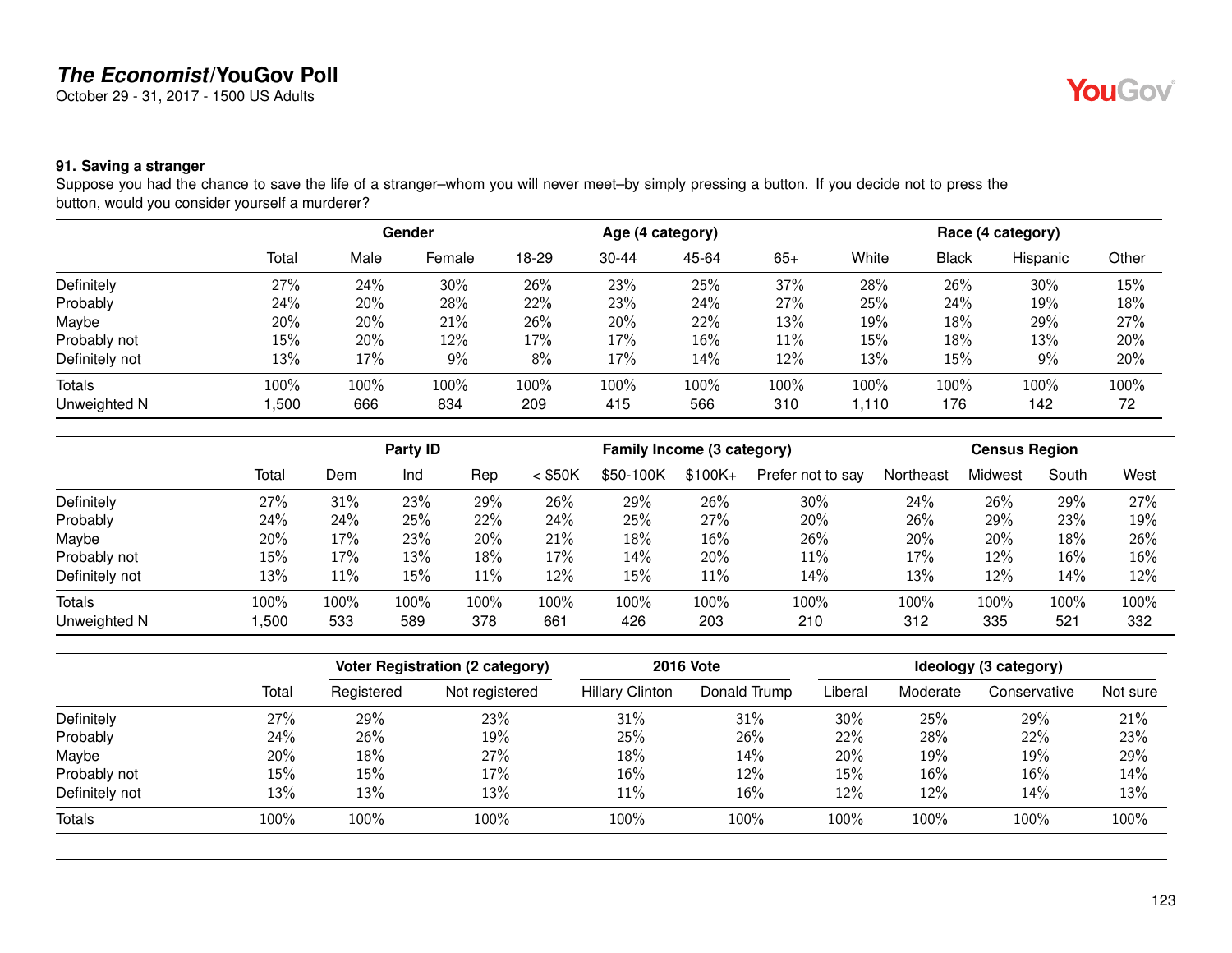October 29 - 31, 2017 - 1500 US Adults

|              |       |               | Voter Registration (2 category) |                        | <b>2016 Vote</b> |         |          | Ideology (3 category) |          |
|--------------|-------|---------------|---------------------------------|------------------------|------------------|---------|----------|-----------------------|----------|
|              | Total | Registered    | Not registered                  | <b>Hillary Clinton</b> | Donald Trump     | Liberal | Moderate | Conservative          | Not sure |
| Unweighted N | .500  | $.29^{\circ}$ | 209                             | 563                    | 50C              | 399     | 468      | 497                   | 136      |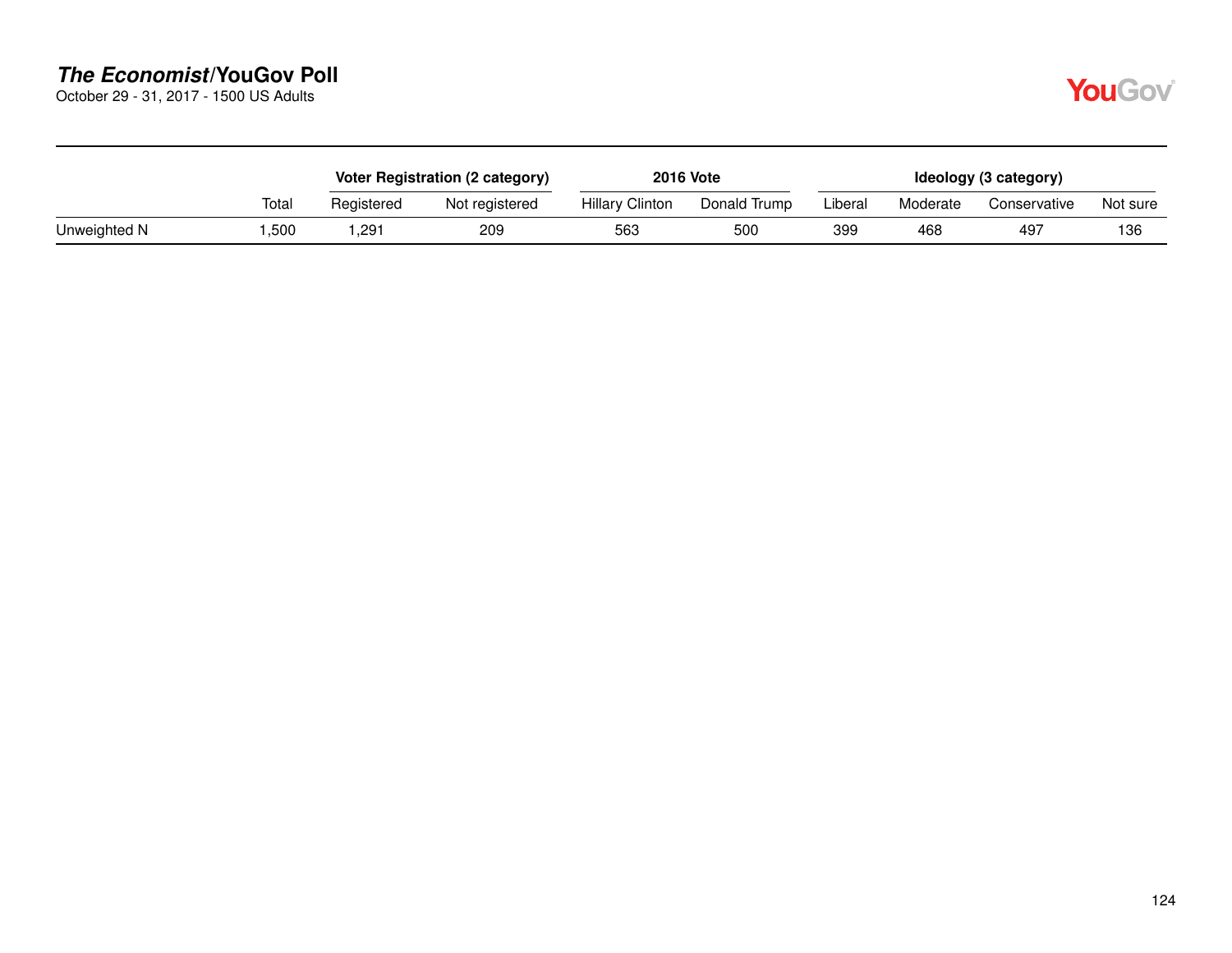October 29 - 31, 2017 - 1500 US Adults

### **92. Value of the lives of strangers**

Do you believe that lives of strangers are worth just as much as the lives of your friends and family members?

|                |       | <b>Gender</b> |        | Age (4 category) |           |       |        | Race (4 category) |       |          |       |
|----------------|-------|---------------|--------|------------------|-----------|-------|--------|-------------------|-------|----------|-------|
|                | Total | Male          | Female | 18-29            | $30 - 44$ | 45-64 | $65+$  | White             | Black | Hispanic | Other |
| Definitely     | 49%   | 44%           | 55%    | 39%              | 44%       | 55%   | 58%    | 51%               | 52%   | 49%      | 30%   |
| Probably       | 18%   | 18%           | 19%    | 17%              | 18%       | 21%   | $16\%$ | 20%               | 13%   | 12%      | 18%   |
| Maybe          | 19%   | 21%           | 17%    | 24%              | 23%       | 16%   | 13%    | 16%               | 17%   | 31%      | 32%   |
| Probably not   | 8%    | 9%            | 6%     | 11%              | 8%        | 5%    | 8%     | 8%                | 10%   | 5%       | 8%    |
| Definitely not | 6%    | 8%            | 4%     | 10%              | 7%        | 3%    | 4%     | 5%                | 8%    | 3%       | 11%   |
| Totals         | 100%  | 100%          | 100%   | 100%             | 100%      | 100%  | 100%   | 100%              | 100%  | 100%     | 100%  |
| Unweighted N   | ,500  | 666           | 834    | 209              | 415       | 566   | 310    | 1,110             | 176   | 142      | 72    |

|                |       | Party ID |      |       | Family Income (3 category) |           |           |                   | <b>Census Region</b> |         |       |       |
|----------------|-------|----------|------|-------|----------------------------|-----------|-----------|-------------------|----------------------|---------|-------|-------|
|                | Total | Dem      | Ind  | Rep   | $<$ \$50K                  | \$50-100K | $$100K +$ | Prefer not to say | Northeast            | Midwest | South | West  |
| Definitely     | 49%   | 54%      | 45%  | 52%   | 51%                        | 50%       | 47%       | 46%               | 45%                  | 48%     | 55%   | 46%   |
| Probably       | 18%   | 19%      | 17%  | 19%   | 16%                        | 18%       | 24%       | 21%               | 23%                  | 19%     | 14%   | 19%   |
| Maybe          | 19%   | 17%      | 22%  | 16%   | 20%                        | 17%       | 16%       | 20%               | 19%                  | 18%     | 17%   | 22%   |
| Probably not   | 8%    | 5%       | 9%   | $7\%$ | 7%                         | 8%        | 10%       | $7\%$             | 8%                   | 10%     | 7%    | 6%    |
| Definitely not | 6%    | 5%       | 7%   | 5%    | 5%                         | $7\%$     | 3%        | 7%                | 4%                   | 5%      | 6%    | $7\%$ |
| Totals         | 100%  | 100%     | 100% | 100%  | 100%                       | 100%      | 100%      | 100%              | 100%                 | 100%    | 100%  | 100%  |
| Unweighted N   | ,500  | 533      | 589  | 378   | 661                        | 426       | 203       | 210               | 312                  | 335     | 521   | 332   |

|                |       |            | <b>Voter Registration (2 category)</b> |                        | <b>2016 Vote</b> |         |          | Ideology (3 category) |          |
|----------------|-------|------------|----------------------------------------|------------------------|------------------|---------|----------|-----------------------|----------|
|                | Total | Registered | Not registered                         | <b>Hillary Clinton</b> | Donald Trump     | Liberal | Moderate | Conservative          | Not sure |
| Definitely     | 49%   | 52%        | 42%                                    | 55%                    | 51%              | 50%     | 50%      | 51%                   | 43%      |
| Probably       | 18%   | 19%        | 18%                                    | 22%                    | 20%              | 19%     | 21%      | 17%                   | 14%      |
| Maybe          | 19%   | 17%        | 24%                                    | 14%                    | 13%              | 18%     | 17%      | 18%                   | 27%      |
| Probably not   | 8%    | 7%         | 8%                                     | $7\%$                  | 10%              | 6%      | 8%       | 8%                    | 10%      |
| Definitely not | 6%    | 5%         | 8%                                     | 3%                     | 6%               | 7%      | 4%       | 6%                    | 7%       |
| Totals         | 100%  | 100%       | 100%                                   | 100%                   | 100%             | 100%    | 100%     | 100%                  | 100%     |
| Unweighted N   | ,500  | ,291       | 209                                    | 563                    | 500              | 399     | 468      | 497                   | 136      |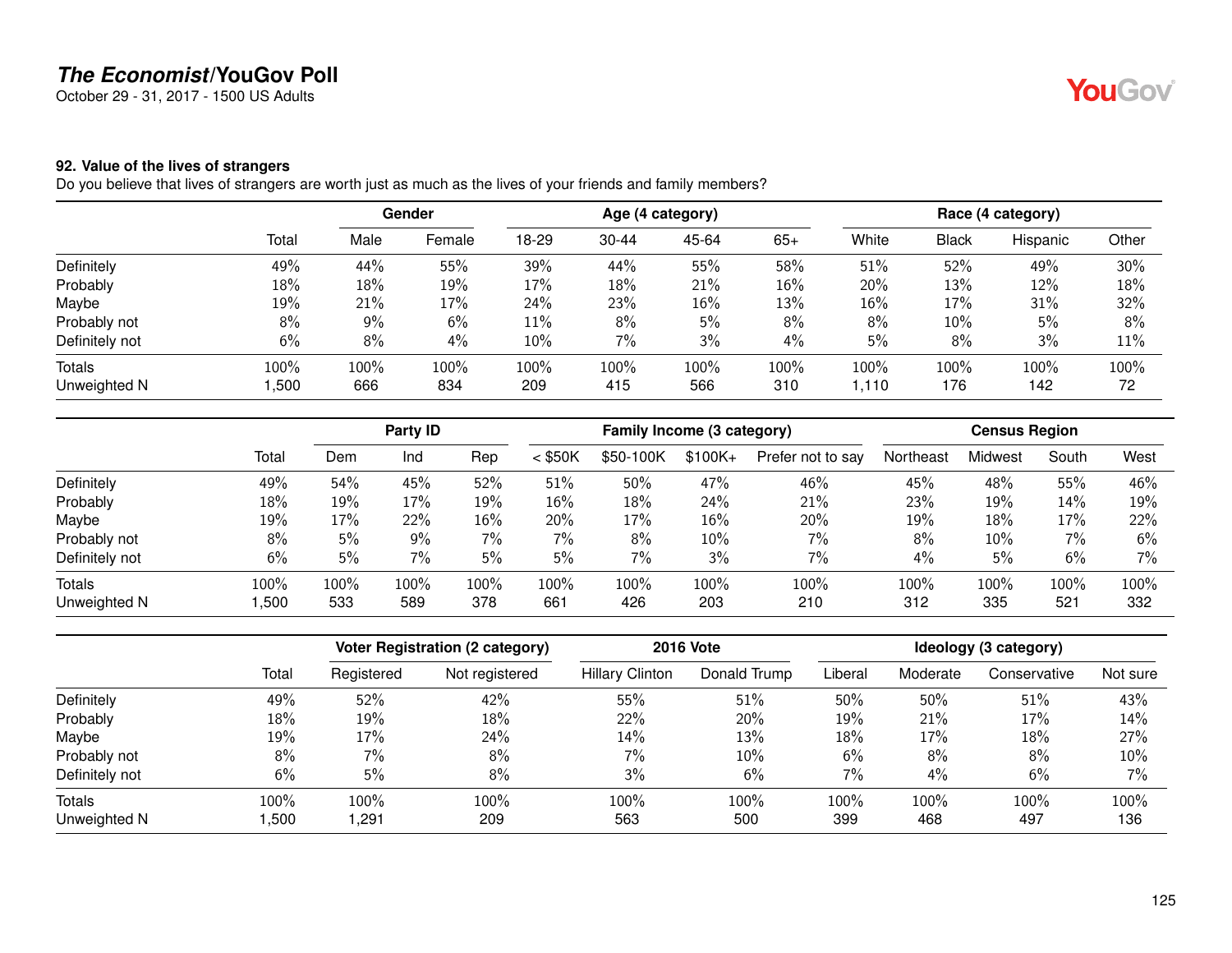October 29 - 31, 2017 - 1500 US Adults

#### **93. Immoral actions**

Which of the following statements do you agree with more?

|                                                                                                       |                |             | Gender      |             |             | Age (4 category) |             |               |              | Race (4 category) |            |
|-------------------------------------------------------------------------------------------------------|----------------|-------------|-------------|-------------|-------------|------------------|-------------|---------------|--------------|-------------------|------------|
|                                                                                                       | Total          | Male        | Female      | 18-29       | $30 - 44$   | 45-64            | $65+$       | White         | <b>Black</b> | Hispanic          | Other      |
| We should never commit<br>any immoral actions.<br>It is acceptable to commit<br>immoral actions if it | 64%            | 61%         | 66%         | 53%         | 60%         | 67%              | 74%         | 63%           | 71%          | 66%               | 52%        |
| serves a greater good.                                                                                | $36\%$         | 39%         | 34%         | 47%         | 40%         | 33%              | 26%         | 37%           | 29%          | 34%               | 48%        |
| Totals<br>Unweighted N                                                                                | 100%<br>500, ا | 100%<br>666 | 100%<br>834 | 100%<br>209 | 100%<br>415 | 100%<br>566      | 100%<br>310 | 100%<br>1,110 | 100%<br>176  | 100%<br>142       | 100%<br>72 |

|                                                                                                                                 |              |             | Party ID    |             |               | Family Income (3 category) |             |                   |             | <b>Census Region</b> |             |             |
|---------------------------------------------------------------------------------------------------------------------------------|--------------|-------------|-------------|-------------|---------------|----------------------------|-------------|-------------------|-------------|----------------------|-------------|-------------|
|                                                                                                                                 | Total        | Dem         | Ind         | Rep         | $<$ \$50K     | \$50-100K                  | $$100K +$   | Prefer not to say | Northeast   | Midwest              | South       | West        |
| We should never commit<br>any immoral actions.<br>It is acceptable to commit<br>immoral actions if it<br>serves a greater good. | 64%<br>36%   | 59%<br>41%  | 61%<br>39%  | 75%<br>25%  | $65\%$<br>35% | 61%<br>39%                 | 64%<br>36%  | 64%<br>36%        | 59%<br>41%  | 62%<br>38%           | 66%<br>34%  | 66%<br>34%  |
| <b>Totals</b><br>Unweighted N                                                                                                   | 100%<br>,500 | 100%<br>533 | 100%<br>589 | 100%<br>378 | 100%<br>661   | 100%<br>426                | 100%<br>203 | 100%<br>210       | 100%<br>312 | 100%<br>335          | 100%<br>521 | 100%<br>332 |

|                                                                                                       |                |              | Voter Registration (2 category) |                        | <b>2016 Vote</b> |             |             | Ideology (3 category) |             |
|-------------------------------------------------------------------------------------------------------|----------------|--------------|---------------------------------|------------------------|------------------|-------------|-------------|-----------------------|-------------|
|                                                                                                       | Total          | Registered   | Not registered                  | <b>Hillary Clinton</b> | Donald Trump     | Liberal     | Moderate    | Conservative          | Not sure    |
| We should never commit<br>any immoral actions.<br>It is acceptable to commit<br>immoral actions if it | 64%            | 64%          | 64%                             | 56%                    | 76%              | 51%         | 63%         | 74%                   | 63%         |
| serves a greater good.                                                                                | 36%            | 36%          | 36%                             | 44%                    | 24%              | 49%         | 37%         | 26%                   | 37%         |
| Totals<br>Unweighted N                                                                                | 100%<br>500, ا | 100%<br>,291 | 100%<br>209                     | 100%<br>563            | 100%<br>500      | 100%<br>399 | 100%<br>468 | 100%<br>497           | 100%<br>136 |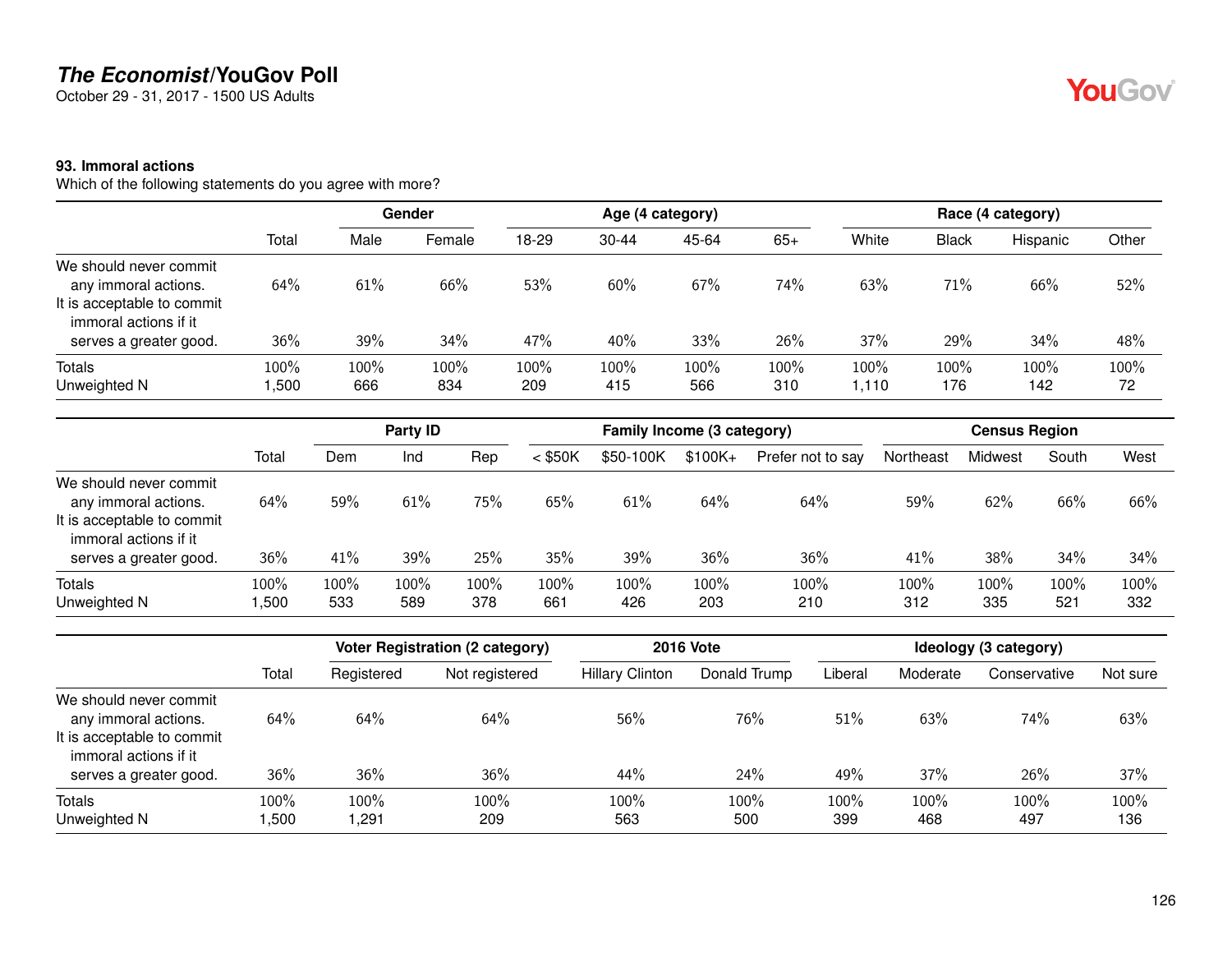October 29 - 31, 2017 - 1500 US Adults

#### **94. Primary major**

What was your primary major in college? *Asked of college graduates*

|                           |       |       | Gender |       |           | Age (4 category) |       |       |              | Race (4 category) |       |
|---------------------------|-------|-------|--------|-------|-----------|------------------|-------|-------|--------------|-------------------|-------|
|                           | Total | Male  | Female | 18-29 | $30 - 44$ | 45-64            | $65+$ | White | <b>Black</b> | Hispanic          | Other |
| Math, computer science,   |       |       |        |       |           |                  |       |       |              |                   |       |
| engineering or physical   |       |       |        |       |           |                  |       |       |              |                   |       |
| science                   | 4%    | 6%    | 2%     | 3%    | 4%        | 4%               | 3%    | 5%    | $1\%$        | 3%                | 2%    |
| Philosophy                | $1\%$ | $1\%$ | $1\%$  | $1\%$ | 1%        | $0\%$            | $1\%$ | 1%    | $1\%$        | $1\%$             | 2%    |
| Economics or finance      | 3%    | 4%    | $2\%$  | 2%    | 3%        | 4%               | 2%    | 3%    | 2%           | 2%                | 2%    |
| Other natural sciences    | 2%    | $2\%$ | $1\%$  | 2%    | 1%        | 2%               | 2%    | 2%    | $1\%$        | 1%                | 3%    |
| Other social sciences or  |       |       |        |       |           |                  |       |       |              |                   |       |
| business                  | 7%    | 7%    | 7%     | 4%    | 8%        | 9%               | 6%    | 8%    | 5%           | 4%                | 4%    |
| Arts/humanities           | 6%    | 5%    | 7%     | 7%    | 8%        | 5%               | 4%    | 7%    | 5%           | 3%                | 4%    |
| Other field               | 6%    | 5%    | 6%     | 2%    | 5%        | 6%               | 10%   | 7%    | 2%           | 2%                | 6%    |
| Did not/have not graduate |       |       |        |       |           |                  |       |       |              |                   |       |
| from college              | 72%   | 71%   | 74%    | 78%   | 70%       | 70%              | 72%   | 68%   | 83%          | 86%               | 78%   |
| <b>Totals</b>             | 100%  | 100%  | 100%   | 100%  | 100%      | 100%             | 100%  | 100%  | 100%         | 100%              | 100%  |
| Unweighted N              | 1,496 | 665   | 831    | 208   | 412       | 566              | 310   | 1,107 | 176          | 141               | 72    |

| $<$ \$50K<br>$1\%$ | \$50-100K | $$100K+$ | Prefer not to say | Northeast | Midwest | South | West  |
|--------------------|-----------|----------|-------------------|-----------|---------|-------|-------|
|                    |           |          |                   |           |         |       |       |
|                    |           |          |                   |           |         |       |       |
|                    | 6%        | 10%      | $4\%$             | 4%        | 5%      | 3%    | 4%    |
| $1\%$              | $1\%$     | $1\%$    | $0\%$             | $0\%$     | $1\%$   | 1%    | $1\%$ |
| $1\%$              | $4\%$     | 9%       | 3%                | 3%        | 3%      | 2%    | 4%    |
| $2\%$              | 2%        | 3%       | $0\%$             | 3%        | $1\%$   | $1\%$ | 2%    |
|                    |           |          |                   |           |         |       |       |
| 5%                 | 8%        | 18%      | $4\%$             | 7%        | 7%      | 7%    | 6%    |
| 4%                 | 8%        | 10%      | 8%                | 8%        | 6%      |       | 7%    |
| 3%                 | 8%        | 10%      | 7%                | 5%        | 5%      | 6%    | 6%    |
|                    |           |          |                   |           |         |       |       |
| 84%                | 63%       | 40%      | 73%               | 69%       | 72%     | 76%   | 70%   |
|                    |           |          |                   |           |         |       | 4%    |

YouGov®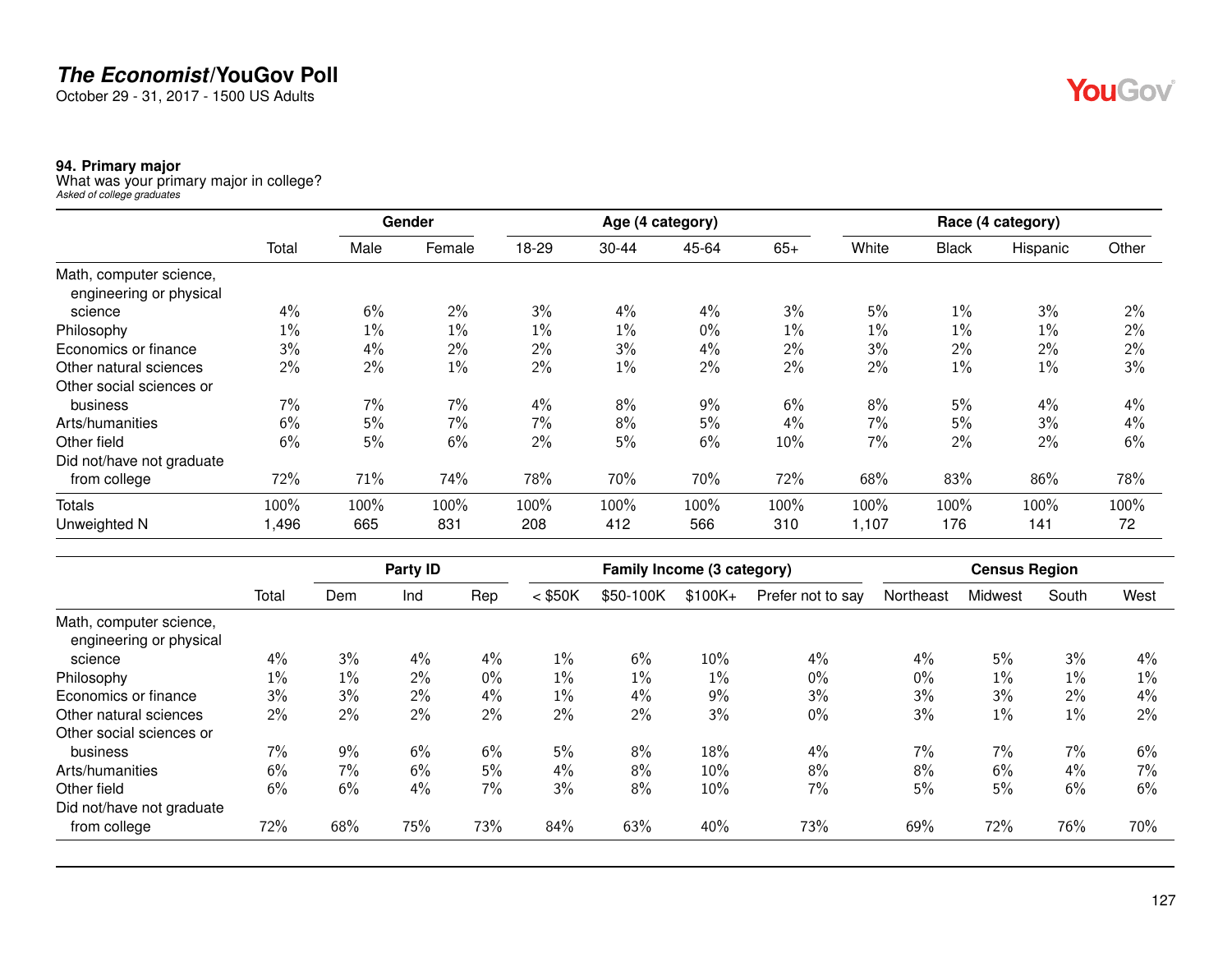October 29 - 31, 2017 - 1500 US Adults

|               |       |      | Party ID |      |           | Family Income (3 category) |         |                   |           | <b>Census Region</b> |       |      |
|---------------|-------|------|----------|------|-----------|----------------------------|---------|-------------------|-----------|----------------------|-------|------|
|               | Total | Dem  | Ind      | Rep  | $<$ \$50K | \$50-100K                  | \$100K+ | Prefer not to say | Northeast | Midwest              | South | West |
| <b>Totals</b> | 100%  | 100% | 100%     | 100% | 100%      | 100%                       | 100%    | 100%              | 100%      | $100\%$              | 100%  | 100% |
| Unweighted N  | ,496  | 530  | 588      | 378  | 660       | 423                        | 203     | 210               | 312       | 334                  | 520   | 330  |

|                                                    |       |            | <b>Voter Registration (2 category)</b> |                        | <b>2016 Vote</b> |         |          | Ideology (3 category) |          |
|----------------------------------------------------|-------|------------|----------------------------------------|------------------------|------------------|---------|----------|-----------------------|----------|
|                                                    | Total | Registered | Not registered                         | <b>Hillary Clinton</b> | Donald Trump     | Liberal | Moderate | Conservative          | Not sure |
| Math, computer science,<br>engineering or physical |       |            |                                        |                        |                  |         |          |                       |          |
| science                                            | 4%    | 5%         | $1\%$                                  | 5%                     | 5%               | 5%      | 5%       | 3%                    | $0\%$    |
| Philosophy                                         | 1%    | 1%         | $1\%$                                  | $1\%$                  | $0\%$            | $1\%$   | $1\%$    | $0\%$                 | $1\%$    |
| Economics or finance                               | 3%    | 4%         | 0%                                     | $4\%$                  | 4%               | 3%      | 3%       | 4%                    | 0%       |
| Other natural sciences                             | 2%    | 2%         | $1\%$                                  | 3%                     | $2\%$            | 2%      | 3%       | 1%                    | $1\%$    |
| Other social sciences or                           |       |            |                                        |                        |                  |         |          |                       |          |
| business                                           | $7\%$ | 9%         | $1\%$                                  | 12%                    | 8%               | 10%     | 8%       | 6%                    | 1%       |
| Arts/humanities                                    | 6%    | 7%         | 2%                                     | $9\%$                  | 6%               | 8%      | 5%       | 5%                    | 7%       |
| Other field                                        | 6%    | 7%         | $1\%$                                  | $8\%$                  | $8\%$            | 6%      | 5%       | 7%                    | 2%       |
| Did not/have not graduate                          |       |            |                                        |                        |                  |         |          |                       |          |
| from college                                       | 72%   | 64%        | 93%                                    | 57%                    | 66%              | 65%     | 69%      | 73%                   | 88%      |
| Totals                                             | 100%  | 100%       | 100%                                   | 100%                   | 100%             | 100%    | 100%     | 100%                  | 100%     |
| Unweighted N                                       | ,496  | 1,287      | 209                                    | 560                    | 500              | 396     | 467      | 497                   | 136      |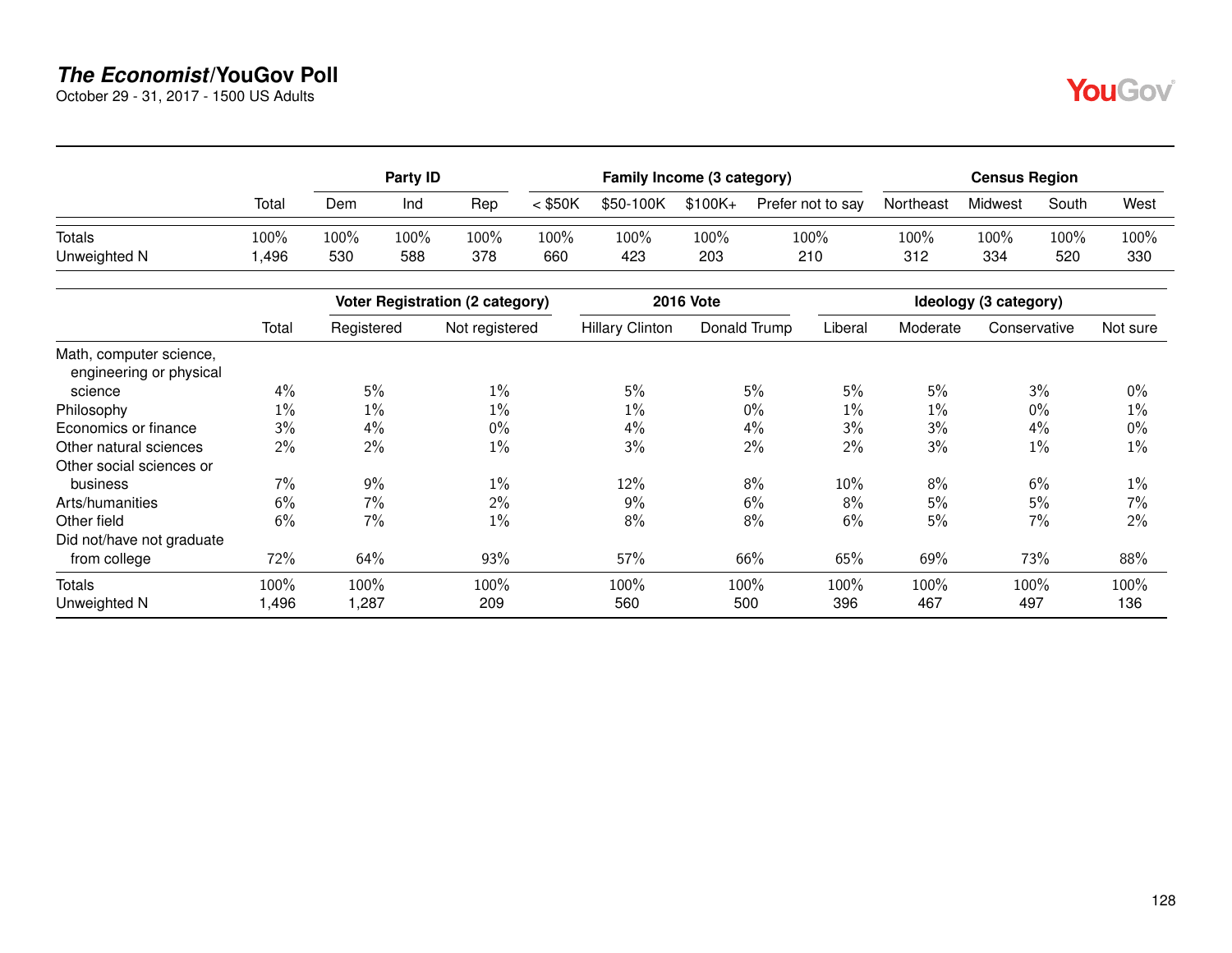October 29 - 31, 2017 - 1500 US Adults

#### **95. Issue importance - The economy**

How important are the following issues to you?

|                    |       |      | Gender |       |           | Age (4 category) |       |       |              | Race (4 category) |       |
|--------------------|-------|------|--------|-------|-----------|------------------|-------|-------|--------------|-------------------|-------|
|                    | Total | Male | Female | 18-29 | $30 - 44$ | 45-64            | $65+$ | White | <b>Black</b> | Hispanic          | Other |
| Very Important     | 66%   | 66%  | 65%    | 48%   | 58%       | 74%              | 79%   | 66%   | 70%          | 60%               | 63%   |
| Somewhat Important | 28%   | 28%  | 29%    | 38%   | 34%       | 23%              | 20%   | 29%   | 21%          | 32%               | 30%   |
| Not very Important | 4%    | 4%   | 4%     | 10%   | $4\%$     | 2%               | $0\%$ | 3%    | 6%           | 8%                | $1\%$ |
| Unimportant        | $2\%$ | 3%   | 2%     | 4%    | 4%        | 2%               | 0%    | $2\%$ | 3%           | $0\%$             | 6%    |
| <b>Totals</b>      | 100%  | 100% | 100%   | 100%  | 100%      | 100%             | 100%  | 100%  | 100%         | 100%              | 100%  |
| Unweighted N       | ,500  | 666  | 834    | 209   | 415       | 566              | 310   | 1.110 | 176          | 142               | 72    |

|                    |       |       | Party ID |       |           | Family Income (3 category) |           |                   |           | <b>Census Region</b> |       |      |
|--------------------|-------|-------|----------|-------|-----------|----------------------------|-----------|-------------------|-----------|----------------------|-------|------|
|                    | Total | Dem   | Ind      | Rep   | $<$ \$50K | \$50-100K                  | $$100K +$ | Prefer not to say | Northeast | Midwest              | South | West |
| Very Important     | 66%   | 69%   | 59%      | 73%   | 64%       | 68%                        | 66%       | 65%               | 71%       | 62%                  | 68%   | 61%  |
| Somewhat Important | 28%   | 30%   | 30%      | 23%   | 27%       | 28%                        | 32%       | 29%               | 26%       | 30%                  | 26%   | 32%  |
| Not very Important | 4%    | $2\%$ | 6%       | $2\%$ | 4%        | $2\%$                      | 2%        | 5%                | $2\%$     | 5%                   | 3%    | 5%   |
| Unimportant        | 2%    | 0%    | 4%       | $2\%$ | 4%        | $1\%$                      | $0\%$     | 1%                | 1%        | 3%                   | 3%    | 2%   |
| Totals             | 100%  | 100%  | 100%     | 100%  | 100%      | 100%                       | 100%      | 100%              | 100%      | 100%                 | 100%  | 100% |
| Unweighted N       | ,500  | 533   | 589      | 378   | 661       | 426                        | 203       | 210               | 312       | 335                  | 521   | 332  |

|                    |       |            | Voter Registration (2 category) |                        | <b>2016 Vote</b> |         |          | Ideology (3 category) |          |
|--------------------|-------|------------|---------------------------------|------------------------|------------------|---------|----------|-----------------------|----------|
|                    | Total | Registered | Not registered                  | <b>Hillary Clinton</b> | Donald Trump     | Liberal | Moderate | Conservative          | Not sure |
| Very Important     | 66%   | 71%        | 52%                             | 65%                    | 82%              | 59%     | 68%      | 75%                   | 51%      |
| Somewhat Important | 28%   | 26%        | 33%                             | 32%                    | 17%              | 34%     | 25%      | 22%                   | 39%      |
| Not very Important | 4%    | $2\%$      | 8%                              | $2\%$                  | $1\%$            | $4\%$   | 4%       | 3%                    | 4%       |
| Unimportant        | $2\%$ | $1\%$      | 7%                              | $0\%$                  | $0\%$            | 3%      | 2%       | $1\%$                 | 6%       |
| <b>Totals</b>      | 100%  | 100%       | 100%                            | 100%                   | 100%             | 100%    | 100%     | 100%                  | 100%     |
| Unweighted N       | ,500  | ,291       | 209                             | 563                    | 500              | 399     | 468      | 497                   | 136      |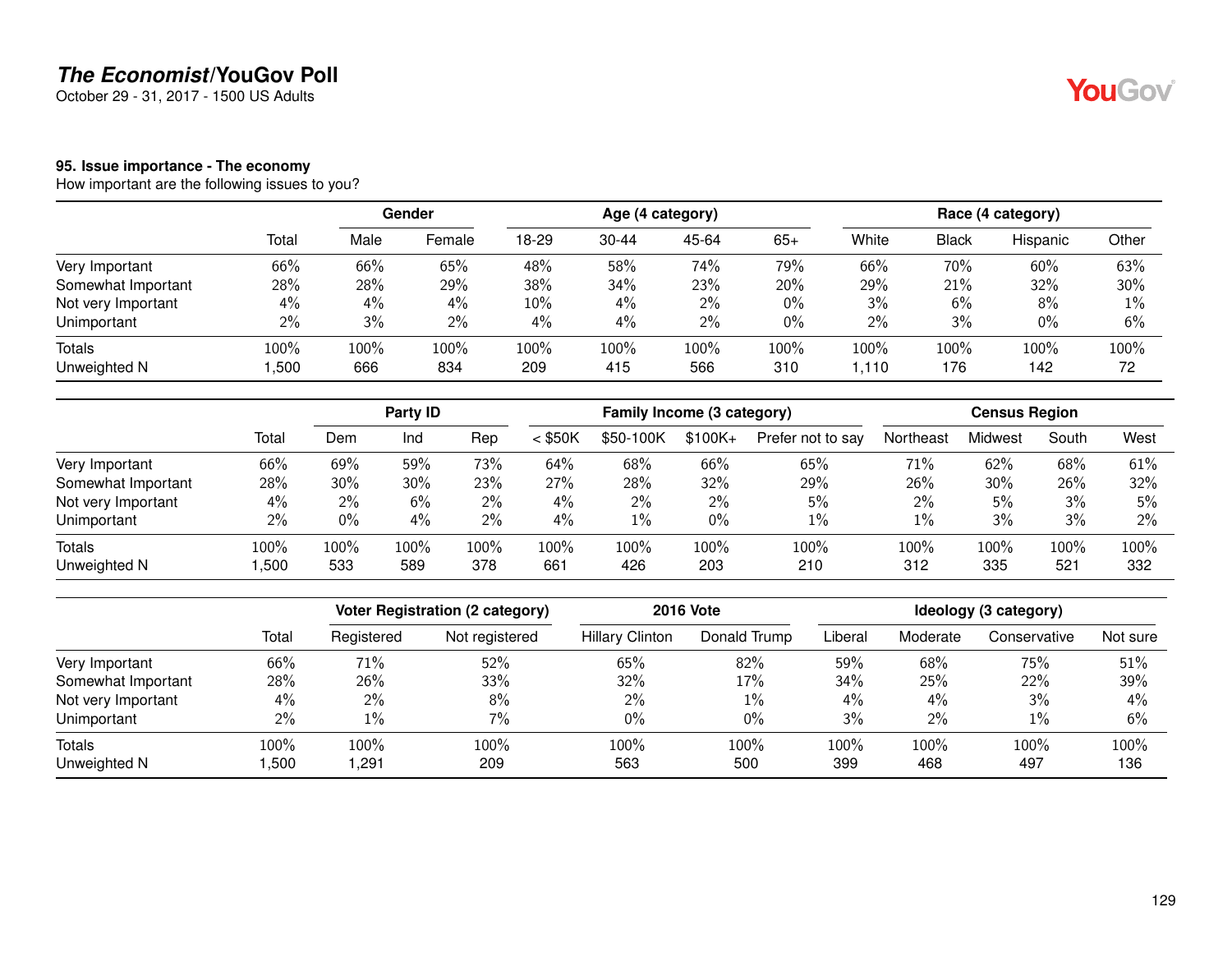October 29 - 31, 2017 - 1500 US Adults

#### **96. Issue importance - Immigration**

How important are the following issues to you?

|                    |       |      | Gender |       |           | Age (4 category) |       |       |              | Race (4 category) |       |
|--------------------|-------|------|--------|-------|-----------|------------------|-------|-------|--------------|-------------------|-------|
|                    | Total | Male | Female | 18-29 | $30 - 44$ | 45-64            | $65+$ | White | <b>Black</b> | Hispanic          | Other |
| Very Important     | 47%   | 45%  | 49%    | 38%   | 43%       | 48%              | 58%   | 48%   | 43%          | 51%               | 43%   |
| Somewhat Important | 34%   | 33%  | 34%    | 34%   | 35%       | 33%              | 33%   | 34%   | 31%          | 30%               | 41%   |
| Not very Important | 14%   | 15%  | 12%    | 18%   | 14%       | 15%              | 7%    | 13%   | 19%          | 15%               | 6%    |
| Unimportant        | 6%    | 7%   | 4%     | 9%    | 8%        | 4%               | $2\%$ | 5%    | 7%           | 4%                | 10%   |
| <b>Totals</b>      | 100%  | 100% | 100%   | 100%  | 100%      | 100%             | 100%  | 100%  | 100%         | 100%              | 100%  |
| Unweighted N       | ,499  | 666  | 833    | 208   | 415       | 566              | 310   | 1.110 | 176          | 141               | 72    |

|                    |       |       | Party <b>ID</b> |       |           | Family Income (3 category) |           |                   |           | <b>Census Region</b> |       |      |
|--------------------|-------|-------|-----------------|-------|-----------|----------------------------|-----------|-------------------|-----------|----------------------|-------|------|
|                    | Total | Dem   | Ind             | Rep   | $<$ \$50K | \$50-100K                  | $$100K +$ | Prefer not to say | Northeast | Midwest              | South | West |
| Very Important     | 47%   | 47%   | 42%             | 56%   | 46%       | 44%                        | 51%       | 54%               | 45%       | 44%                  | 50%   | 47%  |
| Somewhat Important | 34%   | 37%   | 32%             | 32%   | 34%       | 36%                        | 34%       | 28%               | 37%       | 37%                  | 31%   | 33%  |
| Not very Important | 14%   | 13%   | 16%             | $9\%$ | 13%       | 16%                        | 15%       | 10%               | 13%       | 12%                  | 14%   | 15%  |
| Unimportant        | 6%    | $2\%$ | 9%              | 3%    | 7%        | 3%                         | 1%        | 8%                | 6%        | $7\%$                | 5%    | 5%   |
| <b>Totals</b>      | 100%  | 100%  | 100%            | 100%  | 100%      | 100%                       | 100%      | 100%              | 100%      | 100%                 | 100%  | 100% |
| Unweighted N       | ,499  | 532   | 589             | 378   | 661       | 426                        | 203       | 209               | 312       | 334                  | 521   | 332  |

|                    |       |            | Voter Registration (2 category) |                        | <b>2016 Vote</b> |         |          | Ideology (3 category) |          |
|--------------------|-------|------------|---------------------------------|------------------------|------------------|---------|----------|-----------------------|----------|
|                    | Total | Registered | Not registered                  | <b>Hillary Clinton</b> | Donald Trump     | Liberal | Moderate | Conservative          | Not sure |
| Very Important     | 47%   | 51%        | 38%                             | 42%                    | 67%              | 42%     | 48%      | 57%                   | 31%      |
| Somewhat Important | 34%   | 34%        | 34%                             | 40%                    | 24%              | 37%     | 33%      | 30%                   | 39%      |
| Not very Important | 14%   | 12%        | 18%                             | 15%                    | $7\%$            | 16%     | 16%      | 10%                   | 13%      |
| Unimportant        | 6%    | $4\%$      | 9%                              | 4%                     | $1\%$            | 5%      | 3%       | 3%                    | 17%      |
| <b>Totals</b>      | 100%  | 100%       | 100%                            | 100%                   | 100%             | 100%    | 100%     | 100%                  | 100%     |
| Unweighted N       | ,499  | ,290       | 209                             | 562                    | 500              | 399     | 467      | 497                   | 136      |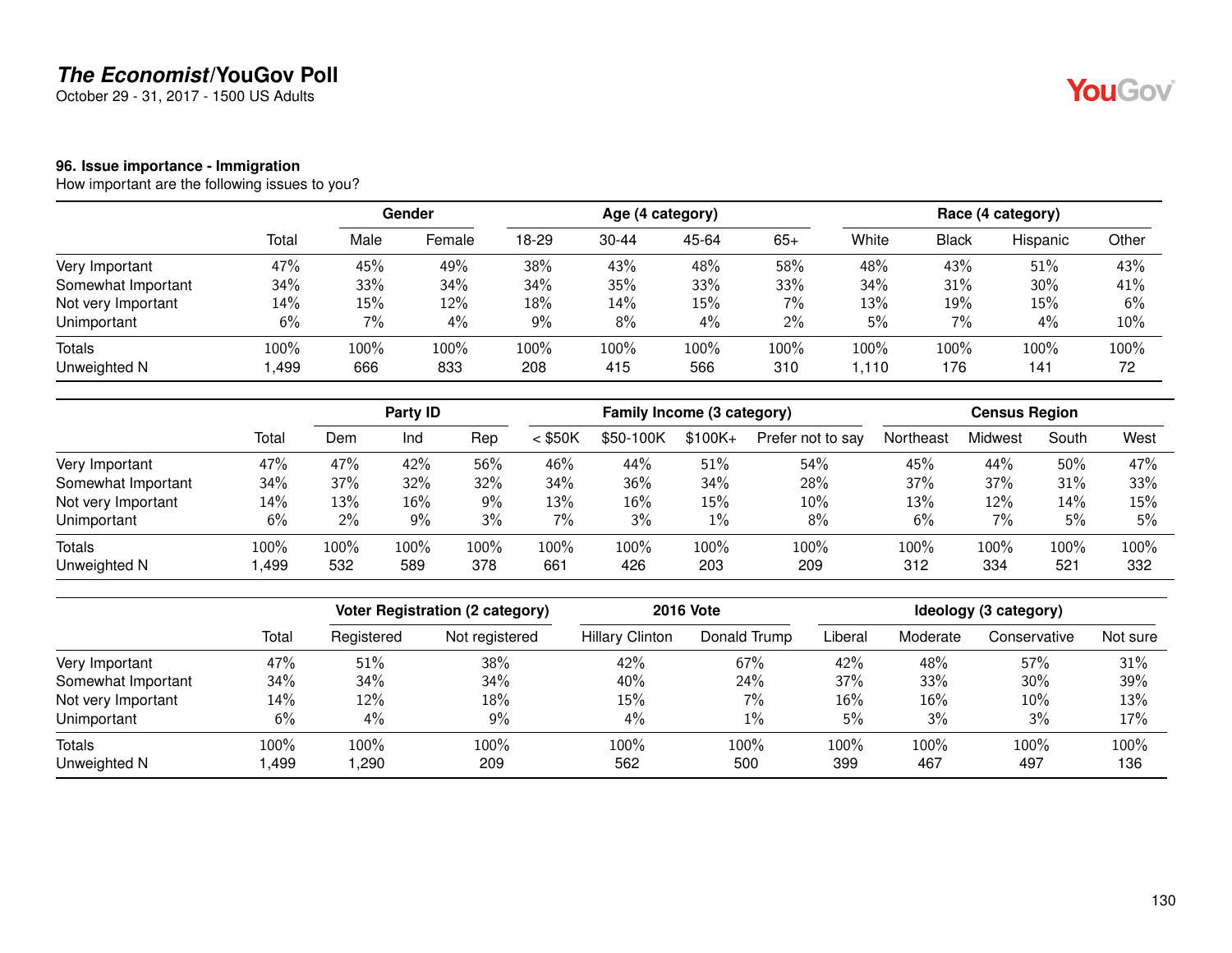October 29 - 31, 2017 - 1500 US Adults

### **97. Issue importance - The environment**

How important are the following issues to you?

|                    |       |      | Gender |       |           | Age (4 category) |       |       |       | Race (4 category) |       |
|--------------------|-------|------|--------|-------|-----------|------------------|-------|-------|-------|-------------------|-------|
|                    | Total | Male | Female | 18-29 | $30 - 44$ | 45-64            | $65+$ | White | Black | Hispanic          | Other |
| Very Important     | 48%   | 44%  | 52%    | 50%   | 47%       | 49%              | 46%   | 47%   | 55%   | 53%               | 44%   |
| Somewhat Important | 33%   | 31%  | 34%    | 29%   | 35%       | 33%              | 33%   | 33%   | 31%   | 34%               | 34%   |
| Not very Important | 13%   | 17%  | 9%     | 12%   | 12%       | 12%              | 17%   | 14%   | 11%   | 10%               | 12%   |
| Unimportant        | 6%    | 8%   | 4%     | 8%    | 6%        | 6%               | 3%    | 6%    | 4%    | 3%                | 9%    |
| <b>Totals</b>      | 100%  | 100% | 100%   | 100%  | 100%      | 100%             | 100%  | 100%  | 100%  | $100\%$           | 100%  |
| Unweighted N       | ,498  | 666  | 832    | 209   | 414       | 565              | 310   | .110  | 174   | 142               | 72    |

|                    |       | Party ID |      |      | Family Income (3 category) |           |           |                   | <b>Census Region</b> |         |       |      |
|--------------------|-------|----------|------|------|----------------------------|-----------|-----------|-------------------|----------------------|---------|-------|------|
|                    | Total | Dem      | Ind  | Rep  | $<$ \$50K                  | \$50-100K | $$100K +$ | Prefer not to say | Northeast            | Midwest | South | West |
| Very Important     | 48%   | 73%      | 44%  | 25%  | 51%                        | 43%       | 51%       | 46%               | 58%                  | 43%     | 46%   | 48%  |
| Somewhat Important | 33%   | 22%      | 33%  | 45%  | 31%                        | 34%       | 32%       | 37%               | 29%                  | 35%     | 34%   | 31%  |
| Not very Important | 13%   | 4%       | 15%  | 22%  | 12%                        | $17\%$    | 11%       | 10%               | 8%                   | 15%     | 16%   | 10%  |
| Unimportant        | 6%    | $1\%$    | 8%   | 8%   | 6%                         | 5%        | 6%        | 8%                | 5%                   | 7%      | 4%    | 10%  |
| Totals             | 100%  | $100\%$  | 100% | 100% | 100%                       | 100%      | 100%      | 100%              | 100%                 | 100%    | 100%  | 100% |
| Unweighted N       | .498  | 532      | 588  | 378  | 659                        | 426       | 203       | 210               | 312                  | 334     | 521   | 331  |

|                    |       | Voter Registration (2 category) |                | <b>2016 Vote</b>       | Ideology (3 category) |         |          |              |          |
|--------------------|-------|---------------------------------|----------------|------------------------|-----------------------|---------|----------|--------------|----------|
|                    | Total | Registered                      | Not registered | <b>Hillary Clinton</b> | Donald Trump          | Liberal | Moderate | Conservative | Not sure |
| Very Important     | 48%   | 50%                             | 44%            | 77%                    | 25%                   | 72%     | 53%      | 27%          | 46%      |
| Somewhat Important | 33%   | 31%                             | 36%            | 20%                    | 45%                   | 20%     | 35%      | 40%          | 33%      |
| Not very Important | 13%   | 13%                             | 13%            | $2\%$                  | 21%                   | 6%      | 9%       | 22%          | 11%      |
| Unimportant        | 6%    | 5%                              | $7\%$          | $1\%$                  | 10%                   | 1%      | 3%       | 10%          | 10%      |
| <b>Totals</b>      | 100%  | 100%                            | 100%           | 100%                   | 100%                  | 100%    | 100%     | 100%         | 100%     |
| Unweighted N       | ,498  | ,289                            | 209            | 562                    | 500                   | 399     | 468      | 496          | 135      |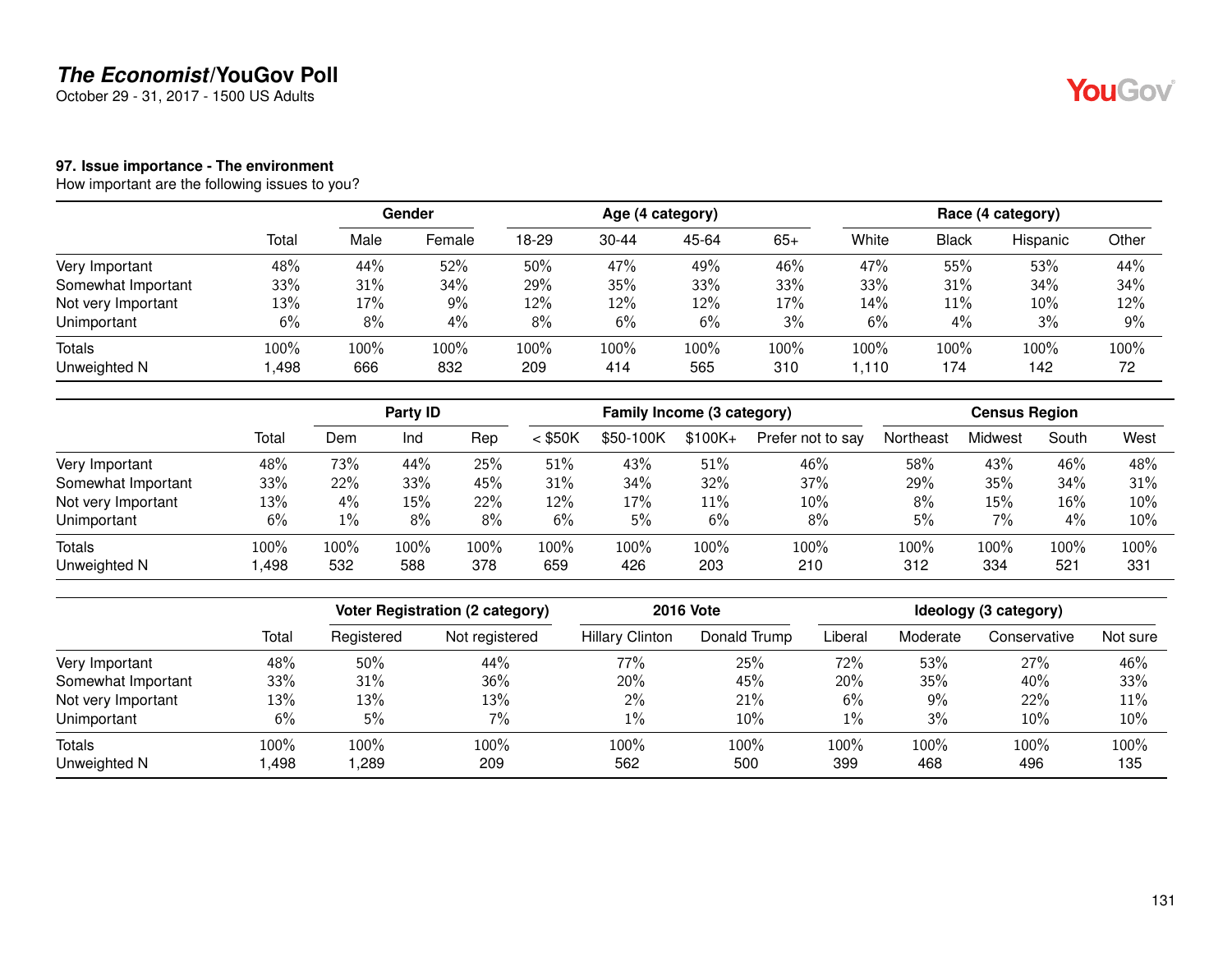October 29 - 31, 2017 - 1500 US Adults

#### **98. Issue importance - Terrorism**

How important are the following issues to you?

|                    |        |      | Gender |       |           | Age (4 category) |       |       |              | Race (4 category) |       |
|--------------------|--------|------|--------|-------|-----------|------------------|-------|-------|--------------|-------------------|-------|
|                    | Total  | Male | Female | 18-29 | $30 - 44$ | 45-64            | $65+$ | White | <b>Black</b> | Hispanic          | Other |
| Very Important     | 58%    | 52%  | 63%    | 39%   | 49%       | 65%              | 76%   | 59%   | 54%          | 57%               | 48%   |
| Somewhat Important | 27%    | 28%  | 26%    | 35%   | 29%       | 26%              | 20%   | 28%   | 22%          | 26%               | 30%   |
| Not very Important | $10\%$ | 13%  | $7\%$  | 18%   | 13%       | 7%               | 4%    | 9%    | 17%          | 9%                | 12%   |
| Unimportant        | 5%     | 7%   | 3%     | 8%    | 9%        | 3%               | $0\%$ | 3%    | 7%           | 8%                | 10%   |
| <b>Totals</b>      | 100%   | 100% | 100%   | 100%  | 100%      | 100%             | 100%  | 100%  | 100%         | 100%              | 100%  |
| Unweighted N       | ,500   | 666  | 834    | 209   | 415       | 566              | 310   | .110  | 176          | 142               | 72    |

|                    |       | Party <b>ID</b> |      |       | Family Income (3 category) |           |           |                   | <b>Census Region</b> |         |       |      |
|--------------------|-------|-----------------|------|-------|----------------------------|-----------|-----------|-------------------|----------------------|---------|-------|------|
|                    | Total | Dem             | Ind  | Rep   | $<$ \$50K                  | \$50-100K | $$100K +$ | Prefer not to say | Northeast            | Midwest | South | West |
| Very Important     | 58%   | 54%             | 50%  | 75%   | 59%                        | 57%       | 51%       | 60%               | 63%                  | 47%     | 61%   | 58%  |
| Somewhat Important | 27%   | 29%             | 30%  | 21%   | 24%                        | 31%       | 35%       | 26%               | 23%                  | 35%     | 26%   | 28%  |
| Not very Important | 10%   | 13%             | 12%  | 3%    | 10%                        | 10%       | 12%       | 9%                | 12%                  | 12%     | 8%    | 10%  |
| Unimportant        | 5%    | 4%              | 8%   | $0\%$ | 6%                         | 3%        | 2%        | 6%                | 3%                   | 6%      | 5%    | 5%   |
| <b>Totals</b>      | 100%  | 100%            | 100% | 100%  | 100%                       | 100%      | 100%      | 100%              | 100%                 | 100%    | 100%  | 100% |
| Unweighted N       | ,500  | 533             | 589  | 378   | 661                        | 426       | 203       | 210               | 312                  | 335     | 521   | 332  |

|                    |        | Voter Registration (2 category) |                |                        | <b>2016 Vote</b> | Ideology (3 category) |          |              |          |  |
|--------------------|--------|---------------------------------|----------------|------------------------|------------------|-----------------------|----------|--------------|----------|--|
|                    | Total  | Registered                      | Not registered | <b>Hillary Clinton</b> | Donald Trump     | Liberal               | Moderate | Conservative | Not sure |  |
| Very Important     | 58%    | 61%                             | 49%            | 46%                    | 80%              | 42%                   | 57%      | 73%          | 50%      |  |
| Somewhat Important | 27%    | 27%                             | 28%            | 37%                    | 18%              | 38%                   | 27%      | 21%          | 26%      |  |
| Not very Important | $10\%$ | 9%                              | 14%            | 16%                    | 2%               | 16%                   | 12%      | 3%           | 12%      |  |
| Unimportant        | 5%     | 3%                              | 9%             | $2\%$                  | $0\%$            | 4%                    | 4%       | 3%           | 11%      |  |
| <b>Totals</b>      | 100%   | 100%                            | 100%           | 100%                   | 100%             | 100%                  | 100%     | 100%         | 100%     |  |
| Unweighted N       | ,500   | 291,                            | 209            | 563                    | 500              | 399                   | 468      | 497          | 136      |  |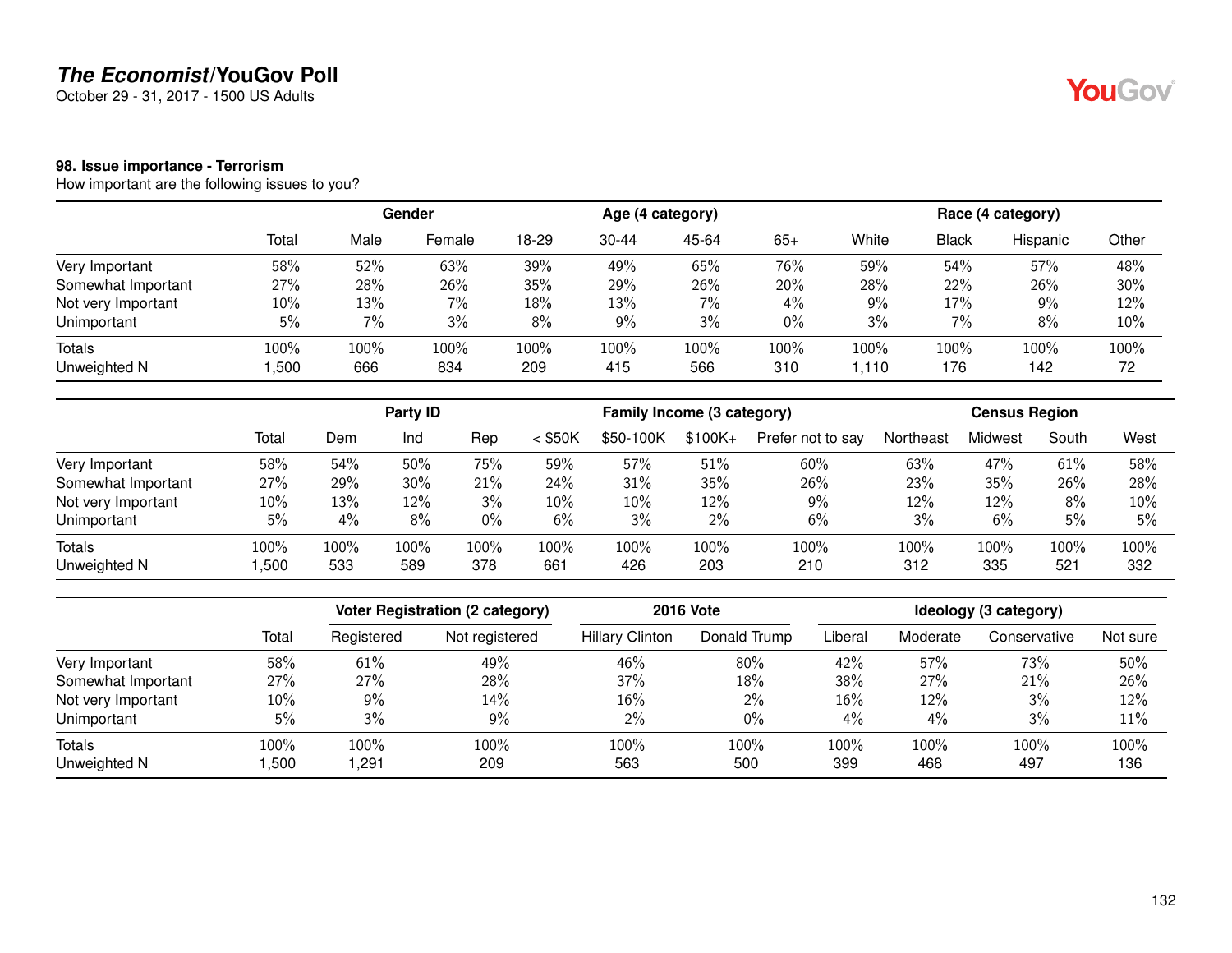October 29 - 31, 2017 - 1500 US Adults

#### **99. Issue importance - Gay rights**

How important are the following issues to you?

|                    |       |      | Gender |       |           | Age (4 category) |       |       |              | Race (4 category) |       |
|--------------------|-------|------|--------|-------|-----------|------------------|-------|-------|--------------|-------------------|-------|
|                    | Total | Male | Female | 18-29 | $30 - 44$ | 45-64            | $65+$ | White | <b>Black</b> | Hispanic          | Other |
| Very Important     | 23%   | 18%  | 28%    | 27%   | 23%       | 23%              | 20%   | 24%   | 23%          | 24%               | 15%   |
| Somewhat Important | 27%   | 24%  | 30%    | 22%   | 27%       | 28%              | 30%   | 26%   | 31%          | 29%               | 28%   |
| Not very Important | 21%   | 22%  | 19%    | 20%   | 20%       | 19%              | 26%   | 22%   | 22%          | 21%               | $9\%$ |
| Unimportant        | 29%   | 35%  | 23%    | 31%   | 30%       | 30%              | 24%   | 29%   | 24%          | 27%               | 48%   |
| <b>Totals</b>      | 100%  | 100% | 100%   | 100%  | 100%      | 100%             | 100%  | 100%  | 100%         | 100%              | 100%  |
| Unweighted N       | ,499  | 665  | 834    | 209   | 415       | 566              | 309   | .109  | 176          | 142               | 72    |

|                    |       | Party ID |      | Family Income (3 category) |           |           |           | <b>Census Region</b> |           |         |       |      |
|--------------------|-------|----------|------|----------------------------|-----------|-----------|-----------|----------------------|-----------|---------|-------|------|
|                    | Total | Dem      | Ind  | Rep                        | $<$ \$50K | \$50-100K | $$100K +$ | Prefer not to say    | Northeast | Midwest | South | West |
| Very Important     | 23%   | 42%      | 19%  | 7%                         | 23%       | 21%       | 27%       | 25%                  | 30%       | 22%     | 21%   | 22%  |
| Somewhat Important | 27%   | 33%      | 27%  | 19%                        | 27%       | 28%       | 31%       | 23%                  | 28%       | 26%     | 27%   | 26%  |
| Not very Important | 21%   | 12%      | 24%  | 27%                        | 22%       | 21%       | 18%       | 19%                  | 19%       | 23%     | 22%   | 18%  |
| Unimportant        | 29%   | 13%      | 30%  | 47%                        | 29%       | 30%       | 24%       | 33%                  | 22%       | 29%     | 30%   | 34%  |
| <b>Totals</b>      | 100%  | 100%     | 100% | 100%                       | 100%      | 100%      | 100%      | 100%                 | 100%      | 100%    | 100%  | 100% |
| Unweighted N       | ,499  | 533      | 588  | 378                        | 661       | 426       | 202       | 210                  | 312       | 335     | 520   | 332  |

|                    |       | Voter Registration (2 category) |                | <b>2016 Vote</b>       | Ideology (3 category) |         |          |              |          |
|--------------------|-------|---------------------------------|----------------|------------------------|-----------------------|---------|----------|--------------|----------|
|                    | Total | Registered                      | Not registered | <b>Hillary Clinton</b> | Donald Trump          | Liberal | Moderate | Conservative | Not sure |
| Very Important     | 23%   | 25%                             | 19%            | 47%                    | 8%                    | 49%     | 22%      | 6%           | 21%      |
| Somewhat Important | 27%   | 27%                             | 27%            | 32%                    | 19%                   | 30%     | 32%      | 18%          | 31%      |
| Not very Important | 21%   | 20%                             | 23%            | 10%                    | 30%                   | 11%     | 27%      | 25%          | 14%      |
| Unimportant        | 29%   | 28%                             | 31%            | 11%                    | 43%                   | 10%     | 19%      | 50%          | 34%      |
| <b>Totals</b>      | 100%  | 100%                            | 100%           | 100%                   | 100%                  | 100%    | 100%     | 100%         | 100%     |
| Unweighted N       | ,499  | ,290                            | 209            | 563                    | 499                   | 399     | 468      | 496          | 136      |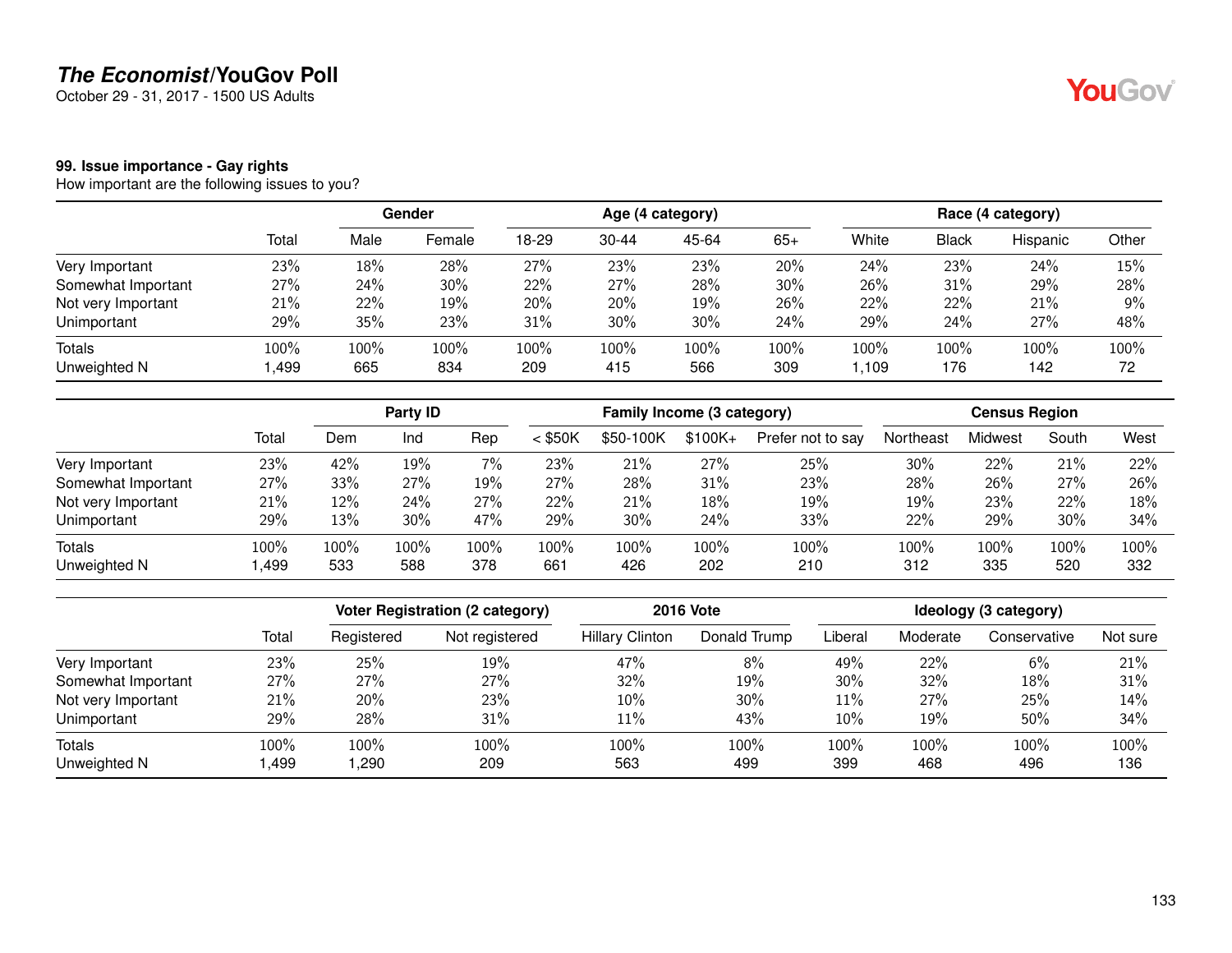October 29 - 31, 2017 - 1500 US Adults

#### **100. Issue importance - Education**

How important are the following issues to you?

|                    |       |      | Gender |       |           | Age (4 category) |       |       |              | Race (4 category) |       |
|--------------------|-------|------|--------|-------|-----------|------------------|-------|-------|--------------|-------------------|-------|
|                    | Total | Male | Female | 18-29 | $30 - 44$ | 45-64            | $65+$ | White | <b>Black</b> | Hispanic          | Other |
| Very Important     | 58%   | 54%  | 63%    | 56%   | 61%       | 56%              | 61%   | 54%   | 69%          | 74%               | 54%   |
| Somewhat Important | 30%   | 32%  | 29%    | 32%   | 27%       | 31%              | 30%   | 34%   | 21%          | 21%               | 31%   |
| Not very Important | 8%    | 10%  | 6%     | 10%   | 8%        | 8%               | 7%    | 8%    | 8%           | 5%                | 8%    |
| Unimportant        | 3%    | 4%   | 2%     | $2\%$ | 4%        | 5%               | $2\%$ | 4%    | $2\%$        | $0\%$             | 7%    |
| <b>Totals</b>      | 100%  | 100% | 100%   | 100%  | 100%      | 100%             | 100%  | 100%  | 100%         | 100%              | 100%  |
| Unweighted N       | ,500  | 666  | 834    | 209   | 415       | 566              | 310   | 1.110 | 176          | 142               | 72    |

|                    |       | Party <b>ID</b> |      |       | Family Income (3 category) |           |           |                   | <b>Census Region</b> |         |       |      |
|--------------------|-------|-----------------|------|-------|----------------------------|-----------|-----------|-------------------|----------------------|---------|-------|------|
|                    | Total | Dem             | Ind  | Rep   | $<$ \$50K                  | \$50-100K | $$100K +$ | Prefer not to say | Northeast            | Midwest | South | West |
| Very Important     | 58%   | 73%             | 52%  | 51%   | 58%                        | 57%       | 59%       | 60%               | 63%                  | 54%     | 62%   | 54%  |
| Somewhat Important | 30%   | 22%             | 33%  | 37%   | 28%                        | 32%       | 34%       | 30%               | 27%                  | 32%     | 29%   | 33%  |
| Not very Important | 8%    | 4%              | 11%  | $9\%$ | 9%                         | $9\%$     | 7%        | 5%                | 8%                   | $9\%$   | 7%    | 9%   |
| Unimportant        | 3%    | 2%              | 4%   | 3%    | 4%                         | $2\%$     | 0%        | 5%                | 2%                   | 6%      | 2%    | 4%   |
| <b>Totals</b>      | 100%  | 100%            | 100% | 100%  | 100%                       | 100%      | 100%      | 100%              | 100%                 | 100%    | 100%  | 100% |
| Unweighted N       | ,500  | 533             | 589  | 378   | 661                        | 426       | 203       | 210               | 312                  | 335     | 521   | 332  |

|                    |        |            | <b>Voter Registration (2 category)</b> |                        | <b>2016 Vote</b> | Ideology (3 category) |          |              |          |  |
|--------------------|--------|------------|----------------------------------------|------------------------|------------------|-----------------------|----------|--------------|----------|--|
|                    | Total  | Registered | Not registered                         | <b>Hillary Clinton</b> | Donald Trump     | Liberal               | Moderate | Conservative | Not sure |  |
| Very Important     | 58%    | 63%        | 47%                                    | 75%                    | 52%              | 71%                   | 57%      | 52%          | 54%      |  |
| Somewhat Important | $30\%$ | 28%        | 36%                                    | 21%                    | 35%              | 22%                   | 29%      | 37%          | 32%      |  |
| Not very Important | 8%     | $7\%$      | 11%                                    | $4\%$                  | 10%              | 6%                    | 11%      | 7%           | 8%       |  |
| Unimportant        | 3%     | $2\%$      | 6%                                     | 1%                     | 3%               | $1\%$                 | 3%       | 4%           | 7%       |  |
| Totals             | 100%   | $100\%$    | 100%                                   | 100%                   | 100%             | 100%                  | 100%     | 100%         | 100%     |  |
| Unweighted N       | ,500   | 291, ا     | 209                                    | 563                    | 500              | 399                   | 468      | 497          | 136      |  |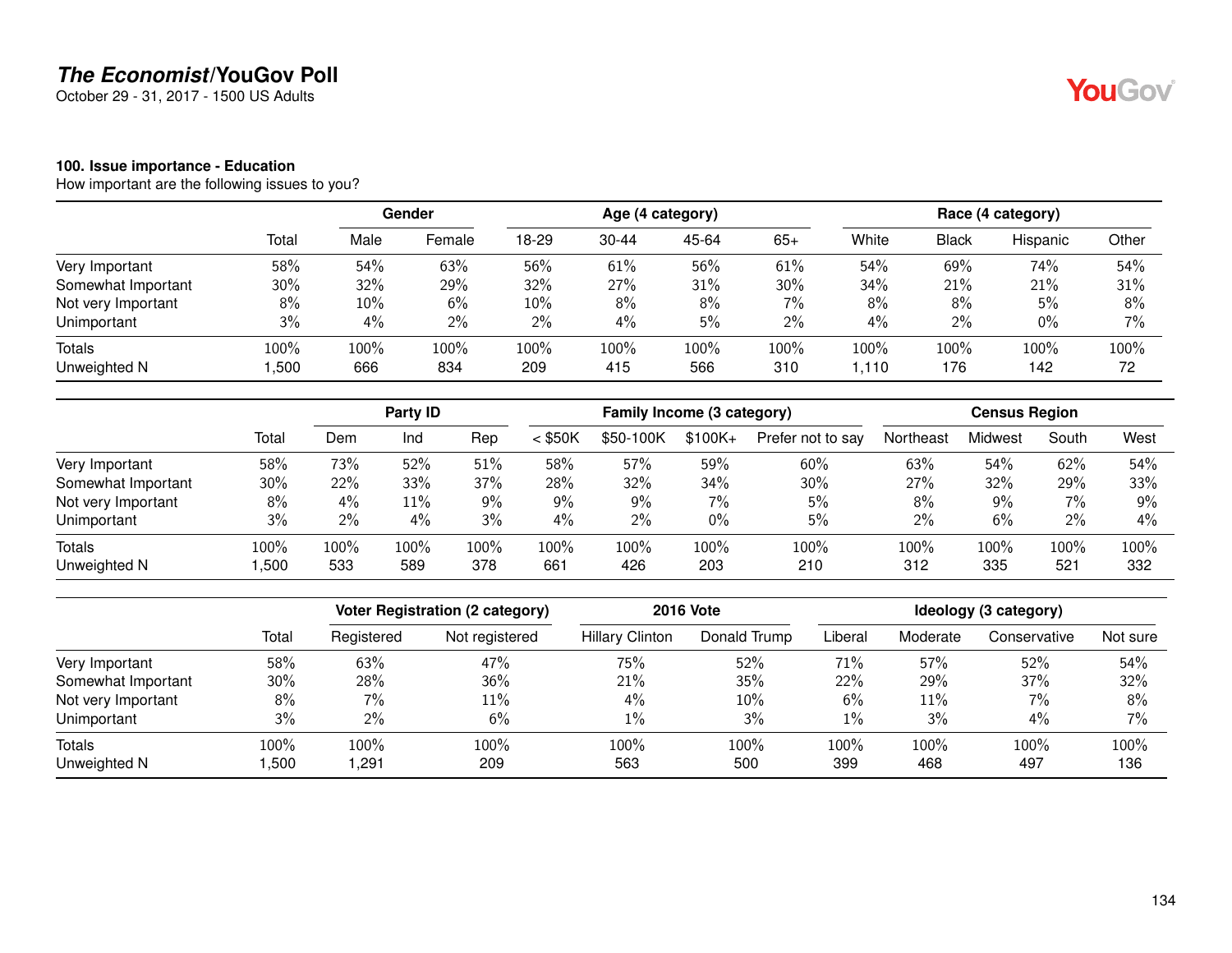October 29 - 31, 2017 - 1500 US Adults

#### **101. Issue importance - Health care**

How important are the following issues to you?

|                    |       |      | Gender |       |           | Age (4 category) |       |       |       | Race (4 category) |       |
|--------------------|-------|------|--------|-------|-----------|------------------|-------|-------|-------|-------------------|-------|
|                    | Total | Male | Female | 18-29 | $30 - 44$ | 45-64            | $65+$ | White | Black | Hispanic          | Other |
| Very Important     | 70%   | 65%  | 75%    | 59%   | 64%       | 76%              | 80%   | 70%   | 77%   | 70%               | 57%   |
| Somewhat Important | 23%   | 25%  | 21%    | 32%   | 26%       | 18%              | 19%   | 24%   | 12%   | 26%               | 30%   |
| Not very Important | 4%    | 5%   | 3%     | 6%    | 6%        | 3%               | $1\%$ | 3%    | 8%    | 3%                | 6%    |
| Unimportant        | 3%    | 4%   | $1\%$  | 2%    | 4%        | 3%               | $0\%$ | $2\%$ | 3%    | $1\%$             | 7%    |
| <b>Totals</b>      | 100%  | 100% | 100%   | 100%  | 100%      | 100%             | 100%  | 100%  | 100%  | 100%              | 100%  |
| Unweighted N       | ,500  | 666  | 834    | 209   | 415       | 566              | 310   | .110  | 176   | 142               | 72    |

|                    |       |        | Party <b>ID</b> |       |           | Family Income (3 category) |           |                   | <b>Census Region</b> |         |       |       |
|--------------------|-------|--------|-----------------|-------|-----------|----------------------------|-----------|-------------------|----------------------|---------|-------|-------|
|                    | Total | Dem    | Ind             | Rep   | $<$ \$50K | \$50-100K                  | $$100K +$ | Prefer not to say | Northeast            | Midwest | South | West  |
| Very Important     | 70%   | 88%    | 63%             | 62%   | 69%       | 73%                        | 67%       | 72%               | 78%                  | 69%     | 70%   | 67%   |
| Somewhat Important | 23%   | $11\%$ | 27%             | 32%   | 23%       | 22%                        | 30%       | 21%               | 19%                  | 23%     | 22%   | 29%   |
| Not very Important | 4%    | $2\%$  | 5%              | 5%    | 4%        | 5%                         | 3%        | 4%                | 3%                   | 4%      | 5%    | 3%    |
| Unimportant        | 3%    | 0%     | 5%              | $1\%$ | 5%        | $0\%$                      | 0%        | $2\%$             | 1%                   | 5%      | 3%    | $2\%$ |
| <b>Totals</b>      | 100%  | 100%   | 100%            | 100%  | 100%      | 100%                       | 100%      | 100%              | 100%                 | 100%    | 100%  | 100%  |
| Unweighted N       | ,500  | 533    | 589             | 378   | 661       | 426                        | 203       | 210               | 312                  | 335     | 521   | 332   |

|                    |       |            | Voter Registration (2 category) |                        | <b>2016 Vote</b> | Ideology (3 category) |          |              |          |  |
|--------------------|-------|------------|---------------------------------|------------------------|------------------|-----------------------|----------|--------------|----------|--|
|                    | Total | Registered | Not registered                  | <b>Hillary Clinton</b> | Donald Trump     | Liberal               | Moderate | Conservative | Not sure |  |
| Very Important     | 70%   | 74%        | 61%                             | 87%                    | 66%              | 83%                   | 75%      | 61%          | 61%      |  |
| Somewhat Important | 23%   | 21%        | 27%                             | 12%                    | 30%              | 14%                   | 18%      | 31%          | 31%      |  |
| Not very Important | 4%    | $3\%$      | 6%                              | 1%                     | $4\%$            | 3%                    | 5%       | 5%           | 3%       |  |
| Unimportant        | 3%    | $1\%$      | 6%                              | $0\%$                  | $0\%$            | $1\%$                 | $2\%$    | 3%           | 6%       |  |
| <b>Totals</b>      | 100%  | 100%       | 100%                            | 100%                   | 100%             | 100%                  | 100%     | 100%         | 100%     |  |
| Unweighted N       | ,500  | 291,       | 209                             | 563                    | 500              | 399                   | 468      | 497          | 136      |  |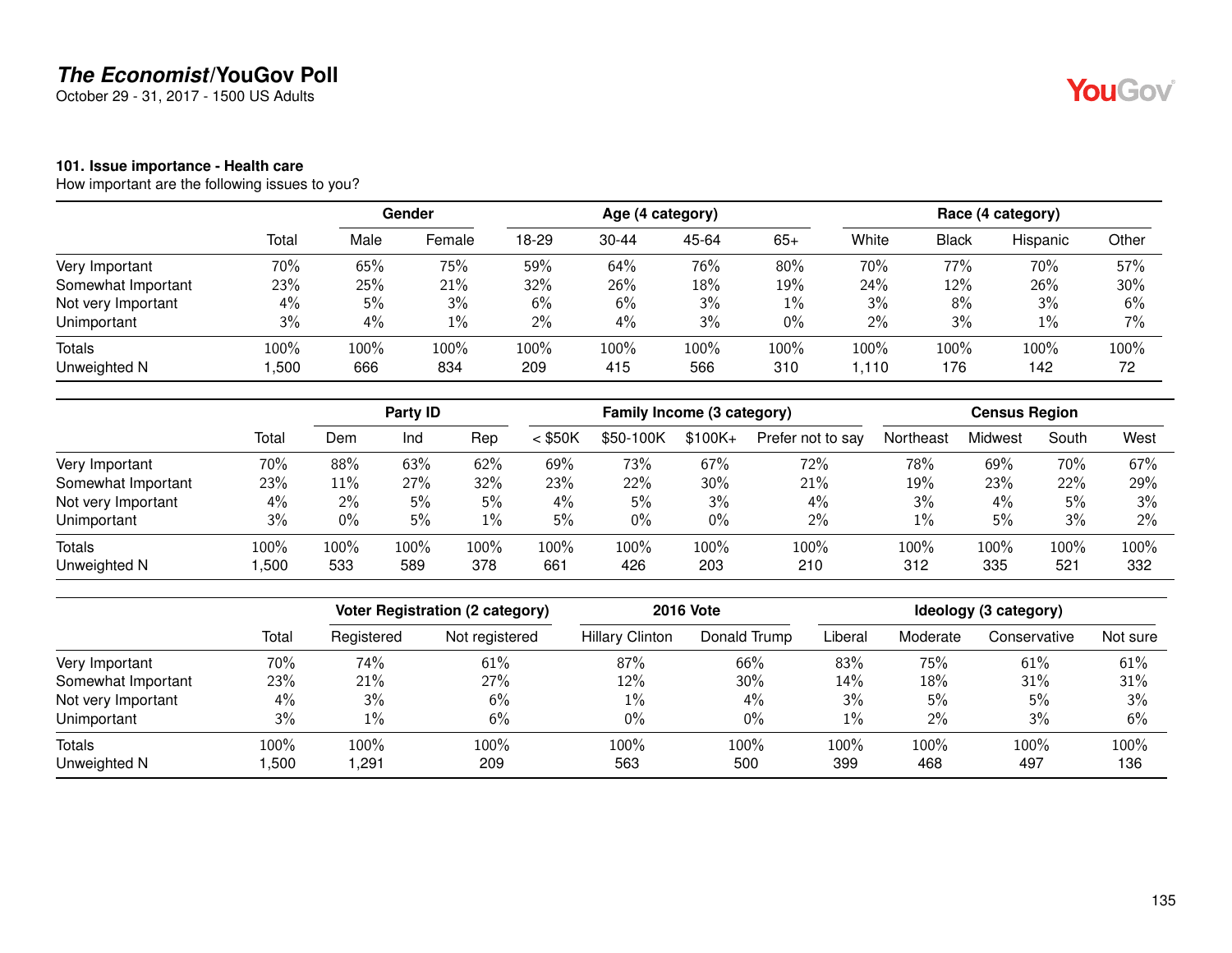October 29 - 31, 2017 - 1500 US Adults

## YouGov®

#### **102. Issue importance - Social security**

|                    |       |       | Gender |       |           | Age (4 category) |        |       |              | Race (4 category) |       |
|--------------------|-------|-------|--------|-------|-----------|------------------|--------|-------|--------------|-------------------|-------|
|                    | Total | Male  | Female | 18-29 | $30 - 44$ | 45-64            | $65+$  | White | <b>Black</b> | Hispanic          | Other |
| Very Important     | 64%   | 59%   | 69%    | 40%   | 53%       | 75%              | 85%    | 65%   | 68%          | 62%               | 49%   |
| Somewhat Important | 26%   | 26%   | 25%    | 37%   | 34%       | 19%              | $14\%$ | 27%   | 17%          | 28%               | 27%   |
| Not very Important | 7%    | $9\%$ | 5%     | 15%   | 10%       | 4%               | $1\%$  | 6%    | 13%          | 7%                | 9%    |
| Unimportant        | 3%    | 5%    | 2%     | 8%    | 3%        | $2\%$            | $0\%$  | 3%    | 3%           | 3%                | 15%   |
| Totals             | 100%  | 100%  | 100%   | 100%  | 100%      | 100%             | 100%   | 100%  | 100%         | 100%              | 100%  |
| Unweighted N       | ,499  | 666   | 833    | 209   | 415       | 565              | 310    | ,109  | 176          | 142               | 72    |

|                    |       |         | Party <b>ID</b> |      |           | Family Income (3 category) |           |                   | <b>Census Region</b> |         |       |       |
|--------------------|-------|---------|-----------------|------|-----------|----------------------------|-----------|-------------------|----------------------|---------|-------|-------|
|                    | Total | Dem     | Ind             | Rep  | $<$ \$50K | \$50-100K                  | $$100K +$ | Prefer not to say | Northeast            | Midwest | South | West  |
| Very Important     | 64%   | 74%     | 55%             | 67%  | 65%       | 65%                        | 56%       | 66%               | 67%                  | 60%     | 69%   | 57%   |
| Somewhat Important | 26%   | 19%     | 30%             | 26%  | 23%       | 29%                        | 35%       | 23%               | 26%                  | 28%     | 21%   | 31%   |
| Not very Important | 7%    | 5%      | 9%              | 6%   | 8%        | 4%                         | 9%        | 6%                | 5%                   | 6%      | 8%    | 8%    |
| Unimportant        | 3%    | $1\%$   | 6%              | 2%   | 4%        | 2%                         | 0%        | 5%                | 2%                   | $7\%$   | 2%    | $4\%$ |
| Totals             | 100%  | $100\%$ | 100%            | 100% | 100%      | 100%                       | 100%      | 100%              | 100%                 | 100%    | 100%  | 100%  |
| Unweighted N       | .499  | 532     | 589             | 378  | 661       | 426                        | 202       | 210               | 312                  | 334     | 521   | 332   |

|                        |              |              | Voter Registration (2 category) |                        | <b>2016 Vote</b> | Ideology (3 category) |             |              |             |  |
|------------------------|--------------|--------------|---------------------------------|------------------------|------------------|-----------------------|-------------|--------------|-------------|--|
|                        | Total        | Registered   | Not registered                  | <b>Hillary Clinton</b> | Donald Trump     | Liberal               | Moderate    | Conservative | Not sure    |  |
| Very Important         | 64%          | 69%          | 51%                             | 73%                    | 71%              | 67%                   | 68%         | 63%          | 53%         |  |
| Somewhat Important     | 26%          | 24%          | 29%                             | 21%                    | 25%              | 27%                   | 20%         | 28%          | 29%         |  |
| Not very Important     | 7%           | 5%           | 12%                             | $4\%$                  | $4\%$            | 4%                    | 9%          | 6%           | $9\%$       |  |
| Unimportant            | 3%           | $2\%$        | 7%                              | $1\%$                  | $1\%$            | 2%                    | 2%          | 3%           | 10%         |  |
| Totals<br>Unweighted N | 100%<br>.499 | 100%<br>,290 | 100%<br>209                     | 100%<br>562            | 100%<br>500      | 100%<br>399           | 100%<br>467 | 100%<br>497  | 100%<br>136 |  |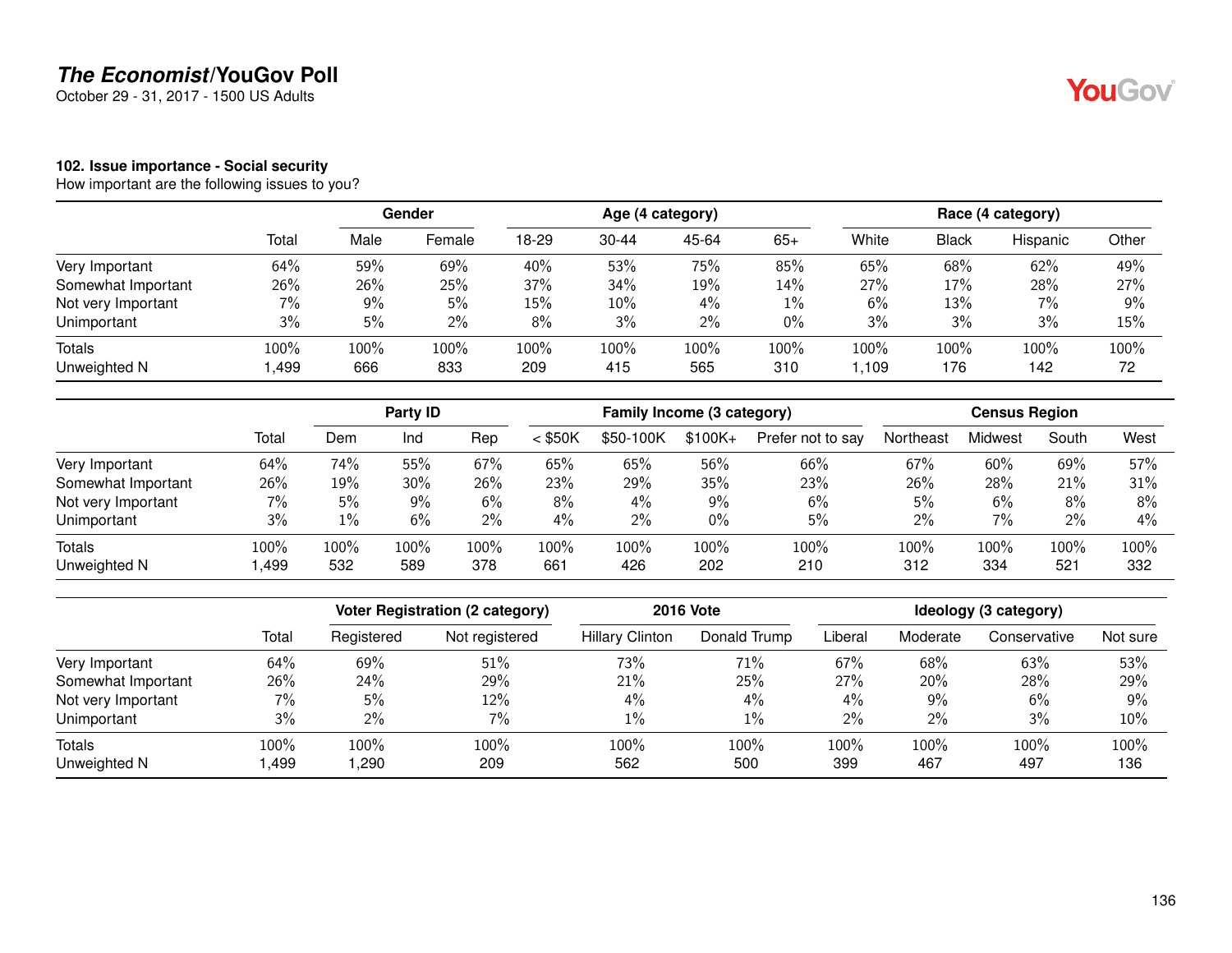October 29 - 31, 2017 - 1500 US Adults

# YouGov®

#### **103. Issue importance - The budget deficit**

|                    |       |      | Gender |       |           | Age (4 category) |       |       |              | Race (4 category) |       |
|--------------------|-------|------|--------|-------|-----------|------------------|-------|-------|--------------|-------------------|-------|
|                    | Total | Male | Female | 18-29 | $30 - 44$ | 45-64            | $65+$ | White | <b>Black</b> | Hispanic          | Other |
| Very Important     | 44%   | 44%  | 44%    | 31%   | 38%       | 53%              | 51%   | 45%   | 48%          | 40%               | 32%   |
| Somewhat Important | 36%   | 35%  | 37%    | 39%   | 38%       | 30%              | 42%   | 38%   | 29%          | 38%               | 34%   |
| Not very Important | 14%   | 14%  | 14%    | 22%   | 15%       | 13%              | 7%    | 14%   | 13%          | 15%               | 23%   |
| Unimportant        | 5%    | 7%   | 4%     | 7%    | 9%        | 4%               | $1\%$ | 4%    | 9%           | 6%                | 11%   |
| Totals             | 100%  | 100% | 100%   | 100%  | 100%      | 100%             | 100%  | 100%  | 100%         | 100%              | 100%  |
| Unweighted N       | ,498  | 665  | 833    | 208   | 414       | 566              | 310   | 1.110 | 174          | 142               | 72    |

|                    |       | <b>Party ID</b> |      |        | Family Income (3 category) |           |           |                   | <b>Census Region</b> |         |       |      |
|--------------------|-------|-----------------|------|--------|----------------------------|-----------|-----------|-------------------|----------------------|---------|-------|------|
|                    | Total | Dem             | Ind  | Rep    | $<$ \$50K                  | \$50-100K | $$100K +$ | Prefer not to say | Northeast            | Midwest | South | West |
| Very Important     | 44%   | 40%             | 41%  | 54%    | 44%                        | 44%       | 45%       | 44%               | 44%                  | 40%     | 49%   | 41%  |
| Somewhat Important | 36%   | 40%             | 35%  | 35%    | 35%                        | 39%       | 33%       | 37%               | 41%                  | 37%     | 35%   | 34%  |
| Not very Important | 14%   | 15%             | 16%  | $10\%$ | 14%                        | 13%       | 21%       | 13%               | 11%                  | 16%     | 12%   | 20%  |
| Unimportant        | 5%    | 5%              | 8%   | $1\%$  | $7\%$                      | 4%        | 2%        | 5%                | 5%                   | 7%      | 5%    | 5%   |
| Totals             | 100%  | 100%            | 100% | 100%   | 100%                       | 100%      | 100%      | 100%              | 100%                 | 100%    | 100%  | 100% |
| Unweighted N       | ,498  | 532             | 588  | 378    | 660                        | 425       | 203       | 210               | 311                  | 334     | 521   | 332  |

|                        |              |              | Voter Registration (2 category) |                        | <b>2016 Vote</b> | Ideology (3 category) |             |              |             |  |
|------------------------|--------------|--------------|---------------------------------|------------------------|------------------|-----------------------|-------------|--------------|-------------|--|
|                        | Total        | Registered   | Not registered                  | <b>Hillary Clinton</b> | Donald Trump     | Liberal               | Moderate    | Conservative | Not sure    |  |
| Very Important         | 44%          | 48%          | 34%                             | 36%                    | 63%              | 30%                   | 42%         | 60%          | 36%         |  |
| Somewhat Important     | 36%          | 35%          | 39%                             | 39%                    | 31%              | 44%                   | 38%         | 29%          | 38%         |  |
| Not very Important     | 14%          | 13%          | 18%                             | 20%                    | 5%               | 19%                   | 15%         | 9%           | 16%         |  |
| Unimportant            | 5%           | 3%           | 10%                             | 5%                     | $0\%$            | 7%                    | 5%          | 2%           | 11%         |  |
| Totals<br>Unweighted N | 100%<br>,498 | 100%<br>,289 | 100%<br>209                     | 100%<br>562            | 100%<br>500      | 100%<br>399           | 100%<br>467 | 100%<br>496  | 100%<br>136 |  |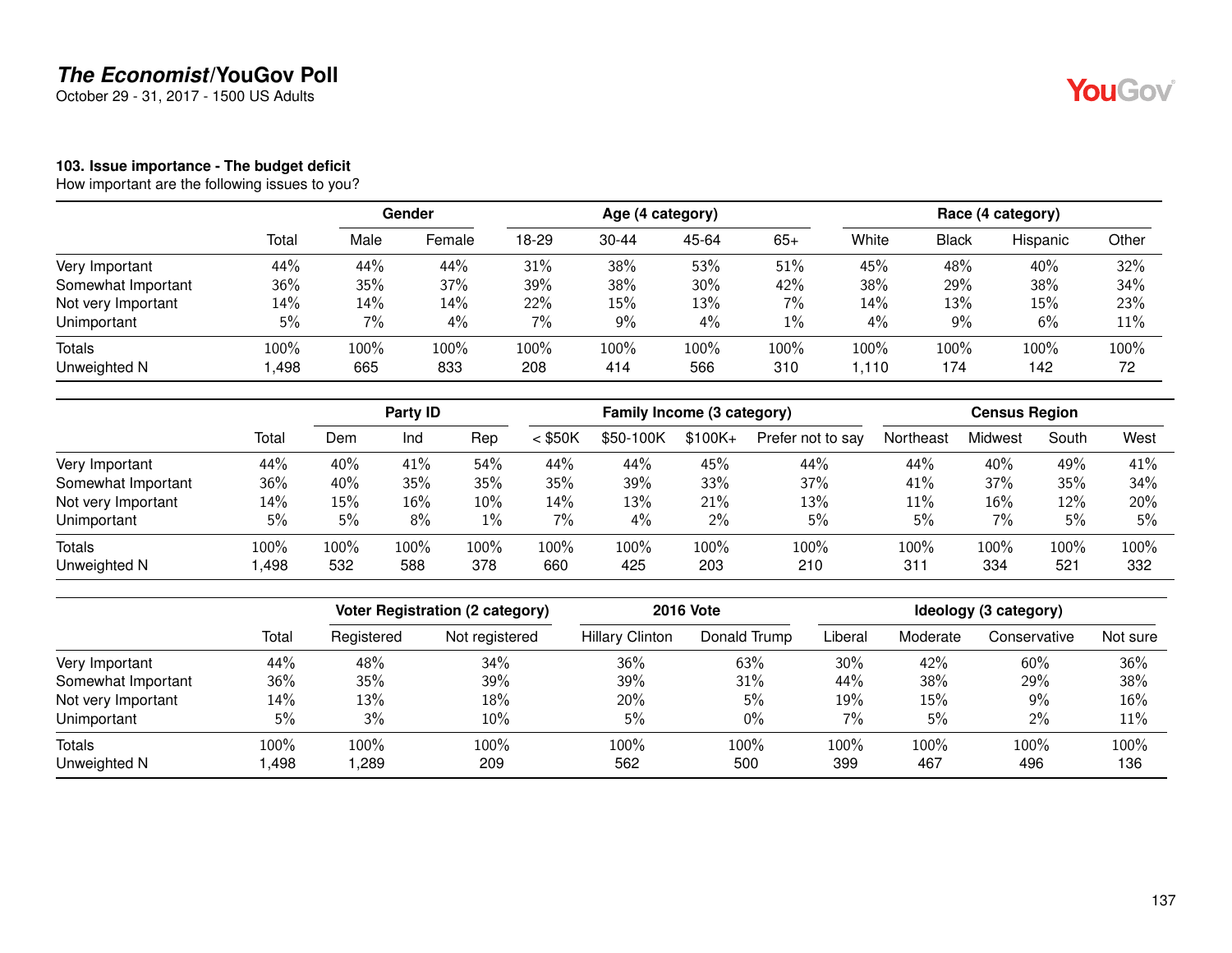October 29 - 31, 2017 - 1500 US Adults

## YouGov®

#### **104. Issue importance - The war in Afghanistan**

|                    |       | <b>Gender</b> |        |       |           | Age (4 category) |       | Race (4 category) |              |          |       |
|--------------------|-------|---------------|--------|-------|-----------|------------------|-------|-------------------|--------------|----------|-------|
|                    | Total | Male          | Female | 18-29 | $30 - 44$ | 45-64            | $65+$ | White             | <b>Black</b> | Hispanic | Other |
| Very Important     | 31%   | 26%           | 36%    | 23%   | 27%       | 36%              | 37%   | 30%               | 38%          | 30%      | 29%   |
| Somewhat Important | 40%   | 40%           | 40%    | 35%   | 35%       | 41%              | 50%   | 43%               | 30%          | 36%      | 41%   |
| Not very Important | 20%   | 21%           | 19%    | 28%   | 27%       | 17%              | 11%   | 20%               | 21%          | 23%      | 20%   |
| Unimportant        | 8%    | 12%           | 5%     | 15%   | 12%       | 5%               | $2\%$ | 7%                | 11%          | 11%      | 10%   |
| Totals             | 100%  | 100%          | 100%   | 100%  | 100%      | 100%             | 100%  | 100%              | 100%         | 100%     | 100%  |
| Unweighted N       | ,500  | 666           | 834    | 209   | 415       | 566              | 310   | 1,110             | 176          | 142      | 72    |

|                    |       |      | Party ID |      |           | Family Income (3 category) |           |                   | <b>Census Region</b> |         |       |      |  |
|--------------------|-------|------|----------|------|-----------|----------------------------|-----------|-------------------|----------------------|---------|-------|------|--|
|                    | Total | Dem  | Ind      | Rep  | $<$ \$50K | \$50-100K                  | $$100K +$ | Prefer not to say | Northeast            | Midwest | South | West |  |
| Very Important     | 31%   | 33%  | 27%      | 36%  | 32%       | 28%                        | 33%       | 32%               | 35%                  | 29%     | 33%   | 28%  |  |
| Somewhat Important | 40%   | 41%  | 36%      | 46%  | 37%       | 46%                        | 42%       | 39%               | 38%                  | 41%     | 40%   | 41%  |  |
| Not very Important | 20%   | 21%  | 25%      | 12%  | 21%       | 21%                        | 20%       | 18%               | 21%                  | 21%     | 20%   | 21%  |  |
| Unimportant        | 8%    | 5%   | 12%      | 5%   | 10%       | 6%                         | 5%        | 10%               | 6%                   | 9%      | 7%    | 11%  |  |
| Totals             | 100%  | 100% | 100%     | 100% | 100%      | 100%                       | 100%      | 100%              | 100%                 | 100%    | 100%  | 100% |  |
| Unweighted N       | .500  | 533  | 589      | 378  | 661       | 426                        | 203       | 210               | 312                  | 335     | 521   | 332  |  |

|                        |              |              | <b>Voter Registration (2 category)</b> | <b>2016 Vote</b>       | Ideology (3 category) |             |             |              |             |
|------------------------|--------------|--------------|----------------------------------------|------------------------|-----------------------|-------------|-------------|--------------|-------------|
|                        | Total        | Registered   | Not registered                         | <b>Hillary Clinton</b> | Donald Trump          | Liberal     | Moderate    | Conservative | Not sure    |
| Very Important         | 31%          | 34%          | 25%                                    | 30%                    | 37%                   | 32%         | 28%         | 36%          | 26%         |
| Somewhat Important     | 40%          | 42%          | 36%                                    | 41%                    | 47%                   | 39%         | 42%         | 45%          | 26%         |
| Not very Important     | 20%          | 19%          | 23%                                    | 24%                    | 13%                   | 24%         | 22%         | 13%          | 28%         |
| Unimportant            | 8%           | 5%           | 16%                                    | 5%                     | 3%                    | 5%          | 7%          | 7%           | 20%         |
| Totals<br>Unweighted N | 100%<br>,500 | 100%<br>291, | 100%<br>209                            | 100%<br>563            | 100%<br>500           | 100%<br>399 | 100%<br>468 | 100%<br>497  | 100%<br>136 |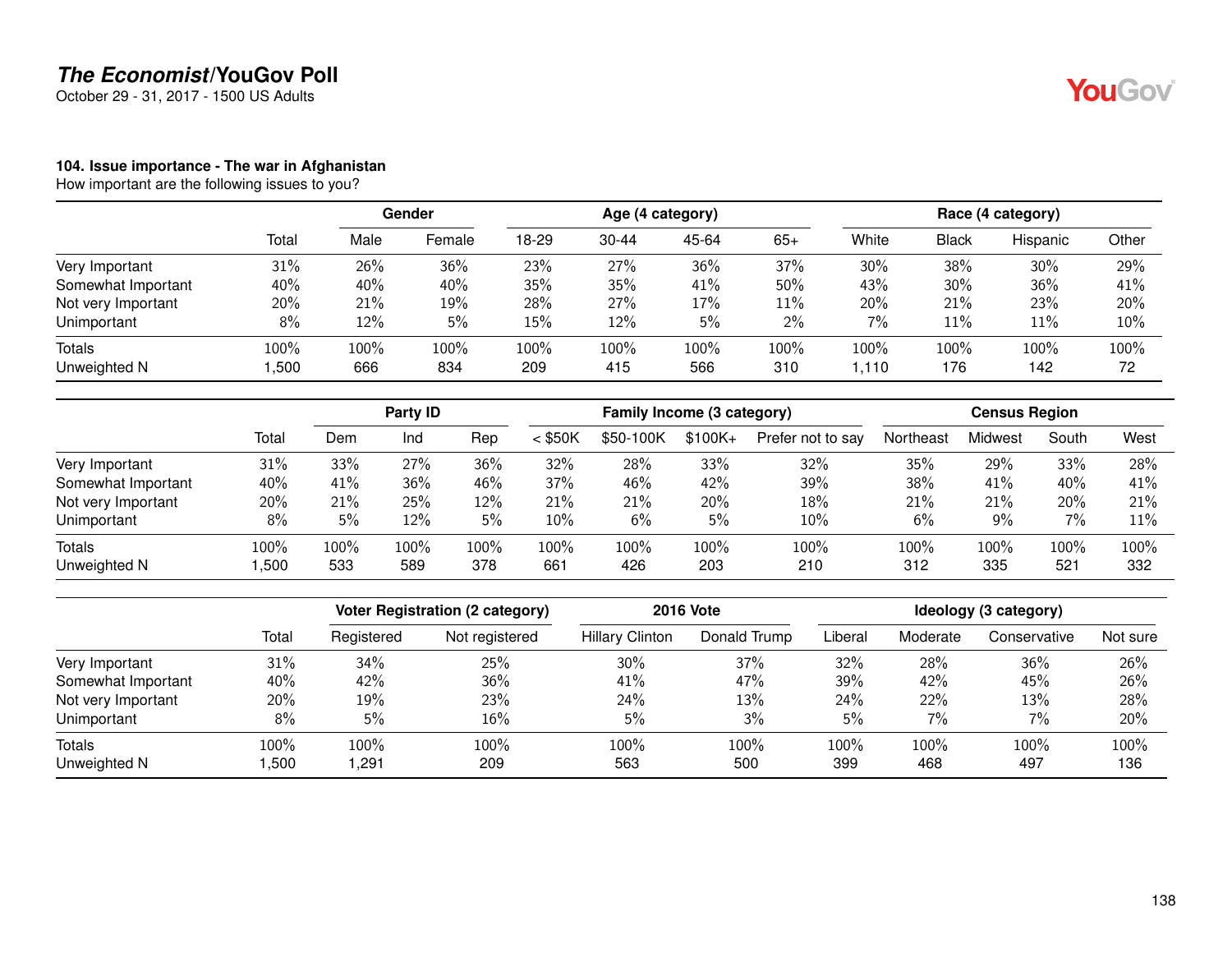October 29 - 31, 2017 - 1500 US Adults

### **105. Issue importance - Taxes**

How important are the following issues to you?

|                    |       |      | Gender |       |           | Age (4 category) |       |       |              | Race (4 category) |       |
|--------------------|-------|------|--------|-------|-----------|------------------|-------|-------|--------------|-------------------|-------|
|                    | Total | Male | Female | 18-29 | $30 - 44$ | 45-64            | $65+$ | White | <b>Black</b> | Hispanic          | Other |
| Very Important     | 54%   | 54%  | 55%    | 39%   | 49%       | 62%              | 63%   | 54%   | 60%          | 52%               | 49%   |
| Somewhat Important | 34%   | 32%  | 35%    | 39%   | 35%       | 30%              | 33%   | 35%   | 27%          | 31%               | 31%   |
| Not very Important | 9%    | 10%  | 9%     | 17%   | 10%       | 6%               | 3%    | $9\%$ | 9%           | 11%               | 11%   |
| Unimportant        | 3%    | 4%   | 2%     | 5%    | 6%        | 2%               | 0%    | 2%    | $4\%$        | 6%                | $9\%$ |
| <b>Totals</b>      | 100%  | 100% | 100%   | 100%  | 100%      | 100%             | 100%  | 100%  | 100%         | 100%              | 100%  |
| Unweighted N       | ,499  | 665  | 834    | 209   | 415       | 565              | 310   | 1.110 | 175          | 142               | 72    |

|                    |       | Party <b>ID</b> |      |       | Family Income (3 category) |           |           |                   | <b>Census Region</b> |         |       |      |
|--------------------|-------|-----------------|------|-------|----------------------------|-----------|-----------|-------------------|----------------------|---------|-------|------|
|                    | Total | Dem             | Ind  | Rep   | $<$ \$50K                  | \$50-100K | $$100K +$ | Prefer not to say | Northeast            | Midwest | South | West |
| Very Important     | 54%   | 52%             | 50%  | 64%   | 52%                        | 59%       | 55%       | 53%               | 61%                  | 48%     | 55%   | 53%  |
| Somewhat Important | 34%   | 36%             | 35%  | 28%   | 34%                        | 33%       | 34%       | 34%               | 30%                  | 38%     | 34%   | 32%  |
| Not very Important | 9%    | 10%             | 10%  | 7%    | 10%                        | 7%        | 10%       | 10%               | 5%                   | 10%     | 9%    | 12%  |
| Unimportant        | 3%    | $2\%$           | 5%   | $1\%$ | 4%                         | $1\%$     | 1%        | 4%                | 4%                   | $4\%$   | 2%    | 3%   |
| <b>Totals</b>      | 100%  | 100%            | 100% | 100%  | 100%                       | 100%      | 100%      | 100%              | 100%                 | 100%    | 100%  | 100% |
| Unweighted N       | ,499  | 532             | 589  | 378   | 660                        | 426       | 203       | 210               | 312                  | 335     | 520   | 332  |

|                    |       |            | <b>Voter Registration (2 category)</b> |                        | <b>2016 Vote</b> | Ideology (3 category) |          |              |          |  |
|--------------------|-------|------------|----------------------------------------|------------------------|------------------|-----------------------|----------|--------------|----------|--|
|                    | Total | Registered | Not registered                         | <b>Hillary Clinton</b> | Donald Trump     | Liberal               | Moderate | Conservative | Not sure |  |
| Very Important     | 54%   | 57%        | 47%                                    | 46%                    | 70%              | 44%                   | 51%      | 66%          | 51%      |  |
| Somewhat Important | 34%   | 34%        | 32%                                    | 43%                    | 26%              | 38%                   | 38%      | 27%          | 33%      |  |
| Not very Important | 9%    | $7\%$      | 15%                                    | 10%                    | $4\%$            | 14%                   | 9%       | 6%           | 8%       |  |
| Unimportant        | 3%    | $2\%$      | 7%                                     | 1%                     | $0\%$            | 4%                    | $2\%$    | 2%           | 8%       |  |
| Totals             | 100%  | 100%       | 100%                                   | 100%                   | 100%             | 100%                  | 100%     | 100%         | 100%     |  |
| Unweighted N       | ,499  | ,290       | 209                                    | 562                    | 500              | 398                   | 468      | 497          | 136      |  |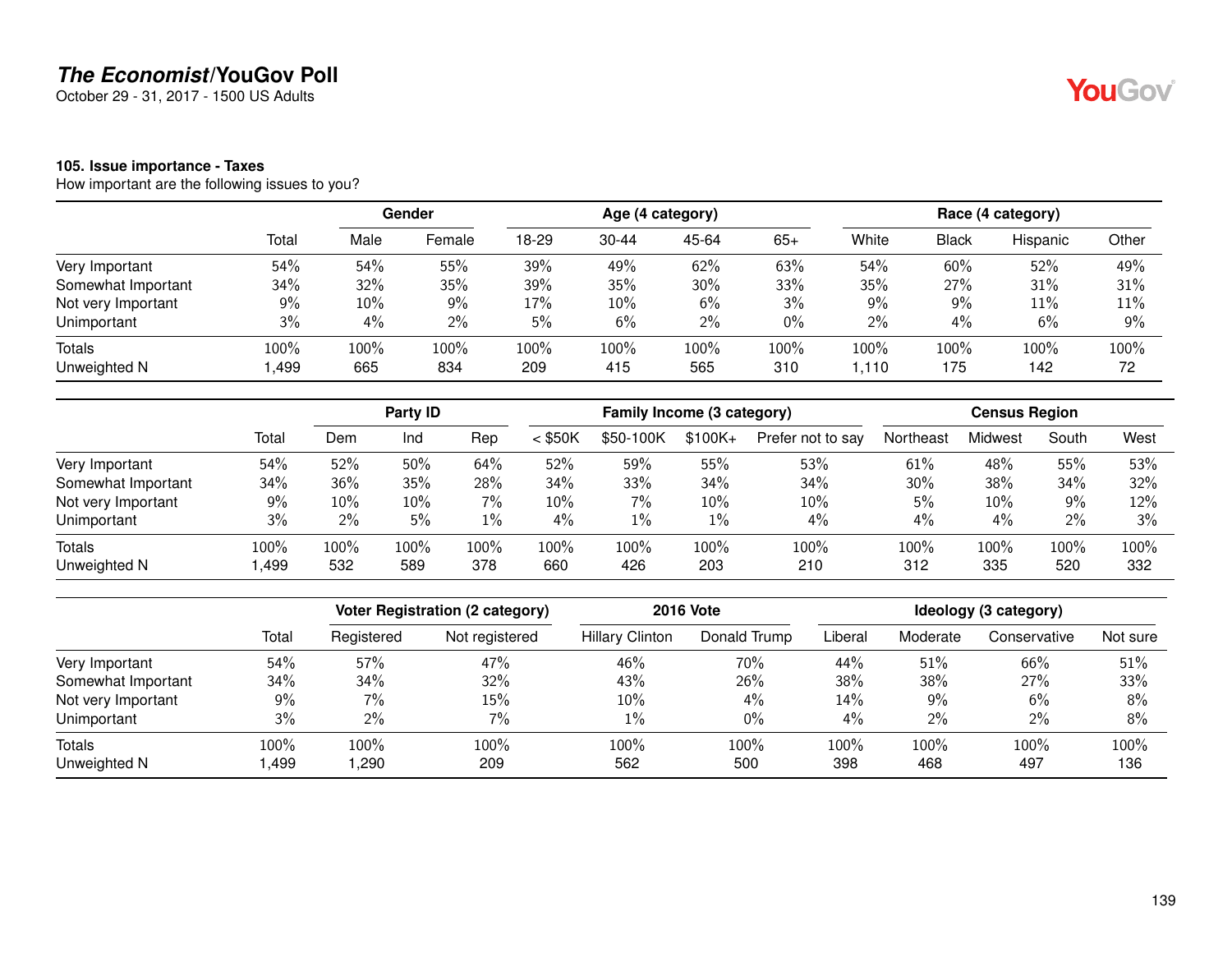October 29 - 31, 2017 - 1500 US Adults

#### **106. Issue importance - Medicare**

How important are the following issues to you?

|                    |       |      | Gender |       |           | Age (4 category) |       |       |       | Race (4 category) |       |
|--------------------|-------|------|--------|-------|-----------|------------------|-------|-------|-------|-------------------|-------|
|                    | Total | Male | Female | 18-29 | $30 - 44$ | 45-64            | $65+$ | White | Black | Hispanic          | Other |
| Very Important     | 61%   | 56%  | 66%    | 43%   | 49%       | 67%              | 86%   | 60%   | 70%   | 66%               | 50%   |
| Somewhat Important | 27%   | 31%  | 24%    | 35%   | 35%       | 26%              | 12%   | 30%   | 19%   | 17%               | 28%   |
| Not very Important | 8%    | 8%   | 8%     | 17%   | 11%       | 5%               | $1\%$ | 7%    | 8%    | 15%               | 11%   |
| Unimportant        | 3%    | 5%   | 2%     | 5%    | 5%        | 3%               | 0%    | 3%    | 3%    | 2%                | 12%   |
| <b>Totals</b>      | 100%  | 100% | 100%   | 100%  | 100%      | 100%             | 100%  | 100%  | 100%  | 100%              | 100%  |
| Unweighted N       | ,500  | 666  | 834    | 209   | 415       | 566              | 310   | .110  | 176   | 142               | 72    |

|                    |       | Party ID |      |      | Family Income (3 category) |           |           |                   | <b>Census Region</b> |         |       |      |
|--------------------|-------|----------|------|------|----------------------------|-----------|-----------|-------------------|----------------------|---------|-------|------|
|                    | Total | Dem      | Ind  | Rep  | $<$ \$50K                  | \$50-100K | $$100K +$ | Prefer not to say | Northeast            | Midwest | South | West |
| Very Important     | 61%   | 76%      | 54%  | 56%  | 63%                        | 60%       | 53%       | 64%               | 62%                  | 57%     | 66%   | 58%  |
| Somewhat Important | 27%   | 19%      | 31%  | 31%  | 25%                        | 30%       | 37%       | 23%               | 31%                  | 29%     | 23%   | 29%  |
| Not very Important | 8%    | 5%       | 9%   | 10%  | 8%                         | $9\%$     | 6%        | 10%               | 6%                   | 9%      | 8%    | 9%   |
| Unimportant        | 3%    | 0%       | 6%   | 3%   | 4%                         | $1\%$     | 4%        | 3%                | 1%                   | 5%      | 3%    | 4%   |
| Totals             | 100%  | 100%     | 100% | 100% | 100%                       | 100%      | 100%      | 100%              | 100%                 | 100%    | 100%  | 100% |
| Unweighted N       | ,500  | 533      | 589  | 378  | 661                        | 426       | 203       | 210               | 312                  | 335     | 521   | 332  |

|                    |       |            | Voter Registration (2 category) |                        | <b>2016 Vote</b> | Ideology (3 category) |          |              |          |  |
|--------------------|-------|------------|---------------------------------|------------------------|------------------|-----------------------|----------|--------------|----------|--|
|                    | Total | Registered | Not registered                  | <b>Hillary Clinton</b> | Donald Trump     | Liberal               | Moderate | Conservative | Not sure |  |
| Very Important     | 61%   | 65%        | 51%                             | 74%                    | 61%              | 67%                   | 63%      | 57%          | 59%      |  |
| Somewhat Important | 27%   | 27%        | 28%                             | 22%                    | 32%              | 23%                   | 28%      | 31%          | 25%      |  |
| Not very Important | 8%    | $6\%$      | 14%                             | $4\%$                  | 6%               | 7%                    | $7\%$    | 9%           | 9%       |  |
| Unimportant        | 3%    | $2\%$      | 6%                              | $0\%$                  | $2\%$            | 2%                    | 2%       | 3%           | 7%       |  |
| <b>Totals</b>      | 100%  | 100%       | 100%                            | 100%                   | 100%             | 100%                  | 100%     | 100%         | 100%     |  |
| Unweighted N       | ,500  | 291,       | 209                             | 563                    | 500              | 399                   | 468      | 497          | 136      |  |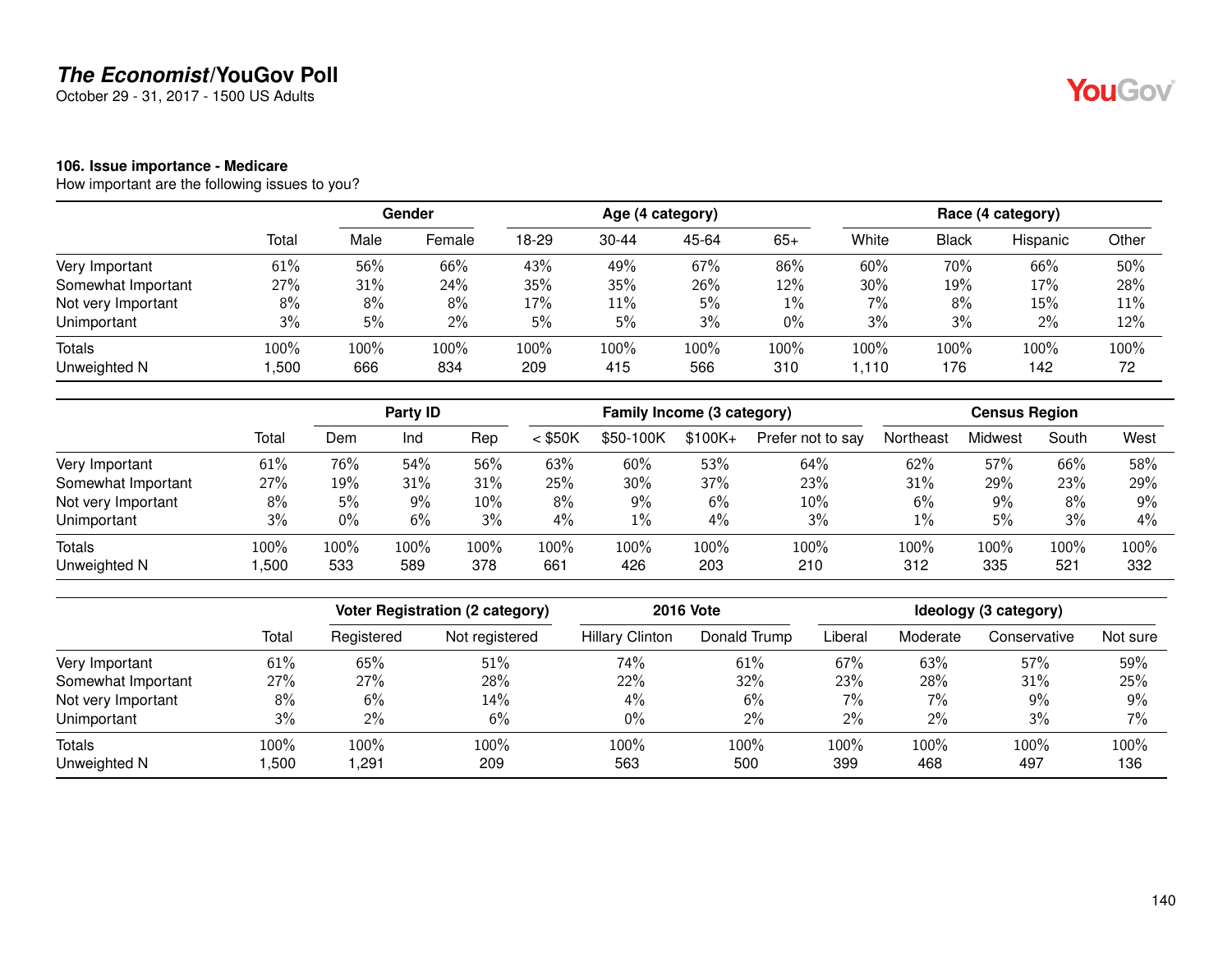October 29 - 31, 2017 - 1500 US Adults

#### **107. Issue importance - Abortion**

How important are the following issues to you?

|                               |              | Gender      |             | Age (4 category) |             |             |             |              | Race (4 category) |             |            |  |
|-------------------------------|--------------|-------------|-------------|------------------|-------------|-------------|-------------|--------------|-------------------|-------------|------------|--|
|                               | Total        | Male        | Female      | 18-29            | $30 - 44$   | 45-64       | $65+$       | White        | <b>Black</b>      | Hispanic    | Other      |  |
| Very Important                | 38%          | 31%         | 45%         | 38%              | 34%         | 36%         | 48%         | 39%          | 37%               | 36%         | 33%        |  |
| Somewhat Important            | 32%          | 34%         | 30%         | 31%              | 32%         | 33%         | 32%         | 32%          | 28%               | 28%         | 43%        |  |
| Not very Important            | 18%          | 19%         | 18%         | 15%              | 19%         | 22%         | 13%         | 18%          | 24%               | 19%         | $9\%$      |  |
| Unimportant                   | 12%          | 16%         | $7\%$       | 16%              | 15%         | $10\%$      | 7%          | 11%          | 11%               | 17%         | 15%        |  |
| <b>Totals</b><br>Unweighted N | 100%<br>,498 | 100%<br>665 | 100%<br>833 | 100%<br>209      | 100%<br>414 | 100%<br>565 | 100%<br>310 | 100%<br>,109 | 100%<br>175       | 100%<br>142 | 100%<br>72 |  |

|                    |       | Party <b>ID</b> |      |      | Family Income (3 category) |           |           |                   | <b>Census Region</b> |         |       |      |
|--------------------|-------|-----------------|------|------|----------------------------|-----------|-----------|-------------------|----------------------|---------|-------|------|
|                    | Total | Dem             | Ind  | Rep  | $<$ \$50K                  | \$50-100K | $$100K +$ | Prefer not to say | Northeast            | Midwest | South | West |
| Very Important     | 38%   | 44%             | 31%  | 44%  | 37%                        | 37%       | 39%       | 47%               | 41%                  | 35%     | 40%   | 36%  |
| Somewhat Important | 32%   | 32%             | 30%  | 33%  | 32%                        | 34%       | 35%       | 27%               | 29%                  | 34%     | 31%   | 34%  |
| Not very Important | 18%   | 15%             | 21%  | 17%  | 19%                        | 18%       | 17%       | 15%               | 18%                  | 17%     | 19%   | 18%  |
| Unimportant        | 12%   | 8%              | 18%  | 6%   | 12%                        | 12%       | 10%       | 12%               | 12%                  | 14%     | 10%   | 12%  |
| <b>Totals</b>      | 100%  | 100%            | 100% | 100% | 100%                       | 100%      | 100%      | 100%              | 100%                 | 100%    | 100%  | 100% |
| Unweighted N       | ,498  | 532             | 589  | 377  | 659                        | 426       | 203       | 210               | 312                  | 334     | 520   | 332  |

|                    |       |            | Voter Registration (2 category) |                        | <b>2016 Vote</b> | Ideology (3 category) |          |              |          |  |
|--------------------|-------|------------|---------------------------------|------------------------|------------------|-----------------------|----------|--------------|----------|--|
|                    | Total | Registered | Not registered                  | <b>Hillary Clinton</b> | Donald Trump     | Liberal               | Moderate | Conservative | Not sure |  |
| Very Important     | 38%   | 41%        | 30%                             | 44%                    | 46%              | 45%                   | 27%      | 47%          | 31%      |  |
| Somewhat Important | 32%   | 32%        | $30\%$                          | 32%                    | 29%              | 32%                   | 33%      | 32%          | 28%      |  |
| Not very Important | 18%   | 17%        | 22%                             | 16%                    | 17%              | 12%                   | 30%      | 12%          | 21%      |  |
| Unimportant        | 12%   | 10%        | 17%                             | 8%                     | 8%               | 11%                   | 10%      | 10%          | 20%      |  |
| Totals             | 100%  | 100%       | 100%                            | 100%                   | 100%             | 100%                  | 100%     | 100%         | 100%     |  |
| Unweighted N       | ,498  | ,289       | 209                             | 562                    | 499              | 399                   | 468      | 495          | 136      |  |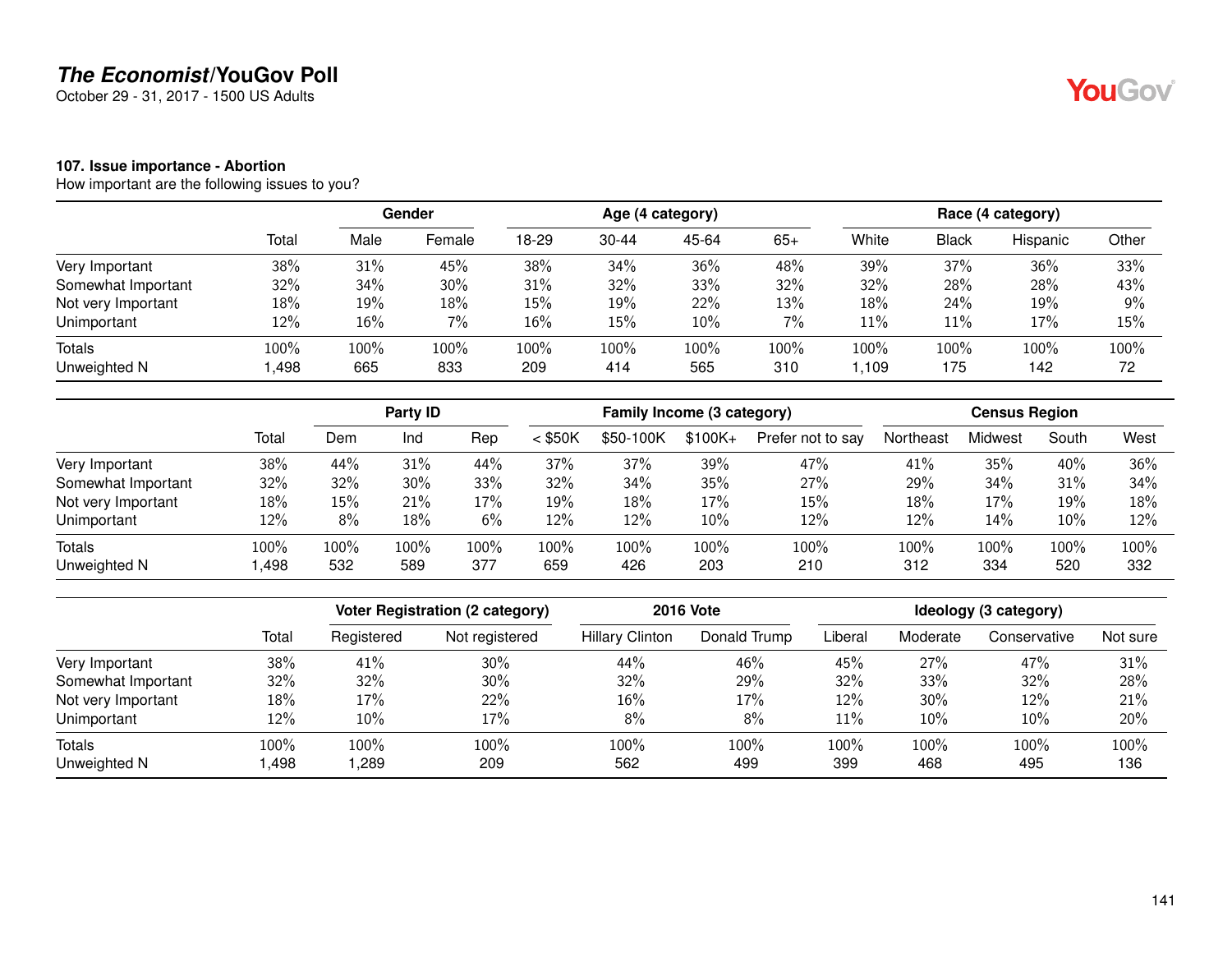October 29 - 31, 2017 - 1500 US Adults

## YouGov®

#### **108. Issue importance - Foreign policy**

|                    |        |      | Gender |       | Age (4 category) |       |       |       | Race (4 category) |          |       |  |
|--------------------|--------|------|--------|-------|------------------|-------|-------|-------|-------------------|----------|-------|--|
|                    | Total  | Male | Female | 18-29 | $30 - 44$        | 45-64 | $65+$ | White | <b>Black</b>      | Hispanic | Other |  |
| Very Important     | 42%    | 45%  | 38%    | 35%   | 32%              | 46%   | 51%   | 44%   | 36%               | 39%      | 31%   |  |
| Somewhat Important | 43%    | 40%  | 45%    | 36%   | 47%              | 42%   | 45%   | 43%   | 44%               | 41%      | 42%   |  |
| Not very Important | $11\%$ | 10%  | 13%    | 21%   | 14%              | 8%    | 4%    | 10%   | 13%               | 17%      | 18%   |  |
| Unimportant        | 4%     | 5%   | 3%     | 7%    | 7%               | 3%    | $0\%$ | 4%    | 7%                | 4%       | 9%    |  |
| Totals             | 100%   | 100% | 100%   | 100%  | 100%             | 100%  | 100%  | 100%  | 100%              | 100%     | 100%  |  |
| Unweighted N       | ,500   | 666  | 834    | 209   | 415              | 566   | 310   | 1,110 | 176               | 142      | 72    |  |

|                    |        | Party <b>ID</b> |      |      | Family Income (3 category) |           |           |                   | <b>Census Region</b> |         |       |       |
|--------------------|--------|-----------------|------|------|----------------------------|-----------|-----------|-------------------|----------------------|---------|-------|-------|
|                    | Total  | Dem             | Ind  | Rep  | $<$ \$50K                  | \$50-100K | $$100K +$ | Prefer not to say | Northeast            | Midwest | South | West  |
| Very Important     | 42%    | 45%             | 36%  | 47%  | 38%                        | 40%       | 51%       | 46%               | 45%                  | 41%     | 42%   | 39%   |
| Somewhat Important | 43%    | 43%             | 44%  | 40%  | 42%                        | 49%       | 42%       | 35%               | 42%                  | 41%     | 43%   | 44%   |
| Not very Important | $11\%$ | 10%             | 12%  | 12%  | 14%                        | 9%        | 6%        | 13%               | 9%                   | 12%     | 11%   | 13%   |
| Unimportant        | 4%     | $2\%$           | 8%   | 2%   | 6%                         | $1\%$     | $1\%$     | 6%                | 4%                   | 7%      | 4%    | $4\%$ |
| Totals             | 100%   | 100%            | 100% | 100% | 100%                       | $100\%$   | 100%      | 100%              | 100%                 | 100%    | 100%  | 100%  |
| Unweighted N       | ,500   | 533             | 589  | 378  | 661                        | 426       | 203       | 210               | 312                  | 335     | 521   | 332   |

|                        |                |              | Voter Registration (2 category) |                        | <b>2016 Vote</b> | Ideology (3 category) |             |              |             |  |
|------------------------|----------------|--------------|---------------------------------|------------------------|------------------|-----------------------|-------------|--------------|-------------|--|
|                        | Total          | Registered   | Not registered                  | <b>Hillary Clinton</b> | Donald Trump     | _iberal               | Moderate    | Conservative | Not sure    |  |
| Very Important         | 42%            | 44%          | 34%                             | 44%                    | 51%              | 48%                   | 40%         | 46%          | 23%         |  |
| Somewhat Important     | 43%            | 44%          | 39%                             | 44%                    | 42%              | 41%                   | 43%         | 42%          | 46%         |  |
| Not very Important     | 11%            | $9\%$        | 18%                             | $9\%$                  | 6%               | 7%                    | 15%         | 10%          | 15%         |  |
| Unimportant            | 4%             | 3%           | 9%                              | 3%                     | $1\%$            | $4\%$                 | 3%          | 1%           | 16%         |  |
| Totals<br>Unweighted N | 100%<br>500, ا | 100%<br>,291 | 100%<br>209                     | $100\%$<br>563         | 100%<br>500      | 100%<br>399           | 100%<br>468 | 100%<br>497  | 100%<br>136 |  |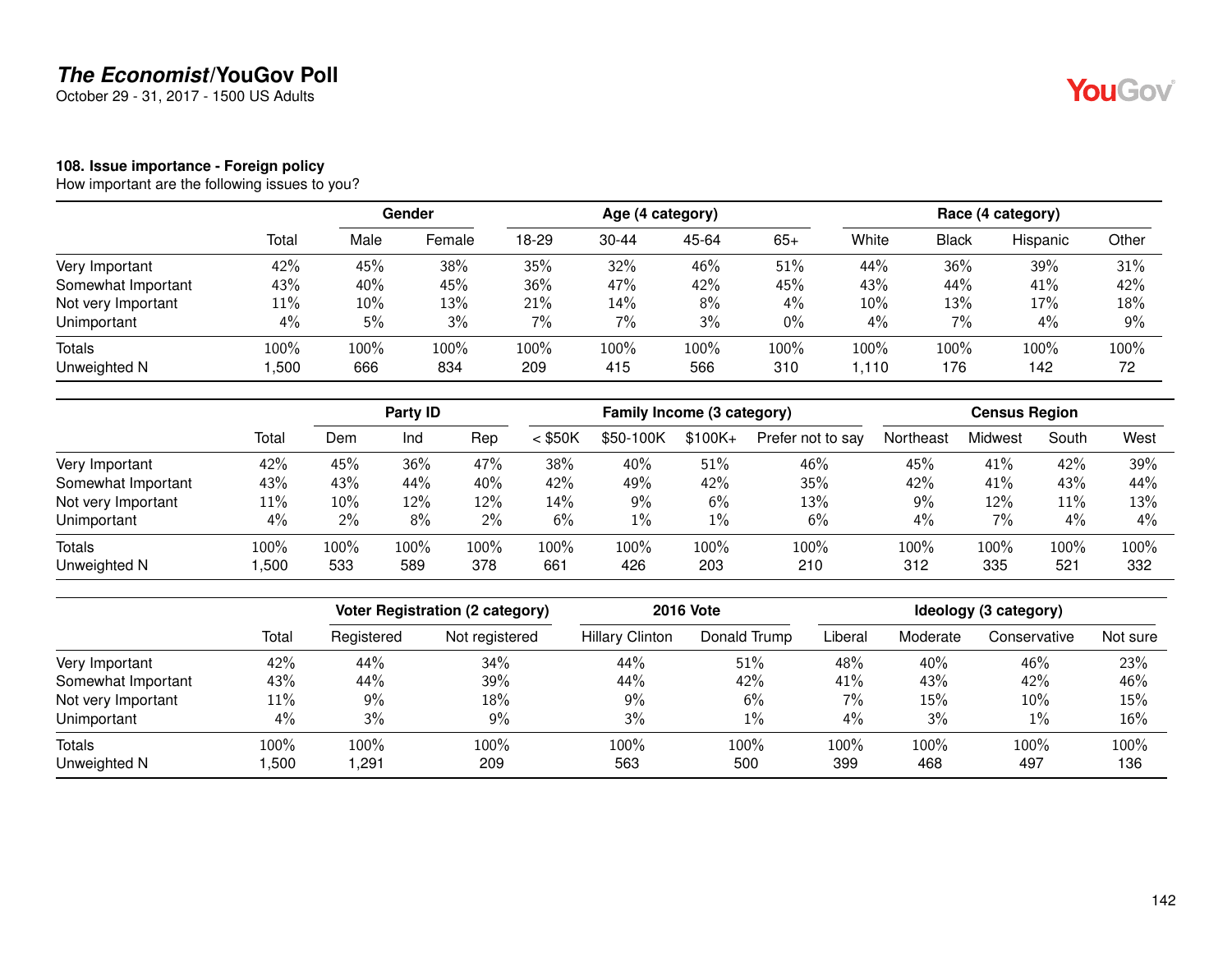October 29 - 31, 2017 - 1500 US Adults

## YouGov®

#### **109. Issue importance - Gun control**

|                    |        | Gender |        |       |           | Age (4 category) |       |       | Race (4 category) |          |       |  |
|--------------------|--------|--------|--------|-------|-----------|------------------|-------|-------|-------------------|----------|-------|--|
|                    | Total  | Male   | Female | 18-29 | $30 - 44$ | 45-64            | $65+$ | White | <b>Black</b>      | Hispanic | Other |  |
| Very Important     | 45%    | 38%    | 52%    | 42%   | 45%       | 48%              | 44%   | 40%   | 68%               | 52%      | 36%   |  |
| Somewhat Important | 25%    | 24%    | 26%    | 31%   | 28%       | 20%              | 23%   | 26%   | 20%               | 22%      | 26%   |  |
| Not very Important | $17\%$ | 20%    | 15%    | 17%   | 15%       | 17%              | 19%   | 18%   | 9%                | 24%      | 13%   |  |
| Unimportant        | 13%    | 18%    | 8%     | 11%   | 13%       | 14%              | 13%   | 15%   | 3%                | $2\%$    | 25%   |  |
| Totals             | 100%   | 100%   | 100%   | 100%  | 100%      | 100%             | 100%  | 100%  | 100%              | 100%     | 100%  |  |
| Unweighted N       | ,500   | 666    | 834    | 209   | 415       | 566              | 310   | 1,110 | 176               | 142      | 72    |  |

|                    |       | Party ID |      |      |           | Family Income (3 category) |          |                   |           | <b>Census Region</b> |       |      |  |
|--------------------|-------|----------|------|------|-----------|----------------------------|----------|-------------------|-----------|----------------------|-------|------|--|
|                    | Total | Dem      | Ind  | Rep  | $<$ \$50K | \$50-100K                  | $$100K+$ | Prefer not to say | Northeast | Midwest              | South | West |  |
| Very Important     | 45%   | 69%      | 38%  | 28%  | 47%       | 38%                        | 48%      | 48%               | 53%       | 42%                  | 44%   | 43%  |  |
| Somewhat Important | 25%   | 20%      | 25%  | 30%  | 24%       | 26%                        | 26%      | 23%               | 24%       | 27%                  | 25%   | 24%  |  |
| Not very Important | 17%   | 8%       | 19%  | 24%  | 16%       | 20%                        | 16%      | 15%               | 14%       | 18%                  | 17%   | 19%  |  |
| Unimportant        | 13%   | 3%       | 17%  | 17%  | 12%       | 15%                        | $10\%$   | 14%               | 9%        | 14%                  | 14%   | 14%  |  |
| Totals             | 100%  | 100%     | 100% | 100% | 100%      | 100%                       | 100%     | 100%              | 100%      | 100%                 | 100%  | 100% |  |
| Unweighted N       | ,500  | 533      | 589  | 378  | 661       | 426                        | 203      | 210               | 312       | 335                  | 521   | 332  |  |

|                        |                |              | Voter Registration (2 category) |                        | <b>2016 Vote</b> | Ideology (3 category) |             |              |             |  |
|------------------------|----------------|--------------|---------------------------------|------------------------|------------------|-----------------------|-------------|--------------|-------------|--|
|                        | Total          | Registered   | Not registered                  | <b>Hillary Clinton</b> | Donald Trump     | _iberal               | Moderate    | Conservative | Not sure    |  |
| Very Important         | 45%            | 46%          | 42%                             | 67%                    | $30\%$           | 60%                   | 48%         | 32%          | 44%         |  |
| Somewhat Important     | 25%            | 24%          | 26%                             | 22%                    | 24%              | 21%                   | 26%         | 26%          | 26%         |  |
| Not very Important     | 17%            | 17%          | 17%                             | $9\%$                  | 23%              | 14%                   | 17%         | 20%          | 15%         |  |
| Unimportant            | 13%            | 12%          | 15%                             | $2\%$                  | 22%              | 5%                    | 8%          | 22%          | 15%         |  |
| Totals<br>Unweighted N | 100%<br>500, ا | 100%<br>,291 | 100%<br>209                     | 100%<br>563            | 100%<br>500      | 100%<br>399           | 100%<br>468 | 100%<br>497  | 100%<br>136 |  |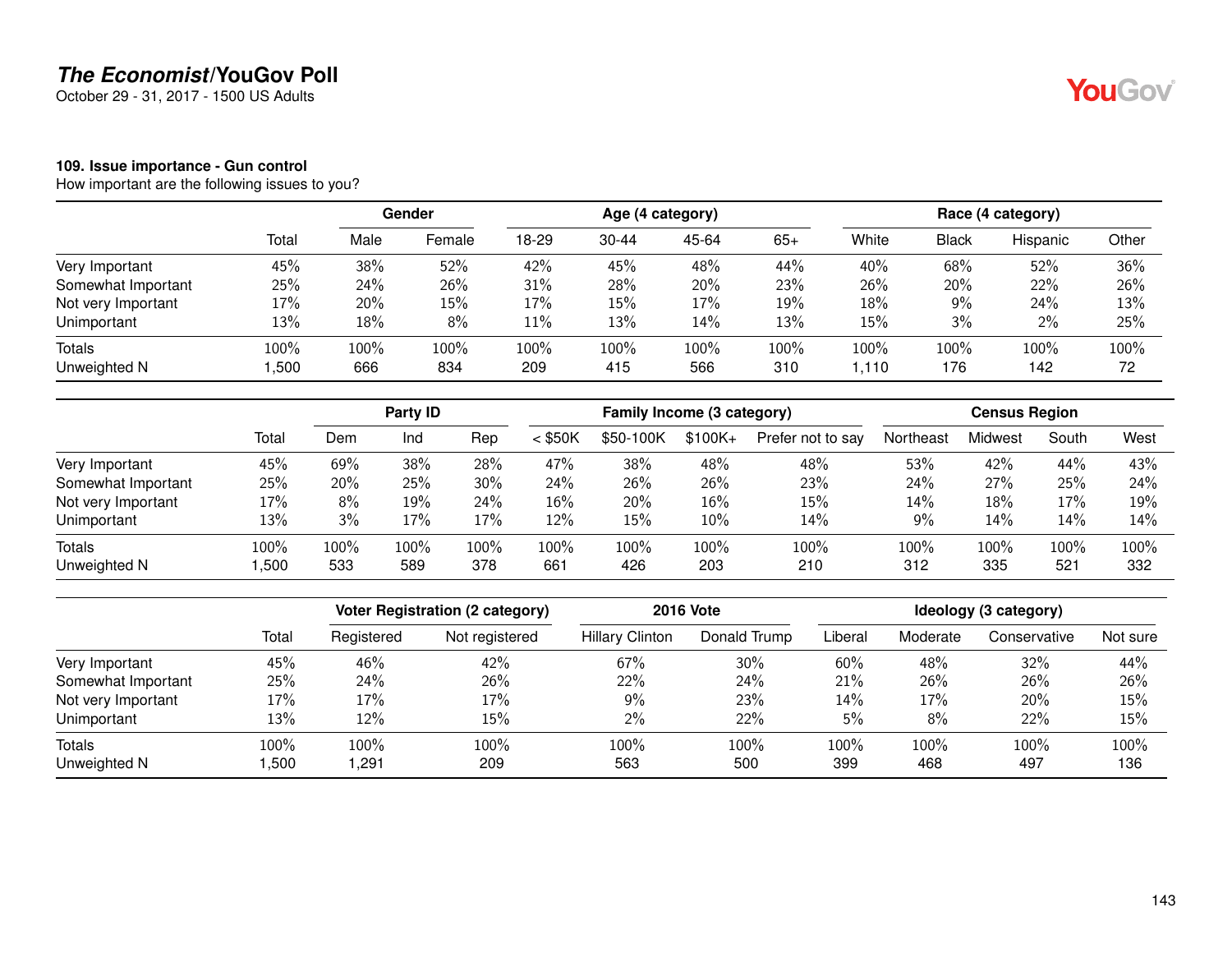October 29 - 31, 2017 - 1500 US Adults

#### **110. Issue importance - International trade and globalization**

How important are the following issues to you?

|                    | Total | Gender |        |       |           | Age (4 category) |       | Race (4 category) |       |          |       |
|--------------------|-------|--------|--------|-------|-----------|------------------|-------|-------------------|-------|----------|-------|
|                    |       | Male   | Female | 18-29 | $30 - 44$ | 45-64            | $65+$ | White             | Black | Hispanic | Other |
| Very Important     | 30%   | 28%    | 32%    | 31%   | 29%       | 32%              | 29%   | 28%               | 43%   | 37%      | 17%   |
| Somewhat Important | 47%   | 48%    | 46%    | 42%   | 47%       | 48%              | 52%   | 50%               | 37%   | 40%      | 43%   |
| Not very Important | 17%   | 17%    | 17%    | 23%   | 16%       | 14%              | 16%   | 17%               | 15%   | 17%      | 25%   |
| Unimportant        | 6%    | 7%     | 5%     | 4%    | 9%        | 6%               | 2%    | 5%                | 6%    | 5%       | 15%   |
| <b>Totals</b>      | 100%  | 100%   | 100%   | 100%  | 100%      | 100%             | 100%  | 100%              | 100%  | 100%     | 100%  |
| Unweighted N       | ,500  | 666    | 834    | 209   | 415       | 566              | 310   | .110              | 176   | 142      | 72    |

|                    |       | Party ID |      |      | Family Income (3 category) |           |           |                   | <b>Census Region</b> |         |       |      |
|--------------------|-------|----------|------|------|----------------------------|-----------|-----------|-------------------|----------------------|---------|-------|------|
|                    | Total | Dem      | Ind  | Rep  | $<$ \$50K                  | \$50-100K | $$100K +$ | Prefer not to say | Northeast            | Midwest | South | West |
| Very Important     | 30%   | 37%      | 28%  | 26%  | 31%                        | 28%       | 32%       | 28%               | 34%                  | 27%     | 30%   | 29%  |
| Somewhat Important | 47%   | 48%      | 44%  | 52%  | 46%                        | 50%       | 51%       | 44%               | 47%                  | 48%     | 46%   | 48%  |
| Not very Important | 17%   | 13%      | 20%  | 17%  | 15%                        | 18%       | 14%       | 24%               | 14%                  | 18%     | 19%   | 16%  |
| Unimportant        | 6%    | 2%       | 9%   | 5%   | 8%                         | $4\%$     | 3%        | 4%                | 5%                   | 7%      | 5%    | 6%   |
| Totals             | 100%  | 100%     | 100% | 100% | 100%                       | 100%      | 100%      | 100%              | 100%                 | 100%    | 100%  | 100% |
| Unweighted N       | ,500  | 533      | 589  | 378  | 661                        | 426       | 203       | 210               | 312                  | 335     | 521   | 332  |

|                    |       |            | Voter Registration (2 category) | <b>2016 Vote</b>       | Ideology (3 category) |         |          |              |          |
|--------------------|-------|------------|---------------------------------|------------------------|-----------------------|---------|----------|--------------|----------|
|                    | Total | Registered | Not registered                  | <b>Hillary Clinton</b> | Donald Trump          | Liberal | Moderate | Conservative | Not sure |
| Very Important     | 30%   | $30\%$     | 30%                             | 34%                    | 29%                   | 30%     | 35%      | 27%          | 27%      |
| Somewhat Important | 47%   | 49%        | 41%                             | 49%                    | 49%                   | 54%     | 43%      | 50%          | 37%      |
| Not very Important | 17%   | 16%        | 20%                             | 15%                    | 17%                   | 13%     | 19%      | 16%          | 23%      |
| Unimportant        | 6%    | $4\%$      | 10%                             | $2\%$                  | 5%                    | 4%      | 2%       | 7%           | 13%      |
| <b>Totals</b>      | 100%  | 100%       | 100%                            | 100%                   | 100%                  | 100%    | 100%     | 100%         | 100%     |
| Unweighted N       | ,500  | ,291       | 209                             | 563                    | 500                   | 399     | 468      | 497          | 136      |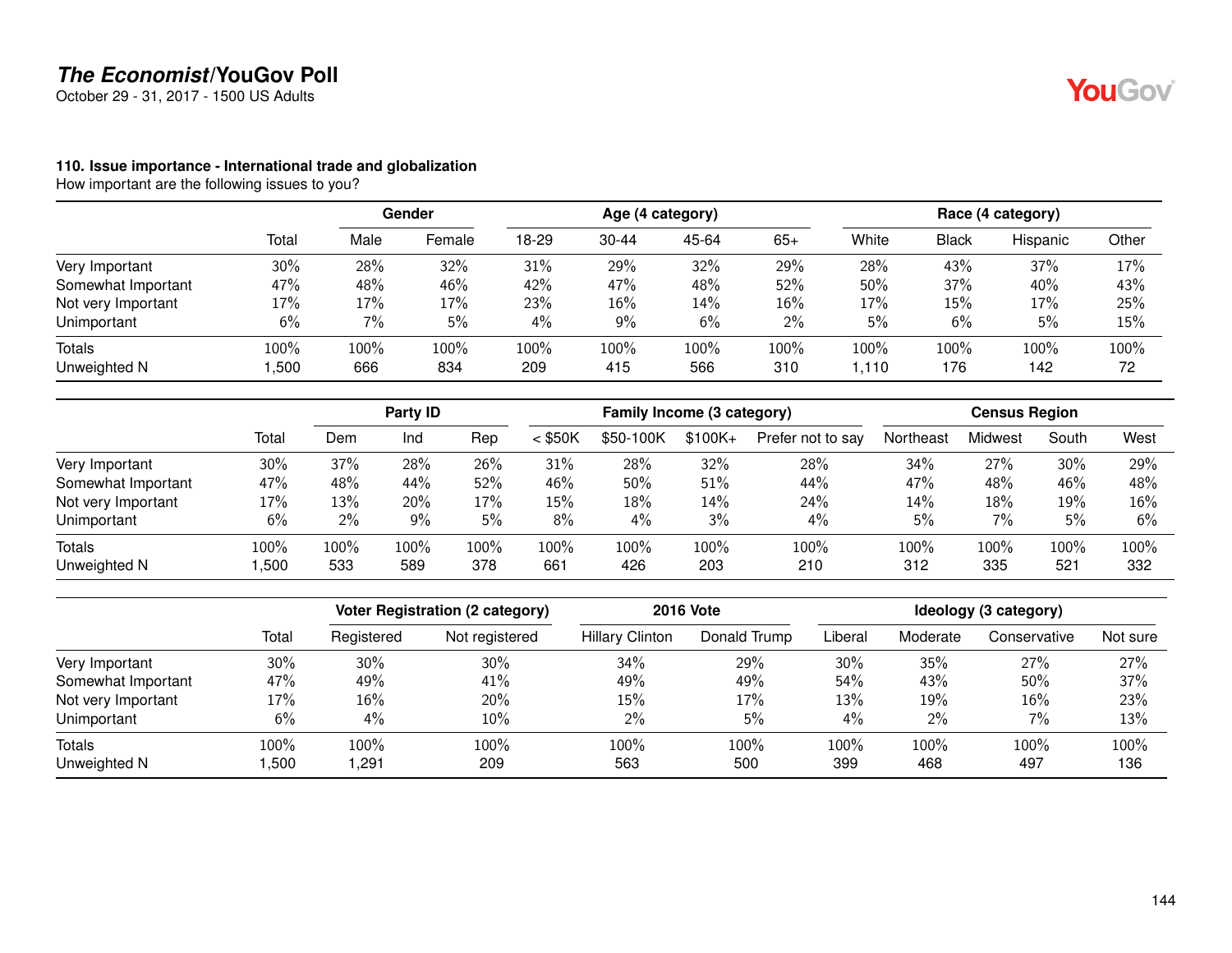October 29 - 31, 2017 - 1500 US Adults

#### **111. Issue importance - Use of military force**

How important are the following issues to you?

|                    |        |      | Gender |       |           | Age (4 category) |       | Race (4 category) |       |          |       |
|--------------------|--------|------|--------|-------|-----------|------------------|-------|-------------------|-------|----------|-------|
|                    | Total  | Male | Female | 18-29 | $30 - 44$ | 45-64            | $65+$ | White             | Black | Hispanic | Other |
| Very Important     | 43%    | 42%  | 44%    | 33%   | 36%       | 47%              | 56%   | 42%               | 52%   | 47%      | 30%   |
| Somewhat Important | 40%    | 40%  | 39%    | 36%   | 43%       | 41%              | 37%   | 42%               | 29%   | 37%      | 42%   |
| Not very Important | $12\%$ | 11%  | 13%    | 21%   | 13%       | 9%               | $7\%$ | 11%               | 13%   | 11%      | 19%   |
| Unimportant        | 5%     | 7%   | 3%     | 9%    | 7%        | 4%               | $0\%$ | 5%                | 5%    | 6%       | 9%    |
| <b>Totals</b>      | 100%   | 100% | 100%   | 100%  | 100%      | 100%             | 100%  | 100%              | 100%  | 100%     | 100%  |
| Unweighted N       | ,500   | 666  | 834    | 209   | 415       | 566              | 310   | .110              | 176   | 142      | 72    |

|                    |       | Party ID |       |       | Family Income (3 category) |           |           |                   | <b>Census Region</b> |         |       |      |
|--------------------|-------|----------|-------|-------|----------------------------|-----------|-----------|-------------------|----------------------|---------|-------|------|
|                    | Total | Dem      | Ind   | Rep   | $<$ \$50K                  | \$50-100K | $$100K +$ | Prefer not to say | Northeast            | Midwest | South | West |
| Very Important     | 43%   | 50%      | 34%   | 52%   | 44%                        | 36%       | 44%       | 53%               | 43%                  | 43%     | 46%   | 40%  |
| Somewhat Important | 40%   | 34%      | 43%   | 41%   | 37%                        | 47%       | 45%       | 31%               | 41%                  | 38%     | 38%   | 42%  |
| Not very Important | 12%   | 14%      | 14%   | $7\%$ | 12%                        | 13%       | 10%       | 12%               | 11%                  | 12%     | 12%   | 14%  |
| Unimportant        | 5%    | 2%       | $9\%$ | $1\%$ | 7%                         | 4%        | 1%        | 4%                | 4%                   | 7%      | 5%    | 5%   |
| Totals             | 100%  | 100%     | 100%  | 100%  | 100%                       | 100%      | 100%      | 100%              | 100%                 | 100%    | 100%  | 100% |
| Unweighted N       | ,500  | 533      | 589   | 378   | 661                        | 426       | 203       | 210               | 312                  | 335     | 521   | 332  |

|                    |         |            | Voter Registration (2 category) |                        | <b>2016 Vote</b> | Ideology (3 category) |          |              |          |  |
|--------------------|---------|------------|---------------------------------|------------------------|------------------|-----------------------|----------|--------------|----------|--|
|                    | Total   | Registered | Not registered                  | <b>Hillary Clinton</b> | Donald Trump     | Liberal               | Moderate | Conservative | Not sure |  |
| Very Important     | 43%     | 47%        | 34%                             | 46%                    | 51%              | 40%                   | 41%      | 49%          | 39%      |  |
| Somewhat Important | 40%     | 40%        | 37%                             | 38%                    | 42%              | 41%                   | 40%      | 41%          | 32%      |  |
| Not very Important | 12%     | $10\%$     | 17%                             | 14%                    | 6%               | 13%                   | 14%      | 8%           | 15%      |  |
| Unimportant        | 5%      | $2\%$      | 12%                             | $2\%$                  | $1\%$            | 5%                    | 4%       | 2%           | 14%      |  |
| Totals             | $100\%$ | 100%       | 100%                            | 100%                   | 100%             | 100%                  | 100%     | 100%         | 100%     |  |
| Unweighted N       | ,500    | ,291       | 209                             | 563                    | 500              | 399                   | 468      | 497          | 136      |  |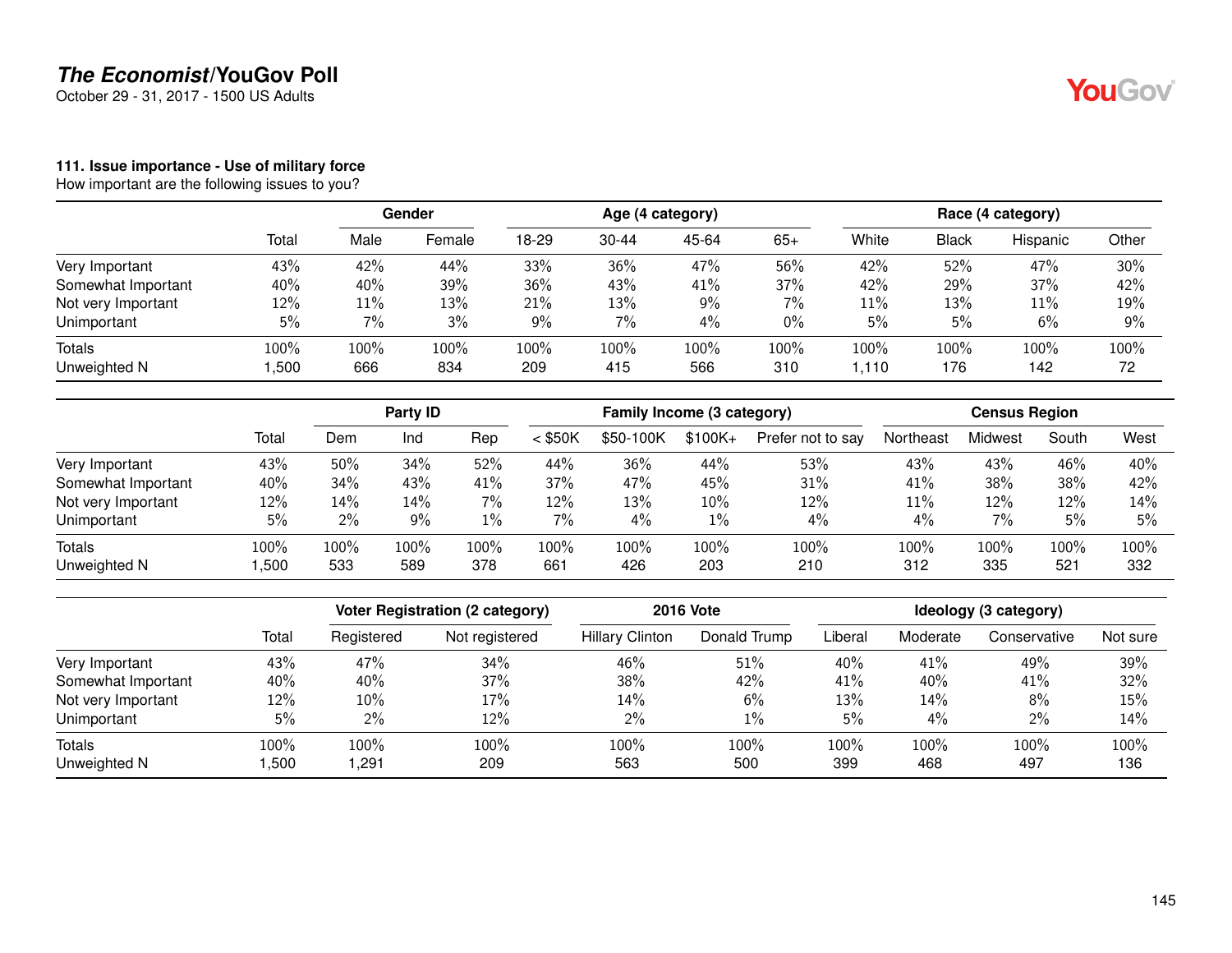October 29 - 31, 2017 - 1500 US Adults

#### **112. Most important issue**

Which of these is the most important issue for you?

|                        |       |       | Gender |       |           | Age (4 category) |       |       |              | Race (4 category) |       |
|------------------------|-------|-------|--------|-------|-----------|------------------|-------|-------|--------------|-------------------|-------|
|                        | Total | Male  | Female | 18-29 | $30 - 44$ | 45-64            | $65+$ | White | <b>Black</b> | Hispanic          | Other |
| The economy            | 13%   | 16%   | 11%    | 11%   | 15%       | 15%              | 12%   | 14%   | 14%          | 10%               | 13%   |
| Immigration            | 6%    | 7%    | 5%     | 3%    | 7%        | 5%               | 10%   | 7%    | 2%           | 8%                | 6%    |
| The environment        | 9%    | 8%    | 9%     | 11%   | 12%       | 6%               | 7%    | 9%    | 5%           | 9%                | 7%    |
| Terrorism              | 9%    | 9%    | 9%     | 8%    | 7%        | 10%              | 10%   | 10%   | 4%           | 11%               | 12%   |
| Gay rights             | 1%    | $2\%$ | $1\%$  | 2%    | 2%        | $1\%$            | $1\%$ | $1\%$ | 2%           | 4%                | $0\%$ |
| Education              | 6%    | 6%    | 6%     | 7%    | 11%       | 3%               | 4%    | 6%    | 8%           | $7\%$             | 8%    |
| Health care            | 19%   | 17%   | 20%    | 21%   | 18%       | 23%              | 11%   | 17%   | 25%          | 22%               | 20%   |
| Social security        | 12%   | 9%    | 15%    | 4%    | 5%        | 14%              | 23%   | 14%   | 11%          | 4%                | 9%    |
| The budget deficit     | 2%    | 3%    | $1\%$  | 2%    | 1%        | 4%               | 2%    | $2\%$ | 3%           | 2%                | $0\%$ |
| The war in Afghanistan | 1%    | $0\%$ | $1\%$  | $0\%$ | 2%        | $1\%$            | $0\%$ | $1\%$ | 2%           | $0\%$             | $0\%$ |
| Taxes                  | 3%    | 4%    | 3%     | 3%    | 3%        | 4%               | 3%    | 4%    | 3%           | $1\%$             | 4%    |
| Medicare               | 5%    | 5%    | 5%     | 5%    | 3%        | 4%               | 8%    | 4%    | $4\%$        | 5%                | 9%    |
| Abortion               | 6%    | 5%    | 7%     | 12%   | 5%        | 4%               | 5%    | 6%    | 6%           | 5%                | 7%    |
| Foreign policy         | 3%    | 4%    | $1\%$  | $4\%$ | 3%        | 2%               | 2%    | 3%    | 1%           | 6%                | 1%    |
| Gun control            | 4%    | 5%    | $4\%$  | 6%    | 6%        | 4%               | $1\%$ | 3%    | 12%          | 5%                | 4%    |
| Totals                 | 100%  | 100%  | 100%   | 100%  | 100%      | 100%             | 100%  | 100%  | 100%         | 100%              | 100%  |
| Unweighted N           | 1,431 | 635   | 796    | 192   | 382       | 551              | 306   | 1,066 | 166          | 136               | 63    |

|                    |       |       | Party ID |       |           | Family Income (3 category) |          |                   |           | <b>Census Region</b> |       |       |
|--------------------|-------|-------|----------|-------|-----------|----------------------------|----------|-------------------|-----------|----------------------|-------|-------|
|                    | Total | Dem   | Ind      | Rep   | $<$ \$50K | \$50-100K                  | $$100K+$ | Prefer not to say | Northeast | Midwest              | South | West  |
| The economy        | 13%   | 11%   | 13%      | 16%   | 14%       | 15%                        | 17%      | 6%                | 11%       | 15%                  | 15%   | 11%   |
| Immigration        | 6%    | $2\%$ | 7%       | 11%   | 6%        | 6%                         | 5%       | 10%               | 4%        | 6%                   | 7%    | 6%    |
| The environment    | 9%    | 12%   | 10%      | 2%    | 9%        | 9%                         | 10%      | 6%                | 12%       | 9%                   | 7%    | 8%    |
| Terrorism          | 9%    | 5%    | 10%      | 14%   | $10\%$    | 9%                         | 9%       | 9%                | 8%        | 8%                   | 10%   | 10%   |
| Gay rights         | $1\%$ | 3%    | $1\%$    | $0\%$ | 2%        | $0\%$                      | 2%       | $2\%$             | $1\%$     | $2\%$                | $1\%$ | $1\%$ |
| Education          | 6%    | 6%    | 8%       | 4%    | 6%        | 6%                         | 4%       | 10%               | 7%        | 4%                   | 6%    | 8%    |
| Health care        | 19%   | 29%   | 16%      | 10%   | 18%       | 21%                        | 17%      | 18%               | 21%       | 21%                  | 18%   | 17%   |
| Social security    | 12%   | 15%   | 11%      | 11%   | 16%       | 9%                         | 4%       | 12%               | 13%       | 11%                  | 13%   | 10%   |
| The budget deficit | 2%    | $0\%$ | 3%       | 4%    | 1%        | 4%                         | 4%       | $2\%$             | 3%        | $1\%$                | 3%    | 2%    |

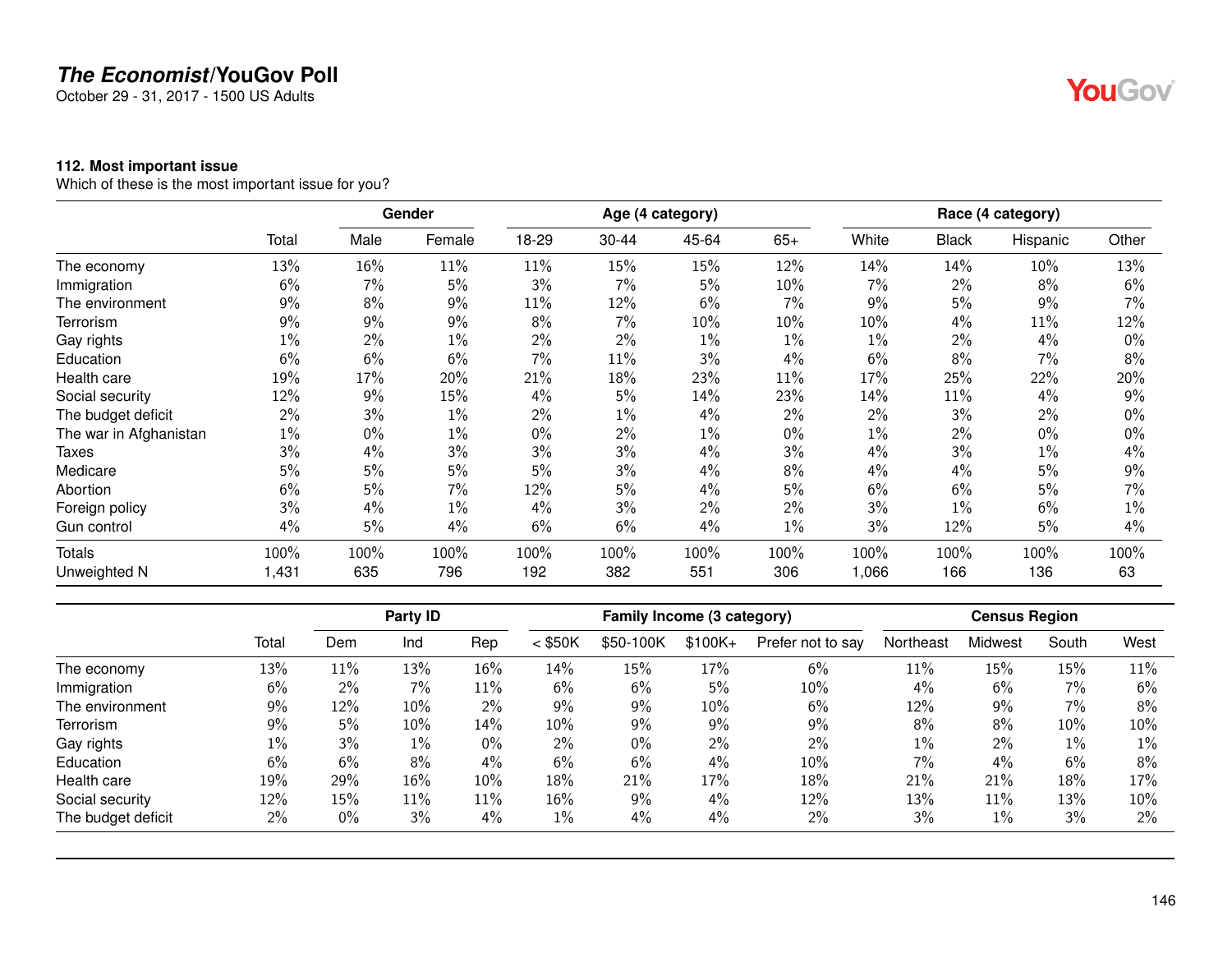October 29 - 31, 2017 - 1500 US Adults

|                        |        |       | Party ID |       |           | Family Income (3 category) |          |                   |           | <b>Census Region</b> |       |       |  |
|------------------------|--------|-------|----------|-------|-----------|----------------------------|----------|-------------------|-----------|----------------------|-------|-------|--|
|                        | Total  | Dem   | Ind      | Rep   | $<$ \$50K | \$50-100K                  | $$100K+$ | Prefer not to say | Northeast | Midwest              | South | West  |  |
| The war in Afghanistan | 1%     | 0%    | 1%       | $0\%$ | $1\%$     | $0\%$                      | $0\%$    | $0\%$             | 1%        | $0\%$                | $1\%$ | $0\%$ |  |
| Taxes                  | 3%     | 2%    | 3%       | 6%    | $2\%$     | 5%                         | 5%       | 5%                | 3%        | 3%                   | 2%    | 5%    |  |
| Medicare               | 5%     | 5%    | 4%       | 5%    | 5%        | 4%                         | 5%       | 6%                | 5%        | 4%                   | 4%    | 6%    |  |
| Abortion               | 6%     | $2\%$ | 6%       | 12%   | 5%        | 7%                         | 8%       | $7\%$             | 4%        | 9%                   | 6%    | 6%    |  |
| Foreign policy         | 3%     | 2%    | 3%       | $2\%$ | 3%        | 2%                         | 2%       | 3%                | 2%        | 3%                   | 2%    | 3%    |  |
| Gun control            | 4%     | 7%    | 3%       | 3%    | 4%        | 4%                         | 8%       | 3%                | 4%        | 2%                   | 5%    | 6%    |  |
| <b>Totals</b>          | 100%   | 100%  | 100%     | 100%  | 100%      | 100%                       | 100%     | 100%              | 100%      | 100%                 | 100%  | 100%  |  |
| Unweighted N           | 431, ا | 521   | 547      | 363   | 623       | 413                        | 199      | 196               | 301       | 318                  | 499   | 313   |  |

|                        |       |            | <b>Voter Registration (2 category)</b> |                        | <b>2016 Vote</b> |         |          | Ideology (3 category) |          |
|------------------------|-------|------------|----------------------------------------|------------------------|------------------|---------|----------|-----------------------|----------|
|                        | Total | Registered | Not registered                         | <b>Hillary Clinton</b> | Donald Trump     | Liberal | Moderate | Conservative          | Not sure |
| The economy            | 13%   | 13%        | 13%                                    | 10%                    | 18%              | 10%     | 13%      | 17%                   | 10%      |
| Immigration            | 6%    | 7%         | 3%                                     | $2\%$                  | 13%              | 2%      | 6%       | 12%                   | $1\%$    |
| The environment        | 9%    | $9\%$      | 7%                                     | 17%                    | $1\%$            | 15%     | 8%       | 4%                    | 9%       |
| Terrorism              | 9%    | 10%        | 7%                                     | 5%                     | 15%              | 4%      | 9%       | 15%                   | 6%       |
| Gay rights             | $1\%$ | $1\%$      | 2%                                     | 3%                     | $0\%$            | 4%      | $0\%$    | $0\%$                 | 3%       |
| Education              | 6%    | 7%         | 5%                                     | $7\%$                  | 3%               | 7%      | 5%       | 5%                    | 12%      |
| Health care            | 19%   | 18%        | 21%                                    | $30\%$                 | $8\%$            | 28%     | 22%      | 10%                   | 16%      |
| Social security        | 12%   | 12%        | 12%                                    | 10%                    | 13%              | 9%      | 15%      | 10%                   | 17%      |
| The budget deficit     | 2%    | $2\%$      | 2%                                     | $0\%$                  | 5%               | 0%      | 3%       | 4%                    | $1\%$    |
| The war in Afghanistan | $1\%$ | $1\%$      | $0\%$                                  | $1\%$                  | $0\%$            | $1\%$   | 1%       | $0\%$                 | 1%       |
| <b>Taxes</b>           | 3%    | 3%         | 3%                                     | $2\%$                  | 6%               | $1\%$   | 2%       | 6%                    | 3%       |
| Medicare               | 5%    | $4\%$      | 6%                                     | 5%                     | $4\%$            | 6%      | $4\%$    | 3%                    | 9%       |
| Abortion               | 6%    | 6%         | 7%                                     | $2\%$                  | 10%              | 4%      | 3%       | 11%                   | 2%       |
| Foreign policy         | 3%    | 2%         | 4%                                     | 2%                     | $2\%$            | 3%      | 4%       | $1\%$                 | 2%       |
| Gun control            | 4%    | 3%         | 8%                                     | 4%                     | $2\%$            | 4%      | 4%       | 3%                    | 9%       |
| Totals                 | 100%  | 100%       | 100%                                   | 100%                   | 100%             | 100%    | 100%     | 100%                  | 100%     |
| Unweighted N           | 1,431 | 1,247      | 184                                    | 549                    | 487              | 390     | 449      | 475                   | 117      |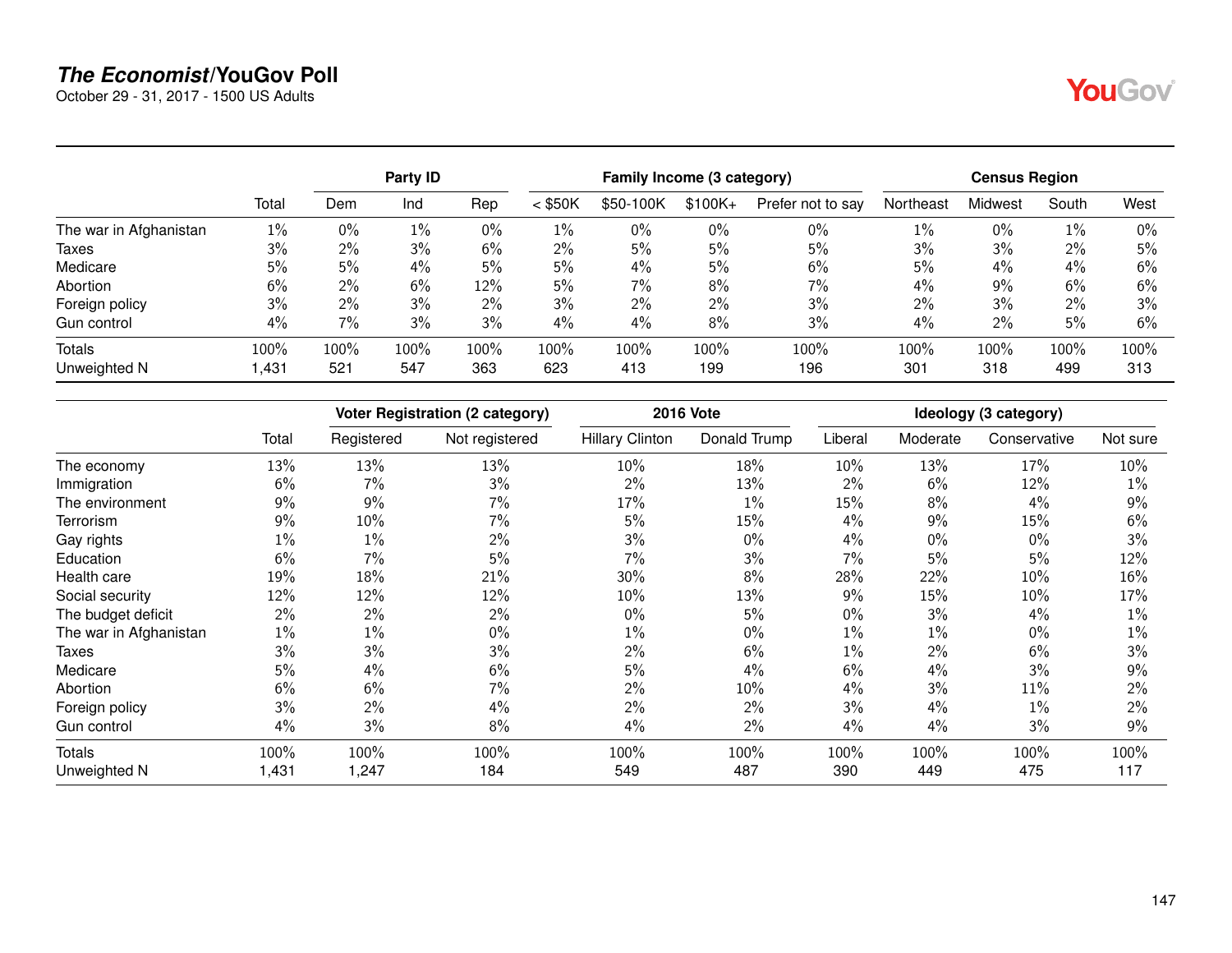October 29 - 31, 2017 - 1500 US Adults

### **113. Favorability of Individuals - Donald Trump**

|                      |        | Gender |        | Age (4 category) |           |       |       | Race (4 category) |       |          |       |
|----------------------|--------|--------|--------|------------------|-----------|-------|-------|-------------------|-------|----------|-------|
|                      | Total  | Male   | Female | 18-29            | $30 - 44$ | 45-64 | $65+$ | White             | Black | Hispanic | Other |
| Very favorable       | 24%    | 29%    | 20%    | 13%              | 18%       | 26%   | 41%   | 30%               | 6%    | 12%      | 21%   |
| Somewhat favorable   | $15\%$ | 16%    | 14%    | 13%              | 15%       | 16%   | 17%   | 18%               | 6%    | 6%       | 18%   |
| Somewhat unfavorable | 9%     | 10%    | 7%     | 12%              | 9%        | 8%    | 6%    | 8%                | $7\%$ | 14%      | 10%   |
| Very unfavorable     | 46%    | 41%    | 50%    | 55%              | 46%       | 47%   | 35%   | 39%               | 73%   | 58%      | 42%   |
| Don't know           | 6%     | 4%     | 8%     | 7%               | 12%       | 4%    | $1\%$ | 5%                | 7%    | 10%      | 9%    |
| <b>Totals</b>        | 100%   | 100%   | 100%   | 100%             | 100%      | 100%  | 100%  | 100%              | 100%  | 100%     | 100%  |
| Unweighted N         | 491,   | 662    | 829    | 209              | 410       | 562   | 310   | ,102              | 176   | 142      | 71    |

|                      |       |       | Party ID |      |           | Family Income (3 category) |           |                   |           | <b>Census Region</b> |       |       |
|----------------------|-------|-------|----------|------|-----------|----------------------------|-----------|-------------------|-----------|----------------------|-------|-------|
|                      | Total | Dem   | Ind      | Rep  | $<$ \$50K | \$50-100K                  | $$100K +$ | Prefer not to say | Northeast | Midwest              | South | West  |
| Very favorable       | 24%   | 4%    | 21%      | 56%  | 22%       | 27%                        | 26%       | 27%               | 21%       | 23%                  | 27%   | 24%   |
| Somewhat favorable   | 15%   | 5%    | 17%      | 25%  | 14%       | 17%                        | 20%       | 11%               | 13%       | 17%                  | 15%   | 15%   |
| Somewhat unfavorable | $9\%$ | 7%    | 9%       | 9%   | 9%        | 7%                         | 8%        | 11%               | 11%       | 8%                   | 9%    | $7\%$ |
| Very unfavorable     | 46%   | 82%   | 42%      | 7%   | 48%       | 46%                        | 45%       | 42%               | 47%       | 49%                  | 44%   | 46%   |
| Don't know           | 6%    | $2\%$ | 11%      | 2%   | $7\%$     | 3%                         | 3%        | 10%               | 7%        | 4%                   | 5%    | 8%    |
| <b>Totals</b>        | 100%  | 100%  | 100%     | 100% | 100%      | $100\%$                    | 100%      | 100%              | 100%      | 100%                 | 100%  | 100%  |
| Unweighted N         | .491  | 532   | 585      | 374  | 655       | 424                        | 203       | 209               | 310       | 333                  | 519   | 329   |

|                      |       | <b>Voter Registration (2 category)</b> |                |                        | <b>2016 Vote</b> | Ideology (3 category) |          |              |          |  |
|----------------------|-------|----------------------------------------|----------------|------------------------|------------------|-----------------------|----------|--------------|----------|--|
|                      | Total | Registered                             | Not registered | <b>Hillary Clinton</b> | Donald Trump     | Liberal               | Moderate | Conservative | Not sure |  |
| Very favorable       | 24%   | 28%                                    | 15%            | 1%                     | 63%              | 5%                    | 16%      | 52%          | $9\%$    |  |
| Somewhat favorable   | 15%   | 15%                                    | 15%            | 2%                     | 28%              | $2\%$                 | 17%      | 24%          | 10%      |  |
| Somewhat unfavorable | 9%    | 8%                                     | 11%            | 6%                     | 5%               | 7%                    | 13%      | 6%           | 9%       |  |
| Very unfavorable     | 46%   | 46%                                    | 46%            | 91%                    | 3%               | 83%                   | 50%      | 14%          | 50%      |  |
| Don't know           | 6%    | 3%                                     | 14%            | 1%                     | $1\%$            | $2\%$                 | 4%       | 4%           | 22%      |  |
| Totals               | 100%  | 100%                                   | 100%           | 100%                   | 100%             | 100%                  | 100%     | 100%         | 100%     |  |
| Unweighted N         | ,491  | ,283                                   | 208            | 562                    | 498              | 398                   | 465      | 494          | 134      |  |

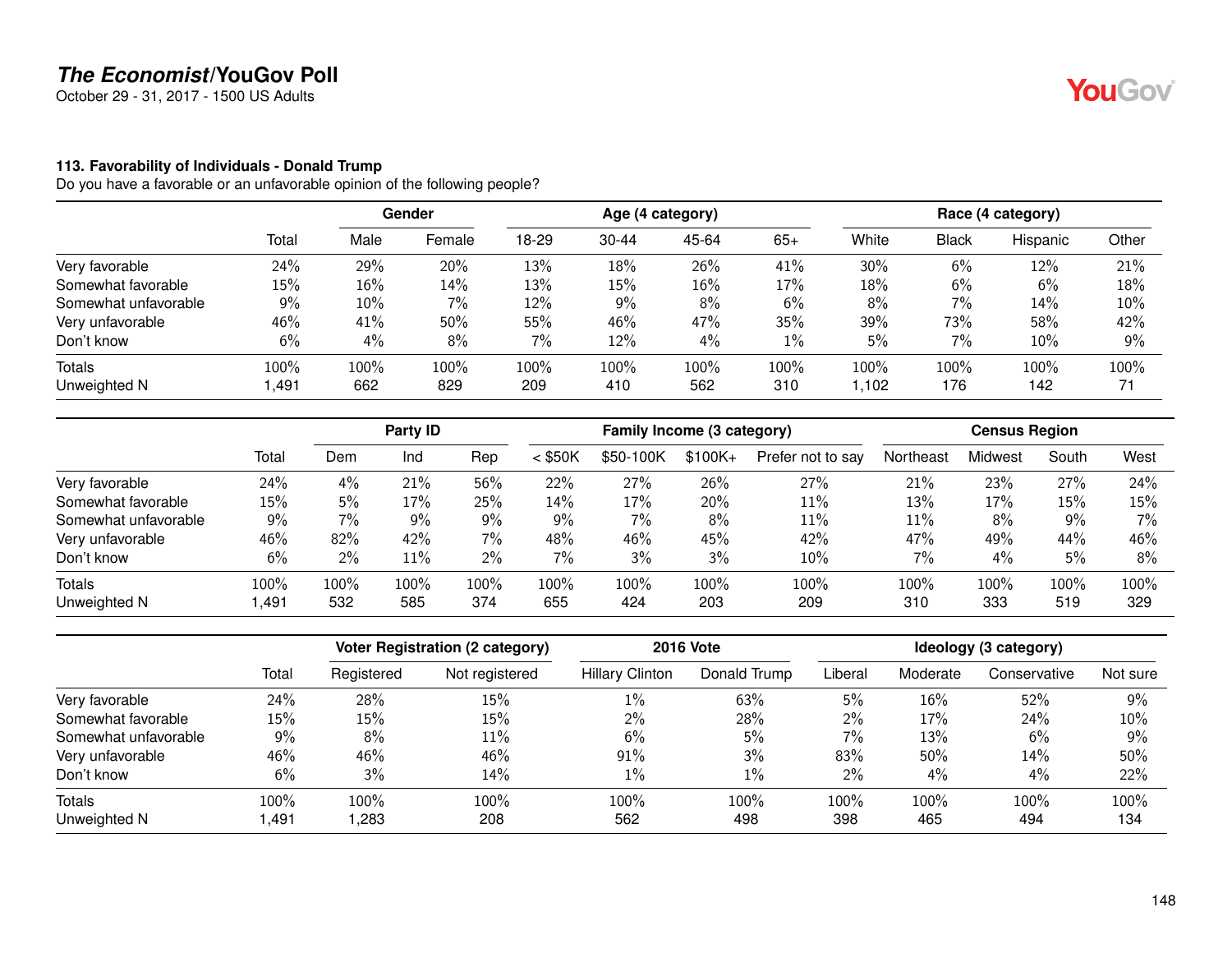October 29 - 31, 2017 - 1500 US Adults

#### **114. Favorability of Individuals - Mike Pence**

|                      |        |      | Gender |       |           | Age (4 category) |       |       |       | Race (4 category) |        |
|----------------------|--------|------|--------|-------|-----------|------------------|-------|-------|-------|-------------------|--------|
|                      | Total  | Male | Female | 18-29 | $30 - 44$ | 45-64            | $65+$ | White | Black | Hispanic          | Other  |
| Very favorable       | 25%    | 29%  | 21%    | 12%   | 15%       | 28%              | 45%   | 32%   | 4%    | 12%               | 17%    |
| Somewhat favorable   | 15%    | 17%  | 13%    | 13%   | 15%       | 18%              | 14%   | 17%   | 8%    | 9%                | 24%    |
| Somewhat unfavorable | $11\%$ | 11%  | 11%    | 13%   | 13%       | 11%              | 8%    | 8%    | 20%   | 20%               | $11\%$ |
| Very unfavorable     | 32%    | 31%  | 32%    | 36%   | 32%       | 32%              | 28%   | 29%   | 44%   | 36%               | 25%    |
| Don't know           | 17%    | 11%  | 22%    | 27%   | 25%       | 12%              | 6%    | 14%   | 24%   | 23%               | 23%    |
| <b>Totals</b>        | 100%   | 100% | 100%   | 100%  | 100%      | 100%             | 100%  | 100%  | 100%  | 100%              | 100%   |
| Unweighted N         | ,490   | 663  | 827    | 208   | 408       | 565              | 309   | ,101  | 175   | 142               | 72     |

|                      |        |        | Party ID |      |           | Family Income (3 category) |           |                   |           | <b>Census Region</b> |       |      |
|----------------------|--------|--------|----------|------|-----------|----------------------------|-----------|-------------------|-----------|----------------------|-------|------|
|                      | Total  | Dem    | Ind      | Rep  | $<$ \$50K | \$50-100K                  | $$100K +$ | Prefer not to say | Northeast | Midwest              | South | West |
| Very favorable       | 25%    | 4%     | 21%      | 59%  | 19%       | 31%                        | 30%       | 30%               | 22%       | 25%                  | 28%   | 23%  |
| Somewhat favorable   | 15%    | $11\%$ | 15%      | 21%  | $16\%$    | 17%                        | 15%       | 11%               | 15%       | 13%                  | 16%   | 16%  |
| Somewhat unfavorable | $11\%$ | 14%    | 12%      | 5%   | 13%       | 11%                        | 10%       | 8%                | 12%       | 11%                  | 11%   | 11%  |
| Very unfavorable     | 32%    | 61%    | 26%      | 5%   | 31%       | 31%                        | 39%       | 31%               | 32%       | 35%                  | 32%   | 28%  |
| Don't know           | 17%    | 10%    | 26%      | 9%   | 22%       | 10%                        | 6%        | 21%               | 19%       | 16%                  | 13%   | 22%  |
| <b>Totals</b>        | 100%   | 100%   | 100%     | 100% | 100%      | 100%                       | 100%      | 100%              | 100%      | 100%                 | 100%  | 100% |
| Unweighted N         | ,490   | 531    | 584      | 375  | 653       | 424                        | 203       | 210               | 309       | 332                  | 520   | 329  |

|                      |       |            | Voter Registration (2 category) |                        | <b>2016 Vote</b> |         |          | Ideology (3 category) |          |
|----------------------|-------|------------|---------------------------------|------------------------|------------------|---------|----------|-----------------------|----------|
|                      | Total | Registered | Not registered                  | <b>Hillary Clinton</b> | Donald Trump     | Liberal | Moderate | Conservative          | Not sure |
| Very favorable       | 25%   | 30%        | 13%                             | 1%                     | 68%              | 4%      | 15%      | 56%                   | 9%       |
| Somewhat favorable   | 15%   | 15%        | 15%                             | $7\%$                  | 20%              | 8%      | 20%      | 19%                   | 7%       |
| Somewhat unfavorable | 11%   | 11%        | 13%                             | 13%                    | 4%               | 10%     | 18%      | 6%                    | 10%      |
| Very unfavorable     | 32%   | 34%        | 25%                             | 72%                    | $4\%$            | 70%     | 32%      | 8%                    | 21%      |
| Don't know           | 17%   | 10%        | 34%                             | 7%                     | $4\%$            | 7%      | 14%      | 11%                   | 54%      |
| <b>Totals</b>        | 100%  | 100%       | 100%                            | 100%                   | 100%             | 100%    | 100%     | 100%                  | 100%     |
| Unweighted N         | ,490  | ,282       | 208                             | 561                    | 497              | 396     | 466      | 493                   | 135      |

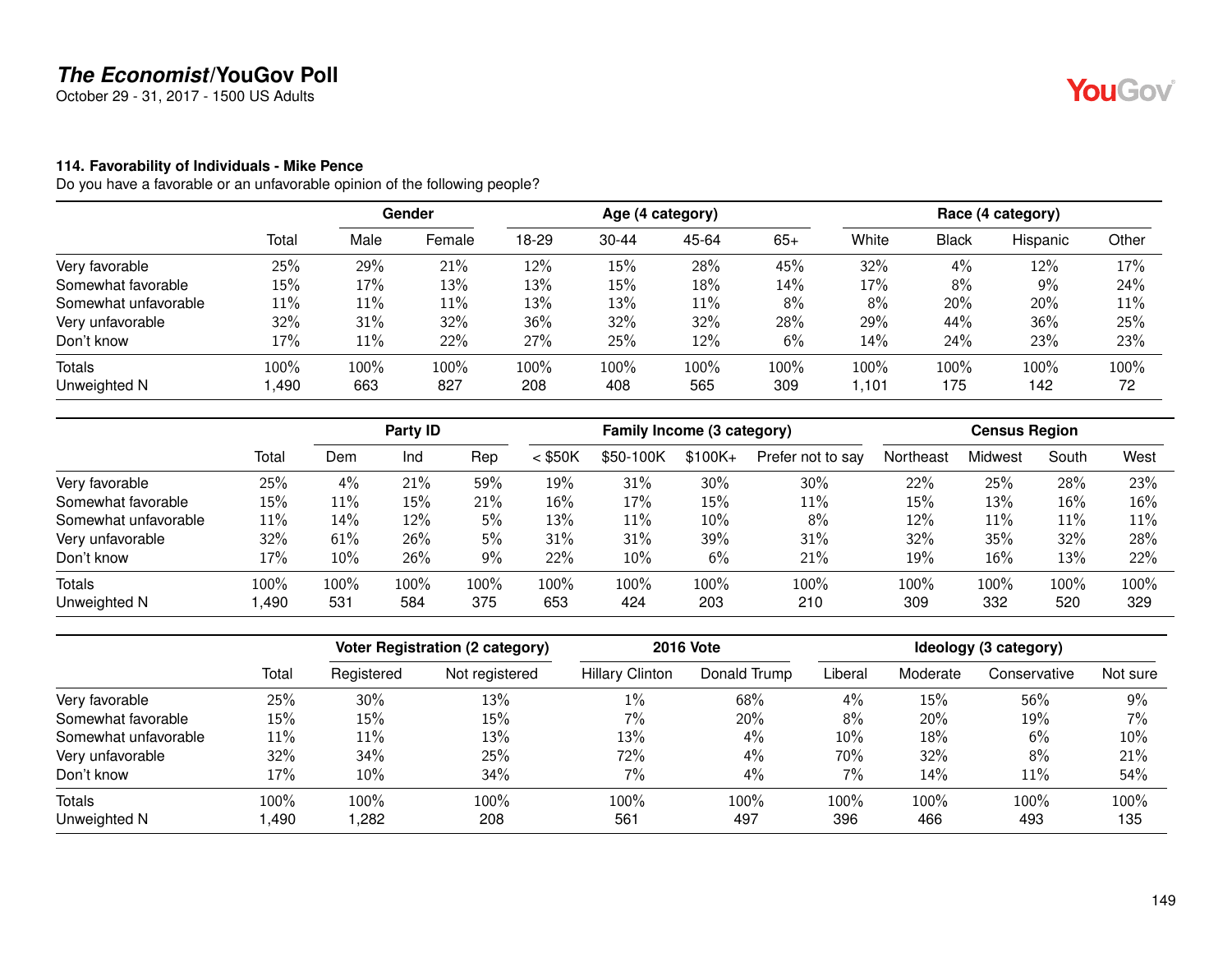October 29 - 31, 2017 - 1500 US Adults

### **115. Favorability of Individuals - Paul Ryan**

|                      |       | Gender |        | Age (4 category) |           |       |       | Race (4 category) |       |          |       |
|----------------------|-------|--------|--------|------------------|-----------|-------|-------|-------------------|-------|----------|-------|
|                      | Total | Male   | Female | 18-29            | $30 - 44$ | 45-64 | $65+$ | White             | Black | Hispanic | Other |
| Very favorable       | 5%    | 5%     | 4%     | 6%               | 5%        | 3%    | 4%    | 5%                | 2%    | $7\%$    | 7%    |
| Somewhat favorable   | 23%   | 25%    | 21%    | 14%              | 18%       | 25%   | 35%   | 26%               | 13%   | 16%      | 22%   |
| Somewhat unfavorable | 20%   | 22%    | 19%    | 17%              | 16%       | 22%   | 28%   | 21%               | 21%   | 18%      | 18%   |
| Very unfavorable     | 31%   | 34%    | 28%    | 33%              | 28%       | 34%   | 27%   | 30%               | 40%   | 31%      | 22%   |
| Don't know           | 21%   | 14%    | 28%    | 30%              | 33%       | 16%   | 6%    | 19%               | 24%   | 28%      | 31%   |
| <b>Totals</b>        | 100%  | 100%   | 100%   | 100%             | 100%      | 100%  | 100%  | 100%              | 100%  | 100%     | 100%  |
| Unweighted N         | ,489  | 663    | 826    | 209              | 410       | 560   | 310   | ,100              | 176   | 142      | 71    |

|                      |       |       | Party ID |      |           | Family Income (3 category) |          |                   |           | <b>Census Region</b> |       |      |
|----------------------|-------|-------|----------|------|-----------|----------------------------|----------|-------------------|-----------|----------------------|-------|------|
|                      | Total | Dem   | Ind      | Rep  | $<$ \$50K | \$50-100K                  | $$100K+$ | Prefer not to say | Northeast | Midwest              | South | West |
| Very favorable       | 5%    | $2\%$ | 3%       | 11%  | 5%        | 4%                         | 6%       | 4%                | 6%        | 5%                   | 4%    | 4%   |
| Somewhat favorable   | 23%   | 13%   | 20%      | 42%  | 22%       | 25%                        | 23%      | 21%               | 21%       | 22%                  | 26%   | 22%  |
| Somewhat unfavorable | 20%   | 19%   | 21%      | 22%  | 19%       | 23%                        | 20%      | 21%               | 20%       | 21%                  | 22%   | 19%  |
| Very unfavorable     | 31%   | 52%   | 26%      | 12%  | 29%       | 30%                        | 39%      | 31%               | 28%       | 32%                  | 32%   | 29%  |
| Don't know           | 21%   | 14%   | 30%      | 13%  | 25%       | 17%                        | $11\%$   | 23%               | 24%       | 20%                  | 17%   | 26%  |
| <b>Totals</b>        | 100%  | 100%  | 100%     | 100% | $100\%$   | 100%                       | 100%     | 100%              | 100%      | 100%                 | 100%  | 100% |
| Unweighted N         | ,489  | 529   | 583      | 377  | 654       | 422                        | 203      | 210               | 309       | 333                  | 518   | 329  |

|                      |       |            | <b>Voter Registration (2 category)</b> |                        | <b>2016 Vote</b> |         |          | Ideology (3 category) |          |
|----------------------|-------|------------|----------------------------------------|------------------------|------------------|---------|----------|-----------------------|----------|
|                      | Total | Registered | Not registered                         | <b>Hillary Clinton</b> | Donald Trump     | Liberal | Moderate | Conservative          | Not sure |
| Very favorable       | 5%    | 5%         | 5%                                     | 1%                     | 10%              | $2\%$   | 3%       | 9%                    | 1%       |
| Somewhat favorable   | 23%   | 26%        | 14%                                    | 9%                     | 42%              | 9%      | 24%      | 37%                   | 13%      |
| Somewhat unfavorable | 20%   | 22%        | 17%                                    | 19%                    | 24%              | 16%     | 25%      | 23%                   | 10%      |
| Very unfavorable     | 31%   | 34%        | 22%                                    | 61%                    | 17%              | 59%     | 31%      | 18%                   | 13%      |
| Don't know           | 21%   | 13%        | 41%                                    | 9%                     | 7%               | 13%     | 16%      | $14\%$                | 63%      |
| Totals               | 100%  | 100%       | 100%                                   | 100%                   | 100%             | 100%    | 100%     | 100%                  | 100%     |
| Unweighted N         | ,489  | ,282       | 207                                    | 559                    | 498              | 395     | 463      | 496                   | 135      |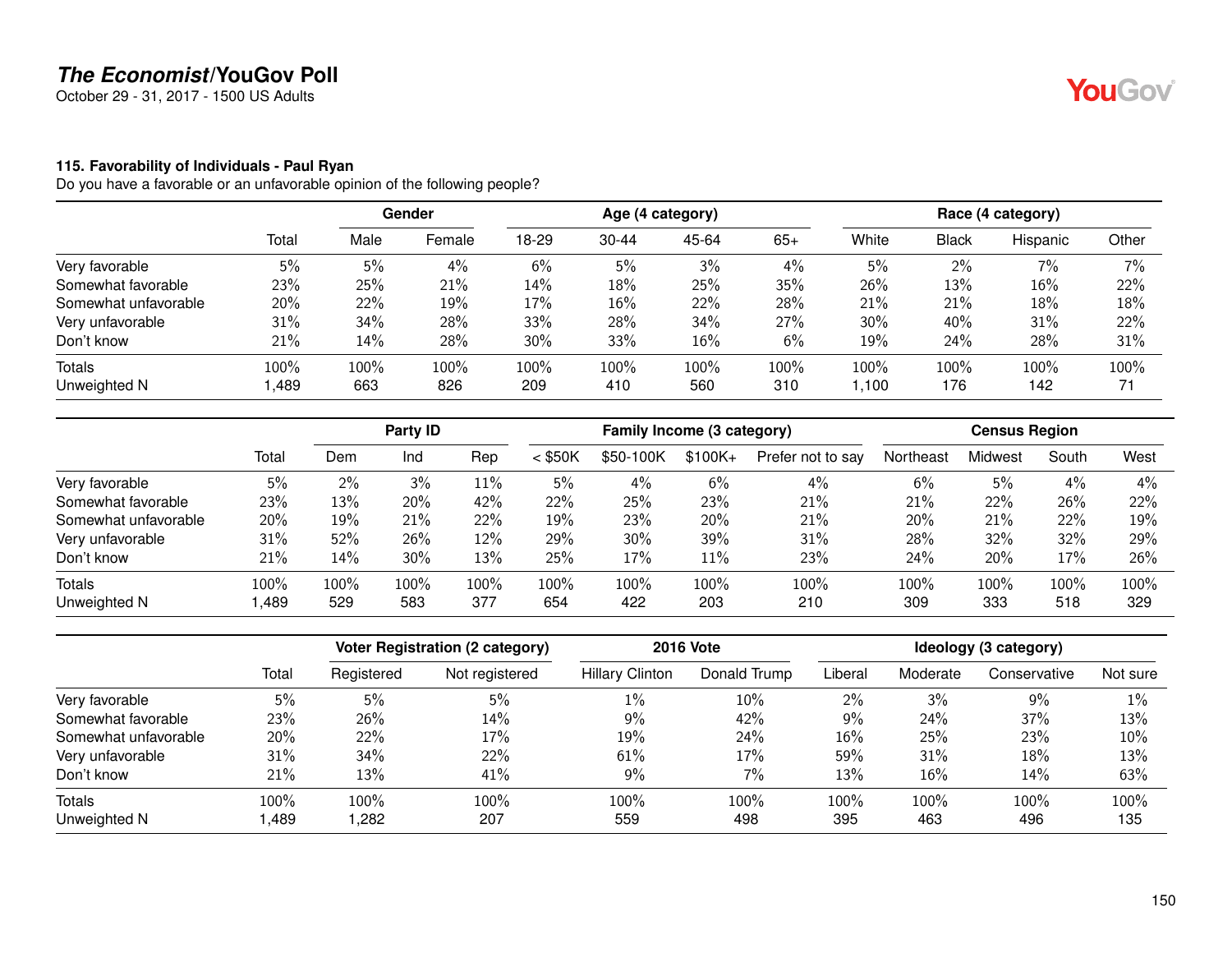October 29 - 31, 2017 - 1500 US Adults

#### **116. Favorability of Individuals - Mitch McConnell**

Do you have a favorable or an unfavorable opinion of the following people?

|                      |        | Gender |        | Age (4 category) |           |       |       | Race (4 category) |              |          |       |
|----------------------|--------|--------|--------|------------------|-----------|-------|-------|-------------------|--------------|----------|-------|
|                      | Total  | Male   | Female | 18-29            | $30 - 44$ | 45-64 | $65+$ | White             | <b>Black</b> | Hispanic | Other |
| Very favorable       | 2%     | 2%     | 3%     | 4%               | 2%        | 2%    | 2%    | 2%                | $1\%$        | $4\%$    | 2%    |
| Somewhat favorable   | 14%    | 18%    | 10%    | 11%              | 10%       | 14%   | 21%   | 15%               | 10%          | 12%      | 14%   |
| Somewhat unfavorable | 22%    | 23%    | 20%    | 19%              | 17%       | 23%   | 29%   | 22%               | 21%          | 26%      | 11%   |
| Very unfavorable     | 32%    | 37%    | 28%    | 27%              | 31%       | 37%   | 33%   | 33%               | 36%          | 28%      | 24%   |
| Don't know           | 29%    | 20%    | 39%    | 40%              | 40%       | 24%   | 14%   | 27%               | 32%          | 30%      | 49%   |
| <b>Totals</b>        | 100%   | 100%   | 100%   | 100%             | 100%      | 100%  | 100%  | 100%              | 100%         | 100%     | 100%  |
| Unweighted N         | 489، ا | 661    | 828    | 209              | 411       | 561   | 308   | 1.102             | 174          | 142      | 71    |

|                      |       | Party ID |      |      | Family Income (3 category) |           |           |                   | <b>Census Region</b> |         |       |      |
|----------------------|-------|----------|------|------|----------------------------|-----------|-----------|-------------------|----------------------|---------|-------|------|
|                      | Total | Dem      | Ind  | Rep  | $<$ \$50K                  | \$50-100K | $$100K +$ | Prefer not to say | Northeast            | Midwest | South | West |
| Very favorable       | 2%    | $2\%$    | 2%   | 3%   | 3%                         | $1\%$     | 5%        | $1\%$             | 3%                   | 2%      | 2%    | 2%   |
| Somewhat favorable   | 14%   | 7%       | 13%  | 25%  | 13%                        | 14%       | 13%       | 16%               | 12%                  | 15%     | 14%   | 14%  |
| Somewhat unfavorable | 22%   | 18%      | 19%  | 32%  | 21%                        | 24%       | 20%       | 23%               | 19%                  | 23%     | 23%   | 21%  |
| Very unfavorable     | 32%   | 50%      | 29%  | 17%  | 28%                        | 35%       | 47%       | 31%               | 31%                  | 33%     | 36%   | 29%  |
| Don't know           | 29%   | 23%      | 38%  | 22%  | 35%                        | 26%       | 15%       | 29%               | 36%                  | 28%     | 24%   | 34%  |
| <b>Totals</b>        | 100%  | 100%     | 100% | 100% | 100%                       | 100%      | 100%      | 100%              | 100%                 | 100%    | 100%  | 100% |
| Unweighted N         | .489  | 531      | 581  | 377  | 655                        | 424       | 201       | 209               | 309                  | 331     | 518   | 331  |

|                      |       |            | Voter Registration (2 category) |                        | <b>2016 Vote</b> |         |          | Ideology (3 category) |          |
|----------------------|-------|------------|---------------------------------|------------------------|------------------|---------|----------|-----------------------|----------|
|                      | Total | Registered | Not registered                  | <b>Hillary Clinton</b> | Donald Trump     | Liberal | Moderate | Conservative          | Not sure |
| Very favorable       | 2%    | 2%         | 3%                              | $2\%$                  | 3%               | 3%      | $2\%$    | $2\%$                 | 2%       |
| Somewhat favorable   | 14%   | 16%        | 9%                              | 6%                     | 25%              | 4%      | 16%      | 23%                   | 4%       |
| Somewhat unfavorable | 22%   | 22%        | 22%                             | 13%                    | 33%              | 16%     | 24%      | 29%                   | 9%       |
| Very unfavorable     | 32%   | 38%        | 19%                             | 61%                    | 23%              | 57%     | 33%      | 22%                   | 13%      |
| Don't know           | 29%   | 22%        | 47%                             | 18%                    | 16%              | 21%     | 25%      | 23%                   | 71%      |
| <b>Totals</b>        | 100%  | 100%       | 100%                            | 100%                   | 100%             | 100%    | 100%     | 100%                  | 100%     |
| Unweighted N         | ,489  | ,281       | 208                             | 560                    | 496              | 396     | 466      | 492                   | 135      |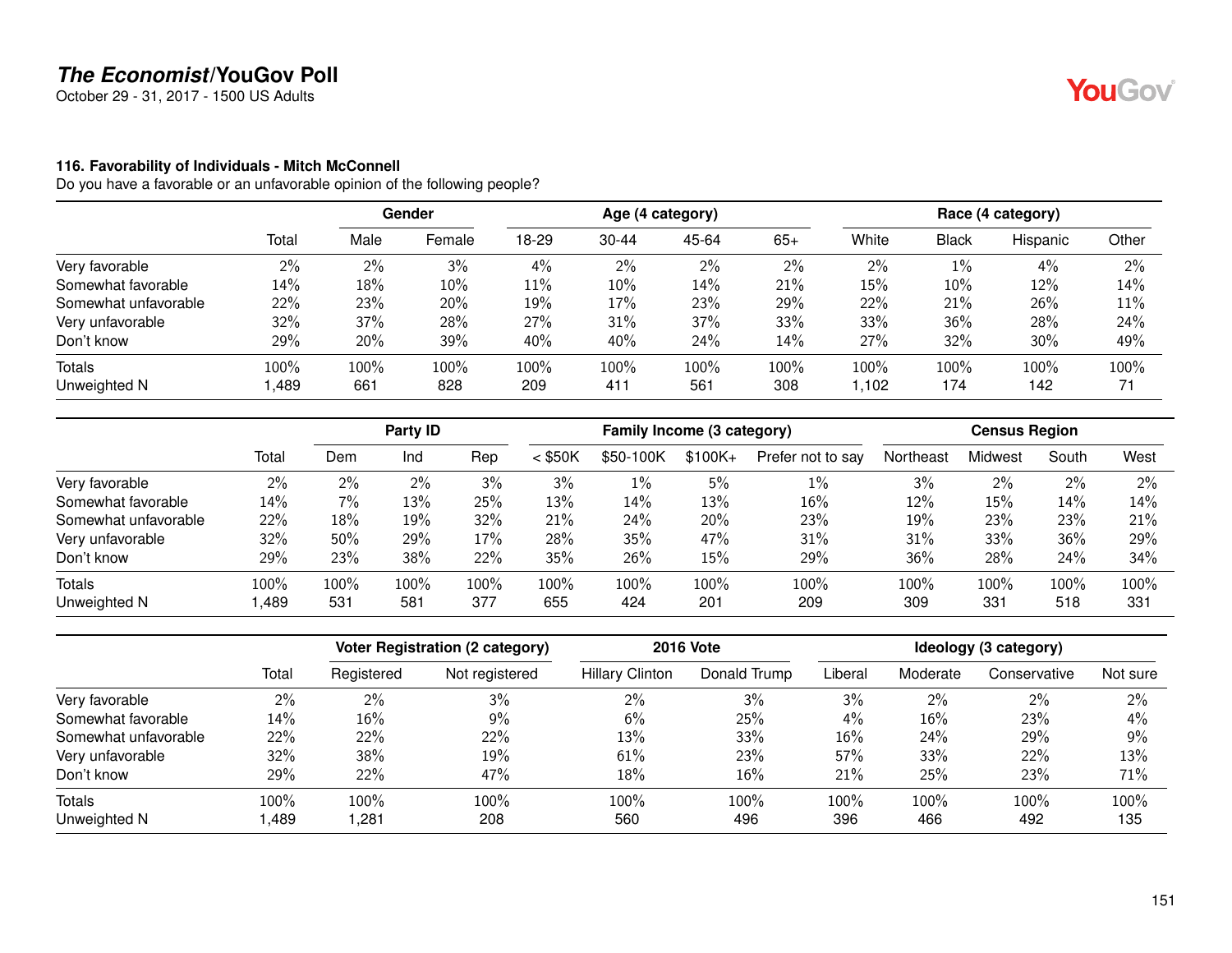October 29 - 31, 2017 - 1500 US Adults

### **117. Favorability of Individuals - Nancy Pelosi**

|                      |        | Gender |        | Age (4 category) |           |       |       | Race (4 category) |              |          |       |
|----------------------|--------|--------|--------|------------------|-----------|-------|-------|-------------------|--------------|----------|-------|
|                      | Total  | Male   | Female | 18-29            | $30 - 44$ | 45-64 | $65+$ | White             | <b>Black</b> | Hispanic | Other |
| Very favorable       | $10\%$ | 10%    | 11%    | $9\%$            | 10%       | 11%   | 11%   | 10%               | 17%          | 5%       | 13%   |
| Somewhat favorable   | 20%    | 23%    | 18%    | 18%              | 19%       | 22%   | 21%   | 18%               | 28%          | 25%      | 17%   |
| Somewhat unfavorable | $12\%$ | 14%    | 11%    | 14%              | 13%       | 13%   | 8%    | 12%               | 12%          | 17%      | 4%    |
| Very unfavorable     | 36%    | 40%    | 33%    | 23%              | 25%       | 41%   | 55%   | 42%               | 15%          | 26%      | 41%   |
| Don't know           | 21%    | 14%    | 28%    | 35%              | 32%       | 13%   | 5%    | 18%               | 28%          | 27%      | 26%   |
| <b>Totals</b>        | 100%   | 100%   | 100%   | 100%             | 100%      | 100%  | 100%  | 100%              | 100%         | 100%     | 100%  |
| Unweighted N         | ,490   | 663    | 827    | 209              | 408       | 564   | 309   | 1.101             | 176          | 142      | 71    |

|                      |       | Party ID |      |      | Family Income (3 category) |           |           |                   | <b>Census Region</b> |         |       |      |
|----------------------|-------|----------|------|------|----------------------------|-----------|-----------|-------------------|----------------------|---------|-------|------|
|                      | Total | Dem      | Ind  | Rep  | $<$ \$50K                  | \$50-100K | $$100K +$ | Prefer not to say | Northeast            | Midwest | South | West |
| Very favorable       | 10%   | 22%      | 6%   | 4%   | 11%                        | 10%       | 9%        | 11%               | 9%                   | 9%      | 11%   | 12%  |
| Somewhat favorable   | 20%   | 37%      | 15%  | 7%   | 22%                        | 18%       | 26%       | 15%               | 22%                  | 21%     | 19%   | 20%  |
| Somewhat unfavorable | 12%   | $11\%$   | 14%  | 10%  | 13%                        | 14%       | 11%       | 9%                | 13%                  | 13%     | 12%   | 11%  |
| Very unfavorable     | 36%   | 12%      | 35%  | 69%  | 29%                        | 43%       | 44%       | 43%               | 30%                  | 37%     | 41%   | 34%  |
| Don't know           | 21%   | 17%      | 30%  | 10%  | 26%                        | 14%       | 10%       | 23%               | 27%                  | 19%     | 17%   | 23%  |
| <b>Totals</b>        | 100%  | 100%     | 100% | 100% | 100%                       | 100%      | 100%      | 100%              | $100\%$              | 100%    | 100%  | 100% |
| Unweighted N         | ,490  | 528      | 586  | 376  | 656                        | 423       | 202       | 209               | 311                  | 333     | 517   | 329  |

|                      |       |            | Voter Registration (2 category) |                        | <b>2016 Vote</b> |         |          | Ideology (3 category) |          |
|----------------------|-------|------------|---------------------------------|------------------------|------------------|---------|----------|-----------------------|----------|
|                      | Total | Registered | Not registered                  | <b>Hillary Clinton</b> | Donald Trump     | Liberal | Moderate | Conservative          | Not sure |
| Very favorable       | 10%   | 11%        | 9%                              | 21%                    | 3%               | 21%     | $11\%$   | 3%                    | 7%       |
| Somewhat favorable   | 20%   | 22%        | 16%                             | 43%                    | $4\%$            | 38%     | 27%      | 7%                    | 6%       |
| Somewhat unfavorable | 12%   | 12%        | 12%                             | 14%                    | 8%               | 12%     | 17%      | 8%                    | 13%      |
| Very unfavorable     | 36%   | 43%        | 20%                             | 10%                    | 82%              | 14%     | 28%      | 70%                   | 12%      |
| Don't know           | 21%   | 12%        | 43%                             | 12%                    | 3%               | 15%     | 17%      | 12%                   | 61%      |
| <b>Totals</b>        | 100%  | 100%       | 100%                            | 100%                   | 100%             | 100%    | 100%     | 100%                  | 100%     |
| Unweighted N         | ,490  | ,283       | 207                             | 560                    | 498              | 397     | 464      | 494                   | 135      |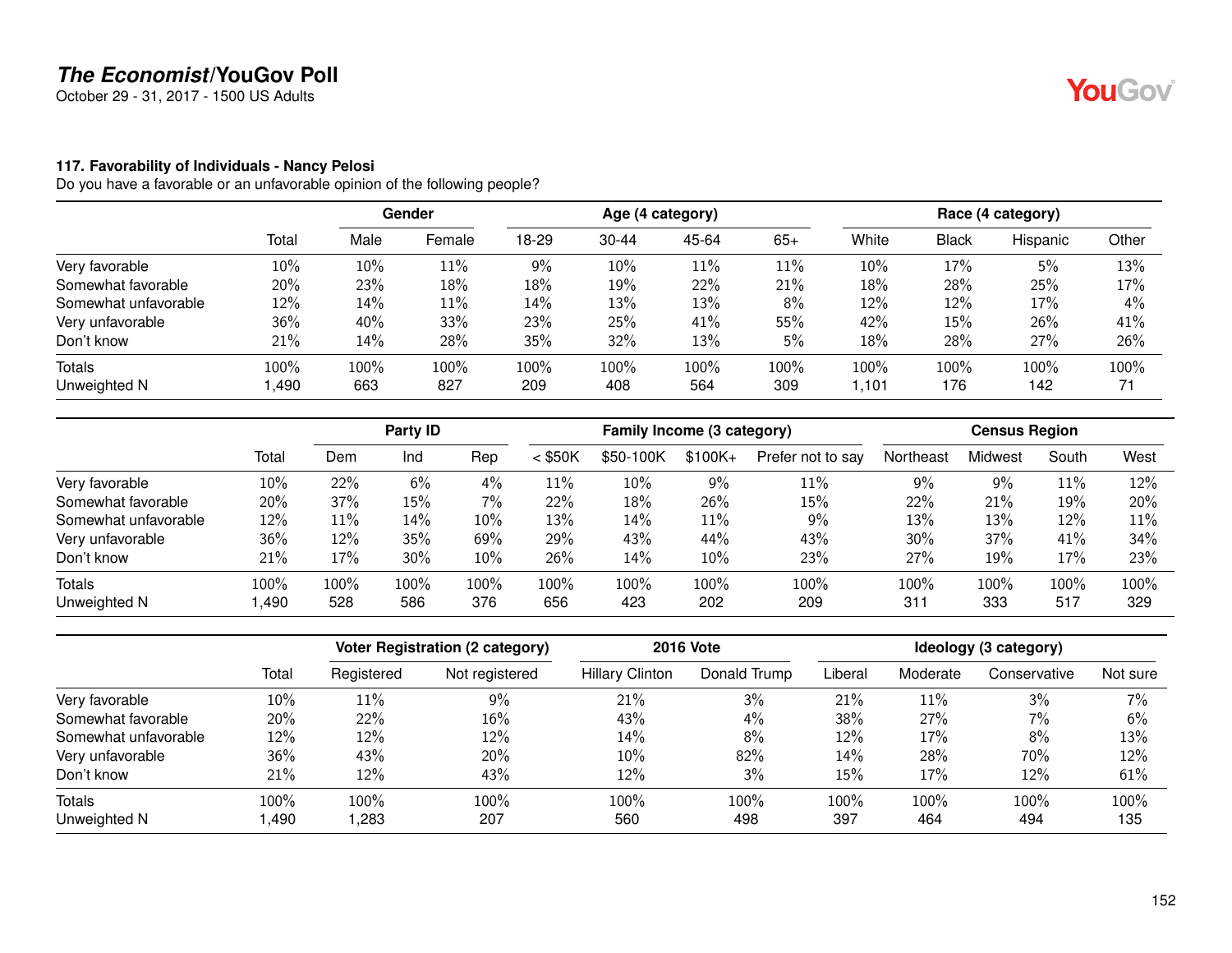October 29 - 31, 2017 - 1500 US Adults

#### **118. Favorability of Individuals - Chuck Schumer**

|                      |        |      | <b>Gender</b> |       |           | Age (4 category) |       |        |              | Race (4 category) |       |  |
|----------------------|--------|------|---------------|-------|-----------|------------------|-------|--------|--------------|-------------------|-------|--|
|                      | Total  | Male | Female        | 18-29 | $30 - 44$ | 45-64            | $65+$ | White  | <b>Black</b> | Hispanic          | Other |  |
| Very favorable       | 8%     | 9%   | 8%            | 6%    | 9%        | 8%               | 11%   | 7%     | 16%          | 8%                | 10%   |  |
| Somewhat favorable   | 18%    | 20%  | 16%           | 16%   | 15%       | 20%              | 21%   | 19%    | 18%          | 19%               | 8%    |  |
| Somewhat unfavorable | 14%    | 17%  | 12%           | 17%   | 12%       | 15%              | 10%   | 14%    | 14%          | 15%               | 18%   |  |
| Very unfavorable     | 28%    | 34%  | 22%           | 19%   | 21%       | 31%              | 39%   | 30%    | 17%          | 24%               | 31%   |  |
| Don't know           | $32\%$ | 21%  | 42%           | 41%   | 42%       | 26%              | 19%   | 30%    | 36%          | 34%               | 33%   |  |
| <b>Totals</b>        | 100%   | 100% | 100%          | 100%  | 100%      | 100%             | 100%  | 100%   | 100%         | 100%              | 100%  |  |
| Unweighted N         | 489, ا | 660  | 829           | 208   | 409       | 563              | 309   | 100, ا | 175          | 142               | 72    |  |

|                      |       | Party ID |      |         | Family Income (3 category) |           |          |                   | <b>Census Region</b> |         |       |       |
|----------------------|-------|----------|------|---------|----------------------------|-----------|----------|-------------------|----------------------|---------|-------|-------|
|                      | Total | Dem      | Ind  | Rep     | $<$ \$50K                  | \$50-100K | $$100K+$ | Prefer not to say | Northeast            | Midwest | South | West  |
| Very favorable       | 8%    | 17%      | 5%   | 3%      | 9%                         | $7\%$     | 11%      | $7\%$             | 12%                  | 6%      | 8%    | $7\%$ |
| Somewhat favorable   | 18%   | 33%      | 13%  | 8%      | 17%                        | 19%       | 27%      | 16%               | 21%                  | 15%     | 18%   | 20%   |
| Somewhat unfavorable | 14%   | 10%      | 16%  | 16%     | 17%                        | 13%       | 10%      | 11%               | 15%                  | 15%     | 14%   | 12%   |
| Very unfavorable     | 28%   | 11%      | 29%  | 47%     | 22%                        | 32%       | 32%      | 35%               | 23%                  | 31%     | 31%   | 24%   |
| Don't know           | 32%   | 28%      | 37%  | 27%     | 35%                        | 30%       | 19%      | 31%               | 29%                  | 33%     | 29%   | 36%   |
| <b>Totals</b>        | 100%  | 100%     | 100% | $100\%$ | 100%                       | $100\%$   | 100%     | 100%              | 100%                 | 100%    | 100%  | 100%  |
| Unweighted N         | .489  | 530      | 583  | 376     | 654                        | 424       | 203      | 208               | 310                  | 334     | 517   | 328   |

|                      |       |            | <b>Voter Registration (2 category)</b> | <b>2016 Vote</b>       | Ideology (3 category) |         |          |              |          |
|----------------------|-------|------------|----------------------------------------|------------------------|-----------------------|---------|----------|--------------|----------|
|                      | Total | Registered | Not registered                         | <b>Hillary Clinton</b> | Donald Trump          | Liberal | Moderate | Conservative | Not sure |
| Very favorable       | 8%    | 9%         | 6%                                     | 19%                    | 3%                    | 17%     | 10%      | 2%           | 4%       |
| Somewhat favorable   | 18%   | 20%        | 14%                                    | 36%                    | 6%                    | 34%     | 21%      | 9%           | 6%       |
| Somewhat unfavorable | 14%   | 13%        | 16%                                    | 11%                    | 14%                   | 11%     | 19%      | 12%          | 13%      |
| Very unfavorable     | 28%   | 33%        | 14%                                    | 11%                    | 59%                   | 15%     | 21%      | 52%          | 8%       |
| Don't know           | 32%   | 24%        | 50%                                    | 23%                    | 18%                   | 23%     | 28%      | 25%          | 69%      |
| Totals               | 100%  | 100%       | 100%                                   | 100%                   | 100%                  | 100%    | 100%     | 100%         | 100%     |
| Unweighted N         | ,489  | 283, ا     | 206                                    | 560                    | 497                   | 397     | 463      | 495          | 134      |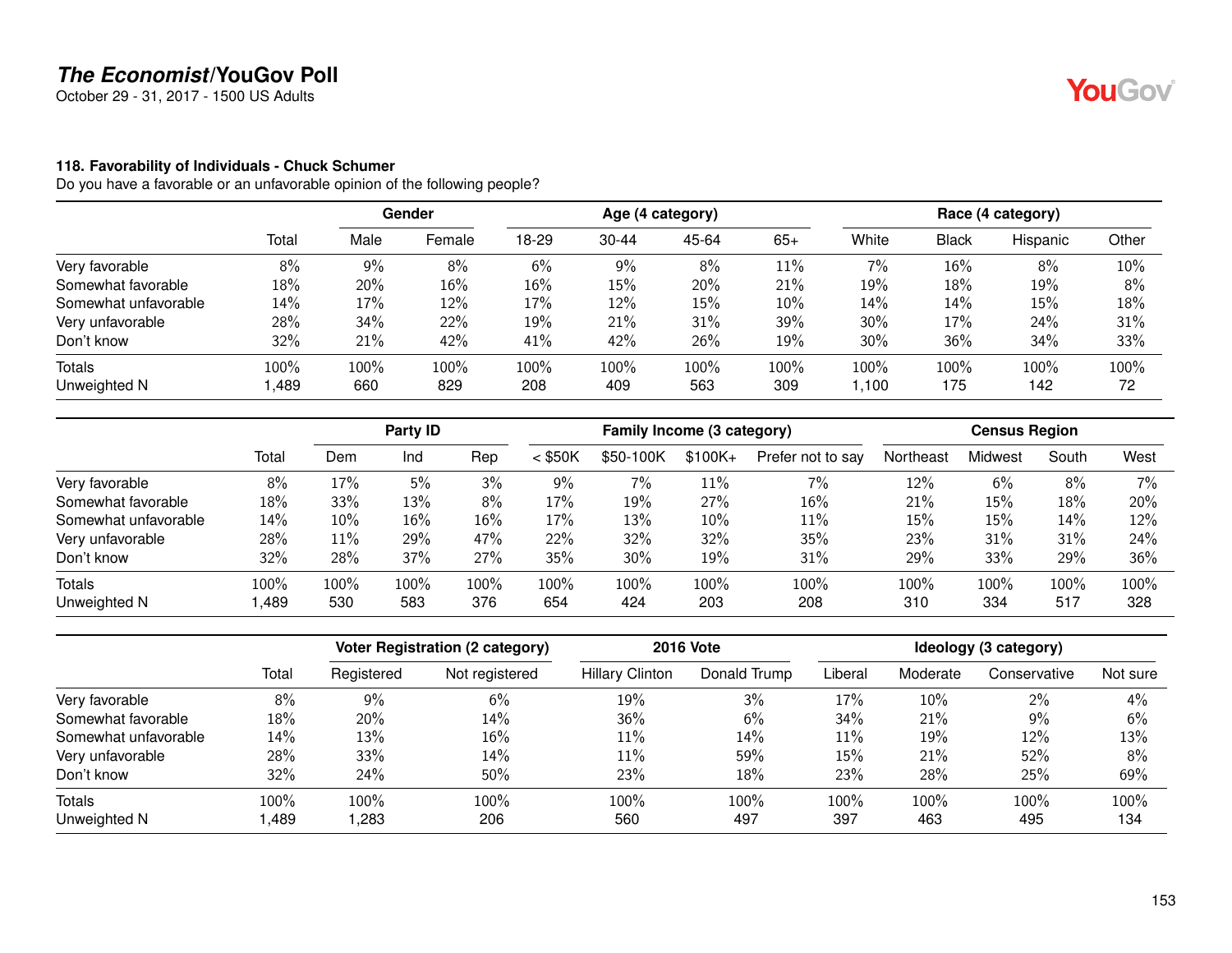October 29 - 31, 2017 - 1500 US Adults

### **119. Favorability of Political Parties - The Democratic Party**

Do you have a favorable or unfavorable opinion of the political parties?

|                      |        | <b>Gender</b> |        | Age (4 category) |           |       |       | Race (4 category) |       |          |       |
|----------------------|--------|---------------|--------|------------------|-----------|-------|-------|-------------------|-------|----------|-------|
|                      | Total  | Male          | Female | 18-29            | $30 - 44$ | 45-64 | $65+$ | White             | Black | Hispanic | Other |
| Very favorable       | 14%    | 12%           | 16%    | 11%              | 16%       | 16%   | 13%   | 11%               | 32%   | 16%      | 13%   |
| Somewhat favorable   | 24%    | 22%           | 25%    | 26%              | 27%       | 20%   | 23%   | 21%               | 36%   | 25%      | 22%   |
| Somewhat unfavorable | 17%    | 18%           | 16%    | 21%              | 16%       | 17%   | 14%   | 17%               | 11%   | 23%      | 13%   |
| Very unfavorable     | 34%    | 41%           | 28%    | 22%              | 26%       | 41%   | 46%   | 41%               | 12%   | 20%      | 35%   |
| Don't know           | $11\%$ | 7%            | 14%    | 19%              | 15%       | 6%    | 4%    | 10%               | 9%    | 16%      | 18%   |
| Totals               | 100%   | 100%          | 100%   | 100%             | 100%      | 100%  | 100%  | 100%              | 100%  | 100%     | 100%  |
| Unweighted N         | 1,476  | 654           | 822    | 207              | 408       | 557   | 304   | ,094              | 173   | 140      | 69    |

|                      |        |      | Party ID |       |           | Family Income (3 category) |           |                   |           | <b>Census Region</b> |       |      |
|----------------------|--------|------|----------|-------|-----------|----------------------------|-----------|-------------------|-----------|----------------------|-------|------|
|                      | Total  | Dem  | Ind      | Rep   | $<$ \$50K | \$50-100K                  | $$100K +$ | Prefer not to say | Northeast | Midwest              | South | West |
| Very favorable       | 14%    | 42%  | 3%       | $1\%$ | 17%       | 13%                        | 15%       | 10%               | 14%       | 12%                  | 17%   | 12%  |
| Somewhat favorable   | 24%    | 43%  | 19%      | 7%    | 24%       | 24%                        | 24%       | 21%               | 32%       | 20%                  | 19%   | 26%  |
| Somewhat unfavorable | $17\%$ | 9%   | 18%      | 24%   | 15%       | 16%                        | 24%       | 17%               | 12%       | 18%                  | 18%   | 18%  |
| Very unfavorable     | 34%    | 3%   | 38%      | 66%   | 29%       | 42%                        | 34%       | 37%               | 29%       | 40%                  | 36%   | 30%  |
| Don't know           | $11\%$ | 3%   | 21%      | 2%    | 14%       | 5%                         | 2%        | 15%               | 12%       | 9%                   | 9%    | 14%  |
| <b>Totals</b>        | 100%   | 100% | 100%     | 100%  | 100%      | 100%                       | 100%      | 100%              | 100%      | 100%                 | 100%  | 100% |
| Unweighted N         | .476,  | 526  | 577      | 373   | 646       | 422                        | 203       | 205               | 307       | 329                  | 515   | 325  |

|                      |       |            | <b>Voter Registration (2 category)</b> |                        | <b>2016 Vote</b> | Ideology (3 category) |          |              |          |
|----------------------|-------|------------|----------------------------------------|------------------------|------------------|-----------------------|----------|--------------|----------|
|                      | Total | Registered | Not registered                         | <b>Hillary Clinton</b> | Donald Trump     | Liberal               | Moderate | Conservative | Not sure |
| Very favorable       | 14%   | 15%        | 13%                                    | 31%                    | 3%               | 31%                   | 16%      | 4%           | 7%       |
| Somewhat favorable   | 24%   | 26%        | 17%                                    | 48%                    | 7%               | 45%                   | 31%      | 7%           | 10%      |
| Somewhat unfavorable | 17%   | 15%        | 20%                                    | 12%                    | 14%              | 14%                   | 20%      | 16%          | 16%      |
| Very unfavorable     | 34%   | 39%        | 24%                                    | 5%                     | 75%              | 8%                    | 28%      | 66%          | 16%      |
| Don't know           | 11%   | 5%         | 26%                                    | 3%                     | $2\%$            | 3%                    | 5%       | 5%           | 51%      |
| <b>Totals</b>        | 100%  | 100%       | 100%                                   | 100%                   | 100%             | 100%                  | 100%     | 100%         | 100%     |
| Unweighted N         | ,476  | ,270       | 206                                    | 558                    | 493              | 396                   | 460      | 489          | 131      |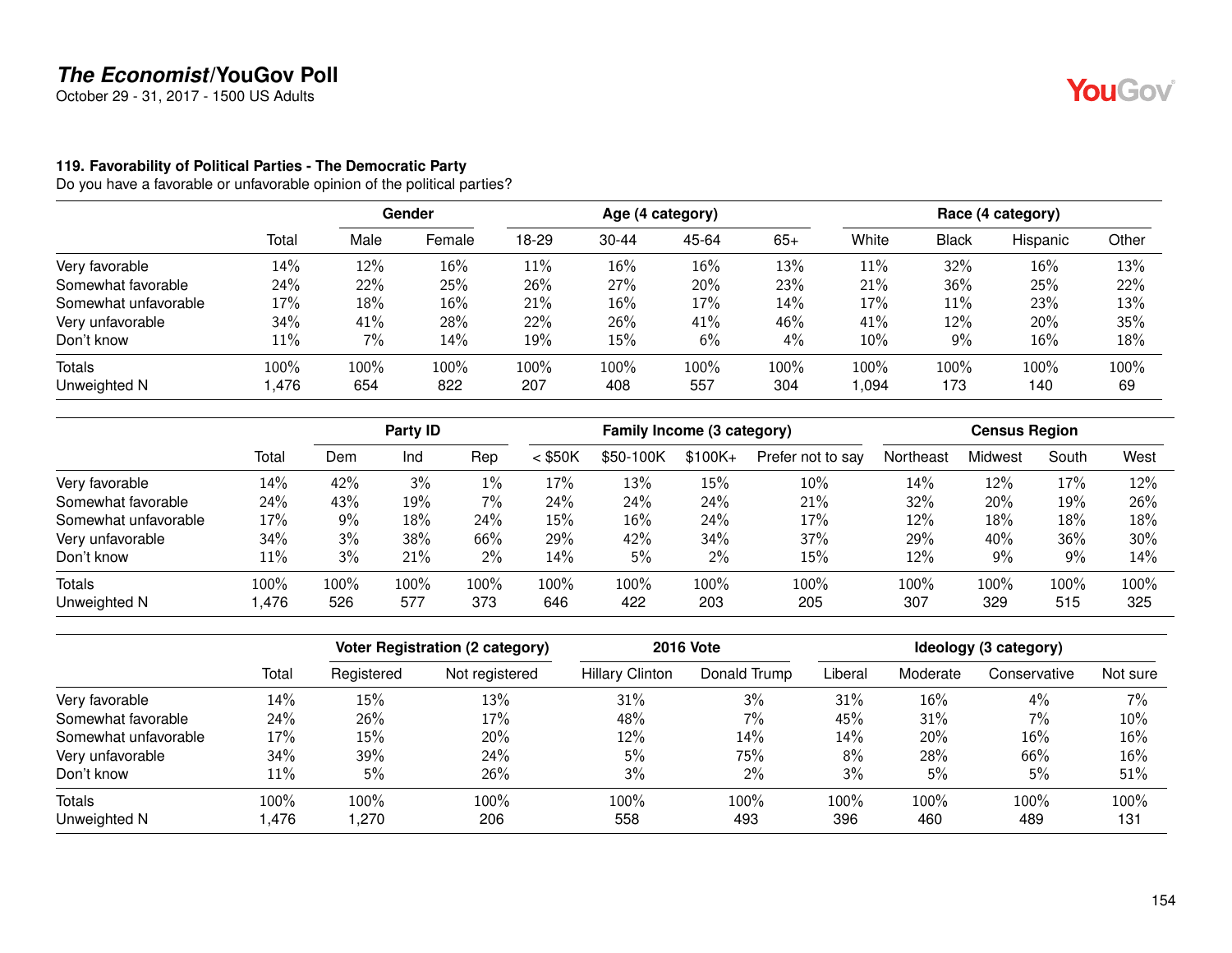October 29 - 31, 2017 - 1500 US Adults

### **120. Favorability of Political Parties - The Republican Party**

Do you have a favorable or unfavorable opinion of the political parties?

|                      |        | <b>Gender</b> |        | Age (4 category) |           |       |       | Race (4 category) |       |          |       |
|----------------------|--------|---------------|--------|------------------|-----------|-------|-------|-------------------|-------|----------|-------|
|                      | Total  | Male          | Female | 18-29            | $30 - 44$ | 45-64 | $65+$ | White             | Black | Hispanic | Other |
| Very favorable       | 8%     | 9%            | 8%     | 6%               | 8%        | 9%    | 10%   | 10%               | 3%    | $7\%$    | 4%    |
| Somewhat favorable   | 21%    | 25%           | 18%    | 20%              | 18%       | 18%   | 31%   | 24%               | $9\%$ | 17%      | 22%   |
| Somewhat unfavorable | 23%    | 22%           | 24%    | 23%              | 21%       | 23%   | 24%   | 22%               | 28%   | 24%      | 16%   |
| Very unfavorable     | $37\%$ | 38%           | 36%    | 34%              | 38%       | 43%   | 29%   | 34%               | 54%   | 36%      | 36%   |
| Don't know           | $11\%$ | 6%            | 15%    | 17%              | 16%       | 6%    | 5%    | 10%               | 7%    | 16%      | 21%   |
| Totals               | 100%   | 100%          | 100%   | 100%             | 100%      | 100%  | 100%  | 100%              | 100%  | 100%     | 100%  |
| Unweighted N         | ,482   | 657           | 825    | 208              | 408       | 559   | 307   | ,098              | 173   | 141      | 70    |

|                      |        |       | Party ID |      |           | Family Income (3 category) |          |                   |           | <b>Census Region</b> |       |       |
|----------------------|--------|-------|----------|------|-----------|----------------------------|----------|-------------------|-----------|----------------------|-------|-------|
|                      | Total  | Dem   | Ind      | Rep  | $<$ \$50K | \$50-100K                  | $$100K+$ | Prefer not to say | Northeast | Midwest              | South | West  |
| Very favorable       | 8%     | $1\%$ | 4%       | 23%  | $9\%$     | 8%                         | 10%      | 5%                | 10%       | 10%                  | 7%    | $7\%$ |
| Somewhat favorable   | 21%    | 5%    | 17%      | 48%  | 18%       | 24%                        | 21%      | 25%               | 19%       | 20%                  | 23%   | 21%   |
| Somewhat unfavorable | 23%    | 22%   | 25%      | 21%  | 22%       | 25%                        | 23%      | 21%               | 23%       | 24%                  | 24%   | 20%   |
| Very unfavorable     | 37%    | 69%   | 33%      | 5%   | 36%       | 38%                        | 42%      | 36%               | 35%       | 39%                  | 37%   | 38%   |
| Don't know           | $11\%$ | 3%    | 21%      | 2%   | 14%       | 6%                         | 3%       | 13%               | 13%       | 8%                   | 9%    | 14%   |
| <b>Totals</b>        | 100%   | 100%  | 100%     | 100% | 100%      | $100\%$                    | 100%     | 100%              | 100%      | 100%                 | 100%  | 100%  |
| Unweighted N         | ,482   | 525   | 580      | 377  | 650       | 424                        | 202      | 206               | 308       | 331                  | 516   | 327   |

|                      |       | <b>Voter Registration (2 category)</b> |                | <b>2016 Vote</b>       | Ideology (3 category) |         |          |              |          |
|----------------------|-------|----------------------------------------|----------------|------------------------|-----------------------|---------|----------|--------------|----------|
|                      | Total | Registered                             | Not registered | <b>Hillary Clinton</b> | Donald Trump          | Liberal | Moderate | Conservative | Not sure |
| Very favorable       | 8%    | 9%                                     | 7%             | 1%                     | 18%                   | $2\%$   | 8%       | $16\%$       | 2%       |
| Somewhat favorable   | 21%   | 23%                                    | 15%            | 4%                     | 46%                   | 5%      | 18%      | 41%          | 7%       |
| Somewhat unfavorable | 23%   | 24%                                    | 20%            | 18%                    | 25%                   | 19%     | 28%      | 24%          | 15%      |
| Very unfavorable     | 37%   | 39%                                    | 31%            | 73%                    | 10%                   | 70%     | 41%      | 15%          | 24%      |
| Don't know           | 11%   | 4%                                     | 26%            | 3%                     | $1\%$                 | 4%      | 5%       | 4%           | 51%      |
| Totals               | 100%  | 100%                                   | 100%           | 100%                   | 100%                  | 100%    | 100%     | 100%         | 100%     |
| Unweighted N         | ,482  | .275                                   | 207            | 556                    | 496                   | 394     | 461      | 493          | 134      |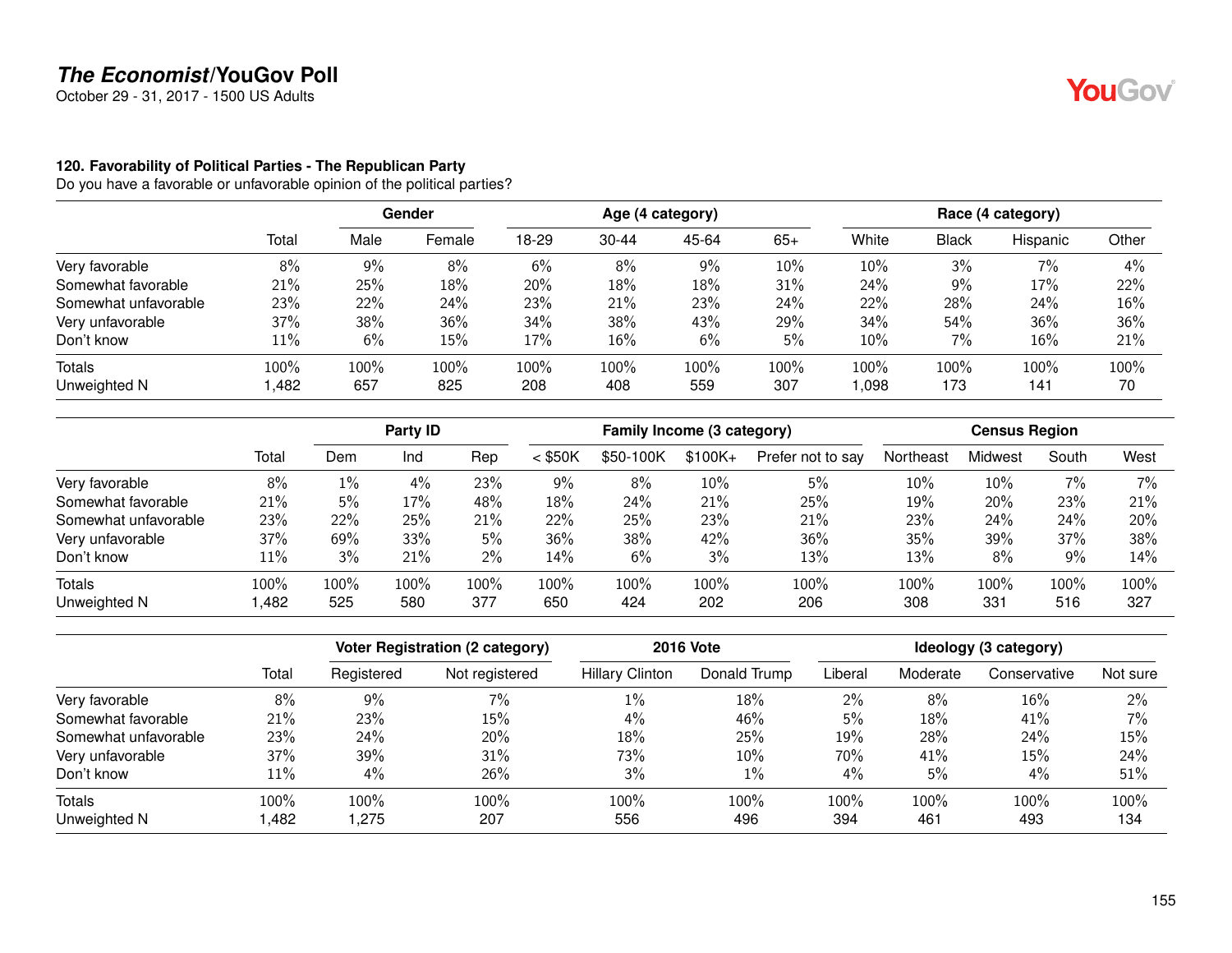October 29 - 31, 2017 - 1500 US Adults

### **121. Democratic Party Ideology**

Is the Democratic Party...

|                    |        |      | Gender |       |           | Age (4 category) |       |       |       | Race (4 category) |       |  |
|--------------------|--------|------|--------|-------|-----------|------------------|-------|-------|-------|-------------------|-------|--|
|                    | Total  | Male | Female | 18-29 | $30 - 44$ | 45-64            | $65+$ | White | Black | Hispanic          | Other |  |
| Too liberal        | 40%    | 46%  | 34%    | 27%   | 29%       | 46%              | 57%   | 48%   | 13%   | 27%               | 37%   |  |
| About right        | 23%    | 22%  | 24%    | 23%   | 25%       | 24%              | 19%   | 20%   | 39%   | 23%               | 15%   |  |
| Not liberal enough | $15\%$ | 16%  | 14%    | 20%   | 14%       | 13%              | 12%   | 13%   | 23%   | 16%               | 16%   |  |
| Not sure           | 22%    | 16%  | 28%    | 30%   | 32%       | 17%              | 12%   | 19%   | 24%   | 34%               | 32%   |  |
| <b>Totals</b>      | 100%   | 100% | 100%   | 100%  | 100%      | 100%             | 100%  | 100%  | 100%  | 100%              | 100%  |  |
| Unweighted N       | 492, ا | 663  | 829    | 208   | 412       | 563              | 309   | 1,104 | 175   | 141               | 72    |  |

|                    |       |         | Party ID |       |           | Family Income (3 category) |           |                   |           | <b>Census Region</b> |       |      |
|--------------------|-------|---------|----------|-------|-----------|----------------------------|-----------|-------------------|-----------|----------------------|-------|------|
|                    | Total | Dem     | Ind      | Rep   | $<$ \$50K | \$50-100K                  | $$100K +$ | Prefer not to say | Northeast | Midwest              | South | West |
| Too liberal        | 40%   | $11\%$  | 38%      | 79%   | 33%       | 47%                        | 47%       | 46%               | 31%       | 42%                  | 44%   | 40%  |
| About right        | 23%   | 49%     | 12%      | 9%    | 25%       | 21%                        | 28%       | 14%               | 26%       | 23%                  | 22%   | 20%  |
| Not liberal enough | 15%   | 26%     | 13%      | $4\%$ | 15%       | 15%                        | 16%       | 12%               | $15\%$    | 14%                  | 16%   | 13%  |
| Not sure           | 22%   | 14%     | 37%      | 7%    | 27%       | 17%                        | 9%        | 28%               | 28%       | 21%                  | 18%   | 27%  |
| Totals             | 100%  | $100\%$ | 100%     | 100%  | 100%      | 100%                       | 100%      | 100%              | 100%      | 100%                 | 100%  | 100% |
| Unweighted N       | .492  | 531     | 583      | 378   | 657       | 425                        | 203       | 207               | 309       | 334                  | 520   | 329  |

|                    |       | Voter Registration (2 category) |                |                        | <b>2016 Vote</b> | Ideology (3 category) |          |              |          |
|--------------------|-------|---------------------------------|----------------|------------------------|------------------|-----------------------|----------|--------------|----------|
|                    | Total | Registered                      | Not registered | <b>Hillary Clinton</b> | Donald Trump     | Liberal               | Moderate | Conservative | Not sure |
| Too liberal        | 40%   | 47%                             | 23%            | 13%                    | 85%              | 6%                    | 40%      | 78%          | 8%       |
| About right        | 23%   | 23%                             | 22%            | 46%                    | 5%               | 44%                   | 29%      | 8%           | 7%       |
| Not liberal enough | 15%   | 15%                             | 14%            | 25%                    | $4\%$            | 38%                   | $12\%$   | $4\%$        | 5%       |
| Not sure           | 22%   | 15%                             | 40%            | 16%                    | 6%               | 11%                   | 18%      | 10%          | 81%      |
| <b>Totals</b>      | 100%  | $100\%$                         | 100%           | 100%                   | 100%             | 100%                  | 100%     | 100%         | 100%     |
| Unweighted N       | ,492  | .284                            | 208            | 560                    | 500              | 397                   | 464      | 497          | 134      |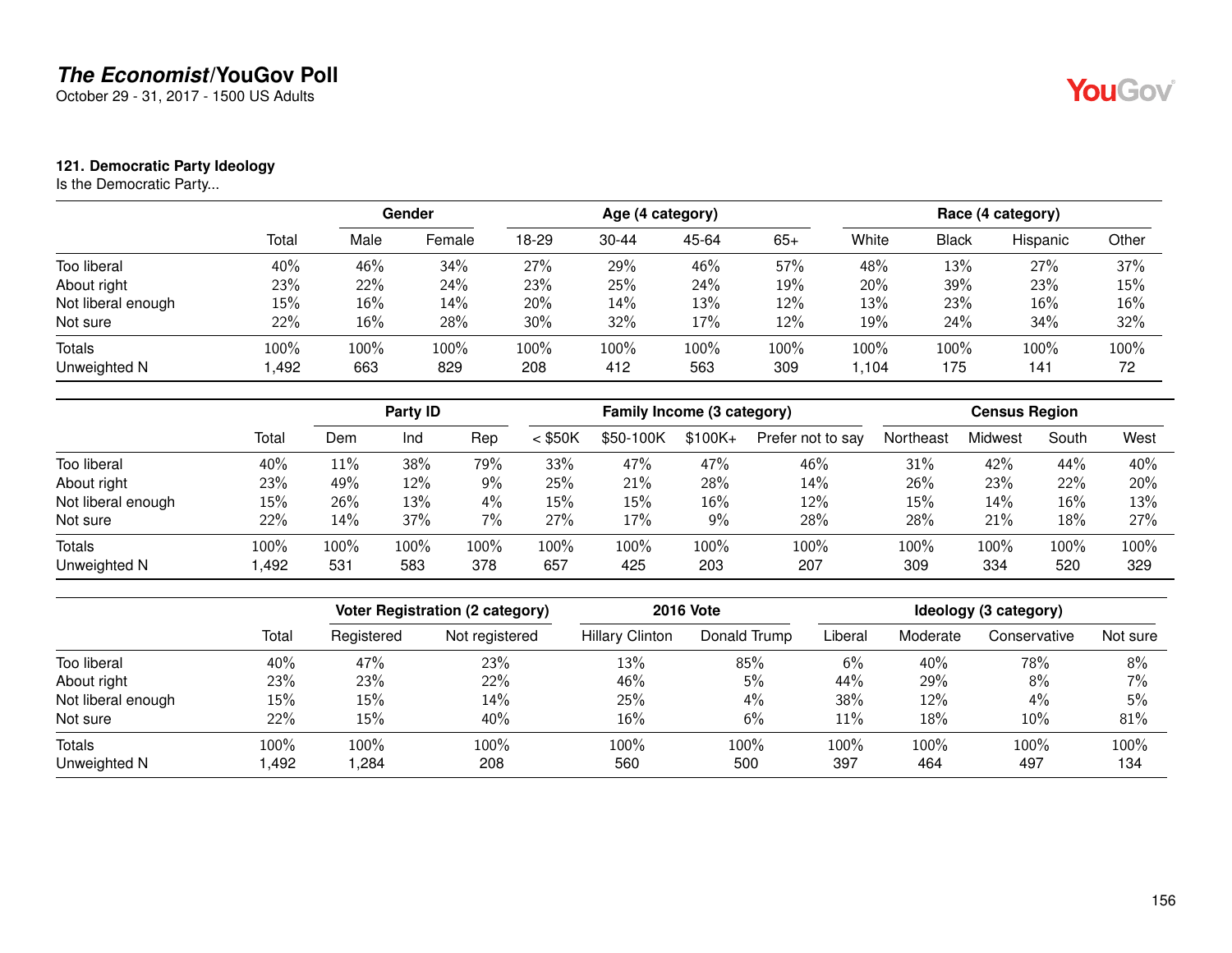October 29 - 31, 2017 - 1500 US Adults

### **122. Republican Party Ideology**

Is the Republican Party...

|                         |          |      | Gender |       |           | Age (4 category) |       |       |              | Race (4 category) |       |  |
|-------------------------|----------|------|--------|-------|-----------|------------------|-------|-------|--------------|-------------------|-------|--|
|                         | Total    | Male | Female | 18-29 | $30 - 44$ | 45-64            | $65+$ | White | <b>Black</b> | Hispanic          | Other |  |
| Too conservative        | 37%      | 36%  | 37%    | 42%   | 35%       | 37%              | 31%   | 35%   | 44%          | 43%               | 26%   |  |
| About right             | 17%      | 18%  | 16%    | 15%   | 15%       | 18%              | 18%   | 19%   | 6%           | 16%               | 15%   |  |
| Not conservative enough | 22%      | 26%  | 17%    | 11%   | 15%       | 26%              | 33%   | 25%   | 16%          | 13%               | 19%   |  |
| Not sure                | 25%      | 20%  | 30%    | 31%   | 34%       | 18%              | 18%   | 21%   | 34%          | 28%               | 40%   |  |
| <b>Totals</b>           | 100%     | 100% | 100%   | 100%  | 100%      | 100%             | 100%  | 100%  | 100%         | 100%              | 100%  |  |
| Unweighted N            | . 491، ، | 662  | 829    | 208   | 410       | 564              | 309   | 1,105 | 172          | 142               | 72    |  |

|                         |       | Party <b>ID</b> |      |      | Family Income (3 category) |           |           |                   | <b>Census Region</b> |         |       |      |
|-------------------------|-------|-----------------|------|------|----------------------------|-----------|-----------|-------------------|----------------------|---------|-------|------|
|                         | Total | Dem             | Ind  | Rep  | $<$ \$50K                  | \$50-100K | $$100K +$ | Prefer not to say | Northeast            | Midwest | South | West |
| Too conservative        | 37%   | 67%             | 29%  | 12%  | 34%                        | 38%       | 51%       | 32%               | 38%                  | 38%     | 34%   | 38%  |
| About right             | 17%   | 7%              | 12%  | 38%  | 20%                        | 16%       | 15%       | 10%               | 16%                  | 17%     | 17%   | 18%  |
| Not conservative enough | 22%   | 9%              | 20%  | 41%  | 17%                        | 26%       | 21%       | 30%               | 18%                  | 22%     | 26%   | 18%  |
| Not sure                | 25%   | 17%             | 39%  | 10%  | 29%                        | 20%       | 13%       | 29%               | 28%                  | 23%     | 23%   | 26%  |
| <b>Totals</b>           | 100%  | 100%            | 100% | 100% | 100%                       | 100%      | 100%      | 100%              | 100%                 | 100%    | 100%  | 100% |
| Unweighted N            | .491  | 529             | 584  | 378  | 655                        | 425       | 203       | 208               | 309                  | 334     | 519   | 329  |

|                         |       | Voter Registration (2 category) |                |                        | <b>2016 Vote</b> | Ideology (3 category) |          |              |          |
|-------------------------|-------|---------------------------------|----------------|------------------------|------------------|-----------------------|----------|--------------|----------|
|                         | Total | Registered                      | Not registered | <b>Hillary Clinton</b> | Donald Trump     | Liberal               | Moderate | Conservative | Not sure |
| Too conservative        | 37%   | 40%                             | 29%            | 74%                    | 11%              | 74%                   | 48%      | 10%          | 10%      |
| About right             | 17%   | 17%                             | 15%            | 5%                     | 28%              | 9%                    | 18%      | 27%          | 4%       |
| Not conservative enough | 22%   | 25%                             | 15%            | 5%                     | 50%              | 7%                    | 11%      | 50%          | 5%       |
| Not sure                | 25%   | 18%                             | 41%            | 16%                    | 11%              | 10%                   | 24%      | 13%          | 81%      |
| <b>Totals</b>           | 100%  | 100%                            | 100%           | 100%                   | 100%             | 100%                  | 100%     | 100%         | 100%     |
| Unweighted N            | ,491  | ,283                            | 208            | 560                    | 499              | 396                   | 465      | 496          | 134      |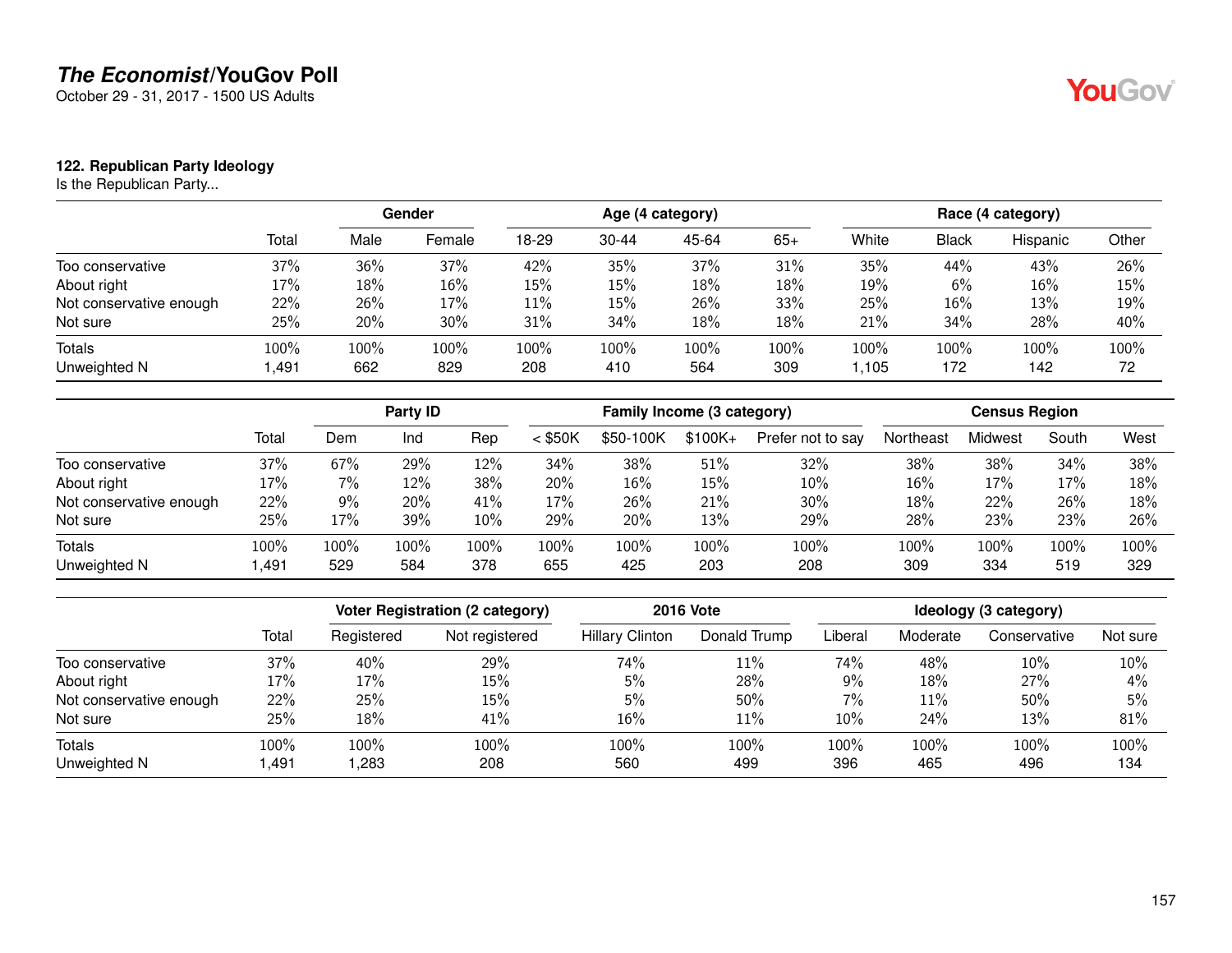October 29 - 31, 2017 - 1500 US Adults

# **123. Trump Job Approval**

Do you approve or disapprove of the way Donald Trump is handling his job as President?

|                     |        |      | Gender | Age (4 category) |           |       |       | Race (4 category) |              |          |       |
|---------------------|--------|------|--------|------------------|-----------|-------|-------|-------------------|--------------|----------|-------|
|                     | Total  | Male | Female | 18-29            | $30 - 44$ | 45-64 | $65+$ | White             | <b>Black</b> | Hispanic | Other |
| Strongly approve    | 22%    | 26%  | 18%    | 11%              | 14%       | 25%   | 36%   | 26%               | 6%           | 13%      | 16%   |
| Somewhat approve    | 18%    | 20%  | 16%    | 17%              | 16%       | 18%   | 20%   | 21%               | 7%           | 10%      | 18%   |
| Somewhat disapprove | $11\%$ | 12%  | 11%    | 17%              | 13%       | 10%   | 6%    | 10%               | 9%           | 20%      | 14%   |
| Strongly disapprove | 41%    | 38%  | 45%    | 44%              | 42%       | 42%   | 36%   | 36%               | 70%          | 47%      | 28%   |
| Not sure            | 8%     | 5%   | 10%    | $11\%$           | 14%       | 5%    | $2\%$ | 6%                | 8%           | 10%      | 25%   |
| Totals              | 100%   | 100% | 100%   | 100%             | 100%      | 100%  | 100%  | 100%              | 100%         | 100%     | 100%  |
| Unweighted N        | ,500   | 666  | 834    | 209              | 415       | 566   | 310   | 1.110             | 176          | 142      | 72    |

|                     |       |      | Party ID |      |           | Family Income (3 category) |          |                   |           | <b>Census Region</b> |       |      |
|---------------------|-------|------|----------|------|-----------|----------------------------|----------|-------------------|-----------|----------------------|-------|------|
|                     | Total | Dem  | Ind      | Rep  | $<$ \$50K | \$50-100K                  | $$100K+$ | Prefer not to say | Northeast | Midwest              | South | West |
| Strongly approve    | 22%   | 4%   | 19%      | 49%  | 20%       | 23%                        | 21%      | 27%               | 20%       | 21%                  | 25%   | 18%  |
| Somewhat approve    | 18%   | 6%   | 18%      | 31%  | 17%       | 23%                        | 19%      | 12%               | 16%       | 21%                  | 16%   | 19%  |
| Somewhat disapprove | 11%   | 9%   | 14%      | 11%  | 12%       | 9%                         | 13%      | 14%               | 11%       | 11%                  | 12%   | 12%  |
| Strongly disapprove | 41%   | 79%  | 34%      | 6%   | 42%       | 41%                        | 44%      | 38%               | 43%       | 43%                  | 40%   | 40%  |
| Not sure            | 8%    | 3%   | 14%      | 3%   | $10\%$    | 4%                         | 2%       | 9%                | 10%       | 4%                   | 7%    | 12%  |
| <b>Totals</b>       | 100%  | 100% | 100%     | 100% | 100%      | 100%                       | 100%     | 100%              | 100%      | 100%                 | 100%  | 100% |
| Unweighted N        | ,500  | 533  | 589      | 378  | 661       | 426                        | 203      | 210               | 312       | 335                  | 521   | 332  |

|                     |       |            | <b>Voter Registration (2 category)</b> |                        | <b>2016 Vote</b> |         |          | Ideology (3 category) |          |
|---------------------|-------|------------|----------------------------------------|------------------------|------------------|---------|----------|-----------------------|----------|
|                     | Total | Registered | Not registered                         | <b>Hillary Clinton</b> | Donald Trump     | Liberal | Moderate | Conservative          | Not sure |
| Strongly approve    | 22%   | 25%        | 13%                                    | 1%                     | 57%              | 5%      | 14%      | 47%                   | 8%       |
| Somewhat approve    | 18%   | 18%        | 17%                                    | 3%                     | 33%              | 4%      | 20%      | 28%                   | 11%      |
| Somewhat disapprove | 11%   | 10%        | 15%                                    | 8%                     | 4%               | 9%      | 14%      | 9%                    | 16%      |
| Strongly disapprove | 41%   | 42%        | 38%                                    | 86%                    | 3%               | 80%     | 47%      | 11%                   | 33%      |
| Not sure            | 8%    | 5%         | 16%                                    | 2%                     | 2%               | $2\%$   | 5%       | 5%                    | 31%      |
| <b>Totals</b>       | 100%  | 100%       | 100%                                   | 100%                   | 100%             | 100%    | 100%     | 100%                  | 100%     |
| Unweighted N        | ,500  | ,291       | 209                                    | 563                    | 500              | 399     | 468      | 497                   | 136      |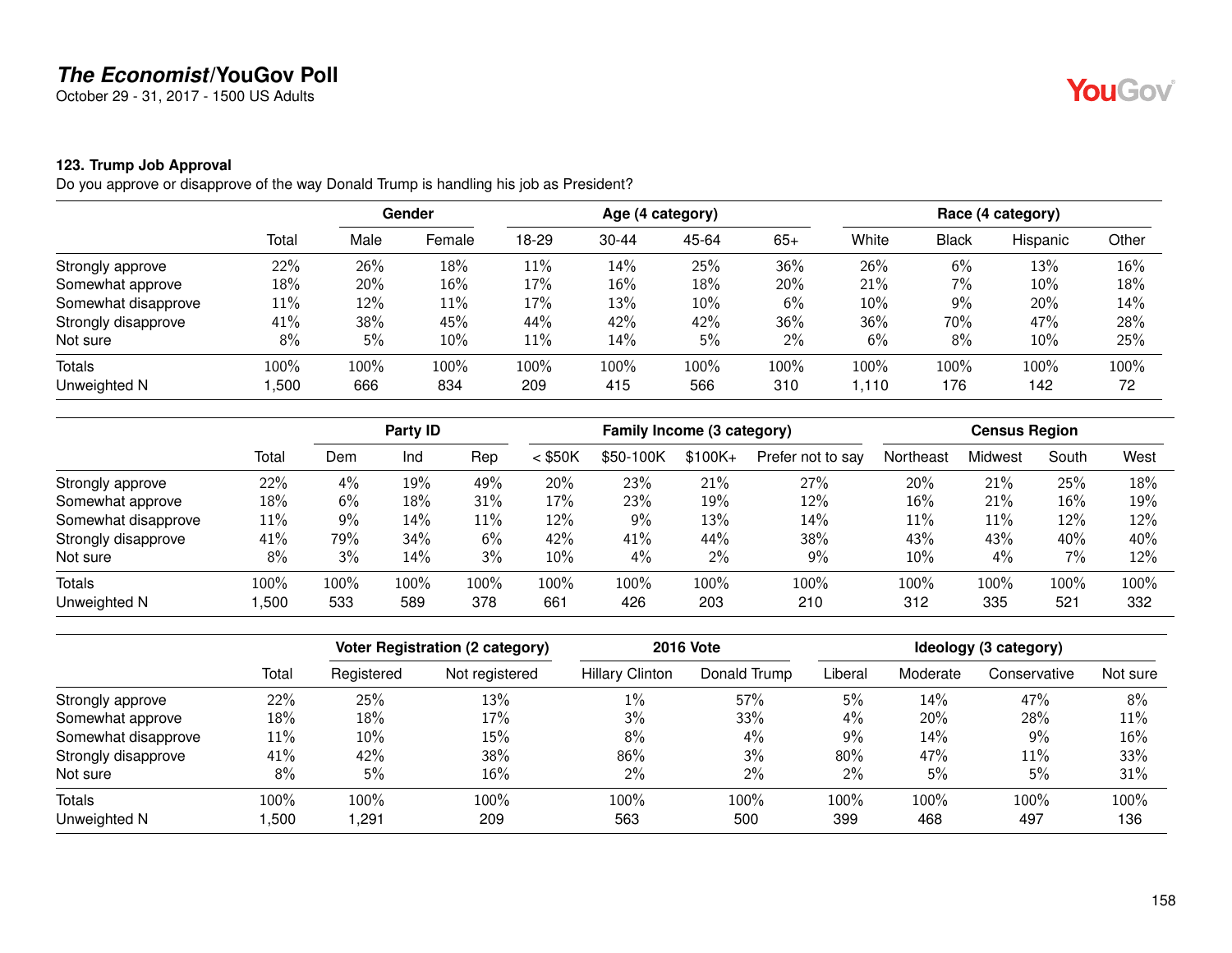October 29 - 31, 2017 - 1500 US Adults

#### **124. Trump Approval on Issues - Abortion**

|                     |        | Gender |        | Age (4 category) |           |       |       | Race (4 category) |              |          |       |
|---------------------|--------|--------|--------|------------------|-----------|-------|-------|-------------------|--------------|----------|-------|
|                     | Total  | Male   | Female | 18-29            | $30 - 44$ | 45-64 | $65+$ | White             | <b>Black</b> | Hispanic | Other |
| Strongly approve    | 17%    | 18%    | 17%    | 15%              | 12%       | 18%   | 26%   | 21%               | 6%           | 12%      | 12%   |
| Somewhat approve    | $16\%$ | 21%    | 11%    | 15%              | 12%       | 17%   | 19%   | 16%               | 9%           | 11%      | 31%   |
| Somewhat disapprove | 9%     | 10%    | 9%     | 9%               | 11%       | 9%    | $8\%$ | 8%                | 7%           | 17%      | 10%   |
| Strongly disapprove | 33%    | 30%    | 35%    | 33%              | 33%       | 34%   | 30%   | 29%               | 50%          | 38%      | 28%   |
| No opinion          | 25%    | 21%    | 29%    | 28%              | 32%       | 23%   | 18%   | 26%               | 28%          | 21%      | 18%   |
| Totals              | 100%   | 100%   | 100%   | 100%             | 100%      | 100%  | 100%  | 100%              | 100%         | 100%     | 100%  |
| Unweighted N        | ,483   | 657    | 826    | 207              | 406       | 563   | 307   | 990, ا            | 170          | 142      | 72    |

|                     |       | Party ID |      |       | Family Income (3 category) |           |          |                   | <b>Census Region</b> |         |       |      |
|---------------------|-------|----------|------|-------|----------------------------|-----------|----------|-------------------|----------------------|---------|-------|------|
|                     | Total | Dem      | Ind  | Rep   | $<$ \$50K                  | \$50-100K | $$100K+$ | Prefer not to say | Northeast            | Midwest | South | West |
| Strongly approve    | 17%   | 3%       | 15%  | 39%   | 16%                        | 16%       | 19%      | 21%               | 18%                  | 14%     | 22%   | 13%  |
| Somewhat approve    | 16%   | 9%       | 14%  | 27%   | 15%                        | 19%       | $11\%$   | 16%               | 15%                  | 14%     | 14%   | 20%  |
| Somewhat disapprove | 9%    | 9%       | 8%   | 10%   | 9%                         | 11%       | 9%       | 5%                | 7%                   | 12%     | 8%    | 10%  |
| Strongly disapprove | 33%   | 62%      | 28%  | $4\%$ | 33%                        | 30%       | 39%      | 33%               | 38%                  | 34%     | 29%   | 33%  |
| No opinion          | 25%   | 17%      | 34%  | 20%   | 26%                        | 24%       | 23%      | 24%               | 21%                  | 26%     | 27%   | 24%  |
| Totals              | 100%  | 100%     | 100% | 100%  | 100%                       | 100%      | 100%     | 100%              | 100%                 | 100%    | 100%  | 100% |
| Unweighted N        | .483  | 525      | 582  | 376   | 654                        | 421       | 202      | 206               | 308                  | 330     | 516   | 329  |

|                     |       |            | <b>Voter Registration (2 category)</b> |                        | <b>2016 Vote</b> |         |          | Ideology (3 category) |          |
|---------------------|-------|------------|----------------------------------------|------------------------|------------------|---------|----------|-----------------------|----------|
|                     | Total | Registered | Not registered                         | <b>Hillary Clinton</b> | Donald Trump     | Liberal | Moderate | Conservative          | Not sure |
| Strongly approve    | 17%   | 19%        | 12%                                    | 3%                     | 40%              | 4%      | 10%      | 37%                   | 11%      |
| Somewhat approve    | 16%   | 16%        | 14%                                    | 4%                     | 29%              | 5%      | 17%      | 24%                   | 12%      |
| Somewhat disapprove | 9%    | 9%         | 10%                                    | 10%                    | 7%               | $10\%$  | 11%      | 8%                    | 6%       |
| Strongly disapprove | 33%   | 35%        | 27%                                    | 69%                    | 4%               | 66%     | 35%      | 10%                   | 24%      |
| No opinion          | 25%   | 20%        | 37%                                    | 13%                    | 20%              | 15%     | 27%      | 21%                   | 48%      |
| <b>Totals</b>       | 100%  | 100%       | 100%                                   | 100%                   | 100%             | 100%    | 100%     | 100%                  | 100%     |
| Unweighted N        | ,483  | .274       | 209                                    | 555                    | 497              | 392     | 464      | 492                   | 135      |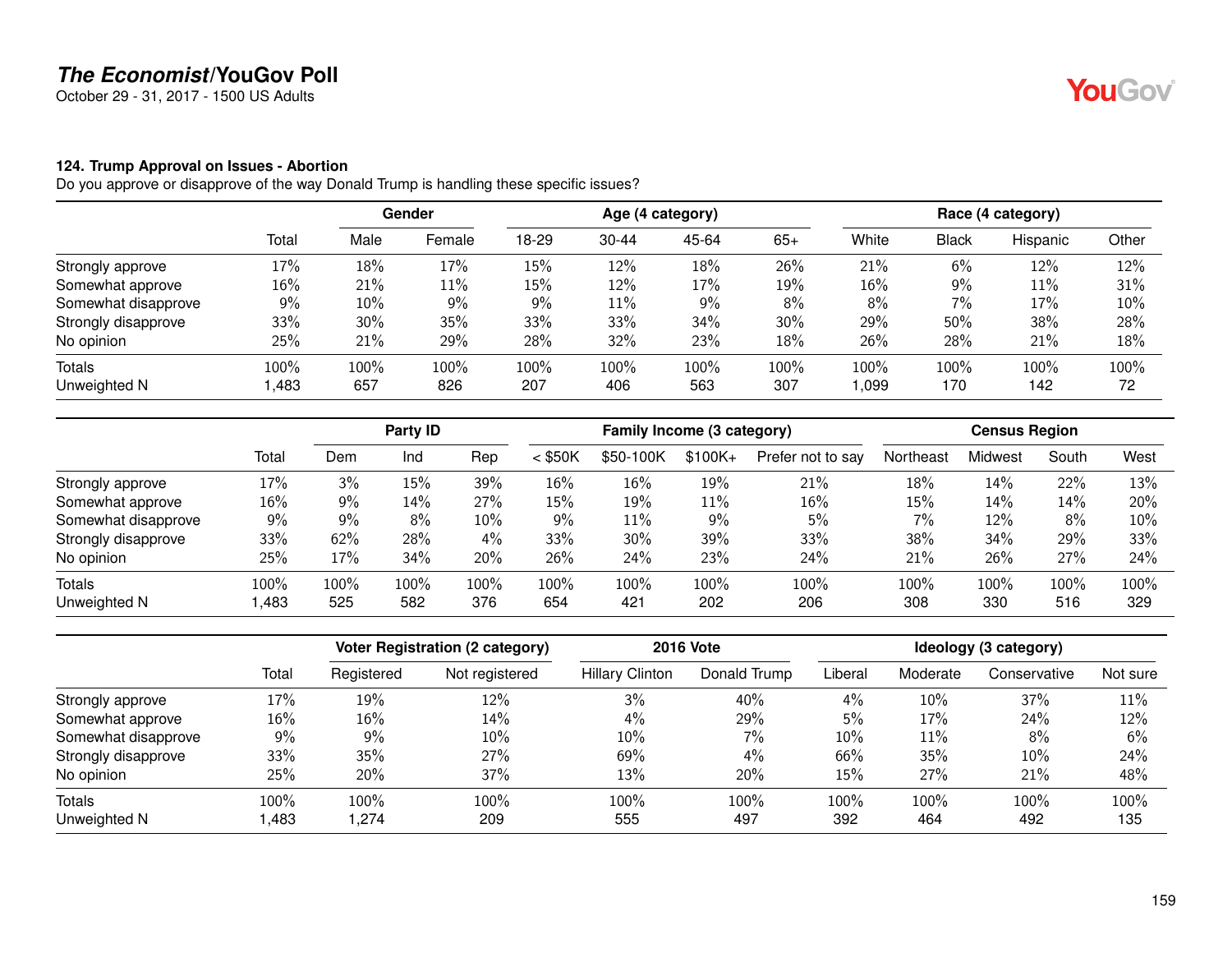October 29 - 31, 2017 - 1500 US Adults

#### **125. Trump Approval on Issues - Budget deficit**

|                     |        | <b>Gender</b> |        | Age (4 category) |           |       |        | Race (4 category) |              |          |       |
|---------------------|--------|---------------|--------|------------------|-----------|-------|--------|-------------------|--------------|----------|-------|
|                     | Total  | Male          | Female | 18-29            | $30 - 44$ | 45-64 | $65+$  | White             | <b>Black</b> | Hispanic | Other |
| Strongly approve    | 17%    | 21%           | 12%    | 13%              | 14%       | 18%   | 23%    | 19%               | $6\%$        | 15%      | 15%   |
| Somewhat approve    | 20%    | 23%           | 17%    | 15%              | 15%       | 22%   | 28%    | 23%               | 9%           | 12%      | 27%   |
| Somewhat disapprove | 13%    | 12%           | 13%    | 15%              | 13%       | 13%   | $11\%$ | 12%               | 15%          | 15%      | 12%   |
| Strongly disapprove | $32\%$ | 30%           | 33%    | 27%              | 34%       | 35%   | 29%    | 28%               | 50%          | 31%      | 31%   |
| No opinion          | 19%    | 14%           | 24%    | 30%              | 25%       | 14%   | $10\%$ | 18%               | 21%          | 28%      | 15%   |
| Totals              | 100%   | 100%          | 100%   | 100%             | 100%      | 100%  | 100%   | 100%              | 100%         | 100%     | 100%  |
| Unweighted N        | 1,477  | 656           | 821    | 207              | 405       | 559   | 306    | ,094              | 172          | 140      | 71    |

|                     |       |         | Party ID |       |           | Family Income (3 category) |          |                   |           | <b>Census Region</b> |       |      |
|---------------------|-------|---------|----------|-------|-----------|----------------------------|----------|-------------------|-----------|----------------------|-------|------|
|                     | Total | Dem     | Ind      | Rep   | $<$ \$50K | \$50-100K                  | $$100K+$ | Prefer not to say | Northeast | Midwest              | South | West |
| Strongly approve    | 17%   | 3%      | 16%      | 36%   | $16\%$    | 17%                        | 17%      | 19%               | 17%       | 13%                  | 20%   | 15%  |
| Somewhat approve    | 20%   | 8%      | 21%      | 35%   | 19%       | 23%                        | 21%      | 16%               | 17%       | 23%                  | 19%   | 22%  |
| Somewhat disapprove | 13%   | 15%     | 13%      | 9%    | 13%       | 14%                        | $11\%$   | 12%               | 12%       | 14%                  | 12%   | 13%  |
| Strongly disapprove | 32%   | 59%     | 26%      | $7\%$ | 32%       | 31%                        | 38%      | 28%               | 34%       | 32%                  | 32%   | 29%  |
| No opinion          | 19%   | 14%     | 25%      | 14%   | 20%       | 15%                        | 14%      | 26%               | 20%       | 18%                  | 18%   | 22%  |
| Totals              | 100%  | $100\%$ | 100%     | 100%  | 100%      | 100%                       | 100%     | 100%              | 100%      | 100%                 | 100%  | 100% |
| Unweighted N        | .477  | 524     | 582      | 371   | 650       | 422                        | 200      | 205               | 306       | 330                  | 514   | 327  |

|                     |       |            | <b>Voter Registration (2 category)</b> |                        | <b>2016 Vote</b> |         |          | Ideology (3 category) |          |
|---------------------|-------|------------|----------------------------------------|------------------------|------------------|---------|----------|-----------------------|----------|
|                     | Total | Registered | Not registered                         | <b>Hillary Clinton</b> | Donald Trump     | Liberal | Moderate | Conservative          | Not sure |
| Strongly approve    | 17%   | 18%        | 14%                                    | 2%                     | 39%              | 5%      | 11%      | 34%                   | 9%       |
| Somewhat approve    | 20%   | 21%        | 16%                                    | 3%                     | 38%              | 4%      | 21%      | 33%                   | 14%      |
| Somewhat disapprove | 13%   | 12%        | 14%                                    | 13%                    | 10%              | 15%     | 15%      | 9%                    | 14%      |
| Strongly disapprove | 32%   | 34%        | 25%                                    | 68%                    | 3%               | 60%     | 37%      | 11%                   | 21%      |
| No opinion          | 19%   | 14%        | 31%                                    | 13%                    | $10\%$           | 16%     | 17%      | 14%                   | 42%      |
| Totals              | 100%  | 100%       | 100%                                   | 100%                   | 100%             | 100%    | 100%     | 100%                  | 100%     |
| Unweighted N        | .477  | .270       | 207                                    | 557                    | 491              | 393     | 459      | 493                   | 132      |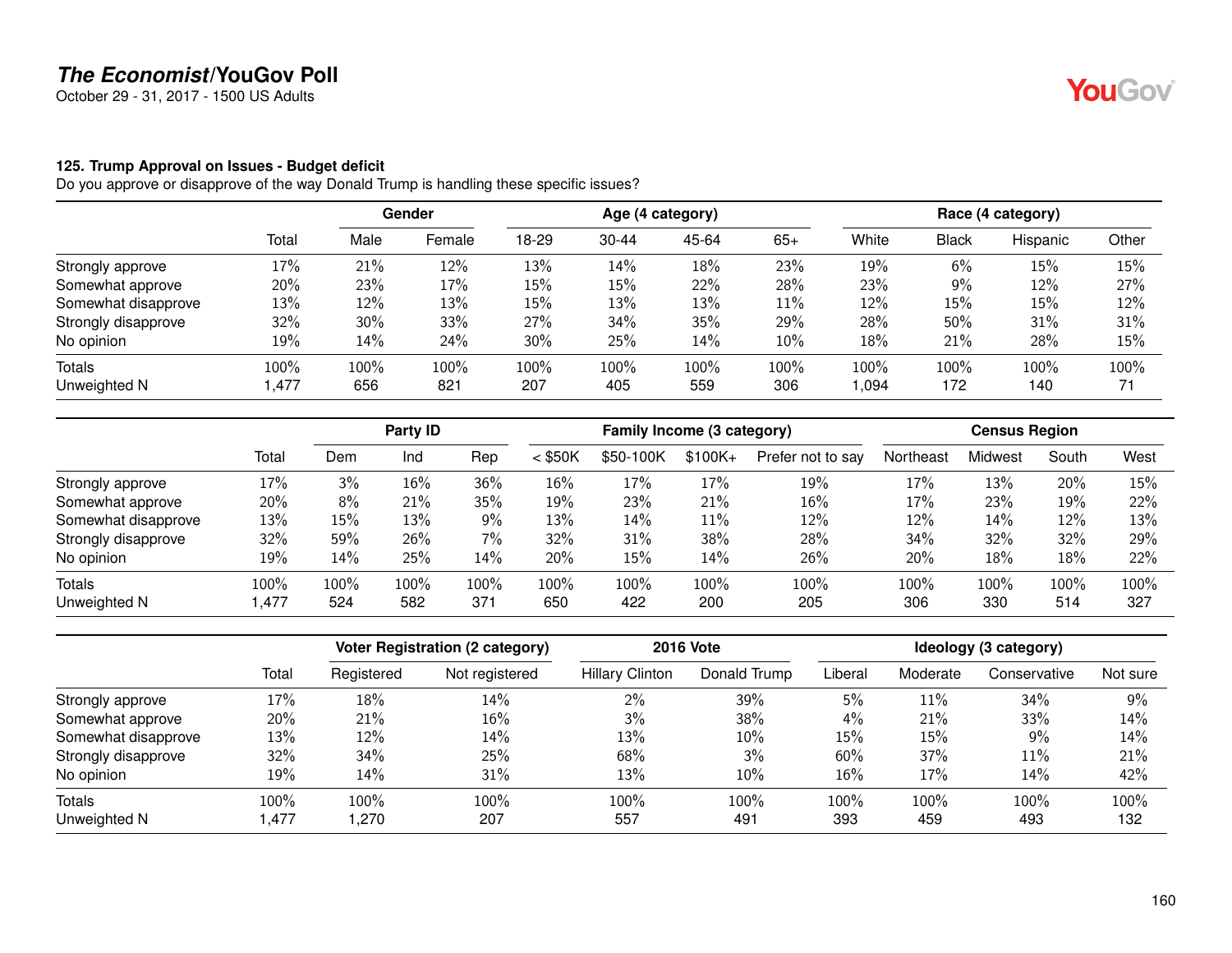October 29 - 31, 2017 - 1500 US Adults

#### **126. Trump Approval on Issues - Civil rights**

|                     |        |      | Gender | Age (4 category) |           |       |       | Race (4 category) |       |          |       |
|---------------------|--------|------|--------|------------------|-----------|-------|-------|-------------------|-------|----------|-------|
|                     | Total  | Male | Female | 18-29            | $30 - 44$ | 45-64 | $65+$ | White             | Black | Hispanic | Other |
| Strongly approve    | 19%    | 24%  | 14%    | 16%              | 15%       | 19%   | 28%   | 23%               | 6%    | 14%      | 13%   |
| Somewhat approve    | $16\%$ | 19%  | 14%    | 13%              | 13%       | 17%   | 22%   | 18%               | 7%    | 15%      | 23%   |
| Somewhat disapprove | $10\%$ | 9%   | 10%    | 11%              | 10%       | 10%   | $8\%$ | 9%                | 13%   | 12%      | 12%   |
| Strongly disapprove | 35%    | 32%  | 37%    | 28%              | 38%       | 39%   | 31%   | 30%               | 57%   | 39%      | 30%   |
| No opinion          | 20%    | 16%  | 25%    | 31%              | 24%       | 16%   | 12%   | 21%               | 17%   | 20%      | 23%   |
| Totals              | 100%   | 100% | 100%   | 100%             | 100%      | 100%  | 100%  | 100%              | 100%  | 100%     | 100%  |
| Unweighted N        | 481, ا | 659  | 822    | 206              | 407       | 560   | 308   | 1,099             | 170   | 140      | 72    |

|                     |       |       | Party ID |      | Family Income (3 category) |           |          | <b>Census Region</b> |           |         |        |      |
|---------------------|-------|-------|----------|------|----------------------------|-----------|----------|----------------------|-----------|---------|--------|------|
|                     | Total | Dem   | Ind      | Rep  | $<$ \$50K                  | \$50-100K | $$100K+$ | Prefer not to say    | Northeast | Midwest | South  | West |
| Strongly approve    | 19%   | 4%    | 18%      | 42%  | 18%                        | 19%       | 20%      | 23%                  | 20%       | 16%     | 22%    | 18%  |
| Somewhat approve    | 16%   | $7\%$ | 15%      | 30%  | $16\%$                     | 19%       | 13%      | 14%                  | 12%       | 18%     | $16\%$ | 18%  |
| Somewhat disapprove | 10%   | 11%   | 10%      | 7%   | 11%                        | 9%        | 7%       | 8%                   | 10%       | 7%      | 10%    | 11%  |
| Strongly disapprove | 35%   | 67%   | 29%      | 4%   | 34%                        | 35%       | 43%      | 30%                  | 36%       | 39%     | 34%    | 31%  |
| No opinion          | 20%   | 12%   | 28%      | 17%  | 21%                        | 17%       | 16%      | 26%                  | 22%       | 20%     | 18%    | 22%  |
| <b>Totals</b>       | 100%  | 100%  | 100%     | 100% | 100%                       | $100\%$   | 100%     | 100%                 | 100%      | 100%    | 100%   | 100% |
| Unweighted N        | .481  | 528   | 580      | 373  | 649                        | 422       | 202      | 208                  | 306       | 330     | 516    | 329  |

|                     |       |            | <b>Voter Registration (2 category)</b> |                        | <b>2016 Vote</b> | Ideology (3 category) |          |              |          |  |
|---------------------|-------|------------|----------------------------------------|------------------------|------------------|-----------------------|----------|--------------|----------|--|
|                     | Total | Registered | Not registered                         | <b>Hillary Clinton</b> | Donald Trump     | Liberal               | Moderate | Conservative | Not sure |  |
| Strongly approve    | 19%   | 21%        | 14%                                    | 3%                     | 46%              | 5%                    | 15%      | 37%          | 9%       |  |
| Somewhat approve    | 16%   | 17%        | 14%                                    | $2\%$                  | 32%              | 5%                    | 15%      | 27%          | 10%      |  |
| Somewhat disapprove | 10%   | 9%         | 11%                                    | 10%                    | 6%               | 9%                    | 13%      | 6%           | 13%      |  |
| Strongly disapprove | 35%   | 38%        | 25%                                    | 77%                    | $2\%$            | 70%                   | 40%      | 9%           | 24%      |  |
| No opinion          | 20%   | 14%        | 35%                                    | 8%                     | 14%              | 11%                   | 17%      | 20%          | 43%      |  |
| <b>Totals</b>       | 100%  | 100%       | 100%                                   | 100%                   | 100%             | 100%                  | 100%     | 100%         | 100%     |  |
| Unweighted N        | ,481  | .274       | 207                                    | 557                    | 495              | 395                   | 460      | 494          | 132      |  |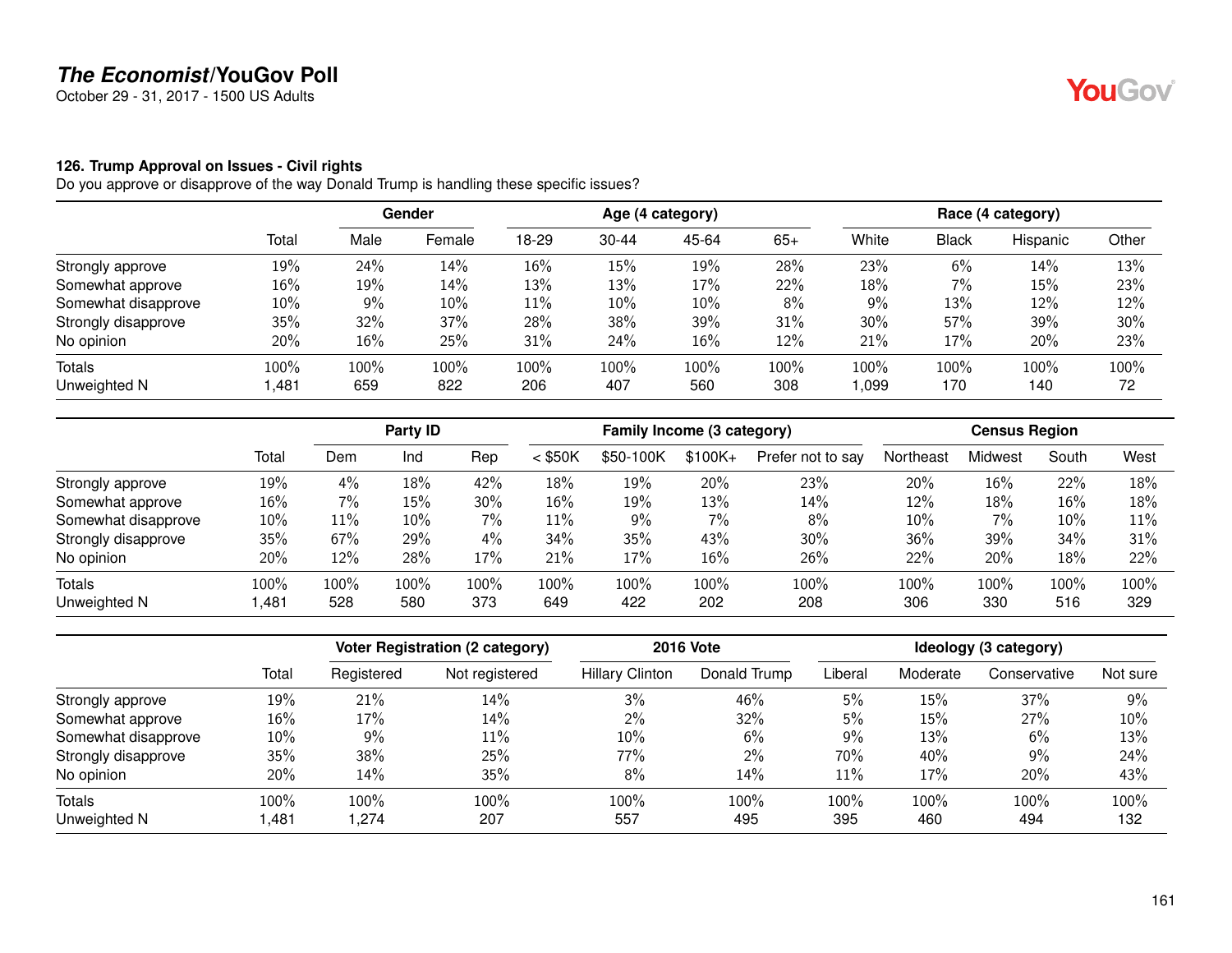October 29 - 31, 2017 - 1500 US Adults

#### **127. Trump Approval on Issues - Economy**

|                     |       | <b>Gender</b> |        | Age (4 category) |           |       |       | Race (4 category) |       |          |       |
|---------------------|-------|---------------|--------|------------------|-----------|-------|-------|-------------------|-------|----------|-------|
|                     | Total | Male          | Female | 18-29            | $30 - 44$ | 45-64 | $65+$ | White             | Black | Hispanic | Other |
| Strongly approve    | 25%   | 31%           | 20%    | 16%              | 17%       | 28%   | 41%   | 31%               | 6%    | 14%      | 23%   |
| Somewhat approve    | 18%   | 21%           | 14%    | 12%              | 18%       | 20%   | 18%   | 19%               | 11%   | 17%      | 21%   |
| Somewhat disapprove | 13%   | 13%           | 14%    | 18%              | 15%       | 10%   | 12%   | 13%               | 13%   | 18%      | 12%   |
| Strongly disapprove | 29%   | 25%           | 33%    | 30%              | 29%       | 31%   | 25%   | 25%               | 50%   | 35%      | 27%   |
| No opinion          | 14%   | 9%            | 19%    | 23%              | 21%       | 10%   | 3%    | 13%               | 20%   | 16%      | 16%   |
| Totals              | 100%  | 100%          | 100%   | 100%             | 100%      | 100%  | 100%  | 100%              | 100%  | 100%     | 100%  |
| Unweighted N        | ,480  | 659           | 821    | 207              | 409       | 559   | 305   | 096,              | 172   | 140      | 72    |

|                     |       |      | Party ID |      | Family Income (3 category) |           |          | <b>Census Region</b> |           |         |        |      |
|---------------------|-------|------|----------|------|----------------------------|-----------|----------|----------------------|-----------|---------|--------|------|
|                     | Total | Dem  | Ind      | Rep  | $<$ \$50K                  | \$50-100K | $$100K+$ | Prefer not to say    | Northeast | Midwest | South  | West |
| Strongly approve    | 25%   | 4%   | 24%      | 55%  | 20%                        | 29%       | 32%      | 30%                  | 20%       | 26%     | 28%    | 26%  |
| Somewhat approve    | 18%   | 11%  | 18%      | 25%  | 18%                        | 22%       | 10%      | 13%                  | 21%       | 16%     | $16\%$ | 17%  |
| Somewhat disapprove | 13%   | 18%  | 12%      | 10%  | 15%                        | 14%       | 14%      | $7\%$                | 12%       | 13%     | 13%    | 15%  |
| Strongly disapprove | 29%   | 58%  | 24%      | 3%   | 30%                        | 27%       | 32%      | 30%                  | 32%       | 32%     | 29%    | 26%  |
| No opinion          | 14%   | 10%  | 22%      | 7%   | 16%                        | 9%        | 11%      | 20%                  | 15%       | 13%     | 14%    | 16%  |
| <b>Totals</b>       | 100%  | 100% | 100%     | 100% | 100%                       | $100\%$   | 100%     | 100%                 | 100%      | 100%    | 100%   | 100% |
| Unweighted N        | .480  | 529  | 582      | 369  | 652                        | 422       | 200      | 206                  | 307       | 332     | 514    | 327  |

|                     |       |            | <b>Voter Registration (2 category)</b> |                        | <b>2016 Vote</b> |         |          | Ideology (3 category) |          |
|---------------------|-------|------------|----------------------------------------|------------------------|------------------|---------|----------|-----------------------|----------|
|                     | Total | Registered | Not registered                         | <b>Hillary Clinton</b> | Donald Trump     | Liberal | Moderate | Conservative          | Not sure |
| Strongly approve    | 25%   | 30%        | 15%                                    | 2%                     | 66%              | 4%      | 18%      | 54%                   | 10%      |
| Somewhat approve    | 18%   | 16%        | 21%                                    | 7%                     | 24%              | $9\%$   | 21%      | 21%                   | 18%      |
| Somewhat disapprove | 13%   | 13%        | 15%                                    | 17%                    | 4%               | 18%     | 16%      | 8%                    | 13%      |
| Strongly disapprove | 29%   | 32%        | 24%                                    | 65%                    | 3%               | 59%     | 33%      | 8%                    | 20%      |
| No opinion          | 14%   | 10%        | 25%                                    | 9%                     | 3%               | $9\%$   | 13%      | 9%                    | 39%      |
| <b>Totals</b>       | 100%  | 100%       | 100%                                   | 100%                   | 100%             | 100%    | 100%     | 100%                  | 100%     |
| Unweighted N        | ,480  | .271       | 209                                    | 557                    | 491              | 395     | 460      | 492                   | 133      |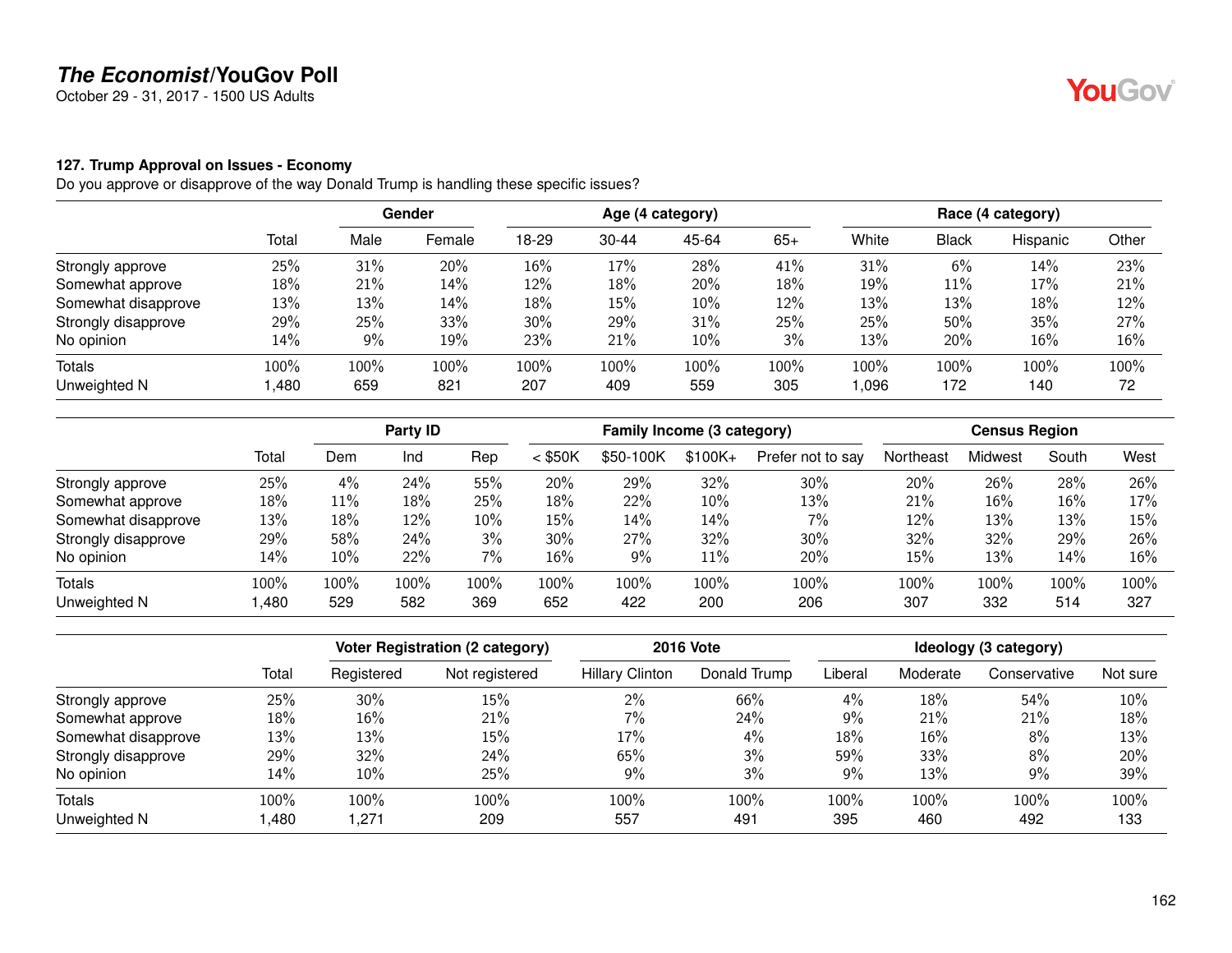October 29 - 31, 2017 - 1500 US Adults

#### **128. Trump Approval on Issues - Education**

|                     |        |      | Gender | Age (4 category) |           |       |       | Race (4 category) |       |          |       |
|---------------------|--------|------|--------|------------------|-----------|-------|-------|-------------------|-------|----------|-------|
|                     | Total  | Male | Female | 18-29            | $30 - 44$ | 45-64 | $65+$ | White             | Black | Hispanic | Other |
| Strongly approve    | 18%    | 21%  | 15%    | 15%              | 14%       | 17%   | 27%   | 20%               | 6%    | 13%      | 20%   |
| Somewhat approve    | 17%    | 22%  | 12%    | 11%              | 15%       | 19%   | 21%   | 19%               | 10%   | 11%      | 14%   |
| Somewhat disapprove | $11\%$ | 10%  | 13%    | 14%              | 12%       | 10%   | 10%   | 10%               | $9\%$ | 19%      | 13%   |
| Strongly disapprove | 33%    | 31%  | 36%    | 33%              | 36%       | 36%   | 27%   | 29%               | 53%   | 35%      | 36%   |
| No opinion          | 20%    | 16%  | 25%    | 27%              | 23%       | 18%   | 15%   | 20%               | 22%   | 21%      | 17%   |
| Totals              | 100%   | 100% | 100%   | 100%             | 100%      | 100%  | 100%  | 100%              | 100%  | 100%     | 100%  |
| Unweighted N        | .476،  | 657  | 819    | 205              | 403       | 563   | 305   | 1,092             | 173   | 140      | 71    |

|                     |       |       | Party ID |         |           | Family Income (3 category) |           |                   |           | <b>Census Region</b> |        |      |
|---------------------|-------|-------|----------|---------|-----------|----------------------------|-----------|-------------------|-----------|----------------------|--------|------|
|                     | Total | Dem   | Ind      | Rep     | $<$ \$50K | \$50-100K                  | $$100K +$ | Prefer not to say | Northeast | Midwest              | South  | West |
| Strongly approve    | 18%   | 4%    | 17%      | 36%     | 19%       | 16%                        | 14%       | 20%               | 16%       | 15%                  | 20%    | 18%  |
| Somewhat approve    | 17%   | $7\%$ | 16%      | 31%     | $16\%$    | 20%                        | 19%       | 15%               | 15%       | 19%                  | $16\%$ | 18%  |
| Somewhat disapprove | 11%   | 16%   | 11%      | 6%      | 12%       | 13%                        | 5%        | 12%               | 13%       | 14%                  | 8%     | 13%  |
| Strongly disapprove | 33%   | 61%   | 28%      | 8%      | 33%       | 33%                        | 45%       | 29%               | 33%       | 34%                  | 34%    | 31%  |
| No opinion          | 20%   | 13%   | 27%      | 18%     | 21%       | 18%                        | 17%       | 25%               | 22%       | 18%                  | 21%    | 20%  |
| Totals              | 100%  | 100%  | 100%     | $100\%$ | 100%      | $100\%$                    | 100%      | 100%              | 100%      | 100%                 | 100%   | 100% |
| Unweighted N        | ,476  | 524   | 582      | 370     | 650       | 419                        | 199       | 208               | 302       | 330                  | 517    | 327  |

|                     |       |            | <b>Voter Registration (2 category)</b> |                        | <b>2016 Vote</b> | Ideology (3 category) |          |              |          |  |
|---------------------|-------|------------|----------------------------------------|------------------------|------------------|-----------------------|----------|--------------|----------|--|
|                     | Total | Registered | Not registered                         | <b>Hillary Clinton</b> | Donald Trump     | Liberal               | Moderate | Conservative | Not sure |  |
| Strongly approve    | 18%   | 19%        | 14%                                    | 2%                     | 41%              | 6%                    | 12%      | 33%          | 13%      |  |
| Somewhat approve    | 17%   | 18%        | 14%                                    | 3%                     | 35%              | 5%                    | 17%      | 29%          | 9%       |  |
| Somewhat disapprove | 11%   | 11%        | 13%                                    | 13%                    | $7\%$            | $10\%$                | 16%      | $7\%$        | 14%      |  |
| Strongly disapprove | 33%   | 36%        | 26%                                    | 72%                    | 3%               | 68%                   | 35%      | 11%          | 24%      |  |
| No opinion          | 20%   | 16%        | 32%                                    | 10%                    | 14%              | $10\%$                | 20%      | 20%          | 40%      |  |
| Totals              | 100%  | 100%       | 100%                                   | 100%                   | 100%             | 100%                  | 100%     | 100%         | 100%     |  |
| Unweighted N        | .476  | .270       | 206                                    | 557                    | 491              | 393                   | 460      | 489          | 134      |  |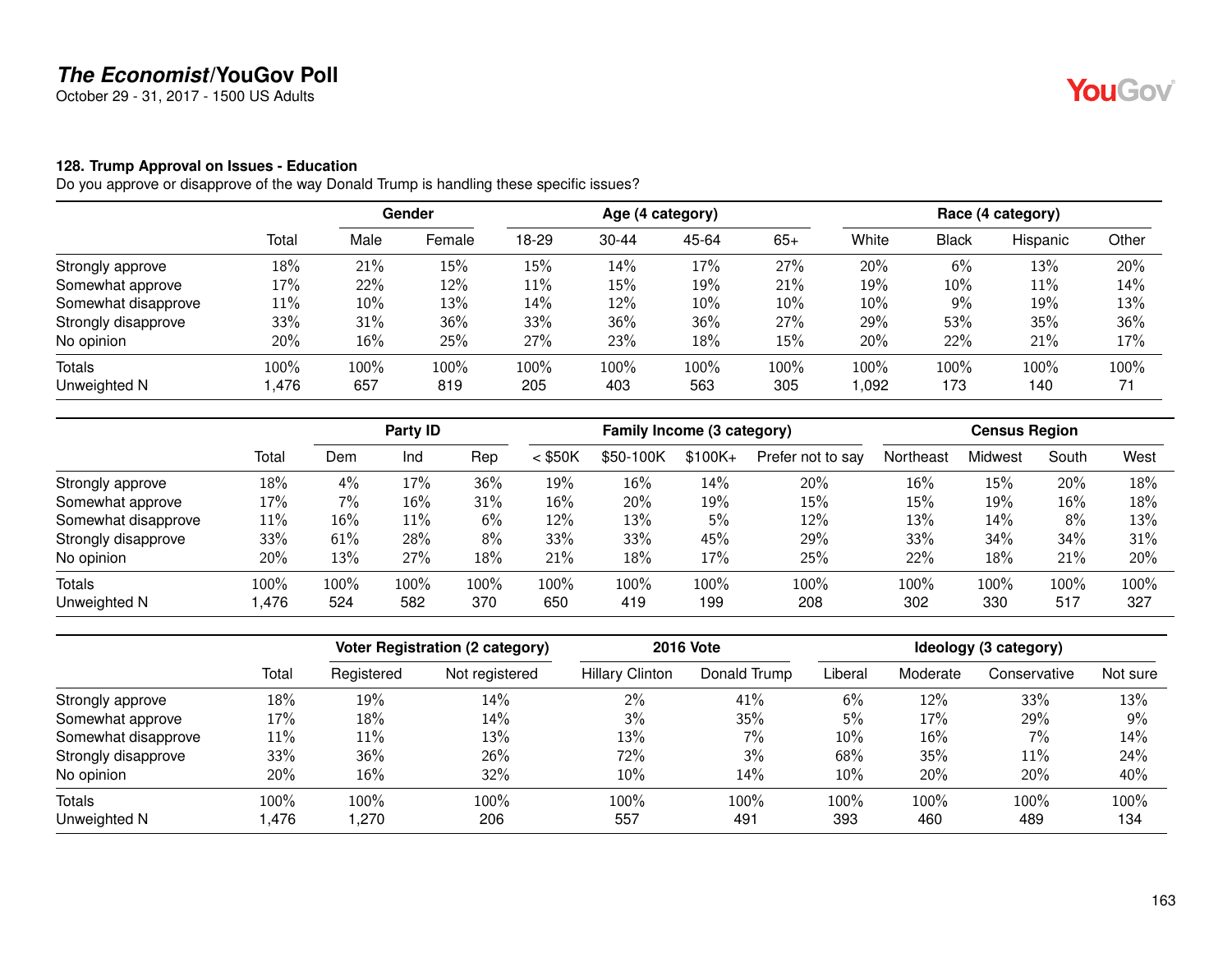October 29 - 31, 2017 - 1500 US Adults

#### **129. Trump Approval on Issues - Environment**

|                     |        |      | Gender | Age (4 category) |           |       |       | Race (4 category) |       |          |       |
|---------------------|--------|------|--------|------------------|-----------|-------|-------|-------------------|-------|----------|-------|
|                     | Total  | Male | Female | 18-29            | $30 - 44$ | 45-64 | $65+$ | White             | Black | Hispanic | Other |
| Strongly approve    | 20%    | 24%  | 16%    | 14%              | 14%       | 20%   | 31%   | 23%               | 6%    | 14%      | 17%   |
| Somewhat approve    | 15%    | 18%  | 13%    | 8%               | 13%       | 20%   | 18%   | 17%               | 7%    | 12%      | 17%   |
| Somewhat disapprove | $10\%$ | 10%  | 11%    | 17%              | 9%        | 8%    | 10%   | 9%                | 17%   | 12%      | 12%   |
| Strongly disapprove | 38%    | 36%  | 40%    | 36%              | 42%       | 40%   | 32%   | 34%               | 51%   | 48%      | 35%   |
| No opinion          | $16\%$ | 13%  | 20%    | 25%              | 21%       | 12%   | 9%    | 16%               | 19%   | 14%      | 19%   |
| Totals              | 100%   | 100% | 100%   | 100%             | 100%      | 100%  | 100%  | 100%              | 100%  | 100%     | 100%  |
| Unweighted N        | 475, ا | 654  | 821    | 207              | 405       | 557   | 306   | 1,092             | 173   | 139      | 71    |

|                     |       |      | Party ID |         | Family Income (3 category) |           |           | <b>Census Region</b> |           |         |        |      |
|---------------------|-------|------|----------|---------|----------------------------|-----------|-----------|----------------------|-----------|---------|--------|------|
|                     | Total | Dem  | Ind      | Rep     | $<$ \$50K                  | \$50-100K | $$100K +$ | Prefer not to say    | Northeast | Midwest | South  | West |
| Strongly approve    | 20%   | 4%   | 19%      | 41%     | 17%                        | 22%       | 20%       | 25%                  | 19%       | 19%     | 21%    | 20%  |
| Somewhat approve    | 15%   | 6%   | 16%      | 26%     | 18%                        | 15%       | 12%       | 11%                  | 14%       | 16%     | $16\%$ | 15%  |
| Somewhat disapprove | 10%   | 11%  | 11%      | 9%      | 12%                        | 9%        | 7%        | 9%                   | 10%       | 13%     | 8%     | 11%  |
| Strongly disapprove | 38%   | 71%  | 32%      | 8%      | 37%                        | 38%       | 46%       | 37%                  | 43%       | 39%     | 37%    | 36%  |
| No opinion          | 16%   | 9%   | 22%      | 16%     | 17%                        | 16%       | 14%       | 18%                  | 14%       | 14%     | 18%    | 18%  |
| Totals              | 100%  | 100% | 100%     | $100\%$ | 100%                       | $100\%$   | 100%      | 100%                 | 100%      | 100%    | 100%   | 100% |
| Unweighted N        | ,475  | 525  | 578      | 372     | 649                        | 421       | 198       | 207                  | 305       | 330     | 516    | 324  |

|                     |        |            | <b>Voter Registration (2 category)</b> |                        | <b>2016 Vote</b> |         |          | Ideology (3 category) |          |
|---------------------|--------|------------|----------------------------------------|------------------------|------------------|---------|----------|-----------------------|----------|
|                     | Total  | Registered | Not registered                         | <b>Hillary Clinton</b> | Donald Trump     | Liberal | Moderate | Conservative          | Not sure |
| Strongly approve    | 20%    | 21%        | 16%                                    | 3%                     | 46%              | 5%      | 11%      | 40%                   | 13%      |
| Somewhat approve    | $15\%$ | 17%        | 12%                                    | 2%                     | 32%              | 5%      | 14%      | 25%                   | 13%      |
| Somewhat disapprove | $10\%$ | 9%         | 13%                                    | 7%                     | 9%               | 7%      | 16%      | 8%                    | 7%       |
| Strongly disapprove | 38%    | 42%        | 29%                                    | 81%                    | 5%               | 74%     | 44%      | 12%                   | 26%      |
| No opinion          | 16%    | 11%        | 30%                                    | 6%                     | 9%               | 8%      | 14%      | 15%                   | 41%      |
| Totals              | 100%   | 100%       | 100%                                   | 100%                   | 100%             | 100%    | 100%     | 100%                  | 100%     |
| Unweighted N        | .475   | ,269       | 206                                    | 555                    | 491              | 393     | 458      | 492                   | 132      |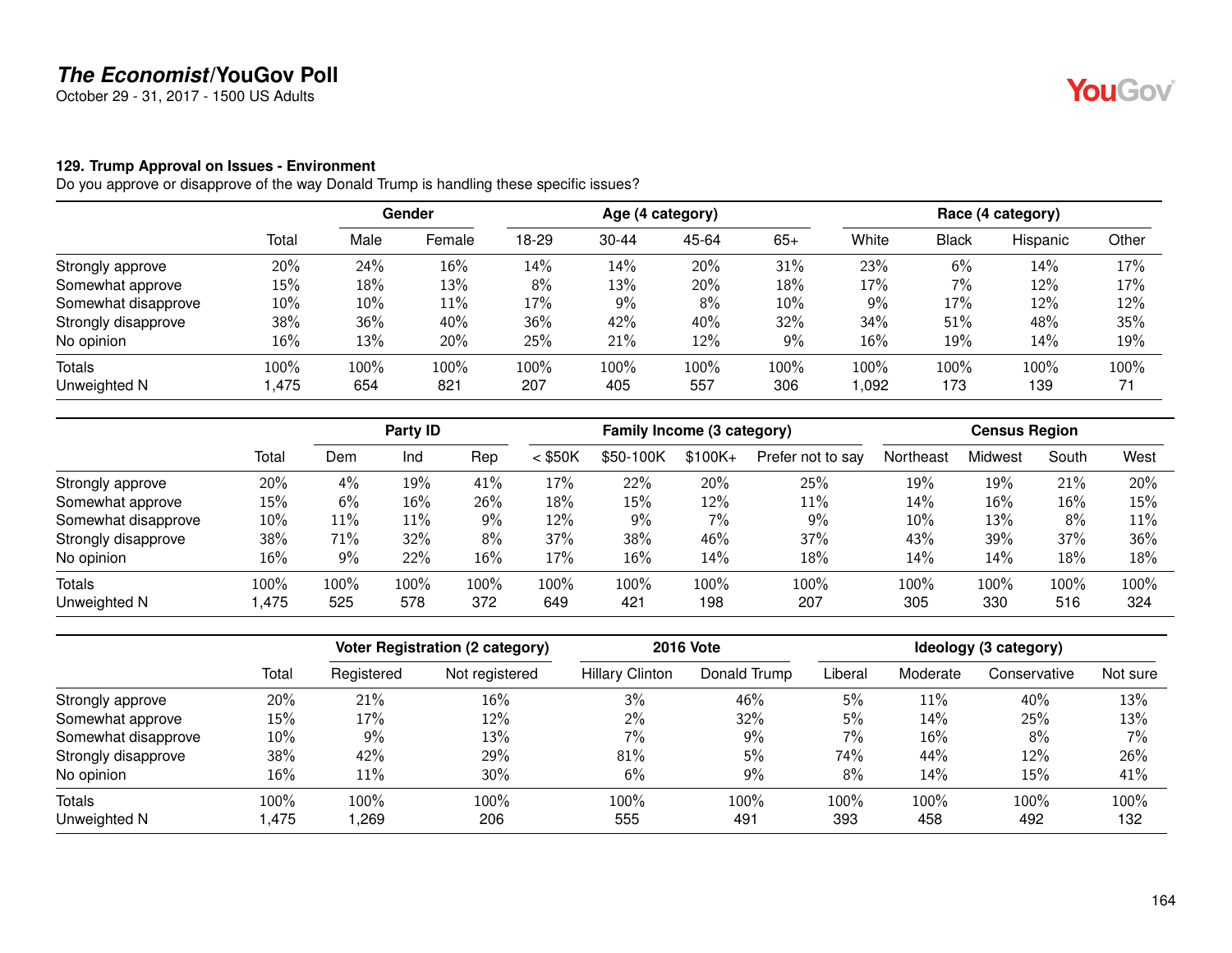October 29 - 31, 2017 - 1500 US Adults

#### **130. Trump Approval on Issues - Foreign policy**

|                     |        | Gender |        | Age (4 category) |           |       |       | Race (4 category) |              |          |       |
|---------------------|--------|--------|--------|------------------|-----------|-------|-------|-------------------|--------------|----------|-------|
|                     | Total  | Male   | Female | 18-29            | $30 - 44$ | 45-64 | $65+$ | White             | <b>Black</b> | Hispanic | Other |
| Strongly approve    | 22%    | 26%    | 17%    | 18%              | 14%       | 21%   | 36%   | 25%               | 9%           | 15%      | 17%   |
| Somewhat approve    | $16\%$ | 20%    | 13%    | 8%               | 16%       | 21%   | 19%   | 19%               | 6%           | 12%      | 21%   |
| Somewhat disapprove | $11\%$ | 11%    | 12%    | 15%              | 12%       | 9%    | $9\%$ | 10%               | 14%          | 10%      | 19%   |
| Strongly disapprove | $35\%$ | 34%    | 37%    | 33%              | 37%       | 38%   | 30%   | 30%               | 56%          | 45%      | 27%   |
| No opinion          | $16\%$ | 10%    | 21%    | 25%              | 22%       | 11%   | 6%    | 15%               | 15%          | 18%      | 16%   |
| Totals              | 100%   | 100%   | 100%   | 100%             | 100%      | 100%  | 100%  | 100%              | 100%         | 100%     | 100%  |
| Unweighted N        | 1,480  | 658    | 822    | 207              | 408       | 559   | 306   | 0.095             | 172          | 141      | 72    |

|                     |        |         | Party ID |      |           |           |          | Family Income (3 category)<br><b>Census Region</b> |           |         |       |      |
|---------------------|--------|---------|----------|------|-----------|-----------|----------|----------------------------------------------------|-----------|---------|-------|------|
|                     | Total  | Dem     | Ind      | Rep  | $<$ \$50K | \$50-100K | $$100K+$ | Prefer not to say                                  | Northeast | Midwest | South | West |
| Strongly approve    | 22%    | 4%      | 21%      | 45%  | 19%       | 24%       | 22%      | 27%                                                | 19%       | 20%     | 24%   | 21%  |
| Somewhat approve    | 16%    | 8%      | 16%      | 28%  | $16\%$    | 20%       | 18%      | 11%                                                | 19%       | 16%     | 14%   | 19%  |
| Somewhat disapprove | $11\%$ | 12%     | 11%      | 11%  | 12%       | 12%       | 6%       | 9%                                                 | 8%        | 14%     | 10%   | 12%  |
| Strongly disapprove | 35%    | 67%     | 30%      | 5%   | 34%       | 35%       | 44%      | 33%                                                | 39%       | 35%     | 37%   | 30%  |
| No opinion          | 16%    | 9%      | 23%      | 11%  | 19%       | 9%        | 11%      | 20%                                                | 15%       | 15%     | 15%   | 18%  |
| Totals              | 100%   | $100\%$ | 100%     | 100% | 100%      | 100%      | 100%     | 100%                                               | 100%      | 100%    | 100%  | 100% |
| Unweighted N        | .480   | 524     | 581      | 375  | 648       | 423       | 201      | 208                                                | 305       | 332     | 515   | 328  |

|                     |       |            | <b>Voter Registration (2 category)</b> |                        | <b>2016 Vote</b> |         |          | Ideology (3 category) |          |
|---------------------|-------|------------|----------------------------------------|------------------------|------------------|---------|----------|-----------------------|----------|
|                     | Total | Registered | Not registered                         | <b>Hillary Clinton</b> | Donald Trump     | Liberal | Moderate | Conservative          | Not sure |
| Strongly approve    | 22%   | 24%        | 15%                                    | $2\%$                  | 53%              | 4%      | 14%      | 46%                   | 11%      |
| Somewhat approve    | 16%   | 18%        | 13%                                    | 4%                     | 32%              | 5%      | 19%      | 25%                   | 9%       |
| Somewhat disapprove | 11%   | 9%         | 16%                                    | 10%                    | $7\%$            | $11\%$  | 14%      | 9%                    | 12%      |
| Strongly disapprove | 35%   | 40%        | 24%                                    | 77%                    | 3%               | 71%     | 41%      | 10%                   | 25%      |
| No opinion          | 16%   | 10%        | 31%                                    | 7%                     | 5%               | $10\%$  | 13%      | 11%                   | 43%      |
| <b>Totals</b>       | 100%  | 100%       | 100%                                   | 100%                   | 100%             | 100%    | 100%     | 100%                  | 100%     |
| Unweighted N        | ,480  | .274       | 206                                    | 553                    | 496              | 390     | 461      | 494                   | 135      |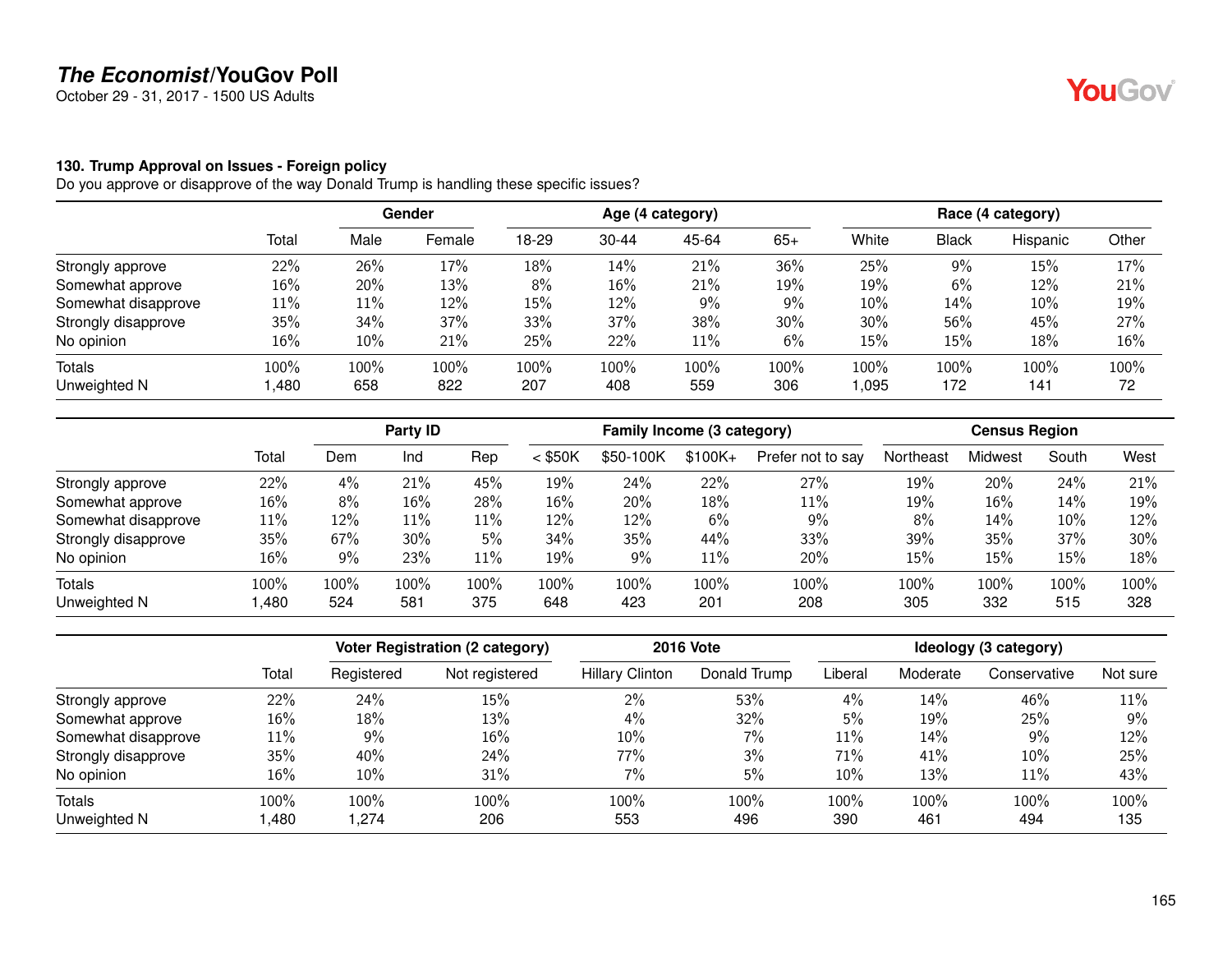October 29 - 31, 2017 - 1500 US Adults

#### **131. Trump Approval on Issues - Gay rights**

|                     |        |      | Gender | Age (4 category) |           |       |        | Race (4 category) |       |          |       |
|---------------------|--------|------|--------|------------------|-----------|-------|--------|-------------------|-------|----------|-------|
|                     | Total  | Male | Female | 18-29            | $30 - 44$ | 45-64 | $65+$  | White             | Black | Hispanic | Other |
| Strongly approve    | 16%    | 19%  | 13%    | 18%              | 11%       | 16%   | 17%    | 17%               | 8%    | 14%      | 15%   |
| Somewhat approve    | 13%    | 18%  | 9%     | 9%               | 11%       | 15%   | 19%    | 16%               | 6%    | 8%       | 17%   |
| Somewhat disapprove | $11\%$ | 11%  | 11%    | 9%               | 13%       | 10%   | $11\%$ | 11%               | 8%    | 12%      | 12%   |
| Strongly disapprove | 33%    | 30%  | 35%    | 31%              | 34%       | 35%   | 29%    | 29%               | 47%   | 39%      | 32%   |
| No opinion          | 27%    | 22%  | 32%    | 33%              | 31%       | 24%   | 24%    | 27%               | 31%   | 28%      | 24%   |
| Totals              | 100%   | 100% | 100%   | 100%             | 100%      | 100%  | 100%   | 100%              | 100%  | 100%     | 100%  |
| Unweighted N        | 1,477  | 659  | 818    | 208              | 406       | 557   | 306    | 1,096             | 171   | 139      | 71    |

|                     |        |         | Party ID |       | Family Income (3 category) |           |          | <b>Census Region</b> |           |         |       |      |
|---------------------|--------|---------|----------|-------|----------------------------|-----------|----------|----------------------|-----------|---------|-------|------|
|                     | Total  | Dem     | Ind      | Rep   | $<$ \$50K                  | \$50-100K | $$100K+$ | Prefer not to say    | Northeast | Midwest | South | West |
| Strongly approve    | 16%    | 4%      | 15%      | 31%   | 14%                        | 15%       | 18%      | 20%                  | 15%       | 10%     | 19%   | 15%  |
| Somewhat approve    | 13%    | 7%      | 13%      | 22%   | 14%                        | 16%       | 12%      | 8%                   | 14%       | 14%     | 14%   | 13%  |
| Somewhat disapprove | $11\%$ | 14%     | 10%      | $9\%$ | 13%                        | 12%       | 7%       | $7\%$                | 13%       | 10%     | 9%    | 13%  |
| Strongly disapprove | 33%    | 59%     | 29%      | 5%    | 32%                        | 30%       | 43%      | 33%                  | 36%       | 36%     | 32%   | 29%  |
| No opinion          | 27%    | 16%     | 33%      | 33%   | 28%                        | 27%       | 21%      | 33%                  | 22%       | 31%     | 27%   | 30%  |
| Totals              | 100%   | $100\%$ | 100%     | 100%  | 100%                       | 100%      | 100%     | 100%                 | 100%      | 100%    | 100%  | 100% |
| Unweighted N        | .477   | 526     | 579      | 372   | 648                        | 421       | 201      | 207                  | 304       | 332     | 516   | 325  |

|                     |       |            | <b>Voter Registration (2 category)</b> |                        | <b>2016 Vote</b> |         |          | Ideology (3 category) |          |
|---------------------|-------|------------|----------------------------------------|------------------------|------------------|---------|----------|-----------------------|----------|
|                     | Total | Registered | Not registered                         | <b>Hillary Clinton</b> | Donald Trump     | Liberal | Moderate | Conservative          | Not sure |
| Strongly approve    | 16%   | 15%        | 17%                                    | 2%                     | 33%              | 4%      | 13%      | 30%                   | 8%       |
| Somewhat approve    | 13%   | 15%        | $9\%$                                  | 4%                     | 26%              | 4%      | 14%      | 22%                   | 7%       |
| Somewhat disapprove | 11%   | 10%        | 14%                                    | 12%                    | 8%               | 13%     | 13%      | $7\%$                 | 11%      |
| Strongly disapprove | 33%   | 36%        | 24%                                    | 69%                    | 4%               | 65%     | 35%      | 11%                   | 26%      |
| No opinion          | 27%   | 24%        | 37%                                    | 13%                    | 30%              | 14%     | 25%      | $30\%$                | 49%      |
| Totals              | 100%  | 100%       | 100%                                   | 100%                   | 100%             | 100%    | 100%     | 100%                  | 100%     |
| Unweighted N        | .477  | .270       | 207                                    | 554                    | 492              | 395     | 457      | 491                   | 134      |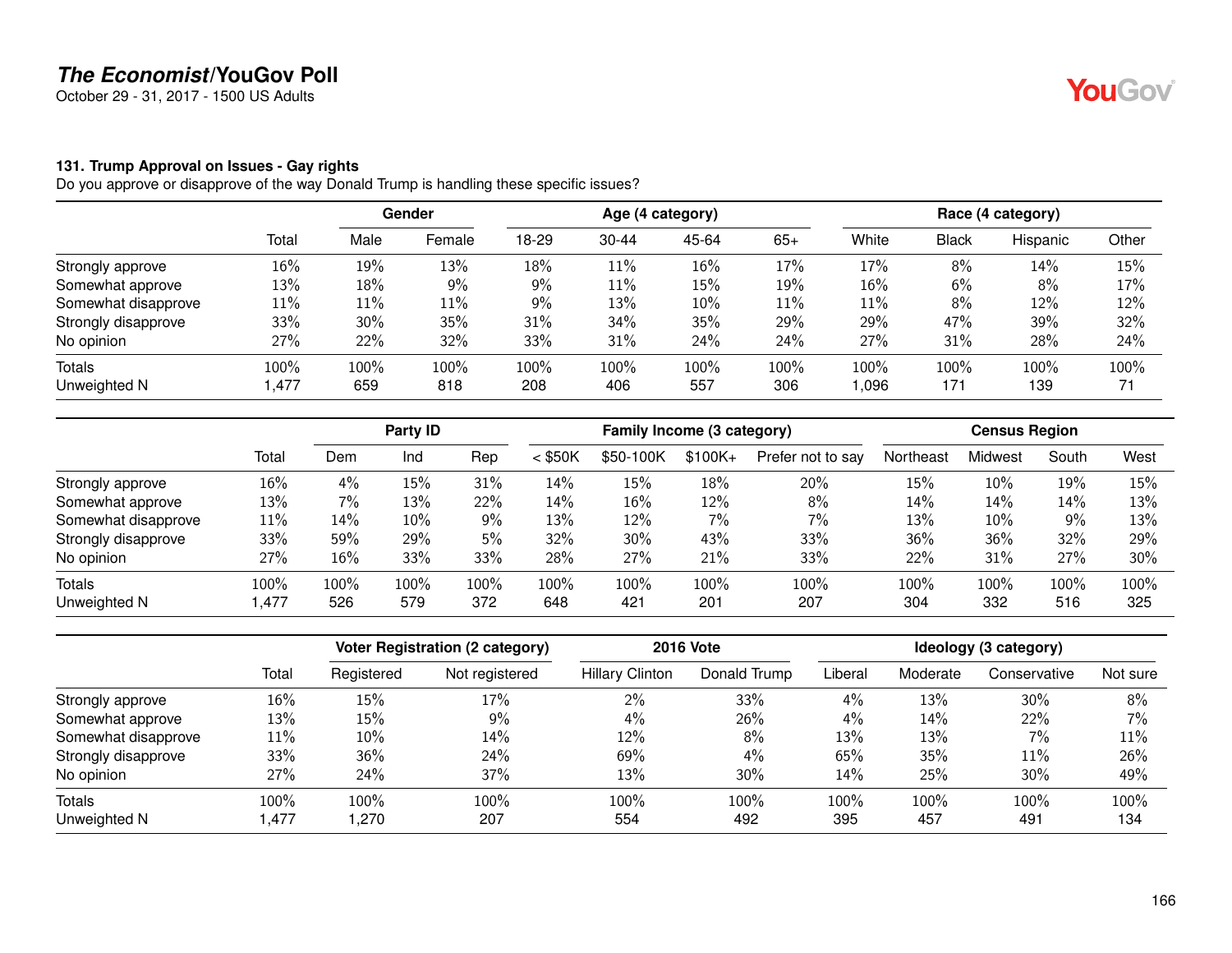October 29 - 31, 2017 - 1500 US Adults

#### **132. Trump Approval on Issues - Gun control**

|                     |        |      | <b>Gender</b> | Age (4 category) |           |       |       | Race (4 category) |              |          |       |
|---------------------|--------|------|---------------|------------------|-----------|-------|-------|-------------------|--------------|----------|-------|
|                     | Total  | Male | Female        | 18-29            | $30 - 44$ | 45-64 | $65+$ | White             | <b>Black</b> | Hispanic | Other |
| Strongly approve    | 22%    | 27%  | 17%           | 15%              | 16%       | 23%   | 35%   | 26%               | 5%           | 16%      | 21%   |
| Somewhat approve    | $15\%$ | 18%  | 12%           | 10%              | 14%       | 20%   | 15%   | 18%               | $7\%$        | 9%       | 11%   |
| Somewhat disapprove | $10\%$ | 10%  | 11%           | 12%              | 13%       | $7\%$ | 10%   | 8%                | 14%          | 19%      | 16%   |
| Strongly disapprove | 33%    | 30%  | 36%           | 32%              | 34%       | 36%   | 31%   | 29%               | 55%          | 40%      | 27%   |
| No opinion          | 19%    | 14%  | 23%           | 31%              | 23%       | 15%   | 9%    | 19%               | 19%          | 17%      | 25%   |
| Totals              | 100%   | 100% | 100%          | 100%             | 100%      | 100%  | 100%  | 100%              | 100%         | 100%     | 100%  |
| Unweighted N        | 1,481  | 657  | 824           | 206              | 406       | 561   | 308   | 0.098             | 171          | 141      | 71    |

|                     |       |      | Party ID |         |           | Family Income (3 category) |           |                   |           | <b>Census Region</b> |       |        |
|---------------------|-------|------|----------|---------|-----------|----------------------------|-----------|-------------------|-----------|----------------------|-------|--------|
|                     | Total | Dem  | Ind      | Rep     | $<$ \$50K | \$50-100K                  | $$100K +$ | Prefer not to say | Northeast | Midwest              | South | West   |
| Strongly approve    | 22%   | 3%   | 21%      | 47%     | 20%       | 23%                        | 25%       | 24%               | 22%       | 19%                  | 25%   | 20%    |
| Somewhat approve    | 15%   | 7%   | 14%      | 27%     | 14%       | 19%                        | 17%       | 11%               | 12%       | 18%                  | 15%   | 17%    |
| Somewhat disapprove | 10%   | 12%  | 12%      | 5%      | 12%       | 9%                         | 7%        | $10\%$            | 10%       | 9%                   | 9%    | 13%    |
| Strongly disapprove | 33%   | 65%  | 27%      | 6%      | 32%       | 32%                        | 41%       | 34%               | 36%       | 35%                  | 31%   | 33%    |
| No opinion          | 19%   | 12%  | 26%      | 16%     | 22%       | 17%                        | 11%       | 20%               | 20%       | 19%                  | 19%   | $17\%$ |
| Totals              | 100%  | 100% | 100%     | $100\%$ | 100%      | $100\%$                    | 100%      | 100%              | 100%      | 100%                 | 100%  | 100%   |
| Unweighted N        | ,481  | 526  | 582      | 373     | 651       | 423                        | 201       | 206               | 305       | 330                  | 517   | 329    |

|                     |        |            | <b>Voter Registration (2 category)</b> |                        | <b>2016 Vote</b> |         |          | Ideology (3 category) |          |
|---------------------|--------|------------|----------------------------------------|------------------------|------------------|---------|----------|-----------------------|----------|
|                     | Total  | Registered | Not registered                         | <b>Hillary Clinton</b> | Donald Trump     | Liberal | Moderate | Conservative          | Not sure |
| Strongly approve    | 22%    | 25%        | 14%                                    | 2%                     | 54%              | 4%      | 15%      | 45%                   | 14%      |
| Somewhat approve    | $15\%$ | 15%        | 15%                                    | 3%                     | 28%              | 6%      | 15%      | 24%                   | 9%       |
| Somewhat disapprove | $10\%$ | 9%         | 14%                                    | 11%                    | 4%               | 9%      | 17%      | 6%                    | 10%      |
| Strongly disapprove | 33%    | 37%        | 24%                                    | 75%                    | 4%               | 66%     | 37%      | 10%                   | 26%      |
| No opinion          | 19%    | 13%        | 33%                                    | 9%                     | 9%               | 15%     | 16%      | 15%                   | 41%      |
| Totals              | 100%   | 100%       | 100%                                   | 100%                   | 100%             | 100%    | 100%     | 100%                  | 100%     |
| Unweighted N        | ,481   | .274       | 207                                    | 558                    | 493              | 394     | 463      | 490                   | 134      |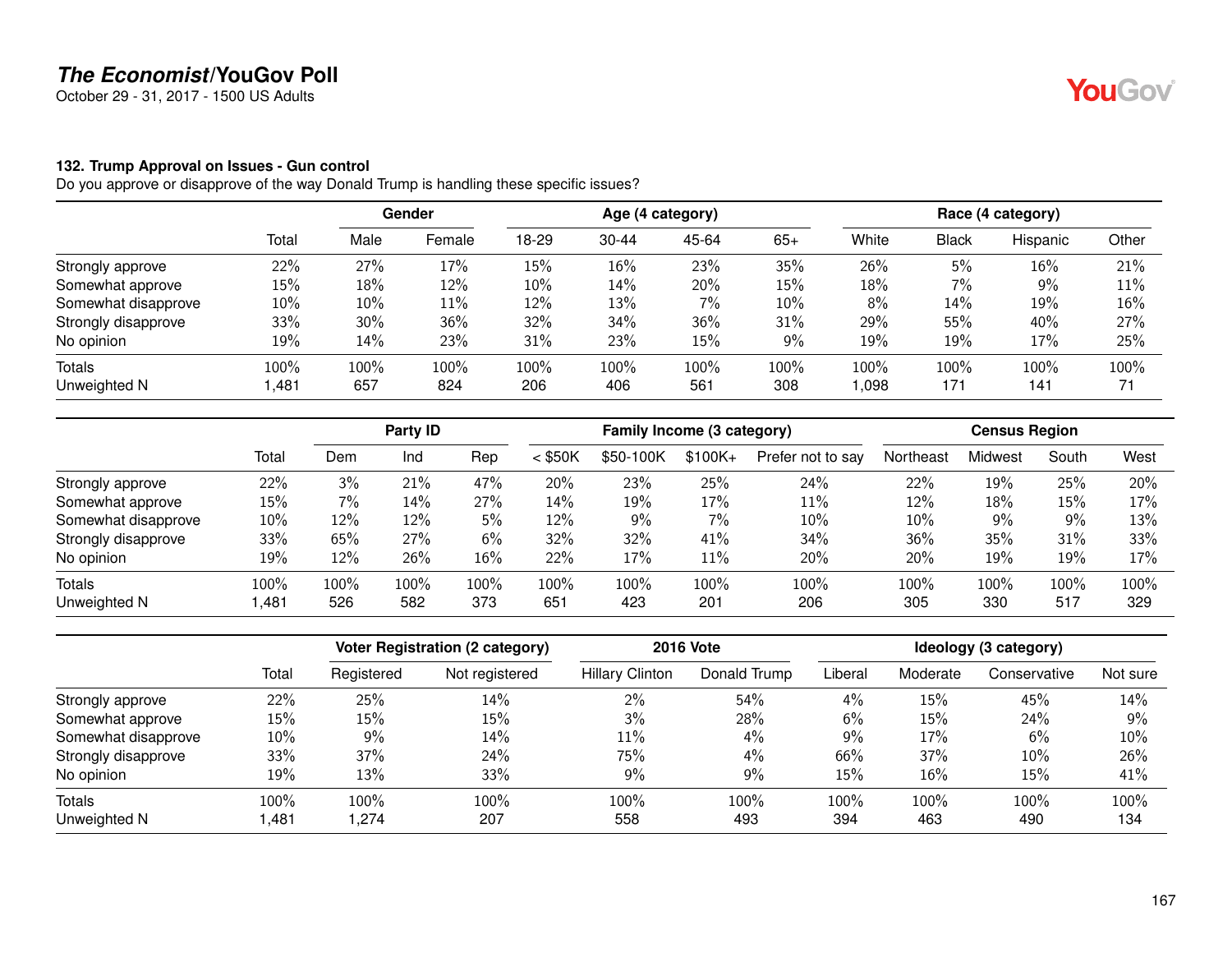October 29 - 31, 2017 - 1500 US Adults

#### **133. Trump Approval on Issues - Health care**

Do you approve or disapprove of the way Donald Trump is handling these specific issues?

|                     |        |      | <b>Gender</b> | Age (4 category) |           |       |       | Race (4 category) |       |          |       |
|---------------------|--------|------|---------------|------------------|-----------|-------|-------|-------------------|-------|----------|-------|
|                     | Total  | Male | Female        | 18-29            | $30 - 44$ | 45-64 | $65+$ | White             | Black | Hispanic | Other |
| Strongly approve    | 18%    | 20%  | 17%           | 13%              | 16%       | 18%   | 28%   | 21%               | 4%    | 20%      | 18%   |
| Somewhat approve    | 19%    | 23%  | 16%           | 14%              | 16%       | 22%   | 26%   | 23%               | $7\%$ | 9%       | 19%   |
| Somewhat disapprove | 12%    | 12%  | 11%           | 19%              | 14%       | 8%    | 9%    | 12%               | 13%   | 9%       | 16%   |
| Strongly disapprove | 38%    | 35%  | 41%           | 33%              | 41%       | 43%   | 34%   | 34%               | 60%   | 44%      | 33%   |
| No opinion          | 12%    | 9%   | 15%           | 22%              | 14%       | 8%    | 4%    | 10%               | 15%   | 18%      | 14%   |
| Totals              | 100%   | 100% | 100%          | 100%             | 100%      | 100%  | 100%  | 100%              | 100%  | 100%     | 100%  |
| Unweighted N        | 478, ا | 656  | 822           | 206              | 410       | 558   | 304   | 096,              | 172   | 139      | 71    |

|                     |       |      | Party ID |      |           | Family Income (3 category) |          |                   |           | <b>Census Region</b> |       |      |
|---------------------|-------|------|----------|------|-----------|----------------------------|----------|-------------------|-----------|----------------------|-------|------|
|                     | Total | Dem  | Ind      | Rep  | $<$ \$50K | \$50-100K                  | $$100K+$ | Prefer not to say | Northeast | Midwest              | South | West |
| Strongly approve    | 18%   | 4%   | 17%      | 38%  | 17%       | 18%                        | 21%      | 20%               | 16%       | 16%                  | 22%   | 18%  |
| Somewhat approve    | 19%   | 6%   | 21%      | 34%  | 20%       | 23%                        | 15%      | 16%               | 21%       | 20%                  | 18%   | 20%  |
| Somewhat disapprove | 12%   | 10%  | 12%      | 14%  | 13%       | 13%                        | $11\%$   | 9%                | 12%       | 15%                  | 10%   | 12%  |
| Strongly disapprove | 38%   | 74%  | 32%      | 6%   | 37%       | 38%                        | 43%      | 39%               | 41%       | 40%                  | 37%   | 37%  |
| No opinion          | 12%   | 7%   | 18%      | 8%   | 13%       | 8%                         | 9%       | 16%               | 10%       | 9%                   | 13%   | 14%  |
| <b>Totals</b>       | 100%  | 100% | 100%     | 100% | 100%      | $100\%$                    | 100%     | 100%              | 100%      | 100%                 | 100%  | 100% |
| Unweighted N        | ,478  | 526  | 580      | 372  | 649       | 424                        | 200      | 205               | 304       | 332                  | 514   | 328  |

|                     |       |            | <b>Voter Registration (2 category)</b> |                        | <b>2016 Vote</b> |         |          | Ideology (3 category) |          |
|---------------------|-------|------------|----------------------------------------|------------------------|------------------|---------|----------|-----------------------|----------|
|                     | Total | Registered | Not registered                         | <b>Hillary Clinton</b> | Donald Trump     | Liberal | Moderate | Conservative          | Not sure |
| Strongly approve    | 18%   | 20%        | 15%                                    | 2%                     | 44%              | 5%      | 11%      | 38%                   | 12%      |
| Somewhat approve    | 19%   | 20%        | 18%                                    | 3%                     | 38%              | 6%      | 19%      | 31%                   | 14%      |
| Somewhat disapprove | 12%   | 10%        | 17%                                    | 7%                     | 11%              | $9\%$   | 14%      | 11%                   | 15%      |
| Strongly disapprove | 38%   | 42%        | 28%                                    | 84%                    | 3%               | 73%     | 46%      | 12%                   | 27%      |
| No opinion          | 12%   | 8%         | 21%                                    | 4%                     | 4%               | 7%      | 10%      | 8%                    | 33%      |
| <b>Totals</b>       | 100%  | 100%       | 100%                                   | 100%                   | 100%             | 100%    | 100%     | 100%                  | 100%     |
| Unweighted N        | .478  | .271       | 207                                    | 555                    | 493              | 394     | 458      | 492                   | 134      |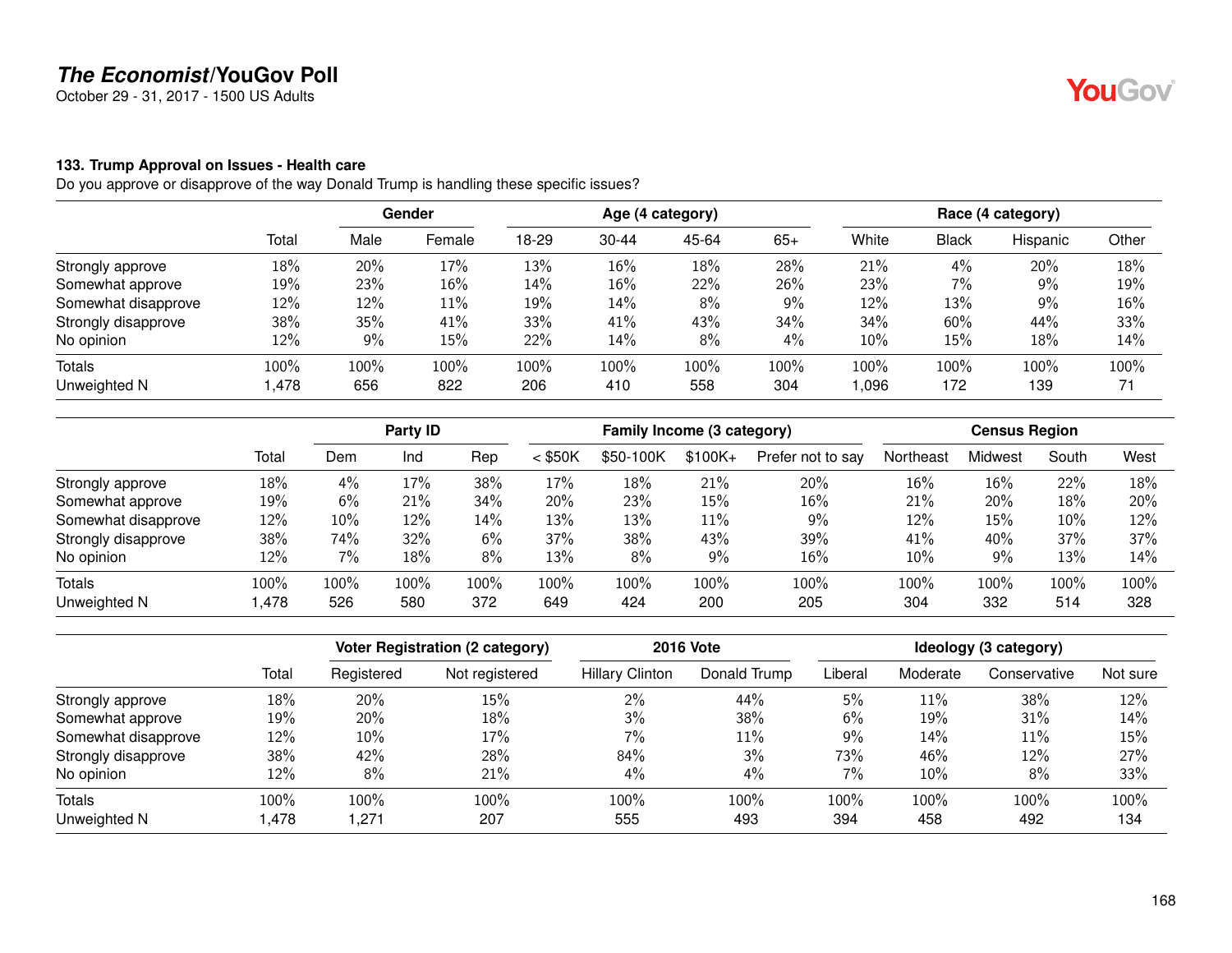October 29 - 31, 2017 - 1500 US Adults

#### **134. Trump Approval on Issues - Immigration**

|                     |        | <b>Gender</b> |        | Age (4 category) |           |       |       | Race (4 category) |              |          |       |
|---------------------|--------|---------------|--------|------------------|-----------|-------|-------|-------------------|--------------|----------|-------|
|                     | Total  | Male          | Female | 18-29            | $30 - 44$ | 45-64 | $65+$ | White             | <b>Black</b> | Hispanic | Other |
| Strongly approve    | 27%    | 32%           | 22%    | 18%              | 21%       | 27%   | 43%   | 32%               | 10%          | 14%      | 24%   |
| Somewhat approve    | $14\%$ | 17%           | 11%    | 12%              | 10%       | 18%   | 12%   | 15%               | 10%          | 8%       | 11%   |
| Somewhat disapprove | $9\%$  | 8%            | 10%    | $11\%$           | 9%        | 9%    | 6%    | 8%                | 8%           | 15%      | 9%    |
| Strongly disapprove | 38%    | 35%           | 42%    | 39%              | 41%       | 39%   | 33%   | 32%               | 57%          | 52%      | 37%   |
| No opinion          | 13%    | $9\%$         | 16%    | 20%              | 18%       | $7\%$ | 6%    | 12%               | 15%          | 11%      | 19%   |
| Totals              | 100%   | 100%          | 100%   | 100%             | 100%      | 100%  | 100%  | 100%              | 100%         | 100%     | 100%  |
| Unweighted N        | 1,477  | 658           | 819    | 208              | 405       | 557   | 307   | 093               | 171          | 141      | 72    |

|                     |       |      | Party ID |         |           | Family Income (3 category) |           |                   |           | <b>Census Region</b> |       |      |
|---------------------|-------|------|----------|---------|-----------|----------------------------|-----------|-------------------|-----------|----------------------|-------|------|
|                     | Total | Dem  | Ind      | Rep     | $<$ \$50K | \$50-100K                  | $$100K +$ | Prefer not to say | Northeast | Midwest              | South | West |
| Strongly approve    | 27%   | 7%   | 26%      | 53%     | 25%       | 28%                        | 27%       | 29%               | 24%       | 27%                  | 29%   | 26%  |
| Somewhat approve    | 14%   | 6%   | 14%      | 21%     | 13%       | 16%                        | 13%       | 11%               | 13%       | 12%                  | 14%   | 16%  |
| Somewhat disapprove | $9\%$ | 9%   | 9%       | 8%      | 9%        | 8%                         | 6%        | $10\%$            | 8%        | 13%                  | 7%    | 8%   |
| Strongly disapprove | 38%   | 71%  | 32%      | 8%      | 38%       | 39%                        | 45%       | 33%               | 42%       | 36%                  | 38%   | 37%  |
| No opinion          | 13%   | 7%   | 18%      | 9%      | 14%       | 9%                         | 8%        | 17%               | 13%       | 13%                  | 12%   | 13%  |
| Totals              | 100%  | 100% | 100%     | $100\%$ | 100%      | $100\%$                    | 100%      | 100%              | 100%      | 100%                 | 100%  | 100% |
| Unweighted N        | ,477  | 524  | 582      | 371     | 650       | 422                        | 201       | 204               | 305       | 332                  | 513   | 327  |

|                     |       |            | <b>Voter Registration (2 category)</b> |                        | <b>2016 Vote</b> |         |          | Ideology (3 category) |          |
|---------------------|-------|------------|----------------------------------------|------------------------|------------------|---------|----------|-----------------------|----------|
|                     | Total | Registered | Not registered                         | <b>Hillary Clinton</b> | Donald Trump     | Liberal | Moderate | Conservative          | Not sure |
| Strongly approve    | 27%   | 30%        | 19%                                    | 3%                     | 65%              | 7%      | 21%      | 53%                   | 11%      |
| Somewhat approve    | 14%   | 13%        | 15%                                    | 4%                     | 21%              | 4%      | 17%      | 19%                   | 10%      |
| Somewhat disapprove | 9%    | 8%         | 12%                                    | 9%                     | $7\%$            | 8%      | 11%      | $7\%$                 | 9%       |
| Strongly disapprove | 38%   | 42%        | 29%                                    | 80%                    | 4%               | 73%     | 43%      | 12%                   | 31%      |
| No opinion          | 13%   | 8%         | 25%                                    | 5%                     | 3%               | 8%      | 9%       | 8%                    | 39%      |
| <b>Totals</b>       | 100%  | 100%       | 100%                                   | 100%                   | 100%             | 100%    | 100%     | 100%                  | 100%     |
| Unweighted N        | .477  | ,269       | 208                                    | 555                    | 492              | 392     | 459      | 493                   | 133      |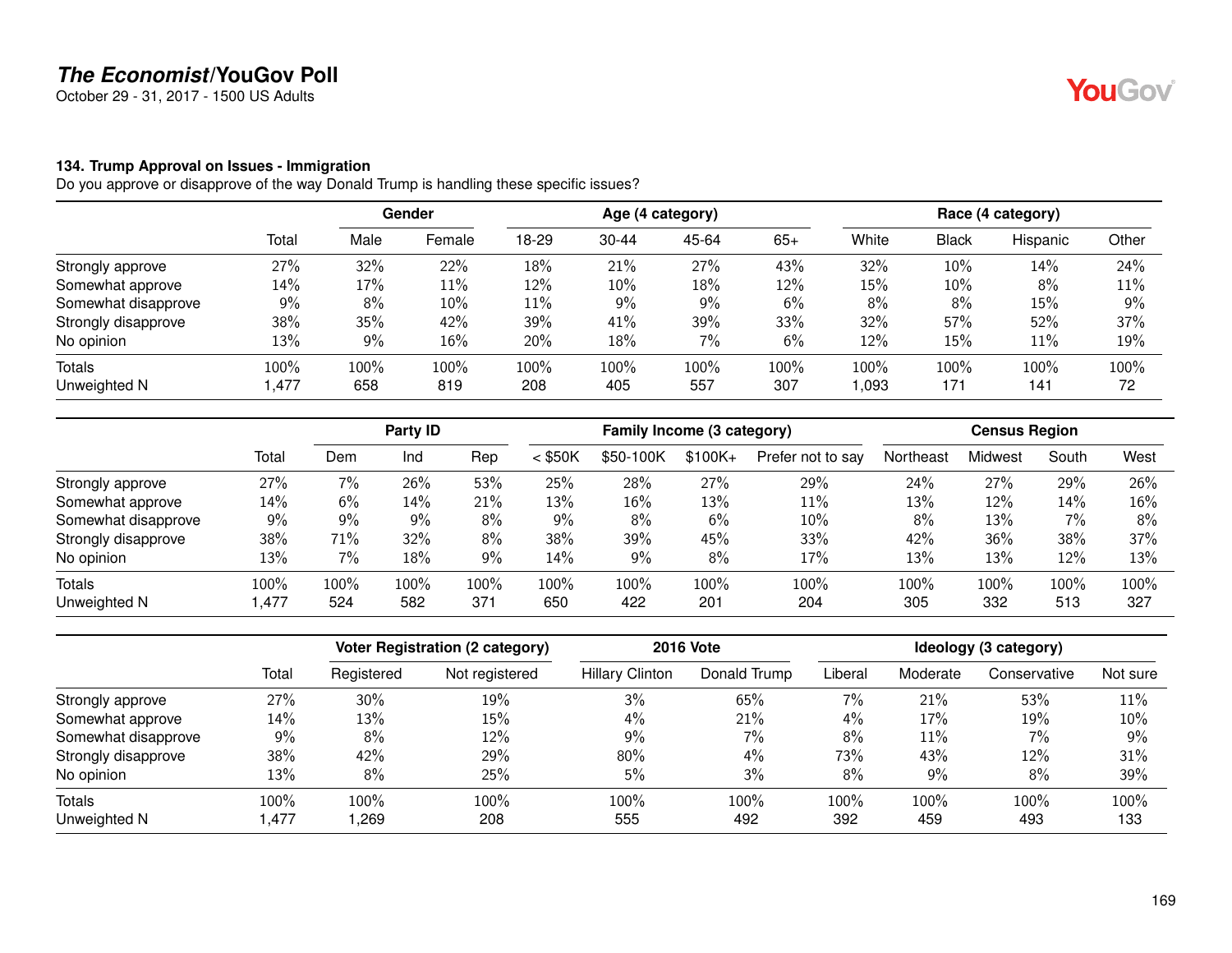October 29 - 31, 2017 - 1500 US Adults

#### **135. Trump Approval on Issues - Medicare**

|                     |        | Gender |        | Age (4 category) |           |       |        | Race (4 category) |       |          |       |
|---------------------|--------|--------|--------|------------------|-----------|-------|--------|-------------------|-------|----------|-------|
|                     | Total  | Male   | Female | 18-29            | $30 - 44$ | 45-64 | $65+$  | White             | Black | Hispanic | Other |
| Strongly approve    | 15%    | 18%    | 12%    | 13%              | 12%       | 14%   | 23%    | 18%               | 3%    | 13%      | 18%   |
| Somewhat approve    | 19%    | 23%    | 14%    | 11%              | 13%       | 22%   | 26%    | 22%               | 8%    | 9%       | 24%   |
| Somewhat disapprove | 12%    | 13%    | 11%    | 18%              | 13%       | 9%    | $8\%$  | 11%               | 17%   | 15%      | 6%    |
| Strongly disapprove | 35%    | 31%    | 38%    | 30%              | 37%       | 39%   | 32%    | 30%               | 57%   | 43%      | 31%   |
| No opinion          | 19%    | 15%    | 24%    | 27%              | 25%       | 16%   | $11\%$ | 20%               | 15%   | 21%      | 21%   |
| Totals              | 100%   | 100%   | 100%   | 100%             | 100%      | 100%  | 100%   | 100%              | 100%  | 100%     | 100%  |
| Unweighted N        | 481, ا | 659    | 822    | 207              | 406       | 561   | 307    | 097, ا            | 173   | 140      | 71    |

|                     |       |         | Party ID |      |           | Family Income (3 category) |          |                   |           | <b>Census Region</b> |       |      |
|---------------------|-------|---------|----------|------|-----------|----------------------------|----------|-------------------|-----------|----------------------|-------|------|
|                     | Total | Dem     | Ind      | Rep  | $<$ \$50K | \$50-100K                  | $$100K+$ | Prefer not to say | Northeast | Midwest              | South | West |
| Strongly approve    | 15%   | 4%      | 14%      | 32%  | 16%       | 13%                        | 12%      | 18%               | 17%       | 12%                  | 15%   | 16%  |
| Somewhat approve    | 19%   | 6%      | 19%      | 33%  | 17%       | 22%                        | 17%      | 19%               | 16%       | 18%                  | 20%   | 20%  |
| Somewhat disapprove | 12%   | 13%     | 11%      | 11%  | 14%       | 13%                        | 13%      | $4\%$             | 10%       | 14%                  | 12%   | 11%  |
| Strongly disapprove | 35%   | 66%     | 29%      | 6%   | 35%       | 33%                        | 38%      | 37%               | 38%       | 36%                  | 34%   | 33%  |
| No opinion          | 19%   | 11%     | 26%      | 18%  | 18%       | 19%                        | 21%      | 22%               | 19%       | 20%                  | 19%   | 20%  |
| Totals              | 100%  | $100\%$ | 100%     | 100% | 100%      | 100%                       | 100%     | 100%              | 100%      | 100%                 | 100%  | 100% |
| Unweighted N        | .481  | 528     | 581      | 372  | 653       | 423                        | 199      | 206               | 306       | 332                  | 516   | 327  |

|                     |       |            | <b>Voter Registration (2 category)</b> |                        | <b>2016 Vote</b> |         |          | Ideology (3 category) |          |
|---------------------|-------|------------|----------------------------------------|------------------------|------------------|---------|----------|-----------------------|----------|
|                     | Total | Registered | Not registered                         | <b>Hillary Clinton</b> | Donald Trump     | Liberal | Moderate | Conservative          | Not sure |
| Strongly approve    | 15%   | 16%        | 13%                                    | 3%                     | 33%              | 4%      | 11%      | 28%                   | 12%      |
| Somewhat approve    | 19%   | 19%        | 18%                                    | 2%                     | 39%              | 6%      | 14%      | 33%                   | 14%      |
| Somewhat disapprove | 12%   | 11%        | 15%                                    | 12%                    | 8%               | 13%     | 14%      | 10%                   | 8%       |
| Strongly disapprove | 35%   | 38%        | 27%                                    | 74%                    | 4%               | 65%     | 40%      | 10%                   | 32%      |
| No opinion          | 19%   | 16%        | 28%                                    | 10%                    | 16%              | 12%     | 20%      | 18%                   | 34%      |
| Totals              | 100%  | 100%       | 100%                                   | 100%                   | 100%             | 100%    | 100%     | 100%                  | 100%     |
| Unweighted N        | ,481  | .274       | 207                                    | 559                    | 492              | 396     | 458      | 492                   | 135      |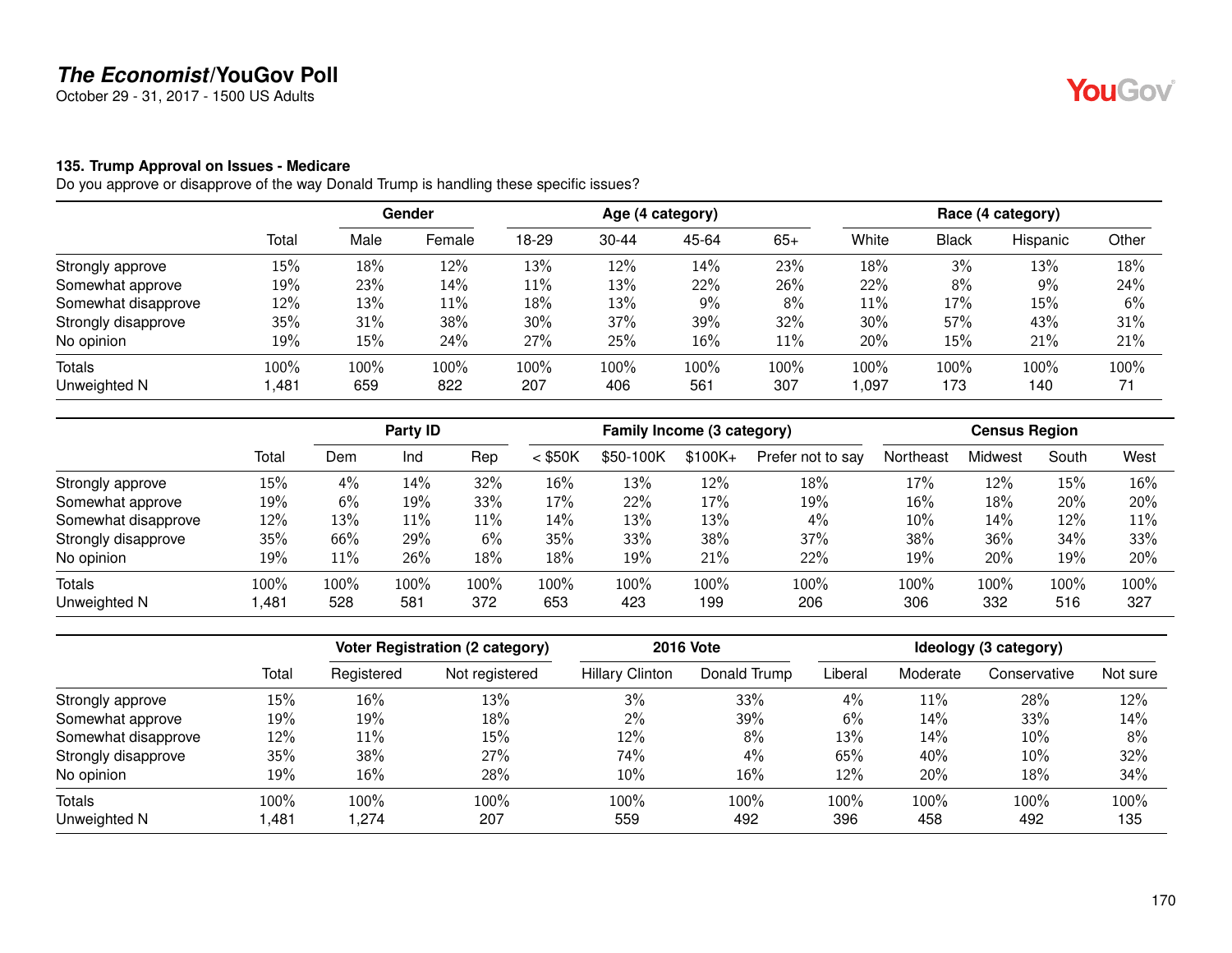October 29 - 31, 2017 - 1500 US Adults

#### **136. Trump Approval on Issues - Social security**

|                     |       | Gender |        | Age (4 category) |           |       |        | Race (4 category) |       |          |       |
|---------------------|-------|--------|--------|------------------|-----------|-------|--------|-------------------|-------|----------|-------|
|                     | Total | Male   | Female | 18-29            | $30 - 44$ | 45-64 | $65+$  | White             | Black | Hispanic | Other |
| Strongly approve    | 16%   | 18%    | 14%    | 11%              | 12%       | 16%   | 24%    | 18%               | 5%    | 16%      | 11%   |
| Somewhat approve    | 19%   | 24%    | 15%    | 14%              | 15%       | 23%   | 25%    | 22%               | 8%    | 11%      | 28%   |
| Somewhat disapprove | 12%   | 13%    | 11%    | 16%              | 13%       | $9\%$ | 10%    | 12%               | 13%   | 13%      | 8%    |
| Strongly disapprove | 30%   | 26%    | 33%    | 23%              | 30%       | 34%   | 30%    | 27%               | 47%   | 30%      | 28%   |
| No opinion          | 23%   | 19%    | 27%    | 36%              | 30%       | 18%   | $11\%$ | 21%               | 27%   | 30%      | 25%   |
| Totals              | 100%  | 100%   | 100%   | 100%             | 100%      | 100%  | 100%   | 100%              | 100%  | 100%     | 100%  |
| Unweighted N        | 1,479 | 657    | 822    | 207              | 405       | 560   | 307    | 097, ا            | 171   | 139      | 72    |

|                     |       |      | Party ID |         |           | Family Income (3 category) |           |                   |           | <b>Census Region</b> |        |      |
|---------------------|-------|------|----------|---------|-----------|----------------------------|-----------|-------------------|-----------|----------------------|--------|------|
|                     | Total | Dem  | Ind      | Rep     | $<$ \$50K | \$50-100K                  | $$100K +$ | Prefer not to say | Northeast | Midwest              | South  | West |
| Strongly approve    | 16%   | 3%   | 13%      | 36%     | 15%       | 15%                        | 15%       | 19%               | 17%       | 13%                  | $16\%$ | 17%  |
| Somewhat approve    | 19%   | 8%   | 19%      | 34%     | 19%       | 23%                        | 15%       | 17%               | 19%       | 19%                  | 21%    | 18%  |
| Somewhat disapprove | 12%   | 15%  | 12%      | 8%      | 12%       | 16%                        | 12%       | 6%                | 12%       | 11%                  | 12%    | 13%  |
| Strongly disapprove | 30%   | 56%  | 25%      | 5%      | 31%       | 27%                        | 33%       | 29%               | 32%       | 33%                  | 28%    | 27%  |
| No opinion          | 23%   | 18%  | 31%      | 17%     | 23%       | 20%                        | 25%       | 29%               | 21%       | 24%                  | 23%    | 26%  |
| Totals              | 100%  | 100% | 100%     | $100\%$ | 100%      | $100\%$                    | 100%      | 100%              | 100%      | 100%                 | 100%   | 100% |
| Unweighted N        | ,479  | 526  | 579      | 374     | 650       | 421                        | 201       | 207               | 306       | 332                  | 514    | 327  |

|                     |       |            | <b>Voter Registration (2 category)</b> |                        | <b>2016 Vote</b> |         |          | Ideology (3 category) |          |
|---------------------|-------|------------|----------------------------------------|------------------------|------------------|---------|----------|-----------------------|----------|
|                     | Total | Registered | Not registered                         | <b>Hillary Clinton</b> | Donald Trump     | Liberal | Moderate | Conservative          | Not sure |
| Strongly approve    | 16%   | 17%        | 12%                                    | 2%                     | 37%              | 3%      | 11%      | 30%                   | 12%      |
| Somewhat approve    | 19%   | 21%        | 17%                                    | 3%                     | 37%              | 5%      | 18%      | 33%                   | 13%      |
| Somewhat disapprove | 12%   | 10%        | 16%                                    | 14%                    | 8%               | 15%     | 16%      | $7\%$                 | 10%      |
| Strongly disapprove | 30%   | 34%        | 20%                                    | 65%                    | 3%               | 56%     | 33%      | 11%                   | 23%      |
| No opinion          | 23%   | 19%        | 34%                                    | 16%                    | 15%              | 20%     | 22%      | 19%                   | 42%      |
| Totals              | 100%  | 100%       | 100%                                   | 100%                   | 100%             | 100%    | 100%     | 100%                  | 100%     |
| Unweighted N        | .479  | .272       | 207                                    | 555                    | 492              | 393     | 457      | 494                   | 135      |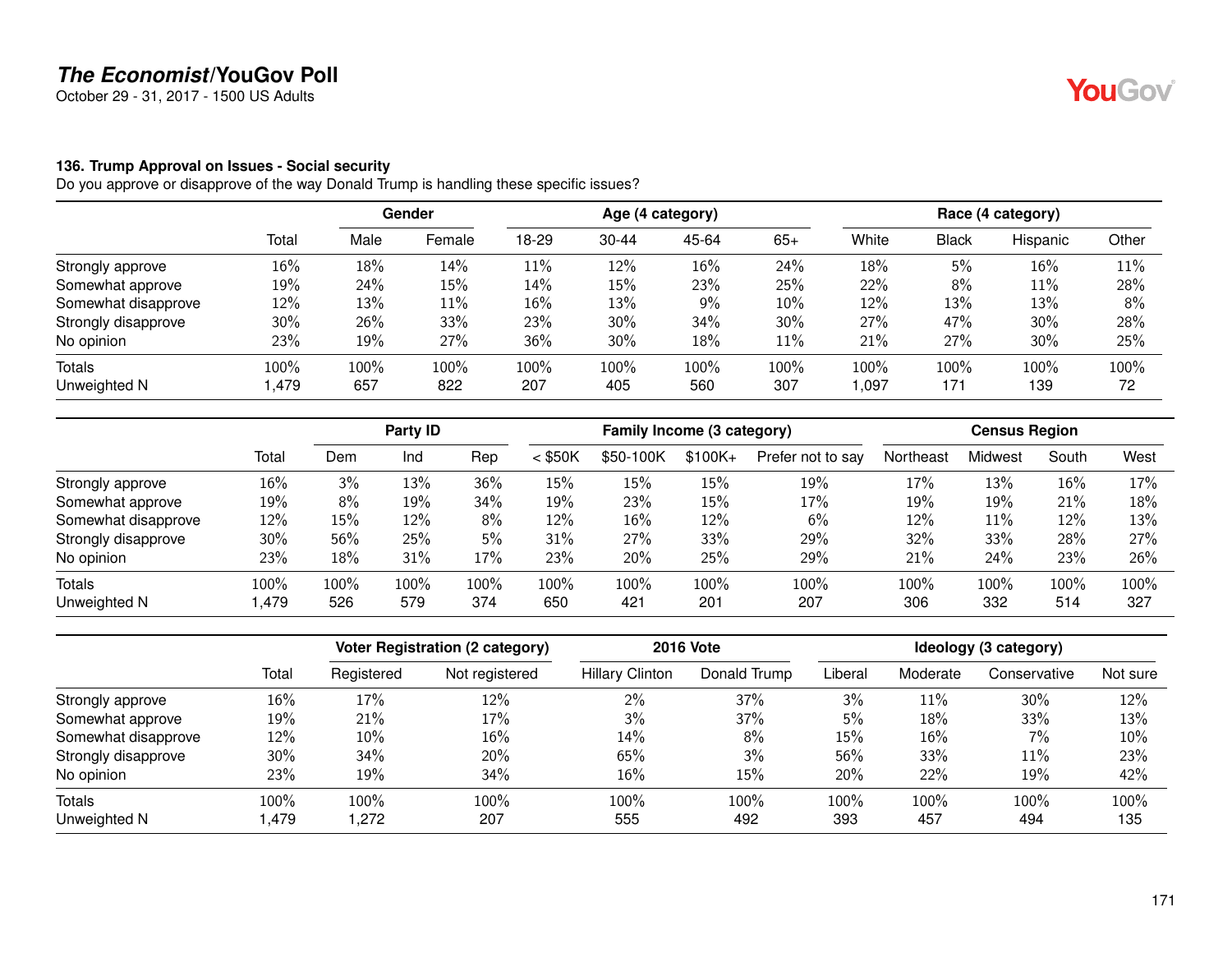October 29 - 31, 2017 - 1500 US Adults

#### **137. Trump Approval on Issues - Taxes**

Do you approve or disapprove of the way Donald Trump is handling these specific issues?

|                     |        |      | <b>Gender</b> | Age (4 category) |           |       |       | Race (4 category) |       |          |       |
|---------------------|--------|------|---------------|------------------|-----------|-------|-------|-------------------|-------|----------|-------|
|                     | Total  | Male | Female        | 18-29            | $30 - 44$ | 45-64 | $65+$ | White             | Black | Hispanic | Other |
| Strongly approve    | 20%    | 24%  | 17%           | 13%              | 13%       | 23%   | 32%   | 24%               | 8%    | 14%      | 20%   |
| Somewhat approve    | 20%    | 25%  | 15%           | 18%              | 15%       | 22%   | 22%   | 22%               | 7%    | 17%      | 21%   |
| Somewhat disapprove | $11\%$ | 9%   | 12%           | 12%              | 17%       | 8%    | $7\%$ | 10%               | 14%   | 12%      | 9%    |
| Strongly disapprove | 34%    | 31%  | 36%           | 32%              | 34%       | 37%   | 30%   | 30%               | 52%   | 38%      | 31%   |
| No opinion          | 15%    | 11%  | 20%           | 25%              | 21%       | 10%   | 8%    | 14%               | 19%   | 18%      | 19%   |
| Totals              | 100%   | 100% | 100%          | 100%             | 100%      | 100%  | 100%  | 100%              | 100%  | 100%     | 100%  |
| Unweighted N        | 478, ا | 655  | 823           | 204              | 408       | 560   | 306   | 096,              | 172   | 139      | 71    |

|                     |       | Party ID |      |       | Family Income (3 category) |           |          |                   | <b>Census Region</b> |         |        |      |
|---------------------|-------|----------|------|-------|----------------------------|-----------|----------|-------------------|----------------------|---------|--------|------|
|                     | Total | Dem      | Ind  | Rep   | $<$ \$50K                  | \$50-100K | $$100K+$ | Prefer not to say | Northeast            | Midwest | South  | West |
| Strongly approve    | 20%   | 4%       | 17%  | 48%   | 17%                        | 22%       | 26%      | 24%               | 17%                  | 18%     | 24%    | 20%  |
| Somewhat approve    | 20%   | 8%       | 22%  | 30%   | 19%                        | 24%       | 17%      | 15%               | 19%                  | 21%     | 18%    | 22%  |
| Somewhat disapprove | 11%   | 14%      | 11%  | $7\%$ | 12%                        | 11%       | 9%       | 7%                | 11%                  | 13%     | $10\%$ | 11%  |
| Strongly disapprove | 34%   | 66%      | 26%  | 6%    | 34%                        | 31%       | 37%      | 35%               | 37%                  | 34%     | 33%    | 32%  |
| No opinion          | 15%   | 9%       | 24%  | 9%    | 17%                        | 12%       | 10%      | 20%               | 17%                  | 14%     | 15%    | 16%  |
| <b>Totals</b>       | 100%  | 100%     | 100% | 100%  | 100%                       | $100\%$   | 100%     | 100%              | 100%                 | 100%    | 100%   | 100% |
| Unweighted N        | ,478  | 524      | 580  | 374   | 650                        | 421       | 200      | 207               | 305                  | 332     | 518    | 323  |

|                     |        |            | <b>Voter Registration (2 category)</b> |                        | <b>2016 Vote</b> |         |          | Ideology (3 category) |          |
|---------------------|--------|------------|----------------------------------------|------------------------|------------------|---------|----------|-----------------------|----------|
|                     | Total  | Registered | Not registered                         | <b>Hillary Clinton</b> | Donald Trump     | Liberal | Moderate | Conservative          | Not sure |
| Strongly approve    | 20%    | 24%        | $11\%$                                 | 2%                     | 56%              | 3%      | 12%      | 46%                   | 6%       |
| Somewhat approve    | 20%    | 19%        | 21%                                    | 6%                     | 31%              | $9\%$   | 23%      | 26%                   | 14%      |
| Somewhat disapprove | 11%    | 10%        | 13%                                    | 13%                    | 4%               | 12%     | 14%      | $7\%$                 | 12%      |
| Strongly disapprove | 34%    | 37%        | 27%                                    | 72%                    | 4%               | 68%     | 37%      | 11%                   | 23%      |
| No opinion          | $15\%$ | 10%        | 28%                                    | 8%                     | 5%               | 7%      | 15%      | $10\%$                | 45%      |
| Totals              | 100%   | 100%       | 100%                                   | 100%                   | 100%             | 100%    | 100%     | 100%                  | 100%     |
| Unweighted N        | .478   | .271       | 207                                    | 553                    | 494              | 391     | 460      | 494                   | 133      |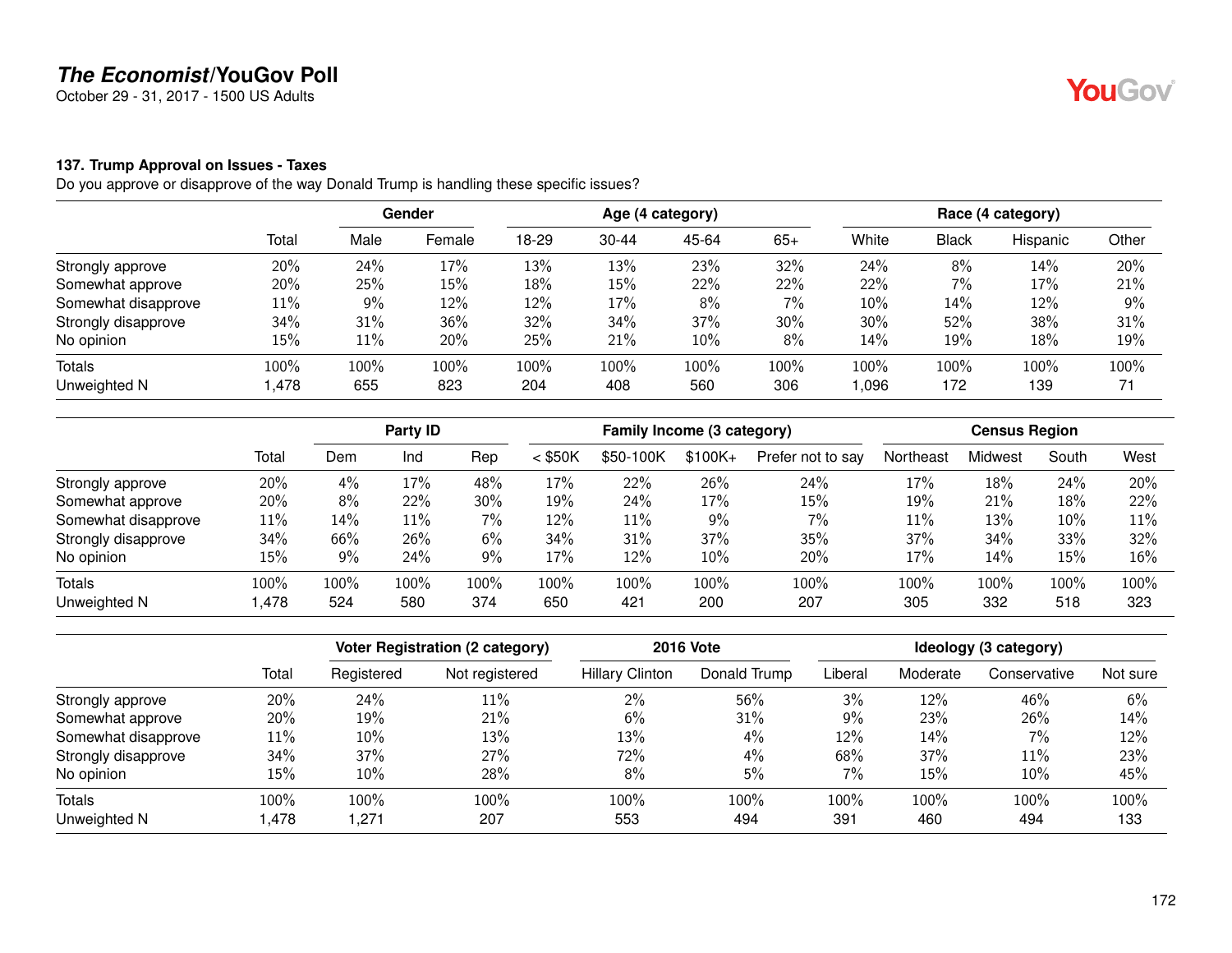October 29 - 31, 2017 - 1500 US Adults

#### **138. Trump Approval on Issues - Terrorism**

|                     |        | Gender |        | Age (4 category) |           |        |       | Race (4 category) |              |          |       |
|---------------------|--------|--------|--------|------------------|-----------|--------|-------|-------------------|--------------|----------|-------|
|                     | Total  | Male   | Female | 18-29            | $30 - 44$ | 45-64  | $65+$ | White             | <b>Black</b> | Hispanic | Other |
| Strongly approve    | 26%    | 30%    | 22%    | 13%              | 16%       | 30%    | 44%   | 31%               | 7%           | 17%      | 24%   |
| Somewhat approve    | $16\%$ | 21%    | 12%    | 16%              | 16%       | 17%    | 17%   | 19%               | 10%          | 11%      | 16%   |
| Somewhat disapprove | $11\%$ | $11\%$ | 11%    | 16%              | 13%       | 10%    | 8%    | 10%               | 12%          | 18%      | 8%    |
| Strongly disapprove | 30%    | 26%    | 34%    | 29%              | 32%       | 33%    | 25%   | 26%               | 47%          | 34%      | 34%   |
| No opinion          | 16%    | $11\%$ | 20%    | 27%              | 23%       | $10\%$ | 6%    | 14%               | 23%          | 21%      | 18%   |
| Totals              | 100%   | 100%   | 100%   | 100%             | 100%      | 100%   | 100%  | 100%              | 100%         | 100%     | 100%  |
| Unweighted N        | ,477   | 655    | 822    | 205              | 406       | 561    | 305   | ,094              | 173          | 139      | 71    |

|                     |        | Party ID |      |      | Family Income (3 category) |           |           |                   | <b>Census Region</b> |         |       |      |
|---------------------|--------|----------|------|------|----------------------------|-----------|-----------|-------------------|----------------------|---------|-------|------|
|                     | Total  | Dem      | Ind  | Rep  | $<$ \$50K                  | \$50-100K | $$100K +$ | Prefer not to say | Northeast            | Midwest | South | West |
| Strongly approve    | 26%    | 5%       | 24%  | 57%  | 24%                        | 28%       | 28%       | 28%               | 24%                  | 24%     | 30%   | 24%  |
| Somewhat approve    | 16%    | 11%      | 18%  | 20%  | 16%                        | 21%       | 13%       | 13%               | 17%                  | 18%     | 15%   | 17%  |
| Somewhat disapprove | $11\%$ | 17%      | 10%  | 8%   | 11%                        | 11%       | 14%       | 12%               | 9%                   | 13%     | 10%   | 13%  |
| Strongly disapprove | 30%    | 57%      | 26%  | 6%   | 32%                        | 27%       | 34%       | 28%               | 33%                  | 30%     | 31%   | 29%  |
| No opinion          | 16%    | 11%      | 23%  | 10%  | 17%                        | 13%       | 11%       | 19%               | 17%                  | 15%     | 15%   | 17%  |
| Totals              | 100%   | 100%     | 100% | 100% | 100%                       | 100%      | 100%      | 100%              | 100%                 | 100%    | 100%  | 100% |
| Unweighted N        | .477   | 524      | 582  | 371  | 647                        | 424       | 200       | 206               | 305                  | 329     | 517   | 326  |

|                     |       |            | <b>Voter Registration (2 category)</b> |                        | <b>2016 Vote</b> |         |          | Ideology (3 category) |          |
|---------------------|-------|------------|----------------------------------------|------------------------|------------------|---------|----------|-----------------------|----------|
|                     | Total | Registered | Not registered                         | <b>Hillary Clinton</b> | Donald Trump     | Liberal | Moderate | Conservative          | Not sure |
| Strongly approve    | 26%   | 31%        | 14%                                    | 3%                     | 67%              | 6%      | 17%      | 56%                   | 10%      |
| Somewhat approve    | 16%   | 15%        | 19%                                    | 8%                     | 21%              | 8%      | 23%      | 18%                   | 12%      |
| Somewhat disapprove | 11%   | 10%        | 15%                                    | 16%                    | 5%               | 15%     | 13%      | 7%                    | 12%      |
| Strongly disapprove | 30%   | 33%        | 23%                                    | 64%                    | $2\%$            | 61%     | 32%      | 9%                    | 26%      |
| No opinion          | 16%   | 11%        | 28%                                    | 10%                    | 5%               | 11%     | 15%      | $10\%$                | 41%      |
| Totals              | 100%  | 100%       | 100%                                   | 100%                   | 100%             | 100%    | 100%     | 100%                  | 100%     |
| Unweighted N        | .477  | ,269       | 208                                    | 553                    | 493              | 391     | 461      | 490                   | 135      |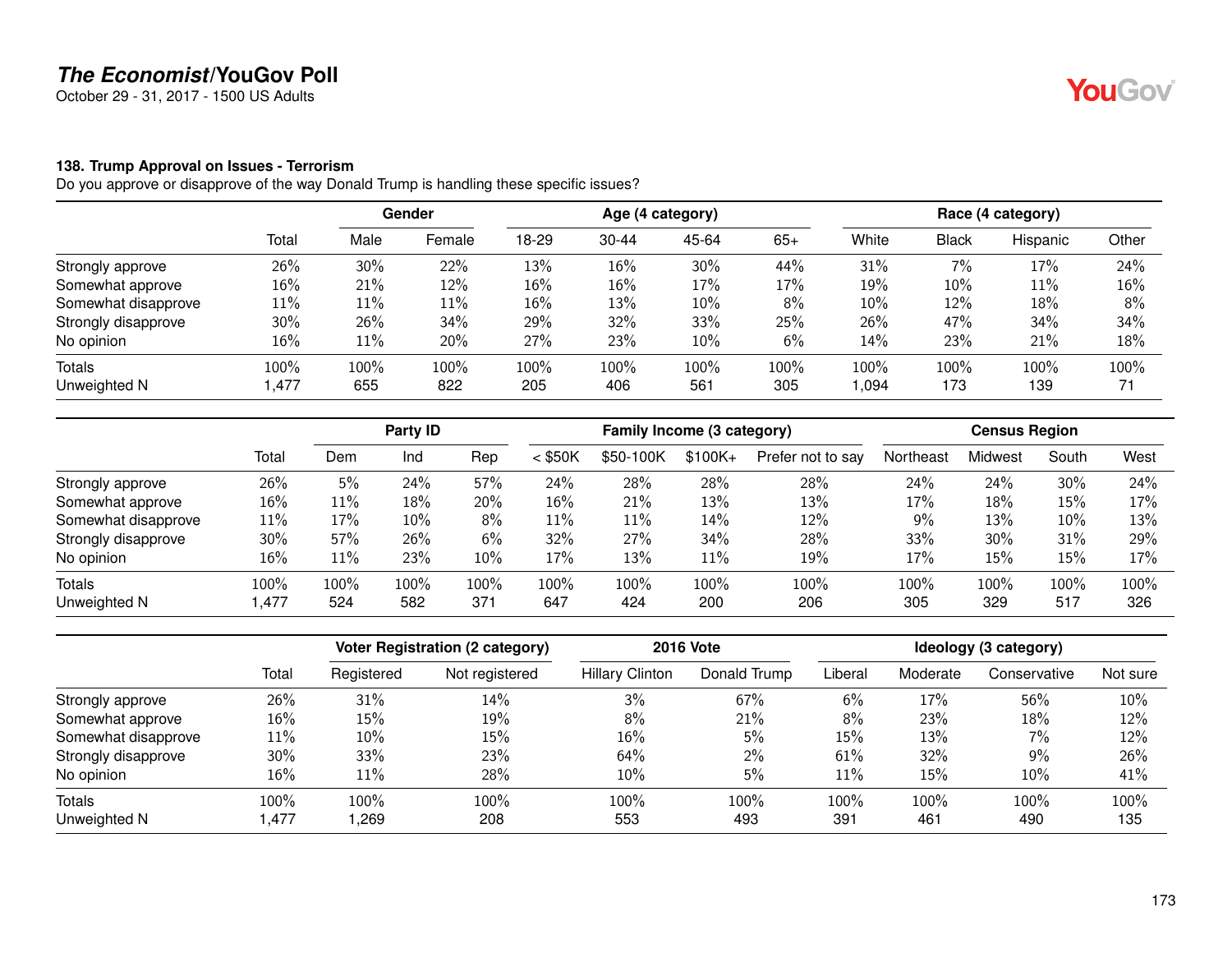October 29 - 31, 2017 - 1500 US Adults

#### **139. Trump Approval on Issues - Veterans**

Do you approve or disapprove of the way Donald Trump is handling these specific issues?

|                     |        |        | Gender | Age (4 category) |           |       |       | Race (4 category) |              |          |       |
|---------------------|--------|--------|--------|------------------|-----------|-------|-------|-------------------|--------------|----------|-------|
|                     | Total  | Male   | Female | 18-29            | $30 - 44$ | 45-64 | $65+$ | White             | <b>Black</b> | Hispanic | Other |
| Strongly approve    | 25%    | 30%    | 20%    | 15%              | 18%       | 27%   | 41%   | 30%               | 9%           | 15%      | 18%   |
| Somewhat approve    | 18%    | 22%    | 15%    | 17%              | 17%       | 21%   | 18%   | 20%               | 12%          | 14%      | 26%   |
| Somewhat disapprove | $11\%$ | $11\%$ | 10%    | 14%              | 10%       | 9%    | 10%   | 9%                | 11%          | 20%      | 9%    |
| Strongly disapprove | 27%    | 23%    | 31%    | 25%              | 29%       | 30%   | 24%   | 24%               | 44%          | 28%      | 25%   |
| No opinion          | 18%    | 13%    | 23%    | 29%              | 26%       | 13%   | 7%    | 16%               | 24%          | 24%      | 22%   |
| <b>Totals</b>       | 100%   | 100%   | 100%   | 100%             | 100%      | 100%  | 100%  | 100%              | 100%         | 100%     | 100%  |
| Unweighted N        | ,488   | 659    | 829    | 208              | 410       | 562   | 308   | 1,102             | 172          | 142      | 72    |

|                     |       |      | Party <b>ID</b> |      |           | Family Income (3 category) |          |                   |           | <b>Census Region</b> |       |      |
|---------------------|-------|------|-----------------|------|-----------|----------------------------|----------|-------------------|-----------|----------------------|-------|------|
|                     | Total | Dem  | Ind             | Rep  | $<$ \$50K | \$50-100K                  | $$100K+$ | Prefer not to say | Northeast | Midwest              | South | West |
| Strongly approve    | 25%   | 5%   | 23%             | 54%  | 23%       | 26%                        | 27%      | 27%               | 24%       | 24%                  | 27%   | 24%  |
| Somewhat approve    | 18%   | 14%  | 16%             | 28%  | 18%       | 19%                        | 23%      | 16%               | 13%       | 20%                  | 19%   | 21%  |
| Somewhat disapprove | 11%   | 15%  | 11%             | 5%   | 12%       | 12%                        | 7%       | 8%                | 11%       | 11%                  | $9\%$ | 12%  |
| Strongly disapprove | 27%   | 52%  | 24%             | 3%   | 28%       | 26%                        | 30%      | 27%               | 32%       | 28%                  | 28%   | 22%  |
| No opinion          | 18%   | 14%  | 26%             | 10%  | 20%       | 17%                        | 12%      | 22%               | 20%       | 17%                  | 17%   | 22%  |
| <b>Totals</b>       | 100%  | 100% | 100%            | 100% | 100%      | 100%                       | 100%     | 100%              | 100%      | 100%                 | 100%  | 100% |
| Unweighted N        | .488  | 529  | 583             | 376  | 655       | 422                        | 203      | 208               | 307       | 334                  | 518   | 329  |

|                     |        |            | <b>Voter Registration (2 category)</b> |                        | <b>2016 Vote</b> |         |          | Ideology (3 category) |          |
|---------------------|--------|------------|----------------------------------------|------------------------|------------------|---------|----------|-----------------------|----------|
|                     | Total  | Registered | Not registered                         | <b>Hillary Clinton</b> | Donald Trump     | Liberal | Moderate | Conservative          | Not sure |
| Strongly approve    | 25%    | 29%        | 15%                                    | 3%                     | 63%              | 5%      | 17%      | 53%                   | 11%      |
| Somewhat approve    | 18%    | 18%        | 19%                                    | 10%                    | 24%              | 13%     | 21%      | 24%                   | 9%       |
| Somewhat disapprove | 11%    | 10%        | 13%                                    | 16%                    | 5%               | 13%     | 15%      | 5%                    | 10%      |
| Strongly disapprove | $27\%$ | 30%        | 22%                                    | 57%                    | 3%               | 54%     | $30\%$   | 7%                    | 24%      |
| No opinion          | 18%    | 13%        | 31%                                    | 14%                    | 6%               | 15%     | 17%      | 11%                   | 45%      |
| Totals              | 100%   | 100%       | 100%                                   | 100%                   | 100%             | 100%    | 100%     | 100%                  | 100%     |
| Unweighted N        | ,488   | .279       | 209                                    | 558                    | 497              | 395     | 462      | 495                   | 136      |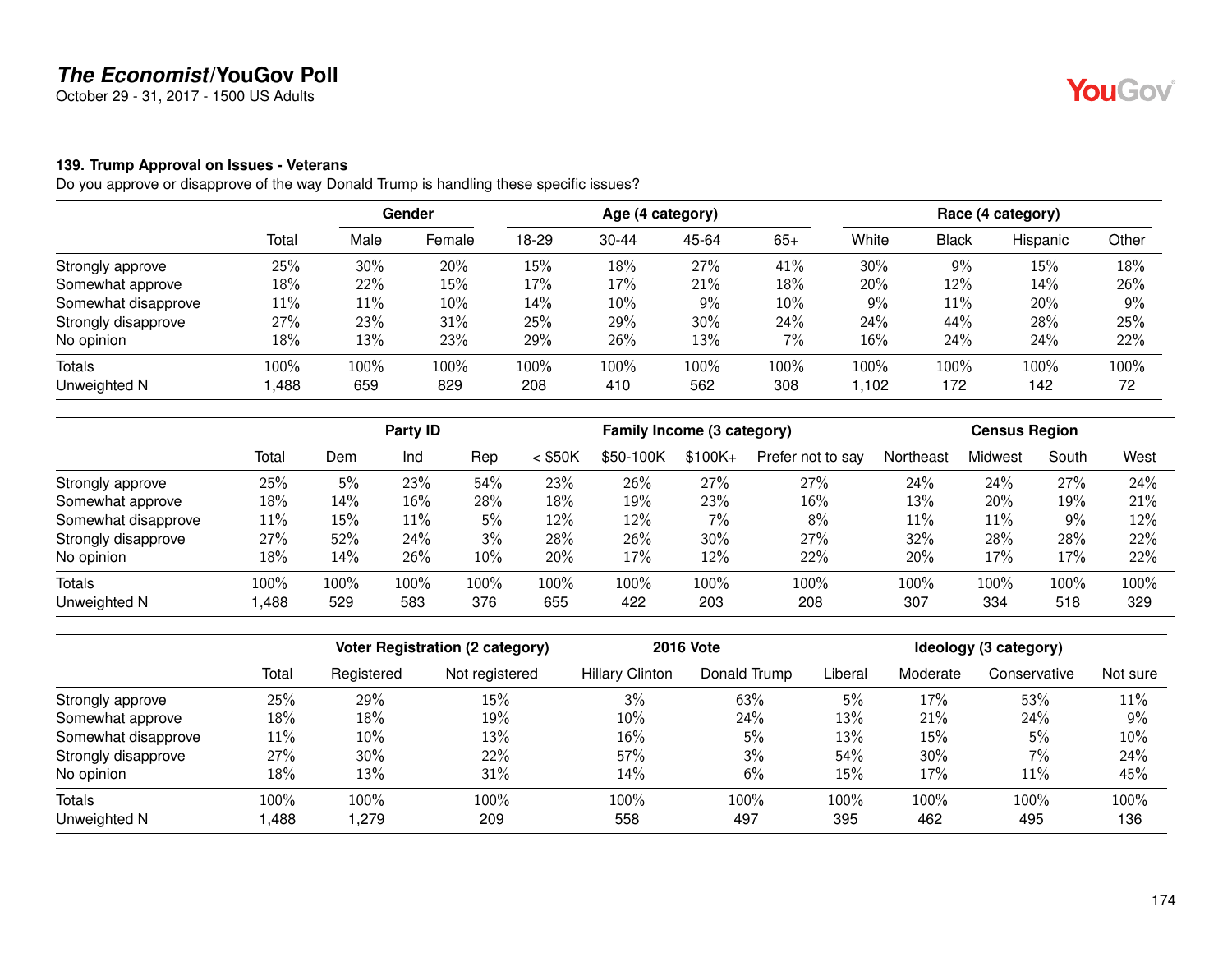October 29 - 31, 2017 - 1500 US Adults

#### **140. Trump Approval on Issues - Women's rights**

|                     |        |      | Gender | Age (4 category) |           |       |       | Race (4 category) |       |          |       |
|---------------------|--------|------|--------|------------------|-----------|-------|-------|-------------------|-------|----------|-------|
|                     | Total  | Male | Female | 18-29            | $30 - 44$ | 45-64 | $65+$ | White             | Black | Hispanic | Other |
| Strongly approve    | 19%    | 22%  | 15%    | 12%              | 15%       | 19%   | 29%   | 22%               | 8%    | 10%      | 17%   |
| Somewhat approve    | 16%    | 20%  | 12%    | 12%              | 11%       | 19%   | 20%   | 17%               | 8%    | 15%      | 19%   |
| Somewhat disapprove | $10\%$ | 10%  | 10%    | 15%              | 10%       | 9%    | 8%    | 9%                | 13%   | 14%      | 15%   |
| Strongly disapprove | 35%    | 31%  | 39%    | 32%              | 39%       | 38%   | 30%   | 31%               | 51%   | 42%      | 32%   |
| No opinion          | 20%    | 17%  | 23%    | 29%              | 25%       | 16%   | 13%   | 21%               | 21%   | 20%      | 17%   |
| Totals              | 100%   | 100% | 100%   | 100%             | 100%      | 100%  | 100%  | 100%              | 100%  | 100%     | 100%  |
| Unweighted N        | 1,479  | 657  | 822    | 203              | 408       | 561   | 307   | 097, ا            | 171   | 140      | 71    |

|                     |       |      | Party ID |         |           | Family Income (3 category) |           |                   |           | <b>Census Region</b> |       |      |
|---------------------|-------|------|----------|---------|-----------|----------------------------|-----------|-------------------|-----------|----------------------|-------|------|
|                     | Total | Dem  | Ind      | Rep     | $<$ \$50K | \$50-100K                  | $$100K +$ | Prefer not to say | Northeast | Midwest              | South | West |
| Strongly approve    | 19%   | 4%   | 16%      | 42%     | 18%       | 17%                        | 22%       | 20%               | 15%       | 16%                  | 21%   | 20%  |
| Somewhat approve    | 16%   | 6%   | 16%      | 29%     | $16\%$    | 16%                        | 17%       | 12%               | 15%       | 14%                  | 18%   | 16%  |
| Somewhat disapprove | 10%   | 11%  | 11%      | 7%      | 12%       | 13%                        | 5%        | 5%                | 11%       | 13%                  | 7%    | 12%  |
| Strongly disapprove | 35%   | 67%  | 29%      | 5%      | 34%       | 33%                        | 44%       | 37%               | 39%       | 35%                  | 35%   | 33%  |
| No opinion          | 20%   | 12%  | 28%      | 17%     | 20%       | 21%                        | 12%       | 26%               | 21%       | 23%                  | 19%   | 19%  |
| Totals              | 100%  | 100% | 100%     | $100\%$ | 100%      | $100\%$                    | 100%      | 100%              | 100%      | 100%                 | 100%  | 100% |
| Unweighted N        | ,479  | 525  | 579      | 375     | 652       | 423                        | 199       | 205               | 304       | 332                  | 517   | 326  |

|                     |        |            | <b>Voter Registration (2 category)</b> |                        | <b>2016 Vote</b> |         |          | Ideology (3 category) |          |
|---------------------|--------|------------|----------------------------------------|------------------------|------------------|---------|----------|-----------------------|----------|
|                     | Total  | Registered | Not registered                         | <b>Hillary Clinton</b> | Donald Trump     | Liberal | Moderate | Conservative          | Not sure |
| Strongly approve    | 19%    | 21%        | 12%                                    | 2%                     | 45%              | 4%      | 10%      | 40%                   | 11%      |
| Somewhat approve    | 16%    | 16%        | 15%                                    | 4%                     | 29%              | 7%      | 17%      | 24%                   | 8%       |
| Somewhat disapprove | $10\%$ | 9%         | 14%                                    | 9%                     | $7\%$            | $11\%$  | 14%      | 5%                    | 13%      |
| Strongly disapprove | 35%    | 39%        | 26%                                    | 78%                    | 3%               | 67%     | 40%      | 11%                   | 27%      |
| No opinion          | 20%    | 16%        | 33%                                    | 8%                     | 16%              | $10\%$  | 19%      | 20%                   | 42%      |
| Totals              | 100%   | 100%       | 100%                                   | 100%                   | 100%             | 100%    | 100%     | 100%                  | 100%     |
| Unweighted N        | .479   | .274       | 205                                    | 556                    | 496              | 393     | 458      | 495                   | 133      |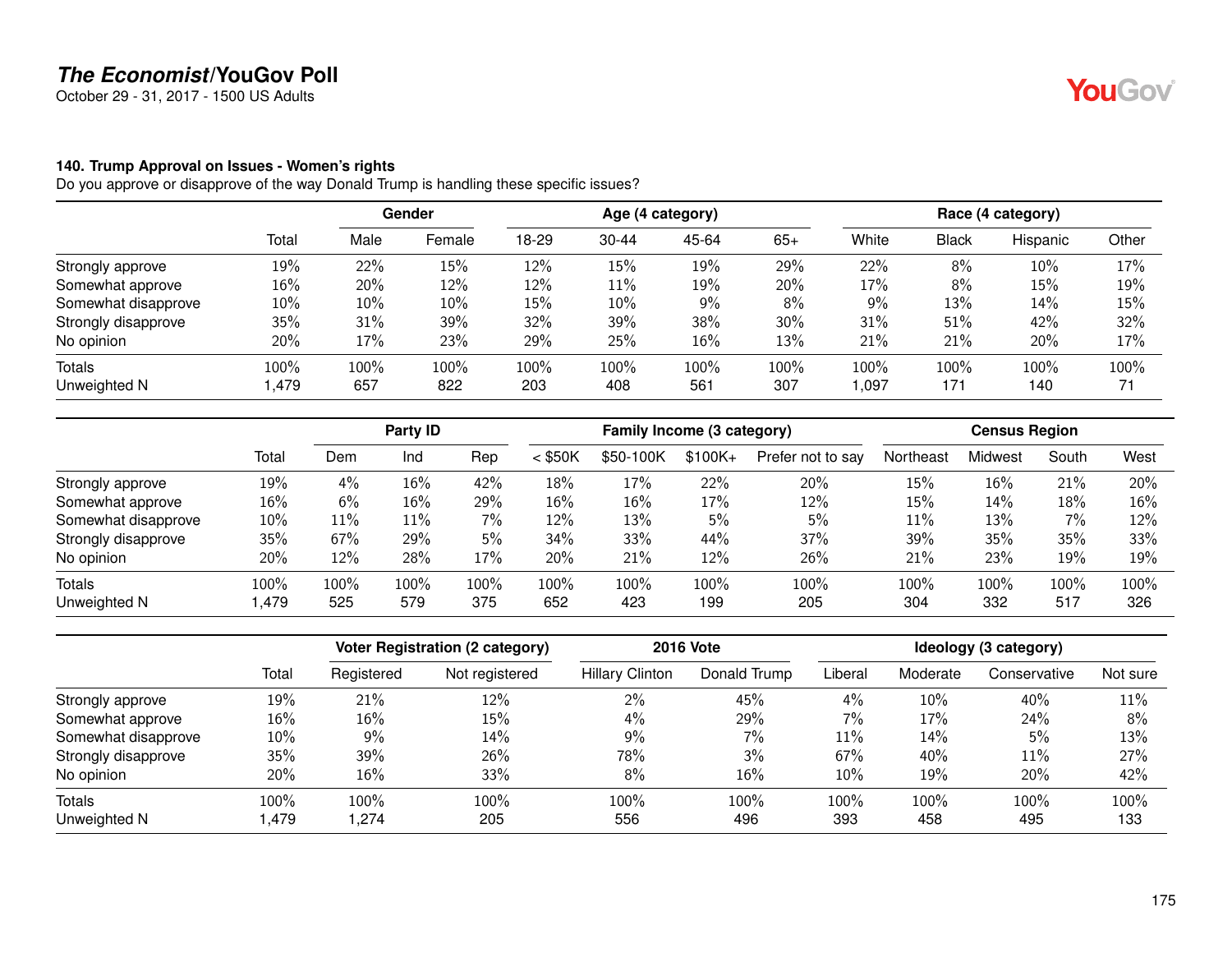October 29 - 31, 2017 - 1500 US Adults

### **141. Trump Negative and Positive Words - Honest**

Which of these words would you use to describe Donald Trump, and which of these words would you definitely not use to describe Donald Trump? (Please check all that apply.)

|                               |              |             | Gender      |             |             | Age (4 category) |             |              |             | Race (4 category) |            |  |
|-------------------------------|--------------|-------------|-------------|-------------|-------------|------------------|-------------|--------------|-------------|-------------------|------------|--|
|                               | Total        | Male        | Female      | 18-29       | $30 - 44$   | 45-64            | $65+$       | White        | Black       | Hispanic          | Other      |  |
| Positive                      | 22%          | 26%         | 17%         | 15%         | 13%         | 21%              | 38%         | 26%          | 8%          | 9%                | 19%        |  |
| Negative                      | 40%          | 36%         | 44%         | 39%         | 42%         | 42%              | 35%         | 38%          | 50%         | 46%               | 24%        |  |
| No Opinion                    | 39%          | 38%         | 39%         | 46%         | 45%         | 37%              | 27%         | 35%          | 42%         | 45%               | 57%        |  |
| <b>Totals</b><br>Unweighted N | 100%<br>,500 | 100%<br>666 | 100%<br>834 | 100%<br>209 | 100%<br>415 | 100%<br>566      | 100%<br>310 | 100%<br>.110 | 100%<br>176 | 100%<br>142       | 100%<br>72 |  |

|                               |              |             | Party ID    |             | Family Income (3 category) |             |             | <b>Census Region</b> |             |             |             |             |
|-------------------------------|--------------|-------------|-------------|-------------|----------------------------|-------------|-------------|----------------------|-------------|-------------|-------------|-------------|
|                               | Total        | Dem         | Ind         | Rep         | $<$ \$50K                  | \$50-100K   | $$100K +$   | Prefer not to say    | Northeast   | Midwest     | South       | West        |
| Positive                      | 22%          | 3%          | 19%         | 50%         | 19%                        | 23%         | 21%         | 27%                  | 22%         | 21%         | 23%         | 19%         |
| Negative                      | 40%          | 70%         | 36%         | 8%          | 38%                        | 41%         | 45%         | 38%                  | 40%         | 43%         | 37%         | 41%         |
| No Opinion                    | 39%          | 27%         | 45%         | 42%         | 42%                        | 36%         | 34%         | 34%                  | 38%         | 36%         | 40%         | 40%         |
| <b>Totals</b><br>Unweighted N | 100%<br>,500 | 100%<br>533 | 100%<br>589 | 100%<br>378 | 100%<br>661                | 100%<br>426 | 100%<br>203 | 100%<br>210          | 100%<br>312 | 100%<br>335 | 100%<br>521 | 100%<br>332 |

|              |       |            | <b>Voter Registration (2 category)</b> | <b>2016 Vote</b>       | Ideology (3 category) |         |          |              |          |
|--------------|-------|------------|----------------------------------------|------------------------|-----------------------|---------|----------|--------------|----------|
|              | Total | Registered | Not registered                         | <b>Hillary Clinton</b> | Donald Trump          | Liberal | Moderate | Conservative | Not sure |
| Positive     | 22%   | 25%        | 14%                                    | $1\%$                  | 55%                   | 3%      | 13%      | 49%          | 8%       |
| Negative     | 40%   | 42%        | 35%                                    | 78%                    | $7\%$                 | 70%     | 47%      | 12%          | 39%      |
| No Opinion   | 39%   | 34%        | 51%                                    | 21%                    | 38%                   | 26%     | 41%      | 39%          | 53%      |
| Totals       | 100%  | 100%       | 100%                                   | 100%                   | 100%                  | 100%    | 100%     | 100%         | 100%     |
| Unweighted N | ,500  | ,291       | 209                                    | 563                    | 500                   | 399     | 468      | 497          | 136      |

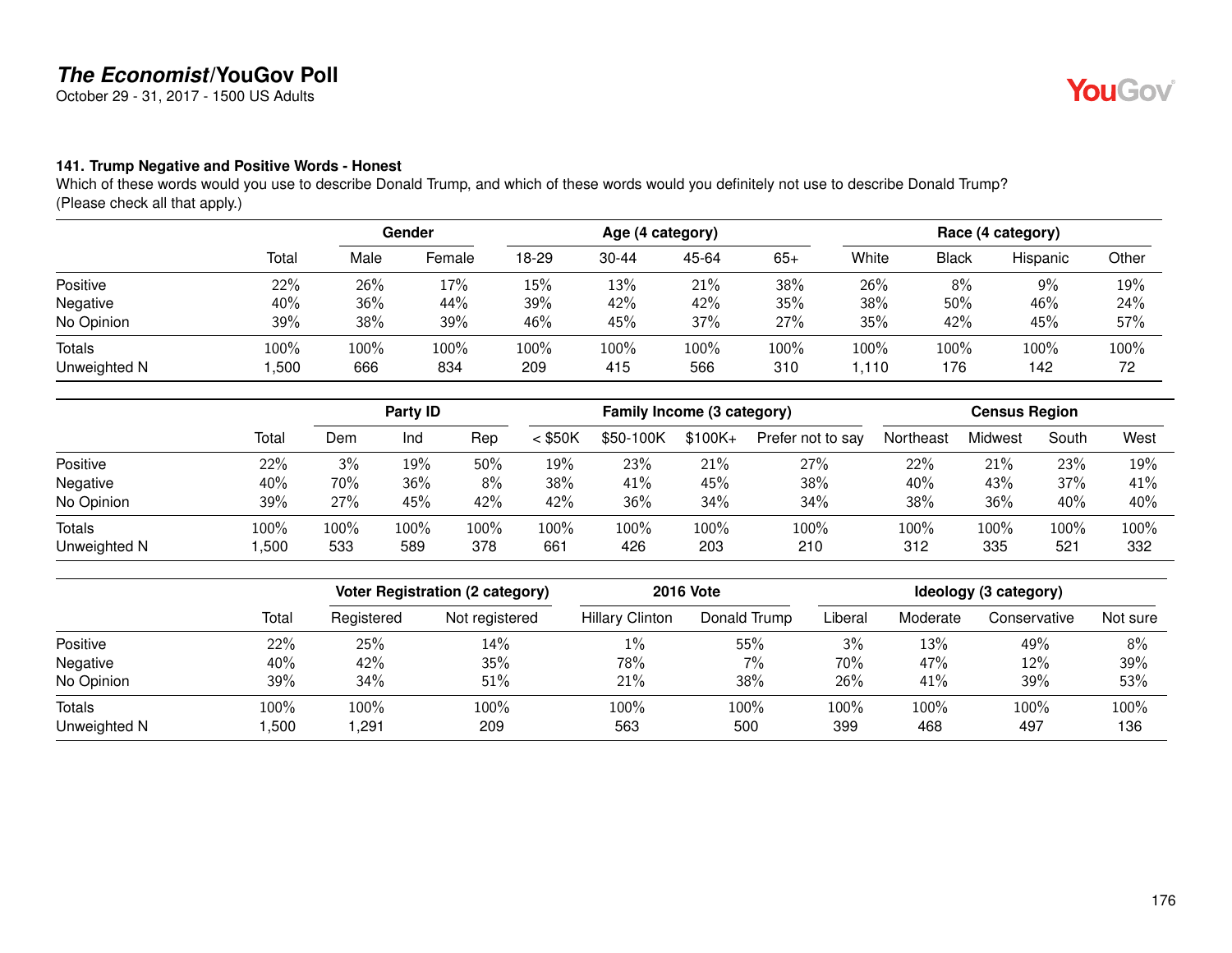October 29 - 31, 2017 - 1500 US Adults

### **142. Trump Negative and Positive Words - Intelligent**

Which of these words would you use to describe Donald Trump, and which of these words would you definitely not use to describe Donald Trump? (Please check all that apply.)

|                               |              |             | Gender      |             |             | Age (4 category) |             | Race (4 category) |              |             |            |  |
|-------------------------------|--------------|-------------|-------------|-------------|-------------|------------------|-------------|-------------------|--------------|-------------|------------|--|
|                               | Total        | Male        | Female      | 18-29       | $30 - 44$   | 45-64            | $65+$       | White             | <b>Black</b> | Hispanic    | Other      |  |
| Positive                      | 29%          | 32%         | 26%         | 17%         | 18%         | 32%              | 50%         | 36%               | 8%           | 15%         | 24%        |  |
| Negative                      | 34%          | 32%         | 36%         | 35%         | 38%         | 36%              | 26%         | 32%               | 44%          | 42%         | 24%        |  |
| No Opinion                    | 37%          | 36%         | 38%         | 48%         | 44%         | 32%              | 24%         | 32%               | 48%          | 43%         | 52%        |  |
| <b>Totals</b><br>Unweighted N | 100%<br>,500 | 100%<br>666 | 100%<br>834 | 100%<br>209 | 100%<br>415 | 100%<br>566      | 100%<br>310 | 100%<br>.110      | 100%<br>176  | 100%<br>142 | 100%<br>72 |  |

|                               |              |             | Party ID    |             |             | Family Income (3 category) |             |                   |             | <b>Census Region</b> |             |             |  |
|-------------------------------|--------------|-------------|-------------|-------------|-------------|----------------------------|-------------|-------------------|-------------|----------------------|-------------|-------------|--|
|                               | Total        | Dem         | Ind         | Rep         | $<$ \$50K   | \$50-100K                  | $$100K +$   | Prefer not to say | Northeast   | Midwest              | South       | West        |  |
| Positive                      | 29%          | $7\%$       | 26%         | 62%         | 27%         | 31%                        | 32%         | 31%               | 25%         | 30%                  | 32%         | 28%         |  |
| Negative                      | 34%          | 59%         | 32%         | $7\%$       | 33%         | 37%                        | 39%         | 30%               | 40%         | 32%                  | 33%         | 33%         |  |
| No Opinion                    | 37%          | 35%         | 42%         | 31%         | 40%         | 32%                        | 29%         | 39%               | 36%         | 38%                  | 36%         | 39%         |  |
| <b>Totals</b><br>Unweighted N | 100%<br>,500 | 100%<br>533 | 100%<br>589 | 100%<br>378 | 100%<br>661 | 100%<br>426                | 100%<br>203 | 100%<br>210       | 100%<br>312 | 100%<br>335          | 100%<br>521 | 100%<br>332 |  |

|              |       |            | <b>Voter Registration (2 category)</b> | <b>2016 Vote</b>       | Ideology (3 category) |         |          |              |          |
|--------------|-------|------------|----------------------------------------|------------------------|-----------------------|---------|----------|--------------|----------|
|              | Total | Registered | Not registered                         | <b>Hillary Clinton</b> | Donald Trump          | Liberal | Moderate | Conservative | Not sure |
| Positive     | 29%   | 33%        | 18%                                    | $4\%$                  | 74%                   | $6\%$   | 21%      | 59%          | 15%      |
| Negative     | 34%   | 37%        | 27%                                    | 69%                    | 3%                    | 63%     | 39%      | $11\%$       | 29%      |
| No Opinion   | 37%   | 30%        | 54%                                    | 27%                    | 22%                   | 31%     | 39%      | 30%          | 57%      |
| Totals       | 100%  | 100%       | 100%                                   | 100%                   | 100%                  | 100%    | 100%     | 100%         | 100%     |
| Unweighted N | ,500  | ,291       | 209                                    | 563                    | 500                   | 399     | 468      | 497          | 136      |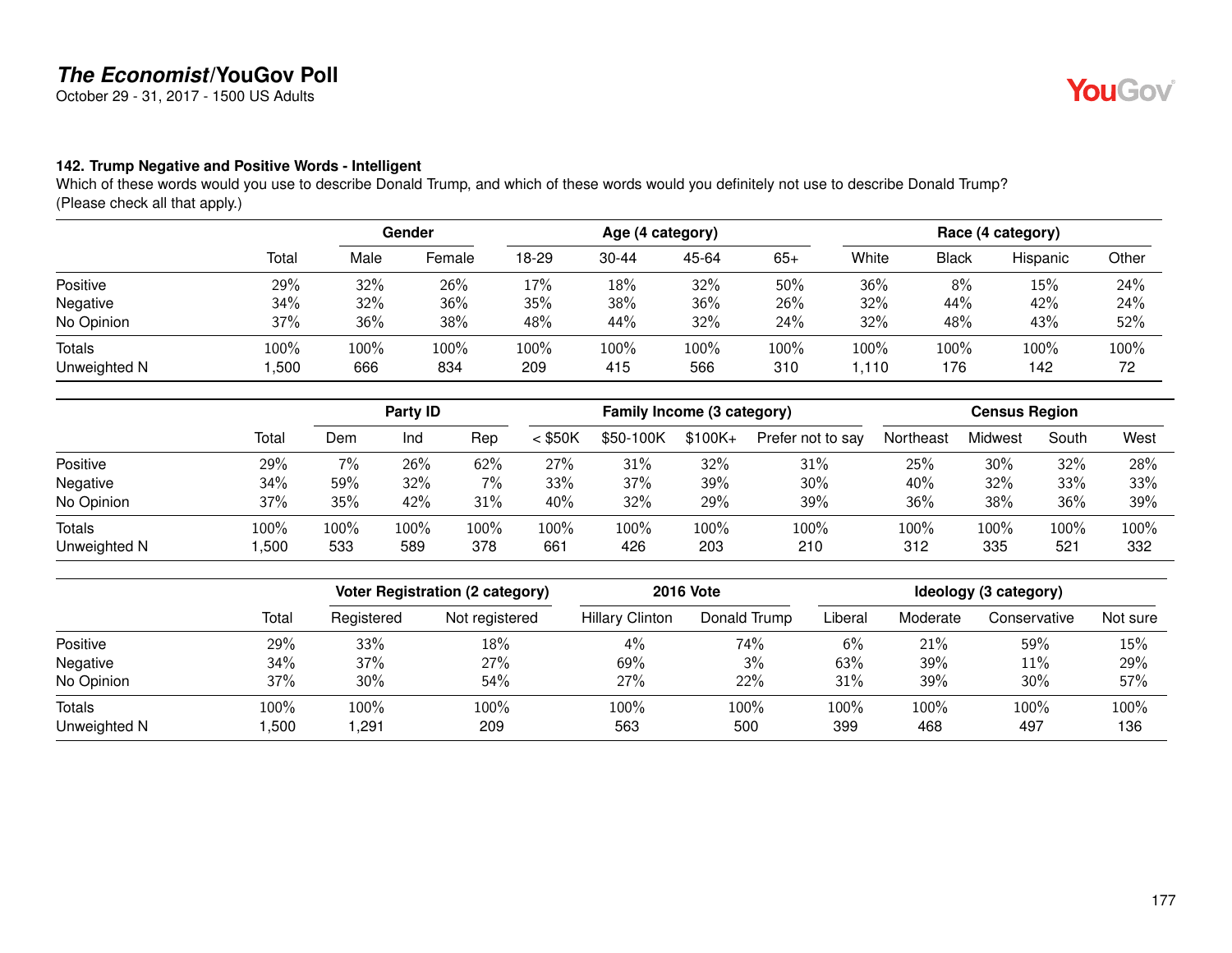October 29 - 31, 2017 - 1500 US Adults

### **143. Trump Negative and Positive Words - Religious**

Which of these words would you use to describe Donald Trump, and which of these words would you definitely not use to describe Donald Trump? (Please check all that apply.)

|                               |              | Gender      |             | Age (4 category) |             |             |             | Race (4 category) |              |             |            |
|-------------------------------|--------------|-------------|-------------|------------------|-------------|-------------|-------------|-------------------|--------------|-------------|------------|
|                               | Total        | Male        | Female      | 18-29            | $30 - 44$   | 45-64       | $65+$       | White             | <b>Black</b> | Hispanic    | Other      |
| Positive                      | 12%          | 13%         | 10%         | 10%              | 6%          | 12%         | 19%         | 13%               | 3%           | 14%         | 11%        |
| Negative                      | 31%          | 31%         | 30%         | 25%              | 30%         | 37%         | 27%         | 31%               | 36%          | 29%         | 20%        |
| No Opinion                    | 58%          | 56%         | 59%         | 65%              | 64%         | 51%         | 54%         | 56%               | 62%          | 57%         | 68%        |
| <b>Totals</b><br>Unweighted N | 100%<br>,500 | 100%<br>666 | 100%<br>834 | 100%<br>209      | 100%<br>415 | 100%<br>566 | 100%<br>310 | 100%<br>110. ا    | 100%<br>176  | 100%<br>142 | 100%<br>72 |

|                               |              | Party ID    |             |             | Family Income (3 category) |             |             |                   | <b>Census Region</b> |             |             |             |
|-------------------------------|--------------|-------------|-------------|-------------|----------------------------|-------------|-------------|-------------------|----------------------|-------------|-------------|-------------|
|                               | Total        | Dem         | Ind         | Rep         | $<$ \$50K                  | \$50-100K   | $$100K +$   | Prefer not to say | Northeast            | Midwest     | South       | West        |
| Positive                      | 12%          | 3%          | 11%         | 23%         | 11%                        | 11%         | 7%          | 16%               | 8%                   | 12%         | 14%         | 12%         |
| Negative                      | 31%          | 40%         | 29%         | 22%         | 28%                        | 30%         | 48%         | 28%               | 30%                  | 30%         | 32%         | 29%         |
| No Opinion                    | 58%          | 57%         | 59%         | 56%         | 61%                        | 58%         | 45%         | 56%               | 61%                  | 58%         | 54%         | 60%         |
| <b>Totals</b><br>Unweighted N | 100%<br>,500 | 100%<br>533 | 100%<br>589 | 100%<br>378 | 100%<br>661                | 100%<br>426 | 100%<br>203 | 100%<br>210       | 100%<br>312          | 100%<br>335 | 100%<br>521 | 100%<br>332 |

|              |       |            | <b>Voter Registration (2 category)</b> | <b>2016 Vote</b>       | Ideology (3 category) |         |          |              |          |
|--------------|-------|------------|----------------------------------------|------------------------|-----------------------|---------|----------|--------------|----------|
|              | Total | Registered | Not registered                         | <b>Hillary Clinton</b> | Donald Trump          | Liberal | Moderate | Conservative | Not sure |
| Positive     | 12%   | 12%        | $10\%$                                 | $1\%$                  | 26%                   | 3%      | 8%       | 23%          | 7%       |
| Negative     | 31%   | 34%        | 22%                                    | 54%                    | 17%                   | 43%     | 36%      | 20%          | 23%      |
| No Opinion   | 58%   | 54%        | 67%                                    | 45%                    | 58%                   | 54%     | 56%      | 57%          | 69%      |
| Totals       | 100%  | 100%       | 100%                                   | 100%                   | 100%                  | 100%    | 100%     | 100%         | 100%     |
| Unweighted N | ,500  | ,291       | 209                                    | 563                    | 500                   | 399     | 468      | 497          | 136      |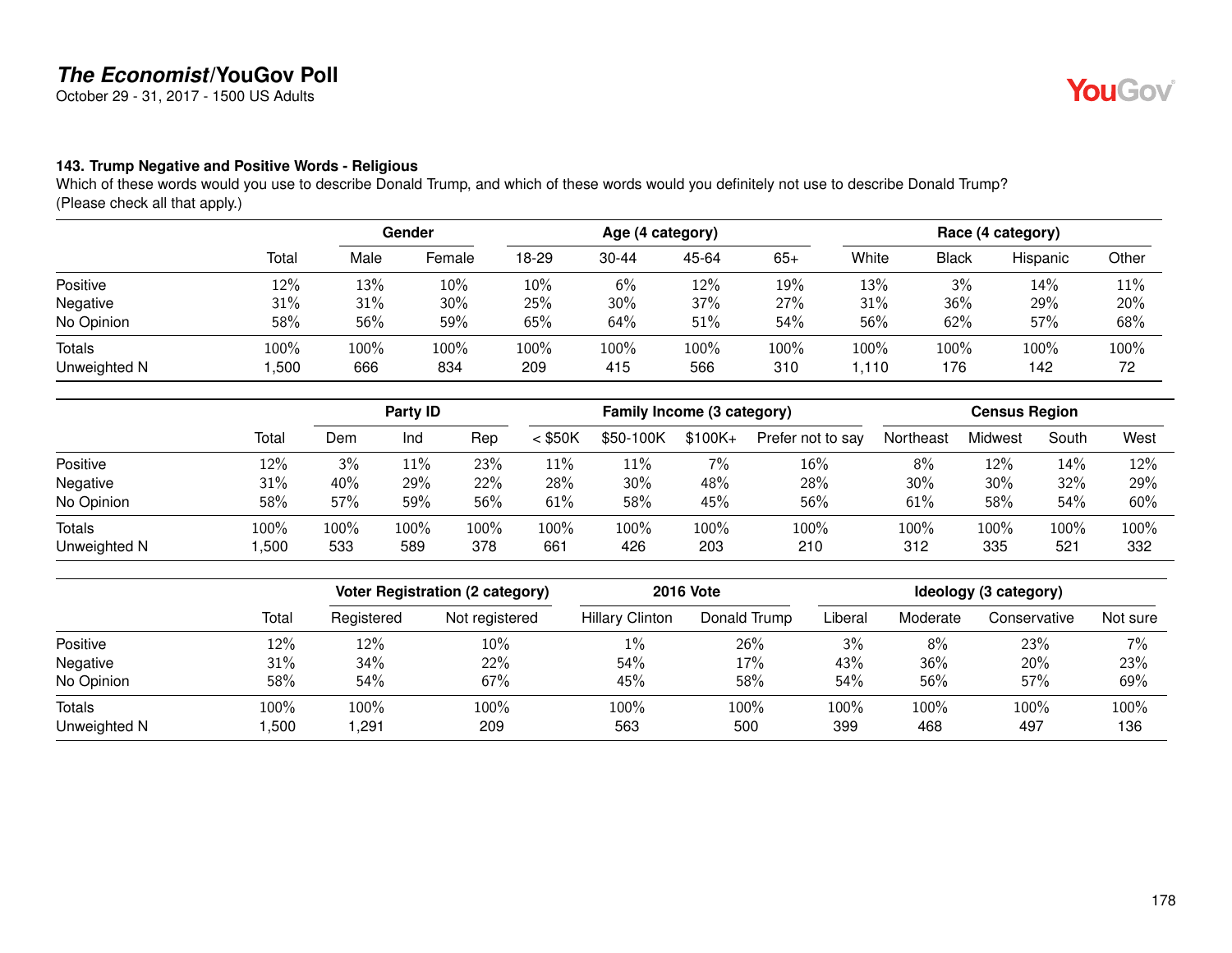October 29 - 31, 2017 - 1500 US Adults

### **144. Trump Negative and Positive Words - Inspiring**

Which of these words would you use to describe Donald Trump, and which of these words would you definitely not use to describe Donald Trump? (Please check all that apply.)

|                               |              | Gender      |             | Age (4 category) |             |             |             | Race (4 category) |              |             |            |
|-------------------------------|--------------|-------------|-------------|------------------|-------------|-------------|-------------|-------------------|--------------|-------------|------------|
|                               | Total        | Male        | Female      | 18-29            | $30 - 44$   | 45-64       | $65+$       | White             | <b>Black</b> | Hispanic    | Other      |
| Positive                      | 16%          | 21%         | 11%         | 12%              | $9\%$       | 16%         | 26%         | 19%               | 6%           | 8%          | 13%        |
| Negative                      | 36%          | 31%         | 40%         | 36%              | 39%         | 37%         | 30%         | 35%               | 43%          | 38%         | 27%        |
| No Opinion                    | 49%          | 48%         | 49%         | 52%              | 52%         | 47%         | 44%         | 46%               | 52%          | 53%         | 60%        |
| <b>Totals</b><br>Unweighted N | 100%<br>,500 | 100%<br>666 | 100%<br>834 | 100%<br>209      | 100%<br>415 | 100%<br>566 | 100%<br>310 | 100%<br>110. ا    | 100%<br>176  | 100%<br>142 | 100%<br>72 |

|                        | Party ID     |             |             | Family Income (3 category) |             |             |             | <b>Census Region</b> |             |             |             |             |
|------------------------|--------------|-------------|-------------|----------------------------|-------------|-------------|-------------|----------------------|-------------|-------------|-------------|-------------|
|                        | Total        | Dem         | Ind         | Rep                        | $<$ \$50K   | \$50-100K   | $$100K +$   | Prefer not to say    | Northeast   | Midwest     | South       | West        |
| Positive               | 16%          | $1\%$       | 16%         | 33%                        | 14%         | 16%         | 17%         | 20%                  | 17%         | 16%         | $17\%$      | 12%         |
| Negative               | 36%          | 59%         | 33%         | 12%                        | 34%         | 37%         | 44%         | 35%                  | 41%         | 34%         | 32%         | 39%         |
| No Opinion             | 49%          | 39%         | 52%         | 54%                        | 53%         | 47%         | 39%         | 45%                  | 42%         | 50%         | 51%         | 49%         |
| Totals<br>Unweighted N | 100%<br>,500 | 100%<br>533 | 100%<br>589 | 100%<br>378                | 100%<br>661 | 100%<br>426 | 100%<br>203 | 100%<br>210          | 100%<br>312 | 100%<br>335 | 100%<br>521 | 100%<br>332 |

|              |       |            | <b>Voter Registration (2 category)</b> | <b>2016 Vote</b>       | Ideology (3 category) |         |          |              |          |
|--------------|-------|------------|----------------------------------------|------------------------|-----------------------|---------|----------|--------------|----------|
|              | Total | Registered | Not registered                         | <b>Hillary Clinton</b> | Donald Trump          | Liberal | Moderate | Conservative | Not sure |
| Positive     | 16%   | 17%        | 12%                                    | $0\%$                  | 40%                   | 3%      | 10%      | 34%          | 5%       |
| Negative     | 36%   | 38%        | 30%                                    | 70%                    | 11%                   | 60%     | 43%      | 14%          | 32%      |
| No Opinion   | 49%   | 45%        | 58%                                    | 30%                    | 50%                   | 37%     | 47%      | 52%          | 63%      |
| Totals       | 100%  | 100%       | 100%                                   | 100%                   | 100%                  | 100%    | 100%     | 100%         | 100%     |
| Unweighted N | ,500  | ,291       | 209                                    | 563                    | 500                   | 399     | 468      | 497          | 136      |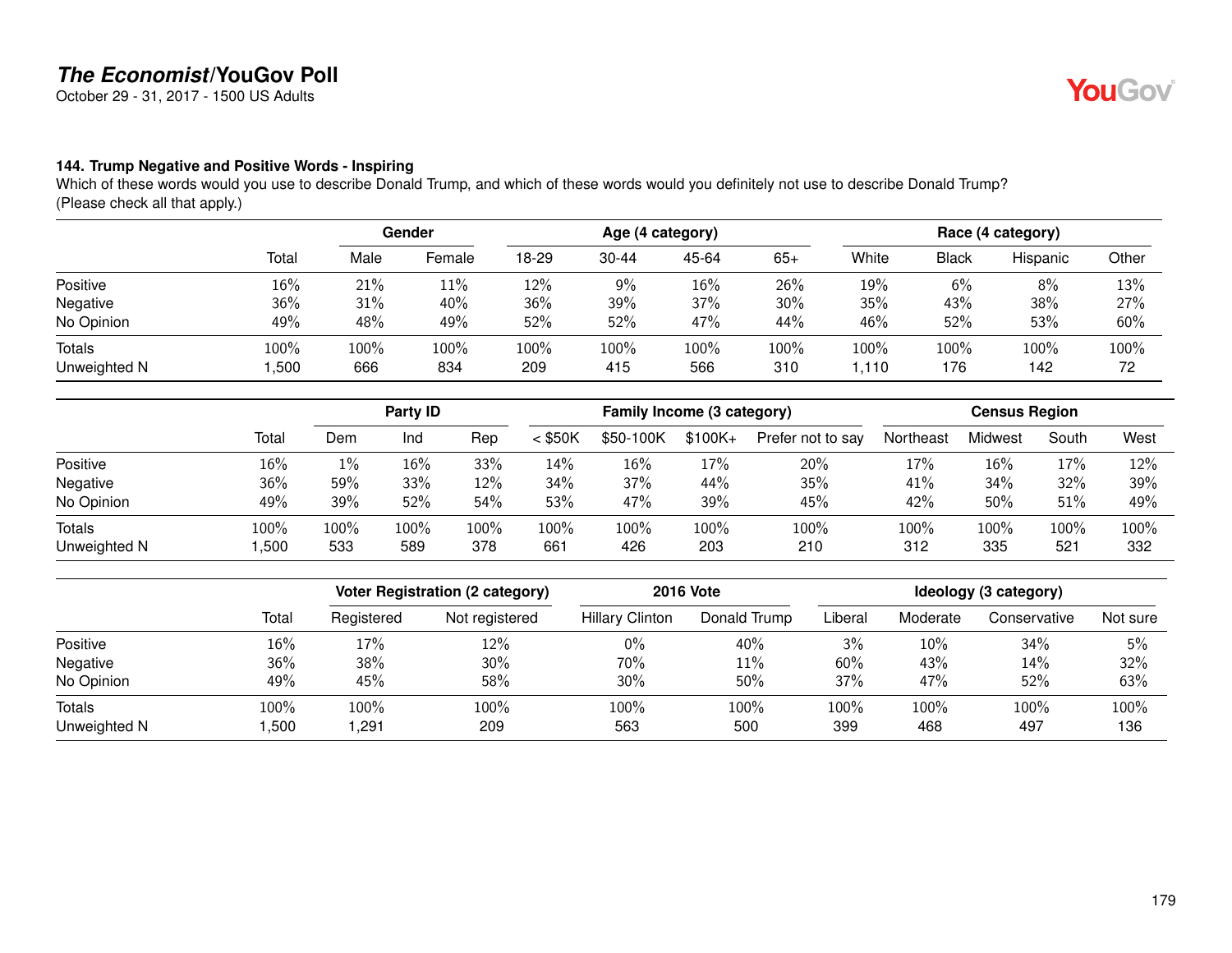October 29 - 31, 2017 - 1500 US Adults

### **145. Trump Negative and Positive Words - Patriotic**

Which of these words would you use to describe Donald Trump, and which of these words would you definitely not use to describe Donald Trump? (Please check all that apply.)

|                               |              | Gender      |             | Age (4 category) |             |             |             | Race (4 category) |             |             |            |
|-------------------------------|--------------|-------------|-------------|------------------|-------------|-------------|-------------|-------------------|-------------|-------------|------------|
|                               | Total        | Male        | Female      | 18-29            | $30 - 44$   | 45-64       | $65+$       | White             | Black       | Hispanic    | Other      |
| Positive                      | 32%          | 37%         | 27%         | 18%              | 20%         | 38%         | 51%         | 40%               | 8%          | 16%         | 18%        |
| Negative                      | 23%          | 20%         | 25%         | 19%              | 24%         | 25%         | 20%         | 20%               | 34%         | 27%         | 15%        |
| No Opinion                    | 45%          | 43%         | 48%         | 62%              | 56%         | 37%         | 28%         | 39%               | 57%         | 58%         | 67%        |
| <b>Totals</b><br>Unweighted N | 100%<br>,500 | 100%<br>666 | 100%<br>834 | 100%<br>209      | 100%<br>415 | 100%<br>566 | 100%<br>310 | 100%<br>.110      | 100%<br>176 | 100%<br>142 | 100%<br>72 |

|                               |              | Party ID    |             |             | Family Income (3 category) |             |             |                   | <b>Census Region</b> |             |             |             |
|-------------------------------|--------------|-------------|-------------|-------------|----------------------------|-------------|-------------|-------------------|----------------------|-------------|-------------|-------------|
|                               | Total        | Dem         | Ind         | Rep         | $<$ \$50K                  | \$50-100K   | $$100K +$   | Prefer not to say | Northeast            | Midwest     | South       | West        |
| Positive                      | 32%          | 6%          | 29%         | 69%         | 27%                        | 36%         | 37%         | 37%               | 30%                  | 33%         | 36%         | 26%         |
| Negative                      | 23%          | 39%         | 22%         | 3%          | 23%                        | 22%         | 27%         | 20%               | 27%                  | 24%         | 21%         | 21%         |
| No Opinion                    | 45%          | 54%         | 49%         | 28%         | 50%                        | 42%         | 36%         | 43%               | 43%                  | 43%         | 43%         | 54%         |
| <b>Totals</b><br>Unweighted N | 100%<br>,500 | 100%<br>533 | 100%<br>589 | 100%<br>378 | 100%<br>661                | 100%<br>426 | 100%<br>203 | 100%<br>210       | 100%<br>312          | 100%<br>335 | 100%<br>521 | 100%<br>332 |

|              |       |            | <b>Voter Registration (2 category)</b> | <b>2016 Vote</b>       | Ideology (3 category) |         |          |              |          |
|--------------|-------|------------|----------------------------------------|------------------------|-----------------------|---------|----------|--------------|----------|
|              | Total | Registered | Not registered                         | <b>Hillary Clinton</b> | Donald Trump          | Liberal | Moderate | Conservative | Not sure |
| Positive     | 32%   | 37%        | 20%                                    | 3%                     | 78%                   | $9\%$   | 22%      | 64%          | 17%      |
| Negative     | 23%   | 25%        | 17%                                    | 51%                    | $1\%$                 | 45%     | 27%      | 6%           | 15%      |
| No Opinion   | 45%   | 38%        | 64%                                    | 46%                    | 21%                   | 47%     | 51%      | 30%          | 68%      |
| Totals       | 100%  | 100%       | 100%                                   | 100%                   | 100%                  | 100%    | 100%     | 100%         | 100%     |
| Unweighted N | ,500  | ,291       | 209                                    | 563                    | 500                   | 399     | 468      | 497          | 136      |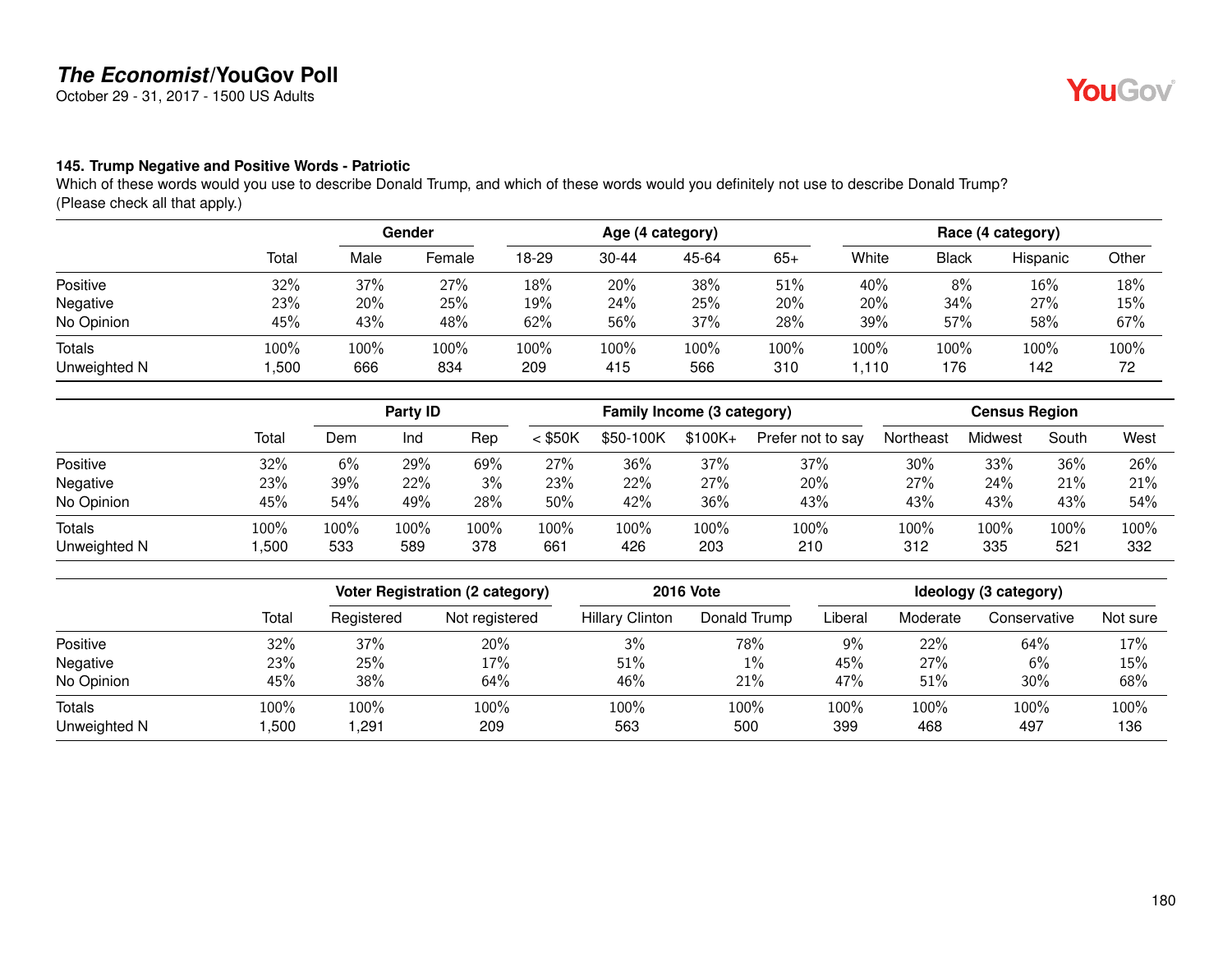October 29 - 31, 2017 - 1500 US Adults

#### **146. Trump Negative and Positive Words - Strong**

Which of these words would you use to describe Donald Trump, and which of these words would you definitely not use to describe Donald Trump? (Please check all that apply.)

|                               |              | Gender      |             | Age (4 category) |             |             |             | Race (4 category) |             |             |            |
|-------------------------------|--------------|-------------|-------------|------------------|-------------|-------------|-------------|-------------------|-------------|-------------|------------|
|                               | Total        | Male        | Female      | 18-29            | $30 - 44$   | 45-64       | $65+$       | White             | Black       | Hispanic    | Other      |
| Positive                      | 32%          | 37%         | 27%         | 20%              | 21%         | 37%         | 50%         | 39%               | 7%          | 17%         | 30%        |
| Negative                      | 25%          | 23%         | 28%         | 27%              | 30%         | 26%         | 17%         | 23%               | 39%         | 27%         | 19%        |
| No Opinion                    | 43%          | 40%         | 45%         | 54%              | 49%         | 37%         | 33%         | 38%               | 53%         | 55%         | 50%        |
| <b>Totals</b><br>Unweighted N | 100%<br>,500 | 100%<br>666 | 100%<br>834 | 100%<br>209      | 100%<br>415 | 100%<br>566 | 100%<br>310 | 100%<br>.110      | 100%<br>176 | 100%<br>142 | 100%<br>72 |

|                               |              |             | Party ID    |             |             | Family Income (3 category) |             |                   | <b>Census Region</b> |             |             |             |
|-------------------------------|--------------|-------------|-------------|-------------|-------------|----------------------------|-------------|-------------------|----------------------|-------------|-------------|-------------|
|                               | Total        | Dem         | Ind         | Rep         | $<$ \$50K   | \$50-100K                  | $$100K +$   | Prefer not to say | Northeast            | Midwest     | South       | West        |
| Positive                      | 32%          | 6%          | 30%         | 68%         | 28%         | 35%                        | 34%         | 37%               | 30%                  | 31%         | 36%         | 29%         |
| Negative                      | 25%          | 45%         | 23%         | 5%          | 26%         | 24%                        | 26%         | 26%               | 29%                  | 25%         | 24%         | 24%         |
| No Opinion                    | 43%          | 49%         | 47%         | 27%         | 46%         | 41%                        | 39%         | 37%               | 41%                  | 44%         | 40%         | 47%         |
| <b>Totals</b><br>Unweighted N | 100%<br>,500 | 100%<br>533 | 100%<br>589 | 100%<br>378 | 100%<br>661 | 100%<br>426                | 100%<br>203 | 100%<br>210       | 100%<br>312          | 100%<br>335 | 100%<br>521 | 100%<br>332 |

|              |       |            | <b>Voter Registration (2 category)</b> |                        | <b>2016 Vote</b> | Ideology (3 category) |          |              |          |
|--------------|-------|------------|----------------------------------------|------------------------|------------------|-----------------------|----------|--------------|----------|
|              | Total | Registered | Not registered                         | <b>Hillary Clinton</b> | Donald Trump     | Liberal               | Moderate | Conservative | Not sure |
| Positive     | 32%   | 35%        | 24%                                    | 2%                     | 77%              | 6%                    | 24%      | 65%          | 17%      |
| Negative     | 25%   | 27%        | 22%                                    | 51%                    | $1\%$            | 46%                   | 30%      | 8%           | 21%      |
| No Opinion   | 43%   | 38%        | 54%                                    | 47%                    | 22%              | 48%                   | 47%      | 27%          | 62%      |
| Totals       | 100%  | 100%       | 100%                                   | 100%                   | 100%             | 100%                  | 100%     | 100%         | 100%     |
| Unweighted N | ,500  | ,291       | 209                                    | 563                    | 500              | 399                   | 468      | 497          | 136      |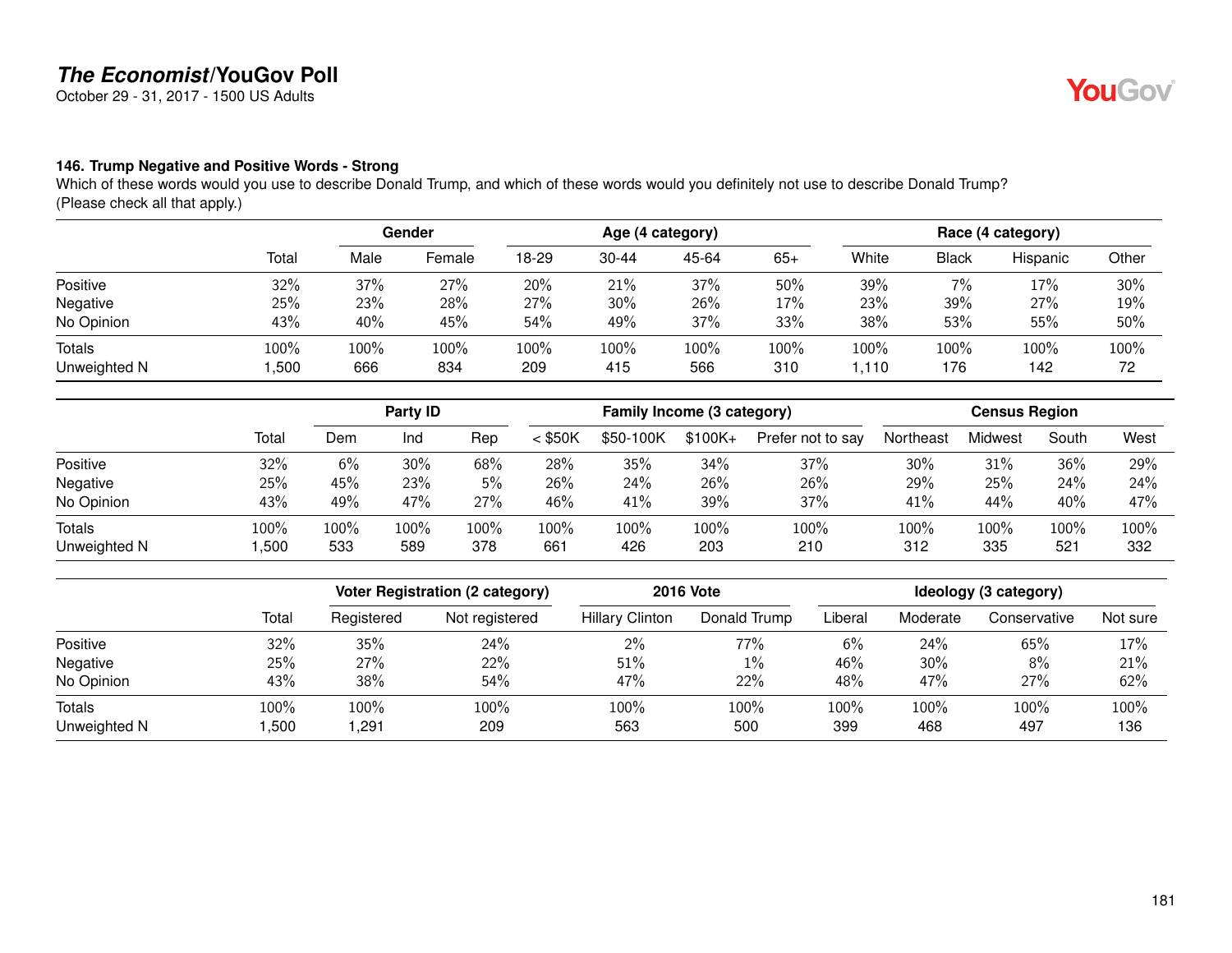October 29 - 31, 2017 - 1500 US Adults

#### **147. Trump Negative and Positive Words - Bold**

Which of these words would you use to describe Donald Trump, and which of these words would you definitely not use to describe Donald Trump? (Please check all that apply.)

|                               |              | Gender      |             | Age (4 category) |             |             |             | Race (4 category) |              |             |            |
|-------------------------------|--------------|-------------|-------------|------------------|-------------|-------------|-------------|-------------------|--------------|-------------|------------|
|                               | Total        | Male        | Female      | 18-29            | $30 - 44$   | 45-64       | $65+$       | White             | <b>Black</b> | Hispanic    | Other      |
| Positive                      | 42%          | 46%         | 39%         | 34%              | 32%         | 46%         | 57%         | 49%               | 27%          | 22%         | 38%        |
| Negative                      | 14%          | 14%         | 14%         | 15%              | $15\%$      | 15%         | 8%          | 12%               | 19%          | 21%         | 8%         |
| No Opinion                    | 44%          | 40%         | 47%         | 51%              | 53%         | 38%         | 35%         | 39%               | 53%          | 56%         | 54%        |
| <b>Totals</b><br>Unweighted N | 100%<br>,500 | 100%<br>666 | 100%<br>834 | 100%<br>209      | 100%<br>415 | 100%<br>566 | 100%<br>310 | 100%<br>110. ا    | 100%<br>176  | 100%<br>142 | 100%<br>72 |

|                        |              |             | Party ID    |             |             | Family Income (3 category) |             |                   |             | <b>Census Region</b> |             |             |
|------------------------|--------------|-------------|-------------|-------------|-------------|----------------------------|-------------|-------------------|-------------|----------------------|-------------|-------------|
|                        | Total        | Dem         | Ind         | Rep         | $<$ \$50K   | \$50-100K                  | $$100K +$   | Prefer not to say | Northeast   | Midwest              | South       | West        |
| Positive               | 42%          | 21%         | 42%         | 70%         | 39%         | 45%                        | 43%         | 47%               | 43%         | 47%                  | 43%         | 38%         |
| Negative               | 14%          | 23%         | 14%         | 3%          | 13%         | 13%                        | 19%         | 15%               | 18%         | 11%                  | 13%         | 14%         |
| No Opinion             | 44%          | 57%         | 44%         | 27%         | 48%         | 42%                        | 38%         | 37%               | 40%         | 41%                  | 44%         | 49%         |
| Totals<br>Unweighted N | 100%<br>,500 | 100%<br>533 | 100%<br>589 | 100%<br>378 | 100%<br>661 | 100%<br>426                | 100%<br>203 | 100%<br>210       | 100%<br>312 | 100%<br>335          | 100%<br>521 | 100%<br>332 |

|              |       |            | <b>Voter Registration (2 category)</b> |                        | <b>2016 Vote</b> | Ideology (3 category) |          |              |          |
|--------------|-------|------------|----------------------------------------|------------------------|------------------|-----------------------|----------|--------------|----------|
|              | Total | Registered | Not registered                         | <b>Hillary Clinton</b> | Donald Trump     | Liberal               | Moderate | Conservative | Not sure |
| Positive     | 42%   | 45%        | 35%                                    | 17%                    | 80%              | 16%                   | 38%      | 70%          | 32%      |
| Negative     | 14%   | $15\%$     | 12%                                    | 30%                    | $1\%$            | 26%                   | 17%      | 4%           | 9%       |
| No Opinion   | 44%   | 40%        | 53%                                    | 53%                    | 19%              | 58%                   | 45%      | 26%          | 59%      |
| Totals       | 100%  | 100%       | 100%                                   | 100%                   | 100%             | 100%                  | 100%     | 100%         | 100%     |
| Unweighted N | ,500  | ,291       | 209                                    | 563                    | 500              | 399                   | 468      | 497          | 136      |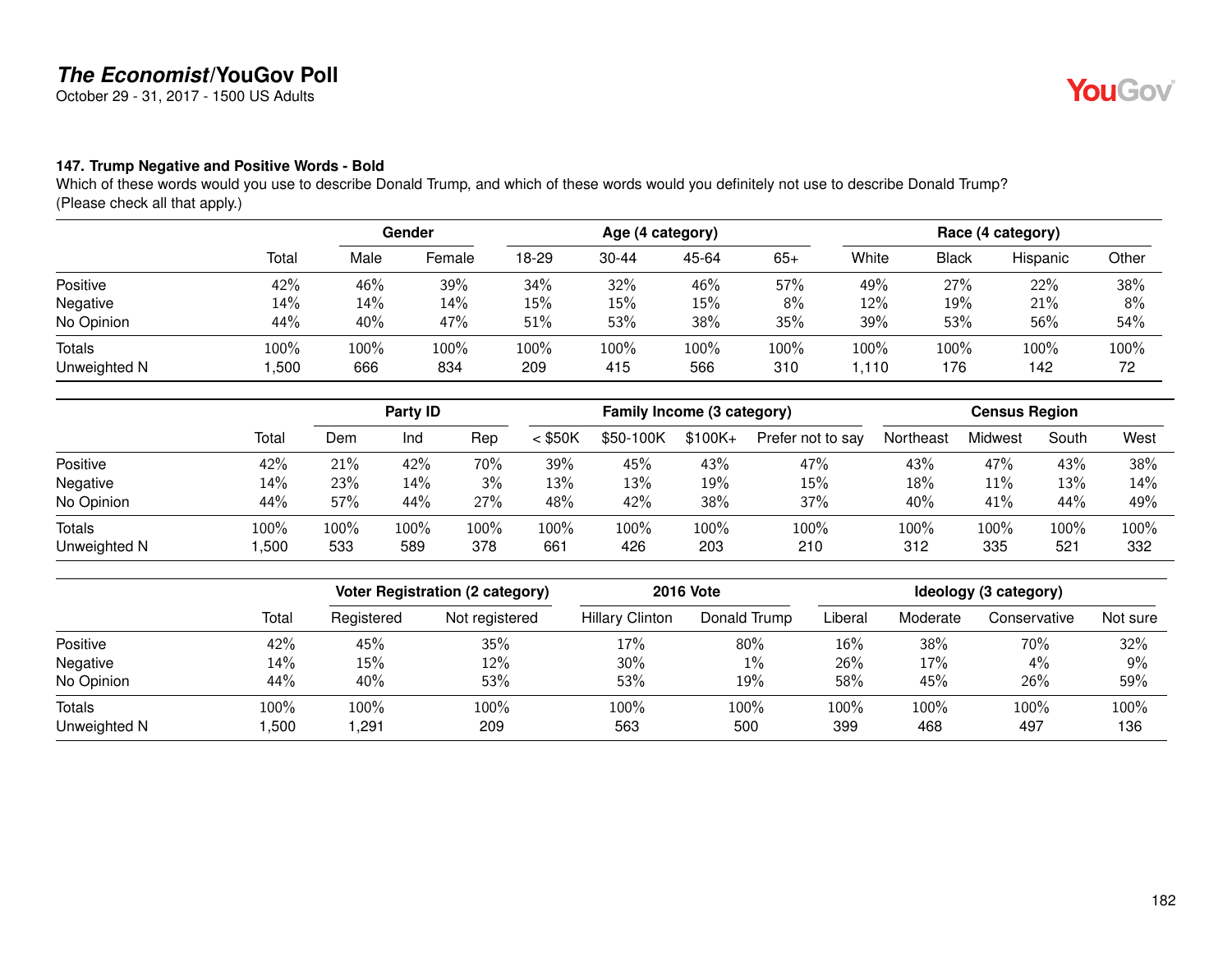October 29 - 31, 2017 - 1500 US Adults

#### **148. Trump Negative and Positive Words - Experienced**

Which of these words would you use to describe Donald Trump, and which of these words would you definitely not use to describe Donald Trump? (Please check all that apply.)

|                               |              | Gender      |             | Age (4 category) |                |             |             | Race (4 category) |              |             |            |
|-------------------------------|--------------|-------------|-------------|------------------|----------------|-------------|-------------|-------------------|--------------|-------------|------------|
|                               | Total        | Male        | Female      | 18-29            | $30 - 44$      | 45-64       | $65+$       | White             | <b>Black</b> | Hispanic    | Other      |
| Positive                      | 14%          | 15%         | 12%         | 9%               | 11%            | 15%         | 20%         | 16%               | 2%           | 10%         | 15%        |
| Negative                      | 42%          | 42%         | 42%         | 40%              | 41%            | 47%         | 38%         | 42%               | 54%          | 39%         | 25%        |
| No Opinion                    | 44%          | 43%         | 46%         | $51\%$           | 49%            | 39%         | 42%         | 42%               | 44%          | 51%         | 59%        |
| <b>Totals</b><br>Unweighted N | 100%<br>,500 | 100%<br>666 | 100%<br>834 | 100%<br>209      | $100\%$<br>415 | 100%<br>566 | 100%<br>310 | 100%<br>1,110     | 100%<br>176  | 100%<br>142 | 100%<br>72 |

|                               |              |             | Party ID    |             |             | Family Income (3 category) |             |                   | <b>Census Region</b> |             |             |             |
|-------------------------------|--------------|-------------|-------------|-------------|-------------|----------------------------|-------------|-------------------|----------------------|-------------|-------------|-------------|
|                               | Total        | Dem         | Ind         | Rep         | $<$ \$50K   | \$50-100K                  | $$100K +$   | Prefer not to say | Northeast            | Midwest     | South       | West        |
| Positive                      | 14%          | 3%          | 11%         | 32%         | 12%         | 16%                        | 14%         | 13%               | 13%                  | 10%         | 17%         | 12%         |
| Negative                      | 42%          | 67%         | 35%         | 23%         | 39%         | 46%                        | 48%         | 40%               | 46%                  | 43%         | 42%         | 38%         |
| No Opinion                    | 44%          | 31%         | 53%         | 45%         | 49%         | 38%                        | 38%         | 46%               | 41%                  | 46%         | 41%         | 50%         |
| <b>Totals</b><br>Unweighted N | 100%<br>,500 | 100%<br>533 | 100%<br>589 | 100%<br>378 | 100%<br>661 | 100%<br>426                | 100%<br>203 | 100%<br>210       | 100%<br>312          | 100%<br>335 | 100%<br>521 | 100%<br>332 |

|              |       |            | <b>Voter Registration (2 category)</b> |                        | <b>2016 Vote</b> | Ideology (3 category) |          |              |          |
|--------------|-------|------------|----------------------------------------|------------------------|------------------|-----------------------|----------|--------------|----------|
|              | Total | Registered | Not registered                         | <b>Hillary Clinton</b> | Donald Trump     | Liberal               | Moderate | Conservative | Not sure |
| Positive     | 14%   | 15%        | 11%                                    | $1\%$                  | 34%              | $4\%$                 | 8%       | 30%          | 3%       |
| Negative     | 42%   | 45%        | 34%                                    | 74%                    | 19%              | 67%                   | 46%      | 24%          | 33%      |
| No Opinion   | 44%   | 40%        | 56%                                    | 25%                    | 47%              | 29%                   | 46%      | 46%          | 63%      |
| Totals       | 100%  | 100%       | 100%                                   | 100%                   | 100%             | 100%                  | 100%     | 100%         | 100%     |
| Unweighted N | ,500  | ,291       | 209                                    | 563                    | 500              | 399                   | 468      | 497          | 136      |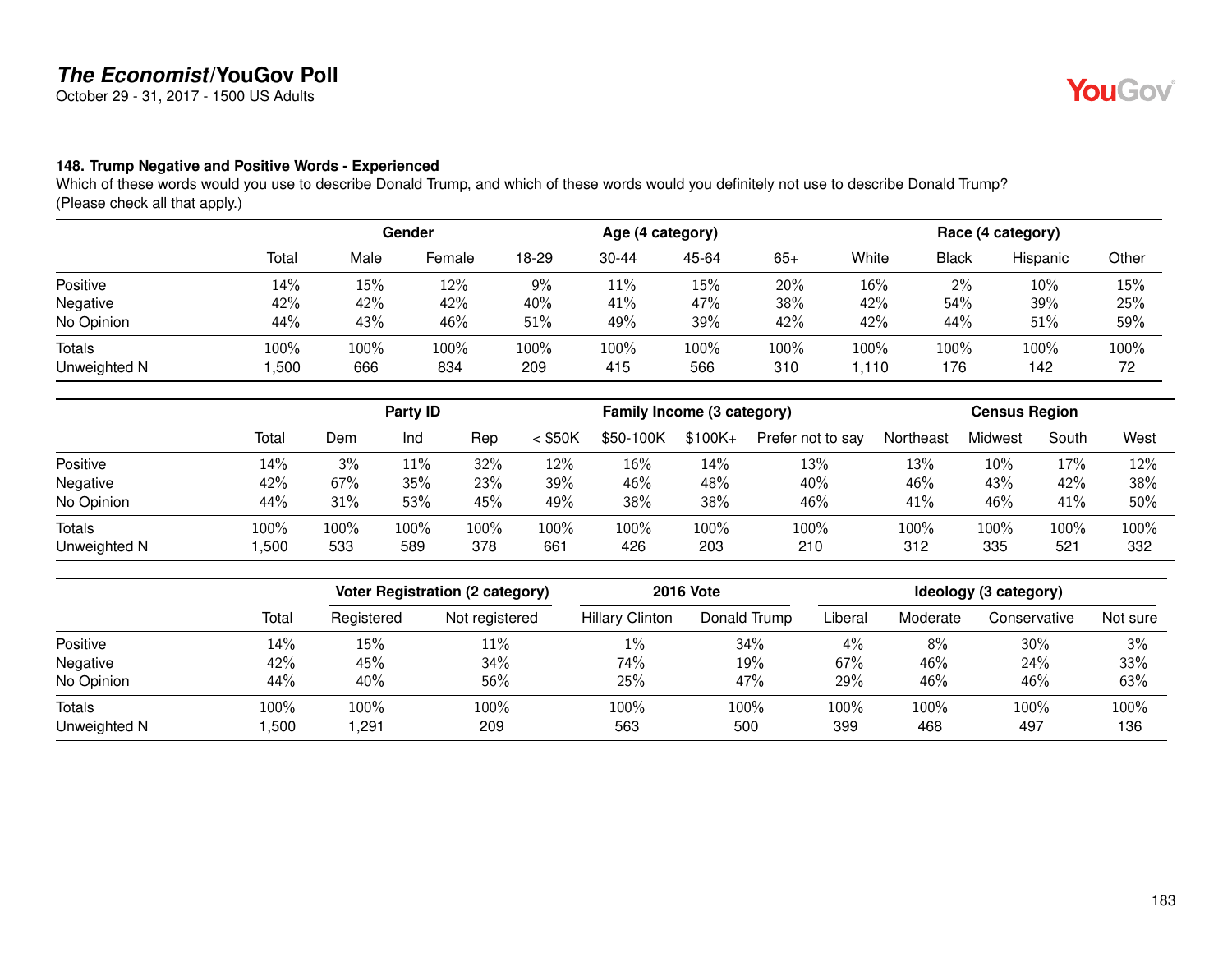October 29 - 31, 2017 - 1500 US Adults

#### **149. Trump Negative and Positive Words - Sincere**

Which of these words would you use to describe Donald Trump, and which of these words would you definitely not use to describe Donald Trump? (Please check all that apply.)

|                               |              | Gender      |             | Age (4 category) |             |             |             | Race (4 category) |              |             |            |
|-------------------------------|--------------|-------------|-------------|------------------|-------------|-------------|-------------|-------------------|--------------|-------------|------------|
|                               | Total        | Male        | Female      | 18-29            | $30 - 44$   | 45-64       | $65+$       | White             | <b>Black</b> | Hispanic    | Other      |
| Positive                      | 21%          | 25%         | 17%         | 8%               | 12%         | 24%         | 40%         | 27%               | 4%           | 8%          | 13%        |
| Negative                      | 37%          | 34%         | 40%         | 38%              | 45%         | 37%         | 28%         | 36%               | 51%          | 37%         | 19%        |
| No Opinion                    | 42%          | 41%         | 43%         | 54%              | 43%         | 39%         | 33%         | 37%               | 45%          | 56%         | 68%        |
| <b>Totals</b><br>Unweighted N | 100%<br>,500 | 100%<br>666 | 100%<br>834 | 100%<br>209      | 100%<br>415 | 100%<br>566 | 100%<br>310 | 100%<br>1,110     | 100%<br>176  | 100%<br>142 | 100%<br>72 |

|                               |              |             | Party ID    |             |             | Family Income (3 category) |             |                   | <b>Census Region</b> |             |             |             |  |
|-------------------------------|--------------|-------------|-------------|-------------|-------------|----------------------------|-------------|-------------------|----------------------|-------------|-------------|-------------|--|
|                               | Total        | Dem         | Ind         | Rep         | $<$ \$50K   | \$50-100K                  | $$100K +$   | Prefer not to say | Northeast            | Midwest     | South       | West        |  |
| Positive                      | 21%          | $2\%$       | 19%         | 48%         | 19%         | 23%                        | 22%         | 24%               | 20%                  | 21%         | 23%         | 19%         |  |
| Negative                      | 37%          | 65%         | 33%         | 8%          | 35%         | 39%                        | 42%         | 36%               | 40%                  | 35%         | 36%         | 38%         |  |
| No Opinion                    | 42%          | 32%         | 48%         | 44%         | 46%         | 38%                        | 36%         | 40%               | 40%                  | 44%         | 41%         | 44%         |  |
| <b>Totals</b><br>Unweighted N | 100%<br>,500 | 100%<br>533 | 100%<br>589 | 100%<br>378 | 100%<br>661 | 100%<br>426                | 100%<br>203 | 100%<br>210       | 100%<br>312          | 100%<br>335 | 100%<br>521 | 100%<br>332 |  |

|              |       |            | <b>Voter Registration (2 category)</b> |                        | <b>2016 Vote</b> | Ideology (3 category) |          |              |          |
|--------------|-------|------------|----------------------------------------|------------------------|------------------|-----------------------|----------|--------------|----------|
|              | Total | Registered | Not registered                         | <b>Hillary Clinton</b> | Donald Trump     | Liberal               | Moderate | Conservative | Not sure |
| Positive     | 21%   | 25%        | 12%                                    | $0\%$                  | 58%              | $4\%$                 | 13%      | 47%          | 6%       |
| Negative     | 37%   | 39%        | 32%                                    | 74%                    | 6%               | 66%                   | 44%      | $11\%$       | 34%      |
| No Opinion   | 42%   | 37%        | 56%                                    | 26%                    | 36%              | 30%                   | 43%      | 42%          | 60%      |
| Totals       | 100%  | 100%       | LOO%                                   | 100%                   | 100%             | 100%                  | 100%     | 100%         | 100%     |
| Unweighted N | ,500  | ,291       | 209                                    | 563                    | 500              | 399                   | 468      | 497          | 136      |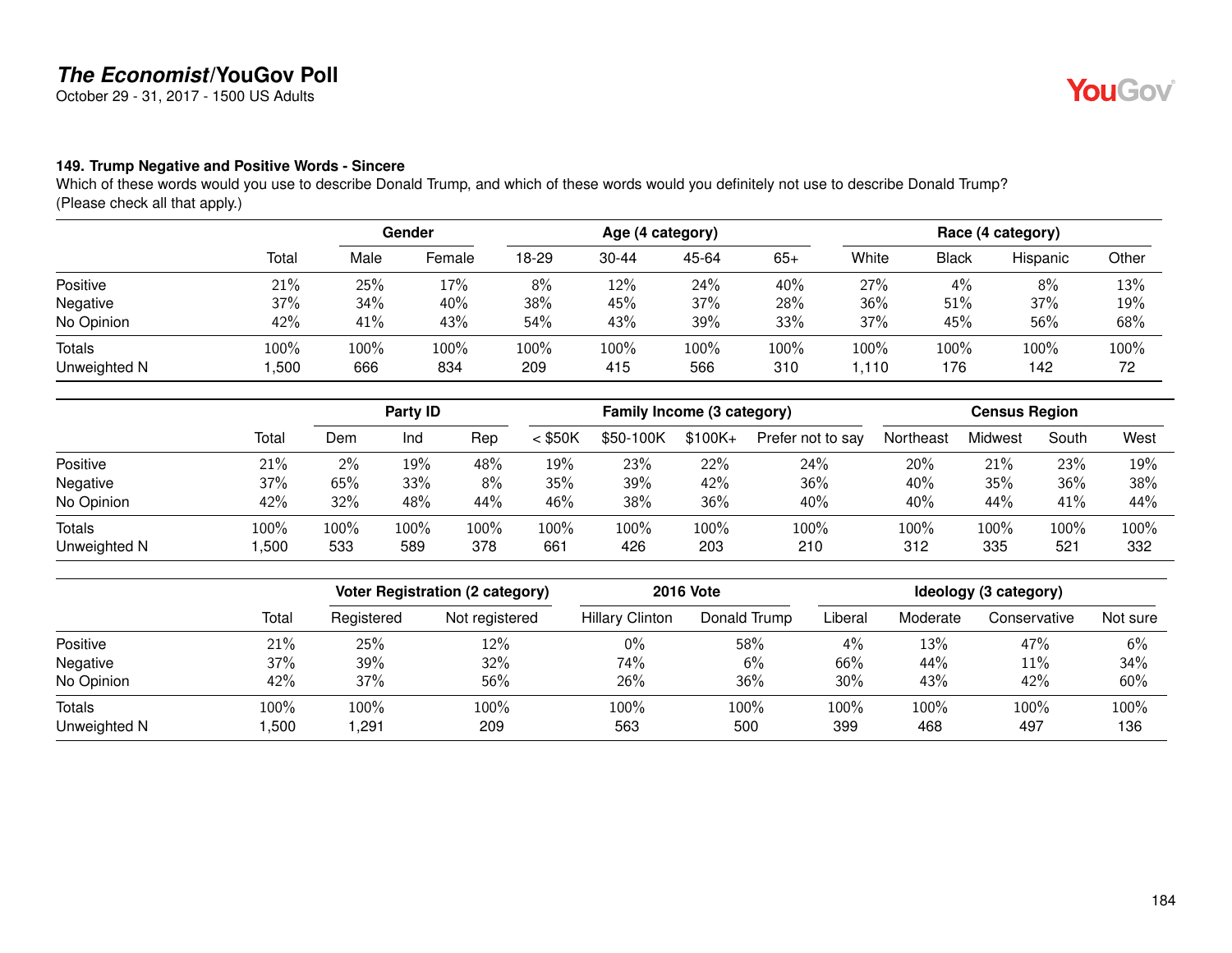October 29 - 31, 2017 - 1500 US Adults

#### **150. Trump Negative and Positive Words - Partisan**

Which of these words would you use to describe Donald Trump, and which of these words would you definitely not use to describe Donald Trump? (Please check all that apply.)

|                               |              | Gender      |             | Age (4 category) |             |             |             | Race (4 category) |              |             |            |
|-------------------------------|--------------|-------------|-------------|------------------|-------------|-------------|-------------|-------------------|--------------|-------------|------------|
|                               | Total        | Male        | Female      | 18-29            | $30 - 44$   | 45-64       | $65+$       | White             | <b>Black</b> | Hispanic    | Other      |
| Positive                      | 13%          | 17%         | 10%         | 10%              | 10%         | 18%         | 13%         | 15%               | 11%          | $9\%$       | 6%         |
| Negative                      | 19%          | 20%         | 18%         | 16%              | 16%         | 19%         | 26%         | 19%               | 21%          | 20%         | 17%        |
| No Opinion                    | 68%          | 62%         | 72%         | 74%              | 74%         | 63%         | 61%         | 66%               | 68%          | 72%         | 77%        |
| <b>Totals</b><br>Unweighted N | 100%<br>,500 | 100%<br>666 | 100%<br>834 | 100%<br>209      | 100%<br>415 | 100%<br>566 | 100%<br>310 | 100%<br>.110      | 100%<br>176  | 100%<br>142 | 100%<br>72 |

|                               |              |             | Party ID    |             |             | Family Income (3 category) |             |                   | <b>Census Region</b> |             |             |             |
|-------------------------------|--------------|-------------|-------------|-------------|-------------|----------------------------|-------------|-------------------|----------------------|-------------|-------------|-------------|
|                               | Total        | Dem         | Ind         | Rep         | $<$ \$50K   | \$50-100K                  | $$100K +$   | Prefer not to say | Northeast            | Midwest     | South       | West        |
| Positive                      | 13%          | 20%         | 10%         | $11\%$      | 11%         | 13%                        | 27%         | 13%               | 14%                  | 15%         | 13%         | 13%         |
| Negative                      | 19%          | 20%         | 16%         | 23%         | 18%         | 20%                        | 18%         | 21%               | 19%                  | 18%         | 21%         | 16%         |
| No Opinion                    | 68%          | 60%         | 74%         | 66%         | 71%         | 68%                        | 55%         | 65%               | 68%                  | 67%         | 66%         | 70%         |
| <b>Totals</b><br>Unweighted N | 100%<br>,500 | 100%<br>533 | 100%<br>589 | 100%<br>378 | 100%<br>661 | 100%<br>426                | 100%<br>203 | 100%<br>210       | 100%<br>312          | 100%<br>335 | 100%<br>521 | 100%<br>332 |

|              |       |            | <b>Voter Registration (2 category)</b> |                        | <b>2016 Vote</b> | Ideology (3 category) |          |              |          |
|--------------|-------|------------|----------------------------------------|------------------------|------------------|-----------------------|----------|--------------|----------|
|              | Total | Registered | Not registered                         | <b>Hillary Clinton</b> | Donald Trump     | Liberal               | Moderate | Conservative | Not sure |
| Positive     | 13%   | 16%        | 6%                                     | 26%                    | 8%               | 24%                   | 15%      | $9\%$        | 1%       |
| Negative     | 19%   | 21%        | 13%                                    | 19%                    | 28%              | 17%                   | 17%      | 27%          | 10%      |
| No Opinion   | 68%   | 62%        | 81%                                    | 55%                    | 64%              | 59%                   | 68%      | 64%          | 89%      |
| Totals       | 100%  | 100%       | 100%                                   | 100%                   | 100%             | 100%                  | 100%     | 100%         | 100%     |
| Unweighted N | ,500  | ,291       | 209                                    | 563                    | 500              | 399                   | 468      | 497          | 136      |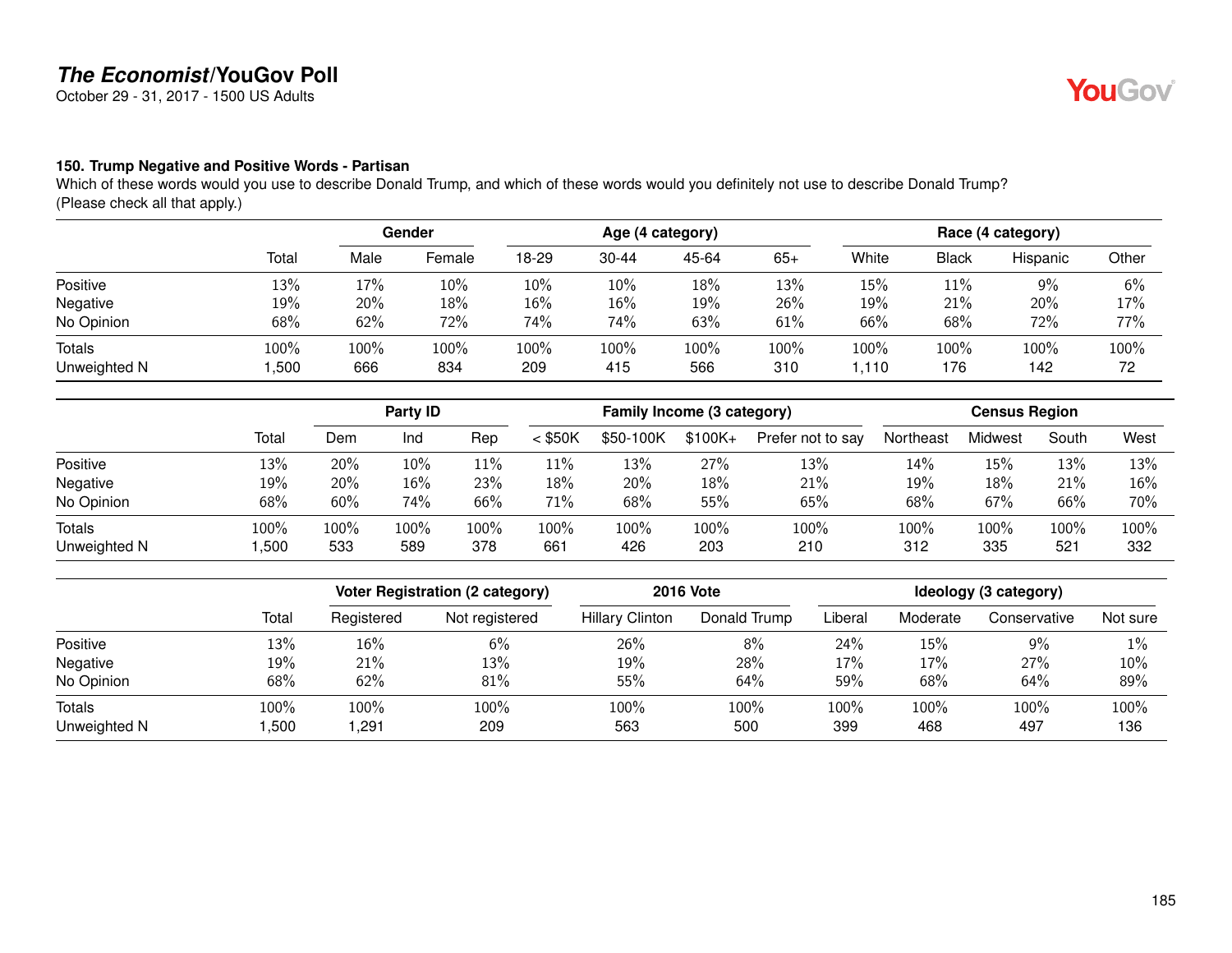October 29 - 31, 2017 - 1500 US Adults

#### **151. Trump Negative and Positive Words - Effective**

Which of these words would you use to describe Donald Trump, and which of these words would you definitely not use to describe Donald Trump? (Please check all that apply.)

|                               |              | Gender      |             | Age (4 category) |             |             |             | Race (4 category) |             |             |            |
|-------------------------------|--------------|-------------|-------------|------------------|-------------|-------------|-------------|-------------------|-------------|-------------|------------|
|                               | Total        | Male        | Female      | 18-29            | $30 - 44$   | 45-64       | $65+$       | White             | Black       | Hispanic    | Other      |
| Positive                      | 23%          | 27%         | 19%         | 14%              | 17%         | 25%         | 34%         | 28%               | 6%          | $10\%$      | 20%        |
| Negative                      | 35%          | 35%         | 35%         | 35%              | 40%         | 36%         | 28%         | 33%               | 49%         | 37%         | 25%        |
| No Opinion                    | 42%          | 39%         | 46%         | 51%              | 43%         | 39%         | 37%         | 39%               | 45%         | 53%         | 55%        |
| <b>Totals</b><br>Unweighted N | 100%<br>,500 | 100%<br>666 | 100%<br>834 | 100%<br>209      | 100%<br>415 | 100%<br>566 | 100%<br>310 | 100%<br>.110      | 100%<br>176 | 100%<br>142 | 100%<br>72 |

|                               |              |             | Party ID    |             |             | Family Income (3 category) |             |                   | <b>Census Region</b> |             |             |             |
|-------------------------------|--------------|-------------|-------------|-------------|-------------|----------------------------|-------------|-------------------|----------------------|-------------|-------------|-------------|
|                               | Total        | Dem         | Ind         | Rep         | $<$ \$50K   | \$50-100K                  | $$100K +$   | Prefer not to say | Northeast            | Midwest     | South       | West        |
| Positive                      | 23%          | 4%          | 21%         | 49%         | 20%         | 26%                        | 23%         | 24%               | 20%                  | 23%         | 26%         | 20%         |
| Negative                      | 35%          | 61%         | 32%         | 9%          | 35%         | 34%                        | 40%         | 34%               | 38%                  | 33%         | 36%         | 32%         |
| No Opinion                    | 42%          | 36%         | 47%         | 42%         | 45%         | 40%                        | 36%         | 42%               | 42%                  | 44%         | 38%         | 48%         |
| <b>Totals</b><br>Unweighted N | 100%<br>,500 | 100%<br>533 | 100%<br>589 | 100%<br>378 | 100%<br>661 | 100%<br>426                | 100%<br>203 | 100%<br>210       | 100%<br>312          | 100%<br>335 | 100%<br>521 | 100%<br>332 |

|              |       |            | <b>Voter Registration (2 category)</b> |                        | <b>2016 Vote</b> | Ideology (3 category) |          |              |          |
|--------------|-------|------------|----------------------------------------|------------------------|------------------|-----------------------|----------|--------------|----------|
|              | Total | Registered | Not registered                         | <b>Hillary Clinton</b> | Donald Trump     | Liberal               | Moderate | Conservative | Not sure |
| Positive     | 23%   | 26%        | 14%                                    | 2%                     | 58%              | $4\%$                 | 14%      | 48%          | 12%      |
| Negative     | 35%   | 37%        | $30\%$                                 | 69%                    | 5%               | 61%                   | 43%      | $11\%$       | 32%      |
| No Opinion   | 42%   | 37%        | 56%                                    | 29%                    | 37%              | 35%                   | 43%      | 41%          | 56%      |
| Totals       | 100%  | 100%       | LOO%                                   | 100%                   | 100%             | 100%                  | 100%     | 100%         | 100%     |
| Unweighted N | ,500  | ,291       | 209                                    | 563                    | 500              | 399                   | 468      | 497          | 136      |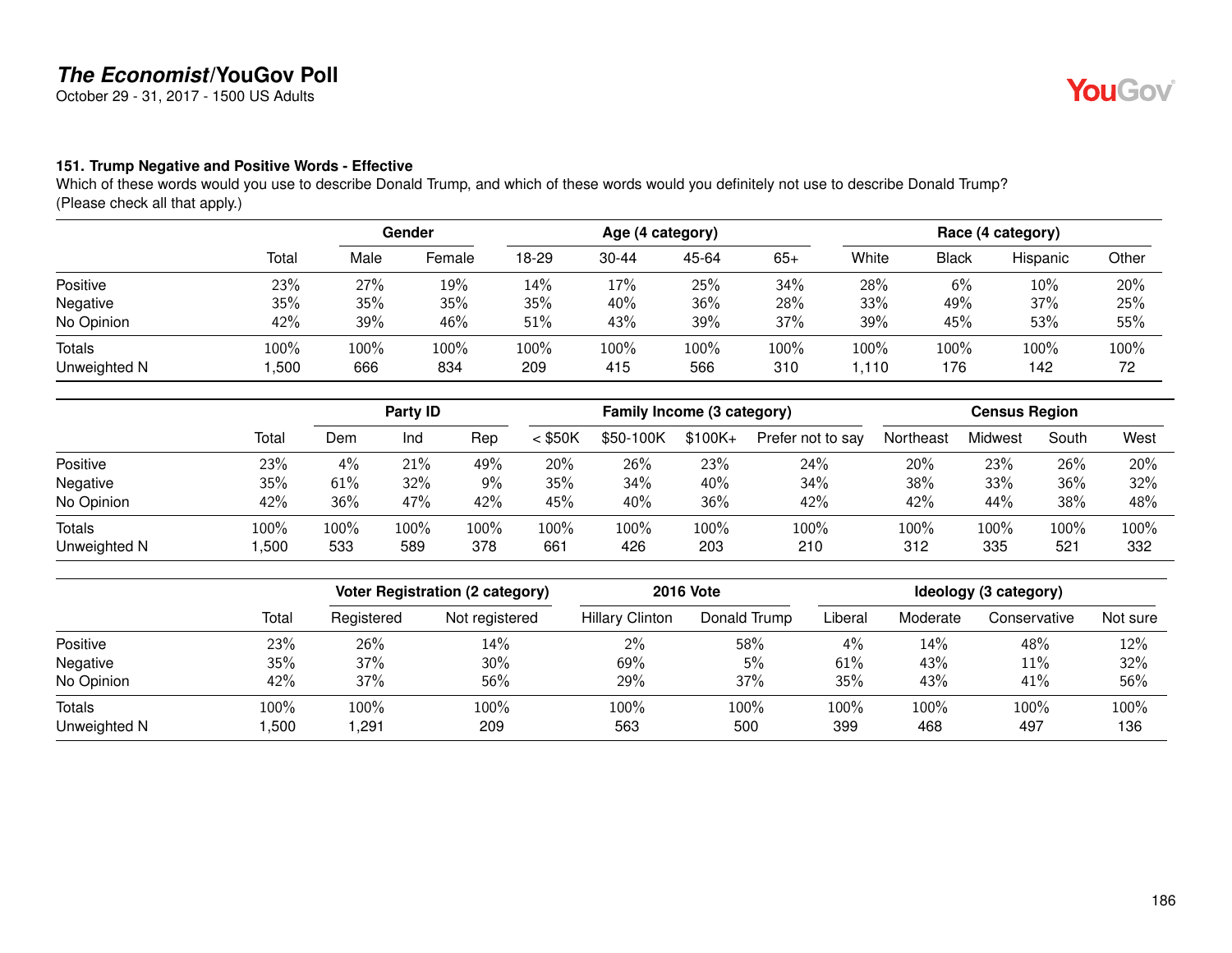October 29 - 31, 2017 - 1500 US Adults

#### **152. Trump Negative and Positive Words - Exciting**

Which of these words would you use to describe Donald Trump, and which of these words would you definitely not use to describe Donald Trump? (Please check all that apply.)

|                               |              | Gender      |             | Age (4 category) |             |             |             | Race (4 category) |             |             |            |
|-------------------------------|--------------|-------------|-------------|------------------|-------------|-------------|-------------|-------------------|-------------|-------------|------------|
|                               | Total        | Male        | Female      | 18-29            | $30 - 44$   | 45-64       | $65+$       | White             | Black       | Hispanic    | Other      |
| Positive                      | 15%          | 19%         | 11%         | 10%              | 12%         | 17%         | 20%         | 17%               | 6%          | 12%         | 12%        |
| Negative                      | 26%          | 23%         | 29%         | 25%              | 29%         | 30%         | 18%         | 24%               | 36%         | 32%         | 19%        |
| No Opinion                    | 59%          | 57%         | 60%         | 65%              | 60%         | 52%         | 62%         | 58%               | 58%         | 56%         | 69%        |
| <b>Totals</b><br>Unweighted N | 100%<br>,500 | 100%<br>666 | 100%<br>834 | 100%<br>209      | 100%<br>415 | 100%<br>566 | 100%<br>310 | 100%<br>.110      | 100%<br>176 | 100%<br>142 | 100%<br>72 |

|                               |              |             | Party ID    |             |             | Family Income (3 category) |             |                   | <b>Census Region</b> |             |             |             |
|-------------------------------|--------------|-------------|-------------|-------------|-------------|----------------------------|-------------|-------------------|----------------------|-------------|-------------|-------------|
|                               | Total        | Dem         | Ind         | Rep         | $<$ \$50K   | \$50-100K                  | $$100K +$   | Prefer not to say | Northeast            | Midwest     | South       | West        |
| Positive                      | 15%          | $2\%$       | 12%         | 35%         | 12%         | 17%                        | 20%         | 17%               | 14%                  | 15%         | 16%         | 14%         |
| Negative                      | 26%          | 41%         | 24%         | 12%         | 26%         | 24%                        | 29%         | 28%               | 28%                  | 24%         | 26%         | 28%         |
| No Opinion                    | 59%          | 57%         | 64%         | 53%         | 62%         | 58%                        | 51%         | 54%               | 58%                  | 62%         | 58%         | 59%         |
| <b>Totals</b><br>Unweighted N | 100%<br>,500 | 100%<br>533 | 100%<br>589 | 100%<br>378 | 100%<br>661 | 100%<br>426                | 100%<br>203 | 100%<br>210       | 100%<br>312          | 100%<br>335 | 100%<br>521 | 100%<br>332 |

|              |       |            | <b>Voter Registration (2 category)</b> |                        | <b>2016 Vote</b> | Ideology (3 category) |          |              |          |
|--------------|-------|------------|----------------------------------------|------------------------|------------------|-----------------------|----------|--------------|----------|
|              | Total | Registered | Not registered                         | <b>Hillary Clinton</b> | Donald Trump     | Liberal               | Moderate | Conservative | Not sure |
| Positive     | 15%   | 17%        | 9%                                     | $1\%$                  | 36%              | $4\%$                 | 9%       | 32%          | 7%       |
| Negative     | 26%   | 27%        | 24%                                    | 47%                    | 9%               | 42%                   | 29%      | 14%          | 22%      |
| No Opinion   | 59%   | 56%        | 67%                                    | 51%                    | 55%              | 54%                   | 62%      | 54%          | 71%      |
| Totals       | 100%  | 100%       | 100%                                   | 100%                   | 100%             | 100%                  | 100%     | 100%         | 100%     |
| Unweighted N | ,500  | ,291       | 209                                    | 563                    | 500              | 399                   | 468      | 497          | 136      |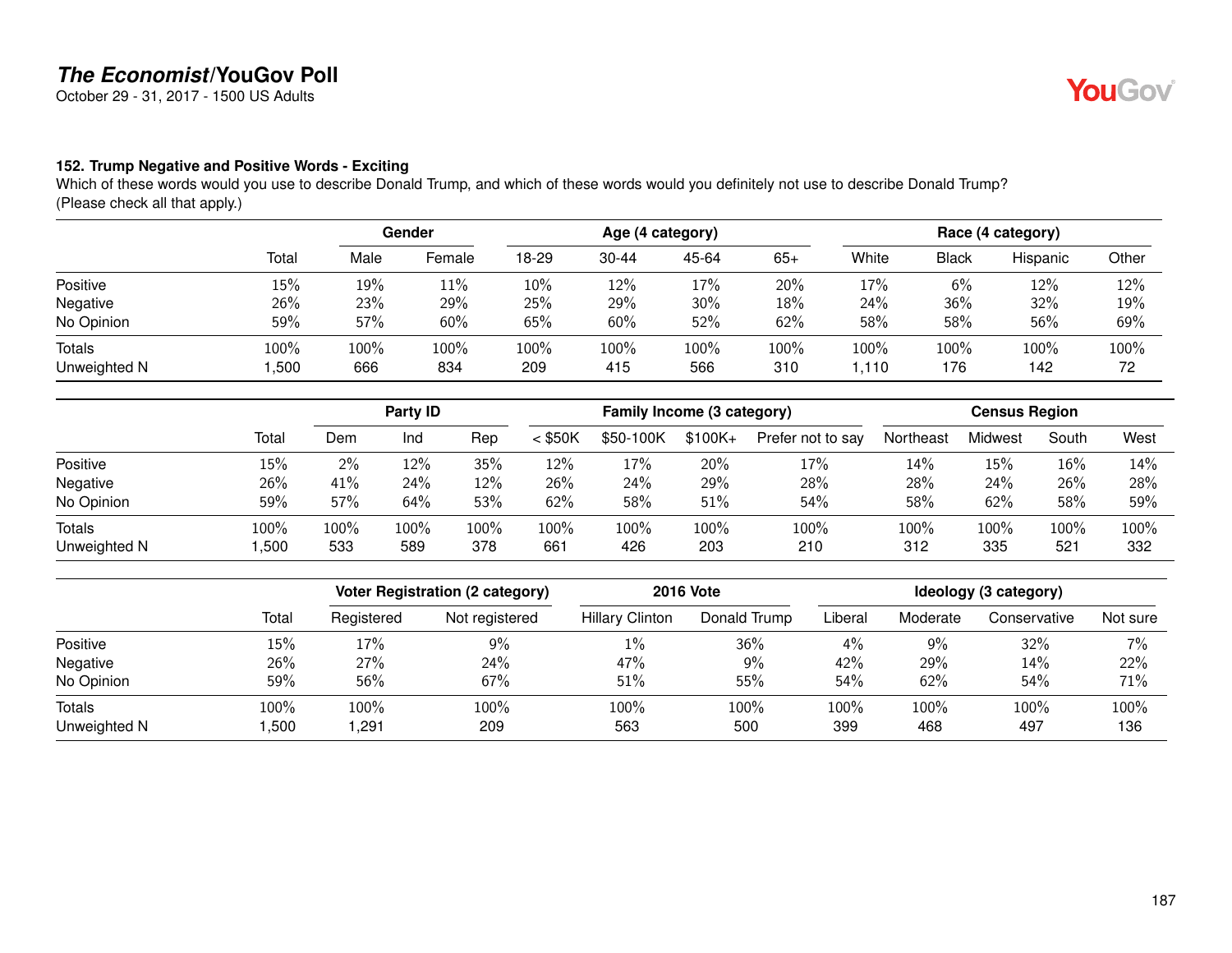October 29 - 31, 2017 - 1500 US Adults

#### **153. Trump Negative and Positive Words - Steady**

Which of these words would you use to describe Donald Trump, and which of these words would you definitely not use to describe Donald Trump? (Please check all that apply.)

|                               |              | Gender      |             | Age (4 category) |             |             |             | Race (4 category) |             |             |            |
|-------------------------------|--------------|-------------|-------------|------------------|-------------|-------------|-------------|-------------------|-------------|-------------|------------|
|                               | Total        | Male        | Female      | 18-29            | $30 - 44$   | 45-64       | $65+$       | White             | Black       | Hispanic    | Other      |
| Positive                      | 14%          | 17%         | 11%         | 6%               | 11%         | 16%         | 23%         | 16%               | 8%          | $10\%$      | 12%        |
| Negative                      | 31%          | 30%         | 33%         | 28%              | 34%         | 35%         | 26%         | 32%               | 31%         | 33%         | 19%        |
| No Opinion                    | 54%          | 53%         | 55%         | 65%              | 55%         | 49%         | 52%         | 52%               | 61%         | 57%         | 69%        |
| <b>Totals</b><br>Unweighted N | 100%<br>,500 | 100%<br>666 | 100%<br>834 | 100%<br>209      | 100%<br>415 | 100%<br>566 | 100%<br>310 | 100%<br>.110      | 100%<br>176 | 100%<br>142 | 100%<br>72 |

|                               |              |             | Party ID    |             |             | Family Income (3 category) |             |                   | <b>Census Region</b> |             |             |             |
|-------------------------------|--------------|-------------|-------------|-------------|-------------|----------------------------|-------------|-------------------|----------------------|-------------|-------------|-------------|
|                               | Total        | Dem         | Ind         | Rep         | $<$ \$50K   | \$50-100K                  | $$100K +$   | Prefer not to say | Northeast            | Midwest     | South       | West        |
| Positive                      | 14%          | $2\%$       | 12%         | 32%         | 12%         | 18%                        | 13%         | 15%               | 13%                  | 17%         | 16%         | 10%         |
| Negative                      | 31%          | 50%         | 27%         | 16%         | 29%         | 32%                        | 44%         | 30%               | 33%                  | 29%         | 30%         | 35%         |
| No Opinion                    | 54%          | 48%         | 60%         | 52%         | 59%         | 49%                        | 44%         | 56%               | 55%                  | 54%         | 54%         | 55%         |
| <b>Totals</b><br>Unweighted N | 100%<br>,500 | 100%<br>533 | 100%<br>589 | 100%<br>378 | 100%<br>661 | 100%<br>426                | 100%<br>203 | 100%<br>210       | 100%<br>312          | 100%<br>335 | 100%<br>521 | 100%<br>332 |

|              |       |            | <b>Voter Registration (2 category)</b> |                        | <b>2016 Vote</b> | Ideology (3 category) |          |              |          |
|--------------|-------|------------|----------------------------------------|------------------------|------------------|-----------------------|----------|--------------|----------|
|              | Total | Registered | Not registered                         | <b>Hillary Clinton</b> | Donald Trump     | Liberal               | Moderate | Conservative | Not sure |
| Positive     | 14%   | 17%        | 7%                                     | $1\%$                  | 35%              | 3%                    | 8%       | 32%          | 3%       |
| Negative     | 31%   | 34%        | 25%                                    | 61%                    | 11%              | 56%                   | 34%      | 17%          | 19%      |
| No Opinion   | 54%   | 49%        | 68%                                    | 38%                    | 54%              | 42%                   | 57%      | 51%          | 78%      |
| Totals       | 100%  | 100%       | 100%                                   | 100%                   | 100%             | 100%                  | 100%     | 100%         | 100%     |
| Unweighted N | ,500  | ,291       | 209                                    | 563                    | 500              | 399                   | 468      | 497          | 136      |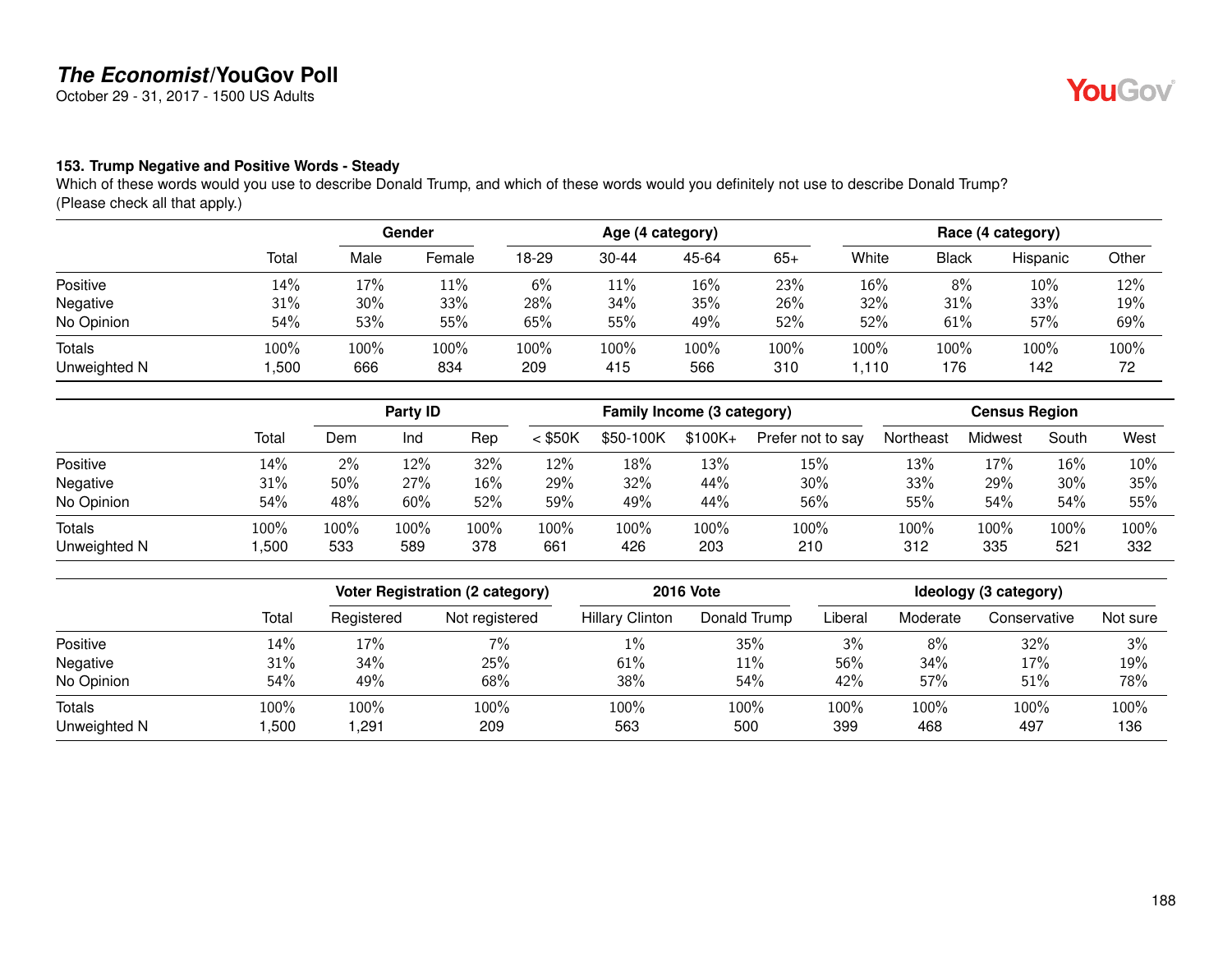October 29 - 31, 2017 - 1500 US Adults

#### **154. Trump Negative and Positive Words - Hypocritical**

Which of these words would you use to describe Donald Trump, and which of these words would you definitely not use to describe Donald Trump? (Please check all that apply.)

|                               |              | Gender      |             | Age (4 category) |                |             |             | Race (4 category) |              |             |            |
|-------------------------------|--------------|-------------|-------------|------------------|----------------|-------------|-------------|-------------------|--------------|-------------|------------|
|                               | Total        | Male        | Female      | 18-29            | $30 - 44$      | 45-64       | $65+$       | White             | <b>Black</b> | Hispanic    | Other      |
| Positive                      | 42%          | 40%         | 45%         | 46%              | 42%            | 45%         | 35%         | 39%               | 61%          | 45%         | 32%        |
| Negative                      | 18%          | 22%         | 14%         | 8%               | $11\%$         | 19%         | 35%         | 22%               | 4%           | 10%         | 12%        |
| No Opinion                    | 40%          | 38%         | 41%         | 46%              | 47%            | 36%         | 30%         | 38%               | 36%          | 45%         | 56%        |
| <b>Totals</b><br>Unweighted N | 100%<br>,500 | 100%<br>666 | 100%<br>834 | 100%<br>209      | $100\%$<br>415 | 100%<br>566 | 100%<br>310 | 100%<br>1,110     | 100%<br>176  | 100%<br>142 | 100%<br>72 |

|                        |              |             | Party ID    |             | Family Income (3 category) |             |             |                   | <b>Census Region</b> |             |             |             |
|------------------------|--------------|-------------|-------------|-------------|----------------------------|-------------|-------------|-------------------|----------------------|-------------|-------------|-------------|
|                        | Total        | Dem         | Ind         | Rep         | $<$ \$50K                  | \$50-100K   | $$100K +$   | Prefer not to say | Northeast            | Midwest     | South       | West        |
| Positive               | 42%          | 71%         | 41%         | 10%         | 42%                        | 45%         | 43%         | 40%               | 47%                  | 44%         | 39%         | 42%         |
| Negative               | 18%          | $2\%$       | 17%         | 38%         | 16%                        | 18%         | 20%         | 23%               | 16%                  | 18%         | 20%         | 16%         |
| No Opinion             | 40%          | 27%         | 42%         | 52%         | 43%                        | 37%         | 37%         | 38%               | 37%                  | 38%         | 41%         | 42%         |
| Totals<br>Unweighted N | 100%<br>,500 | 100%<br>533 | 100%<br>589 | 100%<br>378 | 100%<br>661                | 100%<br>426 | 100%<br>203 | 100%<br>210       | 100%<br>312          | 100%<br>335 | 100%<br>521 | 100%<br>332 |

|              |       |            | Voter Registration (2 category) | <b>2016 Vote</b>       | Ideology (3 category) |         |          |              |          |
|--------------|-------|------------|---------------------------------|------------------------|-----------------------|---------|----------|--------------|----------|
|              | Total | Registered | Not registered                  | <b>Hillary Clinton</b> | Donald Trump          | Liberal | Moderate | Conservative | Not sure |
| Positive     | 42%   | 43%        | 40%                             | 80%                    | 8%                    | 72%     | 51%      | 15%          | 38%      |
| Negative     | 18%   | 21%        | 11%                             | $2\%$                  | 47%                   | $1\%$   | 11%      | 40%          | 9%       |
| No Opinion   | 40%   | 36%        | 49%                             | 19%                    | 45%                   | 26%     | 38%      | 45%          | 53%      |
| Totals       | 100%  | 100%       | 100%                            | 100%                   | 100%                  | 100%    | 100%     | 100%         | 100%     |
| Unweighted N | ,500  | ,291       | 209                             | 563                    | 500                   | 399     | 468      | 497          | 136      |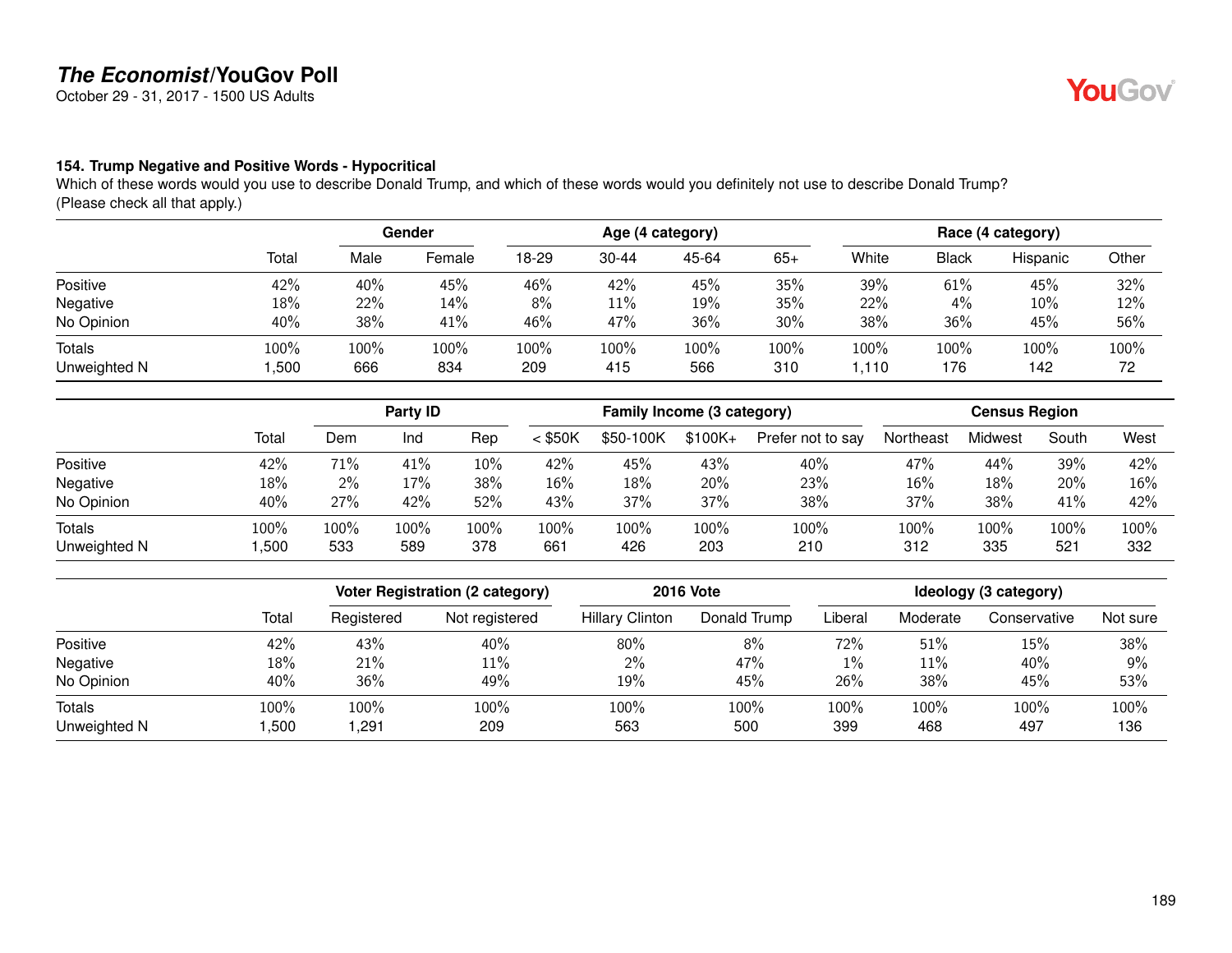October 29 - 31, 2017 - 1500 US Adults

#### **155. Trump Negative and Positive Words - Arrogant**

Which of these words would you use to describe Donald Trump, and which of these words would you definitely not use to describe Donald Trump? (Please check all that apply.)

|                               |              |                | Gender      |             | Age (4 category) |             |             |               | Race (4 category) |             |            |  |
|-------------------------------|--------------|----------------|-------------|-------------|------------------|-------------|-------------|---------------|-------------------|-------------|------------|--|
|                               | Total        | Male           | Female      | 18-29       | $30 - 44$        | 45-64       | $65+$       | White         | <b>Black</b>      | Hispanic    | Other      |  |
| Positive                      | 62%          | 57%            | 67%         | 60%         | 63%              | 67%         | 54%         | 61%           | 76%               | 59%         | 48%        |  |
| Negative                      | $11\%$       | 14%            | 8%          | 7%          | 8%               | 11%         | 19%         | 13%           | 3%                | $7\%$       | 11%        |  |
| No Opinion                    | 27%          | 29%            | 25%         | 33%         | 29%              | 22%         | 27%         | 26%           | 21%               | 33%         | 40%        |  |
| <b>Totals</b><br>Unweighted N | 100%<br>,500 | $100\%$<br>666 | 100%<br>834 | 100%<br>209 | 100%<br>415      | 100%<br>566 | 100%<br>310 | 100%<br>1,110 | 100%<br>176       | 100%<br>142 | 100%<br>72 |  |

|                               |              | Party ID    |             |             | Family Income (3 category) |             |             |                   | <b>Census Region</b> |             |             |             |
|-------------------------------|--------------|-------------|-------------|-------------|----------------------------|-------------|-------------|-------------------|----------------------|-------------|-------------|-------------|
|                               | Total        | Dem         | Ind         | Rep         | $<$ \$50K                  | \$50-100K   | $$100K +$   | Prefer not to say | Northeast            | Midwest     | South       | West        |
| Positive                      | 62%          | 85%         | 58%         | 40%         | 61%                        | 62%         | 70%         | 59%               | 64%                  | 60%         | 61%         | 64%         |
| Negative                      | $11\%$       | 2%          | 10%         | 25%         | $11\%$                     | $11\%$      | 9%          | 14%               | 9%                   | 11%         | 12%         | 11%         |
| No Opinion                    | 27%          | 13%         | 32%         | 36%         | 28%                        | 27%         | 21%         | 27%               | 27%                  | 30%         | 27%         | 25%         |
| <b>Totals</b><br>Unweighted N | 100%<br>,500 | 100%<br>533 | 100%<br>589 | 100%<br>378 | 100%<br>661                | 100%<br>426 | 100%<br>203 | 100%<br>210       | 100%<br>312          | 100%<br>335 | 100%<br>521 | 100%<br>332 |

|              |       |            | <b>Voter Registration (2 category)</b> | <b>2016 Vote</b>       | Ideology (3 category) |         |          |              |          |
|--------------|-------|------------|----------------------------------------|------------------------|-----------------------|---------|----------|--------------|----------|
|              | Total | Registered | Not registered                         | <b>Hillary Clinton</b> | Donald Trump          | Liberal | Moderate | Conservative | Not sure |
| Positive     | 62%   | 64%        | 56%                                    | 91%                    | 34%                   | 83%     | 70%      | 39%          | 62%      |
| Negative     | 11%   | 12%        | 8%                                     | $1\%$                  | 28%                   | $2\%$   | 6%       | 25%          | 6%       |
| No Opinion   | 27%   | 23%        | 36%                                    | 8%                     | 38%                   | 15%     | 23%      | 36%          | 33%      |
| Totals       | 100%  | 100%       | LOO%                                   | 100%                   | 100%                  | 100%    | 100%     | 100%         | 100%     |
| Unweighted N | ,500  | ,291       | 209                                    | 563                    | 500                   | 399     | 468      | 497          | 136      |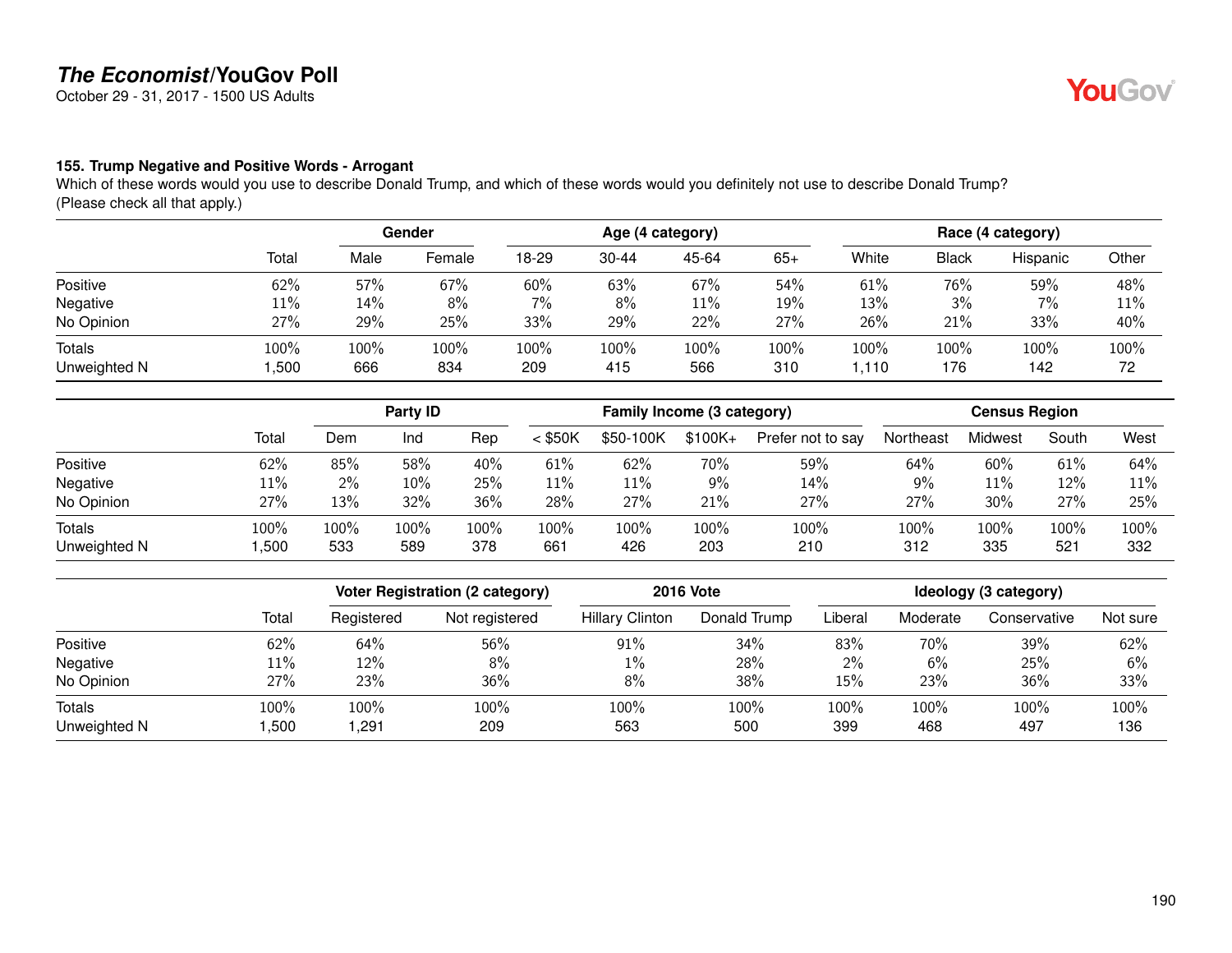October 29 - 31, 2017 - 1500 US Adults

#### **156. Trump Perceived Ideology**

Would you say Donald Trump is...

|                   |       | Gender |        |       |           | Age (4 category) |       | Race (4 category) |              |          |       |  |
|-------------------|-------|--------|--------|-------|-----------|------------------|-------|-------------------|--------------|----------|-------|--|
|                   | Total | Male   | Female | 18-29 | $30 - 44$ | 45-64            | $65+$ | White             | <b>Black</b> | Hispanic | Other |  |
| Very liberal      | 3%    | 2%     | 3%     | $1\%$ | 4%        | 4%               | $1\%$ | 2%                | $7\%$        | 5%       | 0%    |  |
| Liberal           | 4%    | 5%     | 3%     | 7%    | 3%        | 3%               | 2%    | 3%                | 4%           | 2%       | 9%    |  |
| Moderate          | 19%   | 22%    | 16%    | 19%   | 17%       | 19%              | 23%   | 21%               | 8%           | 18%      | 26%   |  |
| Conservative      | 27%   | 32%    | 23%    | 23%   | 24%       | 28%              | 35%   | 32%               | 13%          | 21%      | 19%   |  |
| Very conservative | 16%   | 15%    | 17%    | 21%   | 16%       | 15%              | 13%   | 15%               | 24%          | 12%      | 12%   |  |
| Not sure          | 31%   | 24%    | 38%    | 30%   | 36%       | 31%              | 28%   | 27%               | 43%          | 41%      | 35%   |  |
| Totals            | 100%  | 100%   | 100%   | 100%  | 100%      | 100%             | 100%  | 100%              | 100%         | 100%     | 100%  |  |
| Unweighted N      | ,489  | 664    | 825    | 206   | 412       | 563              | 308   | 1.101             | 174          | 142      | 72    |  |

|                   |       |      | Party ID |       |           | Family Income (3 category) |           |                   |           | <b>Census Region</b> |       |       |  |
|-------------------|-------|------|----------|-------|-----------|----------------------------|-----------|-------------------|-----------|----------------------|-------|-------|--|
|                   | Total | Dem  | Ind      | Rep   | $<$ \$50K | \$50-100K                  | $$100K +$ | Prefer not to say | Northeast | Midwest              | South | West  |  |
| Very liberal      | 3%    | 4%   | 3%       | $1\%$ | 3%        | $2\%$                      | 5%        | $1\%$             | 4%        | 2%                   | 4%    | $1\%$ |  |
| Liberal           | 4%    | 2%   | 4%       | 5%    | 4%        | 3%                         | 3%        | 4%                | 3%        | 2%                   | 5%    | 3%    |  |
| Moderate          | 19%   | 7%   | 21%      | 32%   | 17%       | 21%                        | 21%       | 20%               | 18%       | 20%                  | 19%   | 21%   |  |
| Conservative      | 27%   | 21%  | 22%      | 43%   | 20%       | 35%                        | 34%       | 31%               | 29%       | 29%                  | 28%   | 24%   |  |
| Very conservative | 16%   | 28%  | 11%      | 10%   | 19%       | 12%                        | 13%       | 14%               | 16%       | 20%                  | 13%   | 17%   |  |
| Not sure          | 31%   | 37%  | 39%      | 9%    | 35%       | 27%                        | 24%       | 30%               | 30%       | 28%                  | 31%   | 34%   |  |
| <b>Totals</b>     | 100%  | 100% | 100%     | 100%  | 100%      | 100%                       | 100%      | 100%              | 100%      | 100%                 | 100%  | 100%  |  |
| Unweighted N      | ,489  | 531  | 582      | 376   | 655       | 424                        | 203       | 207               | 308       | 334                  | 516   | 331   |  |

|                   |       |            | Voter Registration (2 category) | <b>2016 Vote</b>       |              |         | Ideology (3 category) |              |          |  |  |  |
|-------------------|-------|------------|---------------------------------|------------------------|--------------|---------|-----------------------|--------------|----------|--|--|--|
|                   | Total | Registered | Not registered                  | <b>Hillary Clinton</b> | Donald Trump | Liberal | Moderate              | Conservative | Not sure |  |  |  |
| Very liberal      | 3%    | 3%         | 3%                              | 4%                     | $1\%$        | 2%      | 2%                    | $4\%$        | 3%       |  |  |  |
| Liberal           | 4%    | 3%         | 6%                              | $2\%$                  | 3%           | $2\%$   | 8%                    | 3%           | 0%       |  |  |  |
| Moderate          | 19%   | 21%        | 16%                             | 5%                     | 34%          | $10\%$  | 23%                   | 28%          | 6%       |  |  |  |
| Conservative      | 27%   | 31%        | 17%                             | 21%                    | 47%          | 26%     | 21%                   | 42%          | $7\%$    |  |  |  |
| Very conservative | 16%   | 15%        | 17%                             | 27%                    | 8%           | 32%     | 13%                   | 11%          | 7%       |  |  |  |

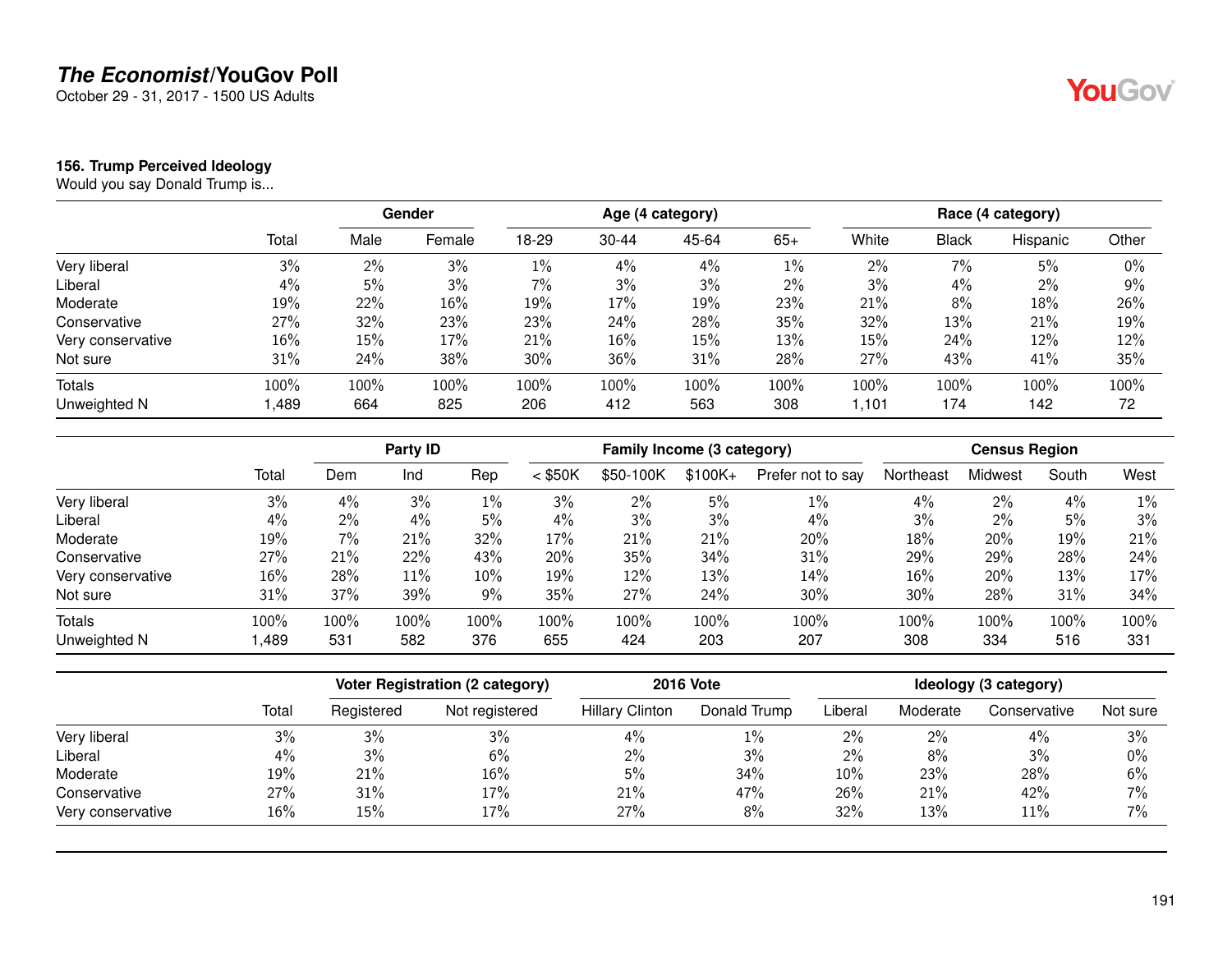October 29 - 31, 2017 - 1500 US Adults

|--|

|                        |              |              | Voter Registration (2 category) | <b>2016 Vote</b>       | Ideology (3 category) |             |             |              |             |  |
|------------------------|--------------|--------------|---------------------------------|------------------------|-----------------------|-------------|-------------|--------------|-------------|--|
|                        | Total        | Registered   | Not registered                  | <b>Hillary Clinton</b> | Donald Trump          | Liberal     | Moderate    | Conservative | Not sure    |  |
| Not sure               | 31%          | 27%          | 41%                             | 42%                    | 6%                    | 27%         | 34%         | 13%          | 76%         |  |
| Totals<br>Unweighted N | 100%<br>,489 | 100%<br>281. | 100%<br>208                     | 100%<br>560            | 100%<br>498           | 100%<br>396 | 100%<br>464 | 100%<br>496  | 100%<br>133 |  |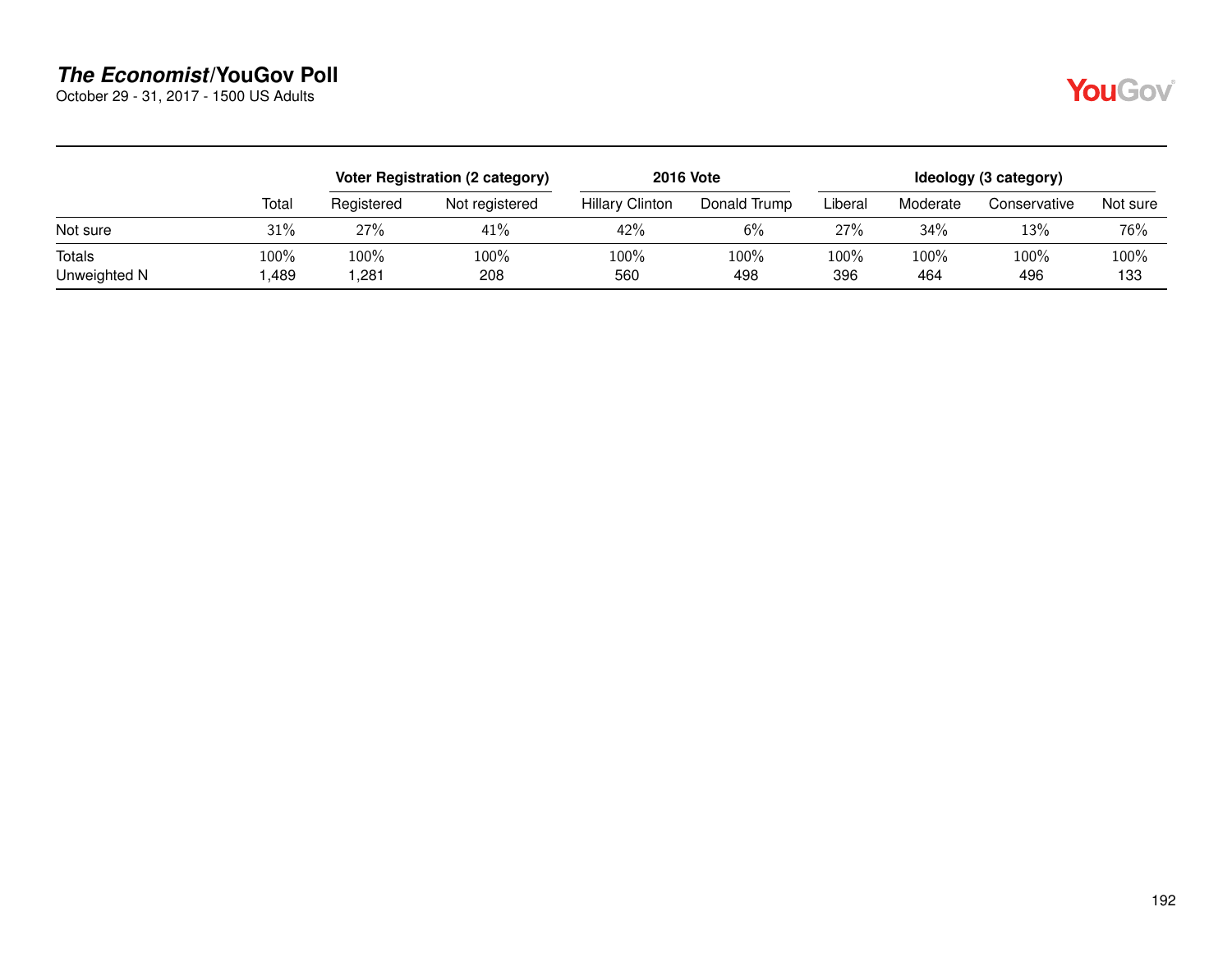October 29 - 31, 2017 - 1500 US Adults

#### **157. Trump Sincerity**

Do you think Donald Trump...

|                       |        | Gender |        | Age (4 category) |           |       |       | Race (4 category) |              |          |       |
|-----------------------|--------|--------|--------|------------------|-----------|-------|-------|-------------------|--------------|----------|-------|
|                       | Total  | Male   | Female | 18-29            | $30 - 44$ | 45-64 | $65+$ | White             | <b>Black</b> | Hispanic | Other |
| Says what he believes | 50%    | 51%    | 49%    | 45%              | 43%       | 52%   | 61%   | 54%               | 35%          | 44%      | 46%   |
| Says what he thinks   |        |        |        |                  |           |       |       |                   |              |          |       |
| people want to hear   | 34%    | 36%    | 32%    | 35%              | 34%       | 36%   | 31%   | 33%               | 42%          | 36%      | 32%   |
| Not sure              | 15%    | 13%    | 18%    | 20%              | 23%       | 12%   | 8%    | 13%               | 22%          | 20%      | 22%   |
| Totals                | 100%   | 100%   | 100%   | 100%             | 100%      | 100%  | 100%  | 100%              | 100%         | 100%     | 100%  |
| Unweighted N          | 487, ا | 663    | 824    | 205              | 410       | 563   | 309   | 101, ا            | 173          | 141      | 72    |

|                       |       | Party ID |      |      | Family Income (3 category) |           |          |                   | <b>Census Region</b> |                |       |      |
|-----------------------|-------|----------|------|------|----------------------------|-----------|----------|-------------------|----------------------|----------------|-------|------|
|                       | Total | Dem      | Ind  | Rep  | $<$ \$50K                  | \$50-100K | $$100K+$ | Prefer not to say | Northeast            | <b>Midwest</b> | South | West |
| Says what he believes | 50%   | 26%      | 51%  | 79%  | 50%                        | 53%       | 51%      | 48%               | 46%                  | 51%            | 52%   | 50%  |
| Says what he thinks   |       |          |      |      |                            |           |          |                   |                      |                |       |      |
| people want to hear   | 34%   | 62%      | 27%  | 13%  | 33%                        | 34%       | 41%      | 34%               | 38%                  | 35%            | 33%   | 32%  |
| Not sure              | 15%   | 12%      | 22%  | 8%   | 18%                        | 13%       | 8%       | 18%               | 16%                  | 14%            | 15%   | 18%  |
| <b>Totals</b>         | 100%  | 100%     | 100% | 100% | 100%                       | 100%      | 100%     | 100%              | 100%                 | 100%           | 100%  | 100% |
| Unweighted N          | .487  | 530      | 582  | 375  | 654                        | 424       | 202      | 207               | 308                  | 334            | 516   | 329  |

|                       |       | <b>Voter Registration (2 category)</b> |                |                        | <b>2016 Vote</b> | Ideology (3 category) |          |              |          |  |
|-----------------------|-------|----------------------------------------|----------------|------------------------|------------------|-----------------------|----------|--------------|----------|--|
|                       | Total | Registered                             | Not registered | <b>Hillary Clinton</b> | Donald Trump     | Liberal               | Moderate | Conservative | Not sure |  |
| Says what he believes | 50%   | 52%                                    | 46%            | 24%                    | 87%              | 26%                   | 45%      | 77%          | 40%      |  |
| Says what he thinks   |       |                                        |                |                        |                  |                       |          |              |          |  |
| people want to hear   | 34%   | 35%                                    | 31%            | 65%                    | 8%               | 60%                   | 41%      | 13%          | 26%      |  |
| Not sure              | 15%   | 12%                                    | 23%            | 12%                    | 6%               | 14%                   | 14%      | 10%          | 34%      |  |
| Totals                | 100%  | 100%                                   | 100%           | 100%                   | 100%             | 100%                  | 100%     | 100%         | 100%     |  |
| Unweighted N          | ,487  | ,281                                   | 206            | 560                    | 498              | 396                   | 464      | 495          | 132      |  |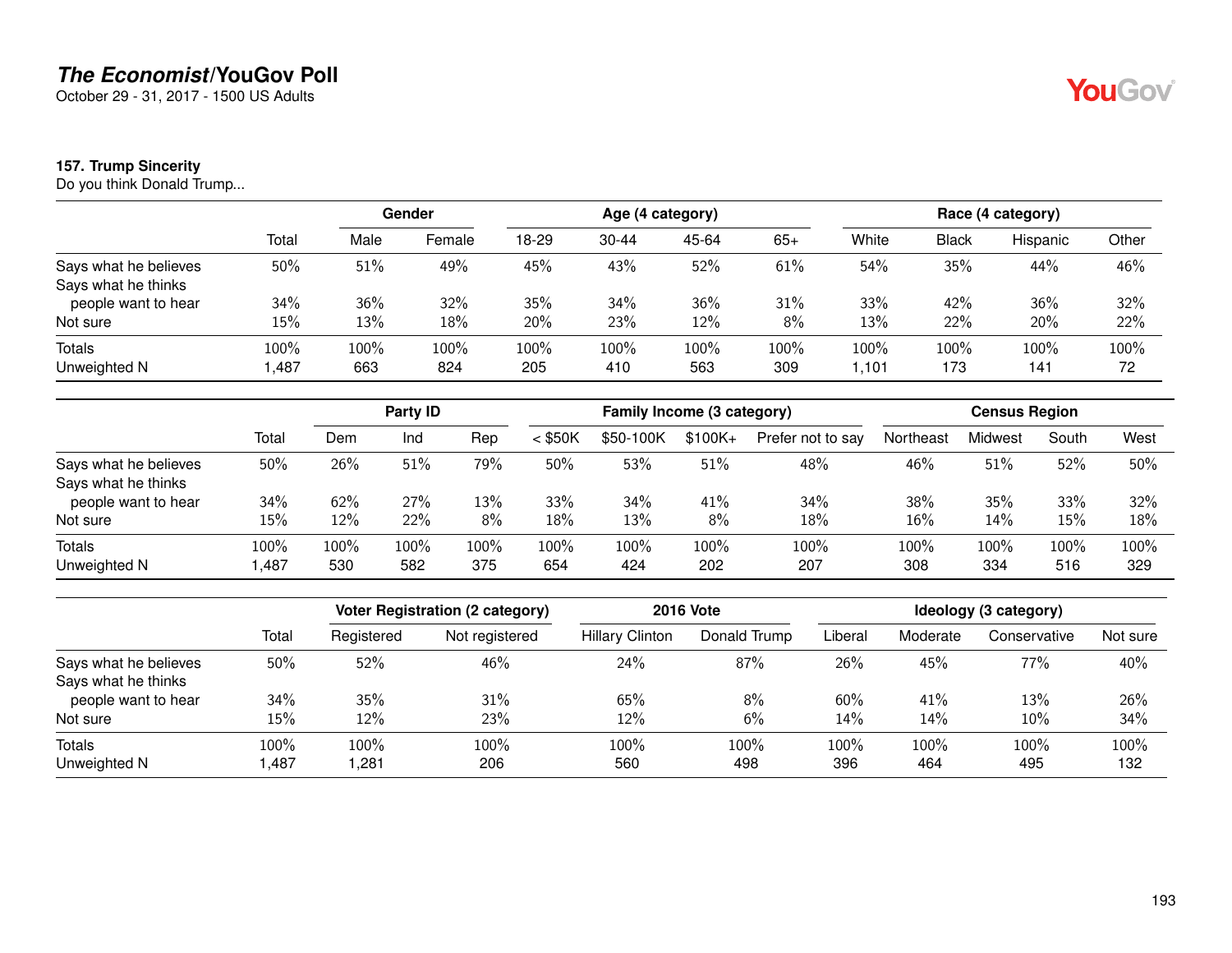October 29 - 31, 2017 - 1500 US Adults

#### **158. Trump Cares about People Like You**

How much do you think Donald Trump cares about the needs and problems of people like you?

|                     |        | Gender |        | Age (4 category) |           |       |       | Race (4 category) |       |          |       |
|---------------------|--------|--------|--------|------------------|-----------|-------|-------|-------------------|-------|----------|-------|
|                     | Total  | Male   | Female | 18-29            | $30 - 44$ | 45-64 | $65+$ | White             | Black | Hispanic | Other |
| A lot               | 21%    | 25%    | 18%    | 10%              | 12%       | 25%   | 39%   | 26%               | 8%    | 8%       | 18%   |
| Some                | 17%    | 19%    | 14%    | 21%              | 16%       | 15%   | 16%   | 19%               | 3%    | 15%      | 24%   |
| Not much            | $10\%$ | 10%    | 9%     | 10%              | 12%       | 9%    | 8%    | 10%               | 10%   | 6%       | 7%    |
| Doesn't care at all | 45%    | 40%    | 49%    | 49%              | 48%       | 47%   | 34%   | 38%               | 72%   | 60%      | 34%   |
| Not sure            | 7%     | 5%     | 9%     | 11%              | 12%       | 4%    | 3%    | 6%                | 7%    | 11%      | 18%   |
| Totals              | 100%   | 100%   | 100%   | 100%             | 100%      | 100%  | 100%  | 100%              | 100%  | 100%     | 100%  |
| Unweighted N        | ,489   | 665    | 824    | 204              | 413       | 563   | 309   | 1,101             | 174   | 142      | 72    |

|                     |       |       | Party ID |      |           | Family Income (3 category) |          |                   | <b>Census Region</b> |         |       |      |
|---------------------|-------|-------|----------|------|-----------|----------------------------|----------|-------------------|----------------------|---------|-------|------|
|                     | Total | Dem   | Ind      | Rep  | $<$ \$50K | \$50-100K                  | $$100K+$ | Prefer not to say | Northeast            | Midwest | South | West |
| A lot               | 21%   | $2\%$ | 19%      | 50%  | 18%       | 22%                        | 25%      | 28%               | 18%                  | 21%     | 26%   | 18%  |
| Some                | 17%   | 5%    | 17%      | 31%  | 15%       | 21%                        | 17%      | 14%               | 17%                  | 19%     | 15%   | 16%  |
| Not much            | 10%   | 11%   | $10\%$   | 7%   | 8%        | 15%                        | 8%       | $7\%$             | 8%                   | 13%     | 8%    | 11%  |
| Doesn't care at all | 45%   | 78%   | 42%      | 9%   | 50%       | 39%                        | 48%      | 38%               | 49%                  | 43%     | 45%   | 44%  |
| Not sure            | 7%    | 3%    | 12%      | 4%   | 9%        | 4%                         | 1%       | 12%               | 7%                   | 4%      | 7%    | 11%  |
| Totals              | 100%  | 100%  | 100%     | 100% | 100%      | 100%                       | 100%     | 100%              | 100%                 | 100%    | 100%  | 100% |
| Unweighted N        | ,489  | 530   | 583      | 376  | 656       | 423                        | 203      | 207               | 309                  | 332     | 517   | 331  |

|                     |       |            | <b>Voter Registration (2 category)</b> |                        | <b>2016 Vote</b> | Ideology (3 category) |          |              |          |  |
|---------------------|-------|------------|----------------------------------------|------------------------|------------------|-----------------------|----------|--------------|----------|--|
|                     | Total | Registered | Not registered                         | <b>Hillary Clinton</b> | Donald Trump     | Liberal               | Moderate | Conservative | Not sure |  |
| A lot               | 21%   | 26%        | 11%                                    | $1\%$                  | 58%              | 4%                    | 11%      | 49%          | 8%       |  |
| Some                | 17%   | 17%        | $16\%$                                 | 3%                     | 29%              | 6%                    | 19%      | 25%          | 11%      |  |
| Not much            | 10%   | 8%         | 14%                                    | 10%                    | 6%               | 6%                    | 17%      | 5%           | 11%      |  |
| Doesn't care at all | 45%   | 45%        | 45%                                    | 84%                    | $4\%$            | 83%                   | 49%      | 15%          | 43%      |  |
| Not sure            | 7%    | 4%         | $14\%$                                 | 3%                     | 2%               | $2\%$                 | 4%       | 6%           | 26%      |  |
| Totals              | 100%  | 100%       | 100%                                   | 100%                   | 100%             | 100%                  | 100%     | 100%         | 100%     |  |
| Unweighted N        | ,489  | ,281       | 208                                    | 561                    | 498              | 395                   | 465      | 496          | 133      |  |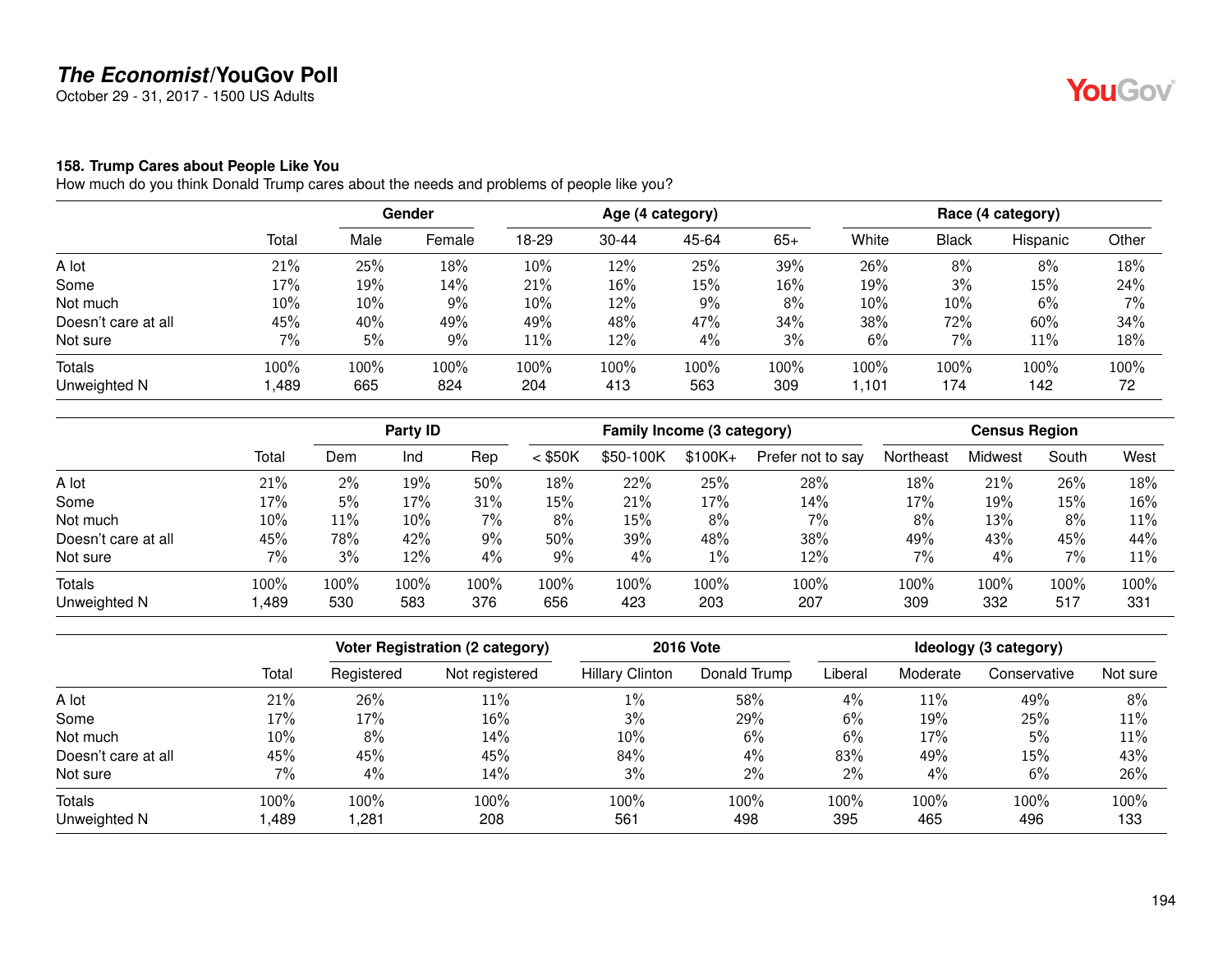October 29 - 31, 2017 - 1500 US Adults

#### **159. Trump Leadership Abilities**

Would you say Donald Trump is a strong or a weak leader?

|                 |        | Gender |        |       |           | Age (4 category) |       | Race (4 category) |       |          |       |
|-----------------|--------|--------|--------|-------|-----------|------------------|-------|-------------------|-------|----------|-------|
|                 | Total  | Male   | Female | 18-29 | $30 - 44$ | 45-64            | $65+$ | White             | Black | Hispanic | Other |
| Very strong     | 24%    | 27%    | 21%    | 14%   | 18%       | 26%              | 37%   | 29%               | 8%    | 16%      | 16%   |
| Somewhat strong | 23%    | 24%    | 21%    | 28%   | 22%       | 21%              | 23%   | 25%               | 12%   | 17%      | 31%   |
| Somewhat weak   | $15\%$ | 15%    | 15%    | 21%   | 16%       | 13%              | 8%    | 14%               | 18%   | 17%      | 15%   |
| Very weak       | 39%    | 34%    | 43%    | 37%   | 44%       | 40%              | 33%   | 32%               | 62%   | 51%      | 39%   |
| <b>Totals</b>   | 100%   | 100%   | 100%   | 100%  | 100%      | 100%             | 100%  | 100%              | 100%  | 100%     | 100%  |
| Unweighted N    | ,481   | 661    | 820    | 203   | 410       | 559              | 309   | ,098              | 173   | 139      | 71    |

|                 |       |      | Party <b>ID</b> |        |           | Family Income (3 category) |           |                   |           |         | <b>Census Region</b> |      |
|-----------------|-------|------|-----------------|--------|-----------|----------------------------|-----------|-------------------|-----------|---------|----------------------|------|
|                 | Total | Dem  | Ind             | Rep    | $<$ \$50K | \$50-100K                  | $$100K +$ | Prefer not to say | Northeast | Midwest | South                | West |
| Very strong     | 24%   | 3%   | 22%             | 53%    | 22%       | 24%                        | 26%       | 29%               | 21%       | 25%     | 26%                  | 21%  |
| Somewhat strong | 23%   | 8%   | 29%             | 31%    | 21%       | 27%                        | 20%       | 23%               | 24%       | 23%     | 23%                  | 22%  |
| Somewhat weak   | 15%   | 17%  | 15%             | $11\%$ | 17%       | 15%                        | 9%        | 12%               | 14%       | 16%     | 12%                  | 18%  |
| Very weak       | 39%   | 72%  | 34%             | 6%     | 40%       | 35%                        | 46%       | 35%               | 41%       | 36%     | 39%                  | 39%  |
| <b>Totals</b>   | 100%  | 100% | 100%            | 100%   | 100%      | 100%                       | 100%      | 100%              | 100%      | 100%    | 100%                 | 100% |
| Unweighted N    | ,481  | 527  | 581             | 373    | 648       | 423                        | 203       | 207               | 308       | 329     | 515                  | 329  |

|                 |       |            | Voter Registration (2 category) | <b>2016 Vote</b>       | Ideology (3 category) |         |          |              |          |
|-----------------|-------|------------|---------------------------------|------------------------|-----------------------|---------|----------|--------------|----------|
|                 | Total | Registered | Not registered                  | <b>Hillary Clinton</b> | Donald Trump          | Liberal | Moderate | Conservative | Not sure |
| Very strong     | 24%   | 27%        | 16%                             | $1\%$                  | 59%                   | 4%      | 16%      | 50%          | 11%      |
| Somewhat strong | 23%   | 20%        | 29%                             | 6%                     | 31%                   | 9%      | 25%      | 27%          | 33%      |
| Somewhat weak   | 15%   | 13%        | 19%                             | 14%                    | $7\%$                 | 15%     | 17%      | 12%          | 15%      |
| Very weak       | 39%   | 40%        | 35%                             | 79%                    | 3%                    | 71%     | 42%      | 11%          | 41%      |
| <b>Totals</b>   | 100%  | 100%       | 100%                            | 100%                   | 100%                  | 100%    | 100%     | 100%         | 100%     |
| Unweighted N    | ,481  | .274       | 207                             | 559                    | 496                   | 395     | 464      | 492          | 130      |

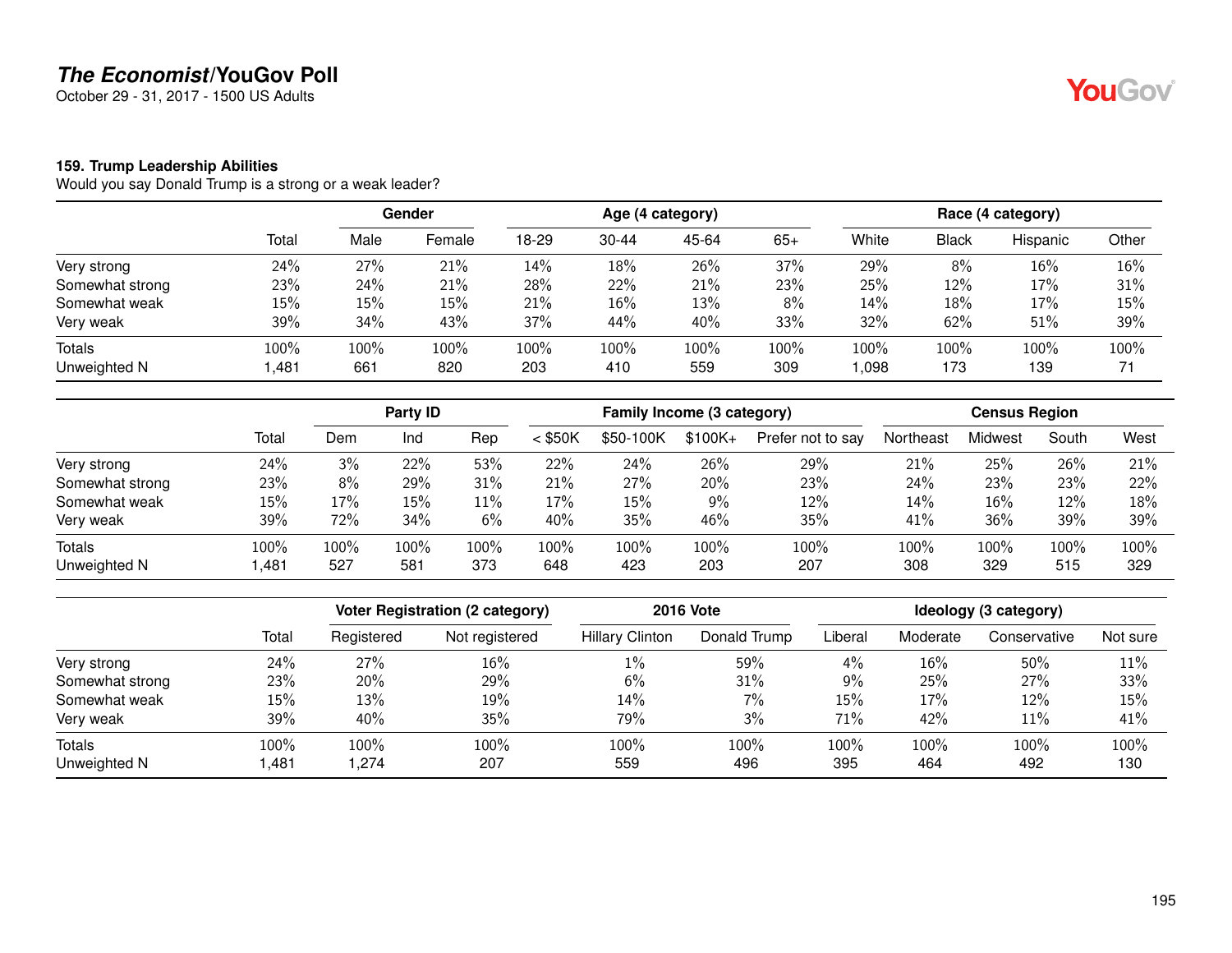October 29 - 31, 2017 - 1500 US Adults

#### **160. Trump Honesty**

Do you think Donald Trump is honest and trustworthy, or not?

|                        |        | <b>Gender</b> |        |       |           | Age (4 category) |       | Race (4 category) |              |          |       |
|------------------------|--------|---------------|--------|-------|-----------|------------------|-------|-------------------|--------------|----------|-------|
|                        | Total  | Male          | Female | 18-29 | $30 - 44$ | 45-64            | $65+$ | White             | <b>Black</b> | Hispanic | Other |
| Honest and trustworthy | 33%    | 40%           | 27%    | 23%   | 23%       | 36%              | 50%   | 40%               | 9%           | 19%      | 29%   |
| Not honest and         |        |               |        |       |           |                  |       |                   |              |          |       |
| trustworthy            | 52%    | 48%           | 57%    | 56%   | 57%       | 53%              | 41%   | 46%               | 79%          | 65%      | 38%   |
| Not sure               | $15\%$ | 13%           | 17%    | 21%   | 19%       | 11%              | 9%    | 14%               | 12%          | 15%      | 32%   |
| Totals                 | 100%   | 100%          | 100%   | 100%  | 100%      | 100%             | 100%  | 100%              | 100%         | 100%     | 100%  |
| Unweighted N           | ,484   | 662           | 822    | 204   | 411       | 563              | 306   | 990, ا            | 174          | 140      | 71    |

|                        |       | Party <b>ID</b> |      |      | Family Income (3 category) |           |           |                   | <b>Census Region</b> |         |       |      |
|------------------------|-------|-----------------|------|------|----------------------------|-----------|-----------|-------------------|----------------------|---------|-------|------|
|                        | Total | Dem             | Ind  | Rep  | $<$ \$50K                  | \$50-100K | $$100K +$ | Prefer not to say | Northeast            | Midwest | South | West |
| Honest and trustworthy | 33%   | 6%              | 31%  | 71%  | 30%                        | 37%       | 33%       | 37%               | 28%                  | 35%     | 36%   | 31%  |
| Not honest and         |       |                 |      |      |                            |           |           |                   |                      |         |       |      |
| trustworthy            | 52%   | 90%             | 48%  | 14%  | 55%                        | 50%       | 54%       | 47%               | 54%                  | 54%     | 50%   | 53%  |
| Not sure               | 15%   | 5%              | 21%  | 15%  | 15%                        | 13%       | 13%       | 17%               | 18%                  | 11%     | 14%   | 16%  |
| Totals                 | 100%  | 100%            | 100% | 100% | 100%                       | 100%      | 100%      | 100%              | 100%                 | 100%    | 100%  | 100% |
| Unweighted N           | ,484  | 529             | 581  | 374  | 650                        | 424       | 203       | 207               | 309                  | 331     | 516   | 328  |

|                        |       |            | Voter Registration (2 category) |                        | <b>2016 Vote</b> | Ideology (3 category) |          |              |          |  |
|------------------------|-------|------------|---------------------------------|------------------------|------------------|-----------------------|----------|--------------|----------|--|
|                        | Total | Registered | Not registered                  | <b>Hillary Clinton</b> | Donald Trump     | Liberal               | Moderate | Conservative | Not sure |  |
| Honest and trustworthy | 33%   | 36%        | 26%                             | $2\%$                  | 78%              | 9%                    | 25%      | 65%          | 16%      |  |
| Not honest and         |       |            |                                 |                        |                  |                       |          |              |          |  |
| trustworthy            | 52%   | 53%        | 51%                             | 95%                    | 9%               | 86%                   | 62%      | 20%          | 50%      |  |
| Not sure               | 15%   | 11%        | 23%                             | 3%                     | 13%              | 5%                    | 13%      | 15%          | 34%      |  |
| Totals                 | 100%  | 100%       | 100%                            | 100%                   | 100%             | 100%                  | 100%     | 100%         | 100%     |  |
| Unweighted N           | ,484  | ,277       | 207                             | 560                    | 496              | 396                   | 462      | 492          | 134      |  |

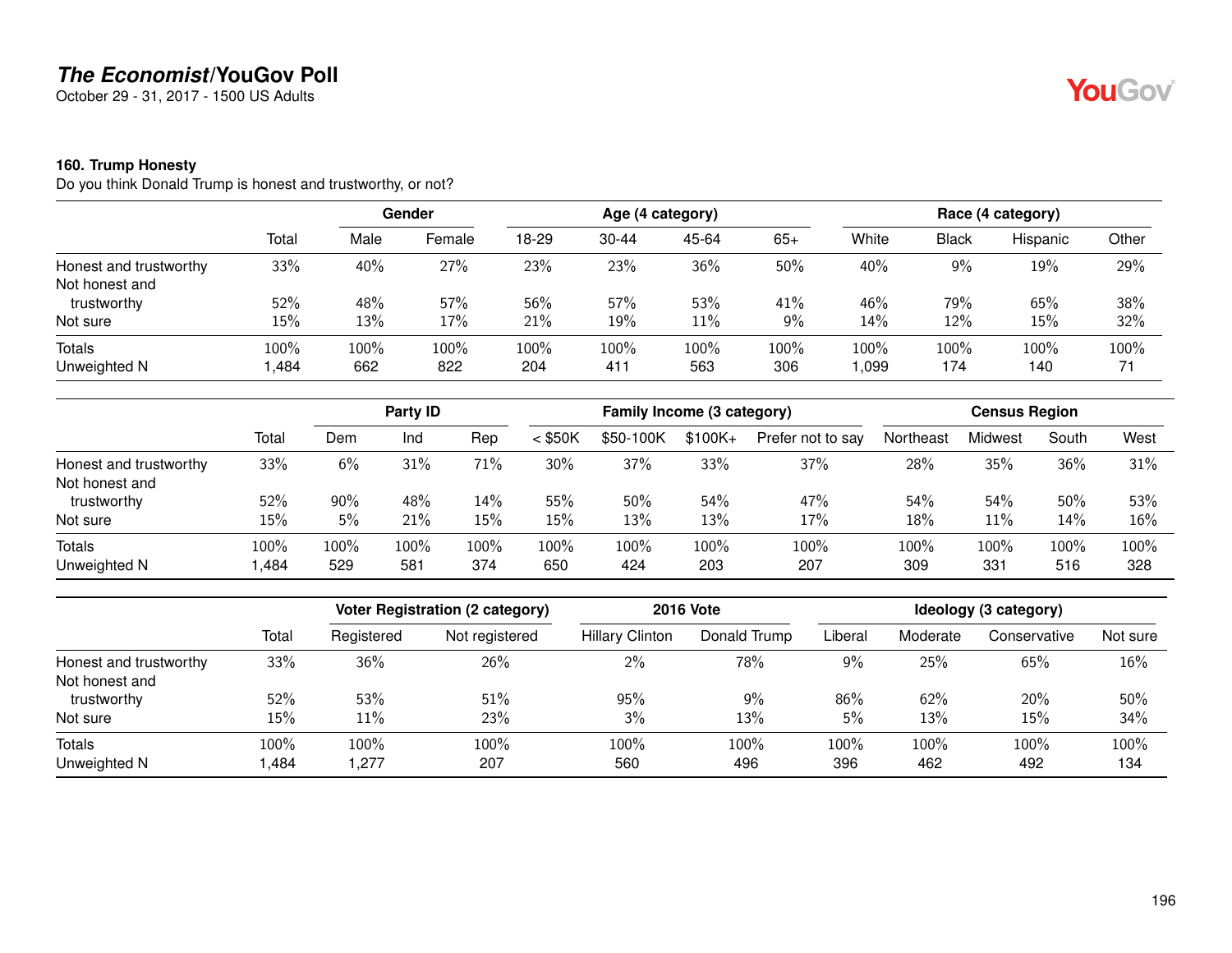October 29 - 31, 2017 - 1500 US Adults

#### **161. Trump Temperament**

Do you think Donald Trump has the temperament to be the President?

|                        |              |             | <b>Gender</b> |             |             | Age (4 category) |             |                 |              | Race (4 category) |            |
|------------------------|--------------|-------------|---------------|-------------|-------------|------------------|-------------|-----------------|--------------|-------------------|------------|
|                        | Total        | Male        | Female        | 18-29       | $30 - 44$   | 45-64            | $65+$       | White           | <b>Black</b> | Hispanic          | Other      |
| Yes                    | 33%          | 42%         | 24%           | 22%         | 27%         | 36%              | 46%         | 40%             | 10%          | 20%               | 26%        |
| No                     | 53%          | 48%         | 58%           | 60%         | 56%         | 53%              | 44%         | 47%             | 80%          | 66%               | 39%        |
| Not sure               | 14%          | 10%         | 17%           | 18%         | 17%         | 12%              | 10%         | 13%             | 10%          | 15%               | 34%        |
| Totals<br>Unweighted N | 100%<br>,483 | 100%<br>663 | 100%<br>820   | 100%<br>205 | 100%<br>409 | 100%<br>562      | 100%<br>307 | $100\%$<br>,098 | 100%<br>172  | 100%<br>142       | 100%<br>71 |

|                               |              | <b>Party ID</b> |             | Family Income (3 category) |             |             |             | <b>Census Region</b> |             |             |             |             |
|-------------------------------|--------------|-----------------|-------------|----------------------------|-------------|-------------|-------------|----------------------|-------------|-------------|-------------|-------------|
|                               | Total        | Dem             | Ind         | Rep                        | $<$ \$50K   | \$50-100K   | $$100K+$    | Prefer not to say    | Northeast   | Midwest     | South       | West        |
| Yes                           | 33%          | 6%              | 32%         | 69%                        | 30%         | 35%         | 34%         | 37%                  | 32%         | 31%         | 35%         | 31%         |
| No                            | 53%          | 90%             | 48%         | 16%                        | 55%         | 51%         | 58%         | 48%                  | 53%         | 57%         | 53%         | 51%         |
| Not sure                      | 14%          | 5%              | 20%         | 14%                        | 15%         | 13%         | 8%          | 15%                  | 15%         | 12%         | 12%         | 17%         |
| <b>Totals</b><br>Unweighted N | 100%<br>,483 | 100%<br>526     | 100%<br>583 | 100%<br>374                | 100%<br>651 | 100%<br>422 | 100%<br>202 | 100%<br>208          | 100%<br>308 | 100%<br>332 | 100%<br>515 | 100%<br>328 |

|                        |              | Voter Registration (2 category) |                | <b>2016 Vote</b>       | Ideology (3 category) |             |             |              |             |
|------------------------|--------------|---------------------------------|----------------|------------------------|-----------------------|-------------|-------------|--------------|-------------|
|                        | Total        | Registered                      | Not registered | <b>Hillary Clinton</b> | Donald Trump          | Liberal     | Moderate    | Conservative | Not sure    |
| Yes                    | 33%          | 36%                             | 24%            | 3%                     | 76%                   | 8%          | 25%         | 64%          | 19%         |
| No                     | 53%          | 53%                             | 55%            | 94%                    | 12%                   | 88%         | 63%         | 22%          | 47%         |
| Not sure               | 14%          | 11%                             | 21%            | 3%                     | 12%                   | 5%          | $11\%$      | 14%          | 35%         |
| Totals<br>Unweighted N | 100%<br>,483 | 100%<br>,277                    | 100%<br>206    | 100%<br>558            | 100%<br>495           | 100%<br>395 | 100%<br>461 | 100%<br>493  | 100%<br>134 |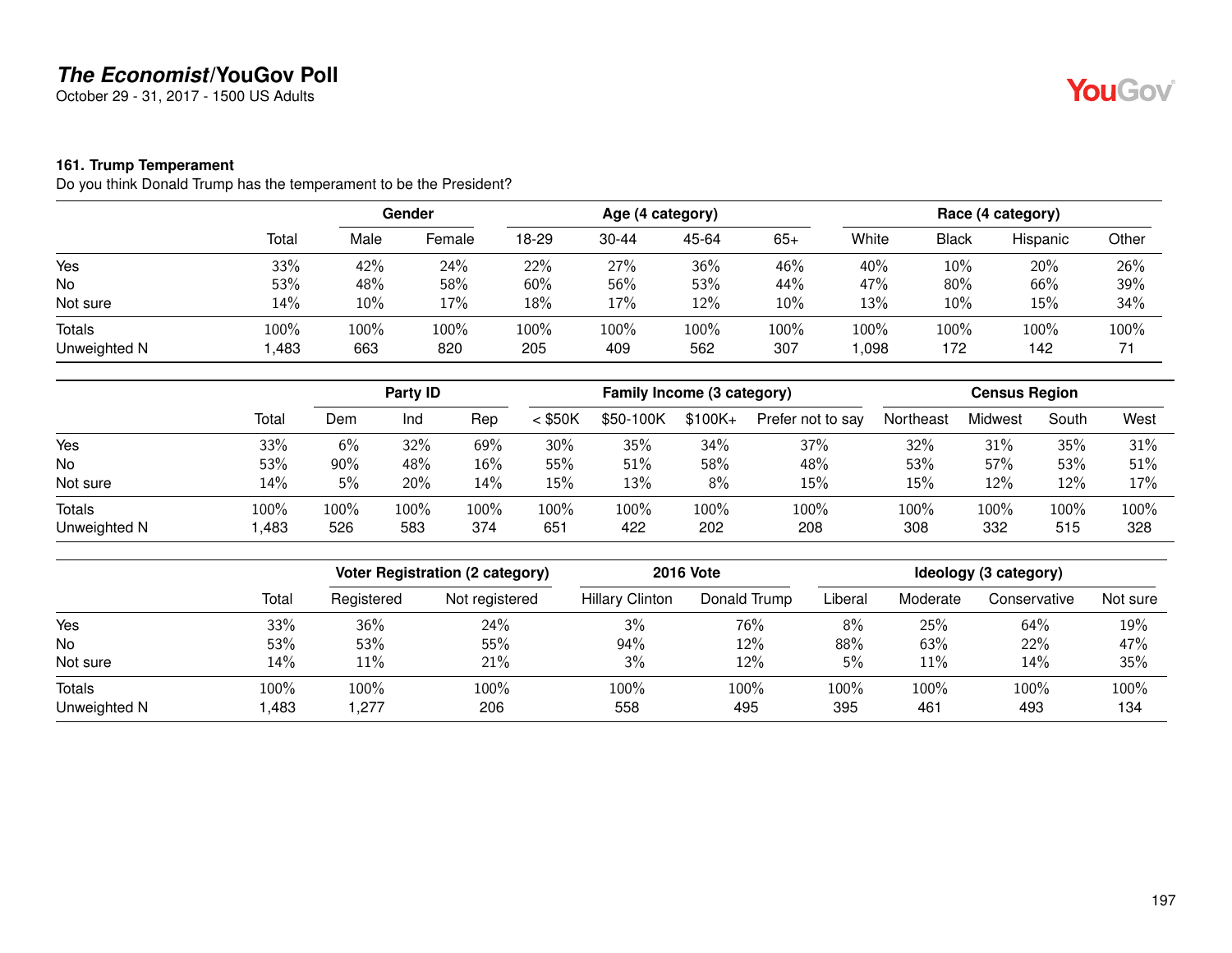October 29 - 31, 2017 - 1500 US Adults

#### **162. Trump Get Us into a War**

How likely do you think it is that Donald Trump will get us into a war?

|                 |       | Gender |        | Age (4 category) |           |       |       |       | Race (4 category) |          |       |  |
|-----------------|-------|--------|--------|------------------|-----------|-------|-------|-------|-------------------|----------|-------|--|
|                 | Total | Male   | Female | 18-29            | $30 - 44$ | 45-64 | $65+$ | White | <b>Black</b>      | Hispanic | Other |  |
| Very likely     | 29%   | 25%    | 33%    | 30%              | 35%       | 32%   | 18%   | 24%   | 43%               | 45%      | 30%   |  |
| Fairly likely   | 28%   | 30%    | 27%    | 33%              | 27%       | 26%   | 30%   | 29%   | 31%               | 21%      | 27%   |  |
| Fairly unlikely | 17%   | 21%    | 14%    | 14%              | 12%       | 18%   | 25%   | 21%   | 8%                | 8%       | 9%    |  |
| Very unlikely   | 8%    | 9%     | 7%     | 9%               | 5%        | 8%    | 11%   | 8%    | 8%                | 11%      | 5%    |  |
| Not sure        | 17%   | 15%    | 19%    | 15%              | 20%       | 16%   | 16%   | 17%   | 11%               | 15%      | 30%   |  |
| <b>Totals</b>   | 100%  | 100%   | 100%   | 100%             | 100%      | 100%  | 100%  | 100%  | 100%              | 100%     | 100%  |  |
| Unweighted N    | 1,487 | 660    | 827    | 204              | 411       | 562   | 310   | 1,102 | 173               | 141      | 71    |  |

|                 |        |      | Party ID |      |           | Family Income (3 category) |          |                   |           | <b>Census Region</b> |       |      |  |
|-----------------|--------|------|----------|------|-----------|----------------------------|----------|-------------------|-----------|----------------------|-------|------|--|
|                 | Total  | Dem  | Ind      | Rep  | $<$ \$50K | \$50-100K                  | $$100K+$ | Prefer not to say | Northeast | Midwest              | South | West |  |
| Very likely     | 29%    | 49%  | 27%      | 8%   | 33%       | 25%                        | 31%      | 22%               | 28%       | 30%                  | 30%   | 28%  |  |
| Fairly likely   | 28%    | 34%  | 26%      | 26%  | 27%       | 32%                        | 33%      | 24%               | 33%       | 30%                  | 26%   | 28%  |  |
| Fairly unlikely | 17%    | 4%   | 18%      | 33%  | 16%       | 19%                        | 18%      | 18%               | 16%       | 15%                  | 19%   | 17%  |  |
| Very unlikely   | 8%     | 5%   | 8%       | 12%  | $7\%$     | 8%                         | 8%       | 12%               | 6%        | 9%                   | 9%    | 8%   |  |
| Not sure        | 17%    | 7%   | 21%      | 21%  | 17%       | 15%                        | $11\%$   | 24%               | 17%       | 16%                  | 16%   | 19%  |  |
| <b>Totals</b>   | 100%   | 100% | 100%     | 100% | 100%      | 100%                       | 100%     | 100%              | 100%      | 100%                 | 100%  | 100% |  |
| Unweighted N    | 487, ا | 528  | 585      | 374  | 653       | 423                        | 203      | 208               | 310       | 333                  | 517   | 327  |  |

|                 |       | Voter Registration (2 category) |                | <b>2016 Vote</b>       | Ideology (3 category) |         |          |              |          |
|-----------------|-------|---------------------------------|----------------|------------------------|-----------------------|---------|----------|--------------|----------|
|                 | Total | Registered                      | Not registered | <b>Hillary Clinton</b> | Donald Trump          | Liberal | Moderate | Conservative | Not sure |
| Very likely     | 29%   | 29%                             | 29%            | 52%                    | 8%                    | 46%     | 33%      | 14%          | 29%      |
| Fairly likely   | 28%   | 28%                             | 30%            | 36%                    | 19%                   | 37%     | 31%      | 22%          | 23%      |
| Fairly unlikely | 17%   | 19%                             | 13%            | 3%                     | 36%                   | 6%      | 17%      | 29%          | 10%      |
| Very unlikely   | 8%    | 9%                              | 5%             | 3%                     | 16%                   | 4%      | $7\%$    | 14%          | $4\%$    |
| Not sure        | 17%   | 14%                             | 23%            | 6%                     | 21%                   | 7%      | 12%      | 21%          | 33%      |
| Totals          | 100%  | 100%                            | 100%           | 100%                   | 100%                  | 100%    | 100%     | 100%         | 100%     |
| Unweighted N    | ,487  | ,281                            | 206            | 557                    | 499                   | 395     | 464      | 494          | 134      |

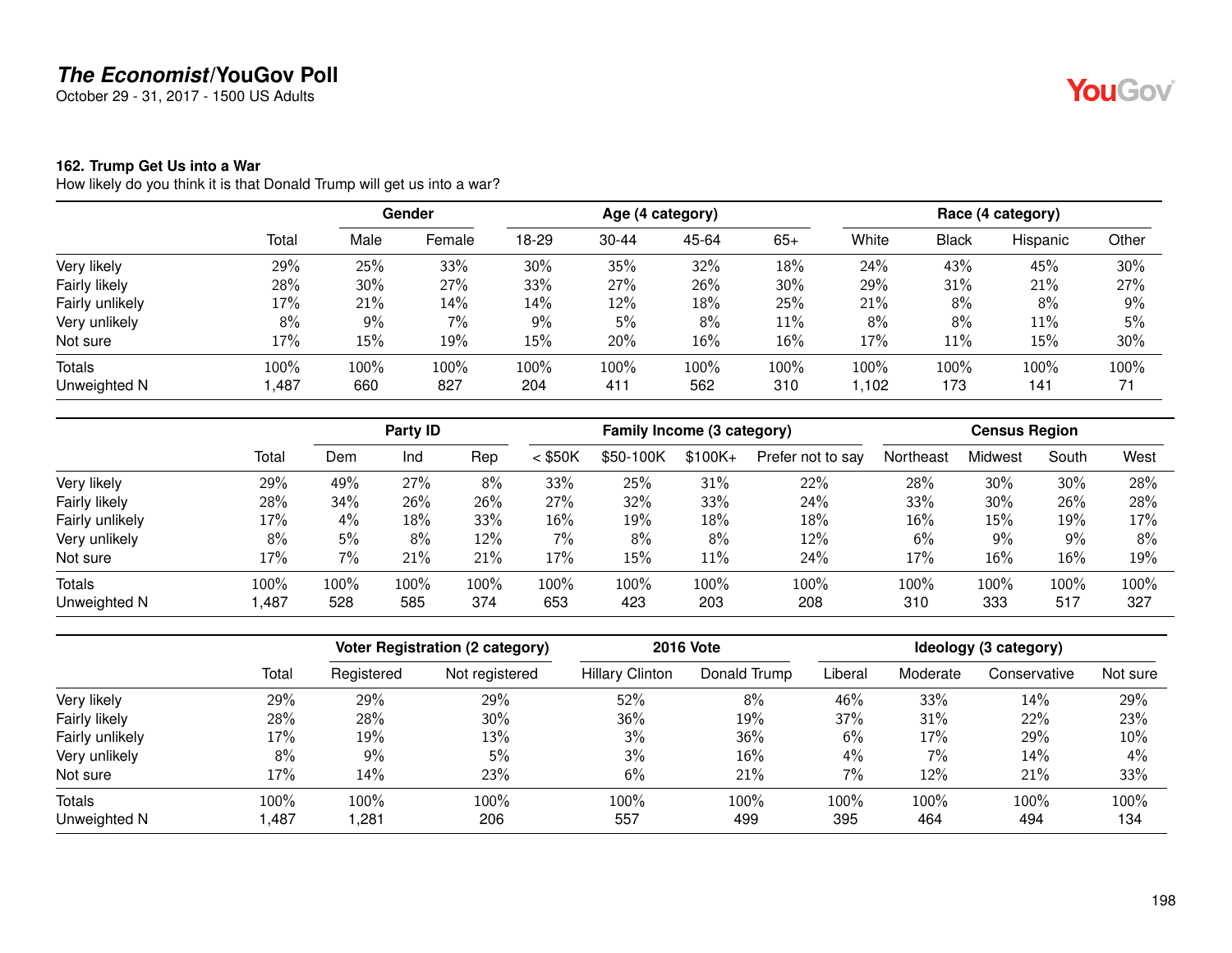October 29 - 31, 2017 - 1500 US Adults

#### **163. Trump Appropriate Twitter Use**

Do you think the way Donald Trump uses Twitter is appropriate or inappropriate for the President of the United States?

|                               |              |             | Gender      |             | Age (4 category) |             |             |              | Race (4 category) |             |            |  |
|-------------------------------|--------------|-------------|-------------|-------------|------------------|-------------|-------------|--------------|-------------------|-------------|------------|--|
|                               | Total        | Male        | Female      | 18-29       | $30 - 44$        | 45-64       | $65+$       | White        | Black             | Hispanic    | Other      |  |
| Appropriate                   | 25%          | 34%         | 17%         | 23%         | 24%              | 24%         | 31%         | 29%          | 13%               | 15%         | 23%        |  |
| Inappropriate                 | 58%          | 51%         | 64%         | 57%         | 56%              | 63%         | 53%         | 55%          | 72%               | 67%         | 46%        |  |
| Not sure                      | $17\%$       | 14%         | 20%         | 20%         | 20%              | 13%         | 16%         | 16%          | 15%               | 18%         | 31%        |  |
| <b>Totals</b><br>Unweighted N | 100%<br>,486 | 100%<br>659 | 100%<br>827 | 100%<br>204 | 100%<br>411      | 100%<br>561 | 100%<br>310 | 100%<br>,101 | 100%<br>171       | 100%<br>142 | 100%<br>72 |  |

|                        |              | Party ID    |             |             | Family Income (3 category) |             |             |                   | <b>Census Region</b> |             |             |             |
|------------------------|--------------|-------------|-------------|-------------|----------------------------|-------------|-------------|-------------------|----------------------|-------------|-------------|-------------|
|                        | Total        | Dem         | Ind         | Rep         | $<$ \$50K                  | \$50-100K   | $$100K +$   | Prefer not to say | Northeast            | Midwest     | South       | West        |
| Appropriate            | 25%          | 4%          | 25%         | 51%         | 23%                        | 26%         | 31%         | 27%               | 24%                  | 24%         | 27%         | 24%         |
| Inappropriate          | 58%          | 89%         | 50%         | 32%         | 59%                        | 55%         | 62%         | 54%               | 60%                  | 57%         | 58%         | 56%         |
| Not sure               | 17%          | 6%          | 24%         | 17%         | 18%                        | 19%         | 7%          | 19%               | 16%                  | 19%         | 15%         | 20%         |
| Totals<br>Unweighted N | 100%<br>,486 | 100%<br>526 | 100%<br>585 | 100%<br>375 | 100%<br>652                | 100%<br>424 | 100%<br>203 | 100%<br>207       | 100%<br>309          | 100%<br>331 | 100%<br>515 | 100%<br>331 |

|                        |              |              | <b>Voter Registration (2 category)</b> | <b>2016 Vote</b>       | Ideology (3 category) |             |             |              |             |
|------------------------|--------------|--------------|----------------------------------------|------------------------|-----------------------|-------------|-------------|--------------|-------------|
|                        | Total        | Registered   | Not registered                         | <b>Hillary Clinton</b> | Donald Trump          | Liberal     | Moderate    | Conservative | Not sure    |
| Appropriate            | 25%          | 27%          | 21%                                    | 3%                     | 55%                   | 8%          | 21%         | 48%          | 9%          |
| Inappropriate          | 58%          | 60%          | 53%                                    | 94%                    | 25%                   | 86%         | 65%         | 31%          | 55%         |
| Not sure               | 17%          | 13%          | 26%                                    | 4%                     | 20%                   | 6%          | 13%         | 21%          | 36%         |
| Totals<br>Unweighted N | 100%<br>,486 | 100%<br>,280 | 100%<br>206                            | 100%<br>559            | 100%<br>498           | 100%<br>395 | 100%<br>464 | 100%<br>493  | 100%<br>134 |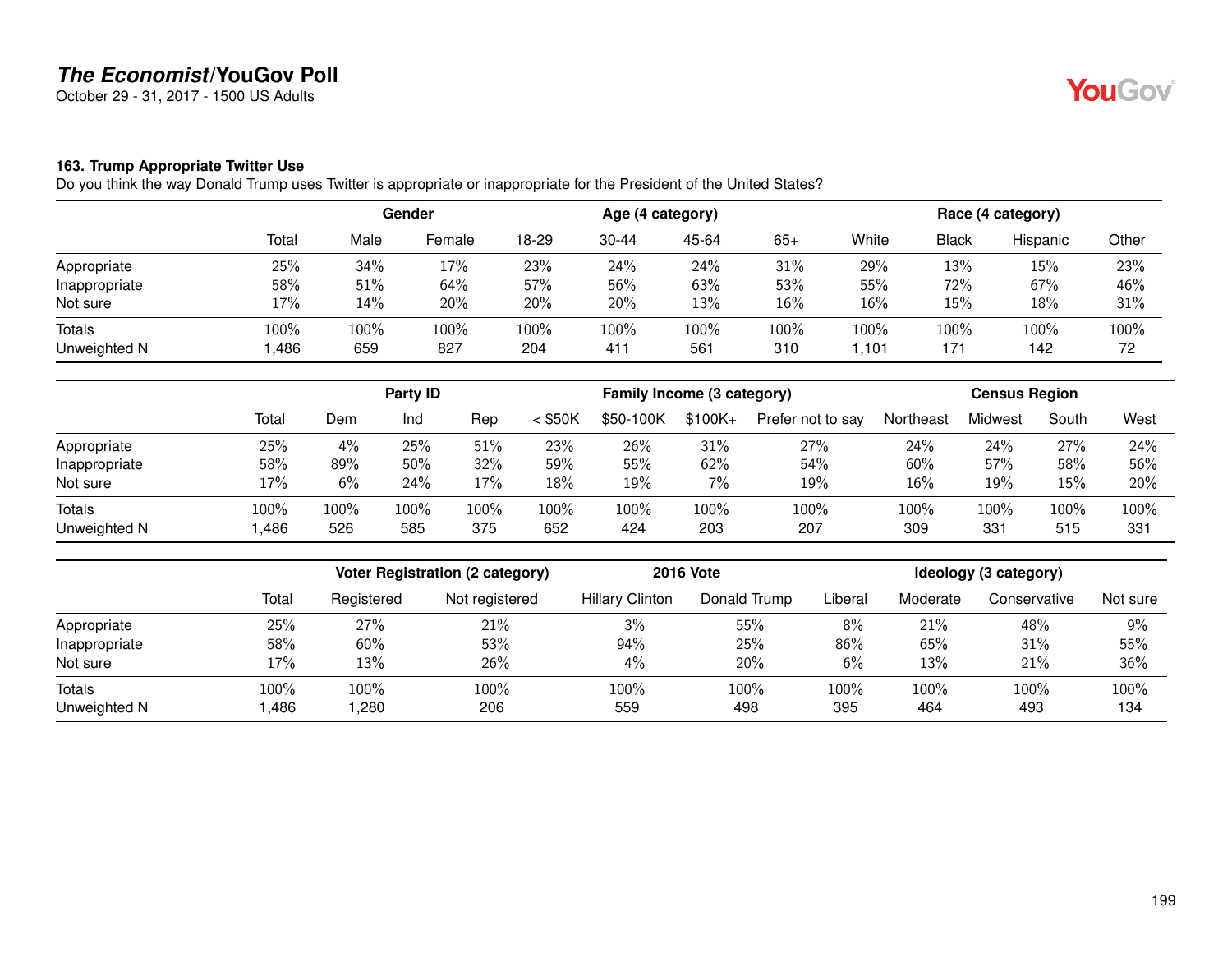October 29 - 31, 2017 - 1500 US Adults

#### **164. Optimism**

Are you optimistic or pessimistic about the next four years with Donald Trump as President?

|                               |              | Gender      |             | Age (4 category) |             |             |             | Race (4 category) |              |             |            |
|-------------------------------|--------------|-------------|-------------|------------------|-------------|-------------|-------------|-------------------|--------------|-------------|------------|
|                               | Total        | Male        | Female      | 18-29            | $30 - 44$   | 45-64       | 65+         | White             | <b>Black</b> | Hispanic    | Other      |
| Optimistic                    | 35%          | 43%         | 28%         | 25%              | 30%         | 34%         | 53%         | 42%               | 11%          | 25%         | 31%        |
| Pessimistic                   | 44%          | 41%         | 48%         | 47%              | 44%         | 47%         | 38%         | 41%               | 64%          | 48%         | 31%        |
| Not sure                      | 20%          | 16%         | 25%         | 29%              | 26%         | 18%         | 8%          | 17%               | 25%          | 27%         | 37%        |
| <b>Totals</b><br>Unweighted N | 100%<br>,482 | 100%<br>661 | 100%<br>821 | 100%<br>204      | 100%<br>411 | 100%<br>560 | 100%<br>307 | 100%<br>,095      | 100%<br>173  | 100%<br>142 | 100%<br>72 |

|                               |              | Party <b>ID</b> |             | Family Income (3 category) |             |             |             | <b>Census Region</b> |             |             |             |             |
|-------------------------------|--------------|-----------------|-------------|----------------------------|-------------|-------------|-------------|----------------------|-------------|-------------|-------------|-------------|
|                               | Total        | Dem             | Ind         | Rep                        | $<$ \$50K   | \$50-100K   | $$100K +$   | Prefer not to say    | Northeast   | Midwest     | South       | West        |
| Optimistic                    | 35%          | 6%              | 35%         | 71%                        | 32%         | 40%         | 38%         | 36%                  | 30%         | 36%         | 38%         | 34%         |
| Pessimistic                   | 44%          | 78%             | 40%         | 11%                        | 44%         | 46%         | 53%         | 37%                  | 46%         | 48%         | 45%         | 39%         |
| Not sure                      | 20%          | 16%             | 25%         | 18%                        | 24%         | 14%         | 9%          | 27%                  | 24%         | 16%         | 17%         | 27%         |
| <b>Totals</b><br>Unweighted N | 100%<br>,482 | 100%<br>526     | 100%<br>583 | 100%<br>373                | 100%<br>652 | 100%<br>422 | 100%<br>202 | 100%<br>206          | 100%<br>304 | 100%<br>332 | 100%<br>516 | 100%<br>330 |

|                               |              |                 | Voter Registration (2 category) |                        | <b>2016 Vote</b> | Ideology (3 category) |             |              |             |  |
|-------------------------------|--------------|-----------------|---------------------------------|------------------------|------------------|-----------------------|-------------|--------------|-------------|--|
|                               | Total        | Registered      | Not registered                  | <b>Hillary Clinton</b> | Donald Trump     | Liberal               | Moderate    | Conservative | Not sure    |  |
| Optimistic                    | 35%          | 40%             | 24%                             | $4\%$                  | 83%              | 7%                    | 29%         | 70%          | 15%         |  |
| Pessimistic                   | 44%          | 47%             | 38%                             | 86%                    | 8%               | 83%                   | 51%         | 16%          | 30%         |  |
| Not sure                      | 20%          | 13%             | 38%                             | 10%                    | 9%               | 10%                   | 20%         | 14%          | 55%         |  |
| <b>Totals</b><br>Unweighted N | 100%<br>,482 | $100\%$<br>,275 | 100%<br>207                     | 100%<br>559            | 100%<br>496      | 100%<br>395           | 100%<br>462 | 100%<br>492  | 100%<br>133 |  |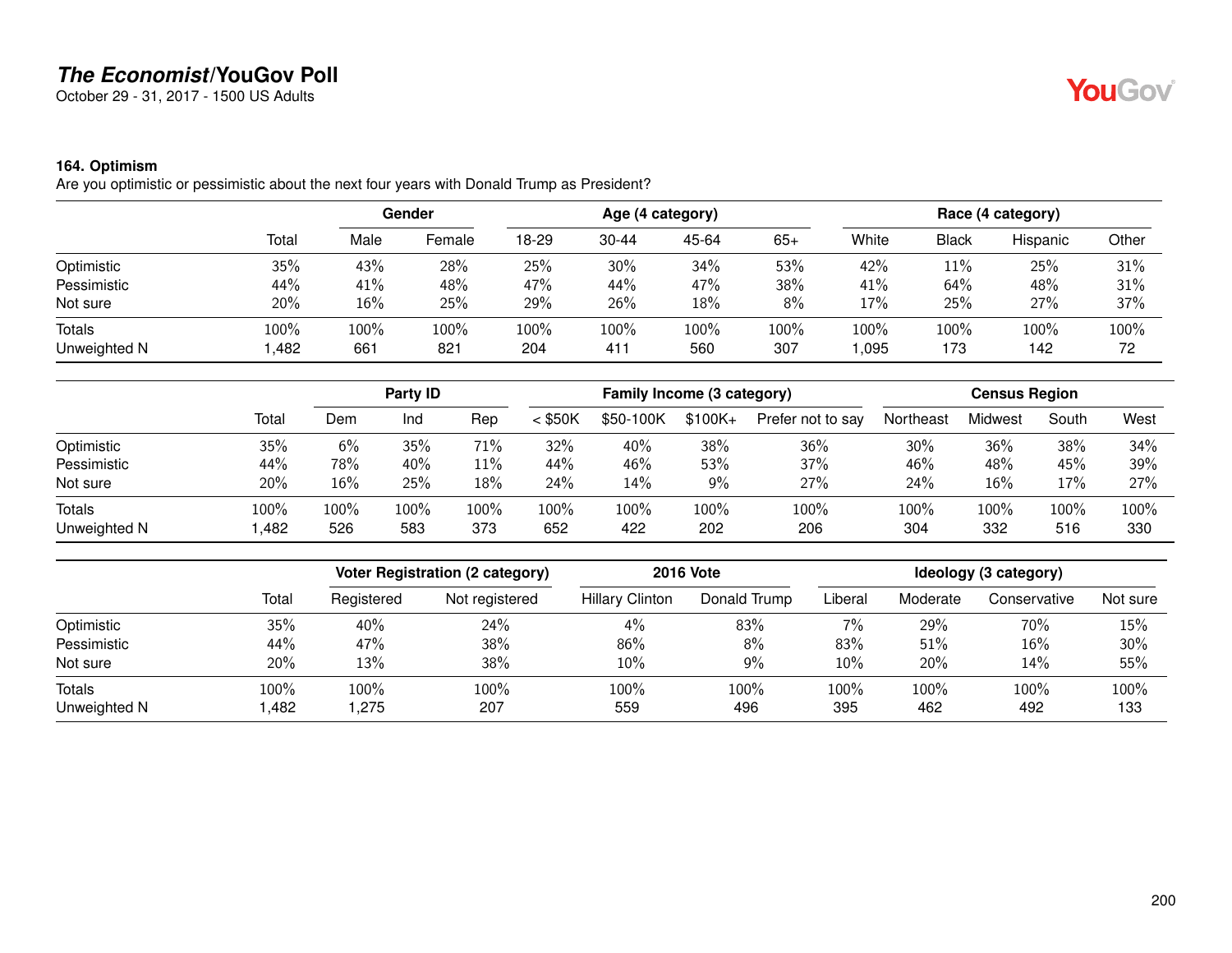October 29 - 31, 2017 - 1500 US Adults

#### **165. Run for Reelection**

Do you want Donald Trump to run for re-election in 2020?

|                        |              |             | Gender      |             | Age (4 category) |             |             |              |              | Race (4 category) |            |
|------------------------|--------------|-------------|-------------|-------------|------------------|-------------|-------------|--------------|--------------|-------------------|------------|
|                        | Total        | Male        | Female      | 18-29       | $30 - 44$        | 45-64       | $65+$       | White        | <b>Black</b> | Hispanic          | Other      |
| Yes                    | 30%          | 38%         | 24%         | 19%         | 25%              | 31%         | 49%         | 38%          | $7\%$        | 14%               | 24%        |
| No                     | 54%          | 48%         | 59%         | 60%         | 56%              | 57%         | 41%         | 47%          | 83%          | 69%               | 49%        |
| Not sure               | 16%          | 14%         | 17%         | 21%         | 19%              | 12%         | 10%         | 15%          | 11%          | 17%               | 27%        |
| Totals<br>Unweighted N | 100%<br>,489 | 100%<br>660 | 100%<br>829 | 100%<br>205 | 100%<br>412      | 100%<br>563 | 100%<br>309 | 100%<br>,103 | 100%<br>173  | 100%<br>141       | 100%<br>72 |

|                               |              | Party ID    |             |             | Family Income (3 category) |             |             |                   | <b>Census Region</b> |             |             |             |
|-------------------------------|--------------|-------------|-------------|-------------|----------------------------|-------------|-------------|-------------------|----------------------|-------------|-------------|-------------|
|                               | Total        | Dem         | Ind         | Rep         | $<$ \$50K                  | \$50-100K   | $$100K +$   | Prefer not to say | Northeast            | Midwest     | South       | West        |
| Yes                           | 30%          | 5%          | 28%         | 66%         | 29%                        | 34%         | 29%         | 31%               | 27%                  | 31%         | 34%         | 28%         |
| No                            | 54%          | 89%         | 49%         | 19%         | 56%                        | 51%         | 57%         | 49%               | 56%                  | 56%         | 52%         | 54%         |
| Not sure                      | 16%          | 5%          | 23%         | 16%         | 15%                        | 15%         | 14%         | 20%               | 17%                  | 14%         | 14%         | 18%         |
| <b>Totals</b><br>Unweighted N | 100%<br>,489 | 100%<br>527 | 100%<br>587 | 100%<br>375 | 100%<br>655                | 100%<br>424 | 100%<br>202 | 100%<br>208       | 100%<br>308          | 100%<br>332 | 100%<br>518 | 100%<br>331 |

|                               |              |              | Voter Registration (2 category) |                        | <b>2016 Vote</b> | Ideology (3 category) |             |              |             |  |
|-------------------------------|--------------|--------------|---------------------------------|------------------------|------------------|-----------------------|-------------|--------------|-------------|--|
|                               | Total        | Registered   | Not registered                  | <b>Hillary Clinton</b> | Donald Trump     | Liberal               | Moderate    | Conservative | Not sure    |  |
| Yes                           | 30%          | 34%          | 22%                             | $4\%$                  | 73%              | 9%                    | 22%         | 60%          | 16%         |  |
| No                            | 54%          | 54%          | 55%                             | 93%                    | 12%              | 85%                   | 60%         | 26%          | 54%         |  |
| Not sure                      | 16%          | 12%          | 23%                             | 3%                     | 15%              | 6%                    | 18%         | 14%          | 30%         |  |
| <b>Totals</b><br>Unweighted N | 100%<br>,489 | 100%<br>,281 | 100%<br>208                     | 100%<br>558            | 100%<br>498      | 100%<br>395           | 100%<br>464 | 100%<br>495  | 100%<br>135 |  |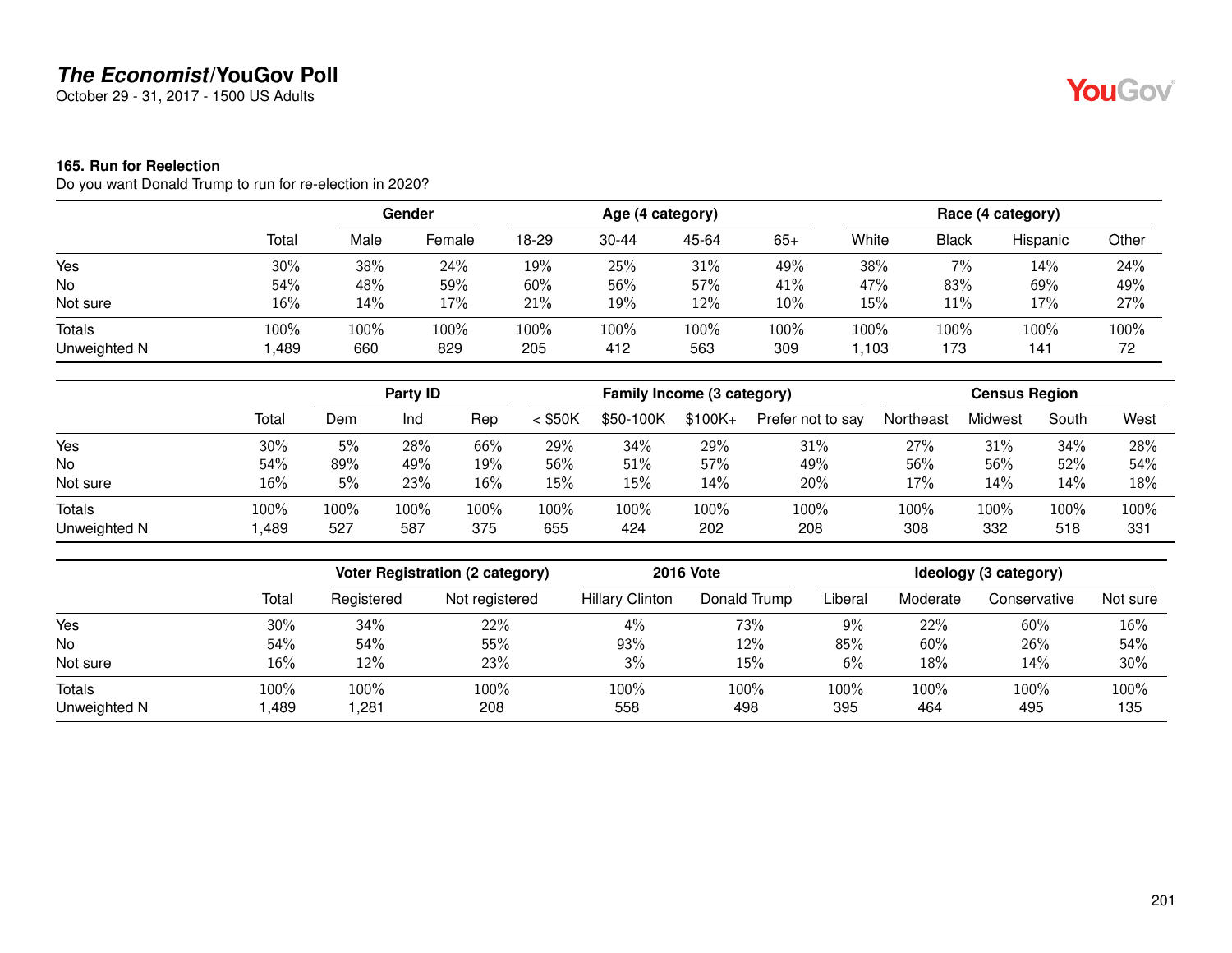October 29 - 31, 2017 - 1500 US Adults

# **YouGov**

#### **166. Approval of U.S. Congress**

Overall, do you approve or disapprove of the way that the United States Congress is handling its job?

|                     |       |      | Gender |       |       | Age (4 category) |       |       |              | Race (4 category) |       |
|---------------------|-------|------|--------|-------|-------|------------------|-------|-------|--------------|-------------------|-------|
|                     | Total | Male | Female | 18-29 | 30-44 | 45-64            | $65+$ | White | <b>Black</b> | Hispanic          | Other |
| Strongly approve    | 3%    | 3%   | 3%     | 5%    | 4%    | 2%               | $1\%$ | 2%    | 5%           | 5%                | 3%    |
| Somewhat approve    | 7%    | 7%   | $7\%$  | 7%    | 8%    | 7%               | 5%    | 6%    | 7%           | 12%               | 9%    |
| Neither approve nor |       |      |        |       |       |                  |       |       |              |                   |       |
| disapprove          | 16%   | 13%  | 18%    | 23%   | 14%   | 14%              | 13%   | 15%   | 22%          | $11\%$            | 17%   |
| Somewhat disapprove | 22%   | 22%  | 21%    | 15%   | 20%   | 24%              | 28%   | 25%   | 13%          | 15%               | 16%   |
| Strongly disapprove | 40%   | 46%  | 34%    | 29%   | 33%   | 46%              | 49%   | 41%   | 40%          | 40%               | 31%   |
| Not sure            | 13%   | 8%   | 18%    | 21%   | 21%   | 8%               | 3%    | 11%   | 14%          | 18%               | 24%   |
| <b>Totals</b>       | 100%  | 100% | 100%   | 100%  | 100%  | 100%             | 100%  | 100%  | 100%         | 100%              | 100%  |
| Unweighted N        | ,487  | 662  | 825    | 204   | 411   | 563              | 309   | ,102  | 172          | 141               | 72    |

|                     |       |       |      | Party ID |           |           | Family Income (3 category) |                   | <b>Census Region</b> |         |       |      |
|---------------------|-------|-------|------|----------|-----------|-----------|----------------------------|-------------------|----------------------|---------|-------|------|
|                     | Total | Dem   | Ind  | Rep      | $<$ \$50K | \$50-100K | $$100K +$                  | Prefer not to say | Northeast            | Midwest | South | West |
| Strongly approve    | 3%    | $2\%$ | 3%   | 4%       | 5%        | $1\%$     | $2\%$                      | $1\%$             | 4%                   | $1\%$   | 4%    | 1%   |
| Somewhat approve    | $7\%$ | 5%    | 5%   | 12%      | 8%        | 9%        | 5%                         | 1%                | 4%                   | 6%      | 9%    | 5%   |
| Neither approve nor |       |       |      |          |           |           |                            |                   |                      |         |       |      |
| disapprove          | 16%   | 15%   | 15%  | 17%      | 20%       | 14%       | 6%                         | 12%               | 19%                  | 16%     | 12%   | 19%  |
| Somewhat disapprove | 22%   | 19%   | 19%  | 30%      | 23%       | 21%       | 21%                        | 21%               | 23%                  | 22%     | 21%   | 21%  |
| Strongly disapprove | 40%   | 50%   | 39%  | 30%      | 30%       | 46%       | 59%                        | 48%               | 36%                  | 42%     | 42%   | 39%  |
| Not sure            | 13%   | 9%    | 19%  | 8%       | 15%       | 9%        | 7%                         | 18%               | 14%                  | 13%     | 12%   | 15%  |
| Totals              | 100%  | 100%  | 100% | 100%     | 100%      | 100%      | 100%                       | 100%              | 100%                 | 100%    | 100%  | 100% |
| Unweighted N        | ,487  | 528   | 584  | 375      | 653       | 423       | 203                        | 208               | 308                  | 331     | 517   | 331  |

|                     |       | <b>Voter Registration (2 category)</b> |                | <b>2016 Vote</b>       | Ideology (3 category) |         |          |              |          |
|---------------------|-------|----------------------------------------|----------------|------------------------|-----------------------|---------|----------|--------------|----------|
|                     | Total | Registered                             | Not registered | <b>Hillary Clinton</b> | Donald Trump          | Liberal | Moderate | Conservative | Not sure |
| Strongly approve    | 3%    | 3%                                     | 4%             | 1%                     | 4%                    | 3%      | 3%       | 3%           | $2\%$    |
| Somewhat approve    | 7%    | 6%                                     | 9%             | 3%                     | 8%                    | 4%      | $7\%$    | 10%          | 3%       |
| Neither approve nor |       |                                        |                |                        |                       |         |          |              |          |
| disapprove          | 16%   | 14%                                    | 20%            | 12%                    | 12%                   | 14%     | 18%      | 14%          | 18%      |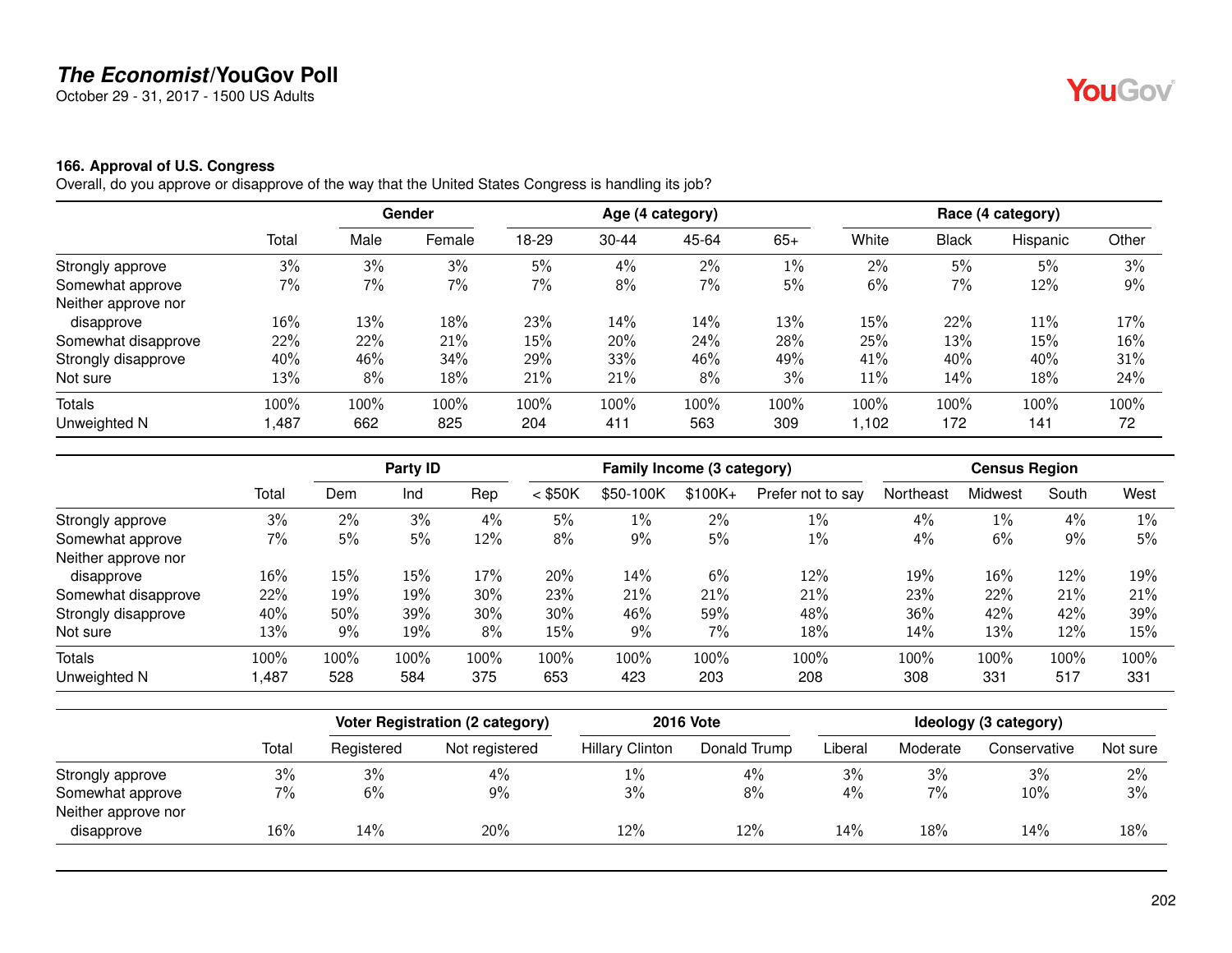October 29 - 31, 2017 - 1500 US Adults

|--|

|                               |                 |                  | Voter Registration (2 category) |                        | <b>2016 Vote</b> | Ideology (3 category) |             |              |             |  |
|-------------------------------|-----------------|------------------|---------------------------------|------------------------|------------------|-----------------------|-------------|--------------|-------------|--|
|                               | Total           | Registered       | Not registered                  | <b>Hillary Clinton</b> | Donald Trump     | Liberal               | Moderate    | Conservative | Not sure    |  |
| Somewhat disapprove           | 22%             | 23%              | 18%                             | 20%                    | 29%              | 20%                   | 21%         | 27%          | 14%         |  |
| Strongly disapprove           | 40%             | 46%              | 24%                             | 58%                    | 43%              | 53%                   | 44%         | 36%          | 19%         |  |
| Not sure                      | 13%             | $8\%$            | 25%                             | 7%                     | $4\%$            | 6%                    | 8%          | 9%           | 44%         |  |
| <b>Totals</b><br>Unweighted N | $100\%$<br>,487 | $100\%$<br>l.279 | $100\%$<br>208                  | 100%<br>560            | 100%<br>497      | 100%<br>396           | 100%<br>463 | 100%<br>494  | 100%<br>134 |  |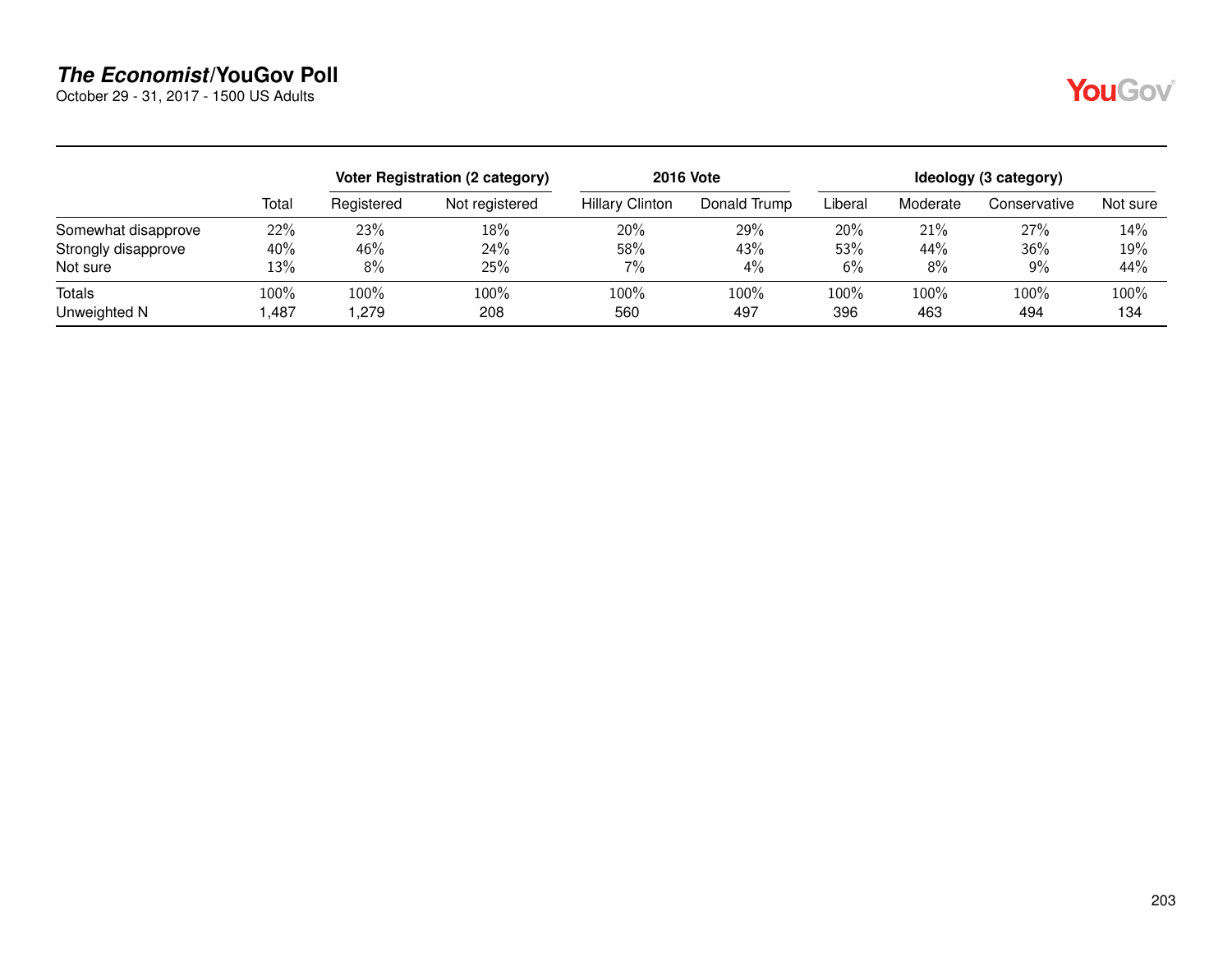October 29 - 31, 2017 - 1500 US Adults

#### **167. Favorability of Congressional political parties - Democrats in Congress**

Do you have a favorable or unfavorable opinion of the following groups in Congress?

|                      |        | Gender |        |       |           | Age (4 category) |       | Race (4 category) |              |          |       |  |
|----------------------|--------|--------|--------|-------|-----------|------------------|-------|-------------------|--------------|----------|-------|--|
|                      | Total  | Male   | Female | 18-29 | $30 - 44$ | 45-64            | $65+$ | White             | <b>Black</b> | Hispanic | Other |  |
| Very favorable       | $11\%$ | 11%    | 11%    | $9\%$ | 17%       | 11%              | 7%    | 8%                | 27%          | 9%       | 11%   |  |
| Somewhat favorable   | 22%    | 22%    | 22%    | 24%   | 19%       | 22%              | 25%   | 21%               | 30%          | 25%      | 19%   |  |
| Somewhat unfavorable | 14%    | 14%    | 14%    | 15%   | 17%       | 14%              | 12%   | 14%               | 11%          | 21%      | 14%   |  |
| Very unfavorable     | 37%    | 44%    | 30%    | 23%   | 26%       | 43%              | 52%   | 43%               | 15%          | 22%      | 34%   |  |
| Don't know           | 16%    | 9%     | 22%    | 28%   | 22%       | 10%              | 4%    | 14%               | 17%          | 23%      | 22%   |  |
| Totals               | 100%   | 100%   | 100%   | 100%  | 100%      | 100%             | 100%  | 100%              | 100%         | 100%     | 100%  |  |
| Unweighted N         | 471,   | 657    | 814    | 201   | 406       | 558              | 306   | ,090              | 171          | 138      | 72    |  |

|                      |        | Party ID |      |         |           | Family Income (3 category) |           |                   | <b>Census Region</b> |         |       |      |
|----------------------|--------|----------|------|---------|-----------|----------------------------|-----------|-------------------|----------------------|---------|-------|------|
|                      | Total  | Dem      | Ind  | Rep     | $<$ \$50K | \$50-100K                  | $$100K +$ | Prefer not to say | Northeast            | Midwest | South | West |
| Very favorable       | $11\%$ | 30%      | 3%   | 2%      | 14%       | 8%                         | 11%       | 8%                | 9%                   | 9%      | 15%   | 9%   |
| Somewhat favorable   | 22%    | 44%      | 14%  | 9%      | 24%       | 20%                        | 28%       | 17%               | 29%                  | 22%     | 18%   | 23%  |
| Somewhat unfavorable | 14%    | 11%      | 18%  | 13%     | 15%       | 15%                        | 14%       | 11%               | 15%                  | 15%     | 13%   | 15%  |
| Very unfavorable     | 37%    | 6%       | 41%  | 67%     | 30%       | 44%                        | 43%       | 41%               | 29%                  | 39%     | 41%   | 35%  |
| Don't know           | 16%    | 8%       | 25%  | 9%      | 18%       | 13%                        | 5%        | 23%               | 18%                  | 14%     | 13%   | 19%  |
| <b>Totals</b>        | 100%   | 100%     | 100% | $100\%$ | 100%      | $100\%$                    | 100%      | 100%              | 100%                 | 100%    | 100%  | 100% |
| Unweighted N         | 471,   | 523      | 578  | 370     | 644       | 422                        | 200       | 205               | 304                  | 329     | 510   | 328  |

|                      |       |            | <b>Voter Registration (2 category)</b> |                        | <b>2016 Vote</b> | Ideology (3 category) |          |              |          |  |
|----------------------|-------|------------|----------------------------------------|------------------------|------------------|-----------------------|----------|--------------|----------|--|
|                      | Total | Registered | Not registered                         | <b>Hillary Clinton</b> | Donald Trump     | Liberal               | Moderate | Conservative | Not sure |  |
| Very favorable       | 11%   | 11%        | 13%                                    | 22%                    | 3%               | 23%                   | 10%      | 4%           | 10%      |  |
| Somewhat favorable   | 22%   | 24%        | 16%                                    | 49%                    | 5%               | 44%                   | 27%      | 7%           | 9%       |  |
| Somewhat unfavorable | 14%   | 15%        | 13%                                    | 16%                    | $11\%$           | 16%                   | 19%      | 12%          | 8%       |  |
| Very unfavorable     | 37%   | 42%        | 24%                                    | $7\%$                  | 79%              | 9%                    | 33%      | 69%          | 14%      |  |
| Don't know           | 16%   | 8%         | 34%                                    | 6%                     | $2\%$            | 8%                    | 11%      | 8%           | 59%      |  |
| <b>Totals</b>        | 100%  | 100%       | 100%                                   | 100%                   | 100%             | 100%                  | 100%     | 100%         | 100%     |  |
| Unweighted N         | .471  | ,267       | 204                                    | 555                    | 494              | 392                   | 459      | 489          | 131      |  |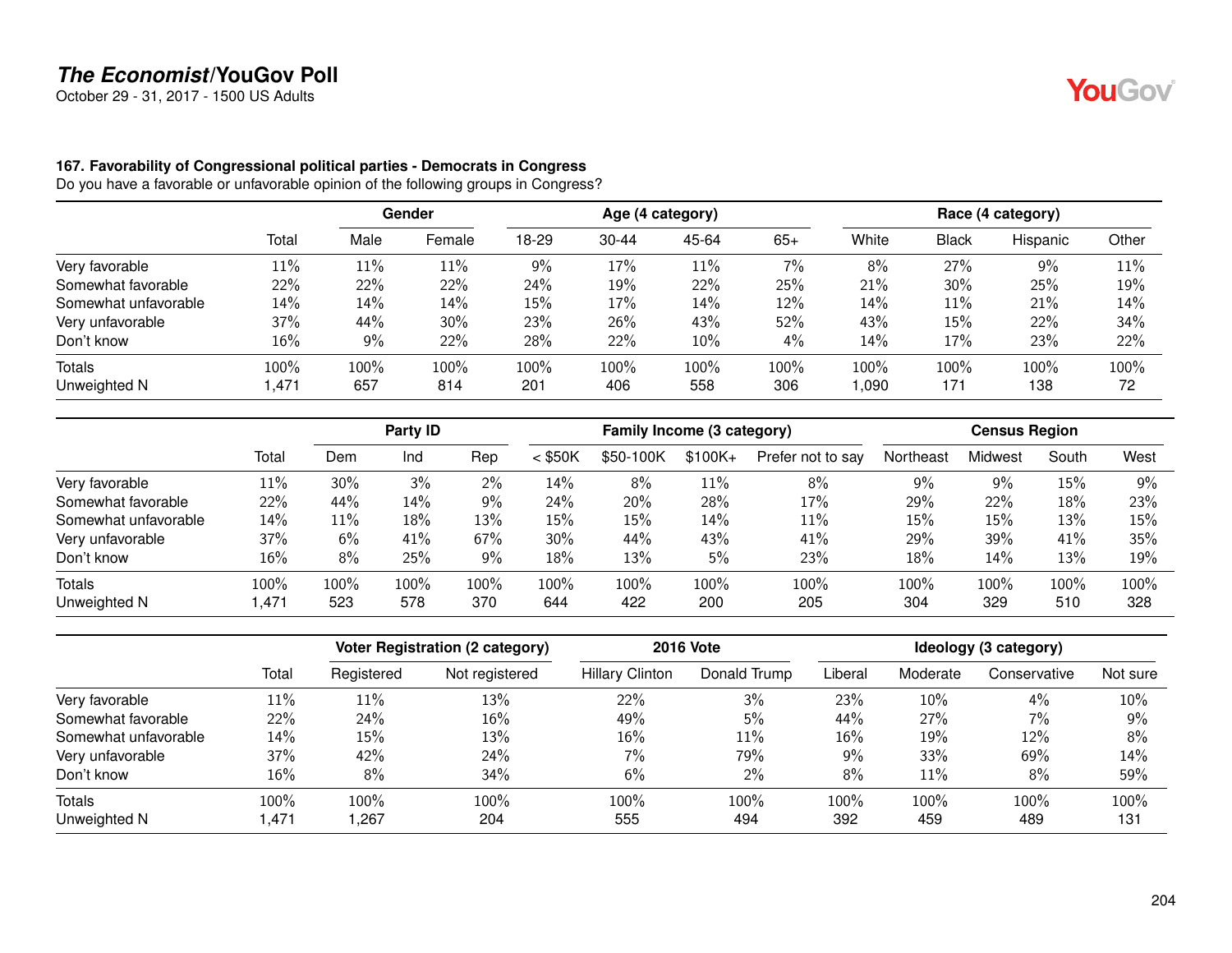October 29 - 31, 2017 - 1500 US Adults

# YouGov®

#### **168. Favorability of Congressional political parties - Republicans in Congress**

Do you have a favorable or unfavorable opinion of the following groups in Congress?

|                      |        |      | <b>Gender</b> |       |           | Age (4 category) |       | Race (4 category) |              |          |       |  |
|----------------------|--------|------|---------------|-------|-----------|------------------|-------|-------------------|--------------|----------|-------|--|
|                      | Total  | Male | Female        | 18-29 | $30 - 44$ | 45-64            | $65+$ | White             | <b>Black</b> | Hispanic | Other |  |
| Very favorable       | 5%     | 5%   | 4%            | 6%    | 6%        | 4%               | $4\%$ | 5%                | 3%           | 7%       | 3%    |  |
| Somewhat favorable   | $17\%$ | 19%  | 15%           | 15%   | 17%       | 16%              | 22%   | 19%               | 12%          | 15%      | 14%   |  |
| Somewhat unfavorable | 23%    | 27%  | 20%           | 18%   | 17%       | 26%              | 31%   | 25%               | 23%          | 15%      | 25%   |  |
| Very unfavorable     | 40%    | 41%  | 38%           | 37%   | 39%       | 43%              | 39%   | 38%               | 50%          | 43%      | 32%   |  |
| Don't know           | 15%    | 7%   | 22%           | 24%   | 22%       | $10\%$           | $4\%$ | 13%               | 14%          | 20%      | 24%   |  |
| Totals               | 100%   | 100% | 100%          | 100%  | 100%      | 100%             | 100%  | 100%              | 100%         | 100%     | 100%  |  |
| Unweighted N         | ,473   | 656  | 817           | 201   | 404       | 560              | 308   | 094,              | 169          | 138      | 72    |  |

|                      |       | Party ID |      |      | Family Income (3 category) |           |          | <b>Census Region</b> |           |         |       |      |
|----------------------|-------|----------|------|------|----------------------------|-----------|----------|----------------------|-----------|---------|-------|------|
|                      | Total | Dem      | Ind  | Rep  | $<$ \$50K                  | \$50-100K | $$100K+$ | Prefer not to say    | Northeast | Midwest | South | West |
| Very favorable       | 5%    | $1\%$    | 4%   | 12%  | 6%                         | 5%        | 4%       | 2%                   | 7%        | 4%      | 5%    | 5%   |
| Somewhat favorable   | 17%   | 8%       | 12%  | 38%  | 18%                        | 17%       | 17%      | 16%                  | 14%       | 20%     | 19%   | 15%  |
| Somewhat unfavorable | 23%   | 18%      | 22%  | 33%  | 21%                        | 28%       | 24%      | 24%                  | 27%       | 22%     | 24%   | 21%  |
| Very unfavorable     | 40%   | 65%      | 38%  | 11%  | 37%                        | 41%       | 51%      | 38%                  | 35%       | 41%     | 40%   | 42%  |
| Don't know           | 15%   | 8%       | 24%  | 6%   | 18%                        | 10%       | 5%       | 20%                  | 18%       | 13%     | 13%   | 16%  |
| Totals               | 100%  | 100%     | 100% | 100% | $100\%$                    | 100%      | 100%     | 100%                 | 100%      | 100%    | 100%  | 100% |
| Unweighted N         | .473  | 522      | 576  | 375  | 647                        | 422       | 200      | 204                  | 302       | 331     | 511   | 329  |

|                      |        |            | <b>Voter Registration (2 category)</b> |                        | <b>2016 Vote</b> | Ideology (3 category) |          |              |          |  |
|----------------------|--------|------------|----------------------------------------|------------------------|------------------|-----------------------|----------|--------------|----------|--|
|                      | Total  | Registered | Not registered                         | <b>Hillary Clinton</b> | Donald Trump     | Liberal               | Moderate | Conservative | Not sure |  |
| Very favorable       | 5%     | 5%         | 6%                                     | $1\%$                  | $9\%$            | 3%                    | 5%       | $7\%$        | 3%       |  |
| Somewhat favorable   | 17%    | 18%        | 16%                                    | 5%                     | 31%              | 6%                    | 16%      | 33%          | 3%       |  |
| Somewhat unfavorable | 23%    | 26%        | 17%                                    | 16%                    | 41%              | 16%                   | 25%      | 33%          | 10%      |  |
| Very unfavorable     | 40%    | 44%        | $30\%$                                 | 73%                    | 17%              | 69%                   | 45%      | 19%          | 27%      |  |
| Don't know           | $15\%$ | 8%         | 32%                                    | 6%                     | 2%               | 7%                    | 10%      | 7%           | 57%      |  |
| Totals               | 100%   | 100%       | 100%                                   | 100%                   | 100%             | 100%                  | 100%     | 100%         | 100%     |  |
| Unweighted N         | ,473   | ,268       | 205                                    | 553                    | 498              | 391                   | 460      | 491          | 131      |  |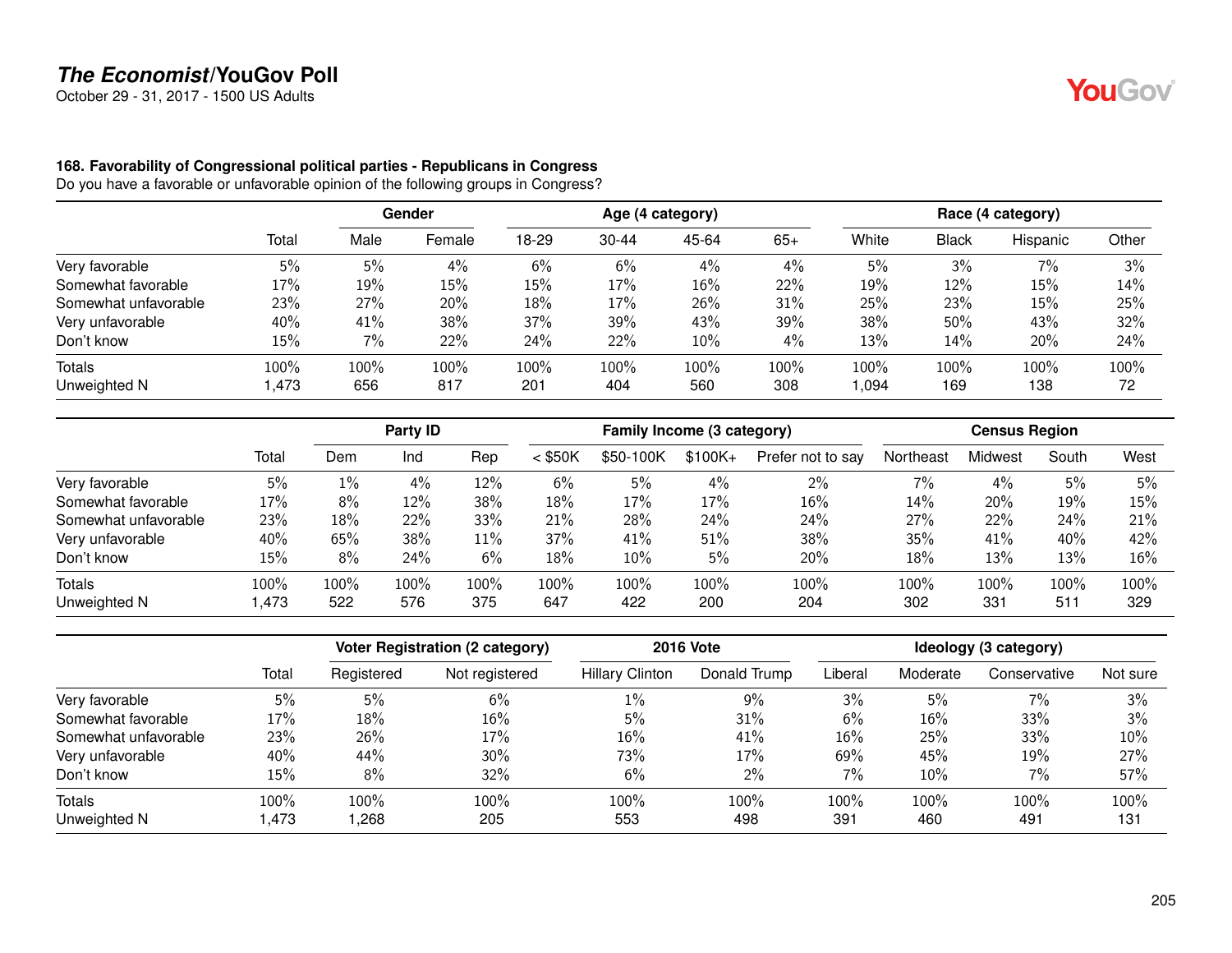October 29 - 31, 2017 - 1500 US Adults

## **169. Ryan Job Approval**

Do you approve or disapprove of the way Paul Ryan is handling his job as Speaker of the U.S. House of Representatives?

|                     |       | Gender |        | Age (4 category) |           |       |       | Race (4 category) |              |          |       |
|---------------------|-------|--------|--------|------------------|-----------|-------|-------|-------------------|--------------|----------|-------|
|                     | Total | Male   | Female | 18-29            | $30 - 44$ | 45-64 | $65+$ | White             | <b>Black</b> | Hispanic | Other |
| Strongly approve    | 5%    | 5%     | 4%     | 7%               | 4%        | 4%    | 4%    | 4%                | 5%           | 6%       | 8%    |
| Somewhat approve    | 21%   | 23%    | 18%    | 16%              | 15%       | 22%   | 30%   | 23%               | 18%          | 10%      | 13%   |
| Somewhat disapprove | 18%   | 21%    | 16%    | 15%              | 16%       | 18%   | 25%   | 19%               | 10%          | 22%      | 21%   |
| Strongly disapprove | 31%   | 36%    | 26%    | 26%              | 30%       | 35%   | 31%   | 30%               | 42%          | 28%      | 24%   |
| Not sure            | 25%   | 15%    | 36%    | 36%              | 35%       | 21%   | 11%   | 23%               | 25%          | 34%      | 33%   |
| Totals              | 100%  | 100%   | 100%   | 100%             | 100%      | 100%  | 100%  | 100%              | 100%         | 100%     | 100%  |
| Unweighted N        | ,482  | 662    | 820    | 204              | 410       | 559   | 309   | 800,              | 171          | 141      | 72    |

|                     |       |       | Party ID |      | Family Income (3 category) |           |          | <b>Census Region</b> |           |         |       |      |
|---------------------|-------|-------|----------|------|----------------------------|-----------|----------|----------------------|-----------|---------|-------|------|
|                     | Total | Dem   | Ind      | Rep  | $<$ \$50K                  | \$50-100K | $$100K+$ | Prefer not to say    | Northeast | Midwest | South | West |
| Strongly approve    | 5%    | $2\%$ | 4%       | 10%  | 4%                         | 5%        | 3%       | 6%                   | 6%        | 5%      | 5%    | 3%   |
| Somewhat approve    | 21%   | 11%   | 17%      | 38%  | 22%                        | 23%       | 19%      | 14%                  | 17%       | 22%     | 24%   | 17%  |
| Somewhat disapprove | 18%   | 17%   | 17%      | 23%  | $16\%$                     | 23%       | 24%      | 15%                  | 20%       | 17%     | 19%   | 17%  |
| Strongly disapprove | 31%   | 51%   | 27%      | 13%  | 28%                        | 29%       | 42%      | 35%                  | 29%       | 32%     | 32%   | 30%  |
| Not sure            | 25%   | 20%   | 34%      | 17%  | 30%                        | 20%       | 13%      | 29%                  | 27%       | 24%     | 21%   | 32%  |
| <b>Totals</b>       | 100%  | 100%  | 100%     | 100% | 100%                       | $100\%$   | 100%     | 100%                 | 100%      | 100%    | 100%  | 100% |
| Unweighted N        | ,482  | 524   | 584      | 374  | 653                        | 421       | 203      | 205                  | 304       | 333     | 514   | 331  |

|                     |       |            | <b>Voter Registration (2 category)</b> |                        | <b>2016 Vote</b> |         |          | Ideology (3 category) |          |
|---------------------|-------|------------|----------------------------------------|------------------------|------------------|---------|----------|-----------------------|----------|
|                     | Total | Registered | Not registered                         | <b>Hillary Clinton</b> | Donald Trump     | Liberal | Moderate | Conservative          | Not sure |
| Strongly approve    | 5%    | 4%         | 6%                                     | 1%                     | $9\%$            | $1\%$   | 5%       | 8%                    | 3%       |
| Somewhat approve    | 21%   | 23%        | 16%                                    | 9%                     | 37%              | 12%     | 22%      | 31%                   | 6%       |
| Somewhat disapprove | 18%   | 21%        | 13%                                    | 16%                    | 25%              | 16%     | 17%      | 26%                   | 8%       |
| Strongly disapprove | 31%   | 35%        | 20%                                    | 59%                    | 19%              | 58%     | 33%      | 18%                   | 9%       |
| Not sure            | 25%   | 18%        | 45%                                    | 15%                    | 10%              | 14%     | 23%      | $16\%$                | 74%      |
| <b>Totals</b>       | 100%  | 100%       | 100%                                   | 100%                   | 100%             | 100%    | 100%     | 100%                  | 100%     |
| Unweighted N        | ,482  | .273       | 209                                    | 554                    | 497              | 392     | 463      | 492                   | 135      |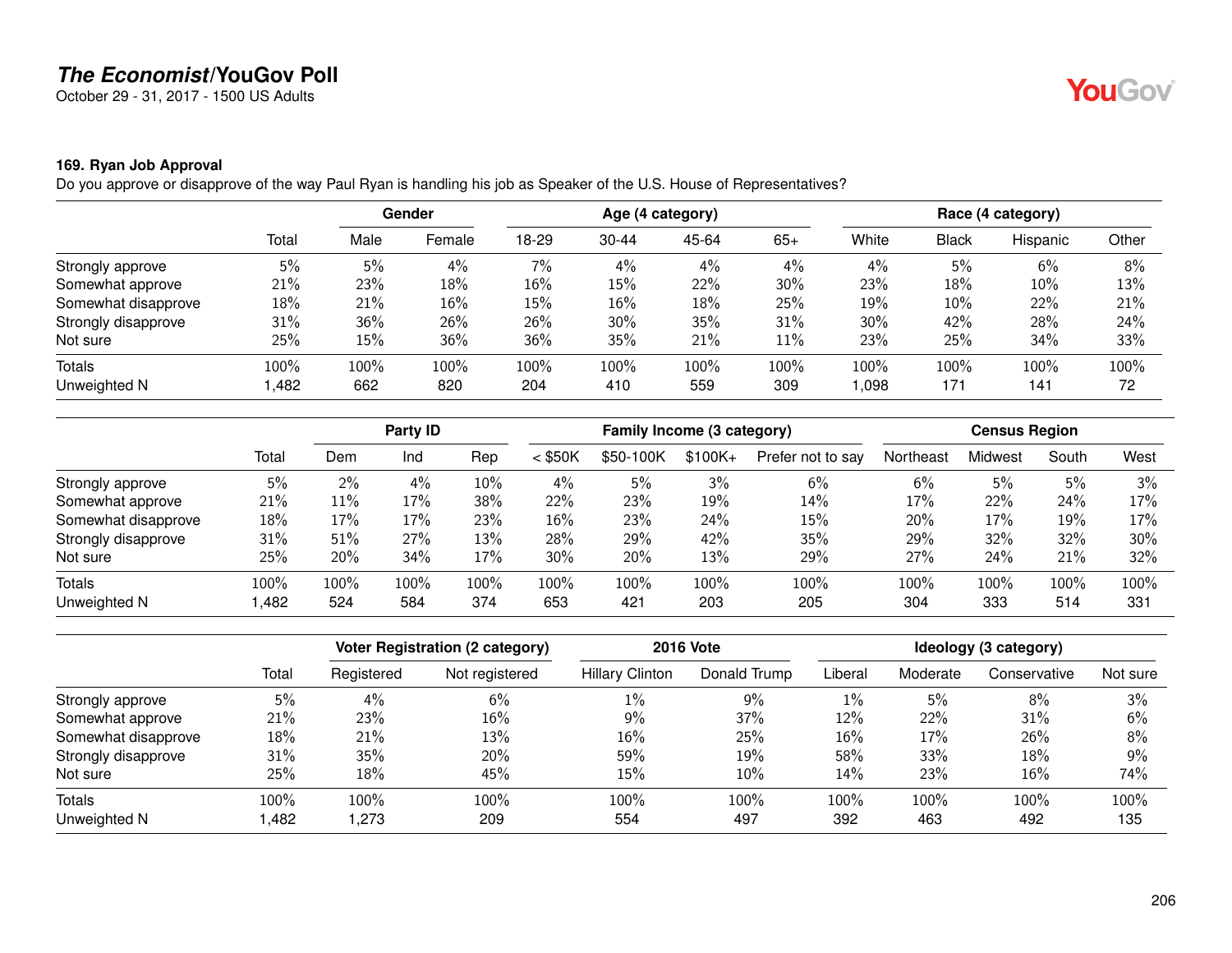October 29 - 31, 2017 - 1500 US Adults

### **170. McConnell Job Approval**

Do you approve or disapprove of the way Mitch McConnell is handling his job as Majority Leader of the U.S. Senate?

|                     |       | Gender |        | Age (4 category) |           |       |       | Race (4 category) |              |          |       |
|---------------------|-------|--------|--------|------------------|-----------|-------|-------|-------------------|--------------|----------|-------|
|                     | Total | Male   | Female | 18-29            | $30 - 44$ | 45-64 | $65+$ | White             | <b>Black</b> | Hispanic | Other |
| Strongly approve    | 3%    | 3%     | 3%     | 3%               | 4%        | 2%    | $2\%$ | $2\%$             | 5%           | 4%       | 5%    |
| Somewhat approve    | 15%   | 18%    | 12%    | 12%              | 12%       | 16%   | 20%   | 15%               | 13%          | 16%      | 16%   |
| Somewhat disapprove | 19%   | 20%    | 17%    | 18%              | 12%       | 17%   | 29%   | 20%               | 15%          | 18%      | 14%   |
| Strongly disapprove | 36%   | 44%    | 28%    | 27%              | 35%       | 41%   | 38%   | 37%               | 40%          | 28%      | 31%   |
| Not sure            | 28%   | 16%    | 39%    | 40%              | 37%       | 24%   | 11%   | 26%               | 27%          | 35%      | 35%   |
| Totals              | 100%  | 100%   | 100%   | 100%             | 100%      | 100%  | 100%  | 100%              | 100%         | 100%     | 100%  |
| Unweighted N        | ,487  | 662    | 825    | 203              | 412       | 563   | 309   | .102              | 172          | 141      | 72    |

|                     |       |      | Party ID |         |           | Family Income (3 category) |           |                   |           | <b>Census Region</b> |       |      |
|---------------------|-------|------|----------|---------|-----------|----------------------------|-----------|-------------------|-----------|----------------------|-------|------|
|                     | Total | Dem  | Ind      | Rep     | $<$ \$50K | \$50-100K                  | $$100K +$ | Prefer not to say | Northeast | Midwest              | South | West |
| Strongly approve    | 3%    | 3%   | 2%       | 3%      | 4%        | $2\%$                      | 4%        | $1\%$             | 3%        | 2%                   | 4%    | 2%   |
| Somewhat approve    | 15%   | 10%  | 12%      | 27%     | 15%       | 17%                        | 10%       | 15%               | 14%       | 17%                  | 15%   | 14%  |
| Somewhat disapprove | 19%   | 14%  | 17%      | 28%     | 19%       | 18%                        | 21%       | 18%               | 20%       | 19%                  | 20%   | 16%  |
| Strongly disapprove | 36%   | 51%  | 33%      | 23%     | 30%       | 41%                        | 51%       | 34%               | 36%       | 34%                  | 39%   | 33%  |
| Not sure            | 28%   | 22%  | 36%      | 19%     | 33%       | 23%                        | 13%       | 31%               | 28%       | 29%                  | 22%   | 36%  |
| <b>Totals</b>       | 100%  | 100% | 100%     | $100\%$ | 100%      | $100\%$                    | 100%      | 100%              | 100%      | 100%                 | 100%  | 100% |
| Unweighted N        | ,487  | 527  | 584      | 376     | 654       | 423                        | 203       | 207               | 306       | 332                  | 518   | 331  |

|                     |       |            | <b>Voter Registration (2 category)</b> |                        | <b>2016 Vote</b> |         |          | Ideology (3 category) |          |
|---------------------|-------|------------|----------------------------------------|------------------------|------------------|---------|----------|-----------------------|----------|
|                     | Total | Registered | Not registered                         | <b>Hillary Clinton</b> | Donald Trump     | Liberal | Moderate | Conservative          | Not sure |
| Strongly approve    | 3%    | 3%         | 4%                                     | 2%                     | 3%               | 3%      | 3%       | 3%                    | 3%       |
| Somewhat approve    | 15%   | 16%        | 13%                                    | 8%                     | 26%              | 6%      | 16%      | 23%                   | 8%       |
| Somewhat disapprove | 19%   | 20%        | 15%                                    | 11%                    | 28%              | 13%     | 21%      | 26%                   | 6%       |
| Strongly disapprove | 36%   | 42%        | 21%                                    | 62%                    | 30%              | 61%     | 35%      | 29%                   | 11%      |
| Not sure            | 28%   | 20%        | 48%                                    | 17%                    | 12%              | 17%     | 25%      | 19%                   | 72%      |
| <b>Totals</b>       | 100%  | 100%       | 100%                                   | 100%                   | 100%             | 100%    | 100%     | 100%                  | 100%     |
| Unweighted N        | ,487  | .278       | 209                                    | 557                    | 498              | 393     | 465      | 494                   | 135      |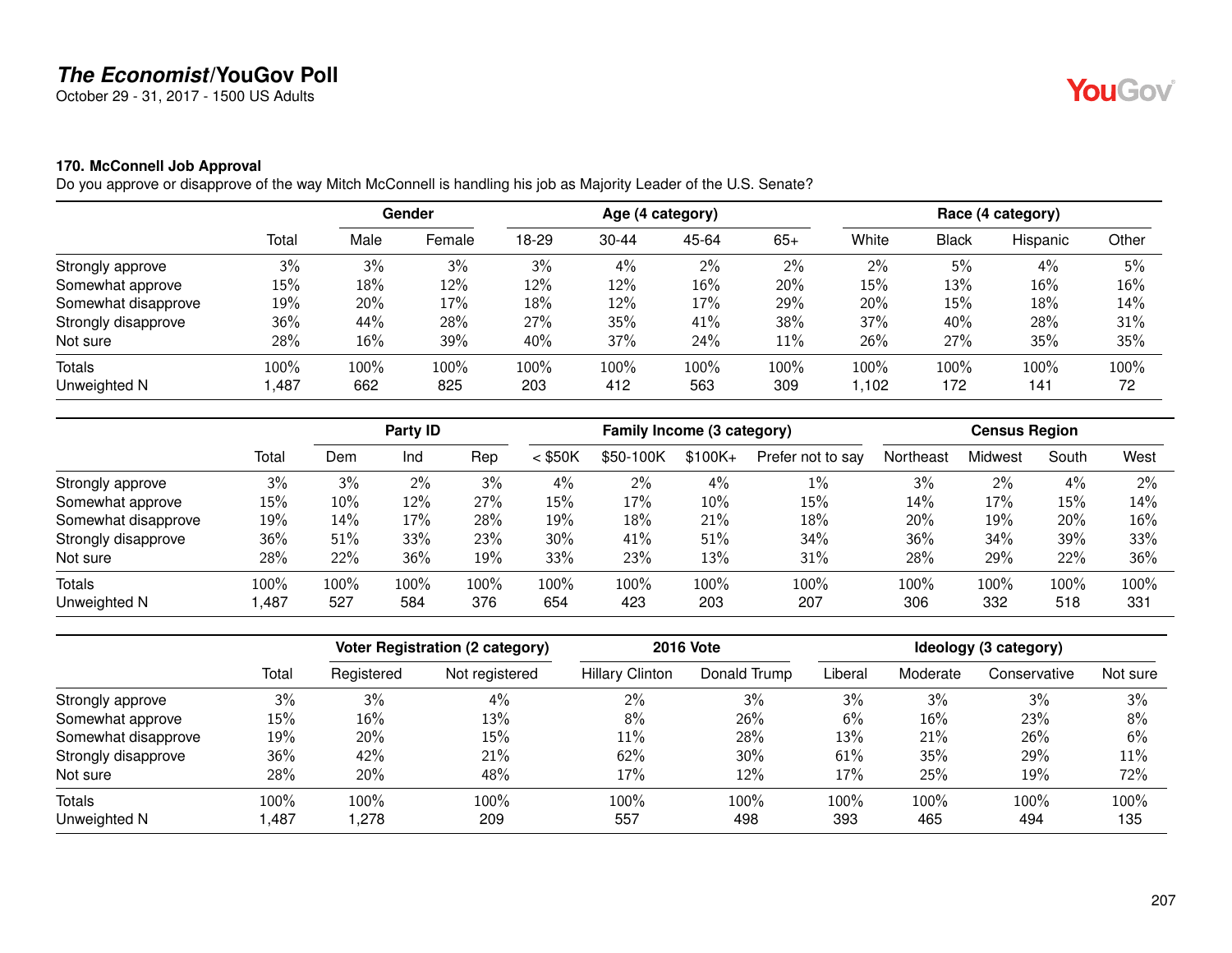October 29 - 31, 2017 - 1500 US Adults

### **171. Schumer Job Approval**

Do you approve or disapprove of the way Chuck Schumer is handling his job as Minority Leader of the U.S. Senate?

|                     |       |       | Gender |       |           | Age (4 category) |       |       |              | Race (4 category) |       |
|---------------------|-------|-------|--------|-------|-----------|------------------|-------|-------|--------------|-------------------|-------|
|                     | Total | Male  | Female | 18-29 | $30 - 44$ | 45-64            | $65+$ | White | <b>Black</b> | Hispanic          | Other |
| Strongly approve    | 8%    | $9\%$ | 8%     | 9%    | 9%        | 8%               | $8\%$ | 7%    | 14%          | 11%               | $4\%$ |
| Somewhat approve    | 20%   | 23%   | 18%    | 20%   | 18%       | 19%              | 24%   | 20%   | 22%          | 20%               | 20%   |
| Somewhat disapprove | 12%   | 12%   | 11%    | 13%   | 12%       | 13%              | 9%    | 11%   | 12%          | 16%               | 11%   |
| Strongly disapprove | 29%   | 37%   | 21%    | 18%   | 22%       | 33%              | 41%   | 32%   | 19%          | 19%               | 30%   |
| Not sure            | 31%   | 19%   | 42%    | 40%   | 40%       | 27%              | 18%   | 30%   | 33%          | 34%               | 35%   |
| Totals              | 100%  | 100%  | 100%   | 100%  | 100%      | 100%             | 100%  | 100%  | 100%         | 100%              | 100%  |
| Unweighted N        | ,485  | 661   | 824    | 203   | 412       | 562              | 308   | 1,101 | 171          | 141               | 72    |

|                     |       | Party ID |      |      | Family Income (3 category) |           |          |                   | <b>Census Region</b> |         |       |       |
|---------------------|-------|----------|------|------|----------------------------|-----------|----------|-------------------|----------------------|---------|-------|-------|
|                     | Total | Dem      | Ind  | Rep  | $<$ \$50K                  | \$50-100K | $$100K+$ | Prefer not to say | Northeast            | Midwest | South | West  |
| Strongly approve    | 8%    | 16%      | 6%   | 3%   | 9%                         | 8%        | 12%      | 6%                | 12%                  | 6%      | 10%   | $6\%$ |
| Somewhat approve    | 20%   | 37%      | 13%  | 12%  | 20%                        | 20%       | 27%      | 15%               | 23%                  | 18%     | 18%   | 22%   |
| Somewhat disapprove | 12%   | 11%      | 13%  | 11%  | 13%                        | 14%       | 5%       | 8%                | 13%                  | 11%     | 13%   | 10%   |
| Strongly disapprove | 29%   | 10%      | 30%  | 51%  | 23%                        | 33%       | 38%      | 35%               | 26%                  | 31%     | 32%   | 26%   |
| Not sure            | 31%   | 26%      | 38%  | 23%  | 35%                        | 25%       | 17%      | 36%               | 27%                  | 34%     | 27%   | 37%   |
| <b>Totals</b>       | 100%  | 100%     | 100% | 100% | 100%                       | $100\%$   | 100%     | 100%              | 100%                 | 100%    | 100%  | 100%  |
| Unweighted N        | ,485  | 525      | 584  | 376  | 652                        | 423       | 203      | 207               | 304                  | 332     | 518   | 331   |

|                     |       |            | <b>Voter Registration (2 category)</b> |                        | <b>2016 Vote</b> | Ideology (3 category) |          |              |          |  |
|---------------------|-------|------------|----------------------------------------|------------------------|------------------|-----------------------|----------|--------------|----------|--|
|                     | Total | Registered | Not registered                         | <b>Hillary Clinton</b> | Donald Trump     | Liberal               | Moderate | Conservative | Not sure |  |
| Strongly approve    | 8%    | 9%         | 8%                                     | 17%                    | 2%               | 18%                   | 11%      | 3%           | $1\%$    |  |
| Somewhat approve    | 20%   | 21%        | 18%                                    | 41%                    | $7\%$            | 38%                   | 24%      | 9%           | 6%       |  |
| Somewhat disapprove | 12%   | 13%        | 9%                                     | 11%                    | 13%              | 12%                   | 17%      | $10\%$       | 6%       |  |
| Strongly disapprove | 29%   | 35%        | 13%                                    | $9\%$                  | 62%              | 12%                   | 22%      | 55%          | 11%      |  |
| Not sure            | 31%   | 22%        | 52%                                    | 22%                    | 15%              | 21%                   | 27%      | 23%          | 76%      |  |
| <b>Totals</b>       | 100%  | 100%       | 100%                                   | 100%                   | 100%             | 100%                  | 100%     | 100%         | 100%     |  |
| Unweighted N        | ,485  | .276       | 209                                    | 556                    | 498              | 392                   | 464      | 495          | 134      |  |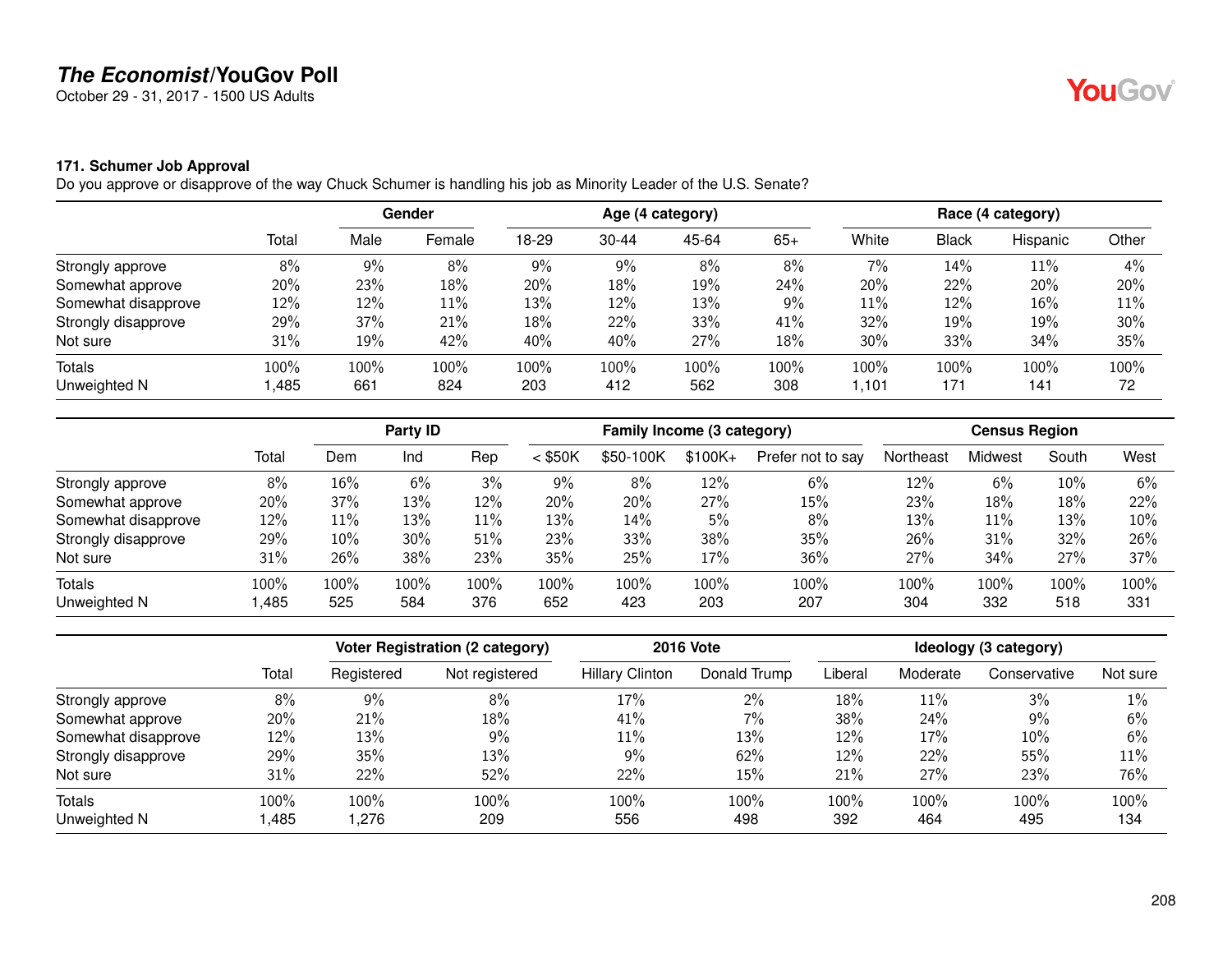October 29 - 31, 2017 - 1500 US Adults

### **172. Pelosi Job Approval**

Do you approve or disapprove of the way Nancy Pelosi is handling her job as the Minority Leader of the U.S. House of Representatives?

|                     |        | Gender |        | Age (4 category) |           |       |       | Race (4 category) |       |          |       |
|---------------------|--------|--------|--------|------------------|-----------|-------|-------|-------------------|-------|----------|-------|
|                     | Total  | Male   | Female | 18-29            | $30 - 44$ | 45-64 | $65+$ | White             | Black | Hispanic | Other |
| Strongly approve    | $8\%$  | 8%     | 9%     | $7\%$            | 8%        | 8%    | 10%   | $7\%$             | 15%   | 6%       | 9%    |
| Somewhat approve    | 20%    | 21%    | 18%    | 22%              | 17%       | 20%   | 18%   | 18%               | 28%   | 24%      | 8%    |
| Somewhat disapprove | $12\%$ | 13%    | 11%    | 14%              | 12%       | 12%   | 10%   | 11%               | 11%   | 16%      | 18%   |
| Strongly disapprove | 36%    | 43%    | 29%    | 20%              | 26%       | 42%   | 53%   | 42%               | 19%   | 18%      | 35%   |
| Not sure            | 25%    | 15%    | 33%    | 37%              | 37%       | 17%   | 9%    | 22%               | 27%   | 35%      | 30%   |
| Totals              | 100%   | 100%   | 100%   | 100%             | 100%      | 100%  | 100%  | 100%              | 100%  | 100%     | 100%  |
| Unweighted N        | ,482   | 661    | 821    | 202              | 411       | 561   | 308   | 097, ا            | 173   | 140      | 72    |

|                     |       |      | Party ID |      |           | Family Income (3 category) |          |                   |           | <b>Census Region</b> |       |      |
|---------------------|-------|------|----------|------|-----------|----------------------------|----------|-------------------|-----------|----------------------|-------|------|
|                     | Total | Dem  | Ind      | Rep  | $<$ \$50K | \$50-100K                  | $$100K+$ | Prefer not to say | Northeast | Midwest              | South | West |
| Strongly approve    | 8%    | 20%  | 3%       | 2%   | 8%        | 8%                         | 12%      | 7%                | 8%        | 8%                   | 9%    | 8%   |
| Somewhat approve    | 20%   | 39%  | 14%      | 6%   | 21%       | 19%                        | 22%      | 15%               | 21%       | 20%                  | 18%   | 20%  |
| Somewhat disapprove | 12%   | 11%  | 13%      | 11%  | 13%       | 14%                        | 8%       | 9%                | 13%       | 11%                  | 12%   | 12%  |
| Strongly disapprove | 36%   | 10%  | 36%      | 67%  | 28%       | 44%                        | 47%      | 40%               | 31%       | 37%                  | 42%   | 30%  |
| Not sure            | 25%   | 20%  | 34%      | 13%  | 30%       | 16%                        | $11\%$   | 30%               | 27%       | 24%                  | 20%   | 30%  |
| <b>Totals</b>       | 100%  | 100% | 100%     | 100% | 100%      | 100%                       | 100%     | 100%              | 100%      | $100\%$              | 100%  | 100% |
| Unweighted N        | ,482  | 525  | 583      | 374  | 650       | 422                        | 203      | 207               | 302       | 333                  | 517   | 330  |

|                     |       |            | <b>Voter Registration (2 category)</b> |                        | <b>2016 Vote</b> |         |          | Ideology (3 category) |          |
|---------------------|-------|------------|----------------------------------------|------------------------|------------------|---------|----------|-----------------------|----------|
|                     | Total | Registered | Not registered                         | <b>Hillary Clinton</b> | Donald Trump     | Liberal | Moderate | Conservative          | Not sure |
| Strongly approve    | 8%    | 9%         | 5%                                     | 19%                    | $2\%$            | 20%     | 7%       | $2\%$                 | 4%       |
| Somewhat approve    | 20%   | 21%        | 16%                                    | 42%                    | 4%               | 38%     | 24%      | 7%                    | 7%       |
| Somewhat disapprove | 12%   | 12%        | 13%                                    | 14%                    | $7\%$            | 14%     | 19%      | $7\%$                 | 6%       |
| Strongly disapprove | 36%   | 43%        | 18%                                    | 10%                    | 80%              | $11\%$  | 30%      | 68%                   | 13%      |
| Not sure            | 25%   | 15%        | 48%                                    | 15%                    | 7%               | 17%     | 19%      | 16%                   | 70%      |
| <b>Totals</b>       | 100%  | 100%       | 100%                                   | 100%                   | 100%             | 100%    | 100%     | 100%                  | 100%     |
| Unweighted N        | ,482  | .274       | 208                                    | 556                    | 496              | 391     | 461      | 496                   | 134      |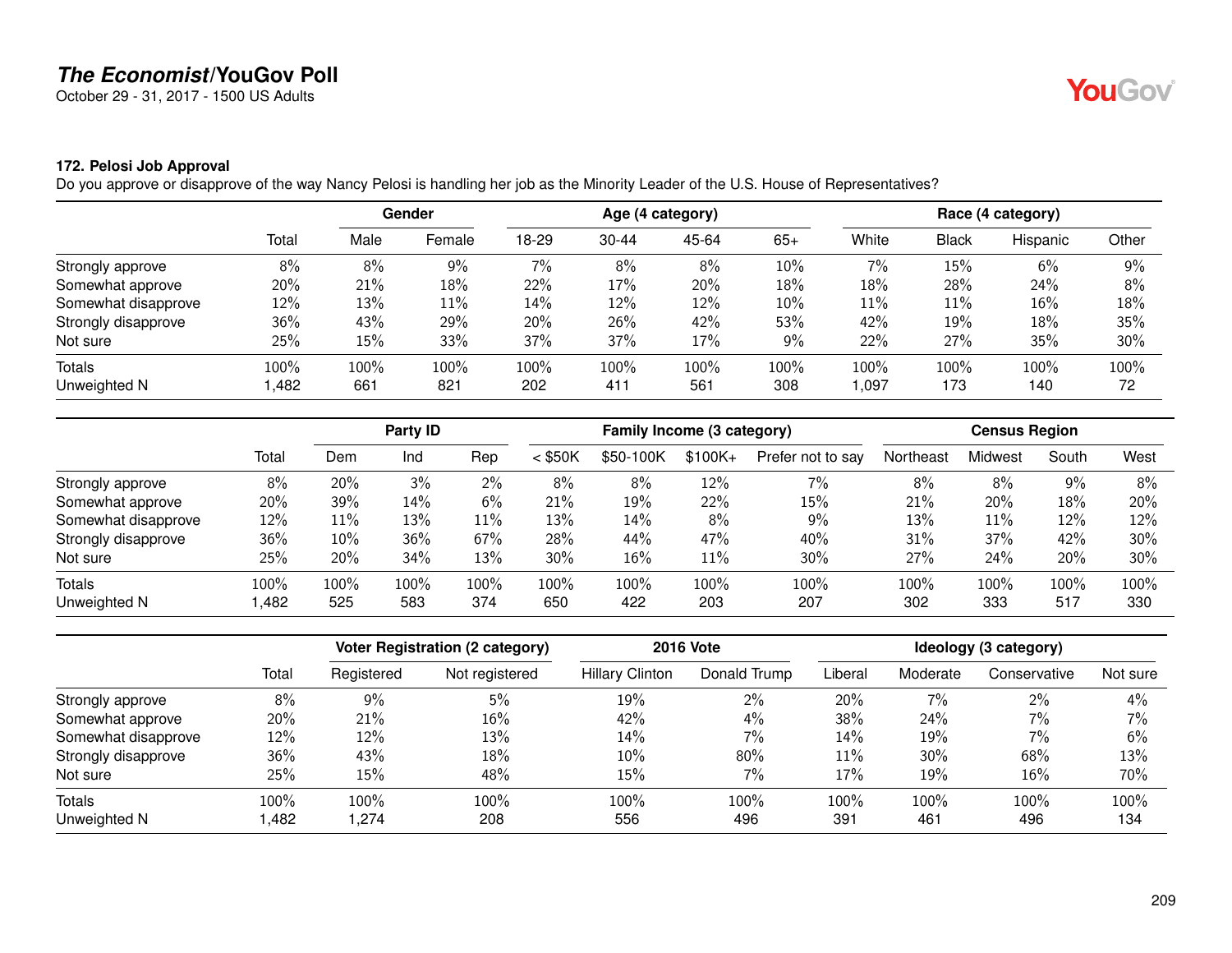October 29 - 31, 2017 - 1500 US Adults

#### **173. Congressional Accomplishment**

Do you think the current Congress has accomplished more or less than Congress usually does at this point in its two-year term?

|                 |       |       | Gender |       |           | Age (4 category) |       |       |              | Race (4 category) |       |  |
|-----------------|-------|-------|--------|-------|-----------|------------------|-------|-------|--------------|-------------------|-------|--|
|                 | Total | Male  | Female | 18-29 | $30 - 44$ | 45-64            | $65+$ | White | <b>Black</b> | Hispanic          | Other |  |
| More than usual | 5%    | $6\%$ | $4\%$  | 8%    | 6%        | 3%               | 4%    | 5%    | 6%           | 5%                | 9%    |  |
| About the same  | 21%   | 23%   | 19%    | 25%   | 20%       | 21%              | 17%   | 21%   | 15%          | 24%               | 23%   |  |
| Less than usual | 50%   | 56%   | 45%    | 33%   | 41%       | 59%              | 66%   | 53%   | 53%          | 40%               | 30%   |  |
| Not sure        | 24%   | 16%   | 31%    | 34%   | 33%       | 17%              | 12%   | 21%   | 26%          | 31%               | 38%   |  |
| Totals          | 100%  | 100%  | 100%   | 100%  | 100%      | 100%             | 100%  | 100%  | 100%         | 100%              | 100%  |  |
| Unweighted N    | ,485  | 662   | 823    | 203   | 410       | 563              | 309   | 1,102 | 171          | 140               | 72    |  |

|                 |       |       | Party ID |       |           | Family Income (3 category) |           |                   | <b>Census Region</b> |         |       |      |
|-----------------|-------|-------|----------|-------|-----------|----------------------------|-----------|-------------------|----------------------|---------|-------|------|
|                 | Total | Dem   | Ind      | Rep   | $<$ \$50K | \$50-100K                  | $$100K +$ | Prefer not to say | Northeast            | Midwest | South | West |
| More than usual | 5%    | $2\%$ | 4%       | $9\%$ | 6%        | $4\%$                      | 6%        | 4%                | 4%                   | 3%      | 7%    | 4%   |
| About the same  | 21%   | 16%   | 19%      | 32%   | 22%       | 20%                        | 17%       | 23%               | 24%                  | 22%     | 19%   | 22%  |
| Less than usual | 50%   | 64%   | 45%      | 43%   | 43%       | 62%                        | 65%       | 44%               | 45%                  | 49%     | 55%   | 49%  |
| Not sure        | 24%   | 18%   | 32%      | 16%   | 30%       | 14%                        | 12%       | 29%               | 26%                  | 27%     | 19%   | 25%  |
| Totals          | 100%  | 100%  | 100%     | 100%  | 100%      | 100%                       | 100%      | 100%              | 100%                 | 100%    | 100%  | 100% |
| Unweighted N    | ,485  | 525   | 584      | 376   | 652       | 423                        | 202       | 208               | 306                  | 333     | 516   | 330  |

|                 |       | Voter Registration (2 category) |                | <b>2016 Vote</b>       | Ideology (3 category) |         |          |              |          |
|-----------------|-------|---------------------------------|----------------|------------------------|-----------------------|---------|----------|--------------|----------|
|                 | Total | Registered                      | Not registered | <b>Hillary Clinton</b> | Donald Trump          | Liberal | Moderate | Conservative | Not sure |
| More than usual | 5%    | 5%                              | 6%             | $2\%$                  | 7%                    | 2%      | 5%       | 8%           | 2%       |
| About the same  | 21%   | 21%                             | 21%            | 12%                    | 30%                   | 18%     | 22%      | 27%          | 8%       |
| Less than usual | 50%   | 57%                             | 34%            | 72%                    | 52%                   | 66%     | 56%      | 46%          | 23%      |
| Not sure        | 24%   | 17%                             | 39%            | 14%                    | 11%                   | 13%     | 18%      | 18%          | 66%      |
| <b>Totals</b>   | 100%  | 100%                            | 100%           | 100%                   | 100%                  | 100%    | 100%     | 100%         | 100%     |
| Unweighted N    | ,485  | .278                            | 207            | 557                    | 499                   | 391     | 465      | 495          | 134      |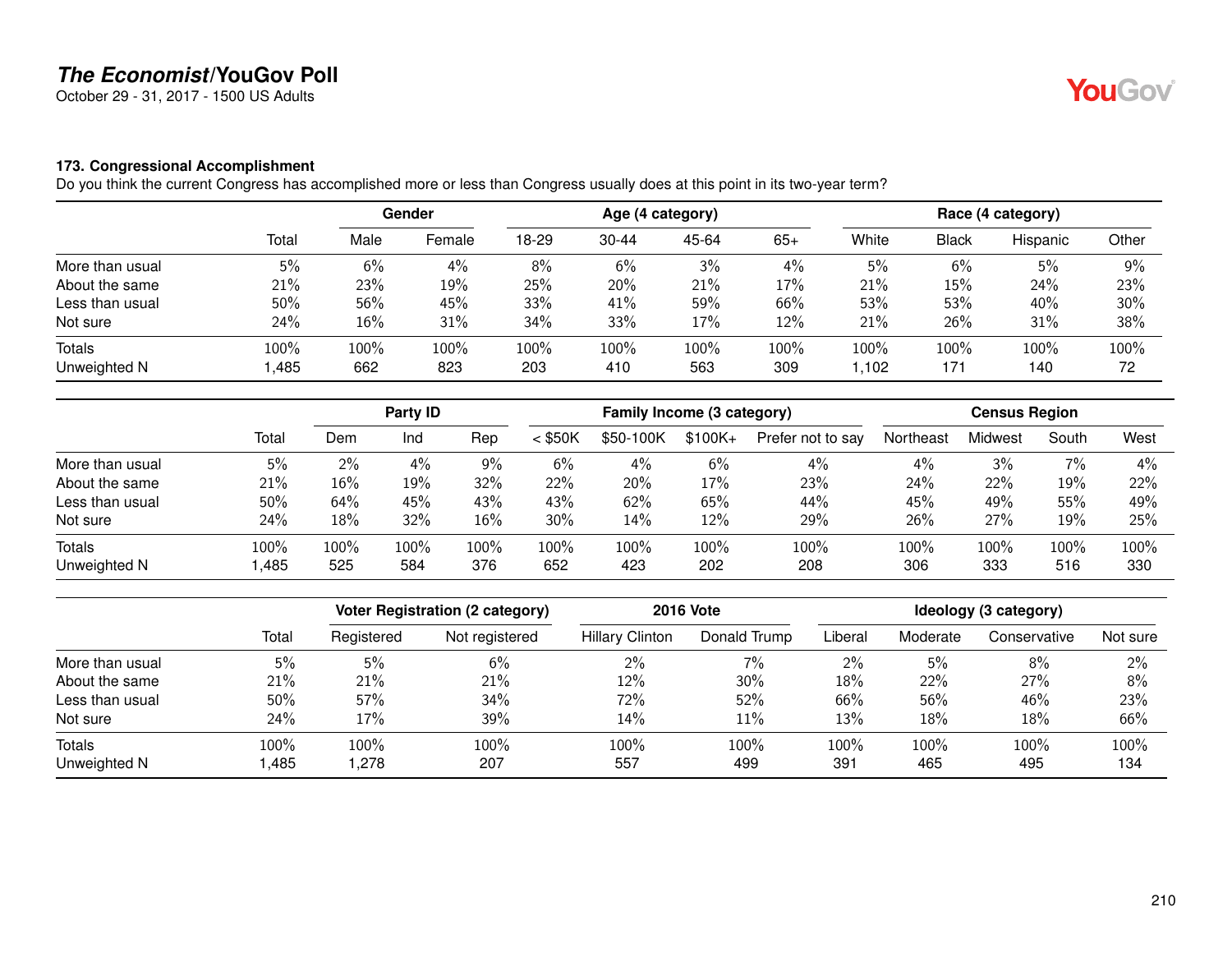October 29 - 31, 2017 - 1500 US Adults

**174. Blame**<br>Who is more to blame for Congress achieving less than usual?<br>Asked if respondent says Congress accomplished less than usual

|                         |        | Gender |        | Age (4 category) |           |       |       | Race (4 category) |              |          |       |
|-------------------------|--------|--------|--------|------------------|-----------|-------|-------|-------------------|--------------|----------|-------|
|                         | Total  | Male   | Female | 18-29            | $30 - 44$ | 45-64 | $65+$ | White             | <b>Black</b> | Hispanic | Other |
| Democrats in Congress   | $12\%$ | 14%    | 10%    | 5%               | 12%       | 9%    | 20%   | 14%               | 4%           | 7%       | 12%   |
| Republicans in Congress | 39%    | 38%    | 40%    | 37%              | 38%       | 41%   | 37%   | 37%               | 47%          | 32%      | 50%   |
| Both equally            | 44%    | 45%    | 43%    | 39%              | 42%       | 48%   | 41%   | 45%               | 40%          | 48%      | 33%   |
| <b>Neither</b>          | 2%     | $2\%$  | 3%     | 10%              | 2%        | $1\%$ | $1\%$ | $2\%$             | 4%           | 4%       | 4%    |
| Not sure                | 3%     | 2%     | 4%     | 8%               | 6%        | 1%    | $1\%$ | $2\%$             | 5%           | 9%       | $0\%$ |
| Totals                  | 100%   | 100%   | 100%   | 100%             | 100%      | 100%  | 100%  | 100%              | 100%         | 100%     | 100%  |
| Unweighted N            | 809    | 398    | 411    | 73               | 184       | 339   | 213   | 619               | 96           | 60       | 34    |

|                         |       | Party ID |       |       | Family Income (3 category) |           |           |                   | <b>Census Region</b> |         |       |       |
|-------------------------|-------|----------|-------|-------|----------------------------|-----------|-----------|-------------------|----------------------|---------|-------|-------|
|                         | Total | Dem      | Ind   | Rep   | $<$ \$50K                  | \$50-100K | $$100K +$ | Prefer not to say | Northeast            | Midwest | South | West  |
| Democrats in Congress   | 12%   | $1\%$    | 14%   | 30%   | 11%                        | 13%       | 11%       | 14%               | 16%                  | 10%     | 12%   | 11%   |
| Republicans in Congress | 39%   | 70%      | 23%   | 9%    | 36%                        | 35%       | 46%       | 47%               | 37%                  | 48%     | 33%   | 41%   |
| Both equally            | 44%   | 26%      | 53%   | 60%   | 47%                        | 45%       | 42%       | 35%               | 41%                  | 39%     | 51%   | 39%   |
| <b>Neither</b>          | 2%    | $2\%$    | $4\%$ | $0\%$ | $2\%$                      | 3%        | $0\%$     | 3%                | $1\%$                | $2\%$   | 2%    | $4\%$ |
| Not sure                | 3%    | 1%       | 6%    | $1\%$ | 3%                         | 4%        | 2%        | 1%                | 4%                   | $1\%$   | 3%    | 4%    |
| <b>Totals</b>           | 100%  | 100%     | 100%  | 100%  | 100%                       | 100%      | 100%      | 100%              | 100%                 | 100%    | 100%  | 100%  |
| Unweighted N            | 809   | 346      | 298   | 165   | 299                        | 262       | 138       | 110               | 151                  | 178     | 300   | 180   |

|                         |       | <b>Voter Registration (2 category)</b> |                |                        | <b>2016 Vote</b> | Ideology (3 category) |          |              |          |
|-------------------------|-------|----------------------------------------|----------------|------------------------|------------------|-----------------------|----------|--------------|----------|
|                         | Total | Registered                             | Not registered | <b>Hillary Clinton</b> | Donald Trump     | Liberal               | Moderate | Conservative | Not sure |
| Democrats in Congress   | 12%   | 13%                                    | $9\%$          | 1%                     | 33%              | 2%                    | 8%       | 28%          | 12%      |
| Republicans in Congress | 39%   | 42%                                    | 24%            | 74%                    | 11%              | 75%                   | 34%      | 11%          | 20%      |
| Both equally            | 44%   | 41%                                    | 54%            | 21%                    | 54%              | 18%                   | 54%      | 58%          | 46%      |
| <b>Neither</b>          | 2%    | $2\%$                                  | 4%             | $2\%$                  | $0\%$            | 3%                    | 3%       | $1\%$        | $4\%$    |
| Not sure                | 3%    | 2%                                     | 8%             | 2%                     | $1\%$            | 3%                    | $1\%$    | 2%           | 18%      |
| <b>Totals</b>           | 100%  | 100%                                   | 100%           | 100%                   | 100%             | 100%                  | 100%     | 100%         | 100%     |
| Unweighted N            | 809   | 740                                    | 69             | 391                    | 247              | 273                   | 265      | 235          | 36       |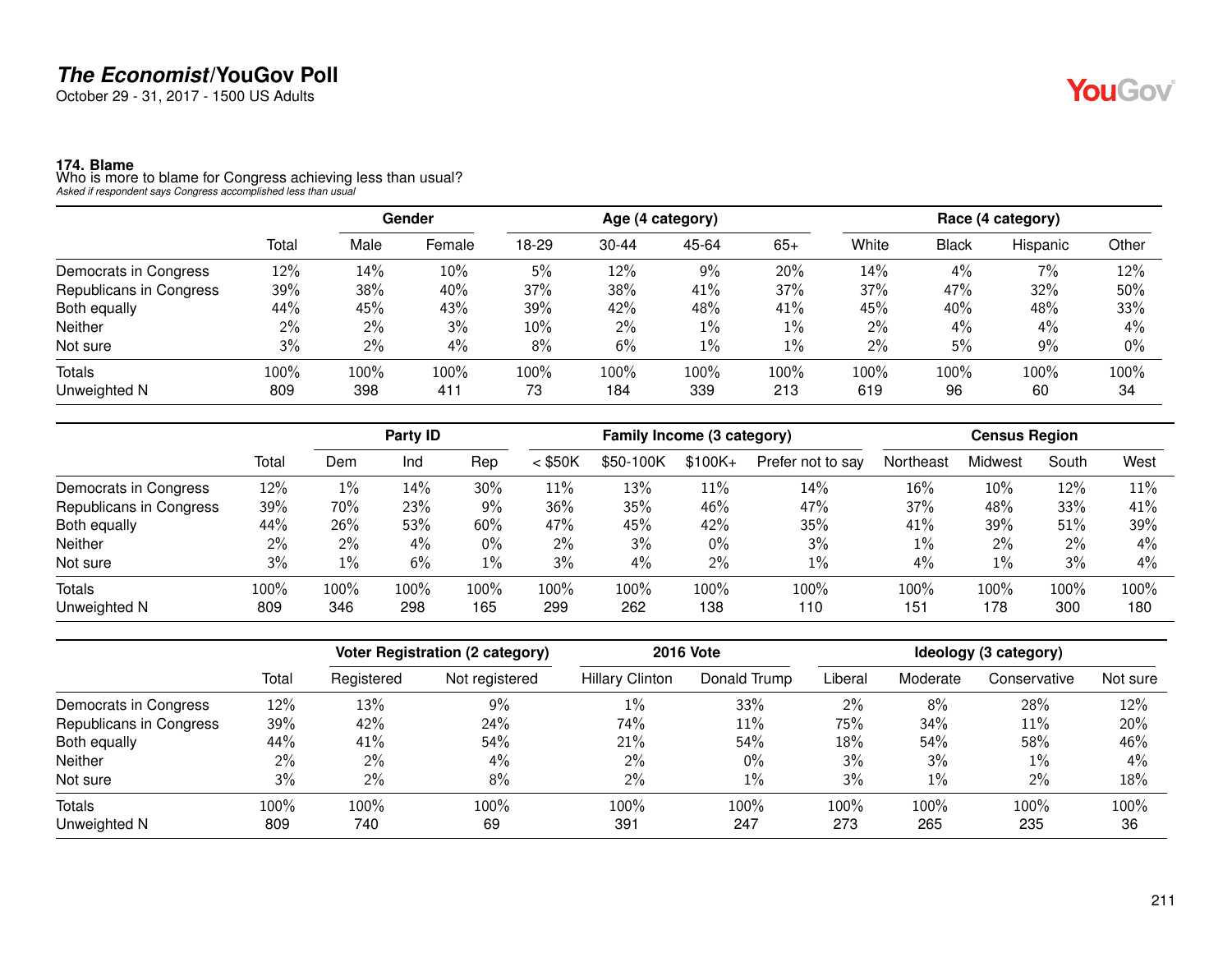October 29 - 31, 2017 - 1500 US Adults

### **175. Trend of Economy**

Overall, do you think the economy is getting better or worse?

|                |        |      | <b>Gender</b> |       |           | Age (4 category) |       |       |              | Race (4 category) |       |  |
|----------------|--------|------|---------------|-------|-----------|------------------|-------|-------|--------------|-------------------|-------|--|
|                | Total  | Male | Female        | 18-29 | $30 - 44$ | 45-64            | $65+$ | White | <b>Black</b> | Hispanic          | Other |  |
| Getting better | 30%    | 37%  | 22%           | 19%   | 19%       | 32%              | 49%   | 35%   | 13%          | 16%               | 26%   |  |
| About the same | 33%    | 34%  | 32%           | 31%   | 35%       | 36%              | 27%   | 34%   | 35%          | 32%               | 21%   |  |
| Getting worse  | 24%    | 18%  | 28%           | 24%   | 27%       | 23%              | 19%   | 21%   | 29%          | 32%               | 29%   |  |
| Not sure       | $14\%$ | 11%  | 17%           | 26%   | 19%       | 8%               | 5%    | 10%   | 23%          | 21%               | 24%   |  |
| <b>Totals</b>  | 100%   | 100% | 100%          | 100%  | 100%      | 100%             | 100%  | 100%  | 100%         | 100%              | 100%  |  |
| Unweighted N   | ,488   | 663  | 825           | 204   | 412       | 562              | 310   | ,104  | 173          | 140               | 71    |  |

|                |       | <b>Party ID</b> |      |      | Family Income (3 category) |           |           |                   | <b>Census Region</b> |         |       |      |
|----------------|-------|-----------------|------|------|----------------------------|-----------|-----------|-------------------|----------------------|---------|-------|------|
|                | Total | Dem             | Ind  | Rep  | $<$ \$50K                  | \$50-100K | $$100K +$ | Prefer not to say | Northeast            | Midwest | South | West |
| Getting better | 30%   | 10%             | 28%  | 57%  | 23%                        | 37%       | 36%       | 33%               | 27%                  | 30%     | 32%   | 27%  |
| About the same | 33%   | 43%             | 29%  | 27%  | 35%                        | 34%       | 39%       | 20%               | 35%                  | 28%     | 35%   | 32%  |
| Getting worse  | 24%   | 35%             | 23%  | 10%  | 27%                        | 18%       | 19%       | 25%               | 25%                  | 27%     | 20%   | 25%  |
| Not sure       | 14%   | 11%             | 21%  | 6%   | 15%                        | $11\%$    | 5%        | 22%               | 13%                  | 15%     | 13%   | 16%  |
| Totals         | 100%  | $100\%$         | 100% | 100% | 100%                       | 100%      | 100%      | 100%              | 100%                 | 100%    | 100%  | 100% |
| Unweighted N   | ,488  | 527             | 585  | 376  | 655                        | 423       | 203       | 207               | 307                  | 333     | 518   | 330  |

|                               |              | Voter Registration (2 category) |                | <b>2016 Vote</b>       | Ideology (3 category) |             |             |              |             |
|-------------------------------|--------------|---------------------------------|----------------|------------------------|-----------------------|-------------|-------------|--------------|-------------|
|                               | Total        | Registered                      | Not registered | <b>Hillary Clinton</b> | Donald Trump          | Liberal     | Moderate    | Conservative | Not sure    |
| Getting better                | 30%          | 34%                             | 18%            | 8%                     | 66%                   | 8%          | 26%         | 56%          | 11%         |
| About the same                | 33%          | 33%                             | 34%            | 43%                    | 24%                   | 45%         | 39%         | 22%          | 24%         |
| Getting worse                 | 24%          | 23%                             | 24%            | 38%                    | 6%                    | 33%         | 25%         | 14%          | 26%         |
| Not sure                      | 14%          | $10\%$                          | 24%            | 10%                    | 3%                    | 14%         | 10%         | 8%           | 39%         |
| <b>Totals</b><br>Unweighted N | 100%<br>,488 | 100%<br>279, ا                  | 100%<br>209    | 100%<br>558            | 100%<br>498           | 100%<br>393 | 100%<br>465 | 100%<br>497  | 100%<br>133 |

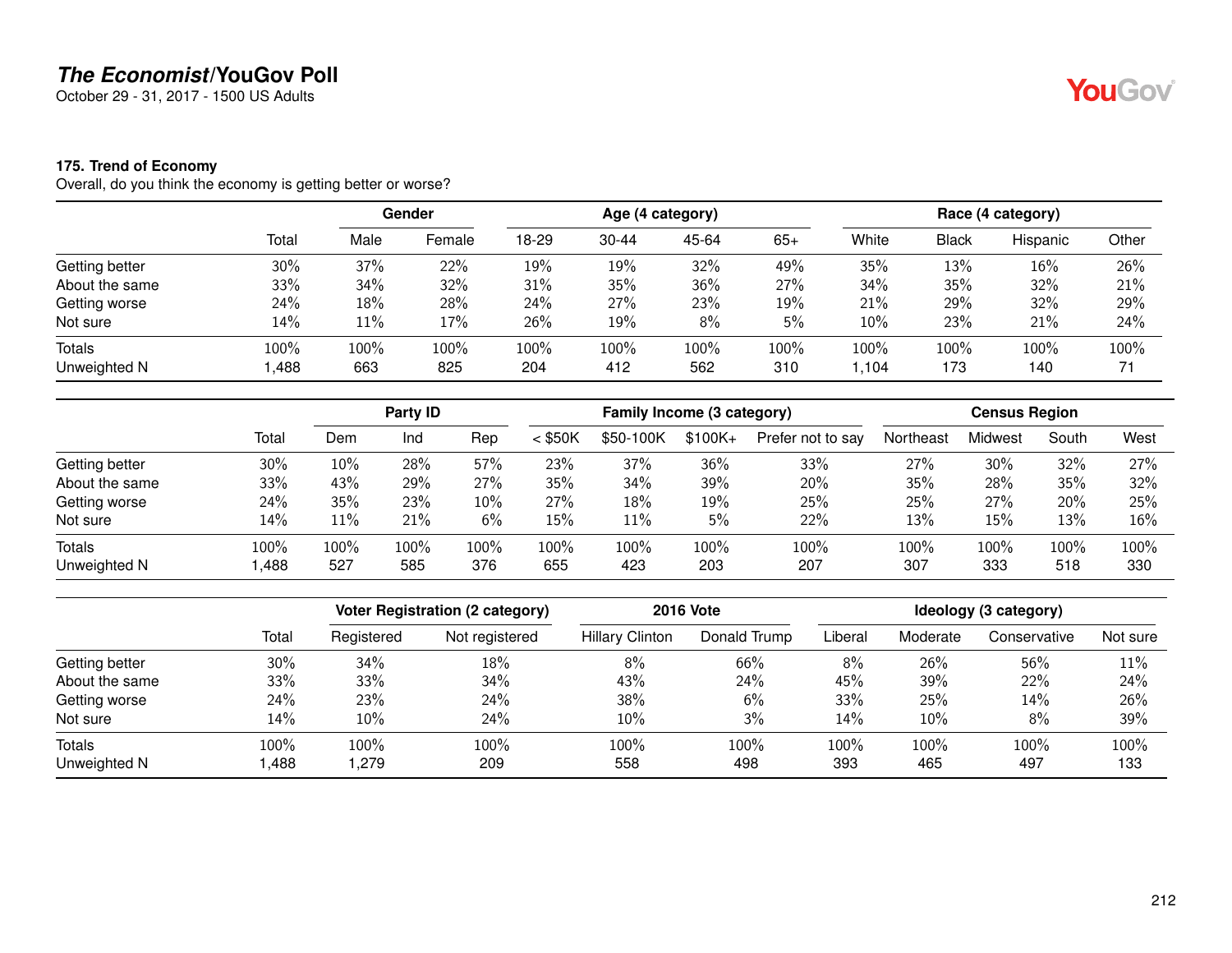October 29 - 31, 2017 - 1500 US Adults

#### **176. Stock market expectations over next year**

Do you think the stock market will be higher or lower 12 months from now?

|                |       | Gender |        | Age (4 category) |           |       |        | Race (4 category) |       |          |       |
|----------------|-------|--------|--------|------------------|-----------|-------|--------|-------------------|-------|----------|-------|
|                | Total | Male   | Female | 18-29            | $30 - 44$ | 45-64 | $65+$  | White             | Black | Hispanic | Other |
| Higher         | 27%   | 33%    | 21%    | 20%              | 25%       | 30%   | 32%    | 30%               | 20%   | 20%      | 21%   |
| About the same | 27%   | 29%    | 25%    | 33%              | 25%       | 27%   | 23%    | 26%               | 28%   | 31%      | 24%   |
| Lower          | 17%   | 18%    | 17%    | 21%              | 17%       | 16%   | $16\%$ | 17%               | 16%   | 25%      | 11%   |
| Not sure       | 29%   | 20%    | 38%    | 26%              | 33%       | 27%   | 29%    | 27%               | 37%   | 25%      | 44%   |
| Totals         | 100%  | 100%   | 100%   | 100%             | 100%      | 100%  | 100%   | 100%              | 100%  | 100%     | 100%  |
| Unweighted N   | ,482  | 659    | 823    | 202              | 413       | 559   | 308    | ,098              | 172   | 140      | 72    |

|                |       | Party ID |      |      | Family Income (3 category) |           |           |                   | <b>Census Region</b> |         |       |      |
|----------------|-------|----------|------|------|----------------------------|-----------|-----------|-------------------|----------------------|---------|-------|------|
|                | Total | Dem      | Ind  | Rep  | $<$ \$50K                  | \$50-100K | $$100K +$ | Prefer not to say | Northeast            | Midwest | South | West |
| Higher         | 27%   | 15%      | 23%  | 50%  | 23%                        | 32%       | 37%       | 24%               | 25%                  | 29%     | 29%   | 24%  |
| About the same | 27%   | 31%      | 25%  | 25%  | 28%                        | 30%       | 26%       | 21%               | 28%                  | 26%     | 26%   | 28%  |
| Lower          | 17%   | 26%      | 17%  | 6%   | 17%                        | 17%       | 18%       | 18%               | 16%                  | 17%     | 16%   | 20%  |
| Not sure       | 29%   | 28%      | 35%  | 19%  | 32%                        | 21%       | 19%       | 38%               | 31%                  | 29%     | 28%   | 28%  |
| <b>Totals</b>  | 100%  | 100%     | 100% | 100% | 100%                       | 100%      | 100%      | 100%              | 100%                 | 100%    | 100%  | 100% |
| Unweighted N   | ,482  | 523      | 584  | 375  | 652                        | 423       | 200       | 207               | 308                  | 330     | 516   | 328  |

|                |       |            | Voter Registration (2 category) |                        | <b>2016 Vote</b> | Ideology (3 category) |          |              |          |  |
|----------------|-------|------------|---------------------------------|------------------------|------------------|-----------------------|----------|--------------|----------|--|
|                | Total | Registered | Not registered                  | <b>Hillary Clinton</b> | Donald Trump     | Liberal               | Moderate | Conservative | Not sure |  |
| Higher         | 27%   | 31%        | 18%                             | 14%                    | 52%              | 15%                   | 20%      | 46%          | 18%      |  |
| About the same | 27%   | 26%        | 29%                             | 27%                    | 24%              | 28%                   | 34%      | 23%          | 19%      |  |
| Lower          | 17%   | 17%        | 19%                             | 31%                    | 8%               | 29%                   | 20%      | 9%           | 11%      |  |
| Not sure       | 29%   | 26%        | 35%                             | 28%                    | 16%              | 27%                   | 27%      | 22%          | 52%      |  |
| <b>Totals</b>  | 100%  | 100%       | 100%                            | 100%                   | 100%             | 100%                  | 100%     | 100%         | 100%     |  |
| Unweighted N   | ,482  | ,273       | 209                             | 554                    | 497              | 392                   | 463      | 492          | 135      |  |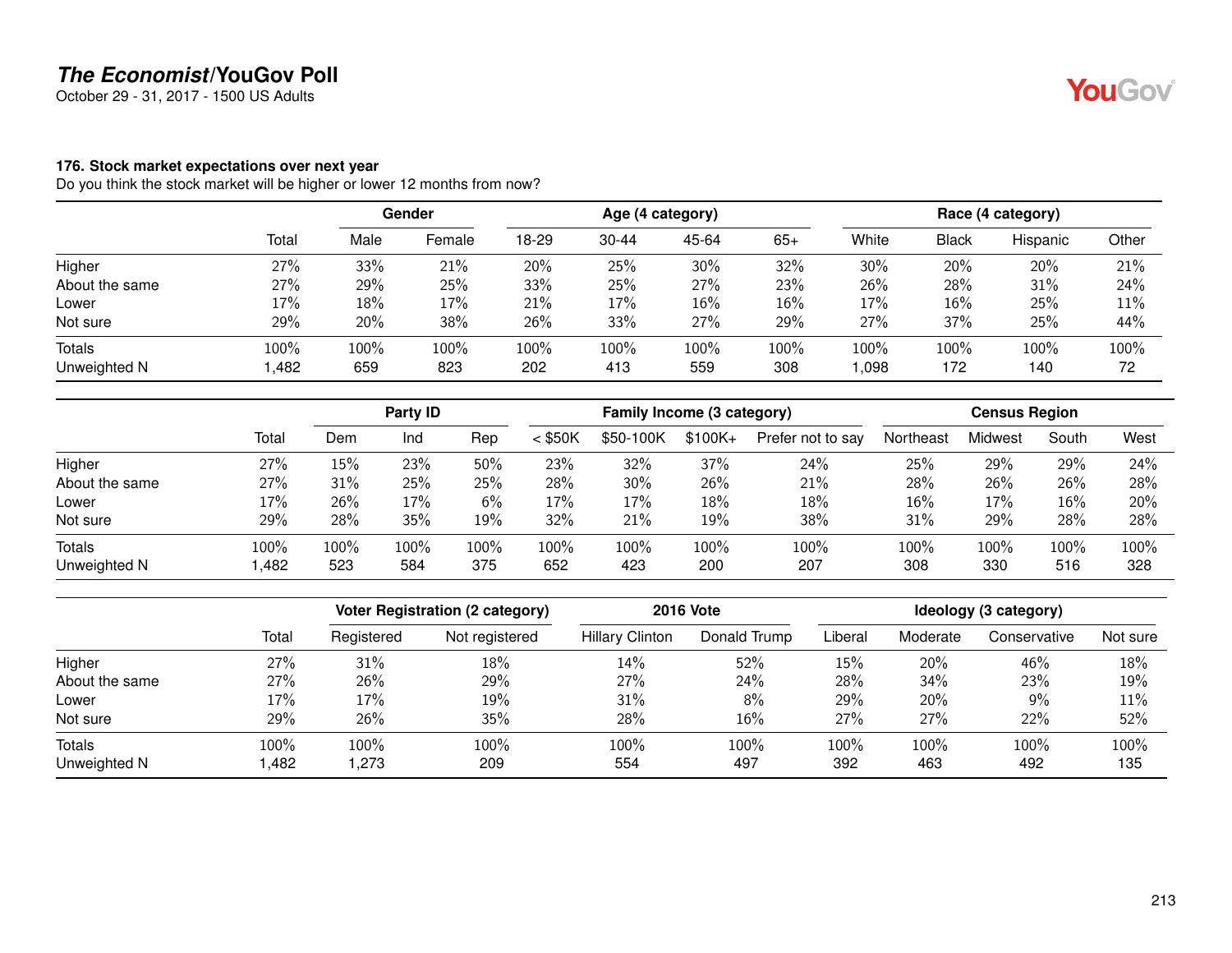October 29 - 31, 2017 - 1500 US Adults

YouGov®

#### **177. Change in personal finances over past year**

Would you say that you and your family are...

|                             |       | Gender |        | Age (4 category) |           |       |       | Race (4 category) |              |          |       |  |
|-----------------------------|-------|--------|--------|------------------|-----------|-------|-------|-------------------|--------------|----------|-------|--|
|                             | Total | Male   | Female | 18-29            | $30 - 44$ | 45-64 | $65+$ | White             | <b>Black</b> | Hispanic | Other |  |
| Better off financially than |       |        |        |                  |           |       |       |                   |              |          |       |  |
| you were a year ago         | 21%   | 24%    | 17%    | 24%              | 20%       | 19%   | 19%   | 22%               | 13%          | 16%      | 32%   |  |
| About the same              |       |        |        |                  |           |       |       |                   |              |          |       |  |
| financially as you were     |       |        |        |                  |           |       |       |                   |              |          |       |  |
| a year ago                  | 50%   | 49%    | 50%    | 44%              | 47%       | 51%   | 57%   | 51%               | 56%          | 45%      | 34%   |  |
| Worse off financially than  |       |        |        |                  |           |       |       |                   |              |          |       |  |
| you were a year ago         | 21%   | 20%    | 22%    | 15%              | 18%       | 26%   | 23%   | 22%               | 19%          | 25%      | 12%   |  |
| Not sure                    | 8%    | 6%     | 10%    | 16%              | 15%       | 4%    | $0\%$ | 6%                | 12%          | 14%      | 21%   |  |
| <b>Totals</b>               | 100%  | 100%   | 100%   | 100%             | 100%      | 100%  | 100%  | 100%              | 100%         | 100%     | 100%  |  |
| Unweighted N                | 1,484 | 663    | 821    | 204              | 409       | 562   | 309   | 1,098             | 172          | 142      | 72    |  |

|                             |       | Party ID |      |      | Family Income (3 category) |           |          |                   | <b>Census Region</b> |         |       |      |
|-----------------------------|-------|----------|------|------|----------------------------|-----------|----------|-------------------|----------------------|---------|-------|------|
|                             | Total | Dem      | Ind  | Rep  | $<$ \$50K                  | \$50-100K | $$100K+$ | Prefer not to say | Northeast            | Midwest | South | West |
| Better off financially than |       |          |      |      |                            |           |          |                   |                      |         |       |      |
| you were a year ago         | 21%   | 15%      | 19%  | 30%  | 18%                        | 23%       | 33%      | 18%               | 21%                  | 19%     | 22%   | 20%  |
| About the same              |       |          |      |      |                            |           |          |                   |                      |         |       |      |
| financially as you were     |       |          |      |      |                            |           |          |                   |                      |         |       |      |
| a year ago                  | 50%   | 55%      | 44%  | 53%  | 48%                        | 56%       | 50%      | 43%               | 50%                  | 52%     | 51%   | 44%  |
| Worse off financially than  |       |          |      |      |                            |           |          |                   |                      |         |       |      |
| you were a year ago         | 21%   | 25%      | 23%  | 14%  | 25%                        | 18%       | 15%      | 19%               | 21%                  | 22%     | 21%   | 21%  |
| Not sure                    | 8%    | 4%       | 14%  | 3%   | 9%                         | 3%        | 2%       | 21%               | 8%                   | $7\%$   | 5%    | 15%  |
| Totals                      | 100%  | 100%     | 100% | 100% | 100%                       | 100%      | 100%     | 100%              | 100%                 | 100%    | 100%  | 100% |
| Unweighted N                | .484  | 526      | 584  | 374  | 653                        | 420       | 202      | 209               | 308                  | 332     | 513   | 331  |

|                             |       | Voter Registration (2 category) |                | <b>2016 Vote</b>       | Ideology (3 category) |         |          |              |          |
|-----------------------------|-------|---------------------------------|----------------|------------------------|-----------------------|---------|----------|--------------|----------|
|                             | Total | Registered                      | Not registered | <b>Hillary Clinton</b> | Donald Trump          | Liberal | Moderate | Conservative | Not sure |
| Better off financially than |       |                                 |                |                        |                       |         |          |              |          |
| you were a year ago         | 21%   | 22%                             | 16%            | 12%                    | 31%                   | 15%     | 17%      | 31%          | 14%      |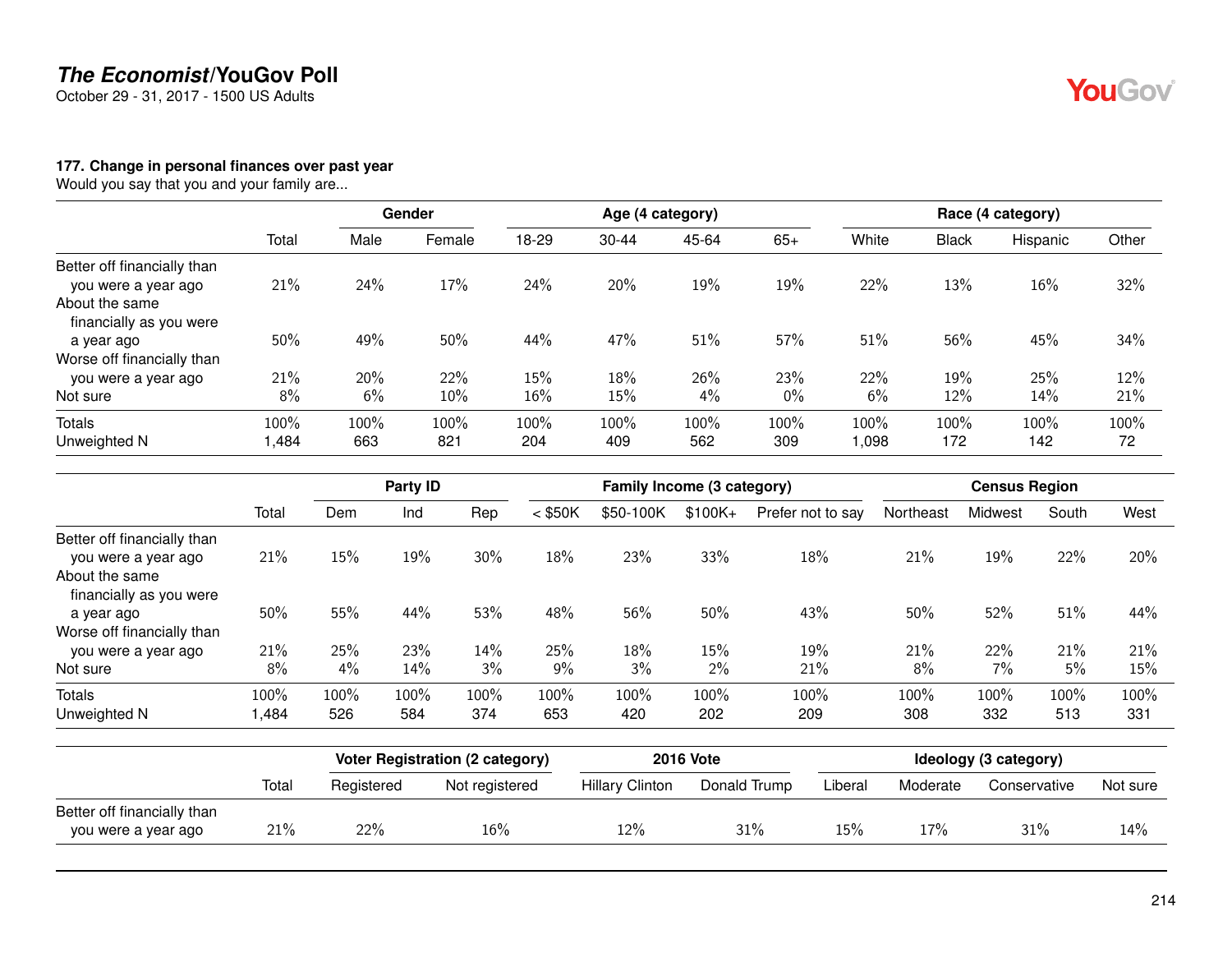October 29 - 31, 2017 - 1500 US Adults

|--|

|                                           |       |            | Voter Registration (2 category) | <b>2016 Vote</b>       | Ideology (3 category) |         |          |              |          |
|-------------------------------------------|-------|------------|---------------------------------|------------------------|-----------------------|---------|----------|--------------|----------|
|                                           | Total | Registered | Not registered                  | <b>Hillary Clinton</b> | Donald Trump          | Liberal | Moderate | Conservative | Not sure |
| About the same<br>financially as you were |       |            |                                 |                        |                       |         |          |              |          |
| a year ago                                | 50%   | 51%        | 46%                             | 58%                    | 51%                   | 58%     | 54%      | 49%          | 27%      |
| Worse off financially than                |       |            |                                 |                        |                       |         |          |              |          |
| you were a year ago                       | 21%   | 22%        | 20%                             | 27%                    | 16%                   | 23%     | 26%      | 15%          | 22%      |
| Not sure                                  | 8%    | 5%         | 17%                             | 3%                     | 1%                    | 3%      | 4%       | 4%           | 38%      |
| <b>Totals</b>                             | 100%  | 100%       | 100%                            | 100%                   | 100%                  | 100%    | 100%     | 100%         | 100%     |
| Unweighted N                              | ,484  | ,277       | 207                             | 557                    | 498                   | 392     | 464      | 493          | 135      |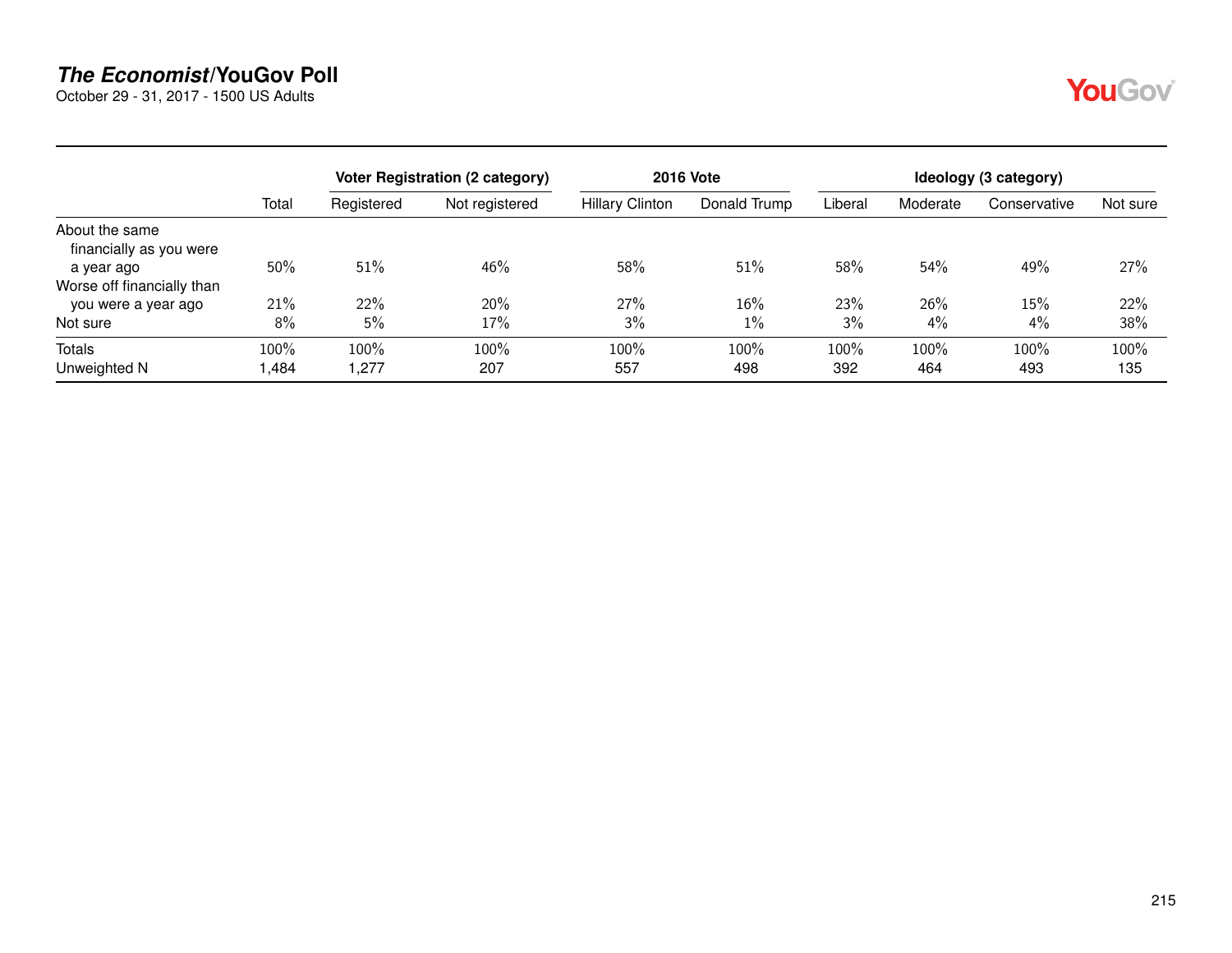October 29 - 31, 2017 - 1500 US Adults

#### **178. Own Home/Rent**

Is the place where you live owned or rented?

|                      | Total | Gender |        |       |           | Age (4 category) |       | Race (4 category) |              |          |       |
|----------------------|-------|--------|--------|-------|-----------|------------------|-------|-------------------|--------------|----------|-------|
|                      |       | Male   | Female | 18-29 | $30 - 44$ | 45-64            | $65+$ | White             | <b>Black</b> | Hispanic | Other |
| Owned by you or your |       |        |        |       |           |                  |       |                   |              |          |       |
| family               | 62%   | 62%    | 62%    | 49%   | 48%       | 65%              | 85%   | 70%               | 36%          | 45%      | 52%   |
| Rented from someone  |       |        |        |       |           |                  |       |                   |              |          |       |
| else                 | 36%   | 36%    | 36%    | 48%   | 49%       | 33%              | 14%   | 28%               | 61%          | 50%      | 46%   |
| Other                | 2%    | 3%     | 2%     | 3%    | 3%        | 2%               | $1\%$ | 2%                | 3%           | 5%       | 2%    |
| <b>Totals</b>        | 100%  | 100%   | 100%   | 100%  | 100%      | 100%             | 100%  | 100%              | 100%         | 100%     | 100%  |
| Unweighted N         | ,484  | 661    | 823    | 204   | 410       | 561              | 309   | 1,100             | 172          | 141      | 71    |

|                      | Total | Party ID |      |      | Family Income (3 category) |           |           |                   | <b>Census Region</b> |         |       |      |
|----------------------|-------|----------|------|------|----------------------------|-----------|-----------|-------------------|----------------------|---------|-------|------|
|                      |       | Dem      | Ind  | Rep  | $<$ \$50K                  | \$50-100K | $$100K +$ | Prefer not to say | Northeast            | Midwest | South | West |
| Owned by you or your |       |          |      |      |                            |           |           |                   |                      |         |       |      |
| family               | 62%   | 57%      | 58%  | 74%  | 47%                        | 73%       | 91%       | 69%               | 62%                  | 63%     | 63%   | 58%  |
| Rented from someone  |       |          |      |      |                            |           |           |                   |                      |         |       |      |
| else                 | 36%   | 41%      | 40%  | 23%  | 50%                        | 27%       | 9%        | 27%               | 37%                  | 33%     | 35%   | 39%  |
| Other                | 2%    | 1%       | 2%   | 3%   | 3%                         | $0\%$     | 0%        | $4\%$             | 1%                   | 4%      | 2%    | 2%   |
| Totals               | 100%  | 100%     | 100% | 100% | 100%                       | 100%      | 100%      | 100%              | 100%                 | 100%    | 100%  | 100% |
| Unweighted N         | ,484  | 526      | 583  | 375  | 654                        | 423       | 202       | 205               | 309                  | 333     | 515   | 327  |

|                      |       | Voter Registration (2 category) |                |                        | <b>2016 Vote</b> | Ideology (3 category) |          |              |          |  |
|----------------------|-------|---------------------------------|----------------|------------------------|------------------|-----------------------|----------|--------------|----------|--|
|                      | Total | Registered                      | Not registered | <b>Hillary Clinton</b> | Donald Trump     | Liberal               | Moderate | Conservative | Not sure |  |
| Owned by you or your |       |                                 |                |                        |                  |                       |          |              |          |  |
| family               | 62%   | 68%                             | 46%            | 63%                    | 85%              | 56%                   | 58%      | 73%          | 54%      |  |
| Rented from someone  |       |                                 |                |                        |                  |                       |          |              |          |  |
| else                 | 36%   | 31%                             | 50%            | 35%                    | 14%              | 43%                   | 40%      | 24%          | 44%      |  |
| Other                | $2\%$ | 2%                              | 4%             | $1\%$                  | $1\%$            | 1%                    | $2\%$    | 3%           | 2%       |  |
| <b>Totals</b>        | 100%  | 100%                            | 100%           | 100%                   | 100%             | 100%                  | 100%     | 100%         | 100%     |  |
| Unweighted N         | ,484  | ,278                            | 206            | 557                    | 498              | 393                   | 464      | 495          | 132      |  |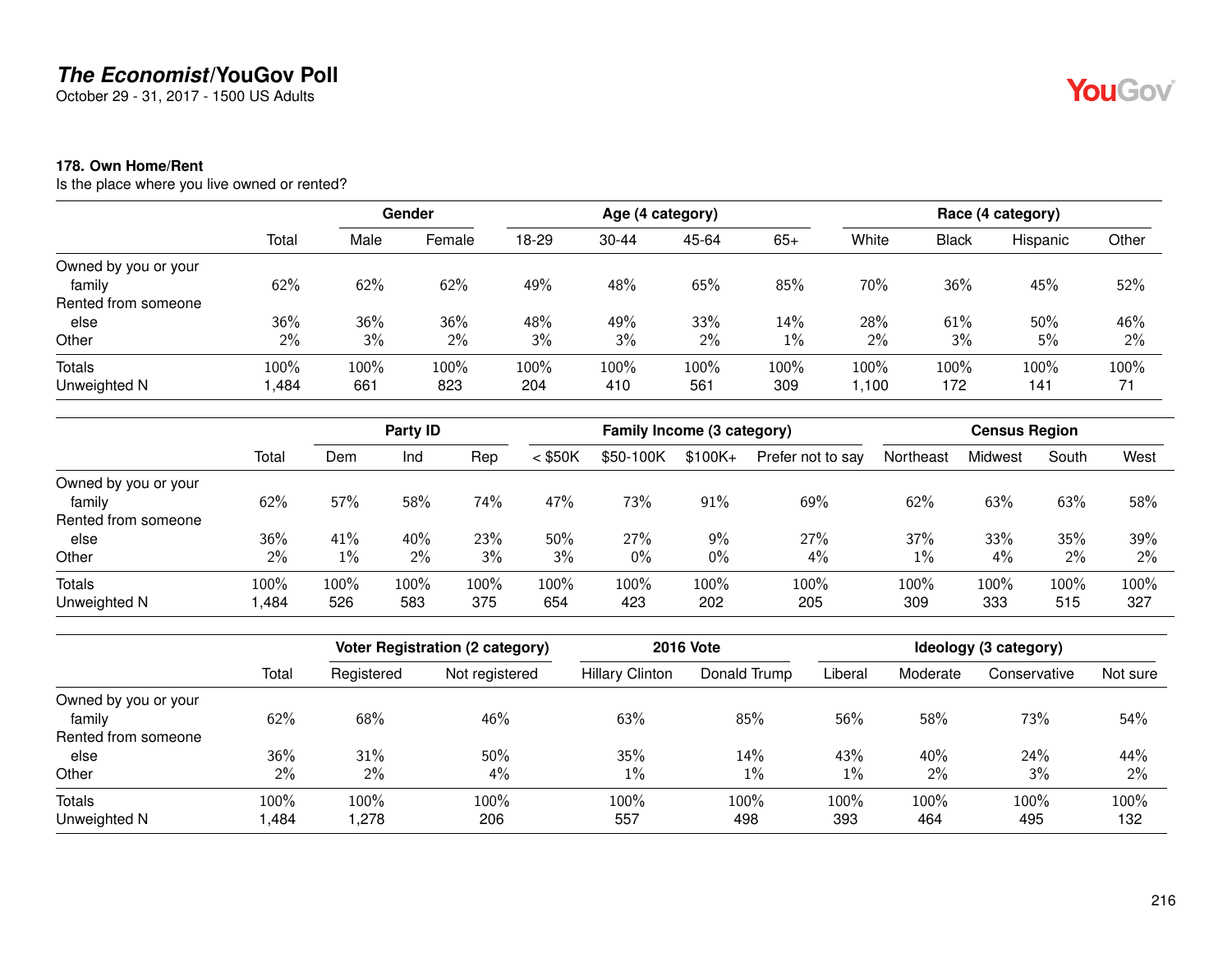October 29 - 31, 2017 - 1500 US Adults

#### **179. Own mortgage**

Do you have a mortgage? *Asked of those who own the place where they live*

|              |       |      | Gender |       |           | Age (4 category) |      |        |       | Race (4 category) |       |
|--------------|-------|------|--------|-------|-----------|------------------|------|--------|-------|-------------------|-------|
|              | Total | Male | Female | 18-29 | $30 - 44$ | 45-64            | 65+  | White  | Black | Hispanic          | Other |
| Yes          | 42%   | 43%  | 42%    | 29%   | 53%       | 46%              | 38%  | 41%    | 37%   | 57%               | 43%   |
| No           | 58%   | 57%  | 58%    | 71%   | 47%       | 54%              | 62%  | 59%    | 63%   | 43%               | 57%   |
| Totals       | 100%  | 100% | 100%   | 100%  | 100%      | 100%             | 100% | 100%   | 100%  | 100%              | 100%  |
| Unweighted N | .146  | 513  | 633    | 116   | 270       | 466              | 294  | $91 -$ | 105   | 80                | 50    |

|               |       | Party <b>ID</b> |      |      | Family Income (3 category) |           |          |                   | <b>Census Region</b> |         |       |      |
|---------------|-------|-----------------|------|------|----------------------------|-----------|----------|-------------------|----------------------|---------|-------|------|
|               | Total | Dem             | Ind  | Rep  | $<$ \$50K                  | \$50-100K | $$100K+$ | Prefer not to say | Northeast            | Midwest | South | West |
| Yes           | 42%   | 41%             | 44%  | 42%  | 32%                        | 51%       | 59%      | 37%               | 38%                  | 42%     | 41%   | 49%  |
| No            | 58%   | 59%             | 56%  | 58%  | 68%                        | 49%       | 41%      | 63%               | 62%                  | 58%     | 59%   | 51%  |
| <b>Totals</b> | 100%  | 100%            | 100% | 100% | 100%                       | 100%      | 100%     | 100%              | 100%                 | 100%    | 100%  | 100% |
| Unweighted N  | 146.، | 399             | 427  | 320  | 421                        | 355       | 190      | 180               | 240                  | 254     | 407   | 245  |

|               |       |            | Voter Registration (2 category) |                        | <b>2016 Vote</b> |         |          | Ideology (3 category) |          |
|---------------|-------|------------|---------------------------------|------------------------|------------------|---------|----------|-----------------------|----------|
|               | Total | Registered | Not registered                  | <b>Hillary Clinton</b> | Donald Trump     | Liberal | Moderate | Conservative          | Not sure |
| Yes           | 42%   | 45%        | 35%                             | 46%                    | 43%              | 42%     | 41%      | 45%                   | 37%      |
| No            | 58%   | 55%        | 65%                             | 54%                    | 57%              | 58%     | 59%      | 55%                   | 63%      |
| <b>Totals</b> | 100%  | 100%       | 100%                            | 100%                   | 100%             | 100%    | 100%     | 100%                  | 100%     |
| Unweighted N  | 1,146 | 1.034      | 112                             | 433                    | 455              | 282     | 354      | 426                   | 84       |

YouGov®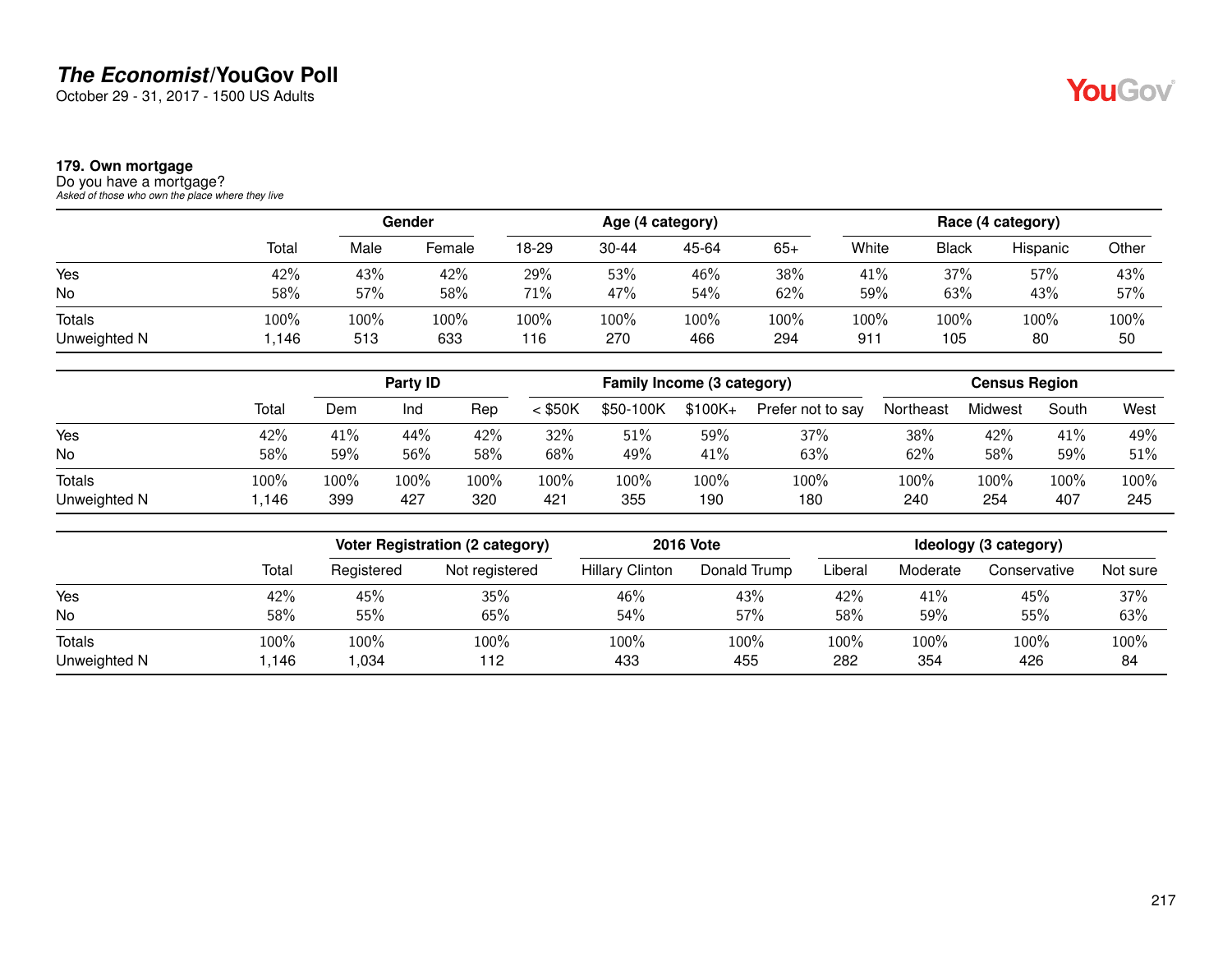October 29 - 31, 2017 - 1500 US Adults

#### **180. Jobs in Six Months**

Six months from now do you think there will be...

|                               |              | <b>Gender</b> |             | Age (4 category) |             |             |             |              |             | Race (4 category) |            |
|-------------------------------|--------------|---------------|-------------|------------------|-------------|-------------|-------------|--------------|-------------|-------------------|------------|
|                               | Total        | Male          | Female      | 18-29            | $30 - 44$   | 45-64       | $65+$       | White        | Black       | Hispanic          | Other      |
| More jobs                     | 30%          | 36%           | 25%         | 23%              | 23%         | 31%         | 45%         | 34%          | 16%         | 24%               | 33%        |
| The same amount of jobs       | 33%          | 34%           | 32%         | 35%              | 40%         | 31%         | 25%         | 33%          | 39%         | 32%               | 20%        |
| Fewer jobs                    | 19%          | 17%           | 20%         | 21%              | 18%         | 21%         | 13%         | 17%          | 21%         | 28%               | 16%        |
| Not sure                      | 18%          | 13%           | 23%         | 22%              | 19%         | 17%         | 16%         | 17%          | 24%         | $16\%$            | 31%        |
| <b>Totals</b><br>Unweighted N | 100%<br>,482 | 100%<br>660   | 100%<br>822 | 100%<br>204      | 100%<br>411 | 100%<br>559 | 100%<br>308 | 100%<br>,097 | 100%<br>173 | 100%<br>141       | 100%<br>71 |

|                         |       |      | Party <b>ID</b> |        |           | Family Income (3 category) |           |                   |           | <b>Census Region</b> |       |      |
|-------------------------|-------|------|-----------------|--------|-----------|----------------------------|-----------|-------------------|-----------|----------------------|-------|------|
|                         | Total | Dem  | Ind             | Rep    | $<$ \$50K | \$50-100K                  | $$100K +$ | Prefer not to say | Northeast | Midwest              | South | West |
| More jobs               | 30%   | 12%  | 28%             | 57%    | 26%       | 35%                        | 37%       | 31%               | 29%       | 26%                  | 35%   | 28%  |
| The same amount of jobs | 33%   | 41%  | 31%             | 25%    | 33%       | 39%                        | 36%       | 19%               | 31%       | 33%                  | 35%   | 30%  |
| Fewer jobs              | 19%   | 28%  | 19%             | $7\%$  | 22%       | 14%                        | 16%       | 19%               | 19%       | 21%                  | 15%   | 22%  |
| Not sure                | 18%   | 19%  | 22%             | $11\%$ | 19%       | 13%                        | 11%       | 32%               | 21%       | 20%                  | 15%   | 20%  |
| <b>Totals</b>           | 100%  | 100% | 100%            | 100%   | 100%      | 100%                       | 100%      | 100%              | 100%      | 100%                 | 100%  | 100% |
| Unweighted N            | ,482  | 525  | 583             | 374    | 651       | 422                        | 202       | 207               | 306       | 333                  | 513   | 330  |

|                         |       |            | Voter Registration (2 category) |                        | <b>2016 Vote</b> |         |          | Ideology (3 category) |          |
|-------------------------|-------|------------|---------------------------------|------------------------|------------------|---------|----------|-----------------------|----------|
|                         | Total | Registered | Not registered                  | <b>Hillary Clinton</b> | Donald Trump     | Liberal | Moderate | Conservative          | Not sure |
| More jobs               | 30%   | 35%        | 18%                             | 11%                    | 64%              | 11%     | 24%      | 56%                   | 13%      |
| The same amount of jobs | 33%   | 31%        | 37%                             | 39%                    | 21%              | 44%     | 38%      | 25%                   | 20%      |
| Fewer jobs              | 19%   | 18%        | 20%                             | 29%                    | 5%               | 27%     | 22%      | 9%                    | 21%      |
| Not sure                | 18%   | $16\%$     | 24%                             | 20%                    | 9%               | 17%     | 17%      | 10%                   | 46%      |
| Totals                  | 100%  | 100%       | 100%                            | 100%                   | 100%             | 100%    | 100%     | 100%                  | 100%     |
| Unweighted N            | .482  | 1.274      | 208                             | 556                    | 496              | 392     | 462      | 495                   | 133      |

YouGov®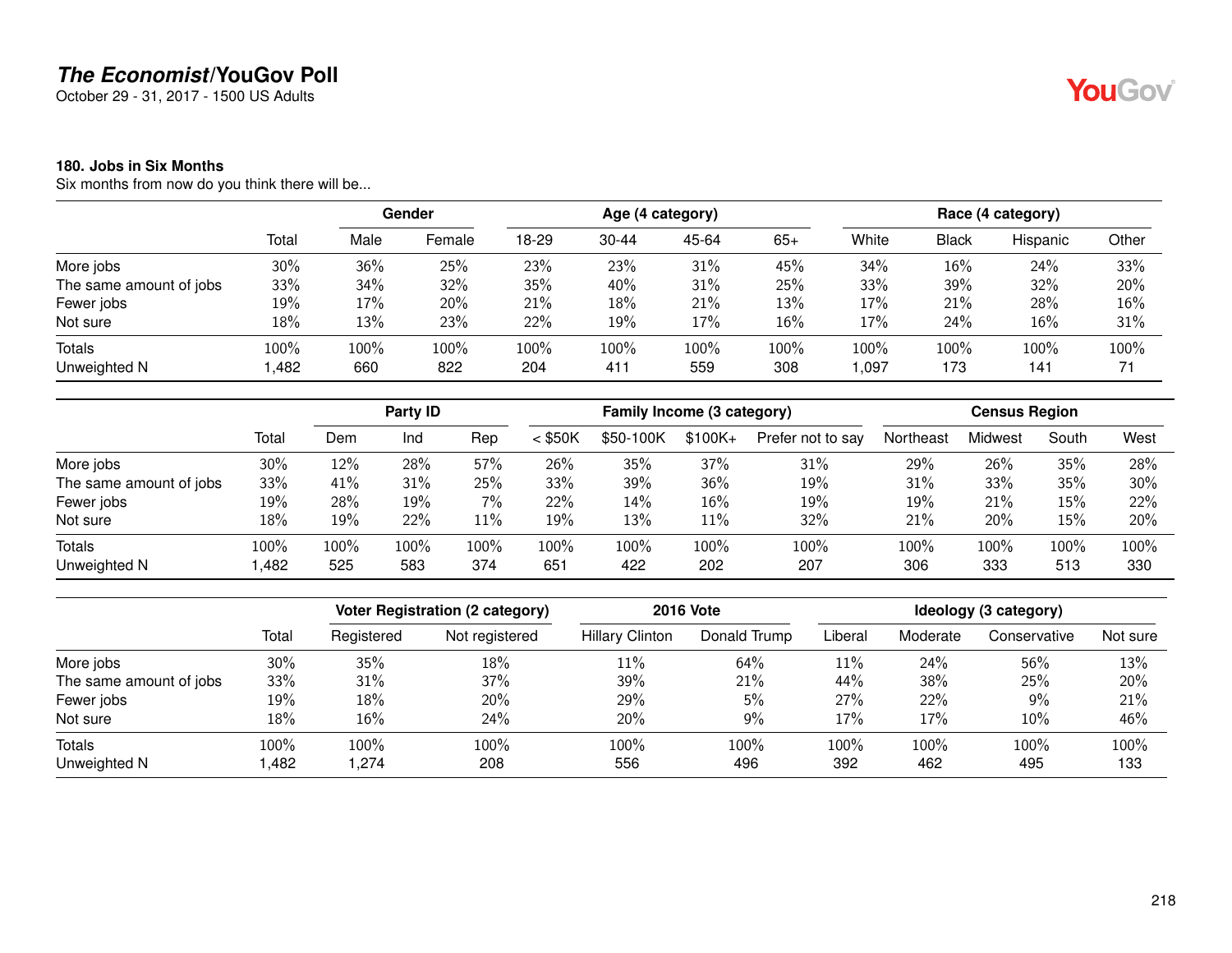October 29 - 31, 2017 - 1500 US Adults

#### **181. Worried about losing job**

How worried are you about losing your job?

|                  |         | Gender |        | Age (4 category) |           |        |       |       |              | Race (4 category) |       |
|------------------|---------|--------|--------|------------------|-----------|--------|-------|-------|--------------|-------------------|-------|
|                  | Total   | Male   | Female | 18-29            | $30 - 44$ | 45-64  | $65+$ | White | <b>Black</b> | Hispanic          | Other |
| Very worried     | 8%      | 8%     | 8%     | 8%               | 10%       | 8%     | 4%    | 7%    | 6%           | 14%               | 13%   |
| Somewhat worried | 27%     | 28%    | 27%    | 24%              | $30\%$    | $30\%$ | 17%   | 26%   | 31%          | 32%               | 28%   |
| Not very worried | 65%     | 64%    | 65%    | 68%              | 60%       | 62%    | 79%   | 67%   | 63%          | 53%               | 59%   |
| Totals           | $100\%$ | 100%   | 100%   | 100%             | 100%      | 100%   | 100%  | 100%  | 100%         | 100%              | 100%  |
| Unweighted N     | 918     | 450    | 468    | 130              | 311       | 370    | 107   | 666   | 110          | 91                | 51    |

|                  |       |      | Party ID |      |           | Family Income (3 category) |           |                   |           | <b>Census Region</b> |       |      |  |
|------------------|-------|------|----------|------|-----------|----------------------------|-----------|-------------------|-----------|----------------------|-------|------|--|
|                  | Total | Dem  | Ind      | Rep  | $<$ \$50K | \$50-100K                  | $$100K +$ | Prefer not to say | Northeast | Midwest              | South | West |  |
| Very worried     | 8%    | 5%   | 11%      | 4%   | 11%       | 6%                         | 3%        | $7\%$             | 10%       | 7%                   | 7%    | 9%   |  |
| Somewhat worried | 27%   | 28%  | 27%      | 28%  | 32%       | 20%                        | 29%       | 27%               | 21%       | 27%                  | 32%   | 24%  |  |
| Not very worried | 65%   | 67%  | 62%      | 68%  | 58%       | 74%                        | 69%       | 65%               | 68%       | 66%                  | 61%   | 67%  |  |
| <b>Totals</b>    | 100%  | 100% | 100%     | 100% | 100%      | 100%                       | 100%      | 100%              | 100%      | 100%                 | 100%  | 100% |  |
| Unweighted N     | 918   | 315  | 376      | 227  | 350       | 293                        | 163       | 112               | 193       | 215                  | 312   | 198  |  |

|                  |       | <b>Voter Registration (2 category)</b> |                |                        | <b>2016 Vote</b> | Ideology (3 category) |          |              |          |  |
|------------------|-------|----------------------------------------|----------------|------------------------|------------------|-----------------------|----------|--------------|----------|--|
|                  | Total | Registered                             | Not registered | <b>Hillary Clinton</b> | Donald Trump     | Liberal               | Moderate | Conservative | Not sure |  |
| Very worried     | 8%    | $7\%$                                  | 9%             | 8%                     | 5%               | 6%                    | 8%       | 6%           | 17%      |  |
| Somewhat worried | 27%   | 26%                                    | 31%            | 26%                    | 25%              | 27%                   | 32%      | 24%          | 24%      |  |
| Not very worried | 65%   | 66%                                    | 60%            | 66%                    | 70%              | 67%                   | 59%      | 70%          | 59%      |  |
| <b>Totals</b>    | 100%  | 100%                                   | 100%           | 100%                   | 100%             | 100%                  | 100%     | 100%         | 100%     |  |
| Unweighted N     | 918   | 814                                    | 104            | 357                    | 313              | 259                   | 285      | 303          |          |  |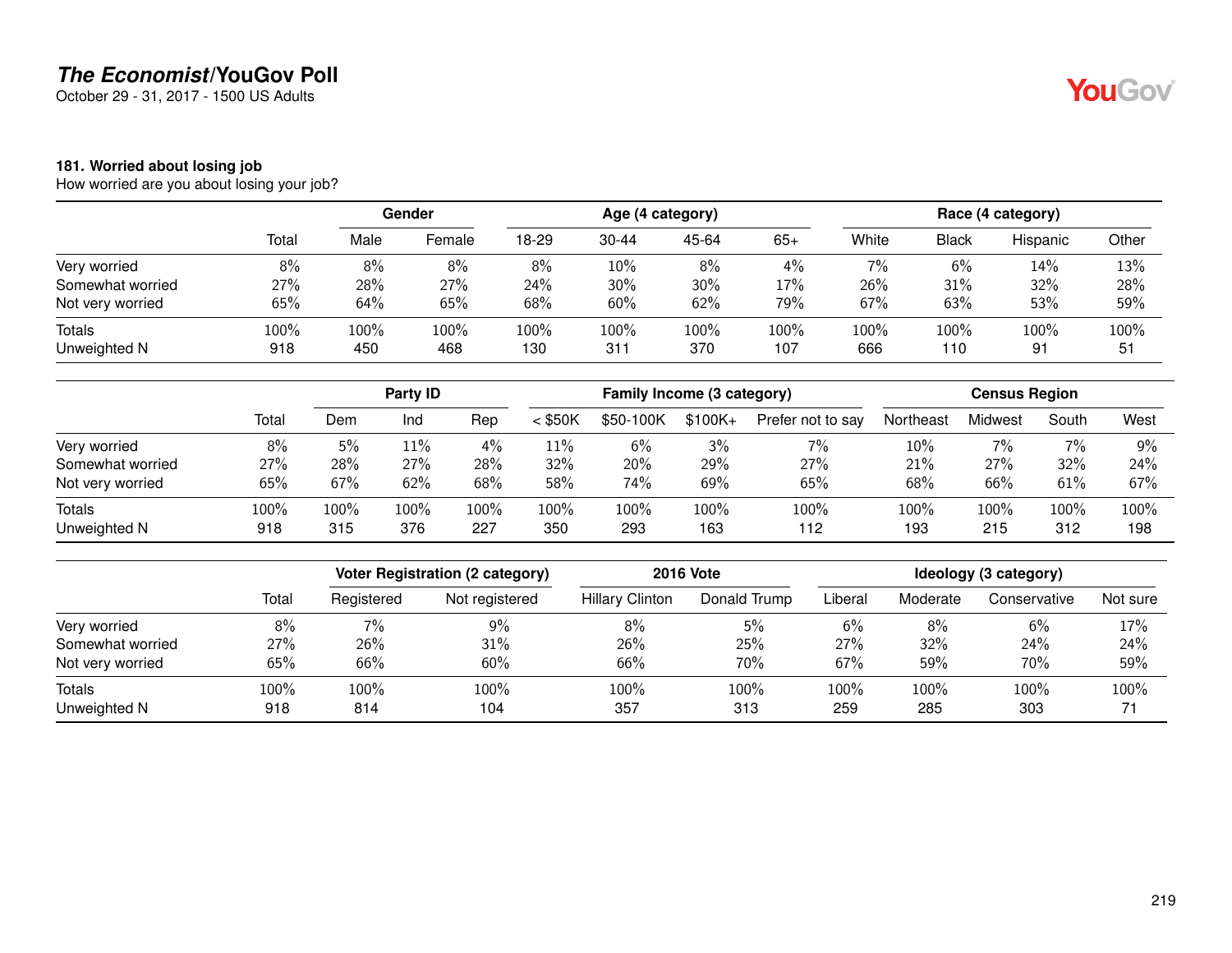October 29 - 31, 2017 - 1500 US Adults

#### **182. Job Availability**

If you lost your job, how hard would it be for you to find a new job that paid as much as you are making now?

|                                                                               |       |      | Gender |       |           | Age (4 category) |       |       |              | Race (4 category) |       |
|-------------------------------------------------------------------------------|-------|------|--------|-------|-----------|------------------|-------|-------|--------------|-------------------|-------|
|                                                                               | Total | Male | Female | 18-29 | $30 - 44$ | 45-64            | $65+$ | White | <b>Black</b> | Hispanic          | Other |
| Very hard - I would<br>probably have to take a<br>pay cut.                    | 32%   | 35%  | 28%    | 23%   | 29%       | 38%              | 33%   | 33%   | 21%          | 37%               | 34%   |
| Somewhat hard - It might<br>take a while before I<br>found a job that paid as |       |      |        |       |           |                  |       |       |              |                   |       |
| much.                                                                         | 36%   | 35%  | 37%    | 32%   | 41%       | 37%              | 27%   | 36%   | 40%          | 34%               | 29%   |
| Not very hard                                                                 | 21%   | 21%  | 20%    | 28%   | 21%       | 17%              | 20%   | 21%   | 28%          | 15%               | 16%   |
| Not sure                                                                      | 12%   | 9%   | 15%    | 17%   | 9%        | 8%               | 20%   | 10%   | 11%          | 14%               | 22%   |
| Totals                                                                        | 100%  | 100% | 100%   | 100%  | 100%      | 100%             | 100%  | 100%  | 100%         | 100%              | 100%  |
| Unweighted N                                                                  | 923   | 454  | 469    | 131   | 315       | 370              | 107   | 668   | 111          | 93                | 51    |

|                                                                               |       |      | Party ID |      |           | Family Income (3 category) |          |                   |           | <b>Census Region</b> |       |      |
|-------------------------------------------------------------------------------|-------|------|----------|------|-----------|----------------------------|----------|-------------------|-----------|----------------------|-------|------|
|                                                                               | Total | Dem  | Ind      | Rep  | $<$ \$50K | \$50-100K                  | $$100K+$ | Prefer not to say | Northeast | Midwest              | South | West |
| Very hard - I would<br>probably have to take a<br>pay cut.                    | 32%   | 25%  | 35%      | 32%  | 33%       | 27%                        | 35%      | 31%               | 30%       | 29%                  | 32%   | 35%  |
| Somewhat hard - It might<br>take a while before I<br>found a job that paid as |       |      |          |      |           |                            |          |                   |           |                      |       |      |
| much.                                                                         | 36%   | 38%  | 33%      | 39%  | 34%       | 40%                        | 39%      | 29%               | 36%       | 31%                  | 40%   | 35%  |
| Not very hard                                                                 | 21%   | 27%  | 17%      | 21%  | 19%       | 25%                        | 17%      | 22%               | 25%       | 25%                  | 20%   | 14%  |
| Not sure                                                                      | 12%   | 11%  | 14%      | 8%   | 13%       | 8%                         | 10%      | 18%               | 9%        | 16%                  | 8%    | 15%  |
| <b>Totals</b>                                                                 | 100%  | 100% | 100%     | 100% | 100%      | 100%                       | 100%     | 100%              | 100%      | 100%                 | 100%  | 100% |
| Unweighted N                                                                  | 923   | 317  | 379      | 227  | 353       | 294                        | 164      | 112               | 194       | 216                  | 313   | 200  |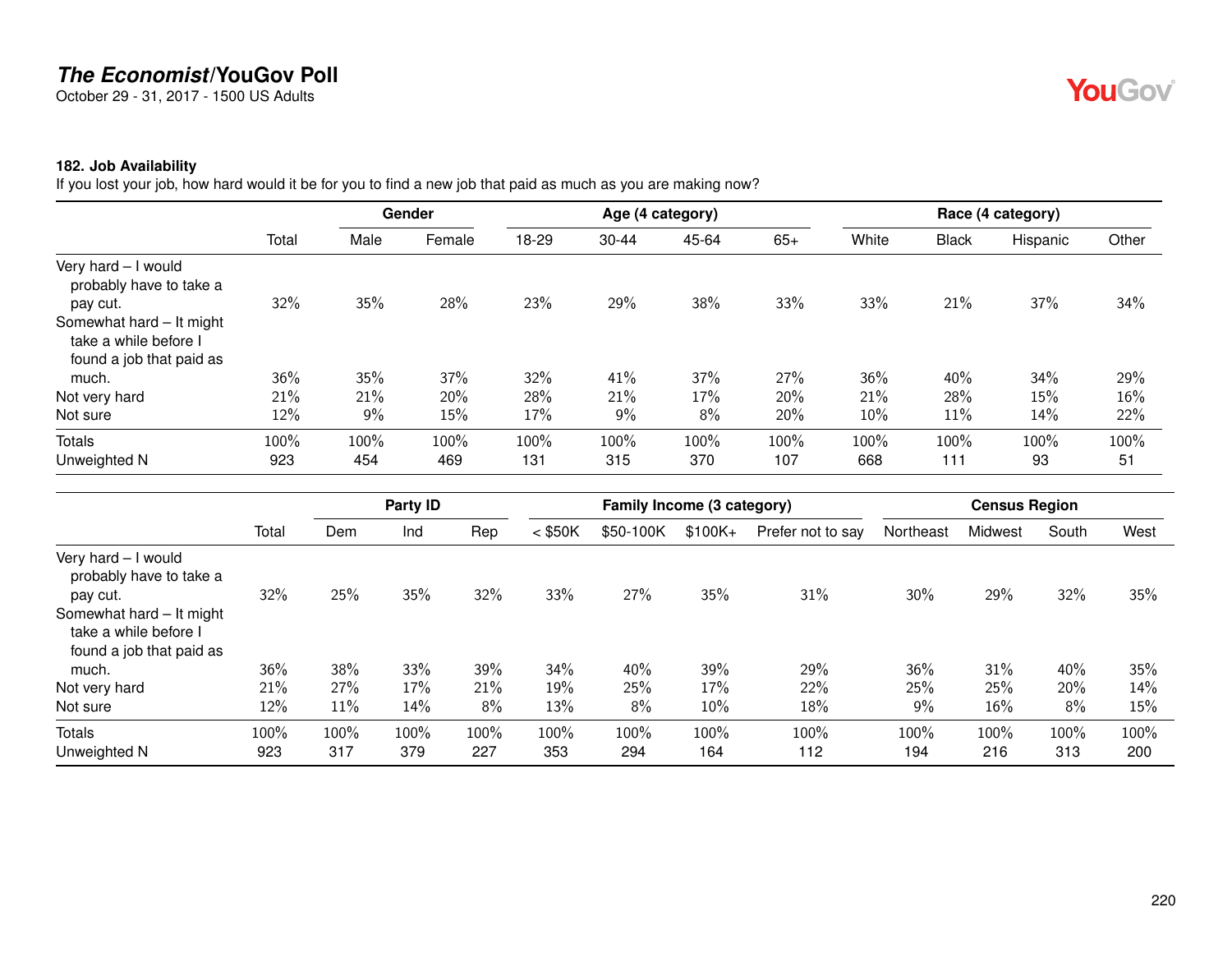October 29 - 31, 2017 - 1500 US Adults

|--|--|

|                                                                               |       | <b>Voter Registration (2 category)</b> |                | <b>2016 Vote</b>       | Ideology (3 category) |         |          |              |          |
|-------------------------------------------------------------------------------|-------|----------------------------------------|----------------|------------------------|-----------------------|---------|----------|--------------|----------|
|                                                                               | Total | Registered                             | Not registered | <b>Hillary Clinton</b> | Donald Trump          | Liberal | Moderate | Conservative | Not sure |
| Very hard - I would<br>probably have to take a<br>pay cut.                    | 32%   | 31%                                    | 33%            | 30%                    | 31%                   | 31%     | 33%      | 29%          | 36%      |
| Somewhat hard - It might<br>take a while before I<br>found a job that paid as |       |                                        |                |                        |                       |         |          |              |          |
| much.                                                                         | 36%   | 38%                                    | 30%            | 40%                    | 37%                   | 38%     | 38%      | 37%          | 23%      |
| Not very hard                                                                 | 21%   | 21%                                    | 20%            | 20%                    | 21%                   | 21%     | 21%      | 22%          | 16%      |
| Not sure                                                                      | 12%   | 10%                                    | 18%            | 10%                    | 11%                   | 10%     | $9\%$    | 11%          | 24%      |
| <b>Totals</b>                                                                 | 100%  | 100%                                   | 100%           | 100%                   | 100%                  | 100%    | 100%     | 100%         | 100%     |
| Unweighted N                                                                  | 923   | 817                                    | 106            | 357                    | 314                   | 260     | 287      | 303          | 73       |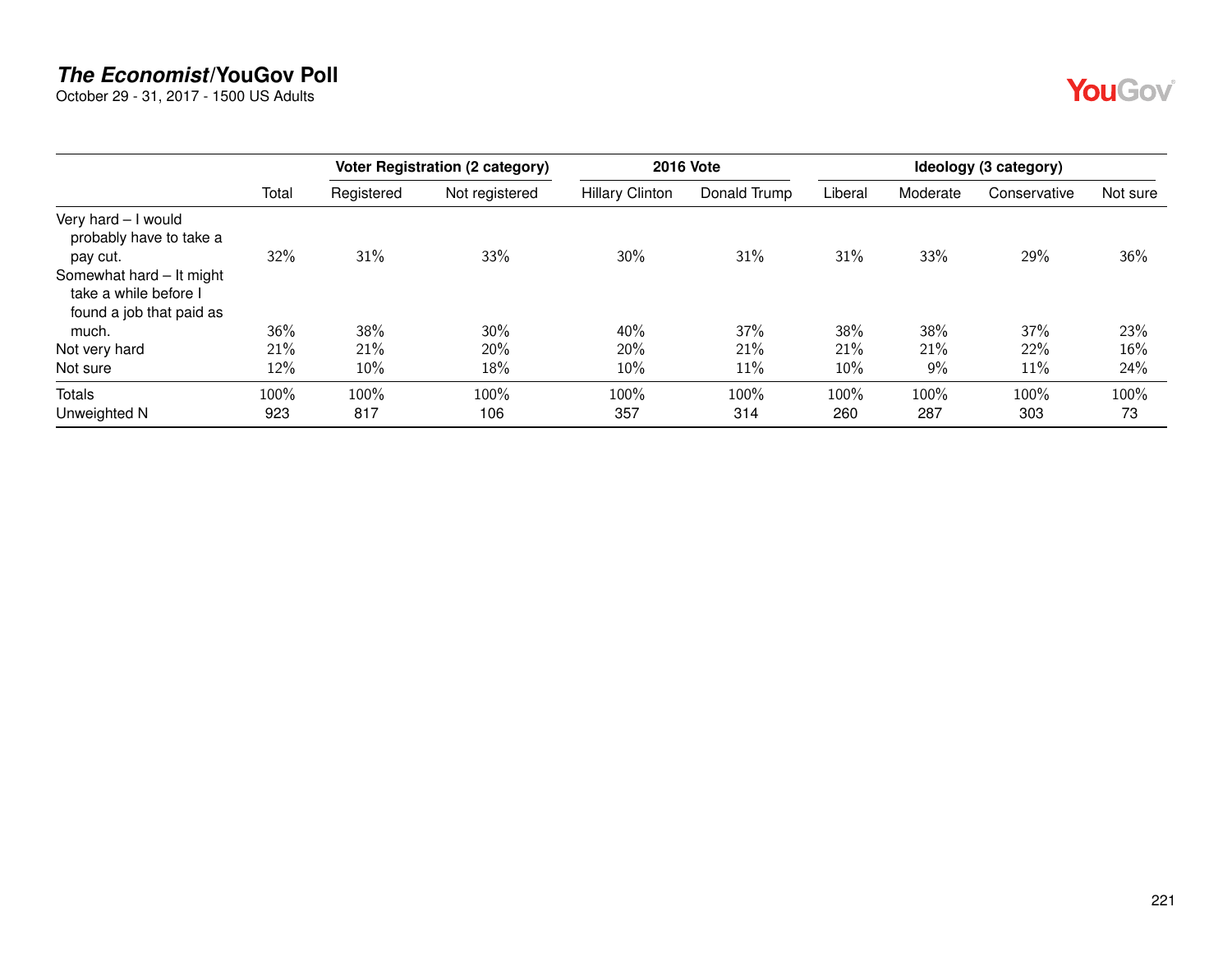October 29 - 31, 2017 - 1500 US Adults

#### **183. Happy with job**

How happy would you say you are with your current job?

|                   |       |      | <b>Gender</b> |       |       | Age (4 category) |       |       |              | Race (4 category) |       |
|-------------------|-------|------|---------------|-------|-------|------------------|-------|-------|--------------|-------------------|-------|
|                   | Total | Male | Female        | 18-29 | 30-44 | 45-64            | $65+$ | White | <b>Black</b> | Hispanic          | Other |
| Very happy        | 23%   | 23%  | 23%           | 20%   | 27%   | 24%              | 18%   | 24%   | 21%          | 16%               | 34%   |
| Happy             | 34%   | 34%  | 33%           | 31%   | 33%   | 36%              | 34%   | 35%   | 34%          | 33%               | 26%   |
| Neither happy nor |       |      |               |       |       |                  |       |       |              |                   |       |
| unhappy           | 32%   | 32%  | 32%           | 34%   | 30%   | 29%              | 42%   | 30%   | 35%          | 40%               | 35%   |
| Unhappy           | 8%    | 7%   | 9%            | 10%   | 7%    | 8%               | 6%    | 8%    | 9%           | 9%                | 0%    |
| Very unhappy      | 3%    | 3%   | 3%            | 5%    | 3%    | 3%               | $1\%$ | 4%    | 1%           | 3%                | 4%    |
| Totals            | 100%  | 100% | 100%          | 100%  | 100%  | 100%             | 100%  | 100%  | 100%         | 100%              | 100%  |
| Unweighted N      | 926   | 453  | 473           | 130   | 314   | 372              | 110   | 671   | 111          | 93                | 51    |

|                   |       | Party ID |      |      |           | Family Income (3 category) |          |                   |           | <b>Census Region</b> |       |      |  |
|-------------------|-------|----------|------|------|-----------|----------------------------|----------|-------------------|-----------|----------------------|-------|------|--|
|                   | Total | Dem      | Ind  | Rep  | $<$ \$50K | \$50-100K                  | $$100K+$ | Prefer not to say | Northeast | Midwest              | South | West |  |
| Very happy        | 23%   | 25%      | 20%  | 27%  | 22%       | 24%                        | 28%      | 18%               | 23%       | 23%                  | 21%   | 27%  |  |
| Happy             | 34%   | 37%      | 32%  | 32%  | 32%       | 37%                        | 34%      | 32%               | 38%       | 32%                  | 33%   | 33%  |  |
| Neither happy nor |       |          |      |      |           |                            |          |                   |           |                      |       |      |  |
| unhappy           | 32%   | 26%      | 35%  | 33%  | 36%       | 27%                        | 30%      | 32%               | 27%       | 33%                  | 35%   | 31%  |  |
| Unhappy           | 8%    | 9%       | 8%   | 7%   | 8%        | $9\%$                      | 5%       | 11%               | 9%        | $10\%$               | 8%    | 6%   |  |
| Very unhappy      | 3%    | 2%       | 5%   | 2%   | 2%        | 4%                         | 2%       | 7%                | 4%        | 3%                   | 3%    | 3%   |  |
| Totals            | 100%  | 100%     | 100% | 100% | 100%      | 100%                       | 100%     | 100%              | 100%      | 100%                 | 100%  | 100% |  |
| Unweighted N      | 926   | 317      | 379  | 230  | 356       | 294                        | 163      | 113               | 195       | 217                  | 314   | 200  |  |

|                   |       | Voter Registration (2 category) |                | <b>2016 Vote</b>       |              |         | Ideology (3 category) |              |          |  |  |
|-------------------|-------|---------------------------------|----------------|------------------------|--------------|---------|-----------------------|--------------|----------|--|--|
|                   | Total | Registered                      | Not registered | <b>Hillary Clinton</b> | Donald Trump | Liberal | Moderate              | Conservative | Not sure |  |  |
| Very happy        | 23%   | 23%                             | 23%            | 21%                    | 25%          | 25%     | 20%                   | 25%          | 22%      |  |  |
| Happy             | 34%   | 34%                             | 33%            | 35%                    | 36%          | 33%     | 35%                   | 32%          | 38%      |  |  |
| Neither happy nor |       |                                 |                |                        |              |         |                       |              |          |  |  |
| unhappy           | 32%   | 32%                             | 32%            | 31%                    | 31%          | 27%     | 34%                   | 36%          | 24%      |  |  |
| Unhappy           | 8%    | 8%                              | 8%             | 9%                     | 6%           | 11%     | 9%                    | 6%           | 6%       |  |  |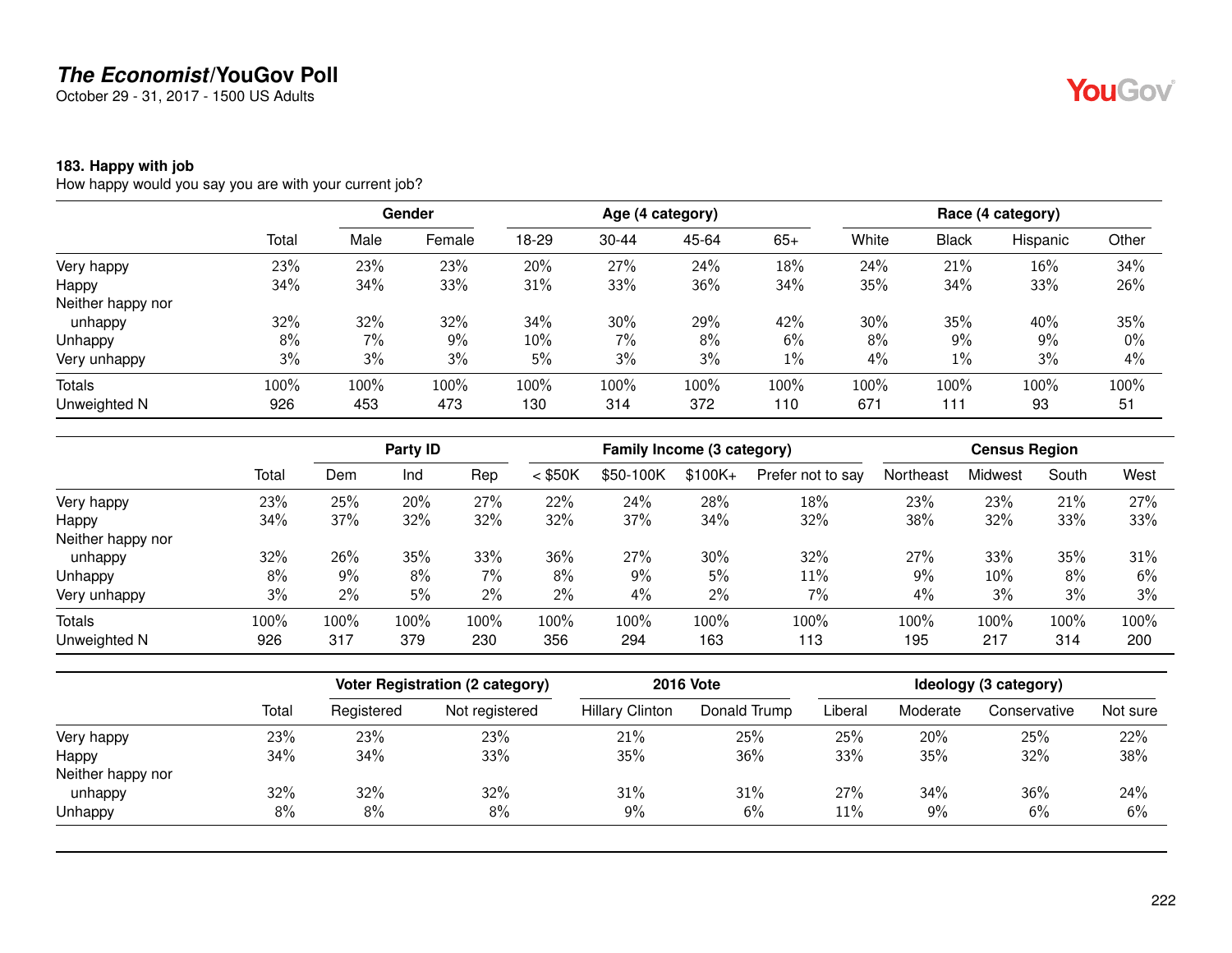October 29 - 31, 2017 - 1500 US Adults

|--|

|                        |             |             | Voter Registration (2 category) |                        | <b>2016 Vote</b> | Ideology (3 category) |             |              |            |  |
|------------------------|-------------|-------------|---------------------------------|------------------------|------------------|-----------------------|-------------|--------------|------------|--|
|                        | Total       | Registered  | Not registered                  | <b>Hillary Clinton</b> | Donald Trump     | Liberal               | Moderate    | Conservative | Not sure   |  |
| Very unhappy           | 3%          | 3%          | 5%                              | 4%                     | $2\%$            | 3%                    | 2%          | $2\%$        | 9%         |  |
| Totals<br>Unweighted N | 100%<br>926 | 100%<br>820 | 100%<br>106                     | 100%<br>355            | 100%<br>319      | 100%<br>257           | 100%<br>289 | 100%<br>307  | 100%<br>73 |  |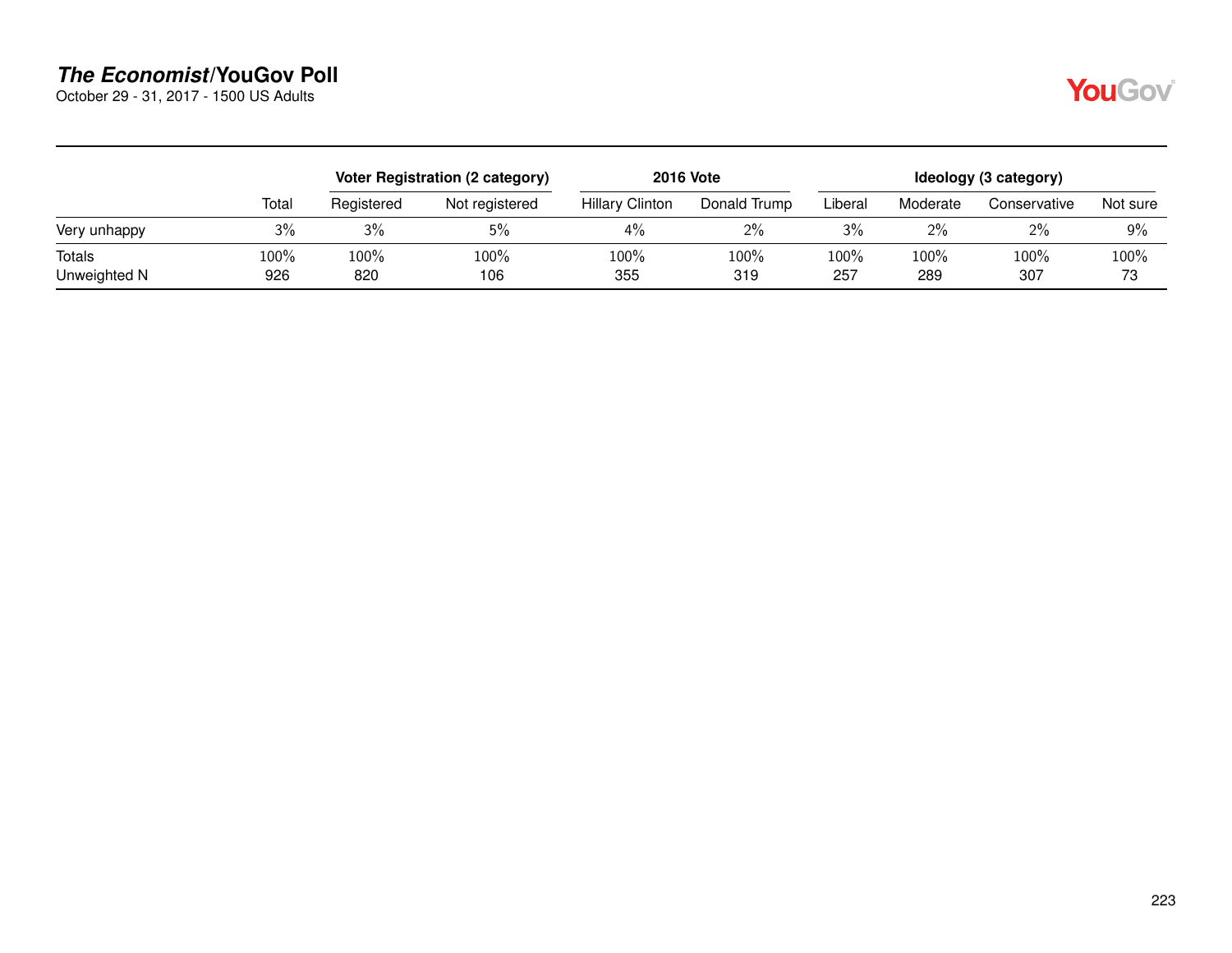October 29 - 31, 2017 - 1500 US Adults

#### **184. Generic Congressional vote**

If an election for U.S. Congress were being held today, who would you vote for in the district where you live? *Asked of registered voters*

|                      |       |      | Gender |       |           | Age (4 category) |       |       |              | Race (4 category) |       |
|----------------------|-------|------|--------|-------|-----------|------------------|-------|-------|--------------|-------------------|-------|
|                      | Total | Male | Female | 18-29 | $30 - 44$ | 45-64            | $65+$ | White | <b>Black</b> | Hispanic          | Other |
| The Democratic Party |       |      |        |       |           |                  |       |       |              |                   |       |
| candidate            | 39%   | 37%  | 42%    | 44%   | 45%       | 39%              | 34%   | 34%   | 70%          | 43%               | 35%   |
| The Republican Party |       |      |        |       |           |                  |       |       |              |                   |       |
| candidate            | 36%   | 41%  | 30%    | 22%   | 23%       | 37%              | 49%   | 43%   | 7%           | 21%               | 18%   |
| Other                | 2%    | 4%   | 1%     | 5%    | $2\%$     | 2%               | $1\%$ | 3%    | 2%           | $0\%$             | $2\%$ |
| Not sure             | 17%   | 13%  | 20%    | 15%   | 20%       | 18%              | 14%   | 16%   | 12%          | 22%               | 29%   |
| I would not vote     | 6%    | 5%   | 7%     | 14%   | $9\%$     | 4%               | $1\%$ | 4%    | 8%           | 13%               | 15%   |
| Totals               | 100%  | 100% | 100%   | 100%  | 100%      | 100%             | 100%  | 100%  | 100%         | 100%              | 100%  |
| Unweighted N         | ,278  | 565  | 713    | 136   | 329       | 514              | 299   | 967   | 148          | 105               | 58    |

|                      |       | Party ID |      |       |           | Family Income (3 category) |          | <b>Census Region</b> |           |         |       |       |
|----------------------|-------|----------|------|-------|-----------|----------------------------|----------|----------------------|-----------|---------|-------|-------|
|                      | Total | Dem      | Ind  | Rep   | $<$ \$50K | \$50-100K                  | $$100K+$ | Prefer not to say    | Northeast | Midwest | South | West  |
| The Democratic Party |       |          |      |       |           |                            |          |                      |           |         |       |       |
| candidate            | 39%   | 88%      | 23%  | $2\%$ | 41%       | 38%                        | 45%      | 31%                  | 42%       | 39%     | 38%   | 39%   |
| The Republican Party |       |          |      |       |           |                            |          |                      |           |         |       |       |
| candidate            | 36%   | $2\%$    | 27%  | 87%   | 30%       | 39%                        | 35%      | 45%                  | 32%       | 38%     | 38%   | 34%   |
| Other                | 2%    | 0%       | 6%   | $1\%$ | 3%        | $2\%$                      | $1\%$    | $2\%$                | $1\%$     | 3%      | 2%    | 3%    |
| Not sure             | 17%   | 7%       | 33%  | 9%    | 18%       | 17%                        | 13%      | 18%                  | 16%       | 15%     | 18%   | 19%   |
| I would not vote     | 6%    | 3%       | 12%  | $1\%$ | 8%        | $4\%$                      | 5%       | 3%                   | 9%        | 5%      | 5%    | $4\%$ |
| <b>Totals</b>        | 100%  | 100%     | 100% | 100%  | 100%      | 100%                       | 100%     | 100%                 | 100%      | 100%    | 100%  | 100%  |
| Unweighted N         | 1.278 | 482      | 454  | 342   | 520       | 389                        | 194      | 175                  | 273       | 299     | 435   | 271   |

| <b>Hillary Clinton</b> | Donald Trump | Liberal | Moderate | Conservative | Not sure |
|------------------------|--------------|---------|----------|--------------|----------|
|                        |              |         |          |              |          |
| 84%                    | 5%           | 87%     | 43%      | 9%           | 21%      |
|                        |              |         |          |              |          |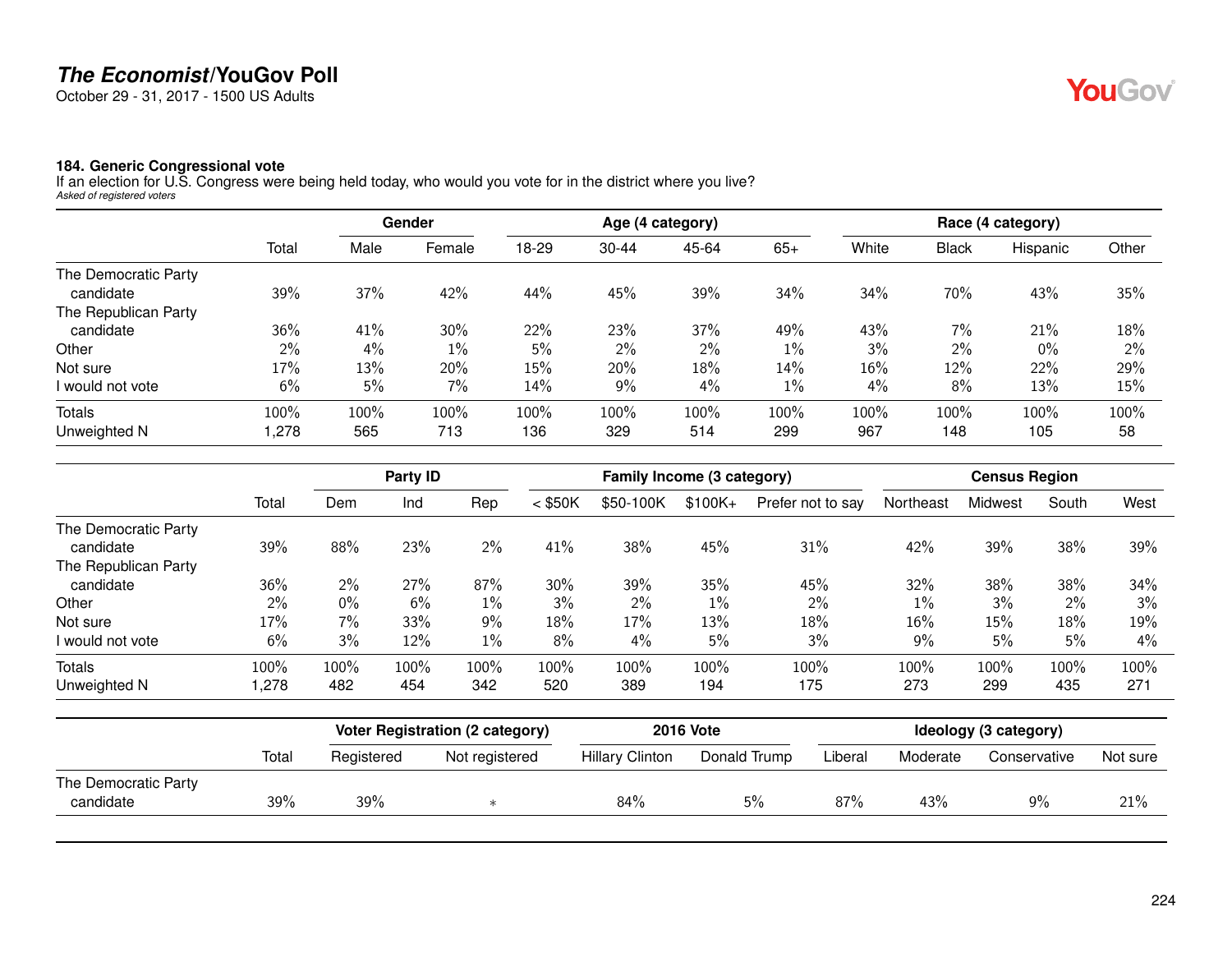October 29 - 31, 2017 - 1500 US Adults

|--|

|                      |       | <b>Voter Registration (2 category)</b> |                | <b>2016 Vote</b>       | Ideology (3 category) |         |          |              |          |
|----------------------|-------|----------------------------------------|----------------|------------------------|-----------------------|---------|----------|--------------|----------|
|                      | Total | Registered                             | Not registered | <b>Hillary Clinton</b> | Donald Trump          | Liberal | Moderate | Conservative | Not sure |
| The Republican Party |       |                                        |                |                        |                       |         |          |              |          |
| candidate            | 36%   | 36%                                    | $\ast$         | $2\%$                  | 76%                   | 3%      | 23%      | 73%          | 7%       |
| Other                | $2\%$ | $2\%$                                  | $\ast$         | 1%                     | $2\%$                 | $1\%$   | 3%       | 3%           | $1\%$    |
| Not sure             | 17%   | 17%                                    | $\ast$         | 11%                    | 15%                   | 6%      | 24%      | 12%          | 45%      |
| I would not vote     | 6%    | 6%                                     | $\ast$         | 2%                     | 1%                    | 3%      | 6%       | 3%           | 26%      |
| Totals               | 100%  | 100%                                   | $\ast$         | 100%                   | 100%                  | 100%    | 100%     | 100%         | 100%     |
| Unweighted N         | ,278  | 278,                                   |                | 558                    | 498                   | 351     | 412      | 447          | 68       |